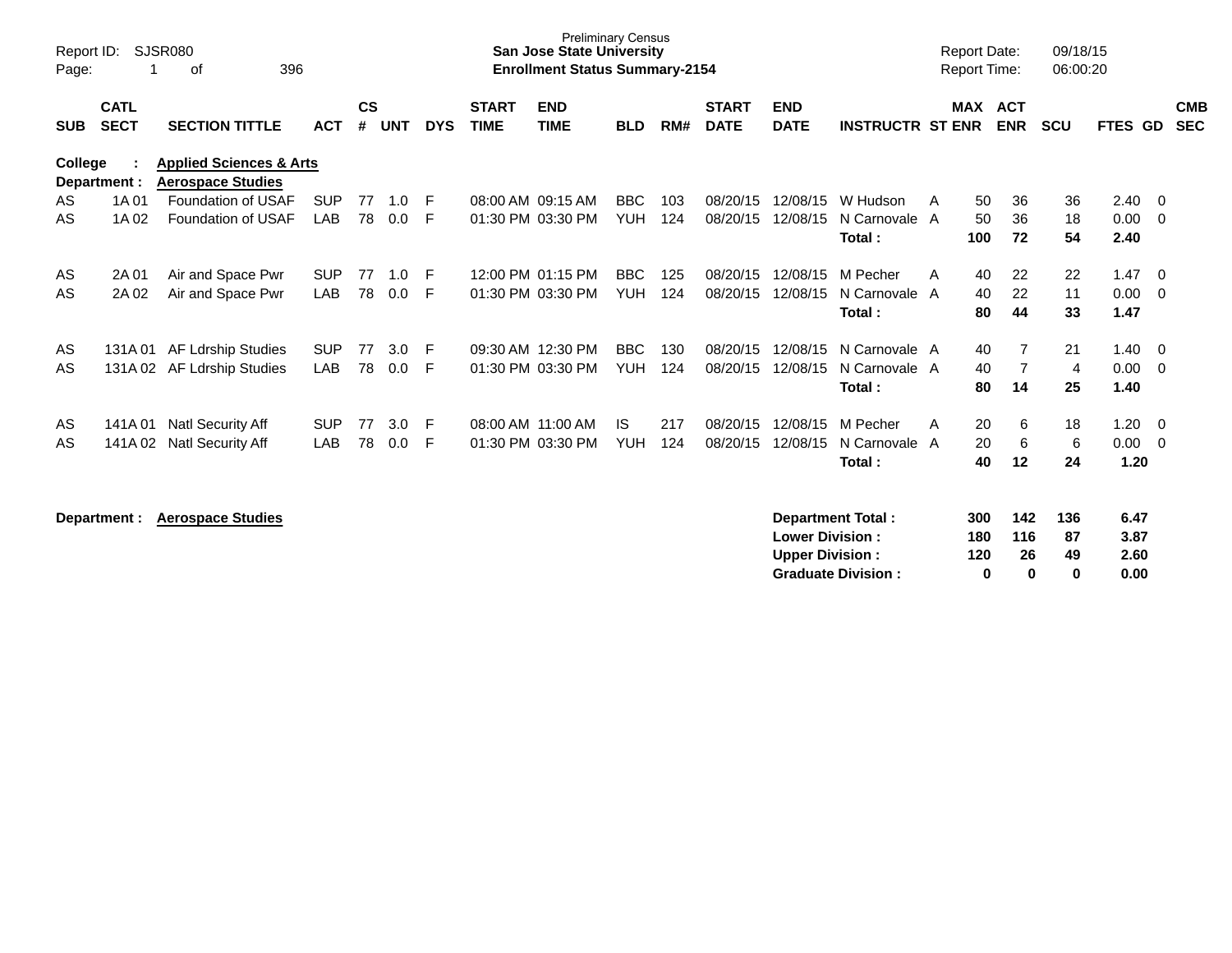| Page:                          | Report ID: SJSR080         | 2<br>396<br>οf                                                            |                |                    |            |              |                             | <b>Preliminary Census</b><br><b>San Jose State University</b><br><b>Enrollment Status Summary-2154</b> |                |     |                             |                           |                         |   |            | <b>Report Date:</b><br>Report Time: | 09/18/15<br>06:00:20 |                |                          |                          |
|--------------------------------|----------------------------|---------------------------------------------------------------------------|----------------|--------------------|------------|--------------|-----------------------------|--------------------------------------------------------------------------------------------------------|----------------|-----|-----------------------------|---------------------------|-------------------------|---|------------|-------------------------------------|----------------------|----------------|--------------------------|--------------------------|
| SUB                            | <b>CATL</b><br><b>SECT</b> | <b>SECTION TITTLE</b>                                                     | <b>ACT</b>     | $\mathsf{cs}$<br># | <b>UNT</b> | <b>DYS</b>   | <b>START</b><br><b>TIME</b> | <b>END</b><br><b>TIME</b>                                                                              | <b>BLD</b>     | RM# | <b>START</b><br><b>DATE</b> | <b>END</b><br><b>DATE</b> | <b>INSTRUCTR ST ENR</b> |   |            | MAX ACT<br><b>ENR</b>               | <b>SCU</b>           | <b>FTES GD</b> |                          | <b>CMB</b><br><b>SEC</b> |
| <b>College</b><br>Department : |                            | <b>Applied Sciences &amp; Arts</b><br><b>Nutrition &amp; Food Science</b> |                |                    |            |              |                             |                                                                                                        |                |     |                             |                           |                         |   |            |                                     |                      |                |                          |                          |
| <b>NUFS 801</b>                |                            | Nutr Health Prof                                                          | <b>LEC</b>     | 01                 | 3.0        | МW           |                             | 10:30 AM 11:45 AM                                                                                      | <b>YUH 124</b> |     |                             | 08/20/15 12/08/15         | K Mauldin<br>Total:     | A | 200<br>200 | 139<br>139                          | 417<br>417           | 27.80<br>27.80 | $\overline{\mathbf{0}}$  |                          |
| <b>NUFS</b>                    | 901                        | Intro Human Nutr                                                          | LEC.           | 01                 | 3.0        | MW           |                             | 12:00 PM 01:15 PM                                                                                      | <b>CCB</b>     | 102 | 08/20/15                    | 12/08/15                  | E Brown                 | A | 45         | 46                                  | 138                  | 9.20           | $\overline{0}$           |                          |
| <b>NUFS</b>                    | 902                        | Intro Human Nutr                                                          | <b>LEC</b>     | 01                 | 3.0        | <b>MW</b>    |                             | 01:30 PM 02:45 PM                                                                                      | <b>BBC</b>     | 201 |                             | 08/20/15 12/08/15         | K Knoblaugh A<br>Total: |   | 45<br>90   | 46<br>92                            | 138<br>276           | 9.20<br>18.40  | $\overline{0}$           |                          |
| NUFS 1601                      |                            | Sci, Physio, Nutr                                                         | LEC.           | 02                 | 3.0        | MW           |                             | 09:00 AM 10:15 AM                                                                                      | <b>CCB</b>     | 102 | 08/20/15                    | 12/08/15                  | I Chou                  | A | 45         | 47                                  | 141                  | 9.40           | $\overline{\mathbf{0}}$  |                          |
| <b>NUFS</b>                    | 16 02                      | Sci, Physio, Nutr                                                         | <b>LEC</b>     | 02                 | 3.0        | <b>MW</b>    |                             | 12:00 PM 01:15 PM                                                                                      | <b>CL</b>      | 302 |                             | 08/20/15 12/08/15         | J Morrill               | Α | 45         | 45                                  | 135                  | 9.00           | $\overline{0}$           |                          |
|                                |                            |                                                                           |                |                    |            |              |                             |                                                                                                        |                |     |                             |                           | Total:                  |   | 90         | 92                                  | 276                  | 18.40          |                          |                          |
| <b>NUFS</b>                    | 20 01                      | Sanitatn & Env Iss                                                        | <b>SEM</b>     | 04                 | 2.0        | $\top$       |                             | 03:00 PM 04:50 PM                                                                                      | <b>CCB</b>     | 122 | 08/20/15                    | 12/08/15                  | A Finkelstei            | A | 30         | 27                                  | 54                   | 3.60           | 0 <sup>o</sup>           |                          |
| <b>HSPM</b>                    | 20 01                      | Sanitatn & Env Iss                                                        | <b>SEM</b>     | 04                 | 2.0        | $\mathsf{T}$ |                             | 03:00 PM 04:50 PM                                                                                      | <b>CCB</b>     | 122 | 08/20/15                    | 12/08/15                  | A Finkelstei<br>Total:  | A | 0<br>30    | 12<br>39                            | 24<br>78             | 1.60<br>5.20   | $0\,C$                   |                          |
|                                |                            |                                                                           |                |                    |            |              |                             |                                                                                                        |                |     |                             |                           |                         |   |            |                                     |                      |                |                          |                          |
| <b>NUFS</b>                    | 21 01                      | Culinary Prin & Prac                                                      | <b>LEC</b>     | 02                 | 3.0        | W            |                             | 08:30 AM 10:10 AM                                                                                      | <b>CCB</b>     | 122 | 08/20/15                    | 12/08/15                  | R Larson                | A | 30         | 35                                  | 70                   | 7.10           | $\overline{\phantom{0}}$ |                          |
| <b>NUFS</b>                    | 21 02                      | Culinary Prin & Prac                                                      | LAB            | 16                 | 0.0        | W            |                             | 10:15 AM 01:00 PM                                                                                      | <b>CCB</b>     | 125 | 08/20/15                    | 12/08/15                  | R Larson                | A | 15         | 16                                  | 16                   | 0.00           | $\overline{1}$           |                          |
| NUFS 21 03                     |                            | Culinary Prin & Prac                                                      | LAB            | 16                 | 0.0        | -F           | 09:00 AM 11:45 AM           |                                                                                                        | <b>CCB</b>     | 125 | 08/20/15                    | 12/08/15                  | R Larson                | A | 15         | 19                                  | 19                   | 0.00           | $\overline{\phantom{0}}$ |                          |
|                                |                            |                                                                           |                |                    |            |              |                             |                                                                                                        |                |     |                             |                           | Total:                  |   | 60         | 70                                  | 105                  | 7.10           |                          |                          |
| NUFS 22 01                     |                            | Caterng & Bev Mgmt LEC                                                    |                |                    | 2.0        |              |                             |                                                                                                        |                |     |                             |                           |                         | Χ | 0          | $\mathbf 0$                         | 0                    | 0.00           | $\overline{\mathbf{0}}$  |                          |
| HSPM                           | 22 01                      | Caterng & Bev Mgmt                                                        | LEC            |                    | 2.0        |              |                             |                                                                                                        |                |     |                             |                           |                         | X | 0          | $\mathbf 0$                         | 0                    | 0.00           | $\overline{0}$           |                          |
| NUFS 22 02                     |                            | Caterng & Bev Mgmt                                                        | LAB            |                    | 0.0        |              |                             |                                                                                                        |                |     |                             |                           |                         | Χ | 0          | $\mathbf 0$                         | 0                    | 0.00           | $\overline{0}$           |                          |
| HSPM                           | 22 02                      | Caterng & Bev Mgmt                                                        | LAB            |                    | 0.0        |              |                             |                                                                                                        |                |     |                             |                           |                         | X | 0          | $\mathbf 0$                         | 0                    | 0.00           | $\mathbf 0$              |                          |
| <b>NUFS</b>                    | 22 03                      | Caterng & Bev Mgmt                                                        | LEC            | 02                 | 2.0        | W            |                             | 01:30 PM 02:20 PM                                                                                      | <b>CCB</b>     | 125 | 08/20/15                    | 12/08/15                  | A Finkelstei            | A | 20         | 9                                   | 9                    | 1.20           | 0 <sup>o</sup>           |                          |
| HSPM                           | 22 03                      | Caterng & Bev Mgmt                                                        | LEC            | 02                 | 2.0        | W            |                             | 01:30 PM 02:20 PM                                                                                      | <b>CCB</b>     | 125 | 08/20/15                    | 12/08/15                  | A Finkelstei            | A | 0          |                                     | 4                    | 0.53           | $0\,C$                   |                          |
| <b>NUFS</b>                    | 22 04                      | Caterng & Bev Mgmt                                                        | LAB            | 16                 | 0.0        | W            |                             | 02:25 PM 05:05 PM                                                                                      | <b>CCB</b>     | 125 | 08/20/15                    | 12/08/15                  | A Finkelstei            | A | 20         | 9                                   | 9                    | 0.00           | $0\,C$                   |                          |
| <b>HSPM</b>                    | 22 04                      | Caterng & Bev Mgmt                                                        | LAB            | 16                 | 0.0        | W            |                             | 02:25 PM 05:05 PM                                                                                      | <b>CCB</b>     | 125 | 08/20/15                    | 12/08/15                  | A Finkelstei            | A | 0          | 4                                   | $\overline{4}$       | 0.00           | $0\,C$                   |                          |
|                                |                            |                                                                           |                |                    |            |              |                             |                                                                                                        |                |     |                             |                           | Total:                  |   | 40         | 26                                  | 26                   | 1.73           |                          |                          |
| NUFS 25 01                     |                            | Intern Fdserv Mgmt                                                        | SUP            | 36                 | 1.0        | TBA          |                             |                                                                                                        |                |     |                             | 08/20/15 12/08/15 A Wagle |                         | A | 20         | 0                                   | 0                    | 0.00           | $\overline{\mathbf{0}}$  |                          |
| NUFS 25 02                     |                            | Intern Fdserv Mgmt                                                        | SUP 36 2.0 TBA |                    |            |              |                             |                                                                                                        |                |     |                             | 08/20/15 12/08/15 A Wagle |                         | A | 20         | 6                                   | 12                   | $0.80 \t 0$    |                          |                          |
|                                |                            |                                                                           |                |                    |            |              |                             |                                                                                                        |                |     |                             |                           | Total:                  |   | 40         | 6                                   | 12                   | 0.80           |                          |                          |
| NUFS 31 01                     |                            | Prof in Nufs and Pkg LEC 02 1.0 T                                         |                |                    |            |              |                             | 01:30 PM 02:20 PM IS                                                                                   |                | 230 |                             | 08/20/15 12/08/15         | A Wagle<br>Total:       | A | 40<br>40   | 57<br>57                            | 57<br>57             | 3.80 0<br>3.80 |                          |                          |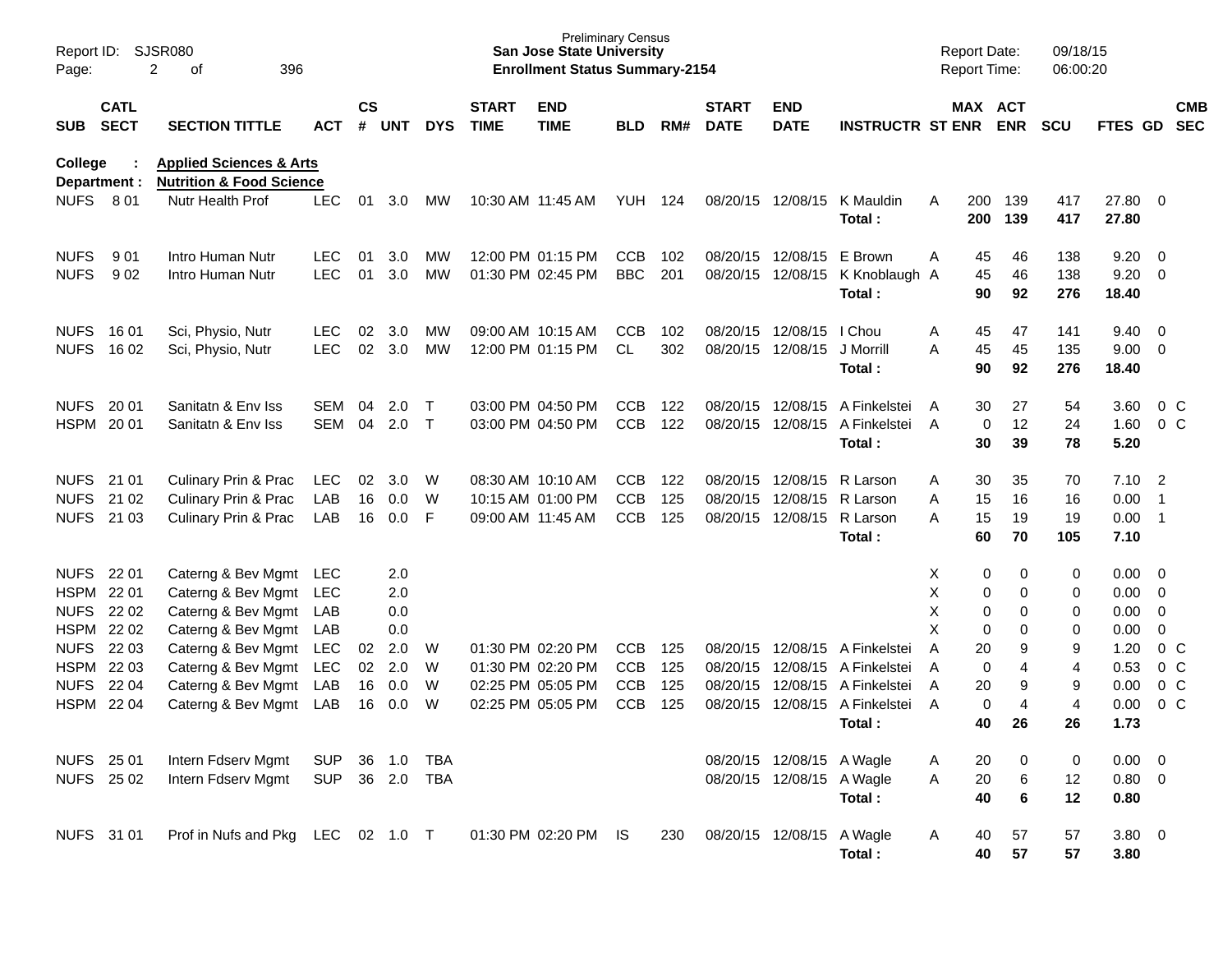| Page:       | Report ID: SJSR080<br>3    | 396<br>of                      |            |                    |            |              |                             | <b>Preliminary Census</b><br><b>San Jose State University</b><br><b>Enrollment Status Summary-2154</b> |            |     |                             |                           |                                | <b>Report Date:</b><br><b>Report Time:</b> |            | 09/18/15<br>06:00:20 |          |                            |                          |
|-------------|----------------------------|--------------------------------|------------|--------------------|------------|--------------|-----------------------------|--------------------------------------------------------------------------------------------------------|------------|-----|-----------------------------|---------------------------|--------------------------------|--------------------------------------------|------------|----------------------|----------|----------------------------|--------------------------|
| <b>SUB</b>  | <b>CATL</b><br><b>SECT</b> | <b>SECTION TITTLE</b>          | <b>ACT</b> | $\mathsf{cs}$<br># | <b>UNT</b> | <b>DYS</b>   | <b>START</b><br><b>TIME</b> | <b>END</b><br><b>TIME</b>                                                                              | <b>BLD</b> | RM# | <b>START</b><br><b>DATE</b> | <b>END</b><br><b>DATE</b> | <b>INSTRUCTR ST ENR</b>        | MAX ACT                                    | <b>ENR</b> | <b>SCU</b>           | FTES GD  |                            | <b>CMB</b><br><b>SEC</b> |
|             |                            | NUFS 101A 01 Food Science      | <b>SEM</b> | 04                 | 4.0        | <b>TR</b>    | 10:30 AM 11:45 AM           |                                                                                                        | CL.        | 302 | 08/20/15                    | 12/08/15                  | J Kubota                       | 60<br>A                                    | 52         | 156                  | 14.13    | -4                         |                          |
|             |                            | NUFS 101A 02 Food Science      | LAB        | 16                 | 0.0        | $\mathsf{T}$ |                             | 12:00 PM 02:40 PM                                                                                      | <b>CCB</b> | 125 | 08/20/15                    | 12/08/15 J Kubota         |                                | 20<br>A                                    | 19         | 19                   | 0.00     | -3                         |                          |
|             |                            | NUFS 101A 03 Food Science      | LAB        | 16                 | 0.0        | R            |                             | 12:00 PM 02:40 PM                                                                                      | <b>CCB</b> | 125 | 08/20/15                    | 12/08/15                  | J Kubota                       | 20<br>A                                    | 16         | 16                   | 0.00     | 0                          |                          |
|             |                            | NUFS 101A 04 Food Science      | LAB        | 16                 | 0.0        | $\top$       |                             | 03:00 PM 05:40 PM                                                                                      | <b>CCB</b> | 125 | 08/20/15                    | 12/08/15                  | J Kubota                       | 20<br>A                                    | 17         | 17                   | 0.00     | $\overline{1}$             |                          |
|             |                            |                                |            |                    |            |              |                             |                                                                                                        |            |     |                             |                           | Total:                         | 120                                        | 104        | 208                  | 14.13    |                            |                          |
|             | NUFS 103 01                | Food Proc & Pkg I              | SEM 02     |                    | 2.0        | W            |                             | 08:30 AM 10:15 AM                                                                                      | IS.        | 230 | 08/20/15                    | 12/08/15                  | S Spencer                      | 45<br>A                                    | 46         | 92                   | $6.17$ 1 |                            |                          |
|             |                            |                                |            |                    |            |              |                             |                                                                                                        |            |     |                             |                           | Total:                         | 45                                         | 46         | 92                   | 6.17     |                            |                          |
|             | NUFS 103L 01               | Food Process Lab               | LAB        | 16                 | 1.0        | W            |                             | 11:30 AM 02:20 PM                                                                                      | CCB        | 216 | 08/20/15 12/08/15           |                           | S Spencer                      | 16<br>A                                    | 17         | 17                   | 1.13     | - 0                        |                          |
|             |                            |                                |            |                    |            |              |                             |                                                                                                        |            |     |                             |                           | Total:                         | 16                                         | 17         | 17                   | 1.13     |                            |                          |
|             |                            | NUFS 106A 01 Nutr in Life Span | <b>LEC</b> | 02                 | 3.0        | <b>TR</b>    |                             | 01:30 PM 02:45 PM                                                                                      | CL         | 302 | 08/20/15                    | 12/08/15                  | L Steinberg                    | 35<br>A                                    | 28         | 84                   | 5.75     | - 3                        |                          |
| <b>NUFS</b> |                            | 106A 02 Nutr in Life Span      | <b>LEC</b> | 02                 | 3.0        | <b>MW</b>    | 10:30 AM 11:45 AM           |                                                                                                        | <b>CCB</b> | 122 | 08/20/15                    | 12/08/15                  | G Pereira Pi A                 | 35                                         | 35         | 105                  | 7.20     | $\overline{4}$             |                          |
|             |                            |                                |            |                    |            |              |                             |                                                                                                        |            |     |                             |                           | Total:                         | 70                                         | 63         | 189                  | 12.95    |                            |                          |
| <b>NUFS</b> | 106B 01                    | <b>Resrch Method NufS</b>      | LEC        | 01                 | 2.0        | R            |                             | 12:00 PM 01:40 PM                                                                                      | <b>CCB</b> | 122 | 08/20/15                    | 12/08/15                  | C Hollenbeck A                 | 30                                         | 20         | 40                   | 2.67     | $\overline{\phantom{0}}$   |                          |
|             |                            |                                |            |                    |            |              |                             |                                                                                                        |            |     |                             |                           | Total:                         | 30                                         | 20         | 40                   | 2.67     |                            |                          |
|             | NUFS 108L01                | <b>Nutrition Lab</b>           | LAB        | 16                 | 1.0        | -F           |                             | 09:30 AM 12:15 PM                                                                                      | <b>CCB</b> | 221 | 08/20/15                    | 12/08/15                  | K Mauldin                      | A<br>15                                    | 16         | 16                   | 1.13     | - 4                        |                          |
|             |                            |                                |            |                    |            |              |                             |                                                                                                        |            |     |                             |                           | Total:                         | 15                                         | 16         | 16                   | 1.13     |                            |                          |
|             | NUFS 109 01                | Adv Nutr                       | <b>LEC</b> | 02                 | 3.0        | <b>TR</b>    | 10:30 AM 11:45 AM           |                                                                                                        | <b>CCB</b> | 102 | 08/20/15                    | 12/08/15                  | C Hollenbeck A                 | 45                                         | 21         | 63                   | 4.25     | $\overline{\phantom{0}}$ 1 |                          |
|             |                            |                                |            |                    |            |              |                             |                                                                                                        |            |     |                             |                           | Total:                         | 45                                         | 21         | 63                   | 4.25     |                            |                          |
|             | NUFS 110A 01               | <b>Med Nutrition Ther</b>      | <b>SEM</b> | 04                 | 3.0        | M            |                             | 12:00 PM 01:50 PM                                                                                      | <b>IRC</b> | 306 | 08/20/15                    | 12/08/15                  | C LaSalle                      | 45<br>A                                    | 31         | 62                   | 6.45     | - 5                        |                          |
|             | NUFS 110A02                | <b>Med Nutrition Ther</b>      | <b>ACT</b> |                    | 13 0.0     | W            |                             | 12:00 PM 01:40 PM                                                                                      | <b>IRC</b> | 306 | 08/20/15                    | 12/08/15                  | C LaSalle                      | 45<br>A                                    | 31         | 31                   | 0.00     | -5                         |                          |
|             |                            |                                |            |                    |            |              |                             |                                                                                                        |            |     |                             |                           | Total:                         | 90                                         | 62         | 93                   | 6.45     |                            |                          |
|             | NUFS 111 01                | Fdserv Prod Mgmt               | <b>LEC</b> | 02                 | 2.0        | R            | 08:30 AM 10:10 AM           |                                                                                                        | IS         | 230 | 08/20/15                    | 12/08/15                  | A Finkelstei                   | A<br>40                                    | 43         | 86                   | 5.77     | $\overline{\phantom{0}}$ 1 |                          |
|             |                            |                                |            |                    |            |              |                             |                                                                                                        |            |     |                             |                           | Total:                         | 40                                         | 43         | 86                   | 5.77     |                            |                          |
|             |                            |                                |            |                    |            |              |                             |                                                                                                        |            |     |                             |                           |                                |                                            |            |                      |          |                            |                          |
|             |                            | NUFS 111L 01 Fdserv Prod Mgmt  | LAB        |                    | 16 2.0 T   |              |                             | 07:30 AM 01:20 PM CCB 122                                                                              |            |     |                             |                           | 08/20/15 12/08/15 A Finkelstei | A<br>20                                    | 35         | 70                   | 4.77 3   |                            |                          |
|             |                            |                                |            |                    |            |              |                             |                                                                                                        |            |     |                             |                           | Total:                         | 20                                         | 35         | 70                   | 4.77     |                            |                          |
|             | NUFS 112 01                | <b>Fdserv Procurement</b>      | LEC        | 02                 | 2.0        | M            |                             | 09:00 AM 10:20 AM                                                                                      | IS.        | 230 |                             | 08/20/15 12/08/15 A Wagle |                                | 40<br>A                                    | 12         | 12                   | $1.63$ 1 |                            |                          |
|             | NUFS 112 02                | <b>Fdserv Procurement</b>      | ACT        |                    | 13 0.0     | M            | 10:30 AM 11:50 AM           |                                                                                                        | <b>IS</b>  | 230 |                             | 08/20/15 12/08/15 A Wagle |                                | 40<br>A                                    | 12         | 12                   | $0.00$ 1 |                            |                          |
|             |                            |                                |            |                    |            |              |                             |                                                                                                        |            |     |                             |                           | Total:                         | 80                                         | 24         | 24                   | 1.63     |                            |                          |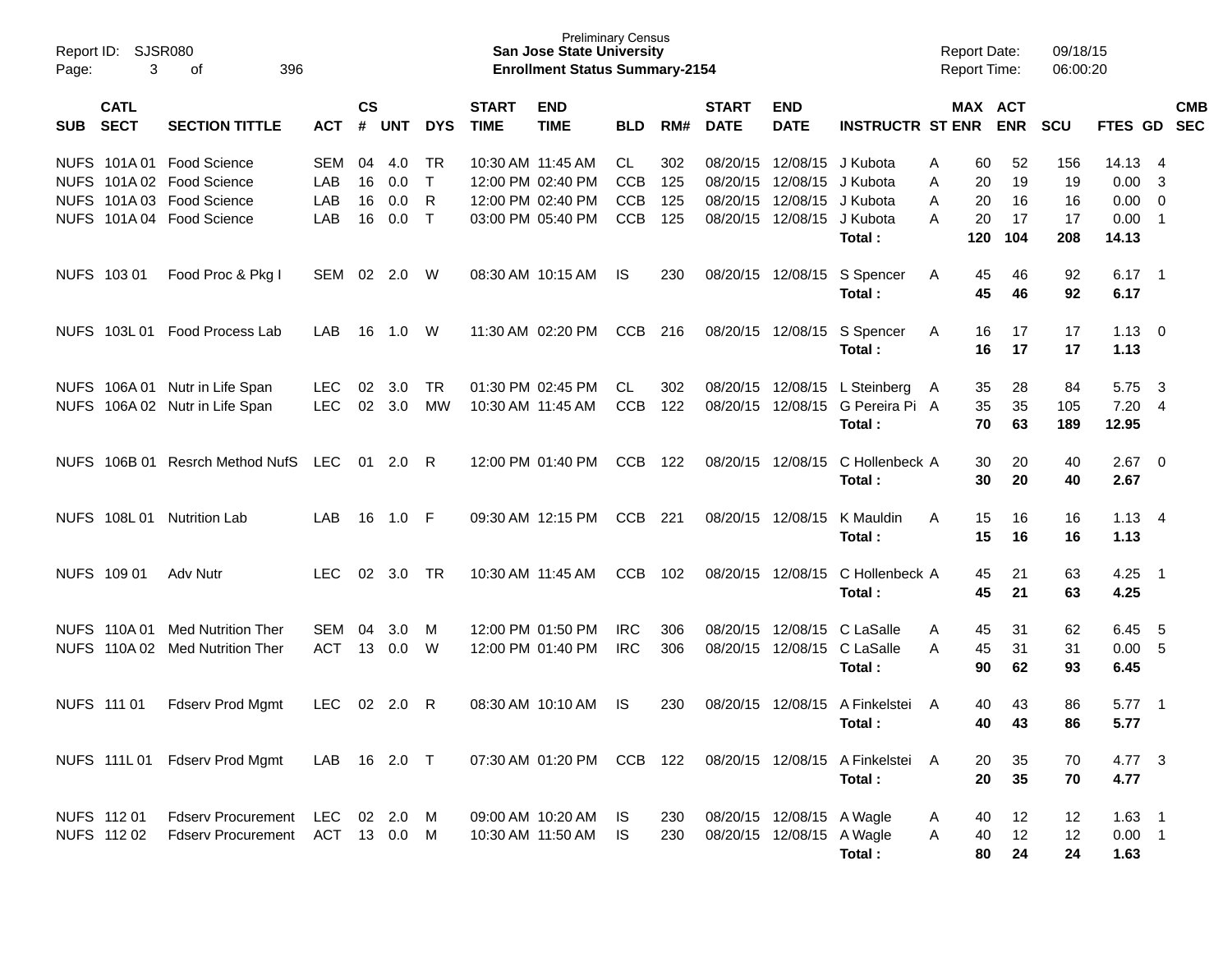| Page:       | Report ID: SJSR080<br>396<br>4<br>of<br><b>CATL</b>                              |                                                        |                   |                |            |                 |                             | Preliminary Census<br><b>San Jose State University</b><br><b>Enrollment Status Summary-2154</b> |                          |            |                             |                                        |                                  | <b>Report Date:</b><br><b>Report Time:</b> |                | 09/18/15<br>06:00:20 |                            |                                            |                          |
|-------------|----------------------------------------------------------------------------------|--------------------------------------------------------|-------------------|----------------|------------|-----------------|-----------------------------|-------------------------------------------------------------------------------------------------|--------------------------|------------|-----------------------------|----------------------------------------|----------------------------------|--------------------------------------------|----------------|----------------------|----------------------------|--------------------------------------------|--------------------------|
| SUB         | <b>SECT</b><br><b>SECTION TITTLE</b><br>NUFS 114A 01<br>Comm Nutrition, Majo LEC |                                                        | <b>ACT</b>        | <b>CS</b><br># | <b>UNT</b> | <b>DYS</b>      | <b>START</b><br><b>TIME</b> | <b>END</b><br><b>TIME</b>                                                                       | <b>BLD</b>               | RM#        | <b>START</b><br><b>DATE</b> | <b>END</b><br><b>DATE</b>              | <b>INSTRUCTR ST ENR</b>          | MAX ACT                                    | <b>ENR</b>     | <b>SCU</b>           | FTES GD                    |                                            | <b>CMB</b><br><b>SEC</b> |
|             |                                                                                  |                                                        |                   | 03             | 3.0        | W               |                             | 03:00 PM 05:45 PM                                                                               | <b>CCB</b>               | 102        | 08/20/15 12/08/15           |                                        | G Pereira Pi A<br>Total:         | 35<br>35                                   | 43<br>43       | 129<br>129           | 8.90 6<br>8.90             |                                            |                          |
|             | NUFS 115 01<br>NUFS 115 02                                                       | <b>Issues in Food Tox</b><br><b>Issues in Food Tox</b> | SEM<br>SEM        | 04<br>04       | 3.0<br>3.0 | TR<br><b>TR</b> | 10:30 AM 11:45 AM           | 09:00 AM 10:15 AM                                                                               | <b>BBC</b><br><b>BBC</b> | 201<br>201 |                             | 08/20/15 12/08/15<br>08/20/15 12/08/15 | I Chou<br>I Chou<br>Total:       | 30<br>A<br>A<br>30<br>60                   | 34<br>34<br>68 | 102<br>102<br>204    | 6.85<br>$6.80\ 0$<br>13.65 | $\overline{\phantom{1}}$                   |                          |
|             | NUFS 118 01<br>NUFS 118 02                                                       | <b>Food Chemistry</b><br><b>Food Chemistry</b>         | <b>LEC</b><br>LAB | 02<br>16       | 3.0<br>0.0 | TR.<br>W        |                             | 01:00 PM 01:50 PM<br>03:00 PM 05:40 PM                                                          | <b>CCB</b><br><b>CCB</b> | 121<br>216 |                             | 08/20/15 12/08/15<br>08/20/15 12/08/15 | S Sinha<br>S Sinha<br>Total:     | Α<br>16<br>A<br>16<br>32                   | 13<br>13<br>26 | 26<br>13<br>39       | 2.65<br>0.00<br>2.65       | $\overline{\phantom{1}}$<br>$\overline{1}$ |                          |
|             | NUFS 123 01                                                                      | <b>Nutrit for Sport</b>                                | <b>SEM</b>        | 04             | 3.0        | MW.             |                             | 10:30 AM 11:45 AM                                                                               | <b>CCB</b>               | 102        | 08/20/15 12/08/15           |                                        | E Brown<br>Total:                | 40<br>A<br>40                              | 49<br>49       | 147<br>147           | 9.95<br>9.95               | $\overline{\mathbf{3}}$                    |                          |
|             | NUFS 139 01                                                                      | Hunger & Environ Nut SEM                               |                   | 04             | 3.0        | TR              |                             | 01:30 PM 02:45 PM                                                                               | <b>BBC</b>               | 201        |                             | 08/20/15 12/08/15                      | G Acker                          | 30<br>A                                    | 30             | 90                   | 6.00                       | $\overline{\mathbf{0}}$                    |                          |
|             | NUFS 139 02                                                                      | Hunger & Environ Nut SEM                               |                   | 04             | 3.0        | <b>TR</b>       |                             | 03:00 PM 04:15 PM                                                                               | <b>BBC</b>               | 201        |                             | 08/20/15 12/08/15 G Acker              |                                  | 30<br>A                                    | 30             | 90                   | 6.00                       | $\overline{0}$                             |                          |
|             | NUFS 139 03                                                                      | Hunger & Environ Nut SEM                               |                   | 04             | 3.0        | MW              |                             | 09:00 AM 10:15 AM                                                                               | CL.                      | 302        |                             | 08/20/15 12/08/15 K Cahill             |                                  | 30<br>A                                    | 31             | 93                   | 6.20                       | $\overline{0}$                             |                          |
|             | NUFS 139 04                                                                      | Hunger & Environ Nut SEM                               |                   | 04             | 3.0        | MW              |                             | 01:30 PM 02:45 PM                                                                               | <b>CL</b>                | 302        |                             | 08/20/15 12/08/15 K Cahill             |                                  | 30<br>A                                    | 28             | 84                   | 5.60                       | $\overline{0}$                             |                          |
|             | NUFS 139 05                                                                      | Hunger & Environ Nut SEM                               |                   | 04             | 3.0        | MW              |                             | 03:00 PM 04:15 PM                                                                               | <b>BBC</b>               | 201        |                             | 08/20/15 12/08/15 K Harvey             |                                  | 30<br>Α                                    | 30             | 90                   | 6.00                       | $\overline{0}$                             |                          |
|             | NUFS 139 06                                                                      | Hunger & Environ Nut SEM                               |                   | 04             | 3.0        | MW              |                             | 09:00 AM 10:15 AM                                                                               | <b>BBC</b>               | 201        |                             |                                        | 08/20/15 12/08/15 K Knoblaugh A  | 30                                         | 29             | 87                   | 5.80                       | $\overline{0}$                             |                          |
|             | NUFS 139 07                                                                      | Hunger & Environ Nut SEM                               |                   | 04             | 3.0        | MW              | 10:30 AM 11:45 AM           |                                                                                                 | <b>BBC</b>               | 201        |                             |                                        | 08/20/15 12/08/15 K Knoblaugh A  | 30                                         | 31             | 93                   | 6.20                       | $\overline{0}$                             |                          |
|             | NUFS 139 08                                                                      | Hunger & Environ Nut SEM                               |                   | 04             | 3.0        | м               |                             | 01:30 PM 04:15 PM                                                                               | <b>CCB</b>               | 122        |                             | 08/20/15 12/08/15                      | E MacKusick A                    | 30                                         | 31             | 93                   | 6.20                       | $\overline{0}$                             |                          |
|             | NUFS 139 09                                                                      | Hunger & Environ Nut SEM                               |                   | 04             | 3.0        | м               |                             | 05:30 PM 08:15 PM                                                                               | <b>IS</b>                | 230        |                             | 08/20/15 12/08/15                      | E MacKusick A                    | 30                                         | 30             | 90                   | 6.00                       | $\overline{0}$                             |                          |
|             | NUFS 139 10                                                                      | Hunger & Environ Nut SEM                               |                   | 04             | 3.0        | $\mathsf{T}$    |                             | 05:30 PM 08:15 PM                                                                               | <b>BBC</b>               | 201        |                             | 08/20/15 12/08/15                      | A Whitson                        | 30<br>A                                    | 30             | 90                   | 6.00                       | $\overline{0}$                             |                          |
|             | NUFS 139 11                                                                      | Hunger & Environ Nut SEM                               |                   | 04             | 3.0        | W               |                             | 03:00 PM 05:45 PM                                                                               | CL                       | 302        |                             | 08/20/15 12/08/15                      | A Whitson                        | 30<br>A                                    | 29             | 87                   | 5.80                       | $\overline{0}$                             |                          |
|             | NUFS 139 12                                                                      | Hunger & Environ Nut SEM                               |                   | 04             | 3.0        | W               |                             | 06:00 PM 08:45 PM                                                                               | CL.                      | 302        |                             | 08/20/15 12/08/15                      | A Whitson                        | 30<br>A                                    | 32             | 96                   | 6.40                       | $\overline{0}$                             |                          |
|             | NUFS 139 13                                                                      | Hunger & Environ Nut SEM                               |                   | 04             | 3.0        | <b>TR</b>       |                             | 09:00 AM 10:15 AM                                                                               | CL.                      | 302        |                             | 08/20/15 12/08/15                      | A Reisenauer A                   | 30                                         | 33             | 99                   | 6.60                       | $\overline{0}$                             |                          |
|             | NUFS 139 14                                                                      | Hunger & Environ Nut SEM                               |                   | 04             | 3.0        | <b>TR</b>       |                             | 12:00 PM 01:15 PM                                                                               | CL.                      | 302        |                             | 08/20/15 12/08/15                      | A Reisenauer A                   | 30                                         | 34             | 102                  | 6.80                       | $\mathbf 0$                                |                          |
|             | NUFS 139 15                                                                      | Hunger & Environ Nut SEM                               |                   | 04             | 3.0        | $\mathsf{T}$    |                             | 04:30 PM 07:15 PM                                                                               | IS.                      | 230        |                             |                                        | 08/20/15 12/08/15 L Sweeney A    | 30                                         | 30             | 90                   | 6.00                       | $\mathbf 0$                                |                          |
| <b>NUFS</b> | 139 16                                                                           | Hunger & Environ Nut SEM                               |                   | 04             | 3.0        | TR              |                             | 01:30 PM 02:45 PM                                                                               | <b>CL</b>                | 303        |                             | 08/20/15 12/08/15                      | A Reisenauer A                   | 30                                         | 31             | 93                   | 6.20                       | $\overline{0}$                             |                          |
|             |                                                                                  |                                                        |                   |                |            |                 |                             |                                                                                                 |                          |            |                             |                                        | Total:                           | 480                                        | 489            | 1467                 | 97.80                      |                                            |                          |
|             | NUFS 144 01                                                                      | <b>Food Culture</b>                                    | <b>LEC</b>        | 02             | 3.0        | MW              |                             | 10:30 AM 11:45 AM                                                                               | CL                       | 302        |                             | 08/20/15 12/08/15 K Cahill             |                                  | 30<br>A                                    | 30             | 90                   | 6.00                       | $\overline{\phantom{0}}$                   |                          |
|             | NUFS 144 02                                                                      | <b>Food Culture</b>                                    | <b>LEC</b>        |                | 02 3.0     | M               |                             | 05:30 PM 08:15 PM                                                                               | CL                       | 302        |                             | 08/20/15 12/08/15 K Cahill             |                                  | 30<br>Α                                    | 31             | 93                   | $6.20 \t 0$                |                                            |                          |
|             | NUFS 144 03                                                                      | <b>Food Culture</b>                                    | <b>LEC</b>        |                | 02 3.0     | <b>TR</b>       |                             | 10:30 AM 11:45 AM                                                                               | IS.                      | 230        |                             |                                        | 08/20/15 12/08/15 L Steinberg    | 30<br>A                                    | 31             | 93                   | $6.20 \t 0$                |                                            |                          |
|             | NUFS 144 04                                                                      | Food Culture                                           | <b>LEC</b>        |                | 02 3.0     | <b>MW</b>       |                             | 04:30 PM 05:45 PM                                                                               | <b>BBC</b>               | 201        |                             |                                        | 08/20/15 12/08/15 K Harvey       | 30<br>Α                                    | 29             | 87                   | 5.80 0                     |                                            |                          |
|             | NUFS 144 05                                                                      | Food Culture                                           | <b>LEC</b>        |                | 02 3.0     | <b>TR</b>       |                             | 10:30 AM 11:45 AM                                                                               | <b>SH</b>                | 312        |                             | 08/20/15 12/08/15                      | D Singamsett A                   | 30                                         | 29             | 87                   | 5.80 0                     |                                            |                          |
|             | NUFS 144 06                                                                      | <b>Food Culture</b>                                    | <b>LEC</b>        | 02             | 3.0        | <b>TR</b>       |                             | 12:00 PM 01:15 PM                                                                               | <b>CCB</b>               | 102        |                             | 08/20/15 12/08/15                      | D Singamsett A                   | 30                                         | 31             | 93                   | $6.20 \t 0$                |                                            |                          |
|             | NUFS 144 07                                                                      | Food Culture                                           | <b>LEC</b>        |                | 02 3.0     | <b>TR</b>       |                             | 01:30 PM 02:45 PM                                                                               | CCB                      | 102        |                             |                                        | 08/20/15 12/08/15 D Singamsett A | 30                                         | 31             | 93                   | $6.20 \t 0$                |                                            |                          |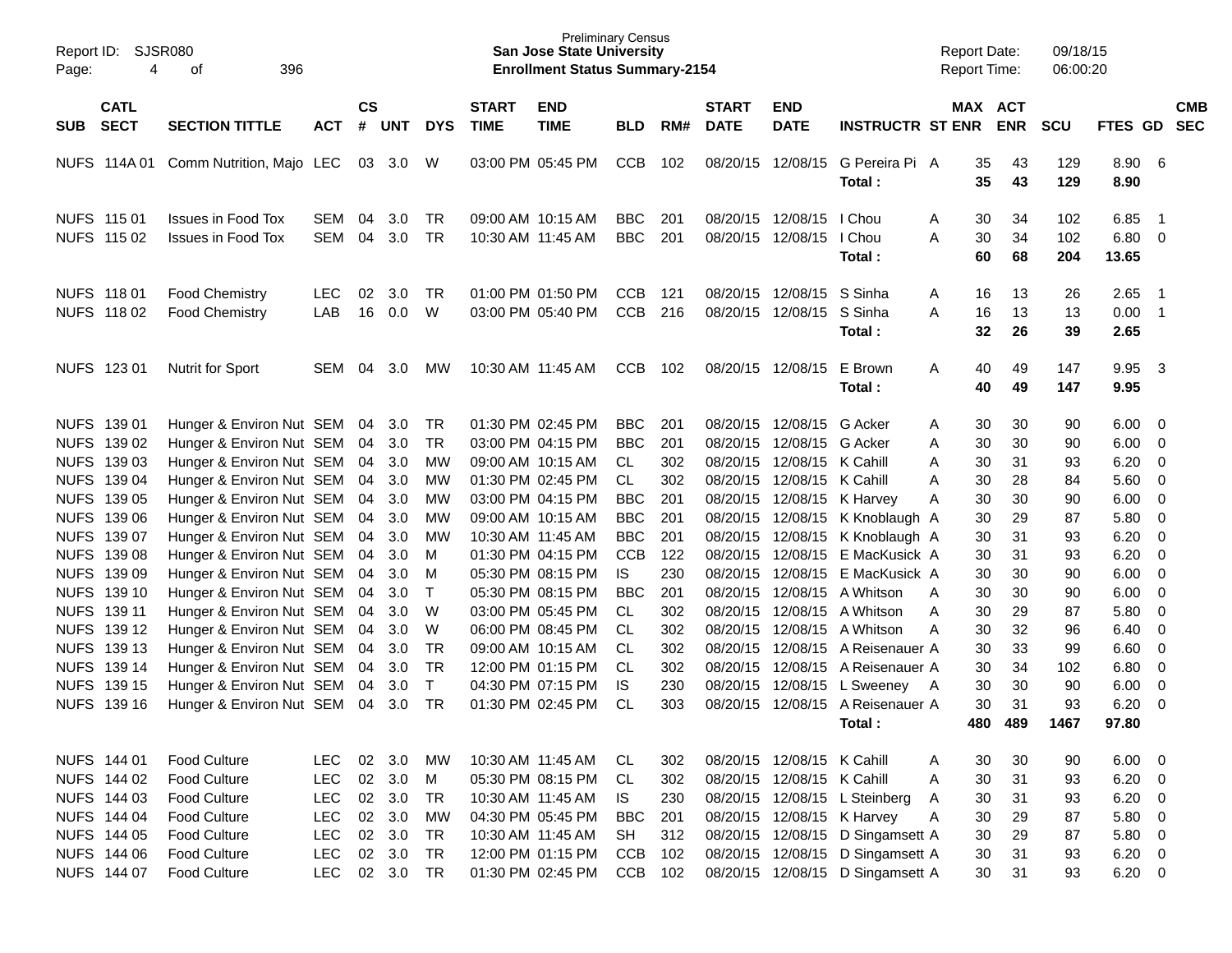| Report ID:<br>Page: | 5                          | <b>SJSR080</b><br>396<br>οf |            |                               |            |            |                             | <b>Preliminary Census</b><br><b>San Jose State University</b><br><b>Enrollment Status Summary-2154</b> |            |     |                             |                           |                                  |   | <b>Report Date:</b><br><b>Report Time:</b> |                          | 09/18/15<br>06:00:20 |                |                          |
|---------------------|----------------------------|-----------------------------|------------|-------------------------------|------------|------------|-----------------------------|--------------------------------------------------------------------------------------------------------|------------|-----|-----------------------------|---------------------------|----------------------------------|---|--------------------------------------------|--------------------------|----------------------|----------------|--------------------------|
| <b>SUB</b>          | <b>CATL</b><br><b>SECT</b> | <b>SECTION TITTLE</b>       | <b>ACT</b> | $\mathsf{CS}\phantom{0}$<br># | <b>UNT</b> | <b>DYS</b> | <b>START</b><br><b>TIME</b> | <b>END</b><br><b>TIME</b>                                                                              | <b>BLD</b> | RM# | <b>START</b><br><b>DATE</b> | <b>END</b><br><b>DATE</b> | <b>INSTRUCTR ST ENR</b>          |   | <b>MAX</b>                                 | <b>ACT</b><br><b>ENR</b> | <b>SCU</b>           | <b>FTES GD</b> | <b>CMB</b><br><b>SEC</b> |
|                     | NUFS 144 08                | <b>Food Culture</b>         | <b>LEC</b> | 02                            | 3.0        | MW         | 12:00 PM 01:15 PM           |                                                                                                        | <b>CCB</b> | 122 | 08/20/15                    | 12/08/15                  | K Harvey                         | Α | 30                                         | 30                       | 90                   | 6.00           | 0                        |
| <b>NUFS</b>         | 144 09                     | <b>Food Culture</b>         | <b>LEC</b> | 02                            | 3.0        | MW         | 01:30 PM 02:45 PM           |                                                                                                        | <b>CCB</b> | 102 | 08/20/15                    | 12/08/15                  | K Harvey                         | Α | 30                                         | 29                       | 87                   | 5.80           | 0                        |
| <b>NUFS</b>         | 144 10                     | <b>Food Culture</b>         | <b>LEC</b> | 02                            | 3.0        | <b>TR</b>  |                             | 03:00 PM 04:15 PM                                                                                      | CL.        | 302 | 08/20/15                    | 12/08/15                  | L Steinberg                      | A | 30                                         | 31                       | 93                   | 6.20           | 0                        |
| <b>NUFS</b>         | 144 11                     | <b>Food Culture</b>         | <b>LEC</b> | 02                            | 3.0        | Τ          |                             | 05:30 PM 08:15 PM                                                                                      | CL         | 302 | 08/20/15                    | 12/08/15                  | L Steinberg                      | Α | 30                                         | 27                       | 81                   | 5.45           | -1                       |
| <b>NUFS</b>         | 144 12                     | <b>Food Culture</b>         | <b>LEC</b> | 02                            | 3.0        | R          |                             | 03:00 PM 05:45 PM                                                                                      | IS         | 230 | 08/20/15                    | 12/08/15                  | L Wiley                          | Α | 30                                         | 32                       | 96                   | 6.40           | 0                        |
| <b>NUFS</b>         | 144 13                     | <b>Food Culture</b>         | <b>LEC</b> | 02                            | 3.0        | R          | 06:00 PM 08:45 PM           |                                                                                                        | IS         | 230 | 08/20/15                    | 12/08/15                  | L Wiley                          | Α | 40                                         | 33                       | 99                   | 6.60           | $\mathbf 0$              |
| <b>NUFS</b>         | 144 14                     | <b>Food Culture</b>         | <b>LEC</b> | 02                            | 3.0        | F          | 09:00 AM 11:45 AM           |                                                                                                        | <b>CCB</b> | 102 | 08/20/15                    | 12/08/15                  | S Spencer                        | Α | 30                                         | 28                       | 84                   | 5.60           | $\mathbf 0$              |
| <b>NUFS</b>         | 144 15                     | <b>Food Culture</b>         | <b>LEC</b> | 02                            | 3.0        | F          | 12:00 PM 02:45 PM           |                                                                                                        | <b>CCB</b> | 102 | 08/20/15                    | 12/08/15                  | S Spencer                        | Α | 30                                         | 26                       | 78                   | 5.20           | 0                        |
| <b>NUFS</b>         | 144 16                     | <b>Food Culture</b>         | <b>LEC</b> | 02                            | 3.0        | <b>TR</b>  | 01:30 PM 02:45 PM           |                                                                                                        | <b>SH</b>  | 315 | 08/20/15                    | 12/08/15                  | L Wiley                          | Α | 30                                         | 34                       | 102                  | 6.80           | $\mathbf 0$              |
| <b>NUFS</b>         | 144 17                     | <b>Food Culture</b>         | LEC        |                               | 3.0        |            |                             |                                                                                                        |            |     |                             |                           |                                  | X | 0                                          | $\mathbf 0$              | 0                    | 0.00           | 0                        |
| <b>NUFS</b>         | 144 18                     | <b>Food Culture</b>         | LEC        | 02                            | 3.0        | TR         | 07:30 AM 08:45 AM           |                                                                                                        | <b>CCB</b> | 102 | 08/20/15                    | 12/08/15                  | S Jain                           | A | 30                                         | 25                       | 75                   | 5.00           | 0                        |
|                     |                            |                             |            |                               |            |            |                             |                                                                                                        |            |     |                             |                           | Total :                          |   | 520                                        | 507                      | 1521                 | 101.45         |                          |
| <b>NUFS</b>         | 16301                      | Phys Fit + Nutrit           | <b>LEC</b> | 02                            | 3.0        | <b>TR</b>  | 10:30 AM 11:45 AM           |                                                                                                        | IS         | 215 | 08/20/15                    | 12/08/15                  | E Brown                          | A | 32                                         | 19                       | 57                   | 3.80           | 0 <sup>C</sup>           |
| KIN                 | 163 01                     | Phys Fit + Nutrit           | <b>LEC</b> | 02                            | 3.0        | TR         | 10:30 AM 11:45 AM           |                                                                                                        | IS         | 215 | 08/20/15                    | 12/08/15                  | E Brown                          | A | 0                                          | 14                       | 42                   | 2.85           | 1 C                      |
| <b>NUFS</b>         | 163 02                     | Phys Fit + Nutrit           | <b>LEC</b> | 02                            | 3.0        | <b>TR</b>  | 10:30 AM 11:45 AM           |                                                                                                        | SН         | 345 | 08/20/15                    | 12/08/15                  | E Brown                          | Α | 32                                         | 13                       | 39                   | 2.60           | 0 <sup>C</sup>           |
| KIN                 | 163 02                     | Phys Fit + Nutrit           | <b>LEC</b> | 02                            | 3.0        | <b>TR</b>  | 10:30 AM 11:45 AM           |                                                                                                        | <b>SH</b>  | 345 | 08/20/15                    | 12/08/15                  | E Brown                          | A | 0                                          | 21                       | 63                   | 4.20           | 0 <sup>C</sup>           |
| <b>NUFS</b>         | 163 03                     | Phys Fit + Nutrit           | <b>LEC</b> | 02                            | 3.0        | <b>TR</b>  | 12:00 PM 01:15 PM           |                                                                                                        | <b>BBC</b> | 201 | 08/20/15                    | 12/08/15 E Brown          |                                  | Α | 32                                         | 11                       | 33                   | 2.20           | 0 <sup>C</sup>           |
| KIN                 | 163 03                     | Phys Fit + Nutrit           | <b>LEC</b> | 02                            | 3.0        | <b>TR</b>  |                             | 12:00 PM 01:15 PM                                                                                      | <b>BBC</b> | 201 | 08/20/15                    | 12/08/15 E Brown          |                                  | A | 0                                          | 23                       | 69                   | 4.60           | 0 <sup>C</sup>           |
| <b>NUFS</b>         | 163 04                     | Phys Fit + Nutrit           | <b>LEC</b> | 02                            | 3.0        | <b>TR</b>  |                             | 12:00 PM 01:15 PM                                                                                      | IS         | 230 | 08/20/15                    | 12/08/15 E Brown          |                                  | Α | 32                                         | 16                       | 48                   | 3.20           | 0 <sup>C</sup>           |
| KIN                 | 163 04                     | Phys Fit + Nutrit           | <b>LEC</b> | 02                            | 3.0        | <b>TR</b>  |                             | 12:00 PM 01:15 PM                                                                                      | IS         | 230 | 08/20/15                    | 12/08/15                  | E Brown                          | Α | 0                                          | 15                       | 45                   | 3.00           | 0 <sup>C</sup>           |
| <b>NUFS</b>         | 163 05                     | Phys Fit + Nutrit           | <b>LEC</b> | 02                            | 3.0        | <b>MW</b>  |                             | 09:00 AM 10:15 AM                                                                                      | MН         | 324 | 08/20/15                    | 12/08/15 A Bloom          |                                  | Α | 32                                         | 16                       | 48                   | 3.20           | 0 <sup>C</sup>           |
| KIN                 | 163 05                     | Phys Fit + Nutrit           | <b>LEC</b> | 02                            | 3.0        | <b>MW</b>  |                             | 09:00 AM 10:15 AM                                                                                      | MН         | 324 | 08/20/15                    | 12/08/15                  | A Bloom                          | A | 0                                          | 15                       | 45                   | 3.00           | 0 <sup>C</sup>           |
| <b>NUFS</b>         | 163 06                     | Phys Fit + Nutrit           | <b>LEC</b> | 02                            | 3.0        | <b>MW</b>  |                             | 09:00 AM 10:15 AM                                                                                      | HB         | 408 | 08/20/15                    | 12/08/15                  | A Bloom                          | Α | 32                                         | 16                       | 48                   | 3.20           | 0 <sup>C</sup>           |
| KIN                 | 163 06                     | Phys Fit + Nutrit           | <b>LEC</b> | 02                            | 3.0        | <b>MW</b>  |                             | 09:00 AM 10:15 AM                                                                                      | HB         | 408 | 08/20/15                    | 12/08/15                  | A Bloom                          | Α | 0                                          | 15                       | 45                   | 3.00           | 0 <sup>C</sup>           |
| <b>NUFS</b>         | 163 07                     | Phys Fit + Nutrit           | <b>LEC</b> | 02                            | 3.0        | МW         | 10:30 AM 11:45 AM           |                                                                                                        | MН         | 322 | 08/20/15                    | 12/08/15                  | A Bloom                          | Α | 32                                         | 18                       | 54                   | 3.60           | 0 <sup>C</sup>           |
| KIN                 | 163 07                     | Phys Fit + Nutrit           | <b>LEC</b> | 02                            | 3.0        | МW         | 10:30 AM 11:45 AM           |                                                                                                        | MН         | 322 | 08/20/15                    | 12/08/15                  | A Bloom                          | A | 0                                          | 14                       | 42                   | 2.80           | 0 <sup>C</sup>           |
| <b>NUFS</b>         | 163 08                     | Phys Fit + Nutrit           | <b>LEC</b> | 02                            | 3.0        | МW         | 10:30 AM 11:45 AM           |                                                                                                        | <b>BBC</b> | 225 | 08/20/15                    | 12/08/15                  | A Bloom                          | A | 32                                         | 19                       | 57                   | 3.80           | $0\,C$                   |
| KIN                 | 16308                      | Phys Fit + Nutrit           | <b>LEC</b> | 02                            | 3.0        | МW         | 10:30 AM 11:45 AM           |                                                                                                        | <b>BBC</b> | 225 | 08/20/15                    | 12/08/15                  | A Bloom                          | A | 0                                          | 13                       | 39                   | 2.60           | 0 <sup>C</sup>           |
|                     |                            |                             |            |                               |            |            |                             |                                                                                                        |            |     |                             |                           | Total:                           |   | 256                                        | 258                      | 774                  | 51.65          |                          |
|                     | NUFS 180 01                | <b>Individual Studies</b>   | <b>SUP</b> | 36                            | 1.0        | TBA        |                             |                                                                                                        |            |     |                             |                           | 08/20/15 12/08/15 C Hollenbeck A |   | 20                                         | 2                        | 2                    | 0.13           | 0                        |
|                     | NUFS 180 02                | <b>Individual Studies</b>   | <b>SUP</b> | 36                            | 2.0        | <b>TBA</b> |                             |                                                                                                        |            |     | 08/20/15                    |                           | 12/08/15 C Hollenbeck A          |   | 20                                         | 2                        | 4                    | 0.27           | 0                        |
|                     | NUFS 180 03                | <b>Individual Studies</b>   | <b>SUP</b> | 36                            | 1.0        | TBA        |                             |                                                                                                        |            |     |                             | 08/20/15 12/08/15 A Wagle |                                  | A | 20                                         | 1                        | 1                    | 0.07           | 0                        |
|                     | NUFS 180 04                | <b>Individual Studies</b>   | <b>SUP</b> | 36                            | 2.0        | TBA        |                             |                                                                                                        |            |     | 08/20/15                    | 12/08/15 A Wagle          |                                  | A | 20                                         | 0                        | 0                    | 0.00           | 0                        |
|                     | NUFS 180 05                | <b>Individual Studies</b>   | <b>SUP</b> | 36                            | 3.0        | TBA        |                             |                                                                                                        |            |     |                             | 08/20/15 12/08/15 A Wagle |                                  | A | 20                                         | 0                        | 0                    | 0.00           | 0                        |
|                     | NUFS 180 06                | <b>Individual Studies</b>   | <b>SUP</b> | 36                            | 4.0        | TBA        |                             |                                                                                                        |            |     |                             | 08/20/15 12/08/15 A Wagle |                                  | A | 20                                         | 0                        | 0                    | 0.00           | 0                        |
|                     | NUFS 180 07                | <b>Individual Studies</b>   | <b>SUP</b> | 36                            | 5.0        | TBA        |                             |                                                                                                        |            |     |                             | 08/20/15 12/08/15 A Wagle |                                  | A | 20                                         | 0                        | 0                    | 0.00           | 0                        |
|                     | NUFS 180 08                | <b>Individual Studies</b>   | <b>SUP</b> |                               | 36 6.0     | TBA        |                             |                                                                                                        |            |     |                             | 08/20/15 12/08/15 A Wagle |                                  | A | 20                                         | 0                        | 0                    | $0.00 \t 0$    |                          |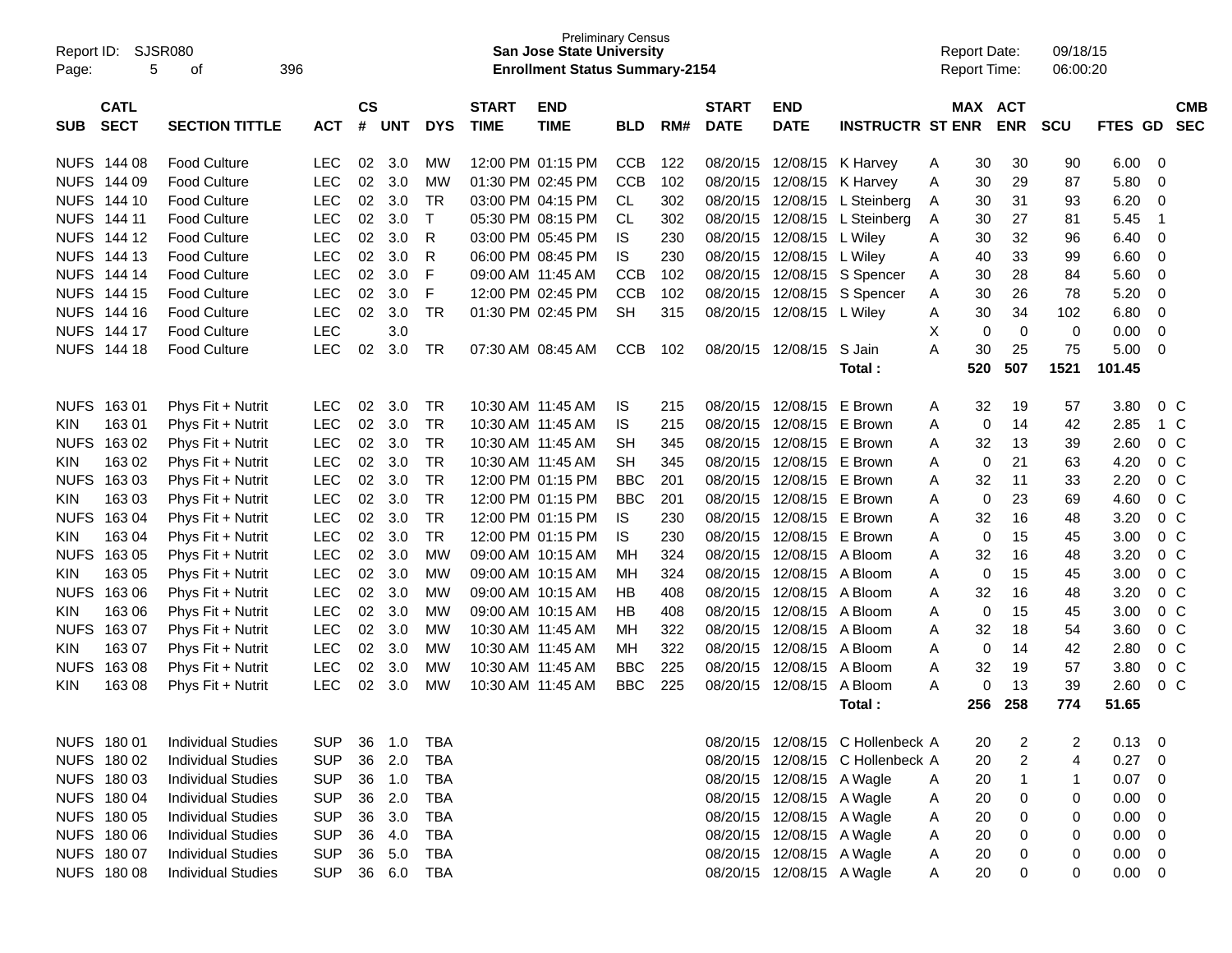| Page:      | Report ID: SJSR080<br>6                                                          | 396                                                                          |                                                      |                      |                          |                                                      | <b>Preliminary Census</b><br><b>San Jose State University</b><br><b>Enrollment Status Summary-2154</b> |                                                             |                          |                   |                             |                                                                                                                  | <b>Report Date:</b><br><b>Report Time:</b> |                  |                      | 09/18/15<br>06:00:20      |                              |                                           |                                                         |                          |
|------------|----------------------------------------------------------------------------------|------------------------------------------------------------------------------|------------------------------------------------------|----------------------|--------------------------|------------------------------------------------------|--------------------------------------------------------------------------------------------------------|-------------------------------------------------------------|--------------------------|-------------------|-----------------------------|------------------------------------------------------------------------------------------------------------------|--------------------------------------------|------------------|----------------------|---------------------------|------------------------------|-------------------------------------------|---------------------------------------------------------|--------------------------|
| <b>SUB</b> | <b>CATL</b><br><b>SECT</b><br><b>SECTION TITTLE</b><br><b>ACT</b><br>NUFS 180 09 |                                                                              |                                                      | $\mathsf{cs}$        | # UNT                    | <b>DYS</b>                                           | <b>START</b><br><b>TIME</b>                                                                            | <b>END</b><br><b>TIME</b>                                   | <b>BLD</b>               | RM#               | <b>START</b><br><b>DATE</b> | <b>END</b><br><b>DATE</b>                                                                                        | <b>INSTRUCTR ST ENR</b>                    |                  |                      | MAX ACT<br><b>ENR</b>     | <b>SCU</b>                   | <b>FTES GD</b>                            |                                                         | <b>CMB</b><br><b>SEC</b> |
|            | NUFS 180 10                                                                      | <b>Individual Studies</b><br><b>Individual Studies</b>                       | <b>SUP</b><br><b>SUP</b>                             | 36<br>36             | 1.0<br>2.0               | W<br>W                                               |                                                                                                        | 09:30 AM 12:00 PM<br>09:30 AM 12:00 PM                      |                          |                   |                             | 08/20/15 12/08/15<br>08/20/15 12/08/15                                                                           | C Barmore<br>C Barmore<br>Total:           | A<br>A           | 20<br>20<br>200      | -1<br>0<br>6              | -1<br>0<br>8                 | 0.07<br>0.00<br>0.53                      | $\overline{\phantom{0}}$<br>$\overline{\mathbf{0}}$     |                          |
|            | NUFS 190 01                                                                      | <b>Nutrition Education</b>                                                   | <b>LEC</b>                                           | 01                   | 2.0                      | R.                                                   |                                                                                                        | 04:00 PM 05:40 PM                                           | CCB                      | 102               |                             | 08/20/15 12/08/15                                                                                                | G Pereira Pi A<br>Total:                   |                  | 35<br>35             | 48<br>48                  | 96<br>96                     | 6.67 8<br>6.67                            |                                                         |                          |
|            | NUFS 191 01<br>NUFS 191 02                                                       | <b>Nutr Counseling</b><br><b>Nutr Counseling</b>                             | <b>LEC</b><br><b>LEC</b>                             | 03<br>03             | 1.0<br>1.0               | E<br>-F                                              |                                                                                                        | 12:45 PM 02:25 PM<br>02:30 PM 04:10 PM                      | <b>CCB</b><br>CCB        | 122<br>122        |                             | 08/20/15 12/08/15<br>08/20/15 12/08/15 E Herb                                                                    | E Herb<br>Total:                           | A<br>Α           | 20<br>20<br>40       | 25<br>24<br>49            | 25<br>24<br>49               | 1.75<br>$1.72 \quad 7$<br>3.47            | - 5                                                     |                          |
|            | NUFS 192 01<br>NUFS 192 02<br>NUFS 192 03                                        | Fld Exp NufS/Pkg<br>Fld Exp NufS/Pkg<br>Fld Exp NufS/Pkg                     | <b>SUP</b><br><b>SUP</b><br><b>SUP</b>               | 36<br>36<br>36       | 1.0<br>2.0<br>3.0        | TBA<br><b>TBA</b><br><b>TBA</b>                      |                                                                                                        |                                                             |                          |                   |                             | 08/20/15 12/08/15 A Wagle<br>08/20/15 12/08/15 A Wagle<br>08/20/15 12/08/15 A Wagle                              |                                            | A<br>A<br>A      | 20<br>40<br>20       | 0<br>15<br>$\overline{c}$ | 0<br>30<br>6                 | 0.00<br>2.00<br>0.40                      | $\overline{\mathbf{0}}$<br>$\overline{\mathbf{0}}$<br>0 |                          |
|            | NUFS 192 04<br>NUFS 192 05<br>NUFS 192 06<br>NUFS 192 07                         | Fld Exp NufS/Pkg<br>Fld Exp NufS/Pkg<br>Fld Exp NufS/Pkg<br>Fld Exp NufS/Pkg | <b>SUP</b><br><b>SUP</b><br><b>SUP</b><br><b>SUP</b> | 36<br>36<br>36<br>36 | 4.0<br>5.0<br>6.0<br>2.0 | <b>TBA</b><br><b>TBA</b><br><b>TBA</b><br><b>TBA</b> |                                                                                                        |                                                             |                          |                   |                             | 08/20/15 12/08/15 A Wagle<br>08/20/15 12/08/15 A Wagle<br>08/20/15 12/08/15 A Wagle<br>08/20/15 12/08/15 E Brown |                                            | A<br>A<br>Α<br>Α | 20<br>20<br>20<br>20 | 7<br>0<br>0<br>18         | 28<br>0<br>0<br>36           | 1.87<br>0.00<br>0.00<br>2.40              | 0<br>0<br>0<br>0                                        |                          |
|            | NUFS 192 08                                                                      | Fld Exp NufS/Pkg                                                             | <b>SUP</b>                                           | 36                   | 2.0                      | <b>TBA</b>                                           |                                                                                                        |                                                             |                          |                   |                             | 08/20/15 12/08/15 C Haas                                                                                         | Total:                                     | Α                | 20<br>180            | 15<br>57                  | 30<br>130                    | 2.00<br>8.67                              | $\overline{0}$                                          |                          |
|            | NUFS 194 01                                                                      | <b>Entrpre Nutrition</b>                                                     | LEC.                                                 | 02                   | 1.0                      | W                                                    |                                                                                                        | 03:00 PM 03:50 PM                                           | IS.                      | 230               |                             | 08/20/15 12/08/15                                                                                                | K Knoblaugh A<br>Total:                    |                  | 35<br>35             | 30<br>30                  | 30<br>30                     | $2.00 \t 0$<br>2.00                       |                                                         |                          |
|            | NUFS 201 02                                                                      | Collog Nutr/Fd/Pkg                                                           | SEM                                                  | 05                   | 1.0                      | $\top$                                               |                                                                                                        | 03:30 PM 05:10 PM                                           | <b>CCB</b>               | 121               |                             | 08/20/15 12/08/15                                                                                                | K Mauldin<br>Total:                        | Α                | 20<br>20             | 7<br>$\overline{7}$       | 7<br>$\overline{\mathbf{r}}$ | 0.58<br>0.58                              | $\overline{7}$                                          |                          |
|            |                                                                                  | NUFS 219A 01 Adv Nutr and Metab                                              | SEM                                                  | 05                   | 3.0                      | M                                                    |                                                                                                        | 03:00 PM 05:45 PM                                           | <b>CCB</b>               | 121               |                             | 08/20/15 12/08/15                                                                                                | C LaSalle<br>Total:                        | A                | 18<br>18             | 11<br>11                  | 33<br>33                     | 2.65<br>2.65                              | - 9                                                     |                          |
|            | NUFS 220A 01 Adv Mnt                                                             |                                                                              | SEM                                                  | 05                   | 3.0                      | M                                                    |                                                                                                        | 06:00 PM 08:45 PM                                           | <b>CCB</b>               | 122               |                             | 08/20/15 12/08/15 H Kiehl                                                                                        | Total:                                     | A                | 18<br>18             | 12<br>12                  | 36<br>36                     | 2.80<br>2.80                              | - 8                                                     |                          |
|            | NUFS 260 01<br>HPRF 260 01<br>GERO 260 01                                        | Mitidis Hith Promo<br>Mitidis Hith Promo<br><b>Mitidis Hith Promo</b>        | SEM<br>SEM<br>SEM 05 3.0 T                           | 05<br>05             | 3.0<br>3.0               | $\top$<br>$\top$                                     |                                                                                                        | 05:30 PM 08:15 PM<br>05:30 PM 08:15 PM<br>05:30 PM 08:15 PM | <b>CCB</b><br>CCB<br>CCB | 102<br>102<br>102 |                             | 08/20/15 12/08/15 C Haas<br>08/20/15 12/08/15 C Haas<br>08/20/15 12/08/15 C Haas                                 | Total:                                     | A<br>Α<br>Α      | 18<br>0<br>0<br>18   | 10<br>0<br>4<br>14        | 30<br>0<br>12<br>42          | 2.20<br>$0.00 \t 0 C$<br>1.00 4 C<br>3.20 | 4 C                                                     |                          |
|            |                                                                                  | NUFS 280A 01 Dietetic Internship                                             | SUP 25 1.0 TBA                                       |                      |                          |                                                      |                                                                                                        |                                                             |                          |                   |                             |                                                                                                                  | 08/20/15 12/08/15 C LaSalle                | A                | 20                   | 14                        | 14                           | $1.10$ 10                                 |                                                         |                          |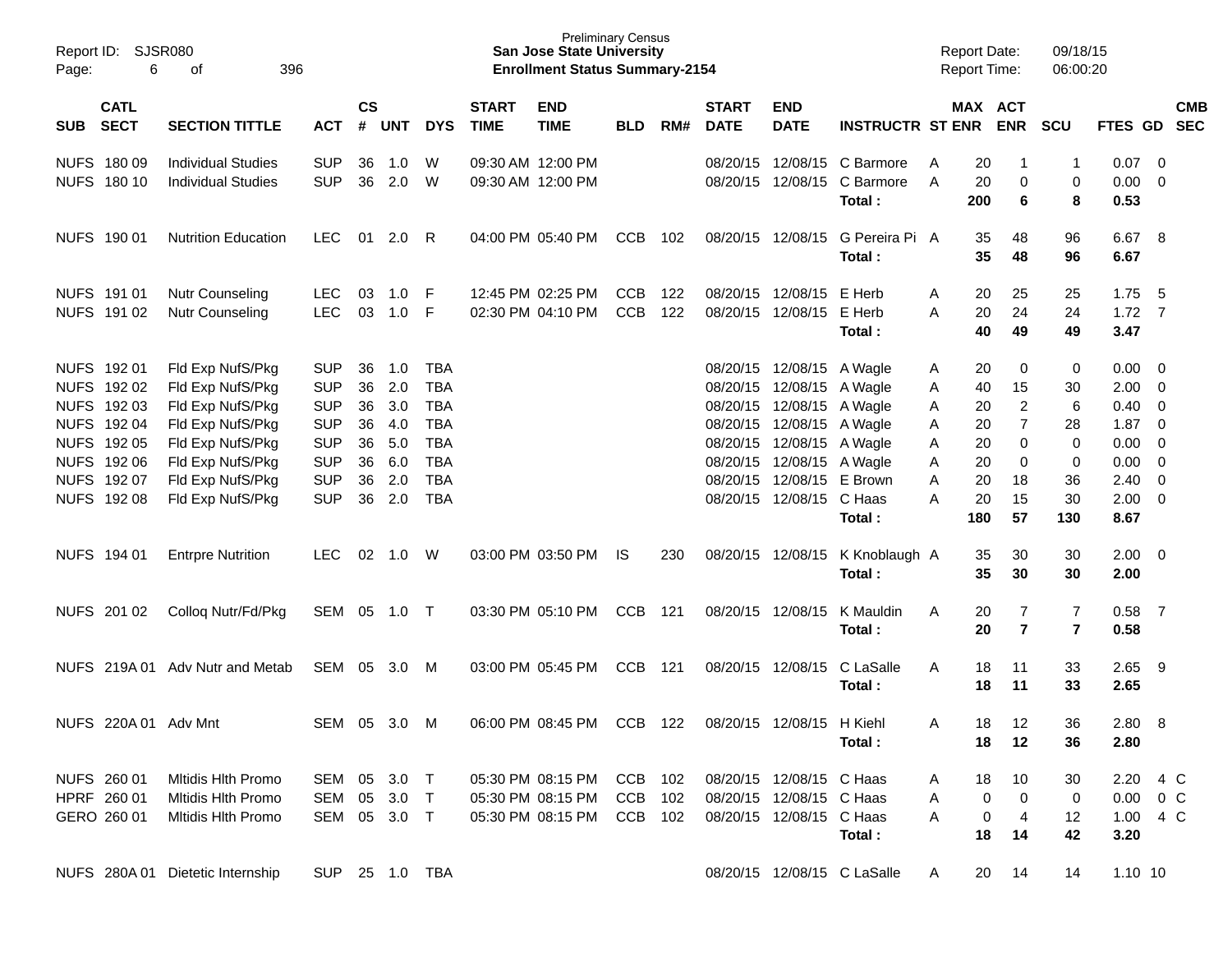| Report ID:<br>Page: | SJSR080<br>7               | 396<br>оf                                  |            |                    |            |            |                             | <b>San Jose State University</b><br><b>Enrollment Status Summary-2154</b> | Preliminary Census |     |                             |                           |                                  |        | <b>Report Date:</b><br><b>Report Time:</b> |            | 09/18/15<br>06:00:20 |                |                          |
|---------------------|----------------------------|--------------------------------------------|------------|--------------------|------------|------------|-----------------------------|---------------------------------------------------------------------------|--------------------|-----|-----------------------------|---------------------------|----------------------------------|--------|--------------------------------------------|------------|----------------------|----------------|--------------------------|
| SUB.                | <b>CATL</b><br><b>SECT</b> | <b>SECTION TITTLE</b>                      | ACT        | $\mathsf{cs}$<br># | <b>UNT</b> | <b>DYS</b> | <b>START</b><br><b>TIME</b> | <b>END</b><br><b>TIME</b>                                                 | <b>BLD</b>         | RM# | <b>START</b><br><b>DATE</b> | <b>END</b><br><b>DATE</b> | <b>INSTRUCTR ST ENR</b>          |        | MAX ACT                                    | <b>ENR</b> | <b>SCU</b>           | <b>FTES GD</b> | <b>CMB</b><br><b>SEC</b> |
| <b>NUFS</b>         | 280A 02                    | Dietetic Internship                        | <b>SUP</b> | 25                 | 3.0        | TBA        |                             |                                                                           |                    |     | 08/20/15                    |                           | 12/08/15 C LaSalle               |        | 20                                         | 0          | 0                    | 0.00           | 0                        |
| <b>NUFS</b>         | 280A03                     |                                            | <b>SUP</b> | 25                 | 6.0        | <b>TBA</b> |                             |                                                                           |                    |     | 08/20/15                    |                           | 12/08/15 C LaSalle               | A      | 20                                         |            |                      | 0.00           |                          |
| <b>NUFS</b>         | 280A04                     | Dietetic Internship                        | <b>SUP</b> | 25                 | 9.0        | <b>TBA</b> |                             |                                                                           |                    |     | 08/20/15                    |                           | 12/08/15 C LaSalle               | A      |                                            | 0          | 0                    | 0.00           | 0                        |
| <b>NUFS</b>         | 280A05                     | Dietetic Internship<br>Dietetic Internship | <b>SUP</b> |                    | 25 12.0    | <b>TBA</b> |                             |                                                                           |                    |     | 08/20/15                    |                           | 12/08/15 C LaSalle               | A      | 20                                         | 0<br>-1    | 0                    | 1.00           | 0<br>-1                  |
| <b>NUFS</b>         |                            | 280A 06 Dietetic Internship                | <b>SUP</b> | 25                 | 6.0        | <b>TBA</b> |                             |                                                                           |                    |     | 08/20/15                    | 12/08/15 E Brown          |                                  | A      | 20                                         |            | 12<br>0              | 0.00           | 0                        |
| <b>NUFS</b>         | 280A07                     |                                            | <b>SUP</b> |                    | 25 12.0    | <b>TBA</b> |                             |                                                                           |                    |     | 08/20/15                    | 12/08/15 E Brown          |                                  | A      | 20                                         | 0          |                      | 0.00           |                          |
| <b>NUFS</b>         | 280A08                     | Dietetic Internship<br>Dietetic Internship | <b>SUP</b> | 25                 | 6.0        | <b>TBA</b> |                             |                                                                           |                    |     | 08/20/15                    | 12/08/15 C Haas           |                                  | A      | 20                                         | 0          | 0                    | 0.00           | 0                        |
| <b>NUFS</b>         | 280A09                     | Dietetic Internship                        | <b>SUP</b> |                    | 25 12.0    | <b>TBA</b> |                             |                                                                           |                    |     | 08/20/15                    | 12/08/15 C Haas           |                                  | Α      | 20                                         | 0<br>0     | 0                    | 0.00           | 0<br>0                   |
| <b>NUFS</b>         | 280A 10                    | Dietetic Internship                        | <b>SUP</b> | 25                 | 6.0        | <b>TBA</b> |                             |                                                                           |                    |     | 08/20/15                    |                           | 12/08/15 G Pereira Pi            | Α<br>A | 20<br>20                                   |            | 0                    | 0.00           | 0                        |
| <b>NUFS</b>         | 280A 11                    | Dietetic Internship                        | <b>SUP</b> |                    | 25 12.0    | <b>TBA</b> |                             |                                                                           |                    |     | 08/20/15                    |                           | 12/08/15 G Pereira Pi            | A      | 20                                         | 0<br>0     | 0<br>0               | 0.00           | 0                        |
| <b>NUFS</b>         | 280A 12                    | Dietetic Internship                        | <b>SUP</b> | 25                 | 6.0        | <b>TBA</b> |                             |                                                                           |                    |     | 08/20/15                    | 12/08/15 A Wagle          |                                  |        | 20                                         | 0          | 0                    | 0.00           | 0                        |
| <b>NUFS</b>         | 280A 13                    | Dietetic Internship                        | <b>SUP</b> |                    | 25 12.0    | <b>TBA</b> |                             |                                                                           |                    |     | 08/20/15                    | 12/08/15                  | A Wagle                          | A<br>A | 20                                         | 1          | 12                   | 1.00           | 1                        |
|                     |                            |                                            |            |                    |            |            |                             |                                                                           |                    |     |                             |                           | Total:                           |        | 260                                        | 16         | 38                   | 3.10           |                          |
|                     |                            |                                            |            |                    |            |            |                             |                                                                           |                    |     |                             |                           |                                  |        |                                            |            |                      |                |                          |
| <b>NUFS</b>         | 298 01                     | <b>Special Studies</b>                     | <b>SUP</b> | 25                 | 1.0        | <b>TBA</b> |                             |                                                                           |                    |     | 08/20/15                    | 12/08/15 E Brown          |                                  | A      | 10                                         | 0          | 0                    | 0.00           | 0                        |
| <b>NUFS</b>         | 298 02                     | <b>Special Studies</b>                     | <b>SUP</b> | 25                 | 2.0        | <b>TBA</b> |                             |                                                                           |                    |     | 08/20/15                    | 12/08/15 E Brown          |                                  | A      | 10                                         | 1          | 2                    | 0.17           | $\mathbf 1$              |
| <b>NUFS</b>         | 298 03                     | <b>Special Studies</b>                     | <b>SUP</b> | 25                 | 3.0        | <b>TBA</b> |                             |                                                                           |                    |     | 08/20/15                    | 12/08/15 E Brown          |                                  | A      | 10                                         | 0          | 0                    | 0.00           | 0                        |
| <b>NUFS</b>         | 298 04                     | <b>Special Studies</b>                     | <b>SUP</b> | 25                 | 1.0        | <b>TBA</b> |                             |                                                                           |                    |     | 08/20/15                    | 12/08/15 C Haas           |                                  | A      | 10                                         | 0          | 0                    | 0.00           | 0                        |
| <b>NUFS</b>         | 298 05                     | <b>Special Studies</b>                     | <b>SUP</b> | 25                 | 2.0        | <b>TBA</b> |                             |                                                                           |                    |     | 08/20/15                    | 12/08/15 C Haas           |                                  | Α      | 10                                         | 0          | 0                    | 0.00           | 0                        |
| <b>NUFS</b>         | 298 06                     | <b>Special Studies</b>                     | <b>SUP</b> | 25                 | 3.0        | <b>TBA</b> |                             |                                                                           |                    |     | 08/20/15                    | 12/08/15 C Haas           |                                  | A      | 10                                         | 0          | 0                    | 0.00           | 0                        |
| <b>NUFS</b>         | 298 07                     | <b>Special Studies</b>                     | <b>SUP</b> | 25                 | 1.0        | <b>TBA</b> |                             |                                                                           |                    |     | 08/20/15                    |                           | 12/08/15 C Hollenbeck A          |        | 10                                         | 0          | 0                    | 0.00           | 0                        |
| <b>NUFS</b>         | 298 08                     | <b>Special Studies</b>                     | <b>SUP</b> | 25                 | 2.0        | <b>TBA</b> |                             |                                                                           |                    |     | 08/20/15                    |                           | 12/08/15 C Hollenbeck A          |        | 10                                         | 0          | 0                    | 0.00           | 0                        |
| <b>NUFS</b>         | 298 09                     | <b>Special Studies</b>                     | <b>SUP</b> | 25                 | 3.0        | <b>TBA</b> |                             |                                                                           |                    |     | 08/20/15                    |                           | 12/08/15 C Hollenbeck A          |        | 10                                         | 0          | 0                    | 0.00           | 0                        |
| <b>NUFS</b>         | 298 10                     | <b>Special Studies</b>                     | <b>SUP</b> | 25                 | 1.0        | <b>TBA</b> |                             |                                                                           |                    |     | 08/20/15                    |                           | 12/08/15 C LaSalle               | A      | 10                                         | 2          | 2                    | 0.17           | $\overline{2}$           |
| <b>NUFS</b>         | 298 11                     | <b>Special Studies</b>                     | <b>SUP</b> | 25                 | 2.0        | <b>TBA</b> |                             |                                                                           |                    |     | 08/20/15                    |                           | 12/08/15 C LaSalle               | A      | 10                                         | 1          | 2                    | 0.17           | -1                       |
| <b>NUFS</b>         | 298 12                     | <b>Special Studies</b>                     | <b>SUP</b> | 25                 | 3.0        | <b>TBA</b> |                             |                                                                           |                    |     | 08/20/15                    |                           | 12/08/15 C LaSalle               | A      | 10                                         | 1          | 3                    | 0.25           | -1                       |
| <b>NUFS</b>         | 298 13                     | <b>Special Studies</b>                     | <b>SUP</b> | 25                 | 1.0        | <b>TBA</b> |                             |                                                                           |                    |     | 08/20/15                    |                           | 12/08/15 K Mauldin               | A      | 10                                         | 0          | 0                    | 0.00           | 0                        |
| <b>NUFS</b>         | 298 14                     | <b>Special Studies</b>                     | <b>SUP</b> | 25                 | 2.0        | <b>TBA</b> |                             |                                                                           |                    |     | 08/20/15                    |                           | 12/08/15 K Mauldin               | Α      | 10                                         | 2          | 4                    | 0.33           | 2                        |
| <b>NUFS</b>         | 298 15                     | <b>Special Studies</b>                     | <b>SUP</b> | 25                 | 3.0        | <b>TBA</b> |                             |                                                                           |                    |     | 08/20/15                    |                           | 12/08/15 K Mauldin               | Α      | 10                                         | 0          | 0                    | 0.00           | 0                        |
| <b>NUFS</b>         | 298 16                     | <b>Special Studies</b>                     | <b>SUP</b> | 25                 | 1.0        | <b>TBA</b> |                             |                                                                           |                    |     | 08/20/15                    |                           | 12/08/15 G Pereira Pi            | A      | 10                                         | 2          | 2                    | 0.17           | $\overline{2}$           |
|                     | NUFS 298 17                | <b>Special Studies</b>                     | <b>SUP</b> |                    | 25 2.0     | <b>TBA</b> |                             |                                                                           |                    |     |                             |                           | 08/20/15 12/08/15 G Pereira Pi   | A      | 10                                         | 0          | ∩                    | 0.00           | 0                        |
|                     | NUFS 298 18                | <b>Special Studies</b>                     | <b>SUP</b> | 25                 | 3.0        | TBA        |                             |                                                                           |                    |     |                             |                           | 08/20/15 12/08/15 G Pereira Pi A |        | 10                                         | 0          | 0                    | 0.00           | 0                        |
|                     | NUFS 298 19                | <b>Special Studies</b>                     | <b>SUP</b> | 25                 | 1.0        | <b>TBA</b> |                             |                                                                           |                    |     |                             | 08/20/15 12/08/15 A Wagle |                                  | A      | 10                                         |            |                      | 0.25           | 3                        |
|                     | <b>NUFS 298 20</b>         | <b>Special Studies</b>                     | <b>SUP</b> | 25                 | 2.0        | <b>TBA</b> |                             |                                                                           |                    |     |                             | 08/20/15 12/08/15 A Wagle |                                  | A      | 10                                         | 0          | 0                    | 0.00           | 0                        |
|                     | NUFS 298 21                | <b>Special Studies</b>                     | <b>SUP</b> | 25                 | 3.0        | <b>TBA</b> |                             |                                                                           |                    |     |                             | 08/20/15 12/08/15 A Wagle |                                  | A      | 25                                         |            |                      | 0.25           | 1                        |
|                     | NUFS 298 22                | <b>Special Studies</b>                     | <b>SUP</b> | 25                 | 1.0        | TBA        |                             |                                                                           |                    |     |                             |                           | 08/20/15 12/08/15 F Yambrach A   |        | 25                                         | 0          | 0                    | 0.00           | 0                        |
|                     | NUFS 298 23                | <b>Special Studies</b>                     | <b>SUP</b> | 25                 | 2.0        | TBA        |                             |                                                                           |                    |     |                             |                           | 08/20/15 12/08/15 F Yambrach A   |        | 25                                         | 0          | 0                    | 0.00           | 0                        |
|                     | <b>NUFS 298 24</b>         | <b>Special Studies</b>                     | <b>SUP</b> | 25                 | 3.0        | TBA        |                             |                                                                           |                    |     |                             |                           | 08/20/15 12/08/15 F Yambrach A   |        | 25                                         |            | 3                    | 0.25           | -1                       |
|                     |                            |                                            |            |                    |            |            |                             |                                                                           |                    |     |                             |                           | Total:                           |        | 300                                        | 14         | 24                   | 2.00           |                          |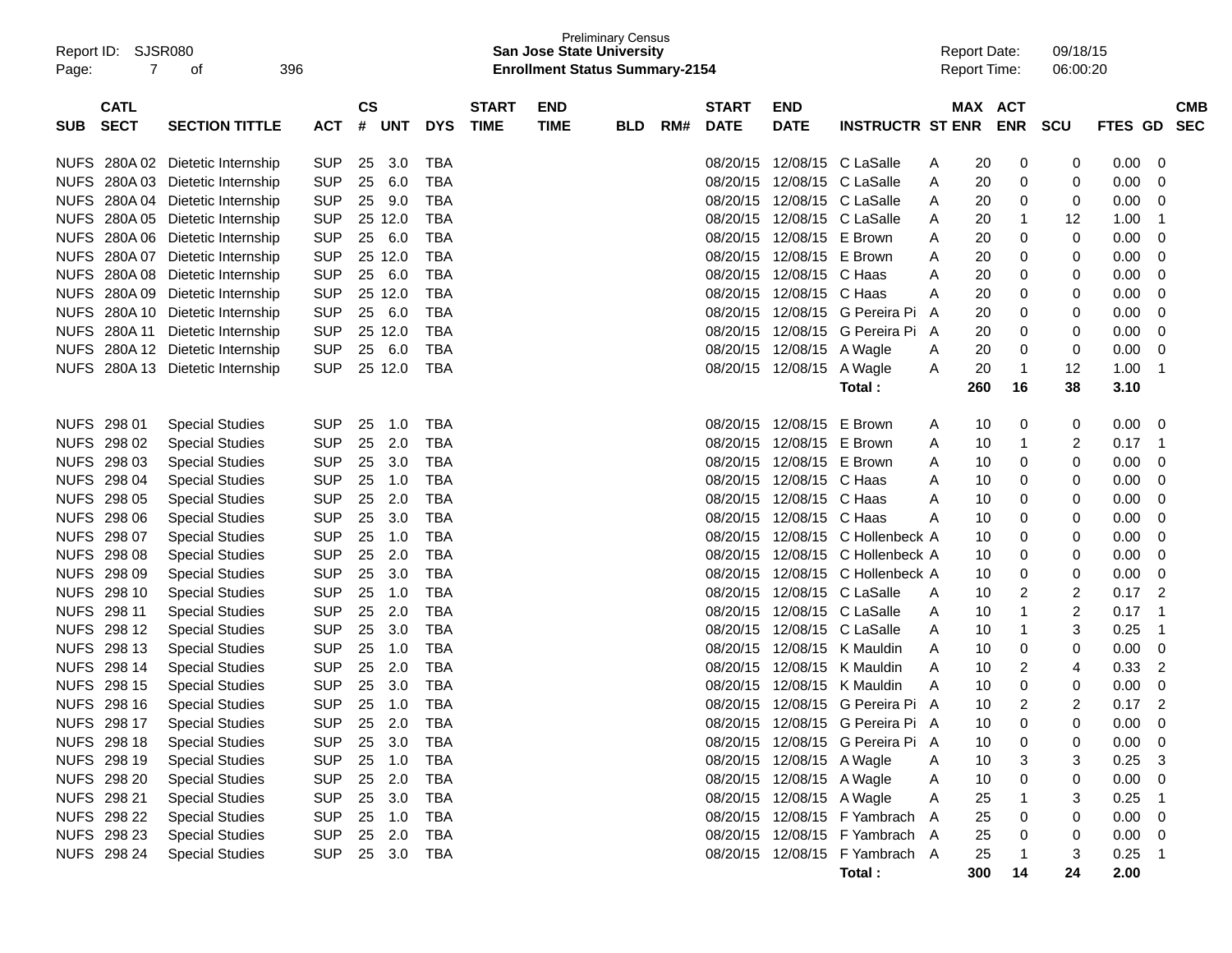| Report ID:<br>Page: | 8           | <b>SJSR080</b><br>396<br>οf    |                |                        |            |            |              | <b>Preliminary Census</b><br><b>San Jose State University</b><br><b>Enrollment Status Summary-2154</b> |            |     |              |                   |                                    | <b>Report Date:</b><br><b>Report Time:</b> |     |              | 09/18/15<br>06:00:20 |                |    |            |
|---------------------|-------------|--------------------------------|----------------|------------------------|------------|------------|--------------|--------------------------------------------------------------------------------------------------------|------------|-----|--------------|-------------------|------------------------------------|--------------------------------------------|-----|--------------|----------------------|----------------|----|------------|
|                     | <b>CATL</b> |                                |                | $\mathbf{c}\mathbf{s}$ |            |            | <b>START</b> | <b>END</b>                                                                                             |            |     | <b>START</b> | <b>END</b>        |                                    |                                            |     | MAX ACT      |                      |                |    | <b>CMB</b> |
| <b>SUB</b>          | <b>SECT</b> | <b>SECTION TITTLE</b>          | <b>ACT</b>     | #                      | <b>UNT</b> | <b>DYS</b> | <b>TIME</b>  | <b>TIME</b>                                                                                            | <b>BLD</b> | RM# | <b>DATE</b>  | <b>DATE</b>       | <b>INSTRUCTR ST ENR</b>            |                                            |     | <b>ENR</b>   | scu                  | FTES GD        |    | <b>SEC</b> |
|                     |             |                                |                |                        |            |            |              |                                                                                                        |            |     |              |                   |                                    |                                            |     |              |                      |                |    |            |
| <b>NUFS</b>         | 299 01      | Mas Thesis or Proj             | <b>SUP</b>     | 25                     | 1.0        | <b>TBA</b> |              |                                                                                                        |            |     | 08/20/15     | 12/08/15          | C Hollenbeck A                     |                                            | 10  | 1            | 1                    | 0.08           | -1 |            |
| <b>NUFS</b>         | 299 02      | Mas Thesis or Proj             | <b>SUP</b>     | 25                     | 2.0        | TBA        |              |                                                                                                        |            |     | 08/20/15     | 12/08/15          | C Hollenbeck A                     |                                            | 10  | 0            | 0                    | 0.00           | 0  |            |
| <b>NUFS</b>         | 299 03      | Mas Thesis or Proj             | <b>SUP</b>     | 25                     | 3.0        | TBA        |              |                                                                                                        |            |     | 08/20/15     | 12/08/15          | C Hollenbeck A                     |                                            | 10  | 0            | 0                    | 0.00           | 0  |            |
| <b>NUFS</b>         | 299 04      | Mas Thesis or Proj             | <b>SUP</b>     | 25                     | 4.0        | <b>TBA</b> |              |                                                                                                        |            |     | 08/20/15     | 12/08/15          | C Hollenbeck A                     |                                            | 10  | 0            | 0                    | 0.00           | 0  |            |
| <b>NUFS</b>         | 299 05      | Mas Thesis or Proj             | <b>SUP</b>     | 25                     | 5.0        | <b>TBA</b> |              |                                                                                                        |            |     | 08/20/15     | 12/08/15          | C Hollenbeck A                     |                                            | 10  | 0            | 0                    | 0.00           | 0  |            |
| <b>NUFS</b>         | 299 06      | Mas Thesis or Proj             | <b>SUP</b>     | 25                     | 6.0        | <b>TBA</b> |              |                                                                                                        |            |     | 08/20/15     | 12/08/15          | C Hollenbeck A                     |                                            | 10  | 0            | 0                    | 0.00           | 0  |            |
| <b>NUFS</b>         | 299 07      | Mas Thesis or Proj             | <b>SUP</b>     | 25                     | 1.0        | <b>TBA</b> |              |                                                                                                        |            |     | 08/20/15     | 12/08/15          | C LaSalle                          | A                                          | 10  | 0            | 0                    | 0.00           | 0  |            |
| <b>NUFS</b>         | 299 08      | Mas Thesis or Proj             | <b>SUP</b>     | 25                     | 2.0        | <b>TBA</b> |              |                                                                                                        |            |     | 08/20/15     | 12/08/15          | C LaSalle                          | A                                          | 10  | 0            | 0                    | 0.00           | 0  |            |
| <b>NUFS</b>         | 299 09      | Mas Thesis or Proj             | <b>SUP</b>     | 25                     | 3.0        | <b>TBA</b> |              |                                                                                                        |            |     | 08/20/15     | 12/08/15          | C LaSalle                          | A                                          | 10  | 0            | 0                    | 0.00           | 0  |            |
| <b>NUFS</b>         | 299 10      | Mas Thesis or Proj             | <b>SUP</b>     | 25                     | 4.0        | <b>TBA</b> |              |                                                                                                        |            |     | 08/20/15     | 12/08/15          | C LaSalle                          | A                                          | 10  | 0            | 0                    | 0.00           | 0  |            |
| <b>NUFS</b>         | 299 11      | Mas Thesis or Proj             | <b>SUP</b>     | 25                     | 5.0        | <b>TBA</b> |              |                                                                                                        |            |     | 08/20/15     | 12/08/15          | C LaSalle                          | A                                          | 10  | 0            | 0                    | 0.00           | 0  |            |
| <b>NUFS</b>         | 299 12      | Mas Thesis or Proj             | <b>SUP</b>     | 25                     | 6.0        | <b>TBA</b> |              |                                                                                                        |            |     | 08/20/15     | 12/08/15          | C LaSalle                          | A                                          | 10  | 0            | 0                    | 0.00           | 0  |            |
| <b>NUFS</b>         | 299 13      | Mas Thesis or Proj             | <b>SUP</b>     | 25                     | 1.0        | <b>TBA</b> |              |                                                                                                        |            |     | 08/20/15     | 12/08/15          | K Mauldin                          | A                                          | 10  | 0            | 0                    | 0.00           | 0  |            |
| <b>NUFS</b>         | 299 14      | Mas Thesis or Proj             | <b>SUP</b>     | 25                     | 2.0        | <b>TBA</b> |              |                                                                                                        |            |     | 08/20/15     | 12/08/15          | K Mauldin                          | A                                          | 10  | 0            | 0                    | 0.00           | 0  |            |
| <b>NUFS</b>         | 299 15      | Mas Thesis or Proi             | <b>SUP</b>     | 25                     | 3.0        | <b>TBA</b> |              |                                                                                                        |            |     | 08/20/15     | 12/08/15          | K Mauldin                          | A                                          | 10  | 0            | 0                    | 0.00           | 0  |            |
| <b>NUFS</b>         | 299 16      | Mas Thesis or Proj             | <b>SUP</b>     | 25                     | 4.0        | <b>TBA</b> |              |                                                                                                        |            |     | 08/20/15     | 12/08/15          | K Mauldin                          | A                                          | 10  | 0            | 0                    | 0.00           | 0  |            |
| <b>NUFS</b>         | 299 17      | Mas Thesis or Proj             | <b>SUP</b>     | 25                     | 5.0        | <b>TBA</b> |              |                                                                                                        |            |     | 08/20/15     | 12/08/15          | K Mauldin                          | A                                          | 10  | 0            | 0                    | 0.00           | 0  |            |
| <b>NUFS</b>         | 299 18      | Mas Thesis or Proj             | <b>SUP</b>     | 25                     | 6.0        | <b>TBA</b> |              |                                                                                                        |            |     | 08/20/15     | 12/08/15          | K Mauldin                          | A                                          | 10  | 0            | 0                    | 0.00           | 0  |            |
| <b>NUFS</b>         | 299 19      | Mas Thesis or Proj             | <b>SUP</b>     | 25                     | 1.0        | <b>TBA</b> |              |                                                                                                        |            |     | 08/20/15     | 12/08/15          | G Pereira Pi A                     |                                            | 10  | 0            | 0                    | 0.00           | 0  |            |
| <b>NUFS</b>         | 299 20      | Mas Thesis or Proj             | <b>SUP</b>     | 25                     | 2.0        | <b>TBA</b> |              |                                                                                                        |            |     | 08/20/15     |                   | 12/08/15 G Pereira Pi A            |                                            | 10  | 0            | 0                    | 0.00           | 0  |            |
| <b>NUFS</b>         | 299 21      | Mas Thesis or Proj             | <b>SUP</b>     | 25                     | 3.0        | <b>TBA</b> |              |                                                                                                        |            |     | 08/20/15     | 12/08/15          | G Pereira Pi A                     |                                            | 10  | 0            | 0                    | 0.00           | 0  |            |
| <b>NUFS</b>         | 299 22      | Mas Thesis or Proj             | <b>SUP</b>     | 25                     | 4.0        | <b>TBA</b> |              |                                                                                                        |            |     | 08/20/15     |                   | 12/08/15 G Pereira Pi A            |                                            | 10  | 0            | 0                    | 0.00           | 0  |            |
| <b>NUFS</b>         | 299 23      | Mas Thesis or Proj             | <b>SUP</b>     | 25                     | 5.0        | <b>TBA</b> |              |                                                                                                        |            |     | 08/20/15     |                   | 12/08/15 G Pereira Pi A            |                                            | 10  | 0            | 0                    | 0.00           | 0  |            |
| <b>NUFS</b>         | 299 24      | Mas Thesis or Proj             | <b>SUP</b>     | 25                     | 6.0        | <b>TBA</b> |              |                                                                                                        |            |     | 08/20/15     | 12/08/15          | G Pereira Pi A                     |                                            | 10  | 0            | 0                    | 0.00           | 0  |            |
| <b>NUFS</b>         | 299 25      | Mas Thesis or Proj             | <b>SUP</b>     | 25                     | 1.0        | <b>TBA</b> |              |                                                                                                        |            |     | 08/20/15     | 12/08/15          | F Yambrach A                       |                                            | 10  | 0            | 0                    | 0.00           | 0  |            |
| <b>NUFS</b>         | 299 26      | Mas Thesis or Proj             | <b>SUP</b>     | 25                     | 2.0        | <b>TBA</b> |              |                                                                                                        |            |     | 08/20/15     | 12/08/15          | F Yambrach A                       |                                            | 10  | 0            | 0                    | 0.00           | 0  |            |
| <b>NUFS</b>         | 299 27      | Mas Thesis or Proj             | <b>SUP</b>     | 25                     | 3.0        | TBA        |              |                                                                                                        |            |     | 08/20/15     | 12/08/15          | F Yambrach A                       |                                            | 10  | 1            | 3                    | 0.25           | -1 |            |
| <b>NUFS</b>         | 299 28      | Mas Thesis or Proj             | <b>SUP</b>     | 25                     | 4.0        | TBA        |              |                                                                                                        |            |     | 08/20/15     | 12/08/15          | F Yambrach A                       |                                            | 10  | 0            | 0                    | 0.00           | 0  |            |
| <b>NUFS</b>         | 299 29      | Mas Thesis or Proj             | <b>SUP</b>     | 25                     | 5.0        | <b>TBA</b> |              |                                                                                                        |            |     | 08/20/15     |                   | 12/08/15 F Yambrach A              |                                            | 10  | 0            | 0                    | 0.00           | 0  |            |
|                     |             | NUFS 299 30 Mas Thesis or Proj | SUP 25 6.0 TBA |                        |            |            |              |                                                                                                        |            |     |              |                   | 08/20/15 12/08/15 F Yambrach A     |                                            | 10  | 0            | 0                    | $0.00 \t 0$    |    |            |
|                     |             | NUFS 299 31 Mas Thesis or Proj | SUP 25 2.0 TBA |                        |            |            |              |                                                                                                        |            |     |              | 08/20/15 12/08/15 |                                    | A                                          | 10  | 0            | 0                    | $0.00 \quad 0$ |    |            |
|                     |             |                                |                |                        |            |            |              |                                                                                                        |            |     |              |                   | Total:                             |                                            | 310 | $\mathbf{2}$ | 4                    | 0.33           |    |            |
|                     | PKG 107 01  | Prin of Packaging              | LEC 02 3.0 M   |                        |            |            |              | 05:00 PM 07:45 PM CCB 102                                                                              |            |     |              |                   | 08/20/15 12/08/15 F Yambrach A     |                                            | 40  | 47           | 141                  | 9.40 0 C       |    |            |
|                     |             | NUFS 107 01 Prin of Packaging  | LEC 02 3.0 M   |                        |            |            |              | 05:00 PM 07:45 PM CCB 102                                                                              |            |     |              |                   | 08/20/15 12/08/15 F Yambrach A     |                                            | 0   | 6            | 18                   | $1.20 \t 0 C$  |    |            |
|                     |             |                                |                |                        |            |            |              |                                                                                                        |            |     |              |                   | Total:                             |                                            | 40  | 53           | 159                  | 10.60          |    |            |
|                     |             |                                |                |                        |            |            |              |                                                                                                        |            |     |              |                   |                                    |                                            |     |              |                      |                |    |            |
|                     |             | PKG 141A 01 Pkg Materials I    | LEC 02 3.0 M   |                        |            |            |              | 10:30 AM 11:45 AM IS                                                                                   |            |     |              |                   | 115 08/20/15 12/08/15 F Yambrach A |                                            |     | 20 19        | 38                   | 3.80 0 C       |    |            |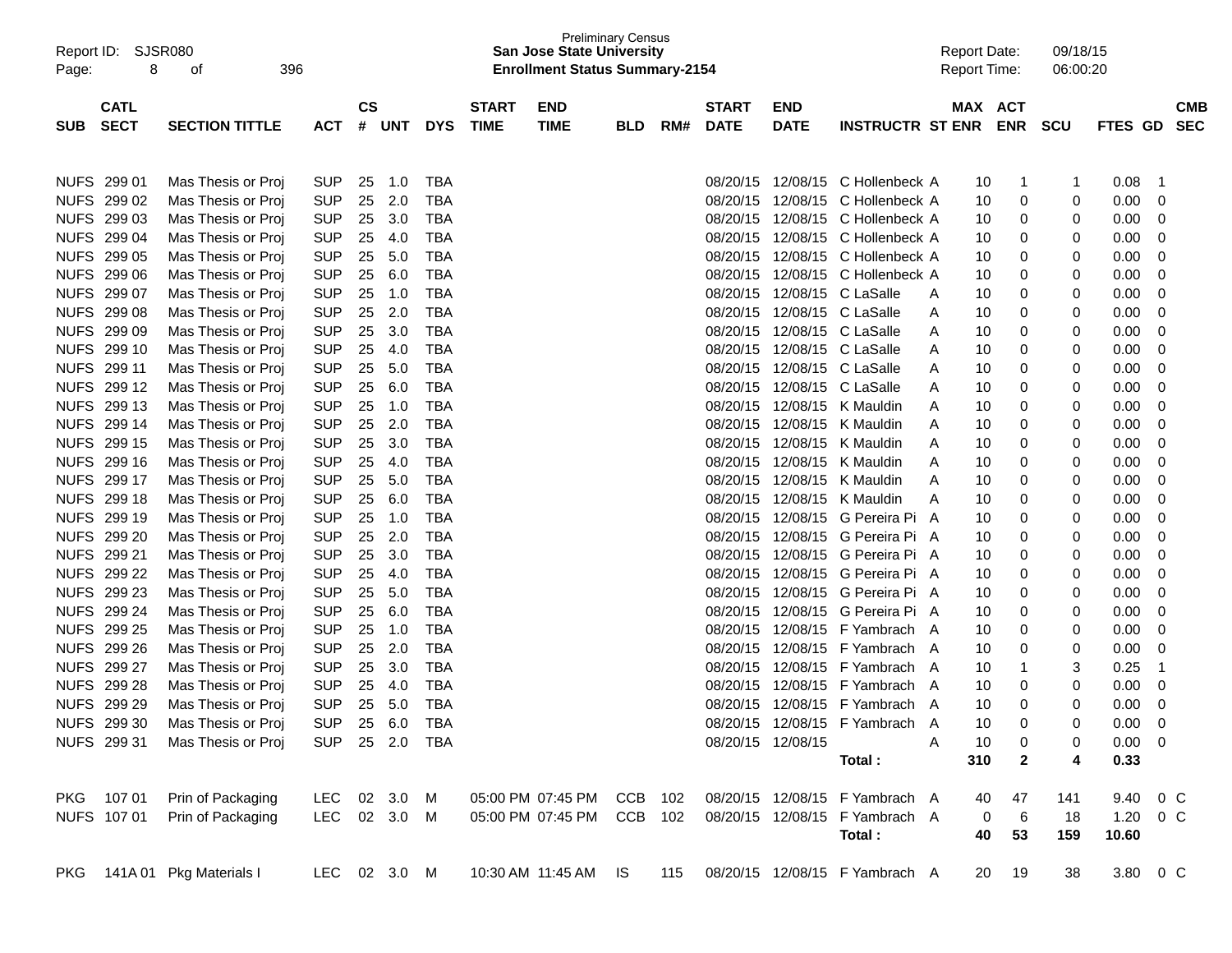| Report ID:<br>Page: | 9                          | <b>SJSR080</b><br>396<br>оf         |            |                |            |            |                             | <b>San Jose State University</b><br><b>Enrollment Status Summary-2154</b> | <b>Preliminary Census</b> |     |                             |                           |                          |   | <b>Report Date:</b><br><b>Report Time:</b> |                | 09/18/15<br>06:00:20 |                 |                |                          |
|---------------------|----------------------------|-------------------------------------|------------|----------------|------------|------------|-----------------------------|---------------------------------------------------------------------------|---------------------------|-----|-----------------------------|---------------------------|--------------------------|---|--------------------------------------------|----------------|----------------------|-----------------|----------------|--------------------------|
| <b>SUB</b>          | <b>CATL</b><br><b>SECT</b> | <b>SECTION TITTLE</b>               | <b>ACT</b> | <b>CS</b><br># | <b>UNT</b> | <b>DYS</b> | <b>START</b><br><b>TIME</b> | <b>END</b><br><b>TIME</b>                                                 | <b>BLD</b>                | RM# | <b>START</b><br><b>DATE</b> | <b>END</b><br><b>DATE</b> | <b>INSTRUCTR ST ENR</b>  |   | <b>MAX ACT</b>                             | <b>ENR</b>     | <b>SCU</b>           | FTES GD         |                | <b>CMB</b><br><b>SEC</b> |
|                     | NUFS 141A 01               | Pkg Materials I                     | <b>LEC</b> | 02             | 3.0        | м          |                             | 10:30 AM 11:45 AM                                                         | <b>IS</b>                 | 115 | 08/20/15                    | 12/08/15                  | F Yambrach A             |   | 0                                          | -1             | 2                    | 0.20            | $0\,C$         |                          |
| <b>PKG</b>          | 141A 02                    | Pkg Materials I                     | <b>ACT</b> | 07             | 0.0        | W          |                             | 10:30 AM 11:45 AM                                                         | IS                        | 114 | 08/20/15                    | 12/08/15                  | F Yambrach               | A | 20                                         | 19             | 19                   | 0.00            | 0 <sup>o</sup> |                          |
| <b>NUFS</b>         |                            | 141A 02 Pkg Materials I             | <b>ACT</b> | 07             | 0.0        | W          |                             | 10:30 AM 11:45 AM                                                         | IS                        | 114 | 08/20/15                    | 12/08/15                  | F Yambrach A             |   | 0                                          | $\overline{1}$ | $\mathbf{1}$         | 0.00            | $0\,C$         |                          |
|                     |                            |                                     |            |                |            |            |                             |                                                                           |                           |     |                             |                           | Total:                   |   | 40                                         | 40             | 60                   | 4.00            |                |                          |
| <b>PKG</b>          | 156 01                     | Pkg Mchnry Systems                  | LEC        | 02             | 3.0        | R          |                             | 05:00 PM 07:40 PM                                                         | IS                        | 115 | 08/20/15                    | 12/08/15                  | H Schuenema <sub>A</sub> |   | 20                                         | 26             | 52                   | 5.20            | $0\,C$         |                          |
| <b>NUFS</b>         | 156 01                     | <b>Pkg Mchnry Systems</b>           | <b>LEC</b> | 02             | 3.0        | R          |                             | 05:00 PM 07:40 PM                                                         | IS                        | 115 | 08/20/15                    | 12/08/15                  | H Schuenema <sub>A</sub> |   | $\Omega$                                   | $\mathbf 0$    | 0                    | 0.00            | 0 <sup>o</sup> |                          |
| <b>PKG</b>          | 156 02                     | Pkg Mchnry Systems                  | ACT        | 07             | 0.0        | R          |                             | 07:45 PM 09:25 PM                                                         | IS                        | 114 | 08/20/15                    | 12/08/15                  | H Schuenema <sub>A</sub> |   | 20                                         | 26             | 26                   | 0.00            | $0\,C$         |                          |
| <b>NUFS</b>         | 156 02                     | <b>Pkg Mchnry Systems</b>           | ACT        | 07             | 0.0        | R          |                             | 07:45 PM 09:25 PM                                                         | IS                        | 114 | 08/20/15                    | 12/08/15                  | H Schuenema <sub>A</sub> |   | 0                                          | $\mathbf 0$    | 0                    | 0.00            | 0 <sup>o</sup> |                          |
|                     |                            |                                     |            |                |            |            |                             |                                                                           |                           |     |                             |                           | Total:                   |   | 40                                         | 52             | 78                   | 5.20            |                |                          |
| <b>PKG</b>          | 159 01                     | Pkg Mtrl Hndlng Dist                | <b>LEC</b> | 02             | 3.0        | MW         |                             | 04:00 PM 05:45 PM                                                         | IS                        | 115 | 08/20/15                    | 12/08/15                  | E Tang                   | A | 20                                         | 20             | 60                   | 4.00            | $0\,C$         |                          |
| <b>NUFS</b>         | 159 01                     | Pkg Mtrl Hndlng Dist                | <b>LEC</b> | 02             | 3.0        | <b>MW</b>  |                             | 04:00 PM 05:45 PM                                                         | <b>IS</b>                 | 115 | 08/20/15                    | 12/08/15                  | E Tang                   | A | 0                                          | $\overline{7}$ | 21                   | 1.40            | 0 <sup>o</sup> |                          |
|                     |                            |                                     |            |                |            |            |                             |                                                                           |                           |     |                             |                           | Total:                   |   | 20                                         | 27             | 81                   | 5.40            |                |                          |
| <b>PKG</b>          | 180 01                     | <b>Individual Studies</b>           | <b>SUP</b> | 36             | 1.0        | <b>TBA</b> |                             |                                                                           |                           |     | 08/20/15                    | 12/08/15                  | F Yambrach A             |   | 20                                         | 0              | 0                    | 0.00            | - 0            |                          |
| <b>PKG</b>          | 180 02                     | <b>Individual Studies</b>           | <b>SUP</b> | 36             | 2.0        | <b>TBA</b> |                             |                                                                           |                           |     | 08/20/15                    | 12/08/15                  | F Yambrach A             |   | 20                                         | 0              | 0                    | 0.00            | $\Omega$       |                          |
| <b>PKG</b>          | 180 03                     | <b>Individual Studies</b>           | <b>SUP</b> | 36             | 3.0        | <b>TBA</b> |                             |                                                                           |                           |     | 08/20/15                    | 12/08/15                  | F Yambrach A             |   | 20                                         | $\overline{2}$ | 6                    | 0.40            | 0              |                          |
| <b>PKG</b>          | 180 04                     | <b>Individual Studies</b>           | <b>SUP</b> | 36             | 4.0        | <b>TBA</b> |                             |                                                                           |                           |     | 08/20/15                    | 12/08/15                  | F Yambrach A             |   | 20                                         | $\Omega$       | 0                    | 0.00            | $\Omega$       |                          |
| <b>PKG</b>          | 180 05                     | <b>Individual Studies</b>           | <b>SUP</b> | 36             | 5.0        | <b>TBA</b> |                             |                                                                           |                           |     | 08/20/15                    | 12/08/15                  | F Yambrach A             |   | 20                                         | $\Omega$       | 0                    | 0.00            | 0              |                          |
| <b>PKG</b>          | 180 06                     | <b>Individual Studies</b>           | <b>SUP</b> | 36             | 6.0        | <b>TBA</b> |                             |                                                                           |                           |     | 08/20/15                    | 12/08/15                  | F Yambrach A             |   | 20                                         | 0              | 0                    | 0.00            | $\Omega$       |                          |
|                     |                            |                                     |            |                |            |            |                             |                                                                           |                           |     |                             |                           | Total:                   |   | 120                                        | $\mathbf{2}$   | 6                    | 0.40            |                |                          |
|                     |                            |                                     |            |                |            |            |                             |                                                                           |                           |     |                             |                           |                          |   |                                            |                |                      |                 |                |                          |
|                     | Department :               | <b>Nutrition &amp; Food Science</b> |            |                |            |            |                             |                                                                           |                           |     |                             |                           | <b>Department Total:</b> |   | 4278                                       | 2852           | 7307                 | 491.93          |                |                          |
|                     |                            |                                     |            |                |            |            |                             |                                                                           |                           |     |                             | <b>Lower Division:</b>    |                          |   | 590<br>2744                                | 521<br>2255    | 1247<br>5876         | 83.23<br>394.03 |                |                          |
|                     |                            |                                     |            |                |            |            |                             |                                                                           |                           |     |                             | <b>Upper Division:</b>    |                          |   |                                            |                |                      |                 |                |                          |

**Upper Division : 2744 2255 5876 394.03**

Graduate Division : 944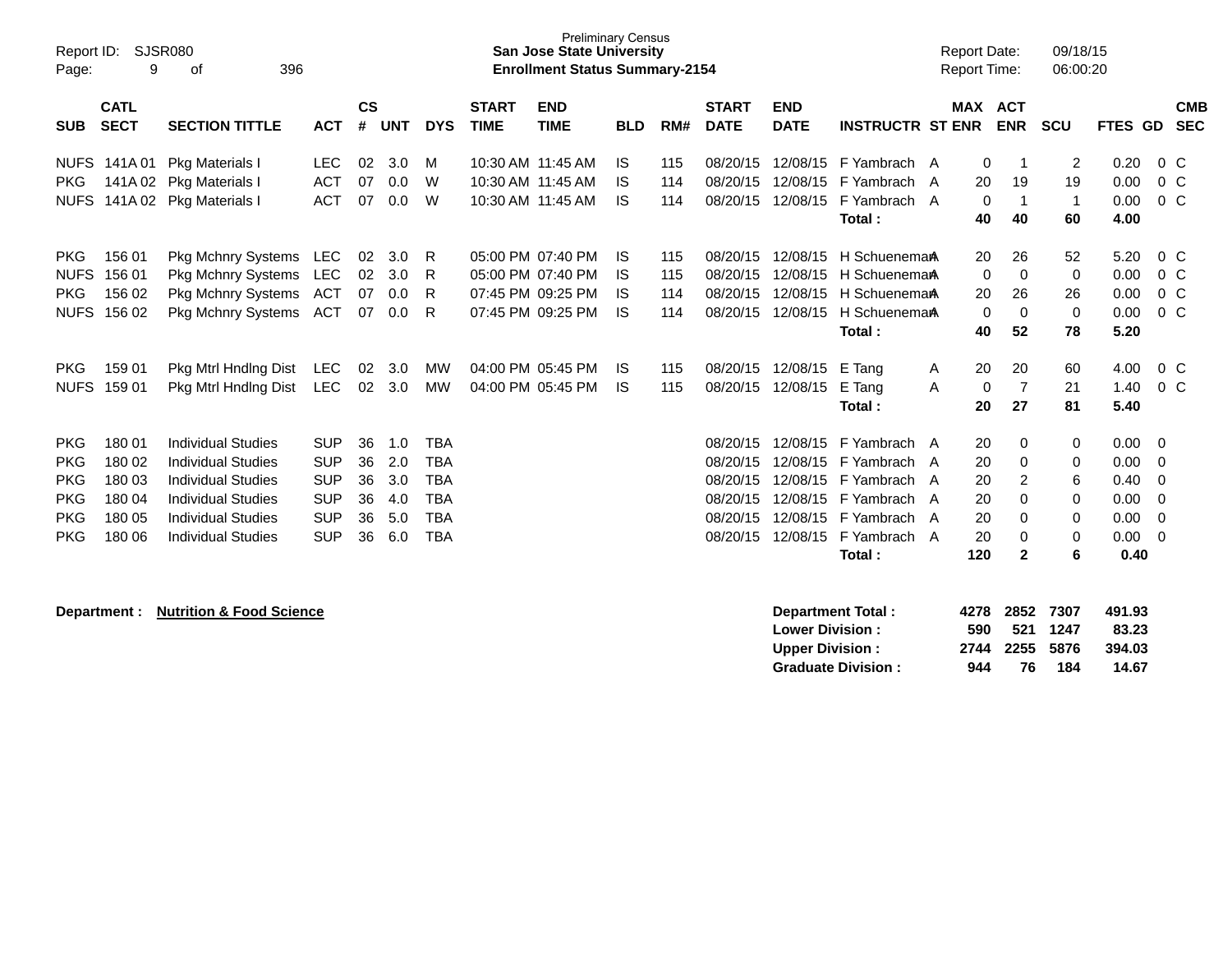| Report ID:<br>Page:            | 10                         | <b>SJSR080</b><br>396<br>οf                                 |            |                               |            |            |                             | <b>Preliminary Census</b><br><b>San Jose State University</b><br><b>Enrollment Status Summary-2154</b> |            |     |                             |                           |                         | <b>Report Date:</b><br><b>Report Time:</b> |                         | 09/18/15<br>06:00:20 |         |                |                          |
|--------------------------------|----------------------------|-------------------------------------------------------------|------------|-------------------------------|------------|------------|-----------------------------|--------------------------------------------------------------------------------------------------------|------------|-----|-----------------------------|---------------------------|-------------------------|--------------------------------------------|-------------------------|----------------------|---------|----------------|--------------------------|
| <b>SUB</b>                     | <b>CATL</b><br><b>SECT</b> | <b>SECTION TITTLE</b>                                       | <b>ACT</b> | $\mathsf{CS}\phantom{0}$<br># | <b>UNT</b> | <b>DYS</b> | <b>START</b><br><b>TIME</b> | <b>END</b><br><b>TIME</b>                                                                              | <b>BLD</b> | RM# | <b>START</b><br><b>DATE</b> | <b>END</b><br><b>DATE</b> | <b>INSTRUCTR ST ENR</b> | MAX ACT                                    | <b>ENR</b>              | <b>SCU</b>           | FTES GD |                | <b>CMB</b><br><b>SEC</b> |
|                                |                            |                                                             |            |                               |            |            |                             |                                                                                                        |            |     |                             |                           |                         |                                            |                         |                      |         |                |                          |
| <b>College</b><br>Department : |                            | <b>Applied Sciences &amp; Arts</b><br><b>Health Science</b> |            |                               |            |            |                             |                                                                                                        |            |     |                             |                           |                         |                                            |                         |                      |         |                |                          |
| HS                             | 1 0 1                      | <b>Understand Health</b>                                    | <b>LEC</b> | 02                            | 3.0        | MW         |                             | 09:00 AM 10:15 AM                                                                                      | HB         | 407 | 08/20/15                    | 12/08/15                  | M McCarthy A            | 35                                         | 38                      | 114                  | 7.60    | 0              |                          |
| НS                             | 1 0 2                      | <b>Understand Health</b>                                    | <b>LEC</b> | 02                            | 3.0        | <b>MW</b>  |                             | 10:30 AM 11:45 AM                                                                                      | HB         | 407 | 08/20/15                    | 12/08/15                  | M McCarthy A            | 35                                         | 42                      | 126                  | 8.40    | $\mathbf 0$    |                          |
| НS                             | 1 0 3                      | <b>Understand Health</b>                                    | LEC        | 02                            | 3.0        | <b>MW</b>  |                             | 12:00 PM 01:15 PM                                                                                      | HB         | 407 | 08/20/15                    | 12/08/15                  | M McCarthy A            | 35                                         | 35                      | 105                  | 7.00    | $\mathbf 0$    |                          |
| HS                             | 1 0 4                      | <b>Understand Health</b>                                    | LEC        | 02                            | 3.0        | <b>MW</b>  |                             | 01:30 PM 02:45 PM                                                                                      | HB         | 407 | 08/20/15                    | 12/08/15                  | M McCarthy              | 35<br>A                                    | 36                      | 108                  | 7.20    | $\mathbf 0$    |                          |
| НS                             | 1 0 6                      | <b>Understand Health</b>                                    | <b>LEC</b> | 02                            | 3.0        | <b>TR</b>  |                             | 09:00 AM 10:15 AM                                                                                      | ΗB         | 407 | 08/20/15                    | 12/08/15                  | L Mai                   | 35<br>A                                    | 36                      | 108                  | 7.20    | $\mathbf 0$    |                          |
| НS                             | 1 0 8                      | <b>Understand Health</b>                                    | <b>LEC</b> | 02                            | 3.0        | <b>TR</b>  |                             | 10:30 AM 11:45 AM                                                                                      | <b>HB</b>  | 407 | 08/20/15                    | 12/08/15                  | L Mai                   | 35<br>Α                                    | 38                      | 114                  | 7.60    | $\mathbf 0$    |                          |
| НS                             | 1 0 9                      | <b>Understand Health</b>                                    | LEC        | 02                            | 3.0        | <b>TR</b>  |                             | 12:00 PM 01:15 PM                                                                                      | <b>HB</b>  | 407 | 08/20/15                    | 12/08/15                  | L Mai                   | 35<br>Α                                    | 36                      | 108                  | 7.20    | $\mathbf 0$    |                          |
| НS                             | 1 10                       | <b>Understand Health</b>                                    | <b>LEC</b> | 02                            | 3.0        | <b>MW</b>  |                             | 09:00 AM 10:15 AM                                                                                      | <b>HGH</b> | 217 | 08/20/15                    | 12/08/15                  | J Mac                   | 35<br>Α                                    | 35                      | 105                  | 7.00    | $\mathbf 0$    |                          |
|                                |                            |                                                             |            |                               |            |            |                             |                                                                                                        |            |     |                             |                           | Total:                  | 280                                        | 296                     | 888                  | 59.20   |                |                          |
|                                |                            |                                                             |            |                               |            |            |                             |                                                                                                        |            |     |                             |                           |                         |                                            |                         |                      |         |                |                          |
| HS                             | 15 01                      | Human Life Span                                             | <b>LEC</b> | 02                            | 3.0        | M          |                             | 03:00 PM 05:45 PM                                                                                      | HB         | 407 | 08/20/15                    | 12/08/15                  | A Buckner-Ca A          | 30                                         | 27                      | 81                   | 5.40    | $0\,C$         |                          |
| <b>GERO</b>                    | 15 01                      | Human Life Span                                             | <b>LEC</b> | 02                            | 3.0        | M          |                             | 03:00 PM 05:45 PM                                                                                      | <b>HB</b>  | 407 | 08/20/15                    | 12/08/15                  | A Buckner-Ca A          | 0                                          | $\overline{2}$          | 6                    | 0.40    | 0 <sup>C</sup> |                          |
| <b>RECL</b>                    | 1501                       | Human Life Span                                             | LEC        | 02                            | 3.0        | M          |                             | 03:00 PM 05:45 PM                                                                                      | HB         | 407 | 08/20/15                    | 12/08/15                  | A Buckner-Ca A          | 0                                          | $\overline{2}$          | 6                    | 0.40    | 0 <sup>C</sup> |                          |
| HS.                            | 15 02                      | Human Life Span                                             | <b>LEC</b> | 02                            | 3.0        | <b>TR</b>  |                             | 12:00 PM 01:15 PM                                                                                      | <b>SH</b>  | 242 | 08/20/15                    | 12/08/15                  | F Noonis                | 30<br>A                                    | 27                      | 81                   | 5.40    | 0 <sup>C</sup> |                          |
| <b>GERO</b>                    | 15 02                      | Human Life Span                                             | <b>LEC</b> | 02                            | 3.0        | <b>TR</b>  |                             | 12:00 PM 01:15 PM                                                                                      | <b>SH</b>  | 242 | 08/20/15                    | 12/08/15                  | F Noonis                | 0<br>Α                                     | 4                       | 12                   | 0.80    | 0 <sup>C</sup> |                          |
| <b>RECL</b>                    | 15 02                      | Human Life Span                                             | <b>LEC</b> | 02                            | 3.0        | <b>TR</b>  |                             | 12:00 PM 01:15 PM                                                                                      | <b>SH</b>  | 242 | 08/20/15                    | 12/08/15                  | F Noonis                | A<br>0                                     | $\overline{1}$          | 3                    | 0.20    | $0\,C$         |                          |
| HS.                            | 15 03                      | Human Life Span                                             | LEC        | 02                            | 3.0        | <b>MW</b>  |                             | 12:00 PM 01:15 PM                                                                                      | <b>CL</b>  | 218 | 08/20/15                    | 12/08/15                  | E O'Driscoll            | 30<br>A                                    | 29                      | 87                   | 5.80    | 0 <sup>C</sup> |                          |
| <b>GERO</b>                    | 15 03                      | Human Life Span                                             | <b>LEC</b> | 02                            | 3.0        | <b>MW</b>  |                             | 12:00 PM 01:15 PM                                                                                      | <b>CL</b>  | 218 | 08/20/15                    | 12/08/15                  | E O'Driscoll            | A<br>0                                     | $\mathbf{3}$            | 9                    | 0.60    | 0 <sup>C</sup> |                          |
| <b>RECL</b>                    | 15 03                      | Human Life Span                                             | <b>LEC</b> | 02                            | 3.0        | <b>MW</b>  |                             | 12:00 PM 01:15 PM                                                                                      | <b>CL</b>  | 218 | 08/20/15                    | 12/08/15                  | E O'Driscoll            | Α<br>0                                     | $\overline{2}$          | 6                    | 0.40    | 0 <sup>C</sup> |                          |
| HS.                            | 15 04                      | Human Life Span                                             | LEC        | 02                            | 3.0        | <b>TR</b>  |                             | 03:00 PM 04:15 PM                                                                                      | <b>SH</b>  | 242 | 08/20/15                    | 12/08/15                  | F Noonis                | 30<br>Α                                    | 26                      | 78                   | 5.20    | $0\,C$         |                          |
| <b>GERO</b>                    | 15 04                      | Human Life Span                                             | <b>LEC</b> | 02                            | 3.0        | <b>TR</b>  |                             | 03:00 PM 04:15 PM                                                                                      | <b>SH</b>  | 242 | 08/20/15                    | 12/08/15                  | F Noonis                | Α<br>0                                     | $\mathbf{3}$            | 9                    | 0.60    | 0 <sup>C</sup> |                          |
| <b>RECL</b>                    | 15 04                      | Human Life Span                                             | <b>LEC</b> | 02                            | 3.0        | <b>TR</b>  |                             | 03:00 PM 04:15 PM                                                                                      | <b>SH</b>  | 242 | 08/20/15                    | 12/08/15                  | F Noonis                | Α<br>0                                     | $\overline{2}$          | 6                    | 0.40    | 0 <sup>C</sup> |                          |
| HS.                            | 15 05                      | Human Life Span                                             | <b>LEC</b> | 02                            | 3.0        | W          |                             | 03:00 PM 05:45 PM                                                                                      | <b>SH</b>  | 315 | 08/20/15                    | 12/08/15                  | M Bondi                 | Α<br>30                                    | 25                      | 75                   | 5.00    | $0\,C$         |                          |
| <b>GERO</b>                    | 15 05                      | Human Life Span                                             | LEC        | 02                            | 3.0        | W          |                             | 03:00 PM 05:45 PM                                                                                      | <b>SH</b>  | 315 | 08/20/15                    | 12/08/15                  | M Bondi                 | Α<br>0                                     | 0                       | $\mathbf 0$          | 0.00    | $0\,C$         |                          |
| RECL                           | 15 05                      | Human Life Span                                             | LEC        | 02                            | 3.0        | W          |                             | 03:00 PM 05:45 PM                                                                                      | <b>SH</b>  | 315 | 08/20/15                    | 12/08/15                  | M Bondi                 | A<br>0                                     | 3                       | 9                    | 0.60    | 0 <sup>C</sup> |                          |
|                                |                            |                                                             |            |                               |            |            |                             |                                                                                                        |            |     |                             |                           | Total:                  | 150                                        | 156                     | 468                  | 31.20   |                |                          |
| HS                             | 25 01                      | <b>Hith Team Building</b>                                   | <b>LEC</b> | 02                            | 3.0        | M          |                             | 06:00 PM 08:45 PM                                                                                      | MН         | 322 | 08/20/15                    | 12/08/15                  | I Cantos                | 30<br>A                                    | 29                      | 87                   | 5.80    | $0\,C$         |                          |
| GERO                           | 25 01                      | <b>Hith Team Building</b>                                   | <b>LEC</b> | 02                            | 3.0        | м          |                             | 06:00 PM 08:45 PM                                                                                      | MН         | 322 | 08/20/15                    | 12/08/15                  | I Cantos                | Α<br>0                                     | $\Omega$                | $\Omega$             | 0.00    | $0\,C$         |                          |
| HS                             | 25 02                      | <b>Hith Team Building</b>                                   | <b>LEC</b> | 02                            | 3.0        | W          |                             | 06:00 PM 08:45 PM                                                                                      | MН         | 322 | 08/20/15                    | 12/08/15 J Ferris         |                         | 30<br>Α                                    | 28                      | 84                   | 5.60    | $0\,C$         |                          |
| GERO 25 02                     |                            | <b>Hith Team Building</b>                                   | LEC        | 02                            | 3.0        | W          |                             | 06:00 PM 08:45 PM                                                                                      | МH         | 322 | 08/20/15                    | 12/08/15 J Ferris         |                         | Α<br>0                                     | 0                       | 0                    | 0.00    | $0\,C$         |                          |
| HS                             | 25 03                      | <b>Hith Team Building</b>                                   | <b>LEC</b> |                               | 02 3.0     | M          |                             | 03:00 PM 05:45 PM                                                                                      | <b>SH</b>  | 312 | 08/20/15                    |                           | 12/08/15 D McClure      | 30<br>A                                    | 31                      | 93                   | 6.20    | 0 C            |                          |
| GERO 25 03                     |                            | <b>Hith Team Building</b>                                   | <b>LEC</b> | 02                            | 3.0        | M          |                             | 03:00 PM 05:45 PM                                                                                      | <b>SH</b>  | 312 | 08/20/15                    |                           | 12/08/15 D McClure      | Α<br>0                                     | $\overline{\mathbf{1}}$ | 3                    | 0.20    | $0\,C$         |                          |
| HS                             | 25 04                      | <b>Hith Team Building</b>                                   | <b>LEC</b> | 02                            | 3.0        | W          |                             | 03:00 PM 05:45 PM                                                                                      | МH         | 322 | 08/20/15                    |                           | 12/08/15 D McClure      | Α<br>30                                    | 31                      | 93                   | 6.20    | $0\,C$         |                          |
| GERO 25 04                     |                            | <b>Hith Team Building</b>                                   | <b>LEC</b> |                               | 02 3.0     | W          |                             | 03:00 PM 05:45 PM                                                                                      | MН         | 322 | 08/20/15                    |                           | 12/08/15 D McClure      | Α<br>0                                     | 0                       | 0                    | 0.00    | $0\,C$         |                          |
|                                |                            |                                                             |            |                               |            |            |                             |                                                                                                        |            |     |                             |                           | Total:                  | 120                                        | 120                     | 360                  | 24.00   |                |                          |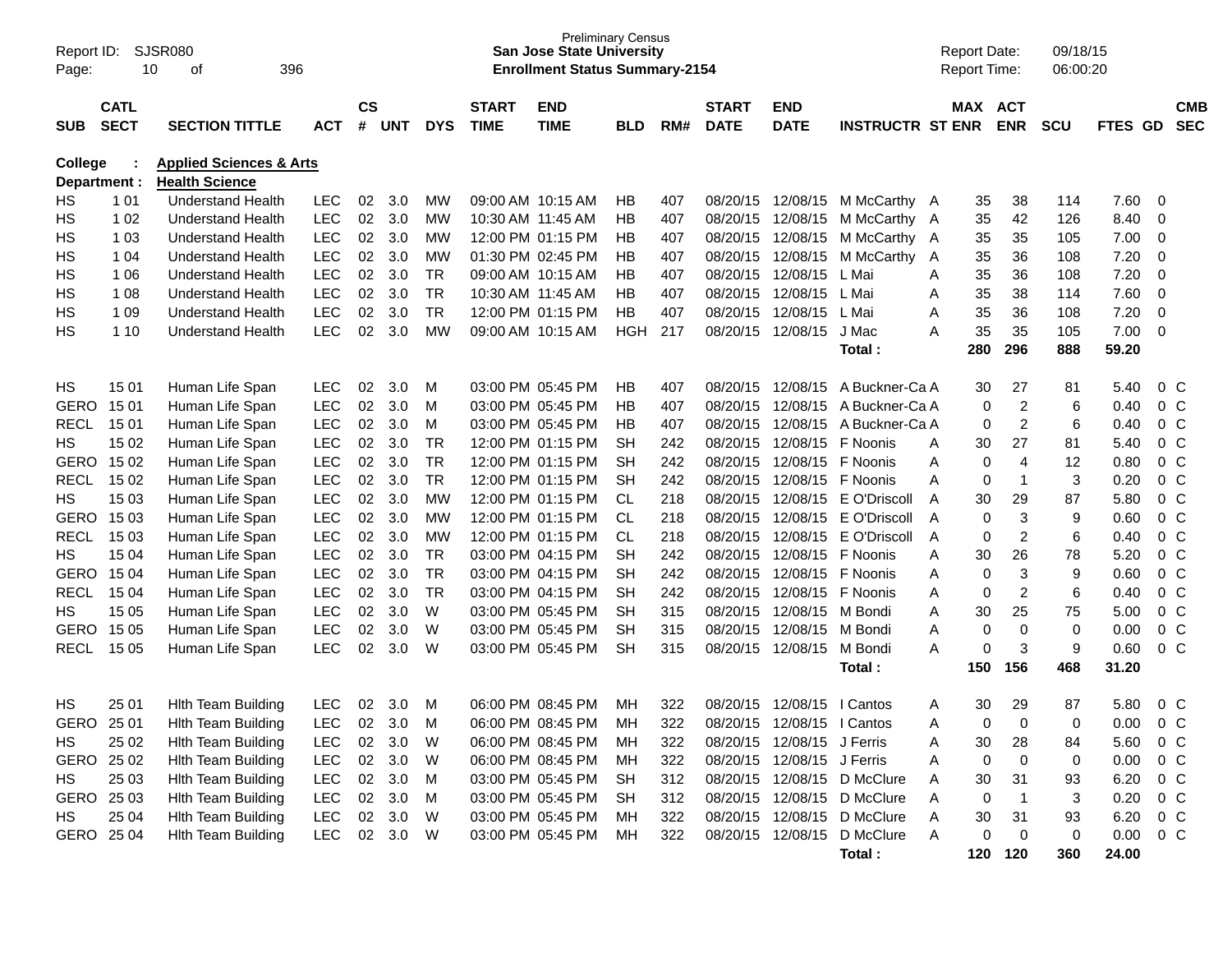| Report ID:<br>Page: | 11                                                                | SJSR080<br>396<br>of |            |    |                             |            |                             | <b>Preliminary Census</b><br><b>San Jose State University</b><br><b>Enrollment Status Summary-2154</b> |            |     |                             |                            |                             |   | <b>Report Date:</b><br><b>Report Time:</b> |                       | 09/18/15<br>06:00:20 |                |                         |                          |
|---------------------|-------------------------------------------------------------------|----------------------|------------|----|-----------------------------|------------|-----------------------------|--------------------------------------------------------------------------------------------------------|------------|-----|-----------------------------|----------------------------|-----------------------------|---|--------------------------------------------|-----------------------|----------------------|----------------|-------------------------|--------------------------|
| <b>SUB</b>          | <b>CATL</b><br><b>SECT</b><br><b>SECTION TITTLE</b><br><b>ACT</b> |                      |            |    | $\mathsf{cs}$<br><b>UNT</b> | <b>DYS</b> | <b>START</b><br><b>TIME</b> | <b>END</b><br><b>TIME</b>                                                                              | <b>BLD</b> | RM# | <b>START</b><br><b>DATE</b> | <b>END</b><br><b>DATE</b>  | <b>INSTRUCTR ST ENR</b>     |   |                                            | MAX ACT<br><b>ENR</b> | <b>SCU</b>           | <b>FTES GD</b> |                         | <b>CMB</b><br><b>SEC</b> |
| HS                  | 6701                                                              | Intro Health Stat    | <b>LEC</b> | 01 | 3.0                         | MW         |                             | 09:00 AM 10:15 AM                                                                                      | <b>SH</b>  | 242 |                             | 08/20/15 12/08/15          | R Knight                    | A | 25                                         | 24                    | 72                   | 4.80           | $\overline{\mathbf{0}}$ |                          |
| HS                  | 67 02                                                             | Intro Health Stat    | <b>LEC</b> | 01 | 3.0                         | <b>TR</b>  |                             | 09:00 AM 10:15 AM                                                                                      | SH.        | 242 |                             | 08/20/15 12/08/15          | R Knight                    | Α | 25                                         | 25                    | 75                   | 5.00           | $\overline{0}$          |                          |
| HS                  | 67 04                                                             | Intro Health Stat    | <b>LEC</b> | 01 | 3.0                         | <b>TR</b>  |                             | 10:30 AM 11:45 AM                                                                                      | <b>ENG</b> | 303 |                             | 08/20/15 12/08/15          | E Houts                     | A | 25<br>75                                   | 25<br>74              | 75<br>222            | 5.00<br>14.80  | $\overline{\mathbf{0}}$ |                          |
|                     |                                                                   |                      |            |    |                             |            |                             |                                                                                                        |            |     |                             |                            | Total:                      |   |                                            |                       |                      |                |                         |                          |
| HS                  | 74 02                                                             | <b>Healthy Comms</b> | LEC        | 02 | 3.0                         | <b>MW</b>  |                             | 03:00 PM 04:15 PM                                                                                      | <b>BBC</b> | 202 |                             | 08/20/15 12/08/15          | K Roe                       | A | 110                                        | 110                   | 330                  | 22.00 0        |                         |                          |
|                     |                                                                   |                      |            |    |                             |            |                             |                                                                                                        |            |     |                             |                            | Total:                      |   | 110                                        | 110                   | 330                  | 22.00          |                         |                          |
| HS                  | 103 01                                                            | <b>Health Policy</b> | LEC.       | 01 | 3.0                         | $\top$     |                             | 06:00 PM 08:45 PM                                                                                      | YUH 124    |     |                             | 08/20/15 12/08/15          | C Cherney                   | A | 110                                        | 92                    | 276                  | 18.40 0        |                         |                          |
|                     |                                                                   |                      |            |    |                             |            |                             |                                                                                                        |            |     |                             |                            | Total:                      |   | 110                                        | 92                    | 276                  | 18.40          |                         |                          |
| HS                  | 104 01                                                            | Com Hlth Promo       | LEC        | 02 | 3.0                         | МW         |                             | 01:30 PM 02:45 PM                                                                                      | <b>BBC</b> | 202 |                             | 08/20/15 12/08/15          | R Rinck                     | A | 100                                        | 73                    | 219                  | 14.60 0        |                         |                          |
|                     |                                                                   |                      |            |    |                             |            |                             |                                                                                                        |            |     |                             |                            | Total:                      |   | 100                                        | 73                    | 219                  | 14.60          |                         |                          |
|                     |                                                                   |                      |            |    |                             |            |                             |                                                                                                        |            |     |                             |                            |                             |   |                                            |                       |                      |                |                         |                          |
| HS                  | 158 01                                                            | Hith Comm Tech       | <b>LEC</b> |    | 3.0                         |            |                             |                                                                                                        |            |     |                             |                            |                             | х | 0                                          | 0                     | 0                    | 0.00           | $\overline{\mathbf{0}}$ |                          |
| HS                  | 158 02                                                            | Hith Comm Tech       | <b>SEM</b> |    | 0.0                         |            |                             |                                                                                                        |            |     |                             |                            |                             | X | 0<br>$\mathbf 0$                           | 0<br>$\bf{0}$         | 0                    | 0.00<br>0.00   | $\overline{\mathbf{0}}$ |                          |
|                     |                                                                   |                      |            |    |                             |            |                             |                                                                                                        |            |     |                             |                            | Total:                      |   |                                            |                       | $\pmb{0}$            |                |                         |                          |
| HS                  | 159 01                                                            | Hith Prgm Planning   | <b>LEC</b> | 02 | 3.0                         | MW         |                             | 01:30 PM 02:20 PM                                                                                      | MН         | 324 |                             | 08/20/15 12/08/15          | K Roe                       | A | 25                                         | 25                    | 75                   | 5.00           | $\overline{\mathbf{0}}$ |                          |
| HS                  | 159 02                                                            | Hith Prgm Planning   | SEM        | 05 | 0.0                         | MW         |                             | 02:30 PM 02:55 PM                                                                                      | MН         | 324 |                             | 08/20/15 12/08/15 K Roe    |                             | A | 25                                         | 25                    | 25                   | 0.00           | $\overline{\mathbf{0}}$ |                          |
| HS                  | 159 03                                                            | Hith Prgm Planning   | <b>LEC</b> | 01 | 3.0                         | MW         |                             | 01:30 PM 02:20 PM                                                                                      | YUH        | 243 |                             | 08/20/15 12/08/15          | E O'Driscoll                | A | 25                                         | 25                    | 50                   | 5.00           | $\overline{\mathbf{0}}$ |                          |
| HS                  | 159 04                                                            | Hith Prgm Planning   | <b>SEM</b> | 05 | 0.0                         | MW         |                             | 02:30 PM 02:55 PM                                                                                      | YUH        | 243 |                             | 08/20/15 12/08/15          | E O'Driscoll                | A | 25                                         | 25                    | 25                   | 0.00           | $\overline{0}$          |                          |
| HS                  | 159 05                                                            | Hith Prgm Planning   | <b>LEC</b> | 01 | 3.0                         | MW         |                             | 01:30 PM 02:20 PM                                                                                      | <b>SH</b>  | 239 |                             | 08/20/15 12/08/15 F Noonis |                             | A | 25                                         | 23                    | 46                   | 4.60           | $\overline{0}$          |                          |
| HS                  | 159 06                                                            | Hith Prgm Planning   | <b>SEM</b> | 05 | 0.0                         | MW         |                             | 02:30 PM 02:55 PM                                                                                      | <b>SH</b>  | 239 |                             | 08/20/15 12/08/15          | F Noonis                    | Α | 25                                         | 23                    | 23                   | 0.00           | $\overline{0}$          |                          |
| HS                  | 159 07                                                            | Hith Prgm Planning   | <b>LEC</b> | 01 | 3.0                         | MW         |                             | 01:30 PM 02:20 PM                                                                                      | DH.        | 243 | 08/20/15                    | 12/08/15                   | A Buckner-Ca A              |   | 25                                         | 26                    | 52                   | 5.20           | $\overline{0}$          |                          |
| HS                  | 159 08                                                            | Hith Prgm Planning   | <b>SEM</b> | 05 | 0.0                         | <b>MW</b>  |                             | 02:30 PM 02:55 PM                                                                                      | DH         | 243 |                             | 08/20/15 12/08/15          | A Buckner-Ca A              |   | 25<br>200                                  | 26                    | 26                   | 0.00           | $\overline{\mathbf{0}}$ |                          |
|                     |                                                                   |                      |            |    |                             |            |                             |                                                                                                        |            |     |                             |                            | Total:                      |   |                                            | 198                   | 322                  | 19.80          |                         |                          |
| HS                  | 161 01                                                            | Epidemiology         | <b>LEC</b> | 01 | 3.0                         | M          |                             | 03:00 PM 04:50 PM                                                                                      | <b>SH</b>  | 411 |                             | 08/20/15 12/08/15          | A Sapp                      | A | 25                                         | 25                    | 50                   | 5.00           | $\overline{\mathbf{0}}$ |                          |
| HS                  | 161 02                                                            | Epidemiology         | SEM        | 05 | 0.0                         | M          |                             | 05:00 PM 05:50 PM                                                                                      | <b>SH</b>  | 411 |                             | 08/20/15 12/08/15          | A Sapp                      | A | 25                                         | 25                    | 25                   | 0.00           | $\mathbf 0$             |                          |
| HS                  | 161 03                                                            | Epidemiology         | <b>LEC</b> | 01 | 3.0                         | M          |                             | 03:00 PM 04:50 PM                                                                                      | MH         | 520 |                             | 08/20/15 12/08/15 R Shah   |                             | A | 25                                         | 22                    | 44                   | 4.40           | $\mathbf 0$             |                          |
| <b>HS</b>           | 161 04                                                            | Epidemiology         | SEM        | 05 | 0.0                         | M          |                             | 05:00 PM 05:50 PM                                                                                      | MН         | 520 |                             | 08/20/15 12/08/15 R Shah   |                             | Α | 25                                         | 22                    | 22                   | 0.00           | $\overline{\mathbf{0}}$ |                          |
| HS                  | 161 05                                                            | Epidemiology         | <b>LEC</b> | 01 | 3.0                         | M          |                             | 03:00 PM 04:50 PM                                                                                      | SH         | 414 |                             |                            | 08/20/15 12/08/15 M Worthen | A | 25                                         | 27                    | 54                   | $5.40 \ 0$     |                         |                          |
| HS                  | 161 06                                                            | Epidemiology         | SEM        | 05 | 0.0                         | M          |                             | 05:00 PM 05:50 PM                                                                                      | SH         | 414 |                             |                            | 08/20/15 12/08/15 M Worthen | A | 25                                         | 27                    | 27                   | $0.00 \t 0$    |                         |                          |
| HS                  | 161 07                                                            | Epidemiology         | <b>LEC</b> | 01 | 3.0                         | W          |                             | 03:00 PM 04:50 PM                                                                                      | IS.        | 215 |                             |                            | 08/20/15 12/08/15 M Dougan  | A | 25                                         | 15                    | 30                   | $3.00 \t 0$    |                         |                          |
| HS                  | 161 08                                                            | Epidemiology         | SEM        |    | 05  0.0  W                  |            |                             | 05:00 PM 05:50 PM                                                                                      | IS.        | 215 |                             |                            | 08/20/15 12/08/15 M Dougan  | Α | 25                                         | 15                    | 15                   | $0.00 \t 0$    |                         |                          |
|                     |                                                                   |                      |            |    |                             |            |                             |                                                                                                        |            |     |                             |                            | Total:                      |   | 200                                        | 178                   | 267                  | 17.80          |                         |                          |
| HS                  | 162 01                                                            | Health Org & Admin   | LEC        |    | 02 3.0 W                    |            |                             | 03:00 PM 05:45 PM                                                                                      | BBC 004    |     |                             | 08/20/15 12/08/15 V Ta     |                             | A | 100                                        | 92                    | 276                  | 18.40 0        |                         |                          |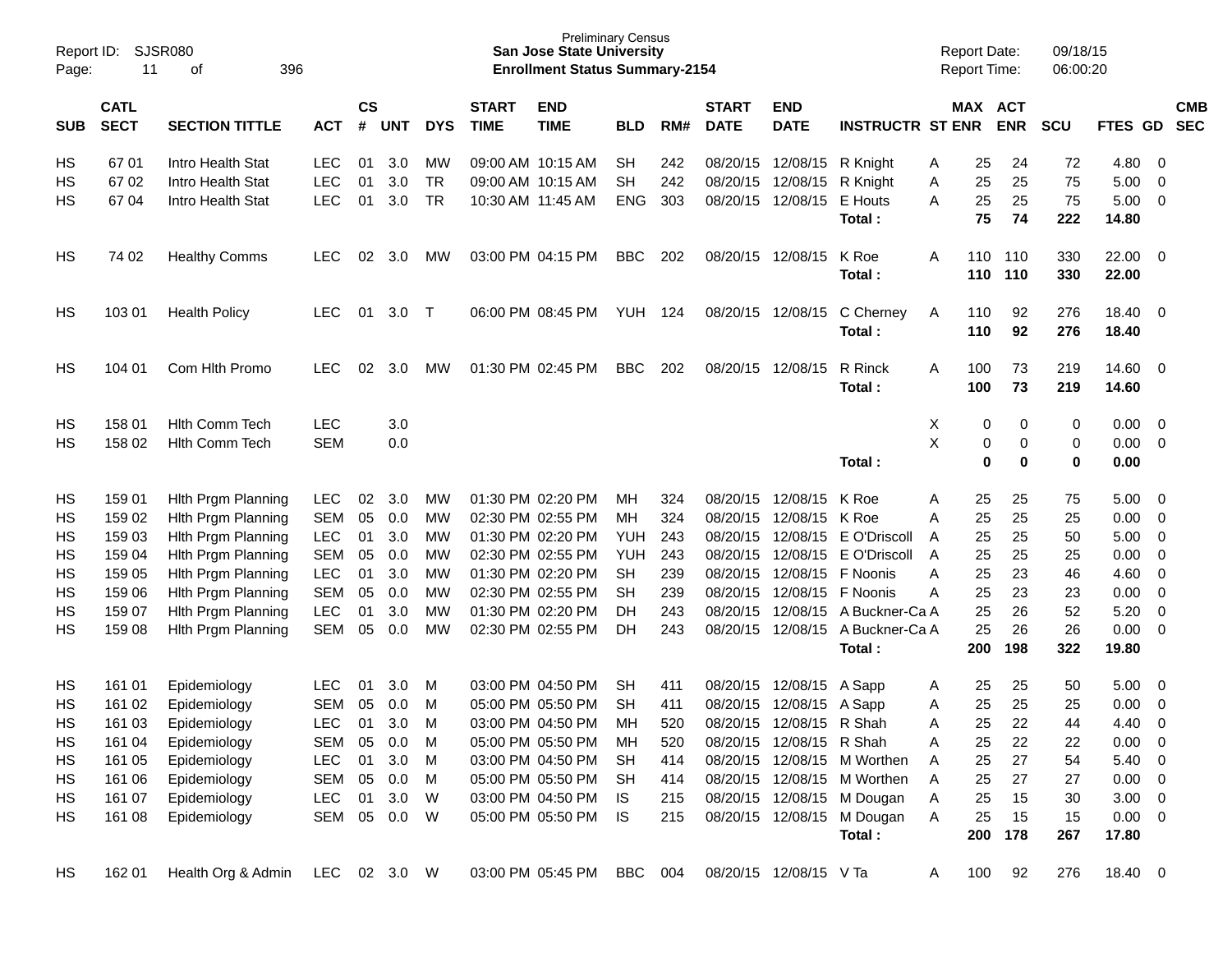| Report ID:<br>Page: | SJSR080<br>12              | 396<br>οf                  |            |                    |            |              |                             | <b>Preliminary Census</b><br><b>San Jose State University</b><br><b>Enrollment Status Summary-2154</b> |            |     |                             |                            |                                  | <b>Report Date:</b><br><b>Report Time:</b> |          |                       | 09/18/15<br>06:00:20 |                |                |                          |
|---------------------|----------------------------|----------------------------|------------|--------------------|------------|--------------|-----------------------------|--------------------------------------------------------------------------------------------------------|------------|-----|-----------------------------|----------------------------|----------------------------------|--------------------------------------------|----------|-----------------------|----------------------|----------------|----------------|--------------------------|
| <b>SUB</b>          | <b>CATL</b><br><b>SECT</b> | <b>SECTION TITTLE</b>      | <b>ACT</b> | $\mathsf{cs}$<br># | <b>UNT</b> | <b>DYS</b>   | <b>START</b><br><b>TIME</b> | <b>END</b><br><b>TIME</b>                                                                              | <b>BLD</b> | RM# | <b>START</b><br><b>DATE</b> | <b>END</b><br><b>DATE</b>  | <b>INSTRUCTR ST ENR</b>          |                                            |          | MAX ACT<br><b>ENR</b> | <b>SCU</b>           | FTES GD        |                | <b>CMB</b><br><b>SEC</b> |
|                     |                            |                            |            |                    |            |              |                             |                                                                                                        |            |     |                             |                            | Total:                           |                                            | 100      | 92                    | 276                  | 18.40          |                |                          |
| HS                  | 164 01                     | Hith & Soc Mrkting         | <b>LEC</b> | 01                 | 3.0        | W            |                             | 03:00 PM 04:50 PM                                                                                      | MН         | 324 |                             | 08/20/15 12/08/15          | N Zhang                          | Α                                          | 30       | 16                    | 32                   | 3.20           | $\overline{0}$ |                          |
| HS                  | 164 02                     | Hlth & Soc Mrkting         | <b>SEM</b> | 05                 | 0.0        | W            |                             | 05:00 PM 05:50 PM                                                                                      | MН         | 324 |                             | 08/20/15 12/08/15          | N Zhang<br>Total:                | A                                          | 30<br>60 | 16<br>32              | 16<br>48             | 0.00<br>3.20   | $\overline{0}$ |                          |
| HS                  | 165 01                     | <b>Hith Professional</b>   | <b>LEC</b> | 01                 | 3.0        | M            |                             | 06:00 PM 07:50 PM                                                                                      | <b>BBC</b> | 004 | 08/20/15                    | 12/08/15                   | J McCabe                         | Α                                          | 100      | 66                    | 132                  | 13.20          | $\overline{0}$ |                          |
| HS                  | 165 02                     | <b>Hlth Professional</b>   | <b>SEM</b> | 05                 | 0.0        | M            |                             | 08:00 PM 08:50 PM                                                                                      | <b>BBC</b> | 004 | 08/20/15                    | 12/08/15                   | J McCabe                         | A                                          | 100      | 66                    | 66                   | 0.00           | $\overline{0}$ |                          |
|                     |                            |                            |            |                    |            |              |                             |                                                                                                        |            |     |                             |                            | Total:                           |                                            | 200      | 132                   | 198                  | 13.20          |                |                          |
| HS                  |                            | 166A 01 Field Exp Sem      | SEM        | 05                 | 3.0        | -F           |                             | 09:00 AM 11:45 AM                                                                                      | MН         | 324 |                             | 08/20/15 12/08/15          | K Roe                            | Α                                          | 45       | 21                    | 63                   | 4.20           | $\overline{0}$ |                          |
|                     |                            |                            |            |                    |            |              |                             |                                                                                                        |            |     |                             |                            | Total:                           |                                            | 45       | 21                    | 63                   | 4.20           |                |                          |
| HS                  |                            | 166B 01 Field Exp Hlth Sci | <b>SUP</b> | 36                 | 3.0        | TBA          |                             |                                                                                                        |            |     | 08/20/15                    | 12/08/15                   | L Chavarria                      | A                                          | 45       | 20                    | 60                   | 4.00           | $\overline{0}$ |                          |
|                     |                            |                            |            |                    |            |              |                             |                                                                                                        |            |     |                             |                            | Total:                           |                                            | 45       | 20                    | 60                   | 4.00           |                |                          |
| HS                  | 167 01                     | <b>Biostatistics</b>       | <b>LEC</b> | 01                 | 3.0        | <b>TR</b>    |                             | 03:00 PM 03:50 PM                                                                                      | <b>BBC</b> | 202 | 08/20/15                    | 12/08/15                   | E Houts                          | A                                          | 100      | 106                   | 212                  | 21.40          | - 4            |                          |
| HS                  | 167 02                     | <b>Biostatistics</b>       | <b>SEM</b> | 05                 | 0.0        | W            |                             | 12:00 PM 01:15 PM                                                                                      | MН         | 321 | 08/20/15                    | 12/08/15                   | E Houts                          | Α                                          | 25       | 23                    | 23                   | 0.00           | $\overline{0}$ |                          |
| HS                  | 167 03                     | <b>Biostatistics</b>       | <b>SEM</b> | 05                 | 0.0        | R            |                             | 12:00 PM 01:15 PM                                                                                      | мн         | 321 | 08/20/15                    | 12/08/15                   | E Houts                          | Α                                          | 25       | 15                    | 15                   | 0.00           | $\overline{1}$ |                          |
| HS                  | 167 04                     | <b>Biostatistics</b>       | <b>SEM</b> | 05                 | 0.0        | R            |                             | 01:30 PM 02:45 PM                                                                                      | мн         | 321 | 08/20/15                    | 12/08/15                   | E Houts                          | Α                                          | 25       | 26                    | 26                   | 0.00           | $\overline{0}$ |                          |
| HS                  | 167 05                     | <b>Biostatistics</b>       | <b>SEM</b> | 05                 | 0.0        | R            |                             | 04:35 PM 05:45 PM                                                                                      | мн         | 321 | 08/20/15                    | 12/08/15                   | E Houts                          | Α                                          | 25       | 17                    | 17                   | 0.00           | $\overline{2}$ |                          |
| HS                  | 167 06                     | <b>Biostatistics</b>       | <b>SEM</b> | 05                 | 0.0        | $\mathsf{T}$ |                             | 04:30 PM 05:45 PM                                                                                      | MН         | 321 |                             | 08/20/15 12/08/15          | E Houts                          | A                                          | 25       | 25                    | 25                   | 0.00           | $\overline{1}$ |                          |
|                     |                            |                            |            |                    |            |              |                             |                                                                                                        |            |     |                             |                            | Total:                           |                                            | 225      | 212                   | 318                  | 21.40          |                |                          |
| HS                  | 170 01                     | <b>Hith Care Econ</b>      | <b>LEC</b> | 02                 | 3.0        | R            |                             | 03:00 PM 05:45 PM                                                                                      | SН         | 345 |                             | 08/20/15 12/08/15          | D Metz                           | Α                                          | 40       | 41                    | 123                  | 8.20           | $\overline{0}$ |                          |
|                     |                            |                            |            |                    |            |              |                             |                                                                                                        |            |     |                             |                            | Total:                           |                                            | 40       | 41                    | 123                  | 8.20           |                |                          |
| HS                  | 17201                      | Contemp Env Hith           | <b>LEC</b> | 02                 | 3.0        | MW           |                             | 12:00 PM 01:15 PM                                                                                      | MН         | 324 | 08/20/15                    | 12/08/15                   | A Shaw                           | Α                                          | 35       | 35                    | 105                  | 7.00           | 0              |                          |
| HS                  | 172 02                     | Contemp Env Hith           | <b>LEC</b> | 02                 | 3.0        | МW           |                             | 01:30 PM 02:45 PM                                                                                      | <b>SH</b>  | 242 | 08/20/15                    | 12/08/15                   | A Shaw                           | Α                                          | 35       | 32                    | 96                   | 6.40           | $\mathbf 0$    |                          |
| HS                  | 172 04                     | Contemp Env Hith           | <b>LEC</b> | 02                 | 3.0        | Τ            |                             | 06:00 PM 08:45 PM                                                                                      | <b>BBC</b> | 124 | 08/20/15                    | 12/08/15                   | A Chan                           | A                                          | 30       | 17                    | 51                   | 3.40           | $\mathbf 0$    |                          |
|                     |                            |                            |            |                    |            |              |                             |                                                                                                        |            |     |                             |                            | Total:                           |                                            | 100      | 84                    | 252                  | 16.80          |                |                          |
| HS                  | 174 01                     | Health IT                  | <b>LEC</b> |                    | 02 3.0 W   |              |                             | 06:00 PM 08:45 PM BBC                                                                                  |            | 022 |                             | 08/20/15 12/08/15 H Martin |                                  | A                                          | 50       | 44                    | 132                  | 8.80 0         |                |                          |
|                     |                            |                            |            |                    |            |              |                             |                                                                                                        |            |     |                             |                            | Total:                           |                                            | 50       | 44                    | 132                  | 8.80           |                |                          |
| HS                  | 180 01                     | <b>Indiv Studies</b>       | <b>SUP</b> | 36                 | 1.0        | <b>TBA</b>   |                             |                                                                                                        |            |     |                             | 08/20/15 12/08/15 R Rinck  |                                  | Α                                          | 20       | 6                     | 6                    | $0.40 \ 0$     |                |                          |
| HS                  | 180 02                     | <b>Indiv Studies</b>       | <b>SUP</b> | 36                 | 1.0        | <b>TBA</b>   |                             |                                                                                                        |            |     |                             | 08/20/15 12/08/15 E Houts  |                                  | A                                          | 10       | $\overline{2}$        | 2                    | $0.17$ 2       |                |                          |
| HS                  | 180 03                     | <b>Indiv Studies</b>       | <b>SUP</b> | 36                 | 2.0        | <b>TBA</b>   |                             |                                                                                                        |            |     |                             | 08/20/15 12/08/15 R Rinck  |                                  | A                                          | 20       | 3                     | 6                    | $0.40 \quad 0$ |                |                          |
| HS                  | 180 04                     | <b>Indiv Studies</b>       | <b>SUP</b> |                    | 36 2.0 TBA |              |                             |                                                                                                        |            |     |                             |                            | 08/20/15 12/08/15 A Buckner-Ca A |                                            | 10       | 5                     | 10                   | 0.83, 5        |                |                          |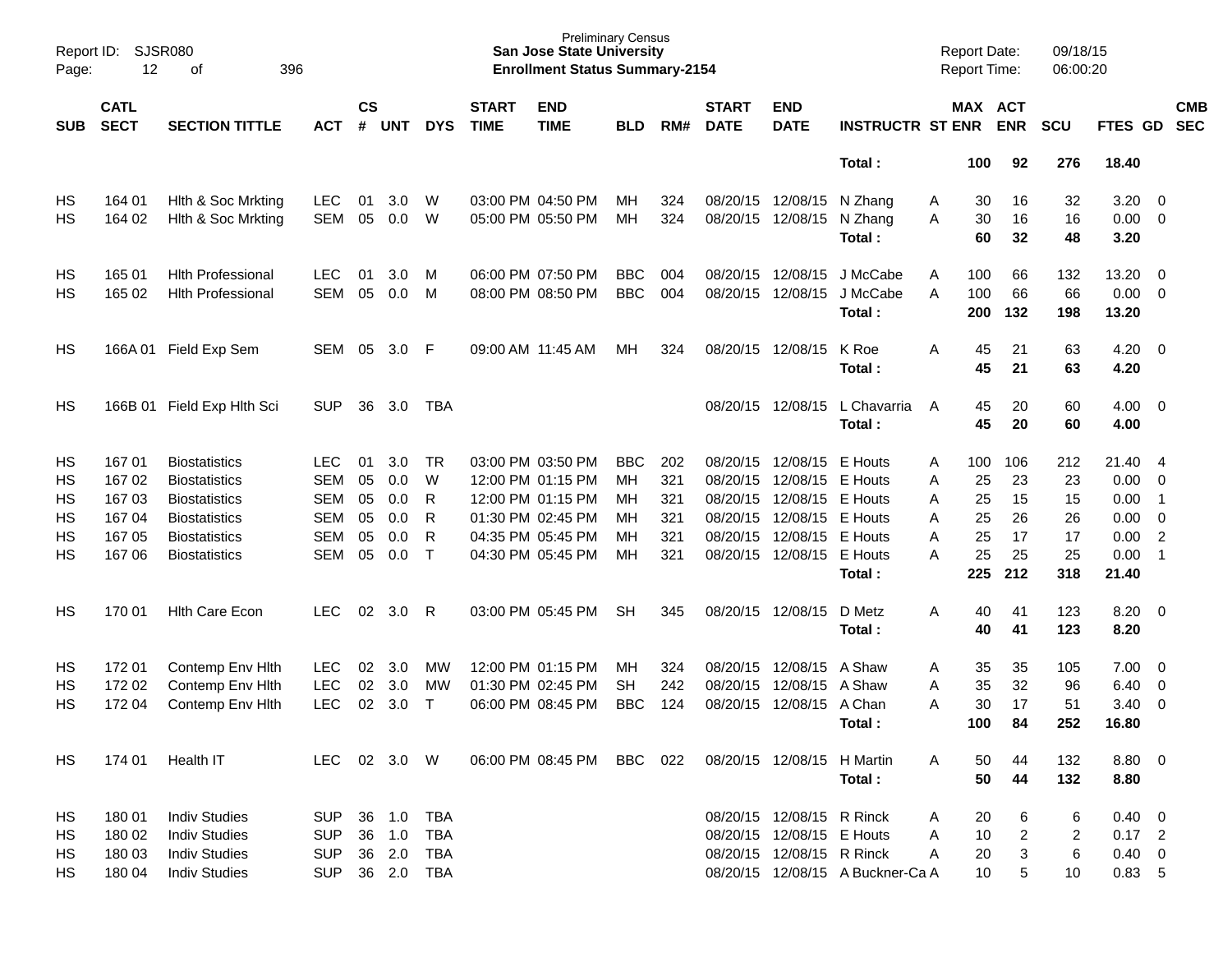| Report ID:<br>Page:  | 13                                   | <b>SJSR080</b><br>396<br>of                                                                  |                                                      |                      |                          |                                                      |                             | <b>Preliminary Census</b><br><b>San Jose State University</b><br><b>Enrollment Status Summary-2154</b> |            |     |                               |                           |                                                           | <b>Report Date:</b><br>Report Time: |                                                                          | 09/18/15<br>06:00:20    |                                      |                                                                             |                          |
|----------------------|--------------------------------------|----------------------------------------------------------------------------------------------|------------------------------------------------------|----------------------|--------------------------|------------------------------------------------------|-----------------------------|--------------------------------------------------------------------------------------------------------|------------|-----|-------------------------------|---------------------------|-----------------------------------------------------------|-------------------------------------|--------------------------------------------------------------------------|-------------------------|--------------------------------------|-----------------------------------------------------------------------------|--------------------------|
| <b>SUB</b>           | <b>CATL</b><br><b>SECT</b>           | <b>SECTION TITTLE</b>                                                                        | <b>ACT</b>                                           | <b>CS</b><br>#       | <b>UNT</b>               | <b>DYS</b>                                           | <b>START</b><br><b>TIME</b> | <b>END</b><br><b>TIME</b>                                                                              | <b>BLD</b> | RM# | <b>START</b><br><b>DATE</b>   | <b>END</b><br><b>DATE</b> | <b>INSTRUCTR ST ENR</b>                                   |                                     | MAX ACT<br><b>ENR</b>                                                    | <b>SCU</b>              | <b>FTES GD</b>                       |                                                                             | <b>CMB</b><br><b>SEC</b> |
| HS<br>HS<br>HS<br>HS | 180 05<br>180 07<br>180 08<br>180 09 | <b>Indiv Studies</b><br><b>Indiv Studies</b><br><b>Indiv Studies</b><br><b>Indiv Studies</b> | <b>SUP</b><br><b>SUP</b><br><b>SUP</b><br><b>SUP</b> | 36<br>36<br>36<br>36 | 2.0<br>3.0<br>1.0<br>2.0 | <b>TBA</b><br><b>TBA</b><br><b>TBA</b><br><b>TBA</b> |                             |                                                                                                        |            |     | 08/20/15 12/08/15<br>08/20/15 | 08/20/15 12/08/15 R Rinck | 12/08/15 E Romero<br>08/20/15 12/08/15 E Romero<br>Total: | A<br>Α<br>15<br>A<br>15<br>A<br>96  | 3<br>0<br>3<br>5<br>0<br>4<br>25                                         | 0<br>15<br>0<br>8<br>47 | 0.00<br>1.00<br>0.00<br>0.53<br>3.33 | $\overline{\mathbf{0}}$<br>- 0<br>$\overline{0}$<br>$\overline{\mathbf{0}}$ |                          |
| HS                   | 200 01                               | Contemporary Practic LEC 02 2.0 M                                                            |                                                      |                      |                          |                                                      |                             | 03:00 PM 05:45 PM                                                                                      | SH         | 242 |                               | 08/20/15 12/08/15         | K Roe<br>Total:                                           | Α<br>30<br>30                       | 25<br>25                                                                 | 50<br>50                | 4.17 25<br>4.17                      |                                                                             |                          |
| HS                   | 201 01                               | Groups & Training                                                                            | <b>LEC</b>                                           |                      | 02 2.0                   | M                                                    |                             | 06:00 PM 08:45 PM                                                                                      | <b>SH</b>  | 242 |                               | 08/20/15 12/08/15         | M Allen<br>Total:                                         | 30<br>A<br>30                       | 25<br>25                                                                 | 50<br>50                | 4.17 25<br>4.17                      |                                                                             |                          |
| HS                   | 261 01                               | <b>Epidemiol Prin</b>                                                                        | LEC                                                  |                      | 03 3.0 W                 |                                                      |                             | 03:00 PM 05:45 PM                                                                                      | <b>SH</b>  | 242 |                               | 08/20/15 12/08/15         | M Worthen<br>Total:                                       | 25<br>A<br>25                       | 21<br>21                                                                 | 63<br>63                | 5.25 21<br>5.25                      |                                                                             |                          |
| HS                   | 263 01                               | Prin/Skls Hlth Adm                                                                           | SEM 05 2.0 T                                         |                      |                          |                                                      |                             | 06:00 PM 08:45 PM                                                                                      | SH         | 242 |                               | 08/20/15 12/08/15         | A Santiago<br>Total:                                      | 25<br>A<br>25                       | 26<br>26                                                                 | 52<br>52                | 4.33 26<br>4.33                      |                                                                             |                          |
| HS                   | 271 01                               | Theory of Pub Hith                                                                           | SEM 05 3.0                                           |                      |                          | R                                                    |                             | 06:00 PM 08:45 PM                                                                                      | <b>CCB</b> | 101 |                               | 08/20/15 12/08/15         | N Zhang<br>Total:                                         | 25<br>A<br>25                       | 16<br>16                                                                 | 48<br>48                | 4.00 16<br>4.00                      |                                                                             |                          |
| HS                   | 276 01                               | Com Org Health Pro                                                                           | SEM 05 3.0 M                                         |                      |                          |                                                      |                             | 06:00 PM 08:45 PM                                                                                      | МH         | 324 |                               | 08/20/15 12/08/15         | J Seavey-Hul A<br>Total:                                  | 25<br>25                            | 16<br>16                                                                 | 48<br>48                | 4.00 16<br>4.00                      |                                                                             |                          |
| HS                   |                                      | 291B 01 Fieldwork                                                                            | <b>SUP</b>                                           |                      | 25 1.0                   | <b>TBA</b>                                           |                             |                                                                                                        |            |     |                               | 08/20/15 12/08/15         | L Chavarria<br>Total:                                     | 25<br>A<br>25                       | 11<br>11                                                                 | 11<br>11                | $0.92$ 11<br>0.92                    |                                                                             |                          |
| HS                   |                                      | 291D 01 Work Exper Prac                                                                      | <b>ACT</b>                                           |                      | 1.0                      |                                                      |                             |                                                                                                        |            |     |                               |                           | Total:                                                    | Χ<br>0                              | 0<br>0<br>$\mathbf 0$                                                    | 0<br>0                  | $0.00 \t 0$<br>0.00                  |                                                                             |                          |
| HS                   |                                      | 291P 01 Prof Dev                                                                             | <b>SUP</b>                                           | 23                   | 1.0                      | TBA                                                  |                             |                                                                                                        |            |     |                               |                           | 08/20/15 12/08/15 L Chavarria<br>Total:                   | 25<br>A<br>25                       | 16<br>16                                                                 | 16<br>16                | 1.33 16<br>1.33                      |                                                                             |                          |
| HS                   | 298 01                               | Spec Study                                                                                   | SUP                                                  |                      | 25 3.0                   | TBA                                                  |                             |                                                                                                        |            |     |                               |                           | 08/20/15 12/08/15 A Buckner-Ca A<br>Total:                |                                     | $\overline{2}$<br>$\overline{1}$<br>$\mathbf{2}$<br>$\blacktriangleleft$ | 3<br>$\mathbf{3}$       | $0.25$ 1<br>0.25                     |                                                                             |                          |
|                      | Department :                         | <b>Health Science</b>                                                                        |                                                      |                      |                          |                                                      |                             |                                                                                                        |            |     |                               | <b>Lower Division:</b>    | <b>Department Total:</b>                                  | 735                                 | 2518 2157                                                                | 5210<br>756 2268        | 351.75<br>151.20                     |                                                                             |                          |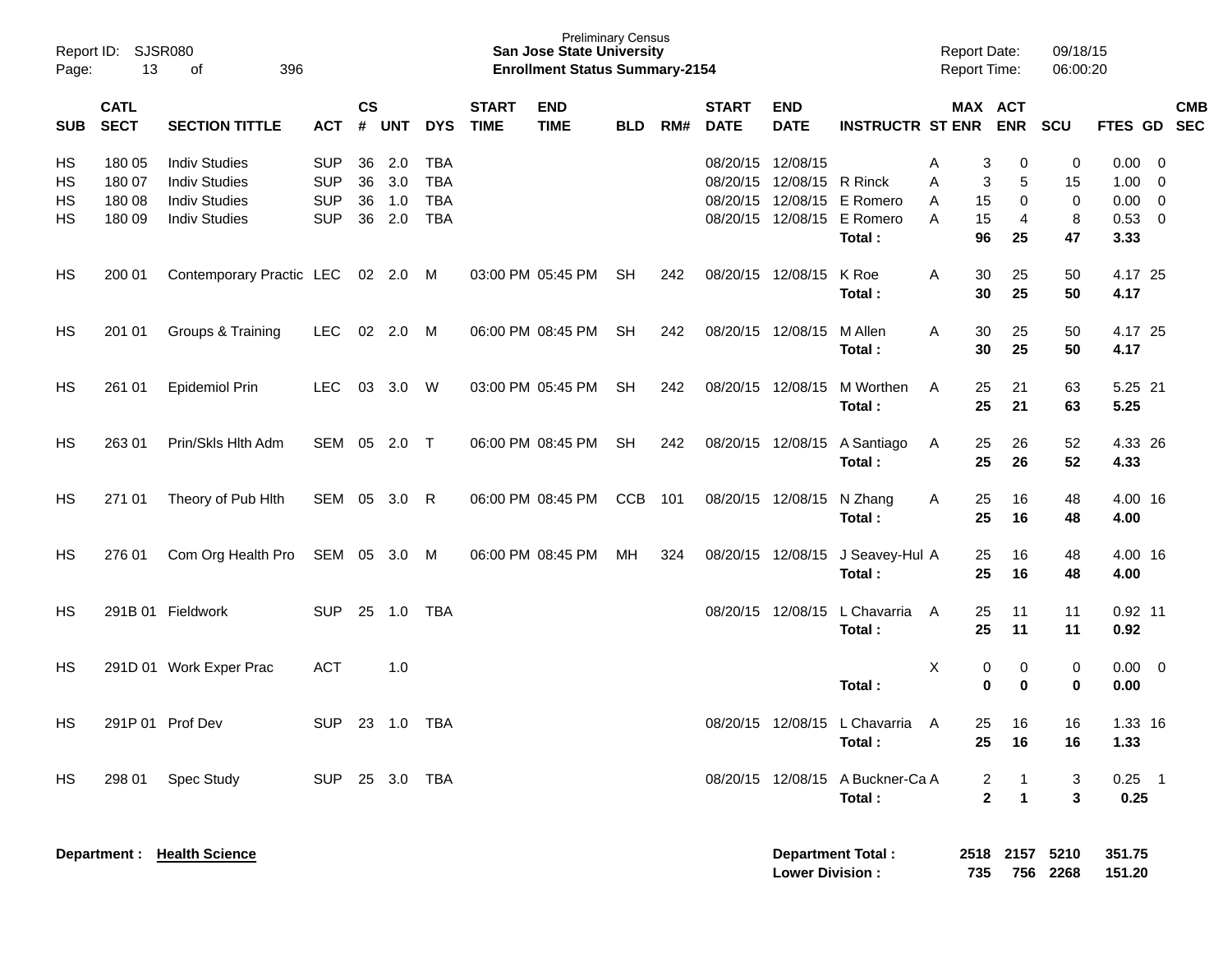| Report ID:<br>Page: | 14                         | SJSR080<br>396<br>of  |         |                  |            |                             | <b>San Jose State University</b><br><b>Enrollment Status Summary-2154</b> | <b>Preliminary Census</b> |     |                             |                           |                           | Report Date:<br><b>Report Time:</b> |                              | 09/18/15<br>06:00:20 |                 |            |
|---------------------|----------------------------|-----------------------|---------|------------------|------------|-----------------------------|---------------------------------------------------------------------------|---------------------------|-----|-----------------------------|---------------------------|---------------------------|-------------------------------------|------------------------------|----------------------|-----------------|------------|
| <b>SUB</b>          | <b>CATL</b><br><b>SECT</b> | <b>SECTION TITTLE</b> | $ACT$ # | СS<br><b>UNT</b> | <b>DYS</b> | <b>START</b><br><b>TIME</b> | <b>END</b><br>TIME                                                        | <b>BLD</b>                | RM# | <b>START</b><br><b>DATE</b> | <b>END</b><br><b>DATE</b> | <b>INSTRUCTR ST ENR</b>   |                                     | <b>MAX ACT</b><br><b>ENR</b> | <b>SCU</b>           | FTES GD SEC     | <b>CMB</b> |
|                     |                            |                       |         |                  |            |                             |                                                                           |                           |     |                             | <b>Upper Division:</b>    | <b>Graduate Division:</b> | 1601<br>182                         | 1269<br>132                  | 2651<br>291          | 176.30<br>24.25 |            |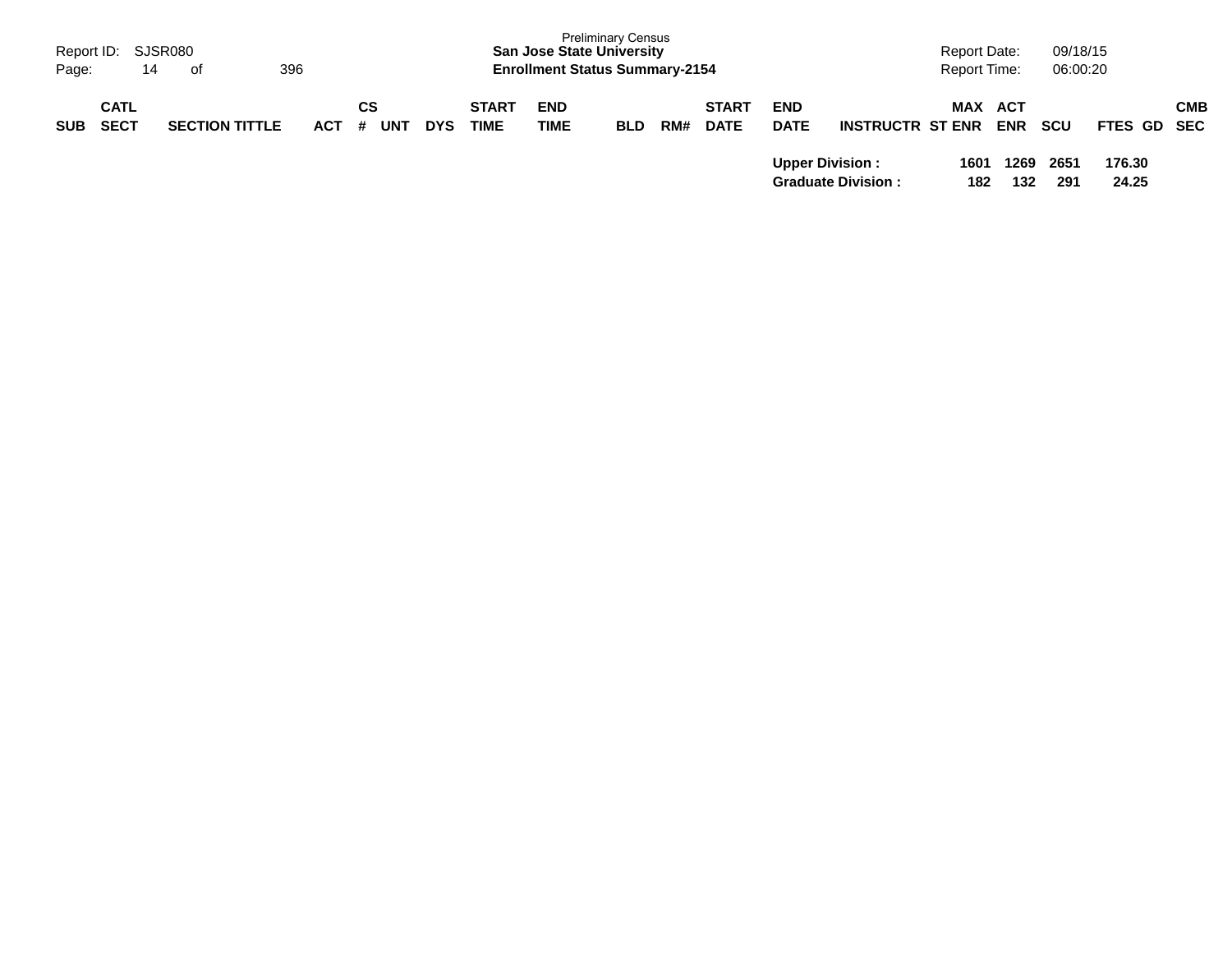| Report ID:<br>Page: | SJSR080<br>15 | οf                                 | 396        |           |            |            |              | <b>San Jose State University</b><br><b>Enrollment Status Summary-2154</b> | <b>Preliminary Census</b> |     |              |                   |                         | <b>Report Date:</b><br><b>Report Time:</b> |             |                | 09/18/15<br>06:00:20 |         |                |            |
|---------------------|---------------|------------------------------------|------------|-----------|------------|------------|--------------|---------------------------------------------------------------------------|---------------------------|-----|--------------|-------------------|-------------------------|--------------------------------------------|-------------|----------------|----------------------|---------|----------------|------------|
|                     | <b>CATL</b>   |                                    |            | <b>CS</b> |            |            | <b>START</b> | <b>END</b>                                                                |                           |     | <b>START</b> | <b>END</b>        |                         |                                            |             | MAX ACT        |                      |         |                | <b>CMB</b> |
| <b>SUB</b>          | <b>SECT</b>   | <b>SECTION TITTLE</b>              | <b>ACT</b> | #         | <b>UNT</b> | <b>DYS</b> | <b>TIME</b>  | <b>TIME</b>                                                               | BLD                       | RM# | <b>DATE</b>  | <b>DATE</b>       | <b>INSTRUCTR ST ENR</b> |                                            |             | <b>ENR</b>     | <b>SCU</b>           | FTES GD |                | <b>SEC</b> |
| <b>College</b>      |               | <b>Applied Sciences &amp; Arts</b> |            |           |            |            |              |                                                                           |                           |     |              |                   |                         |                                            |             |                |                      |         |                |            |
|                     | Department :  | <b>Health Professions</b>          |            |           |            |            |              |                                                                           |                           |     |              |                   |                         |                                            |             |                |                      |         |                |            |
|                     |               | HPRF 100W 01 Writing Workshop      | SEM        | 04        | 3.0        | TR         |              | 09:00 AM 10:15 AM                                                         | SН                        | 345 | 08/20/15     | 12/08/15 J Jones  |                         | Α                                          | 25          | 8              | 24                   | 1.60    | 0 <sup>o</sup> |            |
| НS                  |               | 100W 01 Writing Workshop           | SEM        | 04        | 3.0        | TR         |              | 09:00 AM 10:15 AM                                                         | <b>SH</b>                 | 345 | 08/20/15     | 12/08/15          | J Jones                 | Α                                          | 0           | 13             | 39                   | 2.60    | 0 <sup>o</sup> |            |
|                     |               | NURS 100W 01 Writing Workshop      | SEM        | 04        | 3.0        | <b>TR</b>  |              | 09:00 AM 10:15 AM                                                         | <b>SH</b>                 | 345 | 08/20/15     | 12/08/15          | J Jones                 | Α                                          | 0           | 3              | 9                    | 0.60    | 0 <sup>o</sup> |            |
| <b>NUFS</b>         |               | 100W 01 Writing Workshop           | SEM        | 04        | 3.0        | <b>TR</b>  |              | 09:00 AM 10:15 AM                                                         | <b>SH</b>                 | 345 | 08/20/15     | 12/08/15          | J Jones                 | Α                                          | 0           | 1              | 3                    | 0.20    | 0 <sup>o</sup> |            |
| <b>OCTH</b>         |               | 100W 01 Writing Workshop           | SEM        | 04        | 3.0        | <b>TR</b>  |              | 09:00 AM 10:15 AM                                                         | <b>SH</b>                 | 345 | 08/20/15     | 12/08/15          | J Jones                 | Α                                          | $\mathbf 0$ | 0              | 0                    | 0.00    | 0 <sup>o</sup> |            |
| <b>HPRF</b>         |               | 100W 02 Writing Workshop           | SEM        | 04        | 3.0        | <b>TR</b>  |              | 10:30 AM 11:45 AM                                                         | <b>DMH</b>                | 358 | 08/20/15     | 12/08/15          | L Jacoby                | Α                                          | 25          | $\overline{7}$ | 21                   | 1.40    | 0 <sup>o</sup> |            |
| HS                  |               | 100W 02 Writing Workshop           | SEM        | 04        | 3.0        | <b>TR</b>  |              | 10:30 AM 11:45 AM                                                         | <b>DMH</b>                | 358 | 08/20/15     | 12/08/15          | L Jacoby                | Α                                          | 0           | 5              | 15                   | 1.00    | 0 <sup>o</sup> |            |
|                     |               | NURS 100W 02 Writing Workshop      | SEM        | 04        | 3.0        | <b>TR</b>  |              | 10:30 AM 11:45 AM                                                         | <b>DMH</b>                | 358 | 08/20/15     | 12/08/15          | L Jacoby                | Α                                          | 0           | 8              | 24                   | 1.60    | 0 <sup>o</sup> |            |
| <b>NUFS</b>         |               | 100W 02 Writing Workshop           | SEM        | 04        | 3.0        | <b>TR</b>  |              | 10:30 AM 11:45 AM                                                         | <b>DMH</b>                | 358 | 08/20/15     | 12/08/15          | L Jacoby                | Α                                          | 0           | 4              | 12                   | 0.80    | 0 <sup>o</sup> |            |
| <b>OCTH</b>         |               | 100W 02 Writing Workshop           | SEM        | 04        | 3.0        | <b>TR</b>  |              | 10:30 AM 11:45 AM                                                         | <b>DMH</b>                | 358 | 08/20/15     | 12/08/15          | L Jacoby                | Α                                          | 0           | $\mathbf 0$    | 0                    | 0.00    | 0 <sup>o</sup> |            |
| <b>HPRF</b>         |               | 100W 03 Writing Workshop           | SEM        | 04        | 3.0        | <b>TR</b>  |              | 01:30 PM 02:45 PM                                                         | <b>SH</b>                 | 242 | 08/20/15     | 12/08/15          | S Ash                   | Α                                          | 25          | 0              | 0                    | 0.00    | 0 <sup>o</sup> |            |
| HS                  |               | 100W 03 Writing Workshop           | SEM        | 04        | 3.0        | <b>TR</b>  |              | 01:30 PM 02:45 PM                                                         | <b>SH</b>                 | 242 | 08/20/15     | 12/08/15          | S Ash                   | Α                                          | 0           | 15             | 45                   | 3.00    | 0 <sup>o</sup> |            |
| <b>NURS</b>         |               | 100W 03 Writing Workshop           | SEM        | 04        | 3.0        | <b>TR</b>  |              | 01:30 PM 02:45 PM                                                         | <b>SH</b>                 | 242 | 08/20/15     | 12/08/15          | S Ash                   | Α                                          | 0           | 8              | 24                   | 1.60    | 0 <sup>o</sup> |            |
| <b>NUFS</b>         |               | 100W 03 Writing Workshop           | SEM        | 04        | 3.0        | <b>TR</b>  |              | 01:30 PM 02:45 PM                                                         | <b>SH</b>                 | 242 | 08/20/15     | 12/08/15          | S Ash                   | Α                                          | 0           | 0              | 0                    | 0.00    | 0 <sup>o</sup> |            |
| <b>OCTH</b>         |               | 100W 03 Writing Workshop           | SEM        | 04        | 3.0        | <b>TR</b>  |              | 01:30 PM 02:45 PM                                                         | <b>SH</b>                 | 242 | 08/20/15     | 12/08/15          | S Ash                   | Α                                          | 0           | 0              | 0                    | 0.00    | 0 <sup>o</sup> |            |
| <b>HPRF</b>         |               | 100W 04 Writing Workshop           | SEM        | 04        | 3.0        | <b>MW</b>  |              | 01:30 PM 02:45 PM                                                         | <b>SH</b>                 | 346 | 08/20/15     | 12/08/15          | M Bondi                 | Α                                          | 25          | 4              | 12                   | 0.80    | 0 <sup>o</sup> |            |
| HS                  |               | 100W 04 Writing Workshop           | SEM        | 04        | 3.0        | <b>MW</b>  |              | 01:30 PM 02:45 PM                                                         | <b>SH</b>                 | 346 | 08/20/15     | 12/08/15          | M Bondi                 | Α                                          | 0           | 8              | 24                   | 1.60    | 0 <sup>o</sup> |            |
|                     |               | NURS 100W 04 Writing Workshop      | SEM        | 04        | 3.0        | <b>MW</b>  |              | 01:30 PM 02:45 PM                                                         | <b>SH</b>                 | 346 | 08/20/15     | 12/08/15          | M Bondi                 | Α                                          | 0           | 1              | 3                    | 0.20    | 0 <sup>o</sup> |            |
| <b>NUFS</b>         |               | 100W 04 Writing Workshop           | SEM        | 04        | 3.0        | <b>MW</b>  |              | 01:30 PM 02:45 PM                                                         | <b>SH</b>                 | 346 | 08/20/15     | 12/08/15          | M Bondi                 | Α                                          | 0           | 11             | 33                   | 2.20    | 0 <sup>o</sup> |            |
| <b>OCTH</b>         |               | 100W 04 Writing Workshop           | <b>SEM</b> | 04        | 3.0        | <b>MW</b>  |              | 01:30 PM 02:45 PM                                                         | <b>SH</b>                 | 346 | 08/20/15     | 12/08/15          | M Bondi                 | Α                                          | 0           | $\mathbf 0$    | 0                    | 0.00    | $0\quad C$     |            |
| <b>HPRF</b>         |               | 100W 05 Writing Workshop           | <b>SEM</b> |           | 3.0        |            |              |                                                                           |                           |     |              |                   |                         | X                                          | 0           | $\mathbf 0$    | 0                    | 0.00    | 0              |            |
| HS                  |               | 100W 05 Writing Workshop           | SEM        |           | 3.0        |            |              |                                                                           |                           |     |              |                   |                         | X                                          | 0           | $\mathbf 0$    | 0                    | 0.00    | 0              |            |
| <b>NURS</b>         |               | 100W 05 Writing Workshop           | SEM        |           | 3.0        |            |              |                                                                           |                           |     |              |                   |                         | Χ                                          | 0           | $\mathbf 0$    | 0                    | 0.00    | 0              |            |
| <b>NUFS</b>         |               | 100W 05 Writing Workshop           | <b>SEM</b> |           | 3.0        |            |              |                                                                           |                           |     |              |                   |                         | X                                          | 0           | $\mathbf 0$    | 0                    | 0.00    | 0              |            |
| <b>OCTH</b>         |               | 100W 05 Writing Workshop           | <b>SEM</b> |           | 3.0        |            |              |                                                                           |                           |     |              |                   |                         | X                                          | 0           | 0              | 0                    | 0.00    | 0              |            |
| <b>HPRF</b>         |               | 100W 06 Writing Workshop           | SEM        | 04        | 3.0        | F          |              | 09:00 AM 11:45 AM                                                         | <b>CL</b>                 | 243 | 08/20/15     | 12/08/15          | S Rivera                | Α                                          | 30          | 13             | 39                   | 2.60    | 0 <sup>o</sup> |            |
| HS                  |               | 100W 06 Writing Workshop           | SEM        | 04        | 3.0        | F          |              | 09:00 AM 11:45 AM                                                         | <b>CL</b>                 | 243 | 08/20/15     | 12/08/15 S Rivera |                         | Α                                          | 0           | 2              | 6                    | 0.40    | 0 <sup>o</sup> |            |
| <b>NURS</b>         |               | 100W 06 Writing Workshop           | <b>SEM</b> | 04        | 3.0        | F          |              | 09:00 AM 11:45 AM                                                         | <b>CL</b>                 | 243 | 08/20/15     | 12/08/15          | S Rivera                | Α                                          | 0           | 9              | 27                   | 1.80    | 0 <sup>o</sup> |            |
| <b>NUFS</b>         |               | 100W 06 Writing Workshop           | SEM        | 04        | 3.0        | F          |              | 09:00 AM 11:45 AM                                                         | <b>CL</b>                 | 243 | 08/20/15     | 12/08/15          | S Rivera                |                                            | 0           | $\Omega$       | 0                    | 0.00    | 0 <sup>o</sup> |            |
|                     |               | OCTH 100W 06 Writing Workshop      | SEM 04     |           | 3.0        | F          |              | 09:00 AM 11:45 AM                                                         | <b>CL</b>                 | 243 | 08/20/15     | 12/08/15 S Rivera |                         | Α                                          | 0           | 0              | 0                    | 0.00    | 0 <sup>C</sup> |            |
|                     |               | HPRF 100W 07 Writing Workshop      | SEM 04     |           | 3.0        | M          |              | 03:00 PM 05:45 PM                                                         | <b>BBC</b>                | 225 | 08/20/15     | 12/08/15 S Ash    |                         | Α                                          | 25          | 7              | 21                   | 1.40    | 0 <sup>C</sup> |            |
| HS                  |               | 100W 07 Writing Workshop           | SEM 04 3.0 |           |            | M          |              | 03:00 PM 05:45 PM                                                         | <b>BBC</b>                | 225 | 08/20/15     | 12/08/15 S Ash    |                         | Α                                          | 0           | 5              | 15                   | 1.00    | $0\,C$         |            |
|                     |               | NURS 100W 07 Writing Workshop      | SEM 04     |           | 3.0        | M          |              | 03:00 PM 05:45 PM                                                         | <b>BBC</b>                | 225 | 08/20/15     | 12/08/15 S Ash    |                         | Α                                          | 0           | 9              | 27                   | 1.80    | $0\,C$         |            |
|                     |               | NUFS 100W 07 Writing Workshop      | SEM 04     |           | 3.0        | M          |              | 03:00 PM 05:45 PM                                                         | <b>BBC</b>                | 225 | 08/20/15     | 12/08/15 S Ash    |                         | Α                                          | 0           | 3              | 9                    | 0.60    | $0\,C$         |            |
|                     |               | OCTH 100W 07 Writing Workshop      | SEM 04     |           | 3.0        | M          |              | 03:00 PM 05:45 PM                                                         | <b>BBC</b>                | 225 | 08/20/15     | 12/08/15 S Ash    |                         | Α                                          | 0           | 0              | 0                    | 0.00    | $0\,C$         |            |
|                     |               | HPRF 100W 08 Writing Workshop      | SEM 04     |           | 3.0        | Τ          |              | 03:00 PM 05:45 PM                                                         | HB                        | 408 | 08/20/15     | 12/08/15 N Clinch |                         | A                                          | 25          | 9              | 27                   | 1.80    | $0\,C$         |            |
| HS                  |               | 100W 08 Writing Workshop           | SEM 04 3.0 |           |            | $\top$     |              | 03:00 PM 05:45 PM                                                         | HB                        | 408 | 08/20/15     | 12/08/15 N Clinch |                         | A                                          | 0           | 4              | 12                   | 0.80    | $0\,C$         |            |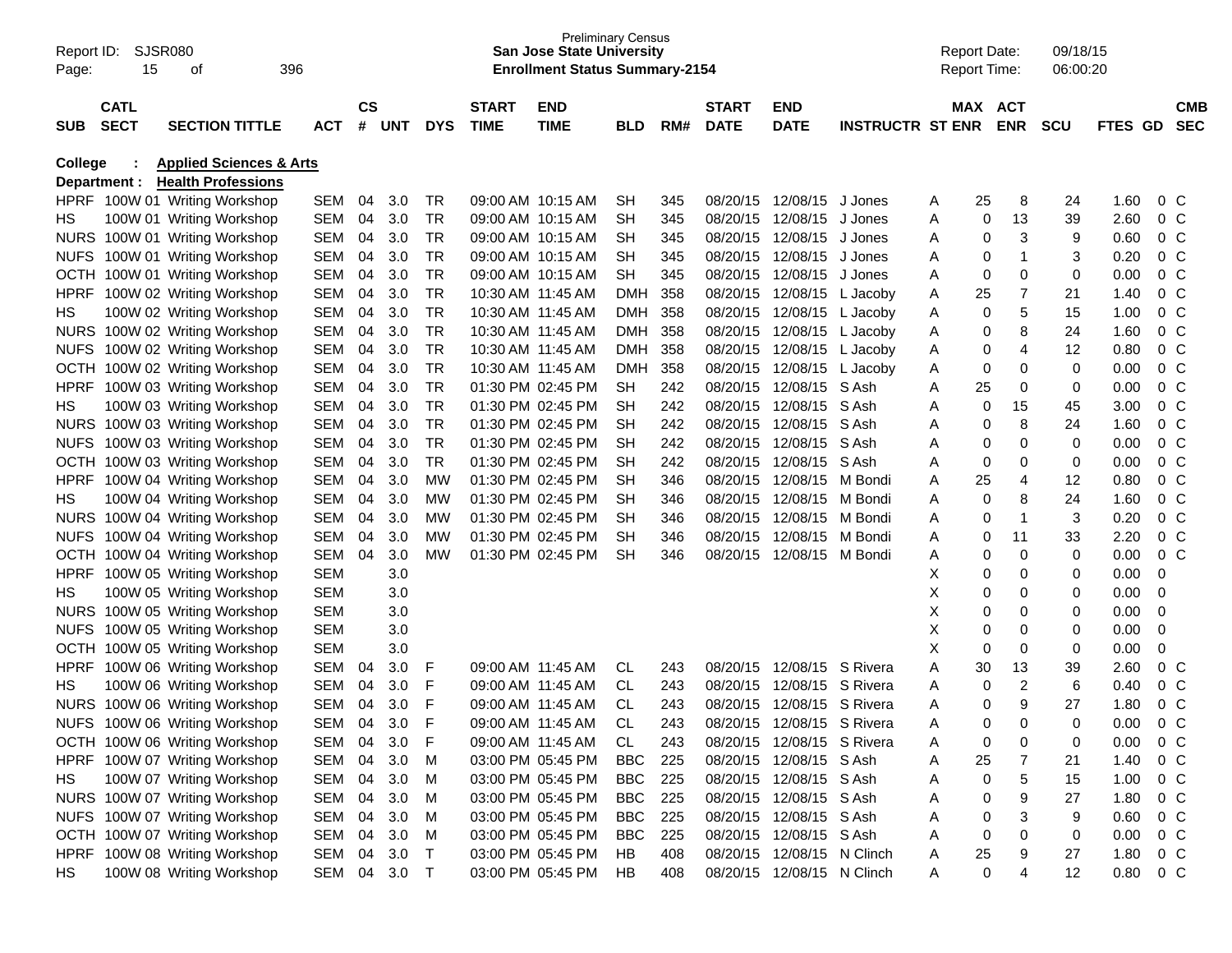| $\mathsf{cs}$<br><b>CATL</b><br><b>START</b><br><b>START</b><br>MAX ACT<br><b>END</b><br><b>END</b><br><b>CMB</b><br><b>SECT</b><br>#<br><b>TIME</b><br><b>TIME</b><br><b>DATE</b><br><b>ENR</b><br><b>SECTION TITTLE</b><br><b>DYS</b><br><b>DATE</b><br><b>INSTRUCTR ST ENR</b><br><b>SCU</b><br>FTES GD<br><b>SEC</b><br><b>SUB</b><br><b>ACT</b><br><b>UNT</b><br>RM#<br><b>BLD</b><br>NURS 100W 08 Writing Workshop<br><b>SEM</b><br>04<br>3.0<br>03:00 PM 05:45 PM<br>HB<br>408<br>08/20/15<br>12/08/15 N Clinch<br>9<br>27<br>1.80<br>0 <sup>o</sup><br>Т<br>A<br>0<br>$\overline{1}$<br><b>SEM</b><br>04<br>3.0<br>$\mathsf T$<br>HB<br>408<br>12/08/15 N Clinch<br>3<br>0.20<br>0 <sup>o</sup><br>NUFS 100W 08 Writing Workshop<br>03:00 PM 05:45 PM<br>08/20/15<br>0<br>A<br>$\mathsf{T}$<br><b>SEM</b><br>04<br>3.0<br><b>HB</b><br>408<br>0.00<br>0 <sup>o</sup><br>OCTH 100W 08 Writing Workshop<br>03:00 PM 05:45 PM<br>08/20/15<br>12/08/15 N Clinch<br>0<br>0<br>Α<br>0<br><b>SEM</b><br>X<br>0.00<br>100W 09 Writing Workshop<br>3.0<br>0<br>0<br>0<br>0<br>HPRF<br><b>SEM</b><br>3.0<br>Х<br>0<br>0<br>0.00<br>100W 09 Writing Workshop<br>0<br>0<br>НS<br>X<br><b>SEM</b><br>3.0<br>0.00<br>NURS 100W 09 Writing Workshop<br>0<br>0<br>0<br>0<br>X<br><b>SEM</b><br>3.0<br>0.00<br><b>NUFS</b><br>100W 09 Writing Workshop<br>0<br>0<br>0<br>0<br>X<br><b>SEM</b><br>3.0<br>0<br>0<br>0.00<br>OCTH 100W 09 Writing Workshop<br>0<br>0<br>1.60<br>3.0<br>12/08/15<br>25<br>8<br>24<br>0 <sup>o</sup><br>100W 10 Writing Workshop<br><b>SEM</b><br>04<br>TR<br>12:00 PM 01:15 PM<br>SН<br>312<br>08/20/15<br>J Jones<br>Α<br>HPRF<br><b>TR</b><br><b>SEM</b><br>3.0<br>12/08/15<br>42<br>2.80<br>0 <sup>o</sup><br>100W 10 Writing Workshop<br>04<br>12:00 PM 01:15 PM<br>SН<br>312<br>08/20/15<br>J Jones<br>0<br>14<br>НS<br>A<br><b>TR</b><br>3<br><b>SEM</b><br>3.0<br>9<br>0.60<br>0 <sup>o</sup><br>NURS 100W 10 Writing Workshop<br>04<br>12:00 PM 01:15 PM<br>SН<br>312<br>08/20/15<br>12/08/15<br>J Jones<br>0<br>Α<br><b>TR</b><br><b>SEM</b><br>3.0<br>312<br>08/20/15<br>12/08/15<br>$\mathbf 0$<br>0<br>0.00<br>0 <sup>o</sup><br><b>NUFS</b><br>100W 10 Writing Workshop<br>04<br>12:00 PM 01:15 PM<br>SН<br>J Jones<br>0<br>Α<br><b>TR</b><br><b>SEM</b><br>3.0<br>312<br>12/08/15<br>$\mathbf 0$<br>0.00<br>0 <sup>o</sup><br>OCTH 100W 10 Writing Workshop<br>04<br>12:00 PM 01:15 PM<br>SН<br>08/20/15<br>J Jones<br>0<br>0<br>A<br><b>SEM</b><br>3.0<br><b>MW</b><br><b>SH</b><br>238<br>25<br>12<br>36<br>0 <sup>o</sup><br>HPRF<br>100W 11 Writing Workshop<br>04<br>09:00 AM 10:15 AM<br>08/20/15<br>12/08/15<br>N Williams<br>2.40<br>A<br>$\overline{7}$<br><b>SEM</b><br>3.0<br><b>MW</b><br><b>SH</b><br>238<br>12/08/15<br>21<br>0 <sup>o</sup><br>100W 11 Writing Workshop<br>04<br>09:00 AM 10:15 AM<br>08/20/15<br>N Williams<br>0<br>1.40<br>НS<br>A<br>3<br><b>SEM</b><br>3.0<br><b>MW</b><br><b>SH</b><br>238<br>08/20/15<br>12/08/15<br>9<br>0.60<br>0 <sup>o</sup><br>NURS 100W 11 Writing Workshop<br>04<br>09:00 AM 10:15 AM<br>N Williams<br>0<br>A<br><b>SEM</b><br>3.0<br><b>MW</b><br><b>SH</b><br>238<br>3<br>9<br>0.60<br>0 <sup>o</sup><br><b>NUFS</b><br>100W 11 Writing Workshop<br>04<br>09:00 AM 10:15 AM<br>08/20/15<br>12/08/15<br>N Williams<br>A<br>0<br><b>SEM</b><br>3.0<br><b>MW</b><br><b>SH</b><br>238<br>$\mathbf 0$<br>0<br>0.00<br>0 <sup>o</sup><br>OCTH 100W 11 Writing Workshop<br>04<br>09:00 AM 10:15 AM<br>08/20/15<br>12/08/15<br>N Williams<br>A<br>0<br><b>TBA</b><br><b>SEM</b><br>3.0<br>25<br>12<br>36<br>2.40<br>0 <sup>o</sup><br>HPRF<br>100W 12 Writing Workshop<br>04<br>08/20/15<br>12/08/15<br>M Duphily<br>Α<br>5<br><b>TBA</b><br><b>SEM</b><br>3.0<br>1.00<br>0 <sup>o</sup><br>100W 12 Writing Workshop<br>04<br>08/20/15<br>12/08/15<br>0<br>15<br>НS<br>M Duphily<br>Α<br>6<br><b>SEM</b><br>3.0<br><b>TBA</b><br>1.20<br>0 <sup>o</sup><br>NURS 100W 12 Writing Workshop<br>04<br>08/20/15<br>12/08/15<br>18<br>M Duphily<br>Α<br>0<br><b>SEM</b><br>3.0<br><b>TBA</b><br>1<br>3<br>0.20<br>0 <sup>o</sup><br><b>NUFS</b><br>100W 12 Writing Workshop<br>04<br>08/20/15<br>12/08/15<br>0<br>M Duphily<br>Α<br><b>SEM</b><br>3.0<br><b>TBA</b><br>0<br>0<br>0.00<br>0 <sup>o</sup><br>OCTH<br>100W 12 Writing Workshop<br>04<br>08/20/15<br>12/08/15<br>0<br>M Duphily<br>Α<br><b>SEM</b><br>3.0<br><b>TBA</b><br>25<br>9<br>1.80<br>0 <sup>o</sup><br><b>HPRF</b><br>100W 13 Writing Workshop<br>04<br>08/20/15<br>12/08/15<br>27<br>M Duphily<br>Α<br>3.0<br><b>TBA</b><br>1<br>3<br>0.20<br>0 <sup>o</sup><br><b>SEM</b><br>04<br>08/20/15<br>12/08/15<br>0<br>НS<br>100W 13 Writing Workshop<br>M Duphily<br>Α<br><b>TBA</b><br>3.0<br>6<br>1.25<br>$1\,C$<br><b>NURS</b><br>100W 13 Writing Workshop<br><b>SEM</b><br>04<br>08/20/15<br>12/08/15<br>0<br>18<br>M Duphily<br>Α<br><b>TBA</b><br>0 <sub>C</sub><br>3.0<br>12/08/15<br>4<br>12<br>0.80<br><b>NUFS</b><br>100W 13 Writing Workshop<br><b>SEM</b><br>04<br>08/20/15<br>0<br>M Duphily<br>Α<br><b>TBA</b><br>3.0<br>$\mathbf 1$<br>3<br>0.20<br>0 <sup>o</sup><br>OCTH<br>100W 13 Writing Workshop<br><b>SEM</b><br>04<br>08/20/15<br>12/08/15<br>0<br>M Duphily<br>Α<br>R<br>25<br>9<br>27<br>1.80<br>0 <sup>o</sup><br><b>SEM</b><br>04<br>3.0<br>09:00 AM 11:45 AM<br><b>SPX</b><br>152<br>08/20/15<br>12/08/15<br>Α<br><b>HPRF</b><br>100W 14 Writing Workshop<br>L Cabral<br><b>SEM</b><br>3.0<br>R<br><b>SPX</b><br>152<br>08/20/15<br>12/08/15 L Cabral<br>$\mathbf 0$<br>1<br>3<br>0.20<br>0 <sup>o</sup><br>100W 14 Writing Workshop<br>04<br>HS.<br>09:00 AM 11:45 AM<br>Α<br><b>NURS</b><br><b>SEM</b><br>3.0<br>R<br><b>SPX</b><br>152<br>08/20/15<br>12/08/15<br>0.00<br>0 <sup>o</sup><br>100W 14 Writing Workshop<br>04<br>L Cabral<br>$\Omega$<br>$\Omega$<br>0<br>09:00 AM 11:45 AM<br>NUFS 100W 14 Writing Workshop<br>3.0<br>5<br>0 <sup>C</sup><br>SEM 04<br>R<br>09:00 AM 11:45 AM<br>SPX 152<br>08/20/15 12/08/15 L Cabral<br>1.00<br>A<br>0<br>15<br>SEM 04 3.0<br>SPX 152<br>$\pmb{0}$<br>0.00<br>OCTH 100W 14 Writing Workshop<br>$\mathsf{R}$<br>08/20/15 12/08/15 L Cabral<br>0<br>$0\,C$<br>09:00 AM 11:45 AM<br>Α<br>0<br>Total:<br>305<br>277<br>55.45<br>831<br>HPRF 135 01<br>03 3.0<br>TR<br>12:00 PM 01:15 PM<br><b>Hith Multiculture</b><br>LEC<br>08/20/15 12/08/15 C Haas<br>25<br>1.45<br>1 C<br>SH<br>345<br>7<br>21<br>A<br>03<br>3.0<br>14<br>135 01<br>LEC<br>TR<br>12:00 PM 01:15 PM<br>08/20/15 12/08/15 C Haas<br>0<br>42<br>2.80<br><b>Hith Multiculture</b><br>Α<br>$0\,$ C<br>HS.<br>-SH<br>345<br>$\overline{4}$<br>NUFS 135 01<br><b>LEC</b><br>03 3.0<br>TR<br>12:00 PM 01:15 PM<br>08/20/15 12/08/15 C Haas<br>12<br>0.80<br><b>Hith Multiculture</b><br>0<br>0 C<br>SH<br>345<br>A | Report ID:<br>Page: | SJSR080<br>16 | οf                       | 396        |  |    | <b>Preliminary Census</b><br><b>San Jose State University</b><br><b>Enrollment Status Summary-2154</b> |    |     |  | <b>Report Date:</b><br><b>Report Time:</b> |   | 09/18/15<br>06:00:20 |      |  |
|--------------------------------------------------------------------------------------------------------------------------------------------------------------------------------------------------------------------------------------------------------------------------------------------------------------------------------------------------------------------------------------------------------------------------------------------------------------------------------------------------------------------------------------------------------------------------------------------------------------------------------------------------------------------------------------------------------------------------------------------------------------------------------------------------------------------------------------------------------------------------------------------------------------------------------------------------------------------------------------------------------------------------------------------------------------------------------------------------------------------------------------------------------------------------------------------------------------------------------------------------------------------------------------------------------------------------------------------------------------------------------------------------------------------------------------------------------------------------------------------------------------------------------------------------------------------------------------------------------------------------------------------------------------------------------------------------------------------------------------------------------------------------------------------------------------------------------------------------------------------------------------------------------------------------------------------------------------------------------------------------------------------------------------------------------------------------------------------------------------------------------------------------------------------------------------------------------------------------------------------------------------------------------------------------------------------------------------------------------------------------------------------------------------------------------------------------------------------------------------------------------------------------------------------------------------------------------------------------------------------------------------------------------------------------------------------------------------------------------------------------------------------------------------------------------------------------------------------------------------------------------------------------------------------------------------------------------------------------------------------------------------------------------------------------------------------------------------------------------------------------------------------------------------------------------------------------------------------------------------------------------------------------------------------------------------------------------------------------------------------------------------------------------------------------------------------------------------------------------------------------------------------------------------------------------------------------------------------------------------------------------------------------------------------------------------------------------------------------------------------------------------------------------------------------------------------------------------------------------------------------------------------------------------------------------------------------------------------------------------------------------------------------------------------------------------------------------------------------------------------------------------------------------------------------------------------------------------------------------------------------------------------------------------------------------------------------------------------------------------------------------------------------------------------------------------------------------------------------------------------------------------------------------------------------------------------------------------------------------------------------------------------------------------------------------------------------------------------------------------------------------------------------------------------------------------------------------------------------------------------------------------------------------------------------------------------------------------------------------------------------------------------------------------------------------------------------------------------------------------------------------------------------------------------------------------------------------------------------------------------------------------------------------------------------------------------------------------------------------------------------------------------------------------------------------------------------------------------------------------------------------------------------------------------------------------------------------------------------------------------------------------------------------------------------------------------------------------------------------------------------------------------------------------------------------------------------------------------------------------------------------------------------------------------------------------------------------------------------------------------------------------------------------------------------------------------------------------------------------------------------------------------------------------------------------------------------------------------------------------------------------------------------------------------------------------------------------------------------------------------------------------------------------------------------------------------------------------------------------------------------------------------------------------------------------------------------------------------------------------------------------------------------------------------------------------------------------------------------------------------------------------------------------------------------------------|---------------------|---------------|--------------------------|------------|--|----|--------------------------------------------------------------------------------------------------------|----|-----|--|--------------------------------------------|---|----------------------|------|--|
|                                                                                                                                                                                                                                                                                                                                                                                                                                                                                                                                                                                                                                                                                                                                                                                                                                                                                                                                                                                                                                                                                                                                                                                                                                                                                                                                                                                                                                                                                                                                                                                                                                                                                                                                                                                                                                                                                                                                                                                                                                                                                                                                                                                                                                                                                                                                                                                                                                                                                                                                                                                                                                                                                                                                                                                                                                                                                                                                                                                                                                                                                                                                                                                                                                                                                                                                                                                                                                                                                                                                                                                                                                                                                                                                                                                                                                                                                                                                                                                                                                                                                                                                                                                                                                                                                                                                                                                                                                                                                                                                                                                                                                                                                                                                                                                                                                                                                                                                                                                                                                                                                                                                                                                                                                                                                                                                                                                                                                                                                                                                                                                                                                                                                                                                                                                                                                                                                                                                                                                                                                                                                                                                                                                                                                                                                                                                                                                                                                                                                                                                                                                                                                                                                                                                                                                                              |                     |               |                          |            |  |    |                                                                                                        |    |     |  |                                            |   |                      |      |  |
|                                                                                                                                                                                                                                                                                                                                                                                                                                                                                                                                                                                                                                                                                                                                                                                                                                                                                                                                                                                                                                                                                                                                                                                                                                                                                                                                                                                                                                                                                                                                                                                                                                                                                                                                                                                                                                                                                                                                                                                                                                                                                                                                                                                                                                                                                                                                                                                                                                                                                                                                                                                                                                                                                                                                                                                                                                                                                                                                                                                                                                                                                                                                                                                                                                                                                                                                                                                                                                                                                                                                                                                                                                                                                                                                                                                                                                                                                                                                                                                                                                                                                                                                                                                                                                                                                                                                                                                                                                                                                                                                                                                                                                                                                                                                                                                                                                                                                                                                                                                                                                                                                                                                                                                                                                                                                                                                                                                                                                                                                                                                                                                                                                                                                                                                                                                                                                                                                                                                                                                                                                                                                                                                                                                                                                                                                                                                                                                                                                                                                                                                                                                                                                                                                                                                                                                                              |                     |               |                          |            |  |    |                                                                                                        |    |     |  |                                            |   |                      |      |  |
|                                                                                                                                                                                                                                                                                                                                                                                                                                                                                                                                                                                                                                                                                                                                                                                                                                                                                                                                                                                                                                                                                                                                                                                                                                                                                                                                                                                                                                                                                                                                                                                                                                                                                                                                                                                                                                                                                                                                                                                                                                                                                                                                                                                                                                                                                                                                                                                                                                                                                                                                                                                                                                                                                                                                                                                                                                                                                                                                                                                                                                                                                                                                                                                                                                                                                                                                                                                                                                                                                                                                                                                                                                                                                                                                                                                                                                                                                                                                                                                                                                                                                                                                                                                                                                                                                                                                                                                                                                                                                                                                                                                                                                                                                                                                                                                                                                                                                                                                                                                                                                                                                                                                                                                                                                                                                                                                                                                                                                                                                                                                                                                                                                                                                                                                                                                                                                                                                                                                                                                                                                                                                                                                                                                                                                                                                                                                                                                                                                                                                                                                                                                                                                                                                                                                                                                                              |                     |               |                          |            |  |    |                                                                                                        |    |     |  |                                            |   |                      |      |  |
|                                                                                                                                                                                                                                                                                                                                                                                                                                                                                                                                                                                                                                                                                                                                                                                                                                                                                                                                                                                                                                                                                                                                                                                                                                                                                                                                                                                                                                                                                                                                                                                                                                                                                                                                                                                                                                                                                                                                                                                                                                                                                                                                                                                                                                                                                                                                                                                                                                                                                                                                                                                                                                                                                                                                                                                                                                                                                                                                                                                                                                                                                                                                                                                                                                                                                                                                                                                                                                                                                                                                                                                                                                                                                                                                                                                                                                                                                                                                                                                                                                                                                                                                                                                                                                                                                                                                                                                                                                                                                                                                                                                                                                                                                                                                                                                                                                                                                                                                                                                                                                                                                                                                                                                                                                                                                                                                                                                                                                                                                                                                                                                                                                                                                                                                                                                                                                                                                                                                                                                                                                                                                                                                                                                                                                                                                                                                                                                                                                                                                                                                                                                                                                                                                                                                                                                                              |                     |               |                          |            |  |    |                                                                                                        |    |     |  |                                            |   |                      |      |  |
|                                                                                                                                                                                                                                                                                                                                                                                                                                                                                                                                                                                                                                                                                                                                                                                                                                                                                                                                                                                                                                                                                                                                                                                                                                                                                                                                                                                                                                                                                                                                                                                                                                                                                                                                                                                                                                                                                                                                                                                                                                                                                                                                                                                                                                                                                                                                                                                                                                                                                                                                                                                                                                                                                                                                                                                                                                                                                                                                                                                                                                                                                                                                                                                                                                                                                                                                                                                                                                                                                                                                                                                                                                                                                                                                                                                                                                                                                                                                                                                                                                                                                                                                                                                                                                                                                                                                                                                                                                                                                                                                                                                                                                                                                                                                                                                                                                                                                                                                                                                                                                                                                                                                                                                                                                                                                                                                                                                                                                                                                                                                                                                                                                                                                                                                                                                                                                                                                                                                                                                                                                                                                                                                                                                                                                                                                                                                                                                                                                                                                                                                                                                                                                                                                                                                                                                                              |                     |               |                          |            |  |    |                                                                                                        |    |     |  |                                            |   |                      |      |  |
|                                                                                                                                                                                                                                                                                                                                                                                                                                                                                                                                                                                                                                                                                                                                                                                                                                                                                                                                                                                                                                                                                                                                                                                                                                                                                                                                                                                                                                                                                                                                                                                                                                                                                                                                                                                                                                                                                                                                                                                                                                                                                                                                                                                                                                                                                                                                                                                                                                                                                                                                                                                                                                                                                                                                                                                                                                                                                                                                                                                                                                                                                                                                                                                                                                                                                                                                                                                                                                                                                                                                                                                                                                                                                                                                                                                                                                                                                                                                                                                                                                                                                                                                                                                                                                                                                                                                                                                                                                                                                                                                                                                                                                                                                                                                                                                                                                                                                                                                                                                                                                                                                                                                                                                                                                                                                                                                                                                                                                                                                                                                                                                                                                                                                                                                                                                                                                                                                                                                                                                                                                                                                                                                                                                                                                                                                                                                                                                                                                                                                                                                                                                                                                                                                                                                                                                                              |                     |               |                          |            |  |    |                                                                                                        |    |     |  |                                            |   |                      |      |  |
|                                                                                                                                                                                                                                                                                                                                                                                                                                                                                                                                                                                                                                                                                                                                                                                                                                                                                                                                                                                                                                                                                                                                                                                                                                                                                                                                                                                                                                                                                                                                                                                                                                                                                                                                                                                                                                                                                                                                                                                                                                                                                                                                                                                                                                                                                                                                                                                                                                                                                                                                                                                                                                                                                                                                                                                                                                                                                                                                                                                                                                                                                                                                                                                                                                                                                                                                                                                                                                                                                                                                                                                                                                                                                                                                                                                                                                                                                                                                                                                                                                                                                                                                                                                                                                                                                                                                                                                                                                                                                                                                                                                                                                                                                                                                                                                                                                                                                                                                                                                                                                                                                                                                                                                                                                                                                                                                                                                                                                                                                                                                                                                                                                                                                                                                                                                                                                                                                                                                                                                                                                                                                                                                                                                                                                                                                                                                                                                                                                                                                                                                                                                                                                                                                                                                                                                                              |                     |               |                          |            |  |    |                                                                                                        |    |     |  |                                            |   |                      |      |  |
|                                                                                                                                                                                                                                                                                                                                                                                                                                                                                                                                                                                                                                                                                                                                                                                                                                                                                                                                                                                                                                                                                                                                                                                                                                                                                                                                                                                                                                                                                                                                                                                                                                                                                                                                                                                                                                                                                                                                                                                                                                                                                                                                                                                                                                                                                                                                                                                                                                                                                                                                                                                                                                                                                                                                                                                                                                                                                                                                                                                                                                                                                                                                                                                                                                                                                                                                                                                                                                                                                                                                                                                                                                                                                                                                                                                                                                                                                                                                                                                                                                                                                                                                                                                                                                                                                                                                                                                                                                                                                                                                                                                                                                                                                                                                                                                                                                                                                                                                                                                                                                                                                                                                                                                                                                                                                                                                                                                                                                                                                                                                                                                                                                                                                                                                                                                                                                                                                                                                                                                                                                                                                                                                                                                                                                                                                                                                                                                                                                                                                                                                                                                                                                                                                                                                                                                                              |                     |               |                          |            |  |    |                                                                                                        |    |     |  |                                            |   |                      |      |  |
|                                                                                                                                                                                                                                                                                                                                                                                                                                                                                                                                                                                                                                                                                                                                                                                                                                                                                                                                                                                                                                                                                                                                                                                                                                                                                                                                                                                                                                                                                                                                                                                                                                                                                                                                                                                                                                                                                                                                                                                                                                                                                                                                                                                                                                                                                                                                                                                                                                                                                                                                                                                                                                                                                                                                                                                                                                                                                                                                                                                                                                                                                                                                                                                                                                                                                                                                                                                                                                                                                                                                                                                                                                                                                                                                                                                                                                                                                                                                                                                                                                                                                                                                                                                                                                                                                                                                                                                                                                                                                                                                                                                                                                                                                                                                                                                                                                                                                                                                                                                                                                                                                                                                                                                                                                                                                                                                                                                                                                                                                                                                                                                                                                                                                                                                                                                                                                                                                                                                                                                                                                                                                                                                                                                                                                                                                                                                                                                                                                                                                                                                                                                                                                                                                                                                                                                                              |                     |               |                          |            |  |    |                                                                                                        |    |     |  |                                            |   |                      |      |  |
|                                                                                                                                                                                                                                                                                                                                                                                                                                                                                                                                                                                                                                                                                                                                                                                                                                                                                                                                                                                                                                                                                                                                                                                                                                                                                                                                                                                                                                                                                                                                                                                                                                                                                                                                                                                                                                                                                                                                                                                                                                                                                                                                                                                                                                                                                                                                                                                                                                                                                                                                                                                                                                                                                                                                                                                                                                                                                                                                                                                                                                                                                                                                                                                                                                                                                                                                                                                                                                                                                                                                                                                                                                                                                                                                                                                                                                                                                                                                                                                                                                                                                                                                                                                                                                                                                                                                                                                                                                                                                                                                                                                                                                                                                                                                                                                                                                                                                                                                                                                                                                                                                                                                                                                                                                                                                                                                                                                                                                                                                                                                                                                                                                                                                                                                                                                                                                                                                                                                                                                                                                                                                                                                                                                                                                                                                                                                                                                                                                                                                                                                                                                                                                                                                                                                                                                                              |                     |               |                          |            |  |    |                                                                                                        |    |     |  |                                            |   |                      |      |  |
|                                                                                                                                                                                                                                                                                                                                                                                                                                                                                                                                                                                                                                                                                                                                                                                                                                                                                                                                                                                                                                                                                                                                                                                                                                                                                                                                                                                                                                                                                                                                                                                                                                                                                                                                                                                                                                                                                                                                                                                                                                                                                                                                                                                                                                                                                                                                                                                                                                                                                                                                                                                                                                                                                                                                                                                                                                                                                                                                                                                                                                                                                                                                                                                                                                                                                                                                                                                                                                                                                                                                                                                                                                                                                                                                                                                                                                                                                                                                                                                                                                                                                                                                                                                                                                                                                                                                                                                                                                                                                                                                                                                                                                                                                                                                                                                                                                                                                                                                                                                                                                                                                                                                                                                                                                                                                                                                                                                                                                                                                                                                                                                                                                                                                                                                                                                                                                                                                                                                                                                                                                                                                                                                                                                                                                                                                                                                                                                                                                                                                                                                                                                                                                                                                                                                                                                                              |                     |               |                          |            |  |    |                                                                                                        |    |     |  |                                            |   |                      |      |  |
|                                                                                                                                                                                                                                                                                                                                                                                                                                                                                                                                                                                                                                                                                                                                                                                                                                                                                                                                                                                                                                                                                                                                                                                                                                                                                                                                                                                                                                                                                                                                                                                                                                                                                                                                                                                                                                                                                                                                                                                                                                                                                                                                                                                                                                                                                                                                                                                                                                                                                                                                                                                                                                                                                                                                                                                                                                                                                                                                                                                                                                                                                                                                                                                                                                                                                                                                                                                                                                                                                                                                                                                                                                                                                                                                                                                                                                                                                                                                                                                                                                                                                                                                                                                                                                                                                                                                                                                                                                                                                                                                                                                                                                                                                                                                                                                                                                                                                                                                                                                                                                                                                                                                                                                                                                                                                                                                                                                                                                                                                                                                                                                                                                                                                                                                                                                                                                                                                                                                                                                                                                                                                                                                                                                                                                                                                                                                                                                                                                                                                                                                                                                                                                                                                                                                                                                                              |                     |               |                          |            |  |    |                                                                                                        |    |     |  |                                            |   |                      |      |  |
|                                                                                                                                                                                                                                                                                                                                                                                                                                                                                                                                                                                                                                                                                                                                                                                                                                                                                                                                                                                                                                                                                                                                                                                                                                                                                                                                                                                                                                                                                                                                                                                                                                                                                                                                                                                                                                                                                                                                                                                                                                                                                                                                                                                                                                                                                                                                                                                                                                                                                                                                                                                                                                                                                                                                                                                                                                                                                                                                                                                                                                                                                                                                                                                                                                                                                                                                                                                                                                                                                                                                                                                                                                                                                                                                                                                                                                                                                                                                                                                                                                                                                                                                                                                                                                                                                                                                                                                                                                                                                                                                                                                                                                                                                                                                                                                                                                                                                                                                                                                                                                                                                                                                                                                                                                                                                                                                                                                                                                                                                                                                                                                                                                                                                                                                                                                                                                                                                                                                                                                                                                                                                                                                                                                                                                                                                                                                                                                                                                                                                                                                                                                                                                                                                                                                                                                                              |                     |               |                          |            |  |    |                                                                                                        |    |     |  |                                            |   |                      |      |  |
|                                                                                                                                                                                                                                                                                                                                                                                                                                                                                                                                                                                                                                                                                                                                                                                                                                                                                                                                                                                                                                                                                                                                                                                                                                                                                                                                                                                                                                                                                                                                                                                                                                                                                                                                                                                                                                                                                                                                                                                                                                                                                                                                                                                                                                                                                                                                                                                                                                                                                                                                                                                                                                                                                                                                                                                                                                                                                                                                                                                                                                                                                                                                                                                                                                                                                                                                                                                                                                                                                                                                                                                                                                                                                                                                                                                                                                                                                                                                                                                                                                                                                                                                                                                                                                                                                                                                                                                                                                                                                                                                                                                                                                                                                                                                                                                                                                                                                                                                                                                                                                                                                                                                                                                                                                                                                                                                                                                                                                                                                                                                                                                                                                                                                                                                                                                                                                                                                                                                                                                                                                                                                                                                                                                                                                                                                                                                                                                                                                                                                                                                                                                                                                                                                                                                                                                                              |                     |               |                          |            |  |    |                                                                                                        |    |     |  |                                            |   |                      |      |  |
|                                                                                                                                                                                                                                                                                                                                                                                                                                                                                                                                                                                                                                                                                                                                                                                                                                                                                                                                                                                                                                                                                                                                                                                                                                                                                                                                                                                                                                                                                                                                                                                                                                                                                                                                                                                                                                                                                                                                                                                                                                                                                                                                                                                                                                                                                                                                                                                                                                                                                                                                                                                                                                                                                                                                                                                                                                                                                                                                                                                                                                                                                                                                                                                                                                                                                                                                                                                                                                                                                                                                                                                                                                                                                                                                                                                                                                                                                                                                                                                                                                                                                                                                                                                                                                                                                                                                                                                                                                                                                                                                                                                                                                                                                                                                                                                                                                                                                                                                                                                                                                                                                                                                                                                                                                                                                                                                                                                                                                                                                                                                                                                                                                                                                                                                                                                                                                                                                                                                                                                                                                                                                                                                                                                                                                                                                                                                                                                                                                                                                                                                                                                                                                                                                                                                                                                                              |                     |               |                          |            |  |    |                                                                                                        |    |     |  |                                            |   |                      |      |  |
|                                                                                                                                                                                                                                                                                                                                                                                                                                                                                                                                                                                                                                                                                                                                                                                                                                                                                                                                                                                                                                                                                                                                                                                                                                                                                                                                                                                                                                                                                                                                                                                                                                                                                                                                                                                                                                                                                                                                                                                                                                                                                                                                                                                                                                                                                                                                                                                                                                                                                                                                                                                                                                                                                                                                                                                                                                                                                                                                                                                                                                                                                                                                                                                                                                                                                                                                                                                                                                                                                                                                                                                                                                                                                                                                                                                                                                                                                                                                                                                                                                                                                                                                                                                                                                                                                                                                                                                                                                                                                                                                                                                                                                                                                                                                                                                                                                                                                                                                                                                                                                                                                                                                                                                                                                                                                                                                                                                                                                                                                                                                                                                                                                                                                                                                                                                                                                                                                                                                                                                                                                                                                                                                                                                                                                                                                                                                                                                                                                                                                                                                                                                                                                                                                                                                                                                                              |                     |               |                          |            |  |    |                                                                                                        |    |     |  |                                            |   |                      |      |  |
|                                                                                                                                                                                                                                                                                                                                                                                                                                                                                                                                                                                                                                                                                                                                                                                                                                                                                                                                                                                                                                                                                                                                                                                                                                                                                                                                                                                                                                                                                                                                                                                                                                                                                                                                                                                                                                                                                                                                                                                                                                                                                                                                                                                                                                                                                                                                                                                                                                                                                                                                                                                                                                                                                                                                                                                                                                                                                                                                                                                                                                                                                                                                                                                                                                                                                                                                                                                                                                                                                                                                                                                                                                                                                                                                                                                                                                                                                                                                                                                                                                                                                                                                                                                                                                                                                                                                                                                                                                                                                                                                                                                                                                                                                                                                                                                                                                                                                                                                                                                                                                                                                                                                                                                                                                                                                                                                                                                                                                                                                                                                                                                                                                                                                                                                                                                                                                                                                                                                                                                                                                                                                                                                                                                                                                                                                                                                                                                                                                                                                                                                                                                                                                                                                                                                                                                                              |                     |               |                          |            |  |    |                                                                                                        |    |     |  |                                            |   |                      |      |  |
|                                                                                                                                                                                                                                                                                                                                                                                                                                                                                                                                                                                                                                                                                                                                                                                                                                                                                                                                                                                                                                                                                                                                                                                                                                                                                                                                                                                                                                                                                                                                                                                                                                                                                                                                                                                                                                                                                                                                                                                                                                                                                                                                                                                                                                                                                                                                                                                                                                                                                                                                                                                                                                                                                                                                                                                                                                                                                                                                                                                                                                                                                                                                                                                                                                                                                                                                                                                                                                                                                                                                                                                                                                                                                                                                                                                                                                                                                                                                                                                                                                                                                                                                                                                                                                                                                                                                                                                                                                                                                                                                                                                                                                                                                                                                                                                                                                                                                                                                                                                                                                                                                                                                                                                                                                                                                                                                                                                                                                                                                                                                                                                                                                                                                                                                                                                                                                                                                                                                                                                                                                                                                                                                                                                                                                                                                                                                                                                                                                                                                                                                                                                                                                                                                                                                                                                                              |                     |               |                          |            |  |    |                                                                                                        |    |     |  |                                            |   |                      |      |  |
|                                                                                                                                                                                                                                                                                                                                                                                                                                                                                                                                                                                                                                                                                                                                                                                                                                                                                                                                                                                                                                                                                                                                                                                                                                                                                                                                                                                                                                                                                                                                                                                                                                                                                                                                                                                                                                                                                                                                                                                                                                                                                                                                                                                                                                                                                                                                                                                                                                                                                                                                                                                                                                                                                                                                                                                                                                                                                                                                                                                                                                                                                                                                                                                                                                                                                                                                                                                                                                                                                                                                                                                                                                                                                                                                                                                                                                                                                                                                                                                                                                                                                                                                                                                                                                                                                                                                                                                                                                                                                                                                                                                                                                                                                                                                                                                                                                                                                                                                                                                                                                                                                                                                                                                                                                                                                                                                                                                                                                                                                                                                                                                                                                                                                                                                                                                                                                                                                                                                                                                                                                                                                                                                                                                                                                                                                                                                                                                                                                                                                                                                                                                                                                                                                                                                                                                                              |                     |               |                          |            |  |    |                                                                                                        |    |     |  |                                            |   |                      |      |  |
|                                                                                                                                                                                                                                                                                                                                                                                                                                                                                                                                                                                                                                                                                                                                                                                                                                                                                                                                                                                                                                                                                                                                                                                                                                                                                                                                                                                                                                                                                                                                                                                                                                                                                                                                                                                                                                                                                                                                                                                                                                                                                                                                                                                                                                                                                                                                                                                                                                                                                                                                                                                                                                                                                                                                                                                                                                                                                                                                                                                                                                                                                                                                                                                                                                                                                                                                                                                                                                                                                                                                                                                                                                                                                                                                                                                                                                                                                                                                                                                                                                                                                                                                                                                                                                                                                                                                                                                                                                                                                                                                                                                                                                                                                                                                                                                                                                                                                                                                                                                                                                                                                                                                                                                                                                                                                                                                                                                                                                                                                                                                                                                                                                                                                                                                                                                                                                                                                                                                                                                                                                                                                                                                                                                                                                                                                                                                                                                                                                                                                                                                                                                                                                                                                                                                                                                                              |                     |               |                          |            |  |    |                                                                                                        |    |     |  |                                            |   |                      |      |  |
|                                                                                                                                                                                                                                                                                                                                                                                                                                                                                                                                                                                                                                                                                                                                                                                                                                                                                                                                                                                                                                                                                                                                                                                                                                                                                                                                                                                                                                                                                                                                                                                                                                                                                                                                                                                                                                                                                                                                                                                                                                                                                                                                                                                                                                                                                                                                                                                                                                                                                                                                                                                                                                                                                                                                                                                                                                                                                                                                                                                                                                                                                                                                                                                                                                                                                                                                                                                                                                                                                                                                                                                                                                                                                                                                                                                                                                                                                                                                                                                                                                                                                                                                                                                                                                                                                                                                                                                                                                                                                                                                                                                                                                                                                                                                                                                                                                                                                                                                                                                                                                                                                                                                                                                                                                                                                                                                                                                                                                                                                                                                                                                                                                                                                                                                                                                                                                                                                                                                                                                                                                                                                                                                                                                                                                                                                                                                                                                                                                                                                                                                                                                                                                                                                                                                                                                                              |                     |               |                          |            |  |    |                                                                                                        |    |     |  |                                            |   |                      |      |  |
|                                                                                                                                                                                                                                                                                                                                                                                                                                                                                                                                                                                                                                                                                                                                                                                                                                                                                                                                                                                                                                                                                                                                                                                                                                                                                                                                                                                                                                                                                                                                                                                                                                                                                                                                                                                                                                                                                                                                                                                                                                                                                                                                                                                                                                                                                                                                                                                                                                                                                                                                                                                                                                                                                                                                                                                                                                                                                                                                                                                                                                                                                                                                                                                                                                                                                                                                                                                                                                                                                                                                                                                                                                                                                                                                                                                                                                                                                                                                                                                                                                                                                                                                                                                                                                                                                                                                                                                                                                                                                                                                                                                                                                                                                                                                                                                                                                                                                                                                                                                                                                                                                                                                                                                                                                                                                                                                                                                                                                                                                                                                                                                                                                                                                                                                                                                                                                                                                                                                                                                                                                                                                                                                                                                                                                                                                                                                                                                                                                                                                                                                                                                                                                                                                                                                                                                                              |                     |               |                          |            |  |    |                                                                                                        |    |     |  |                                            |   |                      |      |  |
|                                                                                                                                                                                                                                                                                                                                                                                                                                                                                                                                                                                                                                                                                                                                                                                                                                                                                                                                                                                                                                                                                                                                                                                                                                                                                                                                                                                                                                                                                                                                                                                                                                                                                                                                                                                                                                                                                                                                                                                                                                                                                                                                                                                                                                                                                                                                                                                                                                                                                                                                                                                                                                                                                                                                                                                                                                                                                                                                                                                                                                                                                                                                                                                                                                                                                                                                                                                                                                                                                                                                                                                                                                                                                                                                                                                                                                                                                                                                                                                                                                                                                                                                                                                                                                                                                                                                                                                                                                                                                                                                                                                                                                                                                                                                                                                                                                                                                                                                                                                                                                                                                                                                                                                                                                                                                                                                                                                                                                                                                                                                                                                                                                                                                                                                                                                                                                                                                                                                                                                                                                                                                                                                                                                                                                                                                                                                                                                                                                                                                                                                                                                                                                                                                                                                                                                                              |                     |               |                          |            |  |    |                                                                                                        |    |     |  |                                            |   |                      |      |  |
|                                                                                                                                                                                                                                                                                                                                                                                                                                                                                                                                                                                                                                                                                                                                                                                                                                                                                                                                                                                                                                                                                                                                                                                                                                                                                                                                                                                                                                                                                                                                                                                                                                                                                                                                                                                                                                                                                                                                                                                                                                                                                                                                                                                                                                                                                                                                                                                                                                                                                                                                                                                                                                                                                                                                                                                                                                                                                                                                                                                                                                                                                                                                                                                                                                                                                                                                                                                                                                                                                                                                                                                                                                                                                                                                                                                                                                                                                                                                                                                                                                                                                                                                                                                                                                                                                                                                                                                                                                                                                                                                                                                                                                                                                                                                                                                                                                                                                                                                                                                                                                                                                                                                                                                                                                                                                                                                                                                                                                                                                                                                                                                                                                                                                                                                                                                                                                                                                                                                                                                                                                                                                                                                                                                                                                                                                                                                                                                                                                                                                                                                                                                                                                                                                                                                                                                                              |                     |               |                          |            |  |    |                                                                                                        |    |     |  |                                            |   |                      |      |  |
|                                                                                                                                                                                                                                                                                                                                                                                                                                                                                                                                                                                                                                                                                                                                                                                                                                                                                                                                                                                                                                                                                                                                                                                                                                                                                                                                                                                                                                                                                                                                                                                                                                                                                                                                                                                                                                                                                                                                                                                                                                                                                                                                                                                                                                                                                                                                                                                                                                                                                                                                                                                                                                                                                                                                                                                                                                                                                                                                                                                                                                                                                                                                                                                                                                                                                                                                                                                                                                                                                                                                                                                                                                                                                                                                                                                                                                                                                                                                                                                                                                                                                                                                                                                                                                                                                                                                                                                                                                                                                                                                                                                                                                                                                                                                                                                                                                                                                                                                                                                                                                                                                                                                                                                                                                                                                                                                                                                                                                                                                                                                                                                                                                                                                                                                                                                                                                                                                                                                                                                                                                                                                                                                                                                                                                                                                                                                                                                                                                                                                                                                                                                                                                                                                                                                                                                                              |                     |               |                          |            |  |    |                                                                                                        |    |     |  |                                            |   |                      |      |  |
|                                                                                                                                                                                                                                                                                                                                                                                                                                                                                                                                                                                                                                                                                                                                                                                                                                                                                                                                                                                                                                                                                                                                                                                                                                                                                                                                                                                                                                                                                                                                                                                                                                                                                                                                                                                                                                                                                                                                                                                                                                                                                                                                                                                                                                                                                                                                                                                                                                                                                                                                                                                                                                                                                                                                                                                                                                                                                                                                                                                                                                                                                                                                                                                                                                                                                                                                                                                                                                                                                                                                                                                                                                                                                                                                                                                                                                                                                                                                                                                                                                                                                                                                                                                                                                                                                                                                                                                                                                                                                                                                                                                                                                                                                                                                                                                                                                                                                                                                                                                                                                                                                                                                                                                                                                                                                                                                                                                                                                                                                                                                                                                                                                                                                                                                                                                                                                                                                                                                                                                                                                                                                                                                                                                                                                                                                                                                                                                                                                                                                                                                                                                                                                                                                                                                                                                                              |                     |               |                          |            |  |    |                                                                                                        |    |     |  |                                            |   |                      |      |  |
|                                                                                                                                                                                                                                                                                                                                                                                                                                                                                                                                                                                                                                                                                                                                                                                                                                                                                                                                                                                                                                                                                                                                                                                                                                                                                                                                                                                                                                                                                                                                                                                                                                                                                                                                                                                                                                                                                                                                                                                                                                                                                                                                                                                                                                                                                                                                                                                                                                                                                                                                                                                                                                                                                                                                                                                                                                                                                                                                                                                                                                                                                                                                                                                                                                                                                                                                                                                                                                                                                                                                                                                                                                                                                                                                                                                                                                                                                                                                                                                                                                                                                                                                                                                                                                                                                                                                                                                                                                                                                                                                                                                                                                                                                                                                                                                                                                                                                                                                                                                                                                                                                                                                                                                                                                                                                                                                                                                                                                                                                                                                                                                                                                                                                                                                                                                                                                                                                                                                                                                                                                                                                                                                                                                                                                                                                                                                                                                                                                                                                                                                                                                                                                                                                                                                                                                                              |                     |               |                          |            |  |    |                                                                                                        |    |     |  |                                            |   |                      |      |  |
|                                                                                                                                                                                                                                                                                                                                                                                                                                                                                                                                                                                                                                                                                                                                                                                                                                                                                                                                                                                                                                                                                                                                                                                                                                                                                                                                                                                                                                                                                                                                                                                                                                                                                                                                                                                                                                                                                                                                                                                                                                                                                                                                                                                                                                                                                                                                                                                                                                                                                                                                                                                                                                                                                                                                                                                                                                                                                                                                                                                                                                                                                                                                                                                                                                                                                                                                                                                                                                                                                                                                                                                                                                                                                                                                                                                                                                                                                                                                                                                                                                                                                                                                                                                                                                                                                                                                                                                                                                                                                                                                                                                                                                                                                                                                                                                                                                                                                                                                                                                                                                                                                                                                                                                                                                                                                                                                                                                                                                                                                                                                                                                                                                                                                                                                                                                                                                                                                                                                                                                                                                                                                                                                                                                                                                                                                                                                                                                                                                                                                                                                                                                                                                                                                                                                                                                                              |                     |               |                          |            |  |    |                                                                                                        |    |     |  |                                            |   |                      |      |  |
|                                                                                                                                                                                                                                                                                                                                                                                                                                                                                                                                                                                                                                                                                                                                                                                                                                                                                                                                                                                                                                                                                                                                                                                                                                                                                                                                                                                                                                                                                                                                                                                                                                                                                                                                                                                                                                                                                                                                                                                                                                                                                                                                                                                                                                                                                                                                                                                                                                                                                                                                                                                                                                                                                                                                                                                                                                                                                                                                                                                                                                                                                                                                                                                                                                                                                                                                                                                                                                                                                                                                                                                                                                                                                                                                                                                                                                                                                                                                                                                                                                                                                                                                                                                                                                                                                                                                                                                                                                                                                                                                                                                                                                                                                                                                                                                                                                                                                                                                                                                                                                                                                                                                                                                                                                                                                                                                                                                                                                                                                                                                                                                                                                                                                                                                                                                                                                                                                                                                                                                                                                                                                                                                                                                                                                                                                                                                                                                                                                                                                                                                                                                                                                                                                                                                                                                                              |                     |               |                          |            |  |    |                                                                                                        |    |     |  |                                            |   |                      |      |  |
|                                                                                                                                                                                                                                                                                                                                                                                                                                                                                                                                                                                                                                                                                                                                                                                                                                                                                                                                                                                                                                                                                                                                                                                                                                                                                                                                                                                                                                                                                                                                                                                                                                                                                                                                                                                                                                                                                                                                                                                                                                                                                                                                                                                                                                                                                                                                                                                                                                                                                                                                                                                                                                                                                                                                                                                                                                                                                                                                                                                                                                                                                                                                                                                                                                                                                                                                                                                                                                                                                                                                                                                                                                                                                                                                                                                                                                                                                                                                                                                                                                                                                                                                                                                                                                                                                                                                                                                                                                                                                                                                                                                                                                                                                                                                                                                                                                                                                                                                                                                                                                                                                                                                                                                                                                                                                                                                                                                                                                                                                                                                                                                                                                                                                                                                                                                                                                                                                                                                                                                                                                                                                                                                                                                                                                                                                                                                                                                                                                                                                                                                                                                                                                                                                                                                                                                                              |                     |               |                          |            |  |    |                                                                                                        |    |     |  |                                            |   |                      |      |  |
|                                                                                                                                                                                                                                                                                                                                                                                                                                                                                                                                                                                                                                                                                                                                                                                                                                                                                                                                                                                                                                                                                                                                                                                                                                                                                                                                                                                                                                                                                                                                                                                                                                                                                                                                                                                                                                                                                                                                                                                                                                                                                                                                                                                                                                                                                                                                                                                                                                                                                                                                                                                                                                                                                                                                                                                                                                                                                                                                                                                                                                                                                                                                                                                                                                                                                                                                                                                                                                                                                                                                                                                                                                                                                                                                                                                                                                                                                                                                                                                                                                                                                                                                                                                                                                                                                                                                                                                                                                                                                                                                                                                                                                                                                                                                                                                                                                                                                                                                                                                                                                                                                                                                                                                                                                                                                                                                                                                                                                                                                                                                                                                                                                                                                                                                                                                                                                                                                                                                                                                                                                                                                                                                                                                                                                                                                                                                                                                                                                                                                                                                                                                                                                                                                                                                                                                                              |                     |               |                          |            |  |    |                                                                                                        |    |     |  |                                            |   |                      |      |  |
|                                                                                                                                                                                                                                                                                                                                                                                                                                                                                                                                                                                                                                                                                                                                                                                                                                                                                                                                                                                                                                                                                                                                                                                                                                                                                                                                                                                                                                                                                                                                                                                                                                                                                                                                                                                                                                                                                                                                                                                                                                                                                                                                                                                                                                                                                                                                                                                                                                                                                                                                                                                                                                                                                                                                                                                                                                                                                                                                                                                                                                                                                                                                                                                                                                                                                                                                                                                                                                                                                                                                                                                                                                                                                                                                                                                                                                                                                                                                                                                                                                                                                                                                                                                                                                                                                                                                                                                                                                                                                                                                                                                                                                                                                                                                                                                                                                                                                                                                                                                                                                                                                                                                                                                                                                                                                                                                                                                                                                                                                                                                                                                                                                                                                                                                                                                                                                                                                                                                                                                                                                                                                                                                                                                                                                                                                                                                                                                                                                                                                                                                                                                                                                                                                                                                                                                                              |                     |               |                          |            |  |    |                                                                                                        |    |     |  |                                            |   |                      |      |  |
|                                                                                                                                                                                                                                                                                                                                                                                                                                                                                                                                                                                                                                                                                                                                                                                                                                                                                                                                                                                                                                                                                                                                                                                                                                                                                                                                                                                                                                                                                                                                                                                                                                                                                                                                                                                                                                                                                                                                                                                                                                                                                                                                                                                                                                                                                                                                                                                                                                                                                                                                                                                                                                                                                                                                                                                                                                                                                                                                                                                                                                                                                                                                                                                                                                                                                                                                                                                                                                                                                                                                                                                                                                                                                                                                                                                                                                                                                                                                                                                                                                                                                                                                                                                                                                                                                                                                                                                                                                                                                                                                                                                                                                                                                                                                                                                                                                                                                                                                                                                                                                                                                                                                                                                                                                                                                                                                                                                                                                                                                                                                                                                                                                                                                                                                                                                                                                                                                                                                                                                                                                                                                                                                                                                                                                                                                                                                                                                                                                                                                                                                                                                                                                                                                                                                                                                                              |                     |               |                          |            |  |    |                                                                                                        |    |     |  |                                            |   |                      |      |  |
|                                                                                                                                                                                                                                                                                                                                                                                                                                                                                                                                                                                                                                                                                                                                                                                                                                                                                                                                                                                                                                                                                                                                                                                                                                                                                                                                                                                                                                                                                                                                                                                                                                                                                                                                                                                                                                                                                                                                                                                                                                                                                                                                                                                                                                                                                                                                                                                                                                                                                                                                                                                                                                                                                                                                                                                                                                                                                                                                                                                                                                                                                                                                                                                                                                                                                                                                                                                                                                                                                                                                                                                                                                                                                                                                                                                                                                                                                                                                                                                                                                                                                                                                                                                                                                                                                                                                                                                                                                                                                                                                                                                                                                                                                                                                                                                                                                                                                                                                                                                                                                                                                                                                                                                                                                                                                                                                                                                                                                                                                                                                                                                                                                                                                                                                                                                                                                                                                                                                                                                                                                                                                                                                                                                                                                                                                                                                                                                                                                                                                                                                                                                                                                                                                                                                                                                                              |                     |               |                          |            |  |    |                                                                                                        |    |     |  |                                            |   |                      |      |  |
|                                                                                                                                                                                                                                                                                                                                                                                                                                                                                                                                                                                                                                                                                                                                                                                                                                                                                                                                                                                                                                                                                                                                                                                                                                                                                                                                                                                                                                                                                                                                                                                                                                                                                                                                                                                                                                                                                                                                                                                                                                                                                                                                                                                                                                                                                                                                                                                                                                                                                                                                                                                                                                                                                                                                                                                                                                                                                                                                                                                                                                                                                                                                                                                                                                                                                                                                                                                                                                                                                                                                                                                                                                                                                                                                                                                                                                                                                                                                                                                                                                                                                                                                                                                                                                                                                                                                                                                                                                                                                                                                                                                                                                                                                                                                                                                                                                                                                                                                                                                                                                                                                                                                                                                                                                                                                                                                                                                                                                                                                                                                                                                                                                                                                                                                                                                                                                                                                                                                                                                                                                                                                                                                                                                                                                                                                                                                                                                                                                                                                                                                                                                                                                                                                                                                                                                                              |                     |               |                          |            |  |    |                                                                                                        |    |     |  |                                            |   |                      |      |  |
|                                                                                                                                                                                                                                                                                                                                                                                                                                                                                                                                                                                                                                                                                                                                                                                                                                                                                                                                                                                                                                                                                                                                                                                                                                                                                                                                                                                                                                                                                                                                                                                                                                                                                                                                                                                                                                                                                                                                                                                                                                                                                                                                                                                                                                                                                                                                                                                                                                                                                                                                                                                                                                                                                                                                                                                                                                                                                                                                                                                                                                                                                                                                                                                                                                                                                                                                                                                                                                                                                                                                                                                                                                                                                                                                                                                                                                                                                                                                                                                                                                                                                                                                                                                                                                                                                                                                                                                                                                                                                                                                                                                                                                                                                                                                                                                                                                                                                                                                                                                                                                                                                                                                                                                                                                                                                                                                                                                                                                                                                                                                                                                                                                                                                                                                                                                                                                                                                                                                                                                                                                                                                                                                                                                                                                                                                                                                                                                                                                                                                                                                                                                                                                                                                                                                                                                                              |                     |               |                          |            |  |    |                                                                                                        |    |     |  |                                            |   |                      |      |  |
|                                                                                                                                                                                                                                                                                                                                                                                                                                                                                                                                                                                                                                                                                                                                                                                                                                                                                                                                                                                                                                                                                                                                                                                                                                                                                                                                                                                                                                                                                                                                                                                                                                                                                                                                                                                                                                                                                                                                                                                                                                                                                                                                                                                                                                                                                                                                                                                                                                                                                                                                                                                                                                                                                                                                                                                                                                                                                                                                                                                                                                                                                                                                                                                                                                                                                                                                                                                                                                                                                                                                                                                                                                                                                                                                                                                                                                                                                                                                                                                                                                                                                                                                                                                                                                                                                                                                                                                                                                                                                                                                                                                                                                                                                                                                                                                                                                                                                                                                                                                                                                                                                                                                                                                                                                                                                                                                                                                                                                                                                                                                                                                                                                                                                                                                                                                                                                                                                                                                                                                                                                                                                                                                                                                                                                                                                                                                                                                                                                                                                                                                                                                                                                                                                                                                                                                                              |                     |               |                          |            |  |    |                                                                                                        |    |     |  |                                            |   |                      |      |  |
|                                                                                                                                                                                                                                                                                                                                                                                                                                                                                                                                                                                                                                                                                                                                                                                                                                                                                                                                                                                                                                                                                                                                                                                                                                                                                                                                                                                                                                                                                                                                                                                                                                                                                                                                                                                                                                                                                                                                                                                                                                                                                                                                                                                                                                                                                                                                                                                                                                                                                                                                                                                                                                                                                                                                                                                                                                                                                                                                                                                                                                                                                                                                                                                                                                                                                                                                                                                                                                                                                                                                                                                                                                                                                                                                                                                                                                                                                                                                                                                                                                                                                                                                                                                                                                                                                                                                                                                                                                                                                                                                                                                                                                                                                                                                                                                                                                                                                                                                                                                                                                                                                                                                                                                                                                                                                                                                                                                                                                                                                                                                                                                                                                                                                                                                                                                                                                                                                                                                                                                                                                                                                                                                                                                                                                                                                                                                                                                                                                                                                                                                                                                                                                                                                                                                                                                                              |                     |               |                          |            |  |    |                                                                                                        |    |     |  |                                            |   |                      |      |  |
|                                                                                                                                                                                                                                                                                                                                                                                                                                                                                                                                                                                                                                                                                                                                                                                                                                                                                                                                                                                                                                                                                                                                                                                                                                                                                                                                                                                                                                                                                                                                                                                                                                                                                                                                                                                                                                                                                                                                                                                                                                                                                                                                                                                                                                                                                                                                                                                                                                                                                                                                                                                                                                                                                                                                                                                                                                                                                                                                                                                                                                                                                                                                                                                                                                                                                                                                                                                                                                                                                                                                                                                                                                                                                                                                                                                                                                                                                                                                                                                                                                                                                                                                                                                                                                                                                                                                                                                                                                                                                                                                                                                                                                                                                                                                                                                                                                                                                                                                                                                                                                                                                                                                                                                                                                                                                                                                                                                                                                                                                                                                                                                                                                                                                                                                                                                                                                                                                                                                                                                                                                                                                                                                                                                                                                                                                                                                                                                                                                                                                                                                                                                                                                                                                                                                                                                                              |                     |               |                          |            |  |    |                                                                                                        |    |     |  |                                            |   |                      |      |  |
| NURS 135 01<br>03 3.0<br>12:00 PM 01:15 PM<br>08/20/15 12/08/15 C Haas<br>$0\,C$<br>0                                                                                                                                                                                                                                                                                                                                                                                                                                                                                                                                                                                                                                                                                                                                                                                                                                                                                                                                                                                                                                                                                                                                                                                                                                                                                                                                                                                                                                                                                                                                                                                                                                                                                                                                                                                                                                                                                                                                                                                                                                                                                                                                                                                                                                                                                                                                                                                                                                                                                                                                                                                                                                                                                                                                                                                                                                                                                                                                                                                                                                                                                                                                                                                                                                                                                                                                                                                                                                                                                                                                                                                                                                                                                                                                                                                                                                                                                                                                                                                                                                                                                                                                                                                                                                                                                                                                                                                                                                                                                                                                                                                                                                                                                                                                                                                                                                                                                                                                                                                                                                                                                                                                                                                                                                                                                                                                                                                                                                                                                                                                                                                                                                                                                                                                                                                                                                                                                                                                                                                                                                                                                                                                                                                                                                                                                                                                                                                                                                                                                                                                                                                                                                                                                                                        |                     |               | <b>Hith Multiculture</b> | <b>LEC</b> |  | TR |                                                                                                        | SH | 345 |  | A                                          | 0 | 0                    | 0.00 |  |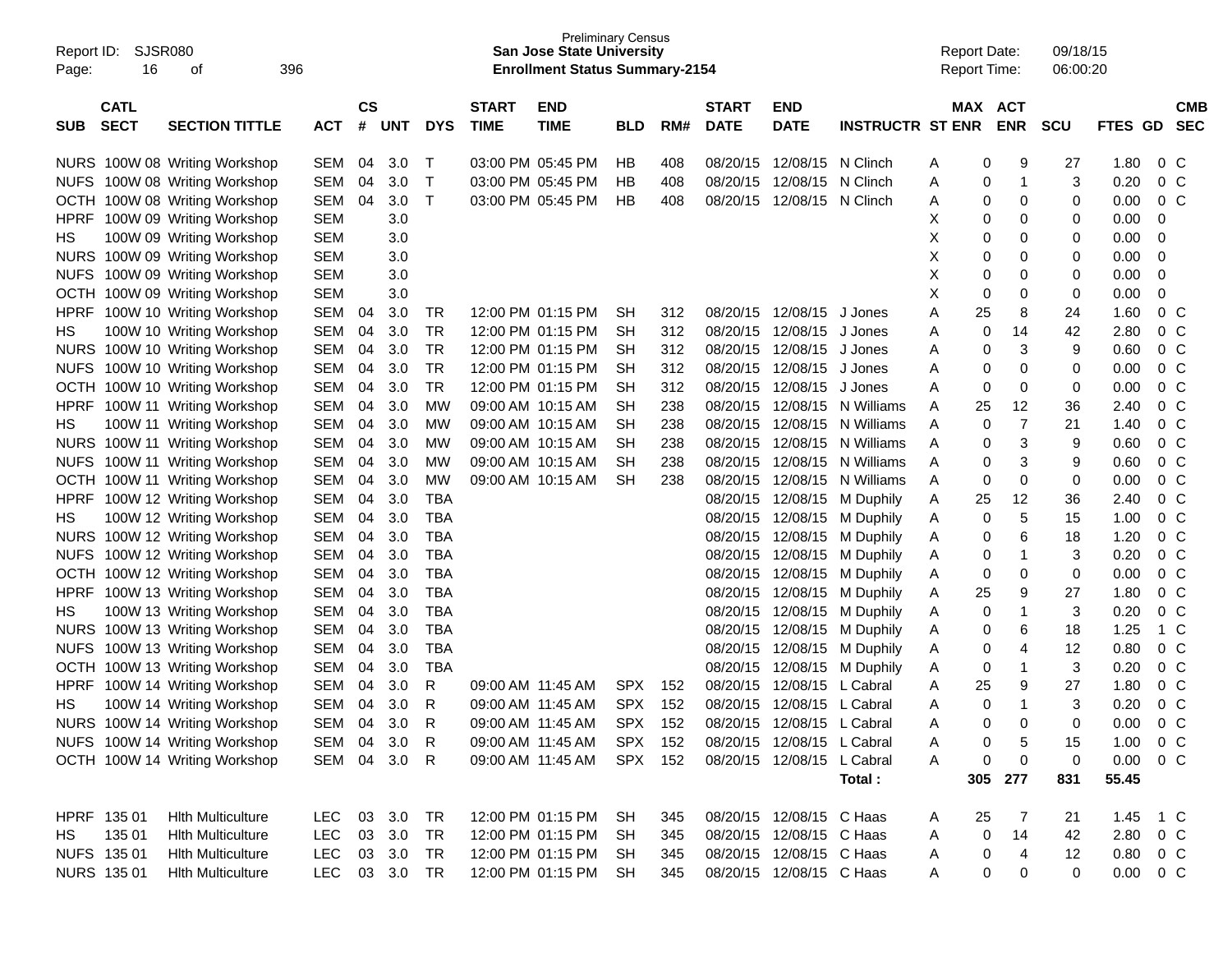| Report ID:<br>Page: | 17                         | <b>SJSR080</b><br>396<br>οf                          |                          |                    |            |                |                                        | <b>Preliminary Census</b><br><b>San Jose State University</b><br><b>Enrollment Status Summary-2154</b> |                        |            |                             |                           |                         | <b>Report Date:</b><br><b>Report Time:</b> |                  | 09/18/15<br>06:00:20 |              |                                  |                          |
|---------------------|----------------------------|------------------------------------------------------|--------------------------|--------------------|------------|----------------|----------------------------------------|--------------------------------------------------------------------------------------------------------|------------------------|------------|-----------------------------|---------------------------|-------------------------|--------------------------------------------|------------------|----------------------|--------------|----------------------------------|--------------------------|
| <b>SUB</b>          | <b>CATL</b><br><b>SECT</b> | <b>SECTION TITTLE</b>                                | <b>ACT</b>               | $\mathsf{cs}$<br># | <b>UNT</b> | <b>DYS</b>     | <b>START</b><br><b>TIME</b>            | <b>END</b><br><b>TIME</b>                                                                              | <b>BLD</b>             | RM#        | <b>START</b><br><b>DATE</b> | <b>END</b><br><b>DATE</b> | <b>INSTRUCTR ST ENR</b> | MAX ACT                                    | <b>ENR</b>       | <b>SCU</b>           | FTES GD      |                                  | <b>CMB</b><br><b>SEC</b> |
|                     |                            |                                                      |                          |                    |            |                |                                        |                                                                                                        |                        |            |                             |                           |                         |                                            |                  |                      |              |                                  |                          |
| <b>HPRF</b>         | OCTH 135 01<br>135 02      | <b>Hith Multiculture</b><br><b>Hith Multiculture</b> | <b>LEC</b><br><b>LEC</b> | 03<br>03           | 3.0<br>3.0 | <b>TR</b><br>W | 12:00 PM 01:15 PM<br>09:00 AM 11:45 AM |                                                                                                        | <b>SH</b><br><b>SH</b> | 345<br>312 | 08/20/15<br>08/20/15        | 12/08/15<br>12/08/15      | C Haas<br>V Ta          | 0<br>Α<br>A<br>25                          | $\mathbf 0$<br>5 | $\mathbf 0$<br>15    | 0.00<br>1.00 | 0 <sup>o</sup><br>0 <sup>o</sup> |                          |
| НS                  | 135 02                     | <b>Hith Multiculture</b>                             | <b>LEC</b>               | 03                 | 3.0        | W              | 09:00 AM 11:45 AM                      |                                                                                                        | <b>SH</b>              | 312        | 08/20/15                    | 12/08/15                  | V Ta                    | A<br>$\Omega$                              | 16               | 48                   | 3.25         | $1\,C$                           |                          |
|                     | NUFS 135 02                | <b>Hith Multiculture</b>                             | LEC                      | 03                 | 3.0        | W              | 09:00 AM 11:45 AM                      |                                                                                                        | SН                     | 312        | 08/20/15                    | 12/08/15                  | V Ta                    | A<br>0                                     | 3                | 9                    | 0.70         | 2 C                              |                          |
|                     | NURS 135 02                | <b>Hith Multiculture</b>                             | <b>LEC</b>               | 03                 | 3.0        | W              | 09:00 AM 11:45 AM                      |                                                                                                        | <b>SH</b>              | 312        | 08/20/15                    | 12/08/15                  | V Ta                    | 0<br>A                                     | $\mathbf 0$      | $\mathbf 0$          | 0.00         | 0 <sup>o</sup>                   |                          |
|                     | OCTH 135 02                | <b>Hith Multiculture</b>                             | <b>LEC</b>               | 03                 | 3.0        | W              | 09:00 AM 11:45 AM                      |                                                                                                        | <b>SH</b>              | 312        | 08/20/15                    | 12/08/15                  | V Ta                    | 0<br>A                                     | $\mathbf{1}$     | 3                    | 0.20         | 0 <sup>o</sup>                   |                          |
| <b>HPRF</b>         | 135 03                     | <b>Hith Multiculture</b>                             | <b>LEC</b>               | 03                 | 3.0        | R              | 03:00 PM 05:45 PM                      |                                                                                                        | <b>SH</b>              | 312        | 08/20/15                    | 12/08/15                  | A Shaw                  | 25<br>A                                    | 9                | 27                   | 1.85         | $1\,C$                           |                          |
| НS                  | 135 03                     | <b>Hith Multiculture</b>                             | <b>LEC</b>               | 03                 | 3.0        | R              | 03:00 PM 05:45 PM                      |                                                                                                        | <b>SH</b>              | 312        | 08/20/15                    | 12/08/15                  | A Shaw                  | 0<br>A                                     | 10               | 30                   | 2.00         | 0 <sup>o</sup>                   |                          |
| <b>NUFS</b>         | 135 03                     | <b>Hith Multiculture</b>                             | <b>LEC</b>               | 03                 | 3.0        | R              | 03:00 PM 05:45 PM                      |                                                                                                        | <b>SH</b>              | 312        | 08/20/15                    | 12/08/15                  | A Shaw                  | Α<br>0                                     | 3                | 9                    | 0.60         | 0 <sup>o</sup>                   |                          |
|                     | NURS 135 03                | <b>Hith Multiculture</b>                             | <b>LEC</b>               | 03                 | 3.0        | R              | 03:00 PM 05:45 PM                      |                                                                                                        | <b>SH</b>              | 312        | 08/20/15                    | 12/08/15                  | A Shaw                  | A<br>0                                     | $\mathbf 0$      | $\mathbf 0$          | 0.00         | 0 <sup>o</sup>                   |                          |
|                     | OCTH 135 03                | <b>Hith Multiculture</b>                             | <b>LEC</b>               | 03                 | 3.0        | $\mathsf{R}$   | 03:00 PM 05:45 PM                      |                                                                                                        | <b>SH</b>              | 312        | 08/20/15                    | 12/08/15                  | A Shaw                  | 0<br>Α                                     | $\mathbf 0$      | 0                    | 0.00         | 0 <sup>o</sup>                   |                          |
| <b>HPRF</b>         | 135 05                     | <b>Hith Multiculture</b>                             | <b>LEC</b>               | 03                 | 3.0        | $\mathsf{T}$   | 09:00 AM 11:45 AM                      |                                                                                                        | <b>SPX</b>             | 152        | 08/20/15                    | 12/08/15                  | A Shaw                  | 25<br>A                                    | 5                | 15                   | 1.00         | 0 <sup>o</sup>                   |                          |
| НS                  | 135 05                     | <b>Hith Multiculture</b>                             | <b>LEC</b>               | 03                 | 3.0        | $\mathsf{T}$   | 09:00 AM 11:45 AM                      |                                                                                                        | <b>SPX</b>             | 152        | 08/20/15                    | 12/08/15                  | A Shaw                  | 0<br>A                                     | 12               | 36                   | 2.40         | 0 <sup>o</sup>                   |                          |
| <b>NUFS</b>         | 135 05                     | <b>Hith Multiculture</b>                             | <b>LEC</b>               | 03                 | 3.0        | T              | 09:00 AM 11:45 AM                      |                                                                                                        | <b>SPX</b>             | 152        | 08/20/15                    | 12/08/15                  | A Shaw                  | A<br>$\Omega$                              | 5                | 15                   | 1.00         | 0 <sup>o</sup>                   |                          |
|                     | NURS 135 05                | <b>Hith Multiculture</b>                             | <b>LEC</b>               | 03                 | 3.0        | $\mathsf{T}$   | 09:00 AM 11:45 AM                      |                                                                                                        | <b>SPX</b>             | 152        | 08/20/15                    | 12/08/15                  | A Shaw                  | Α<br>0                                     | $\mathbf 0$      | $\mathbf 0$          | 0.00         | 0 <sup>o</sup>                   |                          |
|                     | OCTH 135 05                | <b>Hith Multiculture</b>                             | <b>LEC</b>               | 03                 | 3.0        | $\mathsf{T}$   | 09:00 AM 11:45 AM                      |                                                                                                        | <b>SPX</b>             | 152        | 08/20/15                    | 12/08/15                  | A Shaw                  | 0<br>А                                     | $\mathbf{1}$     | 3                    | 0.20         | 0 <sup>o</sup>                   |                          |
| HPRF                | 135 06                     | <b>Hith Multiculture</b>                             | LEC                      | 03                 | 3.0        | $\mathsf{T}$   | 06:00 PM 08:45 PM                      |                                                                                                        | CL                     | 316        | 08/20/15                    | 12/08/15                  | M Nacionales A          | 25                                         | 8                | 24                   | 1.65         | $1\,C$                           |                          |
| НS                  | 135 06                     | <b>Hith Multiculture</b>                             | LEC                      | 03                 | 3.0        | $\mathsf{T}$   | 06:00 PM 08:45 PM                      |                                                                                                        | CL.                    | 316        | 08/20/15                    | 12/08/15                  | M Nacionales A          | 0                                          | 13               | 39                   | 2.60         | $0\quad C$                       |                          |
|                     | NUFS 135 06                | <b>Hith Multiculture</b>                             | LEC                      | 03                 | 3.0        | $\mathsf{T}$   | 06:00 PM 08:45 PM                      |                                                                                                        | CL                     | 316        | 08/20/15                    | 12/08/15                  | M Nacionales A          | 0                                          | $\overline{1}$   | 3                    | 0.20         | 0 <sup>o</sup>                   |                          |
| <b>NURS</b>         | 135 06                     | <b>Hith Multiculture</b>                             | LEC                      | 03                 | 3.0        | $\mathsf{T}$   | 06:00 PM 08:45 PM                      |                                                                                                        | CL                     | 316        | 08/20/15                    | 12/08/15                  | M Nacionales A          | 0                                          | $\mathbf 0$      | $\mathbf 0$          | 0.00         | $0\,C$                           |                          |
|                     | OCTH 135 06                | <b>Hith Multiculture</b>                             | <b>LEC</b>               | 03                 | 3.0        | $\top$         | 06:00 PM 08:45 PM                      |                                                                                                        | <b>CL</b>              | 316        | 08/20/15                    | 12/08/15                  | M Nacionales A          | 0                                          | $\mathbf 0$      | $\mathbf 0$          | 0.00         | 0 <sup>o</sup>                   |                          |
|                     |                            |                                                      |                          |                    |            |                |                                        |                                                                                                        |                        |            |                             |                           | Total:                  | 125                                        | 117              | 351                  | 23.70        |                                  |                          |
|                     |                            |                                                      |                          |                    |            |                |                                        |                                                                                                        |                        |            |                             |                           |                         |                                            |                  |                      |              |                                  |                          |
| <b>HPRF</b>         | 295 01                     | Research Methodology SEM                             |                          | 05                 | 3.0        | W              | 03:00 PM 05:45 PM                      |                                                                                                        | <b>CCB</b>             | 122        | 08/20/15                    | 12/08/15                  | C Hollenbeck A          | 25                                         | $\mathbf 0$      | $\mathbf 0$          | 0.00         | 0 <sup>o</sup>                   |                          |
| <b>NUFS</b>         | 295 01                     | Research Methodology SEM                             |                          | 05                 | 3.0        | W              | 03:00 PM 05:45 PM                      |                                                                                                        | <b>CCB</b>             | 122        | 08/20/15                    | 12/08/15                  | C Hollenbeck A          | $\Omega$                                   | 12               | 36                   | 3.00         | 12 C                             |                          |
| НS                  | 295 01                     | Research Methodology SEM                             |                          | 05                 | 3.0        | W              | 03:00 PM 05:45 PM                      |                                                                                                        | <b>CCB</b>             | 122        | 08/20/15                    | 12/08/15                  | C Hollenbeck A          | 0                                          | $\mathbf 0$      | $\mathbf 0$          | 0.00         | 0 <sup>o</sup>                   |                          |
|                     | <b>NURS 295 01</b>         | Research Methodology SEM                             |                          | 05                 | 3.0        | W              | 03:00 PM 05:45 PM                      |                                                                                                        | <b>CCB</b>             | 122        | 08/20/15                    | 12/08/15                  | C Hollenbeck A          | 0                                          | $\mathbf 0$      | 0                    | 0.00         | 0 <sup>o</sup>                   |                          |
| <b>HPRF</b>         | 295 02                     | Research Methodology SEM                             |                          | 05                 | 3.0        | W              | 06:00 PM 08:45 PM                      |                                                                                                        | <b>BBC</b>             | 225        | 08/20/15                    | 12/08/15                  | D Goyal                 | 25<br>A                                    | $\mathbf 0$      | $\mathbf 0$          | 0.00         | 0 <sup>o</sup>                   |                          |
| <b>NUFS</b>         | 295 02                     | Research Methodology SEM                             |                          | 05                 | 3.0        | W              | 06:00 PM 08:45 PM                      |                                                                                                        | <b>BBC</b>             | 225        | 08/20/15                    | 12/08/15                  | D Goval                 | $\Omega$<br>A                              | 0                | 0                    | 0.00         | 0 <sup>o</sup>                   |                          |
| НS                  | 295 02                     | Research Methodology SEM                             |                          | 05                 | 3.0        | W              | 06:00 PM 08:45 PM                      |                                                                                                        | <b>BBC</b>             | 225        | 08/20/15                    | 12/08/15                  | D Goyal                 | 0<br>A                                     | $\mathbf 0$      | $\mathbf 0$          | 0.00         | 0 <sup>o</sup>                   |                          |
|                     | <b>NURS 295 02</b>         | Research Methodology SEM                             |                          | 05                 | 3.0        | W              | 06:00 PM 08:45 PM                      |                                                                                                        | <b>BBC</b>             | 225        | 08/20/15                    | 12/08/15                  | D Goval                 | 0<br>A                                     | $\mathbf 0$      | 0                    | 0.00         | $0\,C$                           |                          |
| <b>HPRF</b>         | 295 03                     | Research Methodology SEM                             |                          | 05                 | 3.0        | W              | 06:00 PM 08:45 PM                      |                                                                                                        | BBC                    | 201        | 08/20/15                    | 12/08/15                  | A Sapp                  | 25<br>Α                                    | $\mathbf 0$      | $\mathbf 0$          | 0.00         | 0 <sup>o</sup>                   |                          |
| <b>NUFS</b>         | 295 03                     | Research Methodology SEM                             |                          | 05                 | 3.0        | W              | 06:00 PM 08:45 PM                      |                                                                                                        | <b>BBC</b>             | 201        | 08/20/15                    | 12/08/15                  | A Sapp                  | 0<br>Α                                     | $\mathbf 0$      | $\mathbf 0$          | 0.00         | 0 <sup>o</sup>                   |                          |
| НS                  | 295 03                     | Research Methodology SEM                             |                          | 05                 | 3.0        | W              | 06:00 PM 08:45 PM                      |                                                                                                        | <b>BBC</b>             | 201        | 08/20/15                    | 12/08/15                  | A Sapp                  | Α<br>0                                     | 17               | 51                   | 4.25         | 17 C                             |                          |
|                     | <b>NURS 295 03</b>         | Research Methodology SEM                             |                          | 05                 | 3.0        | W              | 06:00 PM 08:45 PM                      |                                                                                                        | <b>BBC</b>             | 201        | 08/20/15                    | 12/08/15                  | A Sapp                  | Α<br>0                                     | $\mathbf 0$      | $\mathbf 0$          | 0.00         | 0 <sup>o</sup>                   |                          |
|                     |                            |                                                      |                          |                    |            |                |                                        |                                                                                                        |                        |            |                             |                           | Total:                  | 75                                         | 29               | 87                   | 7.25         |                                  |                          |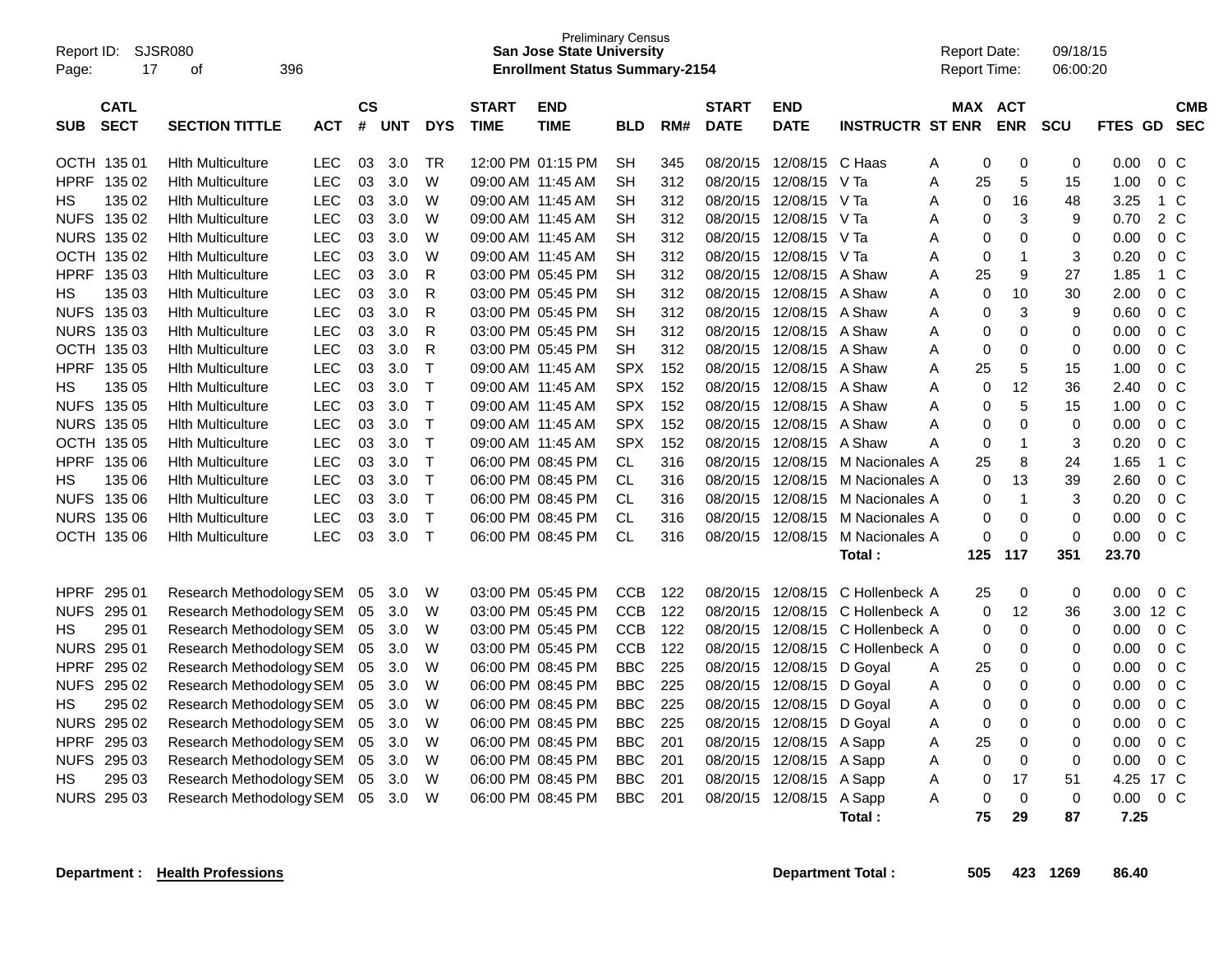| Page:      | Report ID: SJSR080<br>18   | 396<br>of             |            |         |     |            |                             | <b>San Jose State University</b><br><b>Enrollment Status Summary-2154</b> | <b>Preliminary Census</b> |     |                             |                                                   |                           | <b>Report Time:</b> | <b>Report Date:</b>      | 09/18/15<br>06:00:20                   |                       |            |
|------------|----------------------------|-----------------------|------------|---------|-----|------------|-----------------------------|---------------------------------------------------------------------------|---------------------------|-----|-----------------------------|---------------------------------------------------|---------------------------|---------------------|--------------------------|----------------------------------------|-----------------------|------------|
| <b>SUB</b> | <b>CATL</b><br><b>SECT</b> | <b>SECTION TITTLE</b> | <b>ACT</b> | СS<br># | UNT | <b>DYS</b> | <b>START</b><br><b>TIME</b> | <b>END</b><br><b>TIME</b>                                                 | <b>BLD</b>                | RM# | <b>START</b><br><b>DATE</b> | <b>END</b><br><b>DATE</b>                         | <b>INSTRUCTR ST ENR</b>   | <b>MAX</b>          | <b>ACT</b><br><b>ENR</b> | <b>SCU</b>                             | FTES GD SEC           | <b>CMB</b> |
|            |                            |                       |            |         |     |            |                             |                                                                           |                           |     |                             | <b>Lower Division :</b><br><b>Upper Division:</b> | <b>Graduate Division:</b> | 430                 | 0<br>394<br>75<br>29     | $\mathbf{0}$<br>$\bf{0}$<br>1182<br>87 | 0.00<br>79.15<br>7.25 |            |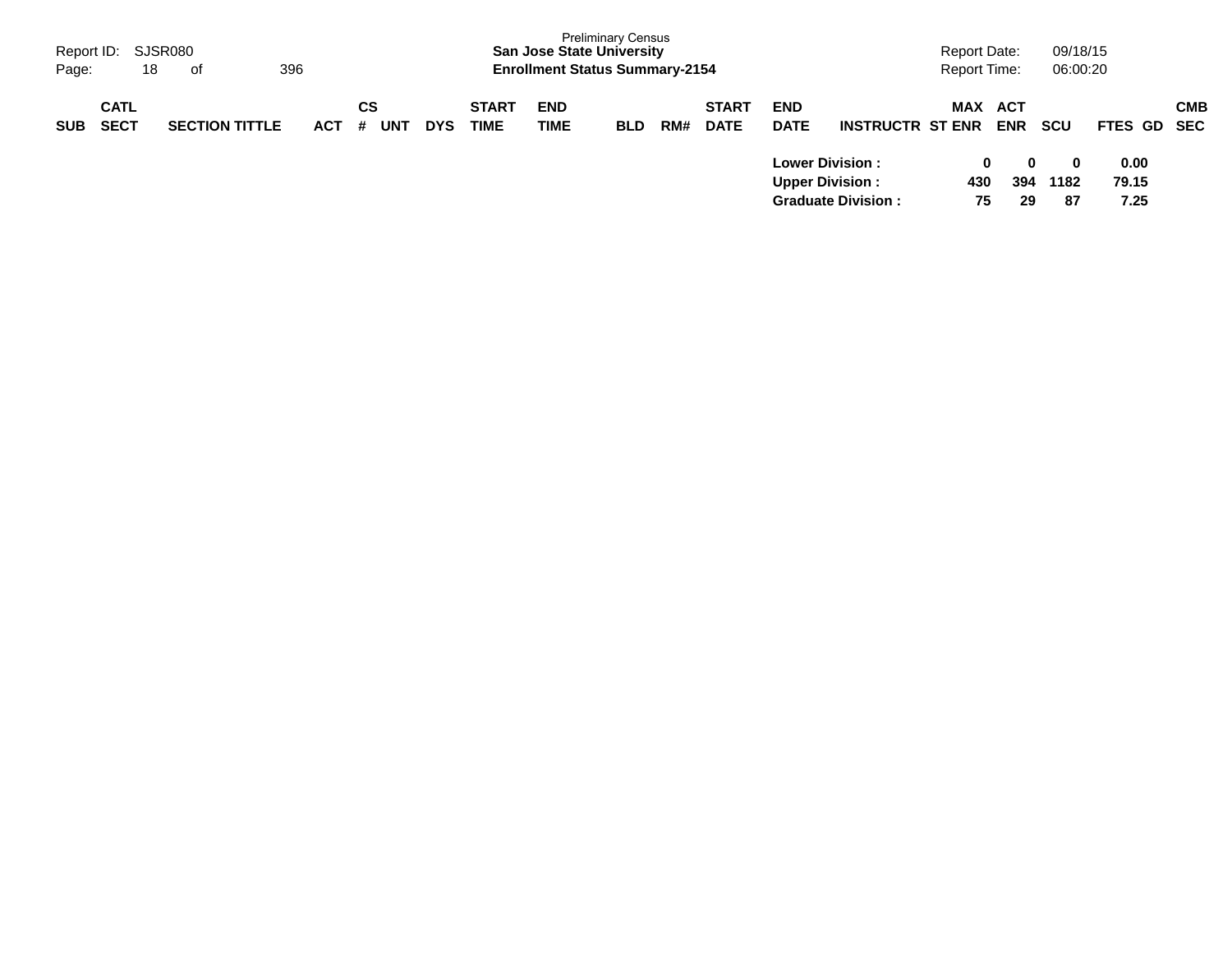| Report ID:<br>Page:            | <b>SJSR080</b><br>19       | 396<br>of                                                           |                |                    |            |            |                             | <b>Preliminary Census</b><br><b>San Jose State University</b><br><b>Enrollment Status Summary-2154</b> |                |     |                             |                           |                                 | <b>Report Date:</b><br>Report Time: |                       | 09/18/15<br>06:00:20 |                       |                          |                          |
|--------------------------------|----------------------------|---------------------------------------------------------------------|----------------|--------------------|------------|------------|-----------------------------|--------------------------------------------------------------------------------------------------------|----------------|-----|-----------------------------|---------------------------|---------------------------------|-------------------------------------|-----------------------|----------------------|-----------------------|--------------------------|--------------------------|
| SUB                            | <b>CATL</b><br><b>SECT</b> | <b>SECTION TITTLE</b>                                               | <b>ACT</b>     | $\mathsf{cs}$<br># | <b>UNT</b> | <b>DYS</b> | <b>START</b><br><b>TIME</b> | <b>END</b><br><b>TIME</b>                                                                              | <b>BLD</b>     | RM# | <b>START</b><br><b>DATE</b> | <b>END</b><br><b>DATE</b> | <b>INSTRUCTR ST ENR</b>         |                                     | MAX ACT<br><b>ENR</b> | <b>SCU</b>           | FTES GD               |                          | <b>CMB</b><br><b>SEC</b> |
| <b>College</b><br>Department : |                            | <b>Applied Sciences &amp; Arts</b><br><b>Hospitality Management</b> |                |                    |            |            |                             |                                                                                                        |                |     |                             |                           |                                 |                                     |                       |                      |                       |                          |                          |
| HSPM 101                       |                            | Intro Hospitality                                                   | <b>LEC</b>     |                    | 02 3.0     | TBA        |                             |                                                                                                        |                |     |                             | 08/20/15 12/08/15         | P Wey<br>Total:                 | 90<br>Α<br>90                       | 82<br>82              | 246<br>246           | 16.40 0<br>16.40      |                          |                          |
| HSPM 11 01                     |                            | <b>Restaurant Mgmt</b>                                              | <b>LEC</b>     |                    | 3.0        |            |                             |                                                                                                        |                |     |                             |                           |                                 | Χ<br>0                              | 0                     | 0                    | $0.00 \t 0$           |                          |                          |
| HSPM 11 02                     |                            | <b>Restaurant Mgmt</b>                                              | <b>LEC</b>     | 02                 | 3.0        | M          |                             | 03:00 PM 05:45 PM                                                                                      | CL             | 224 |                             | 08/20/15 12/08/15         | T Thompson A<br>Total:          | 54<br>54                            | 46<br>46              | 138<br>138           | $9.20 \ 0$<br>9.20    |                          |                          |
| HSPM 1201                      |                            | Cost Ctrl Hosp                                                      | <b>SEM</b>     |                    | 3.0        |            |                             |                                                                                                        |                |     |                             |                           |                                 | Χ                                   | 0<br>0                | 0                    | 0.00                  | $\overline{\phantom{0}}$ |                          |
| <b>NUFS</b>                    | 12 01                      | Cost Ctrl Hosp                                                      | <b>SEM</b>     |                    | 3.0        |            |                             |                                                                                                        |                |     |                             |                           |                                 | X                                   | 0<br>0                | $\pmb{0}$            | 0.00                  | $\overline{0}$           |                          |
| HSPM 1202                      |                            | Cost Ctrl Hosp                                                      | <b>SEM</b>     | 04                 | 3.0        | <b>TBA</b> |                             |                                                                                                        |                |     |                             | 08/20/15 12/08/15         | J Ha                            | Α<br>50                             | 48                    | 144                  | 9.60                  | $0\,C$                   |                          |
| <b>NUFS 1202</b>               |                            | Cost Ctrl Hosp                                                      | <b>SEM</b>     | 04                 | 3.0        | <b>TBA</b> |                             |                                                                                                        |                |     |                             | 08/20/15 12/08/15         | J Ha<br>Total:                  | Α<br>0<br>50                        | 1<br>49               | 3<br>147             | 0.20<br>9.80          | $0\,C$                   |                          |
| HSPM 6501                      |                            | Seminar in HSPM                                                     | <b>LEC</b>     | 02                 | 1.0        | F          |                             | 09:00 AM 09:50 AM                                                                                      | <b>YUH 124</b> |     |                             | 08/20/15 12/08/15         | T Yen<br>Total:                 | 55<br>Α<br>55                       | 48<br>48              | 48<br>48             | $3.20 \ 0$<br>3.20    |                          |                          |
|                                |                            | HSPM 100W 01 Writing Workshop                                       | SEM            | 04                 | 3.0        | MW         |                             | 09:00 AM 10:15 AM                                                                                      | <b>BBC</b>     | 225 |                             | 08/20/15 12/08/15         | S NourmaneshA                   | 25                                  | 22                    | 66                   | 4.40                  | $\overline{\phantom{0}}$ |                          |
|                                |                            | HSPM 100W 02 Writing Workshop                                       | <b>SEM</b>     | 04                 | 3.0        | <b>TR</b>  |                             | 09:00 AM 10:15 AM                                                                                      | <b>BBC</b>     | 225 | 08/20/15                    | 12/08/15                  | S NourmaneshA                   | 25                                  | 24                    | 72                   | 4.80 0                |                          |                          |
|                                |                            | HSPM 100W 03 Writing Workshop                                       | <b>SEM</b>     | 04                 | 3.0        | <b>TR</b>  |                             | 10:30 AM 11:45 AM                                                                                      | <b>CL</b>      | 216 |                             |                           | 08/20/15 12/08/15 S NourmaneshA | 25                                  | 24                    | 72                   | $4.80$ 0              |                          |                          |
|                                |                            |                                                                     |                |                    |            |            |                             |                                                                                                        |                |     |                             |                           | Total:                          | 75                                  | 70                    | 210                  | 14.00                 |                          |                          |
|                                | HSPM 102 01                | Hotel & Lodging Op                                                  | <b>LEC</b>     | 02                 | 3.0        | <b>TR</b>  |                             | 12:00 PM 01:15 PM                                                                                      | CL             | 324 |                             | 08/20/15 12/08/15         | F MemarzadehA<br>Total:         | 50<br>50                            | 57<br>57              | 171<br>171           | $11.40 \t 0$<br>11.40 |                          |                          |
|                                | HSPM 104 01                | <b>Hospitality Mktg</b>                                             | LEC            | 02                 | 3.0        | MW         |                             | 12:00 PM 01:15 PM                                                                                      | CL             | 324 |                             | 08/20/15 12/08/15         | Y Huang<br>Total:               | 55<br>Α<br>55                       | 42<br>42              | 126<br>126           | 8.40 0<br>8.40        |                          |                          |
|                                | HSPM 105 01                | Finance in HSPM                                                     | <b>LEC</b>     | 02                 | 3.0        | <b>TR</b>  |                             | 09:00 AM 10:15 AM                                                                                      | CL.            | 324 | 08/20/15                    | 12/08/15                  | F MemarzadehA                   | 30                                  | 38                    | 114                  | 7.60                  | $\overline{\phantom{0}}$ |                          |
|                                | HSPM 105 02                | Finance in HSPM                                                     | <b>LEC</b>     |                    | 02 3.0     | MW         |                             | 03:00 PM 04:15 PM                                                                                      | МH             | 233 |                             |                           | 08/20/15 12/08/15 F MemarzadehA | 30                                  | 22                    | 66                   | 4.40                  | $\overline{0}$           |                          |
|                                |                            |                                                                     |                |                    |            |            |                             |                                                                                                        |                |     |                             |                           | Total:                          | 60                                  | 60                    | 180                  | 12.00                 |                          |                          |
|                                | HSPM 107 01                | <b>Legal Hospitality</b>                                            | LEC            |                    | 02 3.0 W   |            |                             | 03:00 PM 05:45 PM CL                                                                                   |                | 324 | 08/20/15 12/08/15           |                           | J Dworak<br>Total:              | 55<br>A<br>55                       | 48<br>48              | 144<br>144           | 9.60 0<br>9.60        |                          |                          |
|                                | HSPM 108 01                | <b>HSPM Info Sys</b>                                                | LEC 02 3.0 TBA |                    |            |            |                             |                                                                                                        |                |     |                             | 08/20/15 12/08/15 P Wey   | Total:                          | 55<br>A<br>55                       | 50<br>50              | 150<br>150           | $10.00 \t 0$<br>10.00 |                          |                          |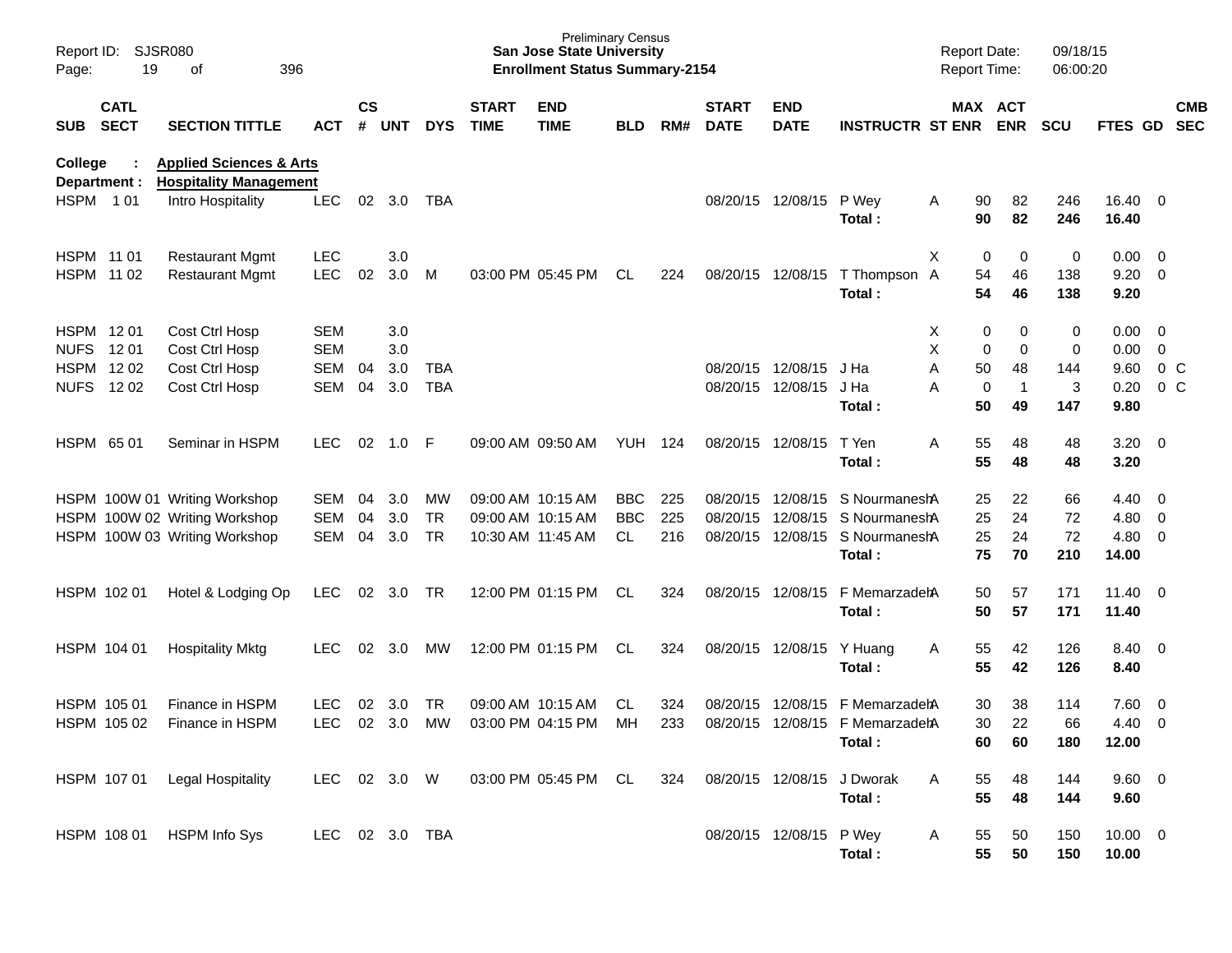| Report ID:<br>20<br>Page:                | SJSR080<br>οf<br>396             |                |               |          |            |                             | <b>Preliminary Census</b><br><b>San Jose State University</b><br><b>Enrollment Status Summary-2154</b> |            |     |                             |                           |                              | <b>Report Date:</b> | <b>Report Time:</b>   | 09/18/15<br>06:00:20 |                        |                            |
|------------------------------------------|----------------------------------|----------------|---------------|----------|------------|-----------------------------|--------------------------------------------------------------------------------------------------------|------------|-----|-----------------------------|---------------------------|------------------------------|---------------------|-----------------------|----------------------|------------------------|----------------------------|
| <b>CATL</b><br><b>SECT</b><br><b>SUB</b> | <b>SECTION TITTLE</b>            | <b>ACT</b>     | $\mathsf{cs}$ | # UNT    | <b>DYS</b> | <b>START</b><br><b>TIME</b> | <b>END</b><br><b>TIME</b>                                                                              | <b>BLD</b> | RM# | <b>START</b><br><b>DATE</b> | <b>END</b><br><b>DATE</b> | <b>INSTRUCTR ST ENR</b>      |                     | MAX ACT<br><b>ENR</b> | <b>SCU</b>           |                        | <b>CMB</b><br>FTES GD SEC  |
| HSPM 121 02                              | <b>HSPM Leadership</b>           | <b>LEC</b>     | 02            | 3.0      | <b>TR</b>  |                             | 12:00 PM 01:15 PM                                                                                      | <b>ENG</b> | 331 |                             | 08/20/15 12/08/15         | E Wyeth<br>Total:            | Α                   | 60<br>52<br>52<br>60  | 156<br>156           | $10.40 \t 0$<br>10.40  |                            |
| HSPM 130 02                              | <b>Hospitality Event</b>         | <b>LEC</b>     | 02            | 3.0 M    |            |                             | 06:00 PM 08:45 PM                                                                                      | MН         | 520 | 08/20/15 12/08/15           |                           | J Milde<br>Total:            | A                   | 60<br>58<br>60<br>58  | 174<br>174           | $11.60 \t 0$<br>11.60  |                            |
| HSPM 134 01                              | HR Management                    | <b>LEC</b>     | 02            | 3.0      | <b>TR</b>  |                             | 10:30 AM 11:45 AM                                                                                      | MH         | 324 |                             | 08/20/15 12/08/15         | T Thompson A<br>Total:       |                     | 55<br>45<br>55<br>45  | 135<br>135           | $9.00 \t 0$<br>9.00    |                            |
| HSPM 140 01                              | Mtg, Conv & Event                | <b>LEC</b>     | 02            | 3.0      | <b>TR</b>  |                             | 10:30 AM 11:45 AM                                                                                      | CL         | 324 | 08/20/15 12/08/15           |                           | K Sullivan<br>Total:         | A                   | 50<br>45<br>50<br>45  | 135<br>135           | $9.00 \t 0$<br>9.00    |                            |
| HSPM 148 01                              | Wine Appreciation                | <b>LEC</b>     | 02            | 3.0 M    |            |                             | 06:00 PM 08:45 PM                                                                                      | CL         | 224 | 08/20/15 12/08/15           |                           | D Eriksen<br>Total:          | A                   | 50<br>49<br>50<br>49  | 147<br>147           | $9.80\ 0$<br>9.80      |                            |
| HSPM 149 01                              | <b>Beer Appreciation</b>         | <b>LEC</b>     | 02            | 3.0      | R          |                             | 06:00 PM 08:45 PM                                                                                      | МH         | 520 |                             | 08/20/15 12/08/15         | K Sullivan<br>Total:         | A                   | 66<br>72<br>72<br>66  | 198<br>198           | 13.20 0<br>13.20       |                            |
| HSPM 152 01                              | <b>Hotel Catering</b>            | <b>LEC</b>     | 02            | 3.0      | <b>TR</b>  |                             | 01:30 PM 02:45 PM                                                                                      | CL         | 324 |                             | 08/20/15 12/08/15         | T Thompson A<br>Total:       |                     | 40<br>50<br>50<br>40  | 120<br>120           | $8.00 \t 0$<br>8.00    |                            |
| HSPM 154 01                              | Revenue Management LEC 02 3.0 MW |                |               |          |            |                             | 09:00 AM 10:15 AM                                                                                      | CL         | 324 |                             | 08/20/15 12/08/15         | Y Huang<br>Total:            | Α                   | 45<br>27<br>45<br>27  | 81<br>81             | $5.40 \ 0$<br>5.40     |                            |
| HSPM 161 02                              | Cruise Op Mgnt                   | <b>LEC</b>     | 02            | 3.0      | TR         |                             | 01:30 PM 02:45 PM                                                                                      | HB         | 407 |                             | 08/20/15 12/08/15         | E Wyeth<br>Total:            | Α                   | 50<br>47<br>50<br>47  | 141<br>141           | $9.40 \quad 0$<br>9.40 |                            |
| HSPM 175 02                              | Entrepreneurship                 | SEM            | 04            | 3.0      | $\top$     |                             | 03:00 PM 05:45 PM                                                                                      | HGH        | 124 |                             | 08/20/15 12/08/15         | E Wyeth<br>Total:            | A                   | 45<br>28<br>45<br>28  | 84<br>84             | $5.60 \quad 0$<br>5.60 |                            |
| HSPM 177 01                              | <b>HSPM Service Mgnt</b>         | LEC            |               | 02 3.0   | MW         |                             | 01:30 PM 02:45 PM                                                                                      | CL         | 324 |                             | 08/20/15 12/08/15 J Ha    | Total:                       | Α                   | 40<br>45<br>45<br>40  | 120<br>120           | 8.05<br>8.05           | $\overline{\phantom{0}}$ 1 |
| HSPM 186 01                              | <b>Strategic Mgmt</b>            | LEC            |               | 02 3.0 W |            |                             | 06:00 PM 08:45 PM CL                                                                                   |            | 324 | 08/20/15 12/08/15           |                           | <b>B</b> Ratcliffe<br>Total: | A                   | 33<br>40<br>40<br>33  | 99<br>99             | $6.60$ 0<br>6.60       |                            |
| HSPM 191A 01 Intern Level 1              |                                  | SUP 36 2.0 TBA |               |          |            |                             |                                                                                                        |            |     |                             | 08/20/15 12/08/15         | T Yen<br>Total:              | Α                   | 33<br>40<br>40<br>33  | 66<br>66             | 4.40 0<br>4.40         |                            |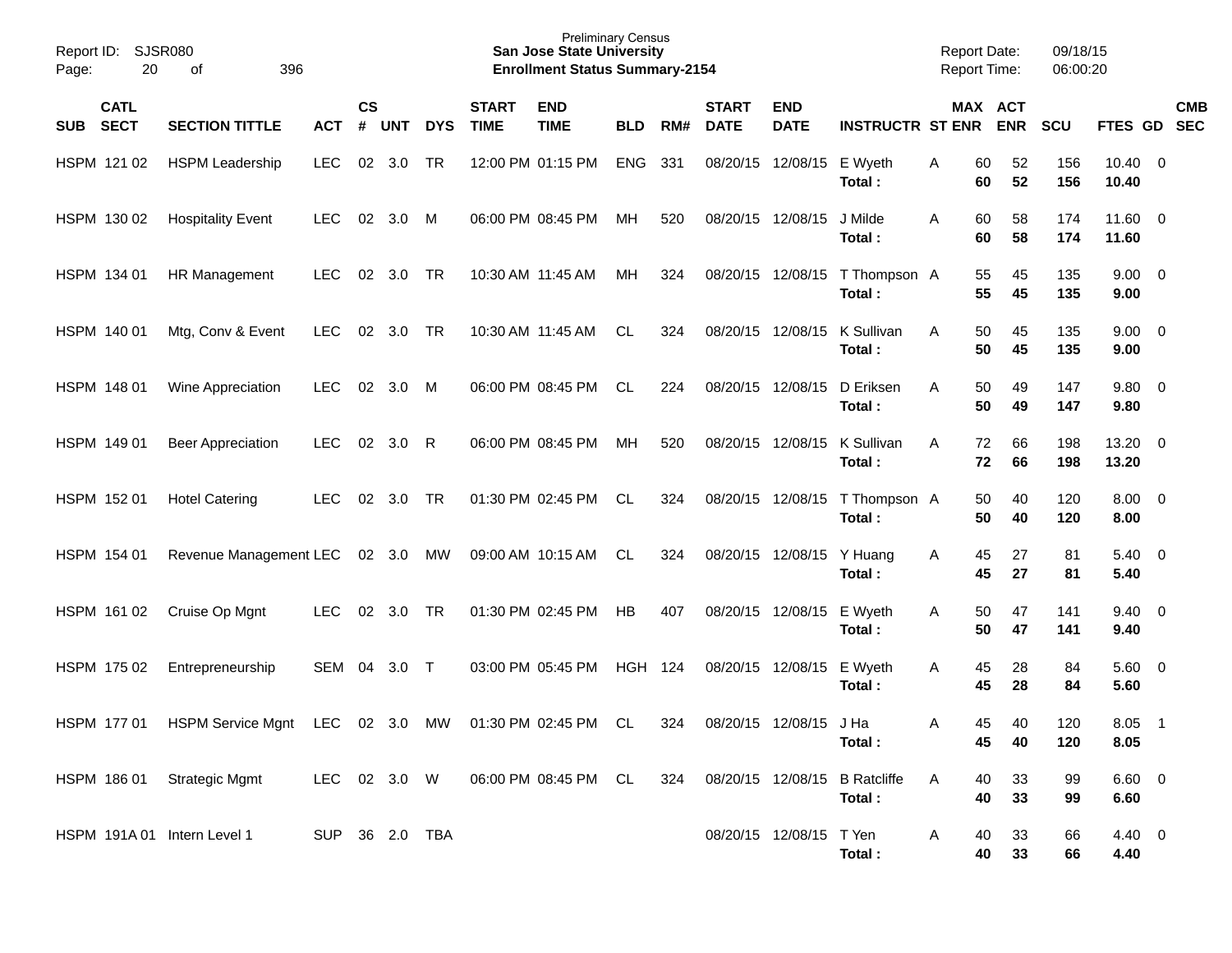| Report ID:<br>21<br>Page:                | SJSR080<br>396<br>оf          |            |         |     |            |                             | <b>San Jose State University</b><br><b>Enrollment Status Summary-2154</b> | <b>Preliminary Census</b> |     |                             |                                                  |                                                       |              | <b>Report Date:</b><br><b>Report Time:</b> |                         | 09/18/15<br>06:00:20            |                                   |                   |
|------------------------------------------|-------------------------------|------------|---------|-----|------------|-----------------------------|---------------------------------------------------------------------------|---------------------------|-----|-----------------------------|--------------------------------------------------|-------------------------------------------------------|--------------|--------------------------------------------|-------------------------|---------------------------------|-----------------------------------|-------------------|
| <b>CATL</b><br><b>SECT</b><br><b>SUB</b> | <b>SECTION TITTLE</b>         | <b>ACT</b> | CS<br># | UNT | <b>DYS</b> | <b>START</b><br><b>TIME</b> | <b>END</b><br><b>TIME</b>                                                 | <b>BLD</b>                | RM# | <b>START</b><br><b>DATE</b> | <b>END</b><br><b>DATE</b>                        | <b>INSTRUCTR ST ENR</b>                               |              | <b>MAX</b>                                 | ACT<br><b>ENR</b>       | <b>SCU</b>                      | <b>FTES GD</b>                    | <b>CMB</b><br>SEC |
| HSPM 191B 01                             | Intern Level 2                | <b>SUP</b> | 36      | 3.0 | <b>TBA</b> |                             |                                                                           |                           |     | 08/20/15                    | 12/08/15                                         | K Sullivan<br>Total:                                  | $\mathsf{A}$ | 40<br>40                                   | 33<br>33                | 99<br>99                        | $6.60 \quad 0$<br>6.60            |                   |
| Department :                             | <b>Hospitality Management</b> |            |         |     |            |                             |                                                                           |                           |     |                             | <b>Lower Division:</b><br><b>Upper Division:</b> | <b>Department Total:</b><br><b>Graduate Division:</b> |              | 1301<br>249<br>1052<br>$\mathbf 0$         | 1148<br>225<br>923<br>0 | 3315<br>579<br>2736<br>$\bf{0}$ | 221.05<br>38.60<br>182.45<br>0.00 |                   |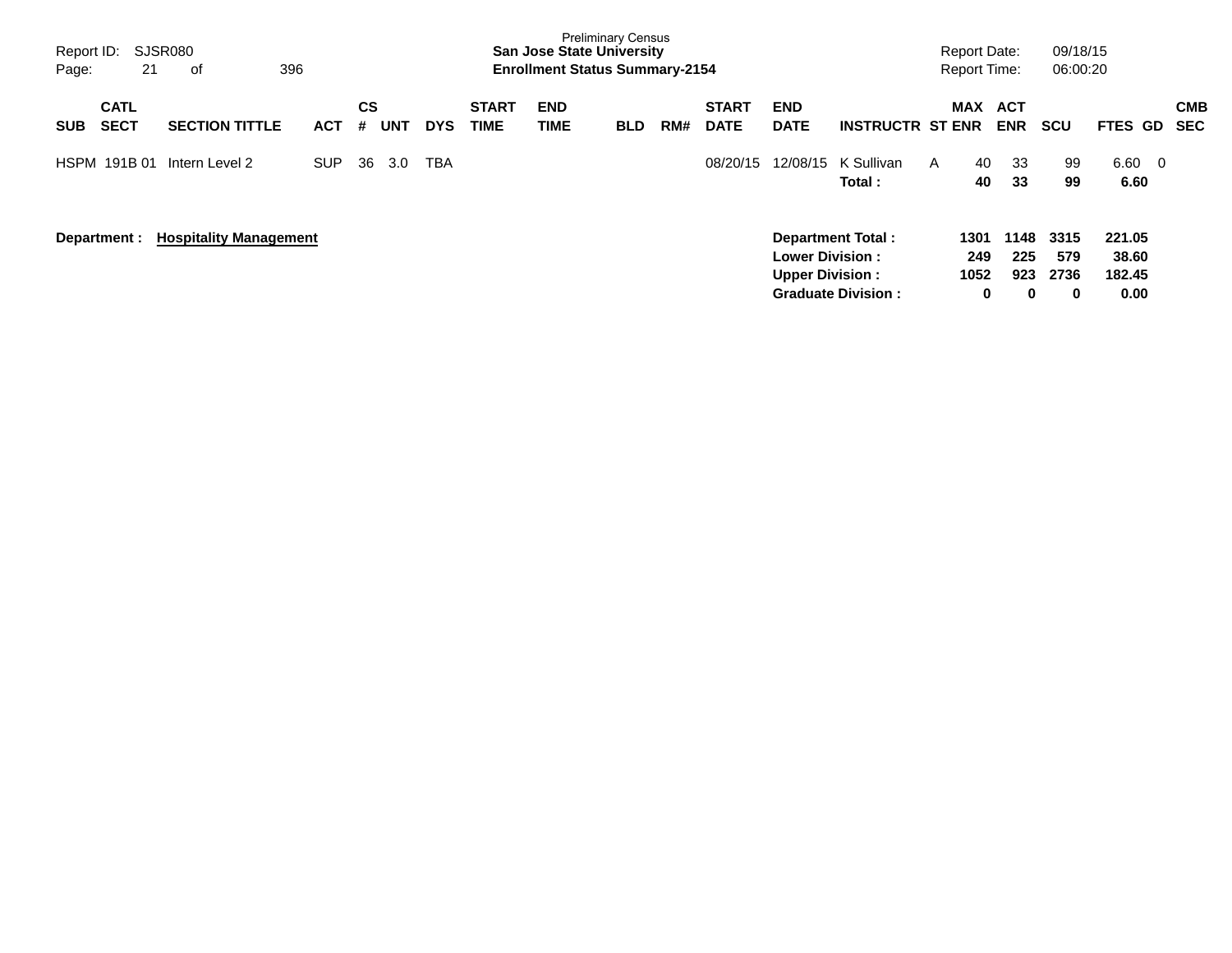| Report ID:<br>Page:                    | 22                         | <b>SJSR080</b><br>396<br>оf                                                      |                          |               |                         |                 |                                        | <b>Preliminary Census</b><br><b>San Jose State University</b><br><b>Enrollment Status Summary-2154</b> |                    |              |                                        |                                                        |                                                 |              | <b>Report Date:</b><br><b>Report Time:</b> |                         | 09/18/15<br>06:00:20 |                                       |                          |            |
|----------------------------------------|----------------------------|----------------------------------------------------------------------------------|--------------------------|---------------|-------------------------|-----------------|----------------------------------------|--------------------------------------------------------------------------------------------------------|--------------------|--------------|----------------------------------------|--------------------------------------------------------|-------------------------------------------------|--------------|--------------------------------------------|-------------------------|----------------------|---------------------------------------|--------------------------|------------|
| <b>SUB</b>                             | <b>CATL</b><br><b>SECT</b> | <b>SECTION TITTLE</b>                                                            | <b>ACT</b>               | $\mathsf{cs}$ | # UNT                   | <b>DYS</b>      | <b>START</b><br><b>TIME</b>            | <b>END</b><br><b>TIME</b>                                                                              | <b>BLD</b>         | RM#          | <b>START</b><br><b>DATE</b>            | <b>END</b><br><b>DATE</b>                              | <b>INSTRUCTR ST ENR ENR</b>                     |              | MAX ACT                                    |                         | <b>SCU</b>           | FTES GD SEC                           |                          | <b>CMB</b> |
| College<br>Department :                |                            | <b>Applied Sciences &amp; Arts</b><br><b>Journalism &amp; Mass Communication</b> |                          |               |                         |                 |                                        |                                                                                                        |                    |              |                                        |                                                        |                                                 |              |                                            |                         |                      |                                       |                          |            |
| ADV.                                   | 91 01                      | Intro Advertising                                                                | LEC.                     |               | 02 3.0                  | MW              |                                        | 01:30 PM 02:45 PM                                                                                      | YUH 124            |              | 08/20/15 12/08/15                      |                                                        | D Ocampo<br>Total:                              | A            | 150                                        | 140<br>150 140          | 420<br>420           | 28.00 0<br>28.00                      |                          |            |
| ADV                                    | 116 01                     | Spartan Daily Ad Sta ACT                                                         |                          |               | 20 3.0                  |                 |                                        | MTWR01:30 PM 04:15 PM                                                                                  | DBH                | 209I         | 08/20/15 12/08/15                      |                                                        | T Hendrick<br>Total:                            | A            | 15<br>15                                   | 6<br>6                  | 18<br>18             | 1.20<br>1.20                          | $\overline{\phantom{0}}$ |            |
| ADV                                    | 121 01                     | Consumer Advertising LEC 02 3.0 T                                                |                          |               |                         |                 |                                        | 06:00 PM 08:45 PM                                                                                      | DBH 133            |              |                                        | 08/20/15 12/08/15                                      | S Eckstone<br>Total:                            | $\mathsf{A}$ | 30<br>30                                   | 30<br>30                | 90<br>90             | $6.00 \quad 0$<br>6.00                |                          |            |
| ADV                                    | 122 01                     | Bus-to-Bus Advertisi                                                             | SEM                      | 04            | 3.0                     | MW              |                                        | 12:00 PM 01:15 PM                                                                                      | DBH                | 225          |                                        | 08/20/15 12/08/15                                      | S Eckstone<br>Total:                            | $\mathsf{A}$ | 25<br>25                                   | 25<br>25                | 75<br>75             | $5.00 \quad 0$<br>5.00                |                          |            |
| ADV                                    | 123 01                     | Brdcast & New Media SEM 04                                                       |                          |               | 3.0                     | M               |                                        | 06:00 PM 08:45 PM                                                                                      | DBH                | 225          |                                        | 08/20/15 12/08/15                                      | S Eckstone<br>Total:                            | $\mathsf{A}$ | 20<br>20                                   | 19<br>19                | 57<br>57             | 3.85<br>3.85                          | $\overline{\phantom{1}}$ |            |
| ADV                                    | 124 01                     | Copywriting                                                                      | SEM                      | 04            | 3.0                     | TR.             |                                        | 01:30 PM 02:45 PM                                                                                      | DBH                | 225          | 08/20/15 12/08/15                      |                                                        | J Delacruz<br>Total:                            | A            | 20<br>20                                   | 20<br>20                | 60<br>60             | $4.00 \ 0$<br>4.00                    |                          |            |
| ADV<br>ADV                             | 125 01<br>125 02           | Ad Layout & Prod<br>Ad Layout & Prod                                             | SEM<br>SEM               | 04<br>04      | 3.0<br>3.0              | МW<br><b>MW</b> |                                        | 04:30 PM 05:45 PM<br>06:00 PM 07:15 PM                                                                 | DBH.<br><b>DBH</b> | 117D<br>117D | 08/20/15 12/08/15<br>08/20/15 12/08/15 |                                                        | J Delacruz<br>J Delacruz<br>Total:              | A<br>A       | 20<br>20<br>40                             | 20<br>16<br>36          | 60<br>48<br>108      | 4.00<br>$3.20 \ 0$<br>7.20            | $\overline{\phantom{0}}$ |            |
| ADV                                    | 126 01                     | Media Planning & Buy SEM 04 3.0 TR                                               |                          |               |                         |                 |                                        | 04:30 PM 05:45 PM                                                                                      | DBH                | 225          | 08/20/15 12/08/15                      |                                                        | T Hendrick<br>Total:                            | A            | 25<br>25                                   | 21<br>21                | 63<br>63             | 4.20<br>4.20                          | $\overline{\phantom{0}}$ |            |
| ADV                                    | 128 01                     | Integrtd Mktg Comm                                                               | SEM 04                   |               | 3.0                     | МW              |                                        | 04:30 PM 05:45 PM                                                                                      | DBH                | 225          | 08/20/15 12/08/15                      |                                                        | T Hendrick<br>Total:                            | A            | 20<br>20                                   | 18<br>18                | 54<br>54             | $3.60 \quad 0$<br>3.60                |                          |            |
| ADV                                    | 129 01                     | <b>Campaigns Mgmt</b>                                                            | SEM 04                   |               | 3.0                     | <b>TR</b>       |                                        | 10:30 AM 11:45 AM                                                                                      |                    |              |                                        |                                                        | DBH 117D 08/20/15 12/08/15 J Delacruz<br>Total: | A            | 30<br>30                                   | 31<br>31                | 93<br>93             | 6.20<br>6.20                          | $\overline{\phantom{0}}$ |            |
| JOUR 61 01<br>JOUR 61 02<br>JOUR 61 03 |                            | Prnt/Mag and Online<br>Prnt/Mag and Online<br>Prnt/Mag and Online                | <b>LEC</b><br>LEC<br>LEC |               | 02 3.0<br>02 3.0<br>3.0 | MW<br>TR        |                                        | 12:00 PM 01:15 PM<br>01:30 PM 02:45 PM                                                                 | DBH 228<br>DBH 226 |              |                                        | 08/20/15 12/08/15 H Kazem<br>08/20/15 12/08/15 H Kazem |                                                 | A<br>A<br>X  | 20<br>20<br>0                              | 19<br>19<br>$\mathbf 0$ | 57<br>57<br>0        | $3.80\ 0$<br>$3.80\ 0$<br>$0.00 \t 0$ |                          |            |
| JOUR 61 04<br>JOUR 61 05               |                            | Prnt/Mag and Online<br>Prnt/Mag and Online                                       | LEC<br><b>LEC</b>        |               | 02 3.0<br>02 3.0        | MW<br>MW        | 10:30 AM 11:45 AM<br>10:30 AM 11:45 AM |                                                                                                        | DBH 226<br>DBH 213 |              |                                        | 08/20/15 12/08/15 T Ulrich                             | 08/20/15 12/08/15 D Martinet<br>Total:          | Α<br>A       | 20<br>20<br>80                             | 20<br>13<br>71          | 60<br>39<br>213      | $4.00 \t 0$<br>$2.60 \t 0$<br>14.20   |                          |            |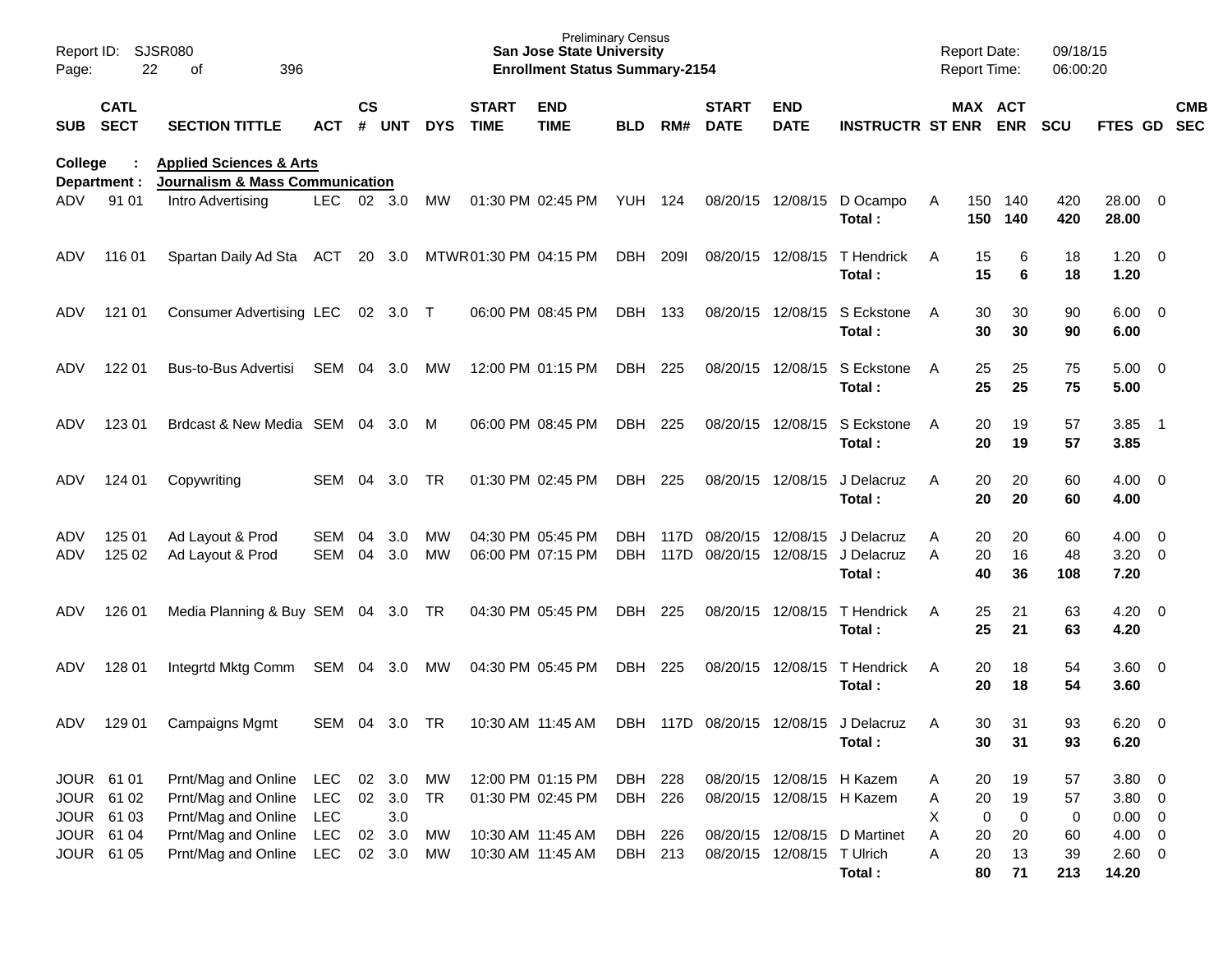| Report ID:<br>23<br>Page:                            | SJSR080<br>396<br>οf                                                 |                                               |                      |                          |                                    |                                                  | <b>San Jose State University</b><br><b>Enrollment Status Summary-2154</b>        | <b>Preliminary Census</b>                      |                          |                                              |                                                        |                                                                    | <b>Report Date:</b><br><b>Report Time:</b> |                            |                              | 09/18/15<br>06:00:20            |                                       |                                                                                          |                          |
|------------------------------------------------------|----------------------------------------------------------------------|-----------------------------------------------|----------------------|--------------------------|------------------------------------|--------------------------------------------------|----------------------------------------------------------------------------------|------------------------------------------------|--------------------------|----------------------------------------------|--------------------------------------------------------|--------------------------------------------------------------------|--------------------------------------------|----------------------------|------------------------------|---------------------------------|---------------------------------------|------------------------------------------------------------------------------------------|--------------------------|
| <b>CATL</b><br><b>SECT</b><br><b>SUB</b>             | <b>SECTION TITTLE</b>                                                | <b>ACT</b>                                    | $\mathsf{cs}$<br>#   | <b>UNT</b>               | <b>DYS</b>                         | <b>START</b><br><b>TIME</b>                      | <b>END</b><br><b>TIME</b>                                                        | <b>BLD</b>                                     | RM#                      | <b>START</b><br><b>DATE</b>                  | <b>END</b><br><b>DATE</b>                              | <b>INSTRUCTR ST ENR</b>                                            |                                            | MAX ACT                    | <b>ENR</b>                   | <b>SCU</b>                      | FTES GD                               |                                                                                          | <b>CMB</b><br><b>SEC</b> |
| JOUR 95 01                                           | <b>Digital News Photo</b>                                            | <b>LEC</b>                                    | 03                   | 3.0                      | МW                                 |                                                  | 10:30 AM 11:45 AM                                                                | DBH                                            | 225                      |                                              | 08/20/15 12/08/15                                      | D Cheers<br>Total:                                                 | A                                          | 20<br>20                   | 20<br>20                     | 60<br>60                        | $4.00 \ 0$<br>4.00                    |                                                                                          |                          |
| JOUR 132 01                                          | Internet Info Gath                                                   | SEM                                           | 04                   | 3.0                      | МW                                 |                                                  | 01:30 PM 02:45 PM                                                                | DBH                                            | 213                      |                                              | 08/20/15 12/08/15                                      | S Fosdick<br>Total:                                                | A                                          | 20<br>20                   | 15<br>15                     | 45<br>45                        | $3.00 \ 0$<br>3.00                    |                                                                                          |                          |
| JOUR 133 01                                          | <b>Editing/News Mgmt</b>                                             | SEM                                           | 04                   | 3.0                      | MW                                 |                                                  | 01:30 PM 02:45 PM                                                                | DBH                                            | 224                      |                                              | 08/20/15 12/08/15                                      | W Tillinghas A<br>Total:                                           |                                            | 20<br>20                   | 18<br>18                     | 54<br>54                        | $3.60 \ 0$<br>3.60                    |                                                                                          |                          |
| JOUR 135 01<br>JOUR 135 02                           | Rep/Editing & Mgmt<br>Rep/Editing & Mgmt                             | ACT<br><b>ACT</b>                             | 20<br>20             | 1.0<br>2.0               |                                    | MTWR01:30 PM 02:45 PM<br>MTWR03:00 PM 04:15 PM   |                                                                                  | <b>DBH</b><br>DBH                              | 209<br>209               |                                              | 08/20/15 12/08/15 R Craig<br>08/20/15 12/08/15 R Craig | Total:                                                             | A<br>A                                     | 10<br>10<br>20             | 11<br>9<br>20                | 11<br>9<br>20                   | 0.73<br>1.20<br>1.93                  | $\overline{\phantom{0}}$<br>$\overline{\phantom{0}}$                                     |                          |
| JOUR 136 01                                          | Newspaper and Mag D&EC                                               |                                               |                      | 02 3.0                   | TR                                 |                                                  | 04:30 PM 05:45 PM                                                                | DBH                                            | 226                      |                                              | 08/20/15 12/08/15                                      | T Mitchell<br>Total:                                               | A                                          | 20<br>20                   | 20<br>20                     | 60<br>60                        | $4.00 \ 0$<br>4.00                    |                                                                                          |                          |
| JOUR 165 01<br>JOUR 165 02<br>JOUR 165 03            | <b>TV News Staff</b><br><b>TV News Staff</b><br><b>TV News Staff</b> | ACT<br><b>ACT</b><br><b>ACT</b>               | 20<br>20<br>20       | 1.0<br>2.0<br>3.0        | -F                                 | MWR 01:30 PM 02:45 PM<br>MWR 01:30 PM 02:45 PM   | 08:00 AM 10:30 AM                                                                | DBH.<br><b>DBH</b><br><b>DBH</b>               | 221<br>221<br>221        | 08/20/15<br>08/20/15                         | 12/08/15<br>12/08/15                                   | D Martinet<br>D Martinet<br>08/20/15 12/08/15 D Martinet<br>Total: | Α<br>A<br>Α                                | 20<br>20<br>20<br>60       | 2<br>$\mathbf 0$<br>12<br>14 | $\overline{c}$<br>0<br>12<br>14 | 0.13<br>0.00<br>2.45<br>2.58          | $\overline{\phantom{0}}$<br>$\overline{\phantom{0}}$<br>$\overline{1}$                   |                          |
| JOUR 166 01<br>JOUR 166 02                           | Converged Newsroom LEC<br>Converged Newsroom ACT                     |                                               |                      | 04 3.0<br>12 0.0         |                                    | MTWR 01:30 PM 02:45 PM<br>MTWR 03:00 PM 04:15 PM |                                                                                  | <b>DBH</b><br><b>DBH</b>                       | 209<br>213               | 08/20/15                                     | 12/08/15<br>08/20/15 12/08/15 T Ulrich                 | T Ulrich<br>Total:                                                 | Α<br>A                                     | 20<br>20<br>40             | 18<br>18<br>36               | 36<br>18<br>54                  | 3.70<br>$0.00$ 2<br>3.70              | $\overline{2}$                                                                           |                          |
| MCOM 63 01<br>MCOM 63 02<br>MCOM 63 03<br>MCOM 63 04 | New Media<br>New Media<br>New Media<br>New Media                     | LEC<br><b>LEC</b><br><b>LEC</b><br><b>LEC</b> | 02<br>02<br>02<br>02 | 3.0<br>3.0<br>3.0<br>3.0 | TR<br>MW<br><b>TR</b><br><b>MW</b> |                                                  | 10:30 AM 11:45 AM<br>01:30 PM 02:45 PM<br>01:30 PM 02:45 PM<br>03:00 PM 04:15 PM | DBH.<br><b>DBH</b><br><b>DBH</b><br><b>DBH</b> | 228<br>228<br>228<br>228 | 08/20/15<br>08/20/15<br>08/20/15<br>08/20/15 | 12/08/15<br>12/08/15<br>12/08/15<br>12/08/15           | D Cheers<br>P Young<br>P Young<br>P Young<br>Total:                | A<br>Α<br>Α<br>A                           | 20<br>20<br>20<br>20<br>80 | 17<br>20<br>20<br>19<br>76   | 51<br>60<br>60<br>57<br>228     | 3.40<br>4.00<br>4.00<br>3.80<br>15.20 | $\overline{\phantom{0}}$<br>$\overline{\phantom{0}}$<br>$\overline{0}$<br>$\overline{0}$ |                          |
| MCOM 70 01                                           | Vis Comm Mod Media LEC 03 3.0                                        |                                               |                      |                          | MW                                 |                                                  | 09:00 AM 10:15 AM                                                                | DBH 133                                        |                          |                                              |                                                        | 08/20/15 12/08/15 D Martinet<br>Total:                             | A                                          | 70<br>70                   | 68<br>68                     | 204<br>204                      | 13.60 0<br>13.60                      |                                                                                          |                          |
| MCOM 72 02<br>MCOM 72 03                             | Mcom & Society<br>Mcom & Society                                     | LEC<br>LEC                                    |                      | 02 3.0<br>02 3.0         | МW<br>TR                           |                                                  | 12:00 PM 01:15 PM<br>10:30 AM 11:45 AM                                           | DBH 133<br>DBH 133                             |                          |                                              | 08/20/15 12/08/15 R Craig                              | 08/20/15 12/08/15 D Nichols<br>Total:                              | A<br>Α                                     | 70<br>70<br>140 136        | 70<br>66                     | 210<br>198<br>408               | 14.00 0<br>13.20 0<br>27.20           |                                                                                          |                          |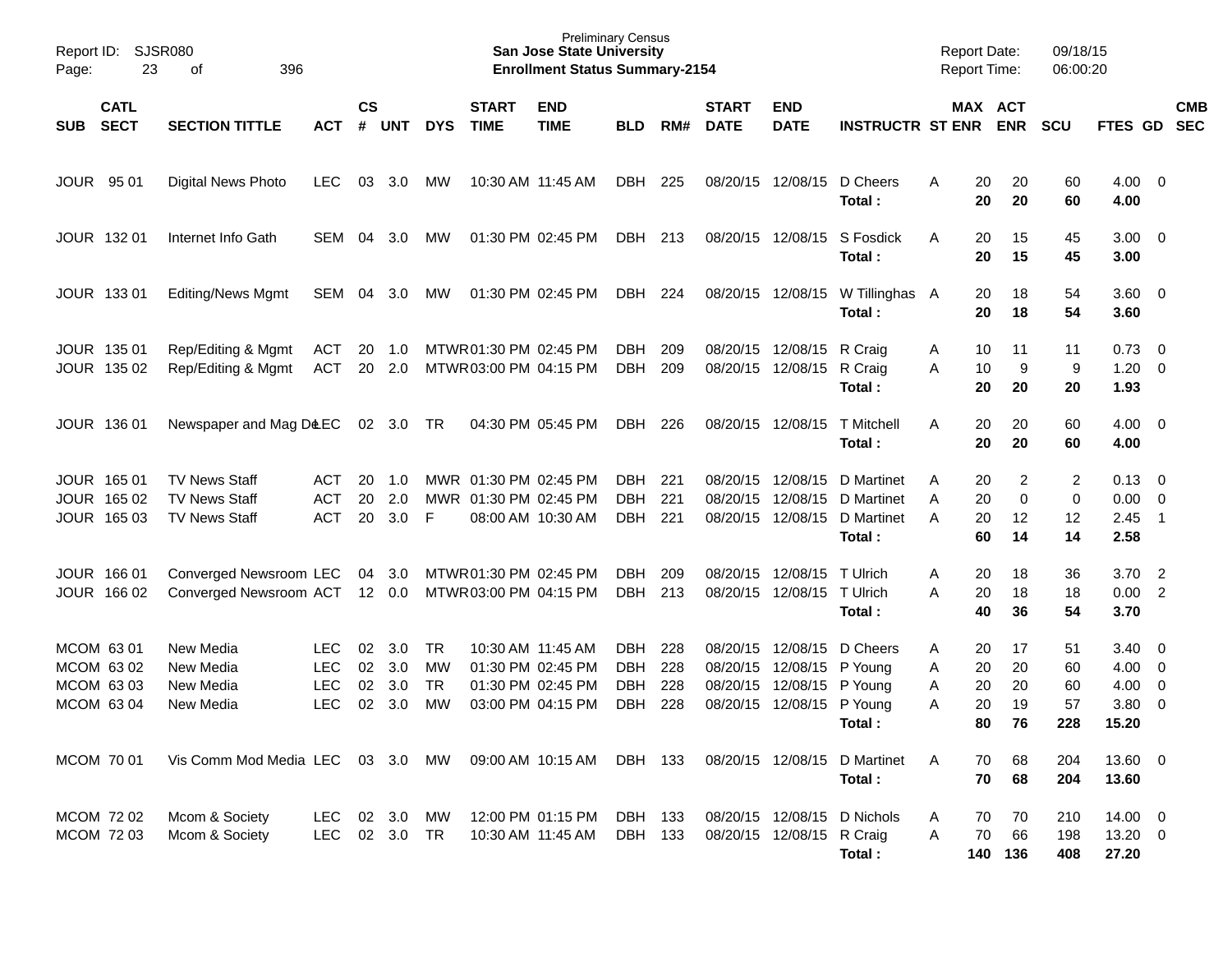| Report ID:<br>24<br>Page:                | <b>SJSR080</b><br>396<br>οf    |              |                             |            |            |                             | <b>Preliminary Census</b><br><b>San Jose State University</b><br><b>Enrollment Status Summary-2154</b> |            |     |                             |                            |                              | <b>Report Date:</b><br><b>Report Time:</b> |           |            | 09/18/15<br>06:00:20 |               |                          |                          |
|------------------------------------------|--------------------------------|--------------|-----------------------------|------------|------------|-----------------------------|--------------------------------------------------------------------------------------------------------|------------|-----|-----------------------------|----------------------------|------------------------------|--------------------------------------------|-----------|------------|----------------------|---------------|--------------------------|--------------------------|
| <b>CATL</b><br><b>SECT</b><br><b>SUB</b> | <b>SECTION TITTLE</b>          | <b>ACT</b>   | $\mathsf{cs}$<br>$\pmb{\#}$ | <b>UNT</b> | <b>DYS</b> | <b>START</b><br><b>TIME</b> | <b>END</b><br><b>TIME</b>                                                                              | <b>BLD</b> | RM# | <b>START</b><br><b>DATE</b> | <b>END</b><br><b>DATE</b>  | <b>INSTRUCTR ST ENR</b>      |                                            | MAX ACT   | <b>ENR</b> | <b>SCU</b>           | FTES GD       |                          | <b>CMB</b><br><b>SEC</b> |
|                                          |                                |              |                             |            |            |                             |                                                                                                        |            |     |                             |                            |                              |                                            |           |            |                      |               |                          |                          |
|                                          | MCOM 100W 01 Wrtg Wkhp in Comm | <b>SEM</b>   | 04                          | 3.0        | MW         | 10:30 AM 11:45 AM           |                                                                                                        | DBH        | 224 | 08/20/15                    | 12/08/15                   | D Nichols                    | A                                          | 20        | 20         | 60                   | 4.00          | - 0                      |                          |
|                                          | MCOM 100W 02 Wrtg Wkhp in Comm | <b>SEM</b>   | 04                          | 3.0        | MW         |                             | 12:00 PM 01:15 PM                                                                                      | DBH        | 226 | 08/20/15                    | 12/08/15 T Ulrich          |                              | Α                                          | 20        | 19         | 57                   | 3.80          | 0                        |                          |
|                                          | MCOM 100W 03 Wrtg Wkhp in Comm | <b>SEM</b>   | 04                          | 3.0        | MW         |                             | 09:00 AM 10:15 AM                                                                                      | DBH        | 228 | 08/20/15                    |                            | 12/08/15 D Nichols           | A                                          | 20        | 19         | 57                   | 3.80          | 0                        |                          |
|                                          | MCOM 100W 04 Wrtg Wkhp in Comm | <b>SEM</b>   | 04                          | 3.0        | <b>TR</b>  |                             | 01:30 PM 02:45 PM                                                                                      | DBH        | 222 | 08/20/15                    |                            | 12/08/15 L Sokoloff          | A                                          | 20        | 20         | 60                   | 4.00          | 0                        |                          |
|                                          | MCOM 100W 05 Wrtg Wkhp in Comm | SEM          | 04                          | 3.0        | F          |                             | 09:00 AM 12:00 PM                                                                                      | DBH        | 224 | 08/20/15                    |                            | 12/08/15 R Nichols<br>Total: | A                                          | 20<br>100 | 10<br>88   | 30<br>264            | 2.00<br>17.60 | - 0                      |                          |
|                                          |                                |              |                             |            |            |                             |                                                                                                        |            |     |                             |                            |                              |                                            |           |            |                      |               |                          |                          |
| MCOM 101 01                              | Media Law & Ethics             | <b>LEC</b>   | 03                          | 3.0        | MW         | 01:30 PM 02:45 PM           |                                                                                                        | <b>DBH</b> | 133 |                             | 08/20/15 12/08/15          | D Tillinghas                 | A                                          | 60        | 59         | 177                  | 11.80         | - 0                      |                          |
| MCOM 101 02                              | Media Law & Ethics             | <b>LEC</b>   |                             | 03 3.0     | <b>TR</b>  |                             | 03:00 PM 04:15 PM                                                                                      | DBH        | 133 | 08/20/15                    | 12/08/15                   | D Tillinghas                 | A                                          | 60        | 54         | 162                  | 10.80         | - 0                      |                          |
|                                          |                                |              |                             |            |            |                             |                                                                                                        |            |     |                             |                            | Total:                       |                                            | 120       | 113        | 339                  | 22.60         |                          |                          |
| MCOM 104 01                              | Mass Comm Research SEM         |              |                             | 04 3.0     | МW         | 03:00 PM 04:15 PM           |                                                                                                        |            |     |                             | 08/20/15 12/08/15          | W Tillinghas A               |                                            |           | 66         | 198                  | 13.20         | - 0                      |                          |
|                                          |                                |              |                             |            |            |                             |                                                                                                        | DBH 133    |     |                             |                            | Total:                       |                                            | 60<br>60  | 66         | 198                  | 13.20         |                          |                          |
|                                          |                                |              |                             |            |            |                             |                                                                                                        |            |     |                             |                            |                              |                                            |           |            |                      |               |                          |                          |
| MCOM 105 01                              | Diversty & Media               | <b>LEC</b>   | 02                          | 3.0        | <b>TR</b>  |                             | 01:30 PM 02:45 PM                                                                                      | DBH        | 133 |                             | 08/20/15 12/08/15          | D Nichols                    | A                                          | 70        | 45         | 135                  | 9.05          | $\overline{\phantom{1}}$ |                          |
|                                          |                                |              |                             |            |            |                             |                                                                                                        |            |     |                             |                            | Total:                       |                                            | 70        | 45         | 135                  | 9.05          |                          |                          |
|                                          |                                |              |                             |            |            |                             |                                                                                                        |            |     |                             |                            |                              |                                            |           |            |                      |               |                          |                          |
| MCOM 106 01                              | Global Mass Comm               | <b>LEC</b>   | 02                          | 3.0        | MW         | 10:30 AM 11:45 AM           |                                                                                                        | DBH        | 133 |                             | 08/20/15 12/08/15          | D Tillinghas                 | A                                          | 60        | 54         | 162                  | 10.80         | - 0                      |                          |
|                                          |                                |              |                             |            |            |                             |                                                                                                        |            |     |                             |                            | Total:                       |                                            | 60        | 54         | 162                  | 10.80         |                          |                          |
| MCOM 111 01                              | Internship                     | SEM          | 06                          | 3.0        | TBA        |                             |                                                                                                        |            |     | 08/20/15                    | 12/08/15                   | D Nichols                    | A                                          | 60        | 42         | 126                  | 8.50 2        |                          |                          |
|                                          |                                |              |                             |            |            |                             |                                                                                                        |            |     |                             |                            | Total:                       |                                            | 60        | 42         | 126                  | 8.50          |                          |                          |
|                                          |                                |              |                             |            |            |                             |                                                                                                        |            |     |                             |                            |                              |                                            |           |            |                      |               |                          |                          |
| MCOM 163 01                              | Adv Media tech                 | <b>LEC</b>   | 03                          | 3.0        | MW         |                             | 04:30 PM 05:45 PM                                                                                      | DBH        | 226 |                             | 08/20/15 12/08/15          | P Young                      | A                                          | 20        | 18         | 54                   | 3.65          | $\overline{\phantom{1}}$ |                          |
|                                          |                                |              |                             |            |            |                             |                                                                                                        |            |     |                             |                            | Total:                       |                                            | 20        | 18         | 54                   | 3.65          |                          |                          |
|                                          |                                |              |                             |            |            |                             |                                                                                                        |            |     |                             |                            |                              |                                            |           |            |                      |               |                          |                          |
| MCOM 170 01                              | StrtgcSocialMedia&Bu LEC       |              |                             | 01 3.0     | - W        |                             | 06:00 PM 08:45 PM                                                                                      | DBH 133    |     |                             | 08/20/15 12/08/15          | M Brito                      | A                                          | 60        | 22         | 66                   | 4.60          | - 4                      |                          |
|                                          |                                |              |                             |            |            |                             |                                                                                                        |            |     |                             |                            | Total:                       |                                            | 60        | 22         | 66                   | 4.60          |                          |                          |
| MCOM 180 01                              | Global Leadership              | <b>SUP</b>   | 36                          | 1.0        | <b>TBA</b> |                             |                                                                                                        |            |     | 08/20/15                    | 12/08/15                   | R Rucker                     | A                                          | 30        | 20         | 20                   | 1.33          | 0                        |                          |
| MCOM 180 02                              | Global Leadership              | <b>SUP</b>   |                             | 36 2.0     | <b>TBA</b> |                             |                                                                                                        |            |     |                             | 08/20/15 12/08/15 R Rucker |                              | A                                          | 20        | 3          | 6                    | 0.43          | $\overline{\mathbf{1}}$  |                          |
|                                          | MCOM 180 03 Global Leadership  | <b>SUP</b>   |                             | 36 3.0 TBA |            |                             |                                                                                                        |            |     |                             | 08/20/15 12/08/15 R Rucker |                              | Α                                          | 20        | 25         | 75                   | 5.00 0        |                          |                          |
|                                          |                                |              |                             |            |            |                             |                                                                                                        |            |     |                             |                            | Total:                       |                                            | 70        | 48         | 101                  | 6.77          |                          |                          |
|                                          |                                |              |                             |            |            |                             |                                                                                                        |            |     |                             |                            |                              |                                            |           |            |                      |               |                          |                          |
|                                          | MCOM 199A 01 Ad & PR Agency I  |              |                             |            |            |                             | LAB 15 3.0 MTWR03:00 PM 04:15 PM DBH 225                                                               |            |     |                             |                            | 08/20/15 12/08/15 C Disalvo  | A                                          | 30        | 31         | 93                   | $6.20 \ 0$    |                          |                          |
|                                          |                                |              |                             |            |            |                             |                                                                                                        |            |     |                             |                            | Total:                       |                                            | 30        | 31         | 93                   | 6.20          |                          |                          |
|                                          |                                |              |                             |            |            |                             |                                                                                                        |            |     |                             |                            |                              |                                            |           |            |                      |               |                          |                          |
| MCOM 210 01                              | Media/Social Issue             | SEM 05 3.0 M |                             |            |            |                             | 06:00 PM 08:45 PM DBH 133 08/20/15 12/08/15 S Fosdick                                                  |            |     |                             |                            |                              | A                                          | 20        | 13         | 39                   | 3.25 13       |                          |                          |
|                                          |                                |              |                             |            |            |                             |                                                                                                        |            |     |                             |                            | Total:                       |                                            | 20        | 13         | 39                   | 3.25          |                          |                          |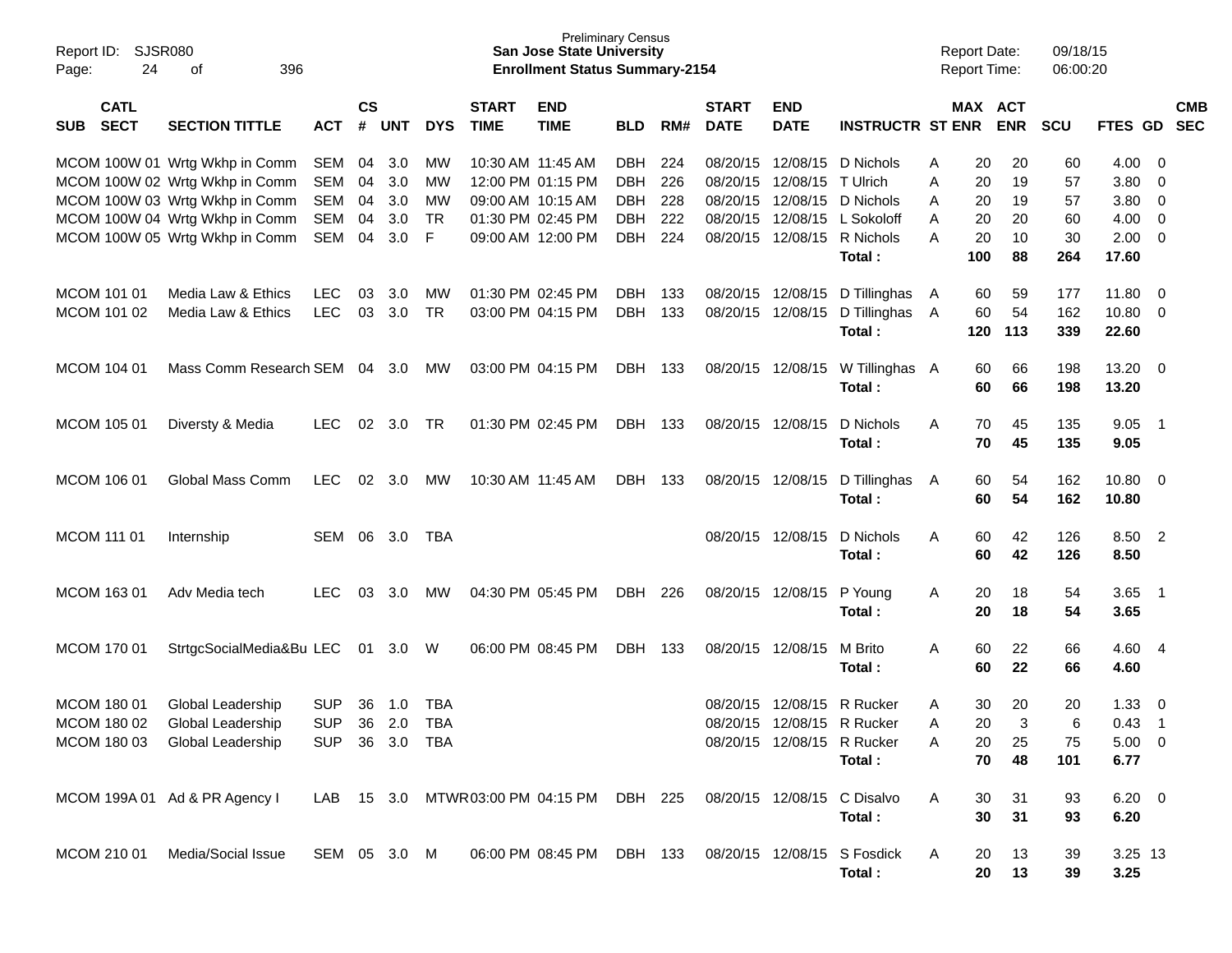| Page:                  | Report ID: SJSR080<br>25   | 396<br>of                                            |                          |                |               |                          |                             | <b>Preliminary Census</b><br><b>San Jose State University</b><br><b>Enrollment Status Summary-2154</b> |                   |            |                             |                                                 |                                                                                |        | <b>Report Date:</b><br>Report Time: |                                     | 09/18/15<br>06:00:20 |                                |                                                     |            |
|------------------------|----------------------------|------------------------------------------------------|--------------------------|----------------|---------------|--------------------------|-----------------------------|--------------------------------------------------------------------------------------------------------|-------------------|------------|-----------------------------|-------------------------------------------------|--------------------------------------------------------------------------------|--------|-------------------------------------|-------------------------------------|----------------------|--------------------------------|-----------------------------------------------------|------------|
| SUB SECT               | <b>CATL</b>                | <b>SECTION TITTLE</b>                                | <b>ACT</b>               | <b>CS</b><br># | <b>UNT</b>    | <b>DYS</b>               | <b>START</b><br><b>TIME</b> | <b>END</b><br><b>TIME</b>                                                                              | <b>BLD</b>        | RM#        | <b>START</b><br><b>DATE</b> | <b>END</b><br><b>DATE</b>                       | <b>INSTRUCTR ST ENR</b>                                                        |        | MAX ACT                             | <b>ENR</b>                          | <b>SCU</b>           | FTES GD SEC                    |                                                     | <b>CMB</b> |
|                        | MCOM 280 01                | Communication Mgmt SEM 05 3.0 R                      |                          |                |               |                          |                             | 06:00 PM 08:45 PM                                                                                      | DBH               | 225        |                             | 08/20/15 12/08/15                               | R Craig<br>Total:                                                              | Α      | 20<br>20                            | 15<br>15                            | 45<br>45             | 3.75 15<br>3.75                |                                                     |            |
|                        | MCOM 285 01                | New Media Technology SEM 05 3.0 T                    |                          |                |               |                          |                             | 06:00 PM 08:45 PM                                                                                      | DBH               | 225        |                             | 08/20/15 12/08/15                               | <b>T</b> Mitchell<br>Total:                                                    | A      | 20<br>20                            | 13<br>13                            | 39<br>39             | 3.25 13<br>3.25                |                                                     |            |
|                        | MCOM 290 01                | Theory of Mass Comm SEM 05 3.0 W                     |                          |                |               |                          |                             | 06:00 PM 08:45 PM                                                                                      | DBH               | 225        |                             | 08/20/15 12/08/15                               | D Tillinghas A<br>Total:                                                       |        | 20<br>20                            | 12<br>12                            | 36<br>36             | 3.00 12<br>3.00                |                                                     |            |
|                        | MCOM 298 01<br>MCOM 298 02 | SP Studies M C<br>SP Studies M C                     | <b>SUP</b><br><b>SUP</b> | 25<br>25       | 3.0<br>6.0    | <b>TBA</b><br><b>TBA</b> |                             |                                                                                                        |                   |            |                             |                                                 | 08/20/15 12/08/15 W Tillinghas A<br>08/20/15 12/08/15 W Tillinghas A<br>Total: |        | 20<br>20<br>40                      | 12<br>$\overline{1}$<br>13          | 36<br>6<br>42        | 3.00 12<br>$0.50$ 1<br>3.50    |                                                     |            |
|                        | MCOM 299 01<br>MCOM 299 02 | <b>Mass Comm Thesis</b><br><b>Mass Comm Thesis</b>   | <b>SUP</b><br><b>SUP</b> | 25<br>25       | 3.0<br>6.0    | <b>TBA</b><br><b>TBA</b> |                             |                                                                                                        |                   |            |                             |                                                 | 08/20/15 12/08/15 W Tillinghas A<br>08/20/15 12/08/15 W Tillinghas A<br>Total: |        | 20<br>20<br>40                      | 0<br>$\overline{2}$<br>$\mathbf{2}$ | 0<br>12<br>12        | 0.00<br>1.00<br>1.00           | $\overline{\mathbf{0}}$<br>$\overline{\phantom{0}}$ |            |
| <b>PR</b>              | 99 01                      | <b>Contempory PR</b>                                 | <b>SEM</b>               | 04             | 3.0           | TR.                      |                             | 10:30 AM 11:45 AM                                                                                      | <b>YUH 124</b>    |            |                             | 08/20/15 12/08/15                               | M Cabot<br>Total:                                                              | A      | 150<br>150                          | 90<br>90                            | 270<br>270           | 18.05<br>18.05                 | $\overline{\phantom{0}}$ 1                          |            |
| <b>PR</b><br><b>PR</b> | 190 01<br>190 02           | Media Writing<br>Media Writing                       | <b>SEM</b><br><b>SEM</b> | 04<br>04       | 3.0<br>3.0    | MW<br><b>TR</b>          |                             | 04:30 PM 05:45 PM<br>01:30 PM 02:45 PM                                                                 | <b>DBH</b><br>DBH | 222<br>224 |                             | 08/20/15 12/08/15<br>08/20/15 12/08/15          | C Disalvo<br>C Disalvo<br>Total:                                               | A<br>A | 20<br>20<br>40                      | 20<br>18<br>38                      | 60<br>54<br>114      | 4.00<br>$3.60 \quad 0$<br>7.60 | $\overline{\phantom{0}}$                            |            |
| <b>PR</b><br><b>PR</b> | 191 01<br>191 02           | <b>Strategic Writing</b><br><b>Strategic Writing</b> | <b>SEM</b><br><b>SEM</b> | 04<br>04       | 3.0<br>3.0    | MW<br><b>TR</b>          |                             | 10:30 AM 11:45 AM<br>04:30 PM 05:45 PM                                                                 | <b>DBH</b><br>DBH | 222<br>228 |                             | 08/20/15 12/08/15<br>08/20/15 12/08/15          | M Cabot<br>R Barlow<br>Total:                                                  | A<br>A | 20<br>20<br>40                      | 20<br>19<br>39                      | 60<br>57<br>117      | 4.00<br>$3.80 \ 0$<br>7.80     | $\overline{\mathbf{0}}$                             |            |
| <b>PR</b><br><b>PR</b> | 192 02<br>192 03           | <b>Case Studies</b><br><b>Case Studies</b>           | <b>SEM</b><br><b>SEM</b> | 04             | 3.0<br>04 3.0 | МW<br>MW                 |                             | 01:30 PM 02:45 PM<br>01:30 PM 02:45 PM                                                                 | <b>DBH</b>        | 226        |                             | 08/20/15 12/08/15<br>08/20/15 12/08/15 R Siegel | M Cabot<br>Total:                                                              | A<br>A | 20<br>20<br>40                      | 21<br>19<br>40                      | 63<br>57<br>120      | 4.20<br>3.80<br>8.00           | $\overline{\mathbf{0}}$<br>$\overline{0}$           |            |
| <b>PR</b>              | 199 01                     | Campaign Mgmt                                        | SEM 05 3.0               |                |               | MW                       |                             | 01:30 PM 02:45 PM DBH 225                                                                              |                   |            |                             | 08/20/15 12/08/15                               | C Disalvo<br>Total:                                                            | A      | 30<br>30                            | 22<br>22                            | 66<br>66             | $4.40 \quad 0$<br>4.40         |                                                     |            |
|                        |                            | Department : Journalism & Mass Communication         |                          |                |               |                          |                             |                                                                                                        |                   |            |                             |                                                 | <b>Department Total:</b>                                                       |        |                                     | 2055 1664 4836                      |                      | 328.83                         |                                                     |            |

**Lower Division : 690 601 1803 120.25**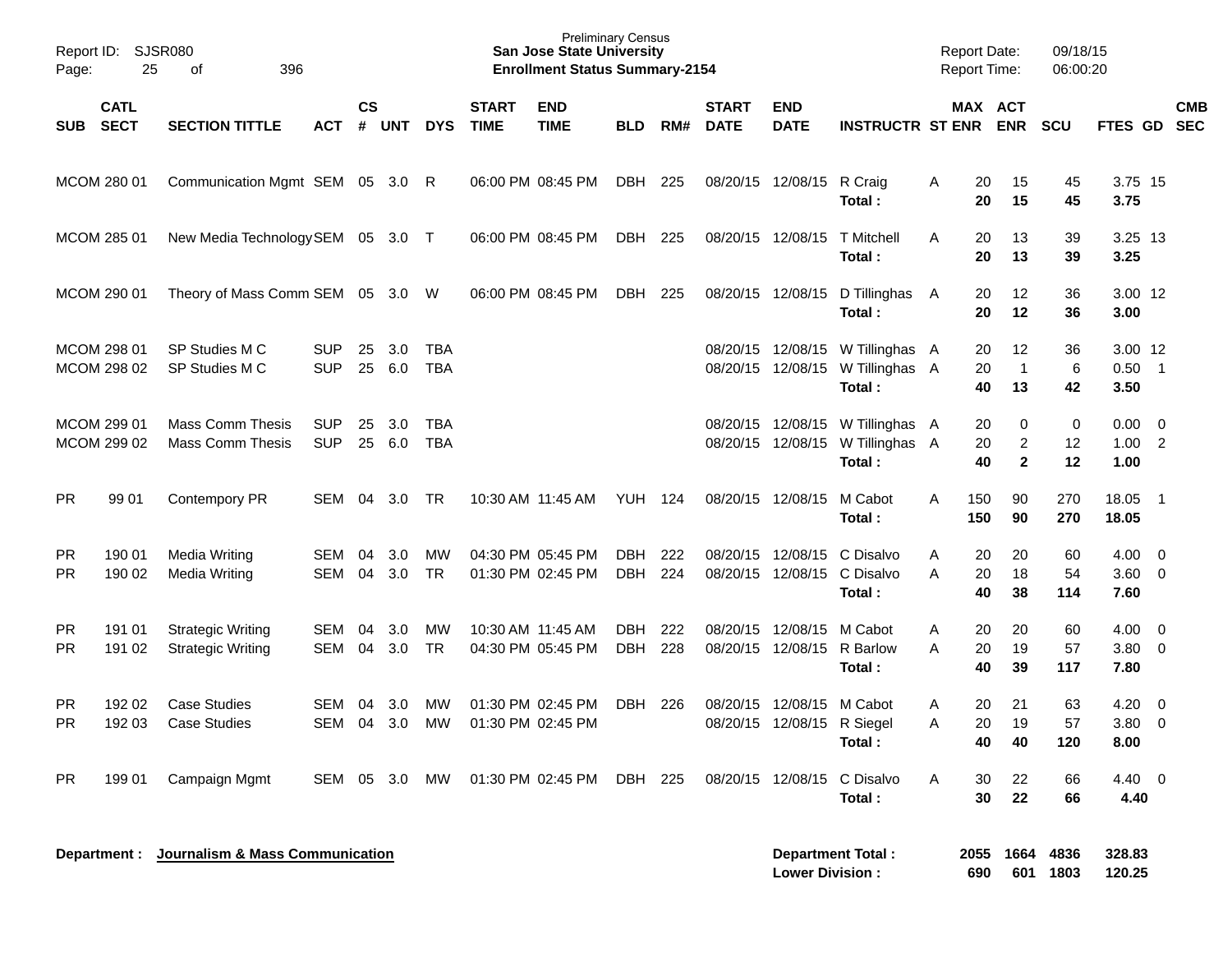| Page:      | Report ID: SJSR080<br>26   | 396<br>of             |            |                       |            | <b>San Jose State University</b><br><b>Enrollment Status Summary-2154</b> | <b>Preliminary Census</b> |            |     |                             |                           |                           | Report Date:<br><b>Report Time:</b> | 09/18/15<br>06:00:20         |             |                 |            |
|------------|----------------------------|-----------------------|------------|-----------------------|------------|---------------------------------------------------------------------------|---------------------------|------------|-----|-----------------------------|---------------------------|---------------------------|-------------------------------------|------------------------------|-------------|-----------------|------------|
| <b>SUB</b> | <b>CATL</b><br><b>SECT</b> | <b>SECTION TITTLE</b> | <b>ACT</b> | СS<br><b>UNT</b><br># | <b>DYS</b> | <b>START</b><br><b>TIME</b>                                               | <b>END</b><br><b>TIME</b> | <b>BLD</b> | RM# | <b>START</b><br><b>DATE</b> | <b>END</b><br><b>DATE</b> | <b>INSTRUCTR ST ENR</b>   |                                     | <b>MAX ACT</b><br><b>ENR</b> | <b>SCU</b>  | FTES GD SEC     | <b>CMB</b> |
|            |                            |                       |            |                       |            |                                                                           |                           |            |     |                             | <b>Upper Division:</b>    | <b>Graduate Division:</b> | 1205                                | 995<br>160<br>68             | 2820<br>213 | 190.83<br>17.75 |            |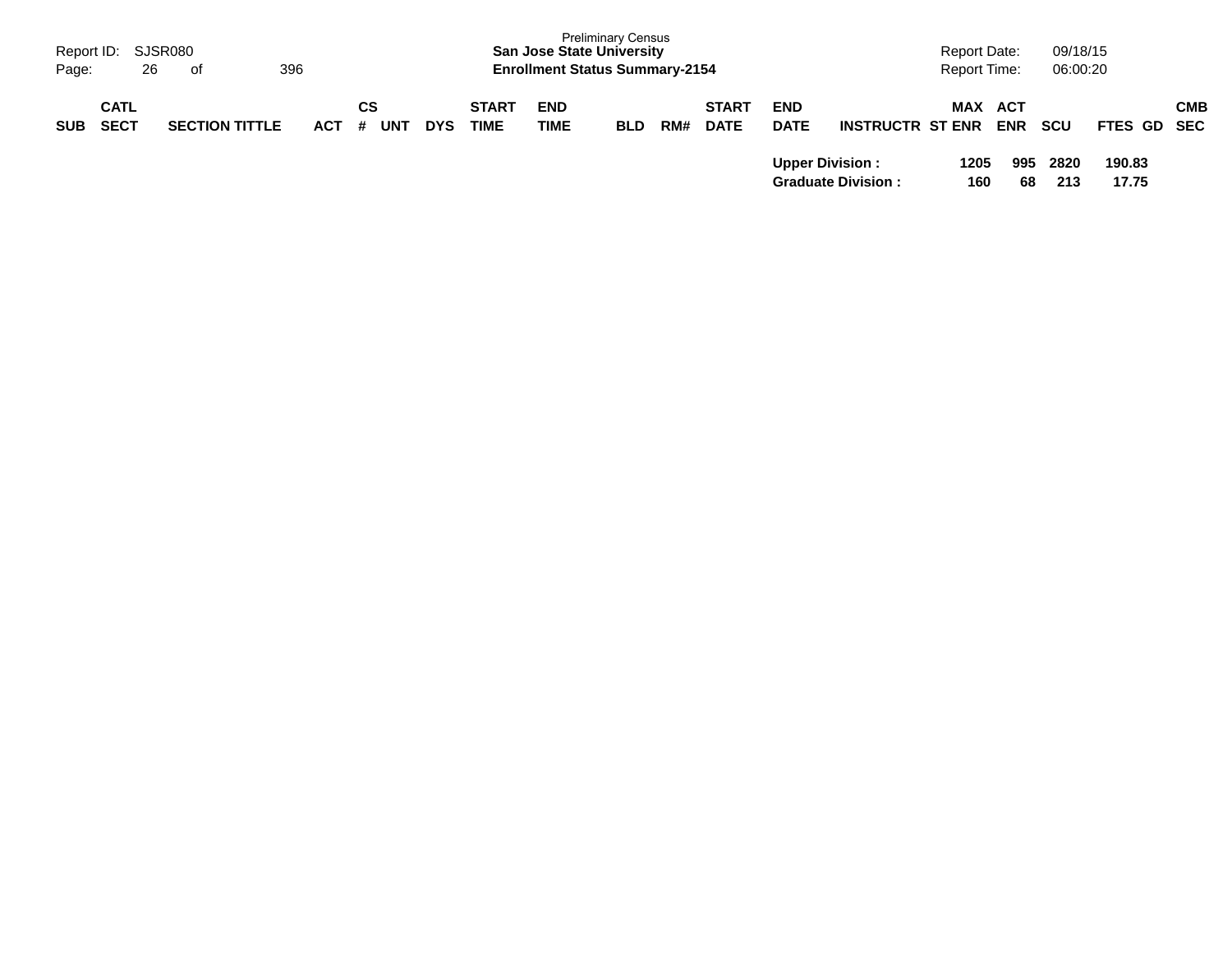| Page:      | Report ID: SJSR080<br>27   | 396<br>of                                                    |            |                |            |            |                             | <b>San Jose State University</b><br><b>Enrollment Status Summary-2154</b> | <b>Preliminary Census</b> |     |                             |                           |                                                         | <b>Report Date:</b><br>Report Time: |             | 09/18/15<br>06:00:20 |                |                          |            |
|------------|----------------------------|--------------------------------------------------------------|------------|----------------|------------|------------|-----------------------------|---------------------------------------------------------------------------|---------------------------|-----|-----------------------------|---------------------------|---------------------------------------------------------|-------------------------------------|-------------|----------------------|----------------|--------------------------|------------|
| <b>SUB</b> | <b>CATL</b><br><b>SECT</b> | <b>SECTION TITTLE</b>                                        | <b>ACT</b> | <b>CS</b><br># | <b>UNT</b> | <b>DYS</b> | <b>START</b><br><b>TIME</b> | <b>END</b><br><b>TIME</b>                                                 | <b>BLD</b>                | RM# | <b>START</b><br><b>DATE</b> | <b>END</b><br><b>DATE</b> | <b>INSTRUCTR ST ENR</b>                                 | MAX ACT                             | <b>ENR</b>  | <b>SCU</b>           | FTES GD SEC    |                          | <b>CMB</b> |
| College    | Department :               | <b>Applied Sciences &amp; Arts</b><br><b>Justice Studies</b> |            |                |            |            |                             |                                                                           |                           |     |                             |                           |                                                         |                                     |             |                      |                |                          |            |
| FS         | 11 01                      | Survey For Sci                                               | <b>LEC</b> |                | 3.0        |            |                             |                                                                           |                           |     |                             |                           |                                                         | X<br>0                              | 0           | 0                    | 0.00           | $\overline{0}$           |            |
| <b>FS</b>  | 11 02                      | Survey For Sci                                               | <b>LEC</b> | 02             | 3.0        | <b>TBA</b> |                             |                                                                           |                           |     |                             | 08/20/15 12/08/15         | M Juno<br>Total:                                        | A<br>65<br>65                       | 63<br>63    | 189<br>189           | 12.60<br>12.60 | $\overline{\mathbf{0}}$  |            |
| FS         | 160 01                     | Spec Topics FS                                               | SEM        | 05             | 3.0        | TBA        |                             |                                                                           |                           |     |                             | 08/20/15 12/08/15         | S Lee                                                   | A<br>25                             | 15          | 45                   | $3.00 \ 0$     |                          |            |
|            |                            |                                                              |            |                |            |            |                             |                                                                           |                           |     |                             |                           | Total:                                                  | 25                                  | 15          | 45                   | 3.00           |                          |            |
| FS         | 161 01                     | <b>Crime Scene Invest</b>                                    | <b>LEC</b> | 02             | 3.0        | R          |                             | 04:00 PM 06:00 PM                                                         | MН                        | 523 |                             | 08/20/15 12/08/15         | M Juno                                                  | 55<br>Α                             | 58          | 116                  | 11.60          | $\overline{\phantom{0}}$ |            |
| FS         | 161 02                     | <b>Crime Scene Invest</b>                                    | LAB        | 16             | 0.0        | F          |                             | 10:00 AM 12:00 PM                                                         | МH                        | 520 |                             | 08/20/15 12/08/15         | M Juno                                                  | 55<br>A                             | 58          | 58                   | 0.00           | $\overline{0}$           |            |
|            |                            |                                                              |            |                |            |            |                             |                                                                           |                           |     |                             |                           | Total:                                                  | 110                                 | 116         | 174                  | 11.60          |                          |            |
| FS         | 163 01                     | <b>Fingerprint Sci</b>                                       | <b>SEM</b> | 05             | 3.0        | R          |                             | 01:30 PM 03:15 PM                                                         | MН                        | 523 |                             | 08/20/15 12/08/15         | M Juno                                                  | A<br>40                             | 30          | 60                   | 6.00           | $\overline{\mathbf{0}}$  |            |
| <b>FS</b>  | 163 02                     | Fingerprint Sci                                              | <b>ACT</b> | 07             | 0.0        | F          |                             | 01:00 PM 03:00 PM                                                         | MH                        | 523 |                             | 08/20/15 12/08/15         | M Juno                                                  | 40<br>A                             | 30          | 30                   | 0.00           | $\overline{0}$           |            |
|            |                            |                                                              |            |                |            |            |                             |                                                                           |                           |     |                             |                           | Total:                                                  | 80                                  | 60          | 90                   | 6.00           |                          |            |
| FS         | 16701                      | Forensic Mol Biol                                            | <b>LEC</b> | 02             | 0.0        | $\top$     |                             | 06:00 PM 08:00 PM                                                         | MН                        | 526 |                             | 08/20/15 12/08/15         | J Garrido                                               | 20<br>A                             | 8           | 32                   | 0.00           | $\overline{0}$           |            |
| FS         | 167 02                     | Forensic Mol Biol                                            | LAB        | 16             | 5.0        | W          |                             | 06:00 PM 08:00 PM                                                         | MH                        | 526 |                             | 08/20/15 12/08/15         | J Garrido                                               | 20<br>A                             | 8           | 8                    | 2.67           | $\overline{\mathbf{0}}$  |            |
|            |                            |                                                              |            |                |            |            |                             |                                                                           |                           |     |                             |                           | Total:                                                  | 40                                  | 16          | 40                   | 2.67           |                          |            |
| FS         | 169 01                     | <b>FS Senior Seminar</b>                                     | <b>SEM</b> |                | 3.0        |            |                             |                                                                           |                           |     |                             |                           |                                                         | X<br>0                              | 0           | 0                    | 0.00           | $\overline{\mathbf{0}}$  |            |
| FS         | 169 02                     | <b>FS Senior Seminar</b>                                     | <b>SEM</b> |                | 3.0        |            |                             |                                                                           |                           |     |                             |                           |                                                         | X<br>0                              | 0           | $\pmb{0}$            | 0.00           | $\overline{0}$           |            |
|            |                            |                                                              |            |                |            |            |                             |                                                                           |                           |     |                             |                           | Total:                                                  | $\mathbf 0$                         | $\bf{0}$    | $\bf{0}$             | 0.00           |                          |            |
| JS         | 10 01                      | Intro Just Stud                                              | <b>LEC</b> | 01             | 3.0        | <b>TBA</b> |                             |                                                                           |                           |     | 08/20/15 12/08/15           |                           | D Dexheimer A                                           | 70                                  | 65          | 195                  | 13.00 0        |                          |            |
|            |                            |                                                              |            |                |            |            |                             |                                                                           |                           |     |                             |                           | Total:                                                  | 70                                  | 65          | 195                  | 13.00          |                          |            |
| JS         | 12 01                      | Intro to Leg Studie                                          | LEC        | 02             | 3.0        | TR         |                             | 01:30 PM 02:45 PM                                                         | МH                        | 324 |                             | 08/20/15 12/08/15         | H Peterson                                              | 40<br>A                             | 38          | 114                  | 7.60 0         |                          |            |
|            |                            |                                                              |            |                |            |            |                             |                                                                           |                           |     |                             |                           | Total:                                                  | 40                                  | 38          | 114                  | 7.60           |                          |            |
|            |                            |                                                              |            |                |            |            |                             |                                                                           |                           |     |                             |                           |                                                         |                                     |             |                      |                |                          |            |
| JS         | 15 01                      | Intro Stat Justice                                           | LEC        |                | 3.0        |            |                             |                                                                           |                           |     |                             |                           |                                                         | X<br>0                              | 0           | 0                    | $0.00 \t 0$    |                          |            |
| JS         | 15 02                      | Intro Stat Justice                                           | LEC        |                | 3.0        |            |                             |                                                                           |                           |     |                             |                           |                                                         | $\mathsf X$<br>0                    | $\mathbf 0$ | 0                    | $0.00 \t 0$    |                          |            |
| JS.        | 15 03                      | Intro Stat Justice                                           | <b>LEC</b> | 02             | 3.0 M      |            |                             |                                                                           |                           |     |                             |                           | 04:30 PM 07:15 PM DMH 149B 08/20/15 12/08/15 M Vallerga | Α<br>35                             | 17          | 51                   | 3.75 7         |                          |            |
|            |                            |                                                              |            |                |            |            |                             |                                                                           |                           |     |                             |                           | Total:                                                  | 35                                  | 17          | 51                   | 3.75           |                          |            |
| JS         | 25 01                      | Intro HR & Justice                                           | <b>LEC</b> |                | 3.0        |            |                             |                                                                           |                           |     |                             |                           |                                                         | X<br>0                              | 0           | $\pmb{0}$            | $0.00 \t 0$    |                          |            |
| JS.        | 25 02                      | Intro HR & Justice                                           | <b>LEC</b> |                | 02 3.0     | MW         |                             | 09:00 AM 10:15 AM MH                                                      |                           | 322 |                             |                           | 08/20/15 12/08/15 L Buckingham A                        | 35                                  | 34          | 102                  | $6.80\ 0$      |                          |            |
|            |                            |                                                              |            |                |            |            |                             |                                                                           |                           |     |                             |                           | Total:                                                  | 35                                  | 34          | 102                  | 6.80           |                          |            |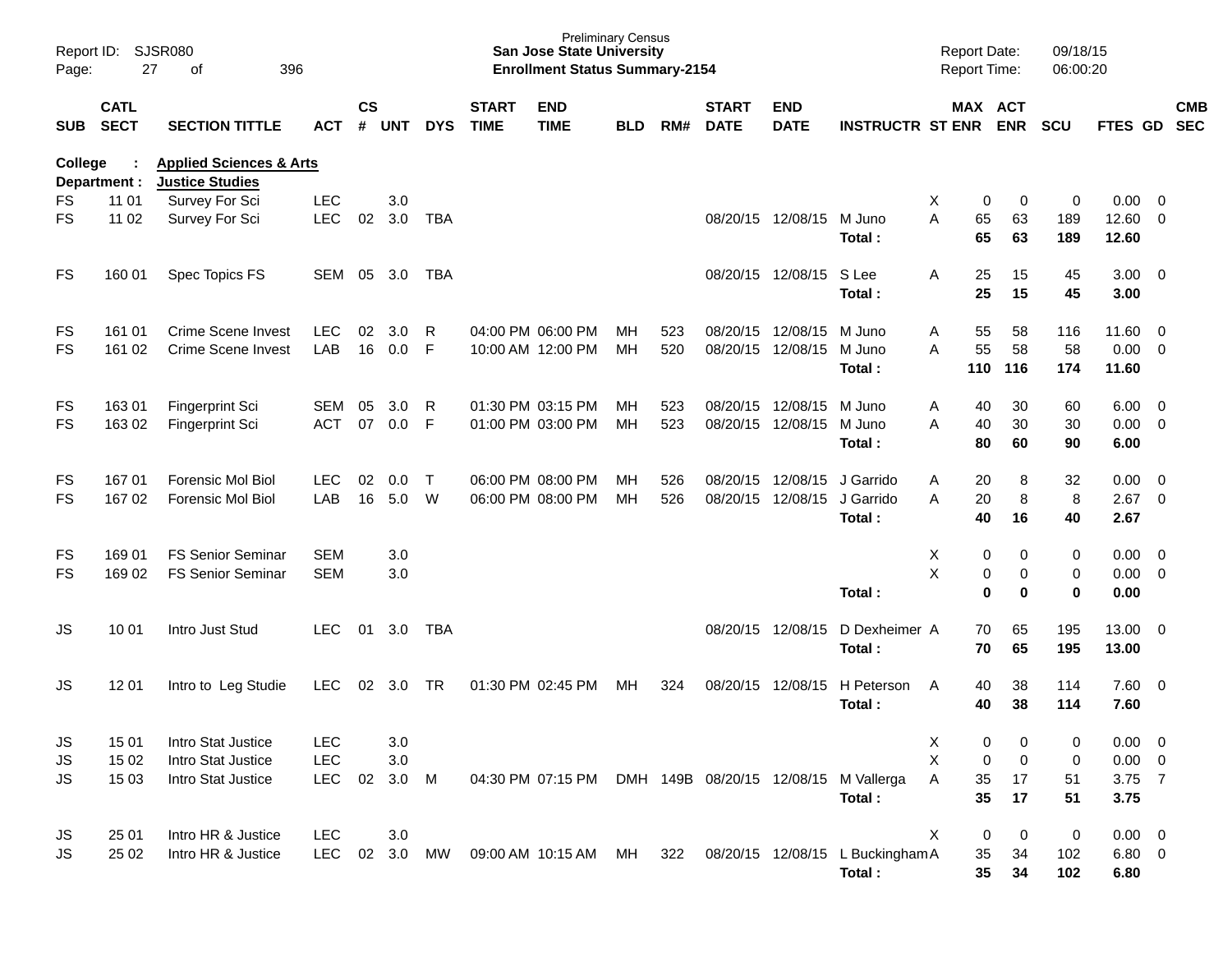| Report ID:<br>Page: | 28                         | <b>SJSR080</b><br>396<br>οf |            |                    |            |            |                             | <b>Preliminary Census</b><br><b>San Jose State University</b><br><b>Enrollment Status Summary-2154</b> |            |     |                             |                           |                              |             | <b>Report Date:</b> | <b>Report Time:</b>   | 09/18/15<br>06:00:20 |                |                         |                          |
|---------------------|----------------------------|-----------------------------|------------|--------------------|------------|------------|-----------------------------|--------------------------------------------------------------------------------------------------------|------------|-----|-----------------------------|---------------------------|------------------------------|-------------|---------------------|-----------------------|----------------------|----------------|-------------------------|--------------------------|
| <b>SUB</b>          | <b>CATL</b><br><b>SECT</b> | <b>SECTION TITTLE</b>       | <b>ACT</b> | $\mathsf{cs}$<br># | <b>UNT</b> | <b>DYS</b> | <b>START</b><br><b>TIME</b> | <b>END</b><br><b>TIME</b>                                                                              | <b>BLD</b> | RM# | <b>START</b><br><b>DATE</b> | <b>END</b><br><b>DATE</b> | <b>INSTRUCTR ST ENR</b>      |             |                     | MAX ACT<br><b>ENR</b> | <b>SCU</b>           | <b>FTES GD</b> |                         | <b>CMB</b><br><b>SEC</b> |
| JS                  |                            | 100W 01 Writing Workshop    | SEM        | 04                 | 3.0        | МW         |                             | 10:30 AM 11:45 AM                                                                                      | MН         | 321 | 08/20/15                    | 12/08/15                  | D Kameda                     | A           | 27                  | 27                    | 81                   | 5.40           | - 0                     |                          |
| JS                  |                            | 100W 02 Writing Workshop    | SEM        | 04                 | 3.0        | <b>MW</b>  |                             | 03:00 PM 04:15 PM                                                                                      | MH         | 321 | 08/20/15                    | 12/08/15                  | D Kameda                     | Α           | 27                  | 26                    | 78                   | 5.20           | $\overline{0}$          |                          |
| JS                  |                            | 100W 03 Writing Workshop    | <b>SEM</b> |                    | 3.0        |            |                             |                                                                                                        |            |     |                             |                           |                              | X           | 0                   | 0                     | 0                    | 0.00           | $\mathbf 0$             |                          |
| JS                  |                            | 100W 04 Writing Workshop    | <b>SEM</b> |                    | 3.0        |            |                             |                                                                                                        |            |     |                             |                           |                              | X           | 0                   | 0                     | 0                    | 0.00           | $\mathbf 0$             |                          |
| JS                  |                            | 100W 05 Writing Workshop    | <b>SEM</b> | 04                 | 3.0        | MW         |                             | 01:30 PM 02:45 PM                                                                                      | <b>ENG</b> | 401 | 08/20/15                    | 12/08/15                  | M Vallerga                   | A           | 27                  | 27                    | 81                   | 5.40           | $\mathbf 0$             |                          |
| JS                  |                            | 100W 06 Writing Workshop    | <b>SEM</b> | 04                 | 3.0        | <b>TR</b>  |                             | 07:30 AM 08:45 AM                                                                                      | MH         | 523 | 08/20/15                    | 12/08/15                  | H Peterson                   | A           | 27                  | 27                    | 81                   | 5.40           | $\mathbf 0$             |                          |
| <b>JS</b>           |                            | 100W 07 Writing Workshop    | SEM        | 04                 | 3.0        | <b>TBA</b> |                             |                                                                                                        |            |     | 08/20/15                    | 12/08/15                  | D Dexheimer A                |             | 27                  | 27                    | 81                   | 5.40           | $\overline{0}$          |                          |
|                     |                            |                             |            |                    |            |            |                             |                                                                                                        |            |     |                             |                           | Total:                       |             | 135                 | 134                   | 402                  | 26.80          |                         |                          |
| JS                  | 101 01                     | <b>Critical Issues</b>      | LEC        | 01                 | 3.0        | MW         |                             | 12:00 PM 01:15 PM                                                                                      | MН         | 520 | 08/20/15                    | 12/08/15                  | D Kameda                     | A           | 65                  | 63                    | 189                  | 12.60          | $\overline{\mathbf{0}}$ |                          |
| JS                  | 101 02                     | <b>Critical Issues</b>      | <b>LEC</b> | 01                 | 3.0        | <b>TR</b>  |                             | 01:30 PM 02:45 PM                                                                                      | MH         | 520 | 08/20/15                    | 12/08/15                  | D Kameda                     | A           | 45                  | 44                    | 132                  | 8.80           | $\overline{0}$          |                          |
|                     |                            |                             |            |                    |            |            |                             |                                                                                                        |            |     |                             |                           | Total:                       |             | 110                 | 107                   | 321                  | 21.40          |                         |                          |
| JS                  | 102 01                     | Police and Society          | <b>LEC</b> |                    | 3.0        |            |                             |                                                                                                        |            |     |                             |                           |                              | X           | 0                   | 0                     | 0                    | 0.00           | $\overline{\mathbf{0}}$ |                          |
| JS                  | 102 02                     | Police and Society          | <b>LEC</b> | 02                 | 3.0        | R          |                             | 05:45 PM 08:30 PM                                                                                      | <b>YUH</b> | 124 | 08/20/15                    | 12/08/15                  | E Sills                      | A           | 130                 | 80                    | 240                  | 16.00          | $\mathbf 0$             |                          |
|                     |                            |                             |            |                    |            |            |                             |                                                                                                        |            |     |                             |                           | Total:                       |             | 130                 | 80                    | 240                  | 16.00          |                         |                          |
| JS                  | 103 01                     | <b>Courts and Society</b>   | LEC.       | 02                 | 3.0        | TR         |                             | 12:00 PM 01:15 PM                                                                                      | МH         | 520 |                             | 08/20/15 12/08/15         | M Stevenson A                |             | 65                  | 65                    | 195                  | 13.00          | $\overline{\mathbf{0}}$ |                          |
|                     |                            |                             |            |                    |            |            |                             |                                                                                                        |            |     |                             |                           | Total:                       |             | 65                  | 65                    | 195                  | 13.00          |                         |                          |
| JS                  | 104 01                     | Penal Pol & Inst            | <b>LEC</b> |                    | 3.0        |            |                             |                                                                                                        |            |     |                             |                           |                              | х           | 0                   | 0                     | 0                    | 0.00           | $\overline{\mathbf{0}}$ |                          |
| JS                  | 104 02                     | Penal Pol & Inst            | <b>LEC</b> | 02                 | 3.0        | <b>TR</b>  |                             | 09:00 AM 10:15 AM                                                                                      | MН         | 324 |                             | 08/20/15 12/08/15         | S Rivera                     | A           | 70                  | 69                    | 207                  | 13.80          | $\mathbf 0$             |                          |
|                     |                            |                             |            |                    |            |            |                             |                                                                                                        |            |     |                             |                           | Total:                       |             | 70                  | 69                    | 207                  | 13.80          |                         |                          |
| JS                  | 107 01                     | Justice Mgmt                | <b>LEC</b> |                    | 3.0        |            |                             |                                                                                                        |            |     |                             |                           |                              | X           | 0                   | 0                     | 0                    | 0.00           | $\overline{\mathbf{0}}$ |                          |
| JS                  | 107 02                     | Justice Mgmt                | <b>LEC</b> | 02                 | 3.0        | <b>TBA</b> |                             |                                                                                                        |            |     | 08/20/15                    | 12/08/15                  | D Dexheimer A                |             | 65                  | 63                    | 189                  | 12.60          | $\overline{0}$          |                          |
|                     |                            |                             |            |                    |            |            |                             |                                                                                                        |            |     |                             |                           | Total:                       |             | 65                  | 63                    | 189                  | 12.60          |                         |                          |
| JS                  | 114 01                     | <b>Research Methods</b>     | <b>LEC</b> |                    | 3.0        |            |                             |                                                                                                        |            |     |                             |                           |                              | х           | 0                   | 0                     | 0                    | 0.00           | 0                       |                          |
| <b>JS</b>           | 114 02                     | <b>Research Methods</b>     | <b>LEC</b> | 02                 | 3.0        | MW         |                             | 12:00 PM 01:15 PM                                                                                      | <b>CCB</b> | 101 |                             | 08/20/15 12/08/15         | M Vallerga                   | A           | 35                  | 33                    | 99                   | 6.65           | $\overline{1}$          |                          |
| JS                  | 114 03                     | Research Methods            | <b>LEC</b> |                    | 3.0        |            |                             |                                                                                                        |            |     |                             |                           |                              | х           | 0                   | 0                     | 0                    | $0.00 \t 0$    |                         |                          |
| JS                  | 114 04                     | <b>Research Methods</b>     | LEC        | 02                 | 3.0        | <b>TBA</b> |                             |                                                                                                        |            |     |                             |                           | 08/20/15 12/08/15 M Schlegel | A           | 35                  | 25                    | 75                   | 5.10 2         |                         |                          |
| JS                  | 114 05                     | <b>Research Methods</b>     | <b>LEC</b> |                    | 02 3.0     | MW         |                             | 09:00 AM 10:15 AM                                                                                      | МH         | 523 |                             |                           | 08/20/15 12/08/15 D Kameda   | A           | 45                  | 52                    | 156                  | $10.40 \ 0$    |                         |                          |
|                     |                            |                             |            |                    |            |            |                             |                                                                                                        |            |     |                             |                           | Total:                       |             | 115                 | 110                   | 330                  | 22.15          |                         |                          |
| JS                  | 117 01                     | <b>QuaL Resrch Mds</b>      | <b>LEC</b> |                    | $3.0\,$    |            |                             |                                                                                                        |            |     |                             |                           |                              | X           | 0                   | 0                     | 0                    | $0.00 \t 0$    |                         |                          |
| JS                  | 117 02                     | <b>QuaL Resrch Mds</b>      | <b>LEC</b> |                    | 3.0        |            |                             |                                                                                                        |            |     |                             |                           |                              | $\mathsf X$ | 0                   | 0                     | 0                    | $0.00 \t 0$    |                         |                          |
|                     |                            |                             |            |                    |            |            |                             |                                                                                                        |            |     |                             |                           | Total:                       |             | $\pmb{0}$           | 0                     | 0                    | 0.00           |                         |                          |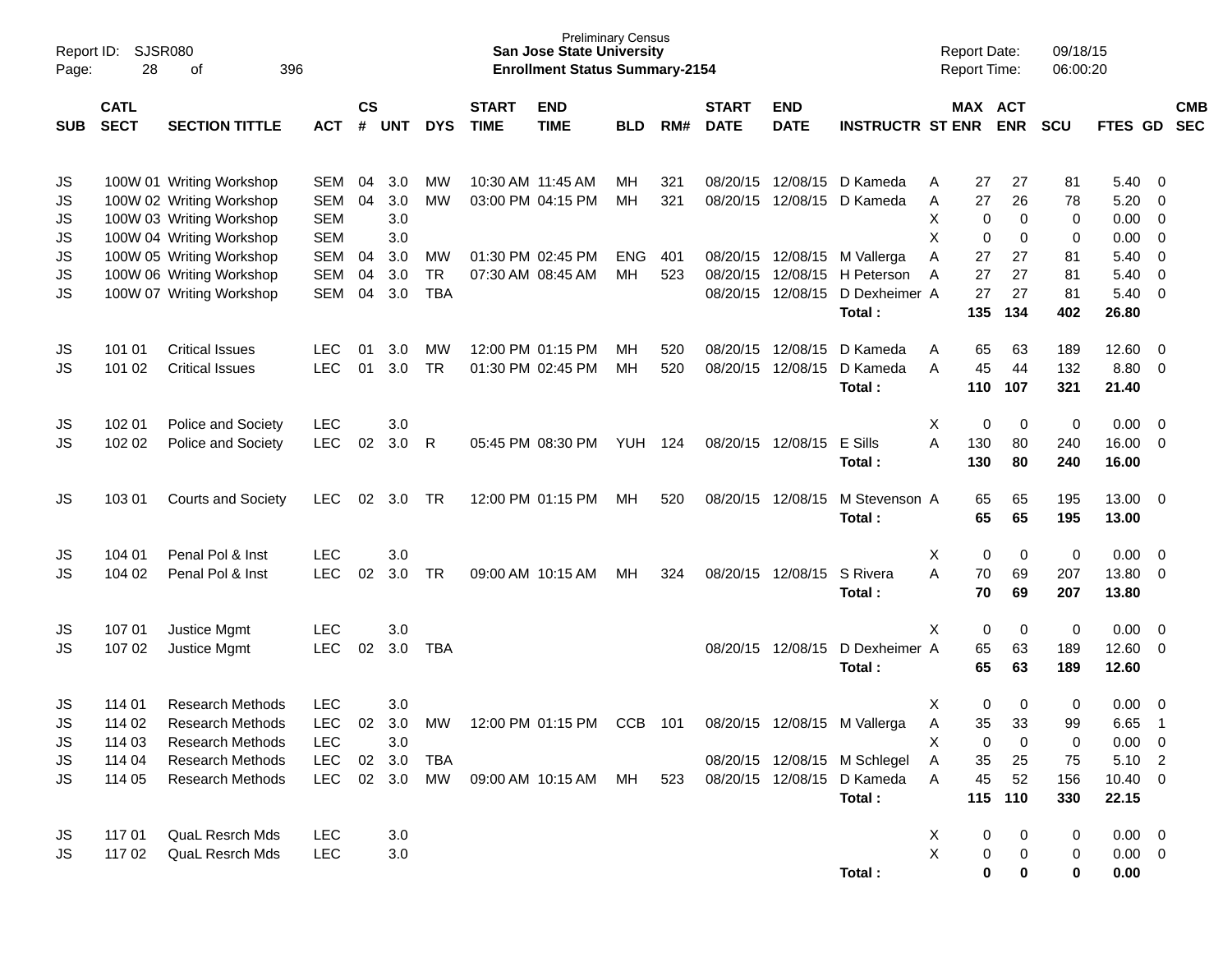| Page:                 | Report ID: SJSR080<br>29   | 396<br>оf                                                                        |                          |                    |                   |                          |                             | <b>Preliminary Census</b><br><b>San Jose State University</b><br><b>Enrollment Status Summary-2154</b> |            |     |                             |                           |                                            | <b>Report Date:</b><br>Report Time: |                            | 09/18/15<br>06:00:20  |                                                     |                          |            |
|-----------------------|----------------------------|----------------------------------------------------------------------------------|--------------------------|--------------------|-------------------|--------------------------|-----------------------------|--------------------------------------------------------------------------------------------------------|------------|-----|-----------------------------|---------------------------|--------------------------------------------|-------------------------------------|----------------------------|-----------------------|-----------------------------------------------------|--------------------------|------------|
| SUB                   | <b>CATL</b><br><b>SECT</b> | <b>SECTION TITTLE</b>                                                            | <b>ACT</b>               | $\mathsf{cs}$<br># | <b>UNT</b>        | <b>DYS</b>               | <b>START</b><br><b>TIME</b> | <b>END</b><br><b>TIME</b>                                                                              | <b>BLD</b> | RM# | <b>START</b><br><b>DATE</b> | <b>END</b><br><b>DATE</b> | <b>INSTRUCTR ST ENR</b>                    |                                     | MAX ACT<br><b>ENR</b>      | <b>SCU</b>            | FTES GD SEC                                         |                          | <b>CMB</b> |
| JS                    | 121 01                     | Media and Justice                                                                | <b>LEC</b>               | 02                 | 3.0               | TR                       | 07:30 AM 08:45 AM           |                                                                                                        | МH         | 520 | 08/20/15                    | 12/08/15                  | S Rivera<br>Total:                         | A<br>30<br>30                       | 29<br>29                   | 87<br>87              | 5.80 0<br>5.80                                      |                          |            |
| JS                    | 122 01                     | Drugs & Society                                                                  | <b>LEC</b>               | 01                 | 3.0               | МW                       | 10:30 AM 11:45 AM           |                                                                                                        | МH         | 523 |                             | 08/20/15 12/08/15         | W Armaline<br>Total:                       | 70<br>A<br>70                       | 65<br>65                   | 195<br>195            | 13.00 0<br>13.00                                    |                          |            |
| JS<br>JS              | 128 01<br>128 02           | Punishment, Cult an LEC<br>Punishment, Cult an LEC                               |                          | 02                 | 3.0<br>3.0        | TR                       | 04:30 PM 05:45 PM           |                                                                                                        | МH         | 520 | 08/20/15                    | 12/08/15                  | S Benson<br>Total:                         | х<br>A<br>25<br>25                  | 0<br>0<br>19<br>19         | 0<br>57<br>57         | $0.00 \quad 0$<br>3.80 0<br>3.80                    |                          |            |
| JS<br>JS              | 129 01<br>129 02           | Intl Crime & Dev<br>Intl Crime & Dev                                             | <b>LEC</b><br><b>LEC</b> | 02                 | 3.0<br>3.0        | МW                       | 07:30 AM 08:45 AM           |                                                                                                        | МH         | 520 |                             | 08/20/15 12/08/15         | L Buckingham A<br>Total:                   | X<br>20<br>20                       | 0<br>0<br>10<br>10         | 0<br>30<br>30         | $0.00 \ 0$<br>$2.00 \t 0$<br>2.00                   |                          |            |
| JS                    | 130 01                     | Sex & Justice                                                                    | <b>LEC</b>               |                    | 3.0               |                          |                             |                                                                                                        |            |     |                             |                           | Total:                                     | Х                                   | 0<br>0<br>$\mathbf 0$<br>0 | 0<br>0                | $0.00 \quad 0$<br>0.00                              |                          |            |
| JS                    | 131 01                     | Intervntn/Mediatn                                                                | <b>LEC</b>               | 02                 | 3.0               | МW                       | 09:00 AM 10:15 AM           |                                                                                                        | МH         | 520 | 08/20/15                    | 12/08/15                  | J McClure<br>Total:                        | Α<br>35<br>35                       | 35<br>35                   | 105<br>105            | $7.00 \t 0$<br>7.00                                 |                          |            |
| JS<br>JS<br><b>JS</b> | 13201<br>132 02<br>132 03  | Race Gender Inequali LEC<br>Race Gender Inequali LEC<br>Race Gender Inequali LEC |                          | 02<br>02           | 3.0<br>3.0<br>3.0 | <b>TBA</b><br><b>TBA</b> |                             |                                                                                                        |            |     | 08/20/15<br>08/20/15        | 12/08/15                  | 12/08/15 V Herrera<br>S Martinek<br>Total: | х<br>Α<br>44<br>44<br>A<br>88       | 0<br>0<br>41<br>27<br>68   | 0<br>123<br>81<br>204 | $0.00 \quad 0$<br>$8.20 \ 0$<br>$5.40 \ 0$<br>13.60 |                          |            |
| JS<br>JS              | 136 01<br>136 02           | Famly & Comm ViolencLEC<br>Famly & Comm ViolencLEC                               |                          | 02                 | 3.0<br>3.0        | TR                       | 09:00 AM 10:15 AM           |                                                                                                        | МH         | 523 |                             |                           | 08/20/15 12/08/15 V Montelongo A<br>Total: | X<br>44<br>44                       | 0<br>0<br>43<br>43         | 0<br>129<br>129       | $0.00 \quad 0$<br>$8.60$ 0<br>8.60                  |                          |            |
| JS                    | 137 01                     | Collaborative Respon LEC                                                         |                          |                    | 02 3.0            | TBA                      |                             |                                                                                                        |            |     |                             | 08/20/15 12/08/15         | M Lowell<br>Total:                         | 25<br>A<br>25                       | 11<br>11                   | 33<br>33              | 2.30<br>2.30                                        | $\overline{\phantom{a}}$ |            |
| <b>JS</b>             | 140 01                     | <b>RCP</b>                                                                       | LEC                      |                    | 02 3.0 TR         |                          |                             | 03:00 PM 04:15 PM                                                                                      | MH         | 322 |                             | 08/20/15 12/08/15         | M Stevenson A<br>Total:                    | 25<br>25                            | 19<br>19                   | 57<br>57              | $3.80\ 0$<br>3.80                                   |                          |            |
| <b>JS</b>             | 141 01                     | RCP Representation SUP 36 3.0 TR                                                 |                          |                    |                   |                          |                             | 04:30 PM 05:45 PM MH                                                                                   |            | 332 |                             | 08/20/15 12/08/15         | M Stevenson A<br>Total:                    | 10<br>10                            | 5<br>5                     | 15<br>15              | $1.00 \t 0$<br>1.00                                 |                          |            |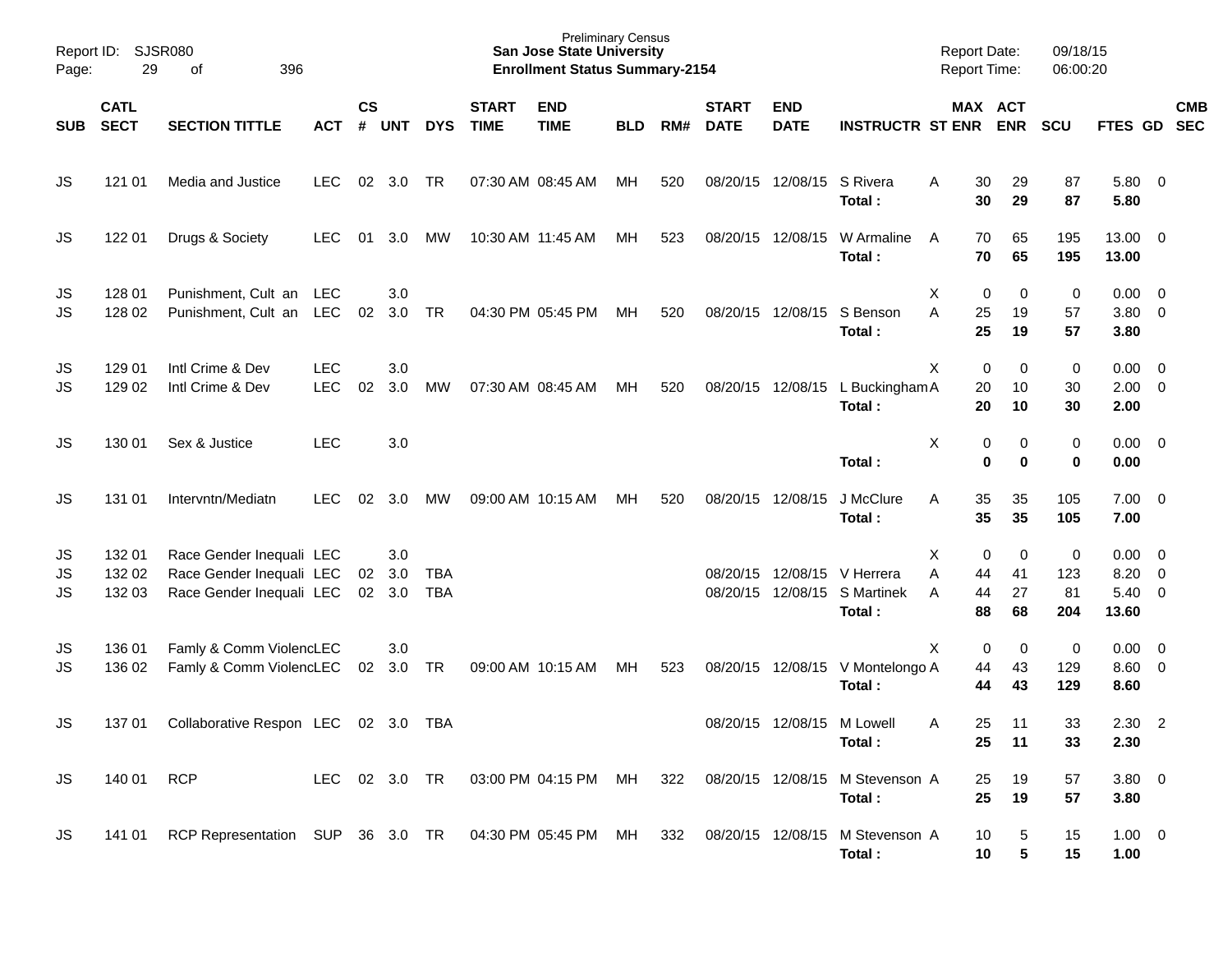| Report ID:<br>Page: | SJSR080<br>30              | 396                                       |                                        |                |                   |                         | <b>Preliminary Census</b><br><b>San Jose State University</b><br><b>Enrollment Status Summary-2154</b> |                                        |                  |            |                             |                           | <b>Report Date:</b><br><b>Report Time:</b> |               | 09/18/15<br>06:00:20                 |                                 |                                |                                                    |            |
|---------------------|----------------------------|-------------------------------------------|----------------------------------------|----------------|-------------------|-------------------------|--------------------------------------------------------------------------------------------------------|----------------------------------------|------------------|------------|-----------------------------|---------------------------|--------------------------------------------|---------------|--------------------------------------|---------------------------------|--------------------------------|----------------------------------------------------|------------|
| <b>SUB</b>          | <b>CATL</b><br><b>SECT</b> | <b>SECTION TITTLE</b>                     | <b>ACT</b>                             | <b>CS</b><br># | <b>UNT</b>        | <b>DYS</b>              | <b>START</b><br><b>TIME</b>                                                                            | <b>END</b><br><b>TIME</b>              | <b>BLD</b>       | RM#        | <b>START</b><br><b>DATE</b> | <b>END</b><br><b>DATE</b> | <b>INSTRUCTR ST ENR ENR</b>                |               | MAX ACT                              | <b>SCU</b>                      | FTES GD SEC                    |                                                    | <b>CMB</b> |
| JS                  | 143 01                     | Evidence & Proced                         | <b>LEC</b>                             | 02             | 3.0               | TR                      |                                                                                                        | 09:00 AM 10:15 AM                      | MH               | 520        | 08/20/15                    | 12/08/15                  | H Peterson<br>Total:                       | A             | 50<br>50<br>50<br>50                 | 150<br>150                      | 10.00<br>10.00                 | $\overline{\phantom{0}}$                           |            |
| JS                  | 145 01                     | <b>White Collar Crime</b>                 | <b>LEC</b>                             | 02             | 3.0               | <b>TR</b>               |                                                                                                        | 12:00 PM 01:15 PM                      | МH               | 523        |                             | 08/20/15 12/08/15         | C Hebert<br>Total:                         | Α             | 65<br>66<br>65<br>66                 | 198<br>198                      | $13.20 \t 0$<br>13.20          |                                                    |            |
| JS<br>JS            | 150 01<br>150 02           | Gender and Crime<br>Gender and Crime      | <b>LEC</b><br><b>LEC</b>               | 02             | 3.0<br>3.0        | MW                      |                                                                                                        | 10:30 AM 11:45 AM                      | МH               | 520        |                             | 08/20/15 12/08/15         | J McClure<br>Total:                        | Χ<br>A        | 0<br>0<br>35<br>32<br>35<br>32       | 0<br>96<br>96                   | 0.00<br>6.40<br>6.40           | - 0<br>$\overline{0}$                              |            |
| JS<br>JS<br>JS      | 151 01<br>151 02<br>151 03 | Crim Theory<br>Crim Theory<br>Crim Theory | <b>LEC</b><br><b>LEC</b><br><b>LEC</b> | 02<br>02       | 3.0<br>3.0<br>3.0 | <b>TBA</b><br><b>TR</b> |                                                                                                        | 10:30 AM 11:45 AM                      | <b>BBC</b>       | 225        | 08/20/15<br>08/20/15        | 12/08/15<br>12/08/15      | D Dexheimer A<br>C Hebert<br>Total:        | Χ<br>Α<br>100 | 0<br>0<br>60<br>61<br>40<br>26<br>87 | $\mathbf 0$<br>183<br>78<br>261 | 0.00<br>12.20<br>5.20<br>17.40 | $\overline{0}$<br>$\overline{0}$<br>$\overline{0}$ |            |
| JS                  | 152 01                     | Juv Delinquency                           | <b>LEC</b>                             | 02             | 3.0               | TBA                     |                                                                                                        |                                        |                  |            | 08/20/15                    | 12/08/15                  | S Rivera<br>Total:                         | Α             | 65<br>57<br>65<br>57                 | 171<br>171                      | $11.40 \quad 0$<br>11.40       |                                                    |            |
| JS<br>JS            | 155 01<br>155 02           | Victimology<br>Victimology                | <b>LEC</b><br><b>LEC</b>               | 02             | 3.0<br>3.0        | M                       |                                                                                                        | 05:30 PM 08:15 PM                      | MH               | 523        |                             | 08/20/15 12/08/15         | S Martinek<br>Total:                       | Χ<br>A        | 0<br>0<br>40<br>34<br>40<br>34       | 0<br>102<br>102                 | 0.00<br>$6.80\ 0$<br>6.80      | $\overline{0}$                                     |            |
| JS                  | 156 01                     | Gngs, Crim & Just                         | <b>LEC</b>                             |                | 3.0               |                         |                                                                                                        |                                        |                  |            |                             |                           | Total:                                     | X             | 0<br>0<br>0<br>0                     | 0<br>$\mathbf 0$                | 0.00<br>0.00                   | $\overline{\mathbf{0}}$                            |            |
| JS<br><b>JS</b>     | 157 01<br>157 02           | Deviance & Justice<br>Deviance & Justice  | <b>LEC</b><br><b>LEC</b>               | 02             | 3.0<br>3.0        | <b>TBA</b>              |                                                                                                        |                                        |                  |            |                             | 08/20/15 12/08/15         | M Schlegel<br>Total:                       | Χ<br>A        | 0<br>0<br>45<br>43<br>45<br>43       | $\mathbf 0$<br>129<br>129       | 0.00<br>$8.60 \quad 0$<br>8.60 | $\overline{\mathbf{0}}$                            |            |
| JS<br><b>JS</b>     | 171 01<br>171 02           | HR and Justice<br>HR and Justice          | <b>LEC</b><br><b>LEC</b>               | 02             | 3.0<br>02 3.0     | <b>TR</b><br><b>TR</b>  |                                                                                                        | 12:00 PM 01:15 PM<br>12:00 PM 01:15 PM | MН<br><b>CCB</b> | 324<br>101 | 08/20/15<br>08/20/15        | 12/08/15                  | N Perry<br>12/08/15 E Kinney<br>Total:     | A<br>Α        | 44<br>44<br>40<br>41<br>85<br>84     | 132<br>120<br>252               | 8.80<br>8.00<br>16.80          | $\overline{0}$<br>$\overline{0}$                   |            |
| JS.                 | 17201                      | Human Trafficking                         | LEC                                    |                | 02 3.0 TR         |                         |                                                                                                        | 10:30 AM 11:45 AM  MH                  |                  | 523        |                             | 08/20/15 12/08/15 N Perry | Total:                                     | A             | 31<br>35<br>35<br>31                 | 93<br>93                        | $6.20 \quad 0$<br>6.20         |                                                    |            |
| <b>JS</b>           | 179 01                     | HR Pract and Sem                          | <b>LEC</b>                             |                | 3.0               |                         |                                                                                                        |                                        |                  |            |                             |                           | Total:                                     | X             | 0<br>0<br>0<br>0                     | 0<br>0                          | $0.00 \t 0$<br>0.00            |                                                    |            |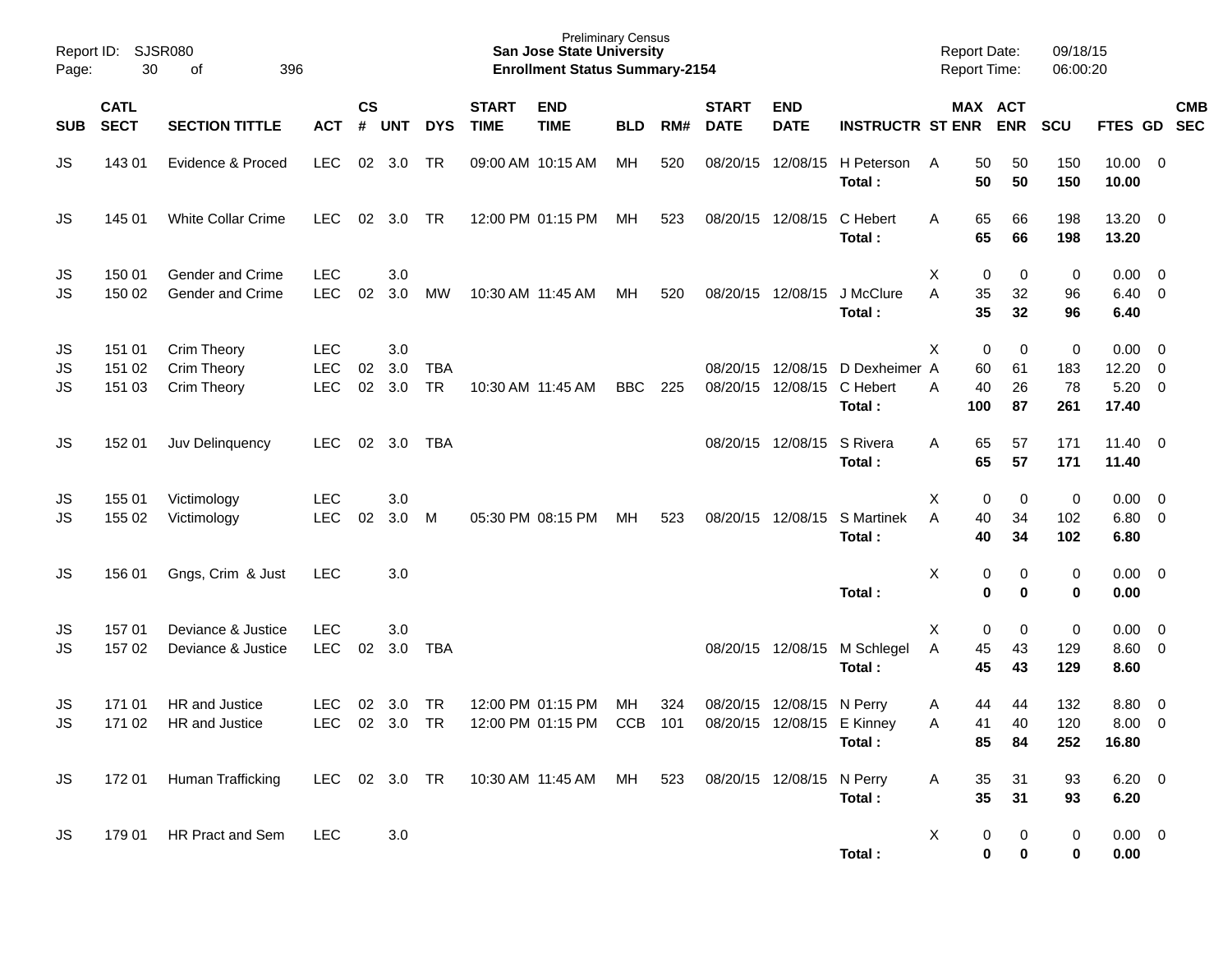| Report ID:<br>Page: | 31                         | SJSR080<br>396<br>оf                                     |              |                    |            |            |                             | <b>Preliminary Census</b><br><b>San Jose State University</b><br><b>Enrollment Status Summary-2154</b> |            |     |                             |                           |                                                         | <b>Report Date:</b><br><b>Report Time:</b> |                |                       | 09/18/15<br>06:00:20 |                |                |                          |
|---------------------|----------------------------|----------------------------------------------------------|--------------|--------------------|------------|------------|-----------------------------|--------------------------------------------------------------------------------------------------------|------------|-----|-----------------------------|---------------------------|---------------------------------------------------------|--------------------------------------------|----------------|-----------------------|----------------------|----------------|----------------|--------------------------|
| <b>SUB</b>          | <b>CATL</b><br><b>SECT</b> | <b>SECTION TITTLE</b>                                    | <b>ACT</b>   | $\mathsf{cs}$<br># | <b>UNT</b> | <b>DYS</b> | <b>START</b><br><b>TIME</b> | <b>END</b><br><b>TIME</b>                                                                              | <b>BLD</b> | RM# | <b>START</b><br><b>DATE</b> | <b>END</b><br><b>DATE</b> | <b>INSTRUCTR ST ENR</b>                                 |                                            |                | MAX ACT<br><b>ENR</b> | <b>SCU</b>           | <b>FTES</b>    | GD             | <b>CMB</b><br><b>SEC</b> |
| JS                  | 18001                      | <b>Indiv Studies</b>                                     | <b>SUP</b>   | 36                 | 1.0        | <b>TBA</b> |                             |                                                                                                        |            |     | 08/20/15                    | 12/08/15                  | J Lee                                                   | A                                          | 5              | 0                     | 0                    | 0.00           | 0              |                          |
| <b>JS</b>           | 180 02                     | <b>Indiv Studies</b>                                     | <b>SUP</b>   | 36                 | 2.0        | <b>TBA</b> |                             |                                                                                                        |            |     | 08/20/15                    | 12/08/15                  | J Lee                                                   | A                                          | 5              | 0                     | 0                    | 0.00           | 0              |                          |
| JS                  | 180 03                     | <b>Indiv Studies</b>                                     | <b>SUP</b>   | 36                 | 3.0        | <b>TBA</b> |                             |                                                                                                        |            |     | 08/20/15                    | 12/08/15                  | J Lee                                                   | Α                                          | 5              | 3                     | 9                    | 0.60           | 0              |                          |
| JS                  | 180 04                     | <b>Indiv Studies</b>                                     | <b>SUP</b>   | 36                 | 3.0        | <b>TBA</b> |                             |                                                                                                        |            |     | 08/20/15                    | 12/08/15                  | W Armaline                                              | A                                          | 10             | 6                     | 18                   | 1.20           | $\mathbf 0$    |                          |
|                     |                            |                                                          |              |                    |            |            |                             |                                                                                                        |            |     |                             |                           | Total:                                                  |                                            | 25             | 9                     | 27                   | 1.80           |                |                          |
| JS                  | 18101                      | Internship in JS                                         | <b>SUP</b>   | 36                 | 3.0        | <b>TBA</b> |                             |                                                                                                        |            |     | 08/20/15                    | 12/08/15                  | W Armaline                                              | A                                          | 10             | 10                    | 30                   | 2.00           | 0              |                          |
| JS                  | 181 02                     | Internship in JS                                         | <b>SUP</b>   | 36                 | 6.0        | <b>TBA</b> |                             |                                                                                                        |            |     | 08/20/15                    | 12/08/15                  | W Armaline                                              | A                                          | 2              | 0                     | 0                    | 0.00           | 0              |                          |
| JS                  | 181 03                     | Internship in JS                                         | <b>SUP</b>   | 36                 | 3.0        | <b>TBA</b> |                             |                                                                                                        |            |     | 08/20/15                    | 12/08/15                  | S Lee                                                   | A                                          | 10             | 3                     | 9                    | 0.60           | 0              |                          |
| JS                  | 181 04                     | Internship in JS                                         | <b>SUP</b>   | 36                 | 6.0        | <b>TBA</b> |                             |                                                                                                        |            |     | 08/20/15                    | 12/08/15                  | S Lee                                                   | A                                          | $\overline{2}$ | $\mathbf 0$           | 0                    | 0.00           | 0              |                          |
| <b>JS</b>           | 181 05                     | Internship in JS                                         | <b>SUP</b>   | 36                 | 3.0        | <b>TBA</b> |                             |                                                                                                        |            |     | 08/20/15                    | 12/08/15                  | D Harris                                                | A                                          | 10             | 8                     | 24                   | 1.60           | 0              |                          |
| JS                  | 181 06                     | Internship in JS                                         | <b>SUP</b>   | 36                 | 6.0        | <b>TBA</b> |                             |                                                                                                        |            |     | 08/20/15                    | 12/08/15                  | D Harris                                                | A                                          | $\overline{c}$ | 0                     | 0                    | 0.00           | $\mathbf 0$    |                          |
| JS                  | 181 07                     | Internship in JS                                         | <b>SUP</b>   | 36                 | 3.0        | <b>TBA</b> |                             |                                                                                                        |            |     | 08/20/15                    | 12/08/15                  | C Hebert                                                | A                                          | 10             | 8                     | 24                   | 1.60           | 0              |                          |
| <b>JS</b>           | 181 08                     | Internship in JS                                         | <b>SUP</b>   | 36                 | 6.0        | <b>TBA</b> |                             |                                                                                                        |            |     | 08/20/15                    | 12/08/15                  | C Hebert                                                | A                                          | $\overline{c}$ | 0                     | 0                    | 0.00           | $\mathbf 0$    |                          |
| <b>JS</b>           | 181 09                     | Internship in JS                                         | <b>SUP</b>   | 36                 | 3.0        | <b>TBA</b> |                             |                                                                                                        |            |     | 08/20/15                    | 12/08/15                  | R Perry                                                 | A                                          | 10             | 2                     | 6                    | 0.40           | 0              |                          |
| JS                  | 181 10                     | Internship in JS                                         | <b>SUP</b>   | 36                 | 6.0        | <b>TBA</b> |                             |                                                                                                        |            |     | 08/20/15                    | 12/08/15                  | R Perry                                                 | A                                          | $\overline{c}$ | 0                     | 0                    | 0.00           | $\mathbf 0$    |                          |
| JS                  | 181 11                     | Internship in JS                                         | <b>SUP</b>   | 36                 | 3.0        | <b>TBA</b> |                             |                                                                                                        |            |     | 08/20/15                    | 12/08/15                  | E Kinney                                                | A                                          | 10             | 7                     | 21                   | 1.40           | 0              |                          |
| <b>JS</b>           | 181 12                     | Internship in JS                                         | <b>SUP</b>   | 36                 | 6.0        | <b>TBA</b> |                             |                                                                                                        |            |     | 08/20/15                    | 12/08/15                  | E Kinney                                                | A                                          | $\overline{c}$ | 0                     | 0                    | 0.00           | $\mathbf 0$    |                          |
| JS                  | 181 13                     | Internship in JS                                         | <b>SUP</b>   | 36                 | 3.0        | <b>TBA</b> |                             |                                                                                                        |            |     | 08/20/15                    | 12/08/15                  | <b>B</b> Westlake                                       | A                                          | 10             | 6                     | 18                   | 1.20           | 0              |                          |
| <b>JS</b>           | 181 14                     | Internship in JS                                         | <b>SUP</b>   | 36                 | 6.0        | <b>TBA</b> |                             |                                                                                                        |            |     | 08/20/15                    | 12/08/15                  | <b>B</b> Westlake<br>Total:                             | A                                          | 2<br>84        | $\mathbf{1}$<br>45    | 6<br>138             | 0.40<br>9.20   | $\mathbf 0$    |                          |
|                     |                            |                                                          |              |                    |            |            |                             |                                                                                                        |            |     |                             |                           |                                                         |                                            |                |                       |                      |                |                |                          |
| JS                  | 184 01                     | Directed Reading                                         | <b>SUP</b>   | 36                 | 1.0        | <b>TBA</b> |                             |                                                                                                        |            |     | 08/20/15                    | 12/08/15                  | J Lee                                                   | A                                          | 5              | 0                     | 0                    | 0.00           | 0              |                          |
| JS                  | 184 02                     | Directed Reading                                         | <b>SUP</b>   | 36                 | 2.0        | <b>TBA</b> |                             |                                                                                                        |            |     | 08/20/15                    | 12/08/15                  | J Lee                                                   | Α                                          | 5              | 0                     | 0                    | 0.00           | 0              |                          |
| JS                  | 184 03                     | Directed Reading                                         | <b>SUP</b>   | 36                 | 3.0        | <b>TBA</b> |                             |                                                                                                        |            |     | 08/20/15                    | 12/08/15                  | J Lee                                                   | А                                          | 5              | 0                     | 0                    | 0.00           | $\mathbf 0$    |                          |
|                     |                            |                                                          |              |                    |            |            |                             |                                                                                                        |            |     |                             |                           | Total:                                                  |                                            | 15             | 0                     | 0                    | 0.00           |                |                          |
| JS                  | 18901                      | Sen Sem Cont Prob                                        | <b>SEM</b>   |                    | 3.0        |            |                             |                                                                                                        |            |     |                             |                           |                                                         | X                                          | 0              | 0                     | 0                    | 0.00           | 0              |                          |
| JS                  | 18902                      | Sen Sem Cont Prob                                        | <b>SEM</b>   | 05                 | 3.0        | TR         |                             | 01:30 PM 02:45 PM                                                                                      | SН         | 312 | 08/20/15                    | 12/08/15                  | V Herrera                                               | Α                                          | 27             | 22                    | 66                   | 4.45           | $\overline{1}$ |                          |
| JS                  | 18903                      | Sen Sem Cont Prob                                        | <b>SEM</b>   |                    | 3.0        |            |                             |                                                                                                        |            |     |                             |                           |                                                         | X                                          | 0              | $\Omega$              | 0                    | 0.00           | $\mathbf 0$    |                          |
| <b>JS</b>           | 18904                      | Sen Sem Cont Prob SEM 05 3.0 TR 10:30 AM 11:45 AM MH 520 |              |                    |            |            |                             |                                                                                                        |            |     |                             |                           | 08/20/15 12/08/15 H Peterson                            | A                                          | 27             | 14                    | 42                   | 2.80 0         |                |                          |
| JS                  |                            | 189 05 Sen Sem Cont Prob SEM 05 3.0 T                    |              |                    |            |            |                             | 04:30 PM 07:15 PM SH 444                                                                               |            |     |                             |                           | 08/20/15 12/08/15 V Herrera                             | A                                          | 27             | 23                    | 69                   | $4.60 \quad 0$ |                |                          |
|                     |                            |                                                          |              |                    |            |            |                             |                                                                                                        |            |     |                             |                           | Total:                                                  |                                            | 81             | 59                    | 177                  | 11.85          |                |                          |
| JS                  | 201 01                     | Just-Soc-Theory                                          | <b>SEM</b>   |                    | 3.0        |            |                             |                                                                                                        |            |     |                             |                           |                                                         | X                                          | 0              | $\overline{0}$        | 0                    | $0.00 \quad 0$ |                |                          |
| JS                  |                            | 201 02 Just-Soc-Theory                                   | SEM 05 3.0 W |                    |            |            |                             |                                                                                                        |            |     |                             |                           | 04:30 PM 07:15 PM MH 223 08/20/15 12/08/15 W Armaline A |                                            | 20             | 13                    | 39                   | 3.25 13        |                |                          |
|                     |                            |                                                          |              |                    |            |            |                             |                                                                                                        |            |     |                             |                           | Total:                                                  |                                            | 20             | 13                    | 39                   | 3.25           |                |                          |
| JS                  |                            | 202 01 Surv-Res-Methods                                  | <b>SEM</b>   |                    | 3.0        |            |                             |                                                                                                        |            |     |                             |                           |                                                         | X                                          | $\overline{0}$ | $\overline{0}$        | $\mathbf{0}$         | $0.00 \t 0$    |                |                          |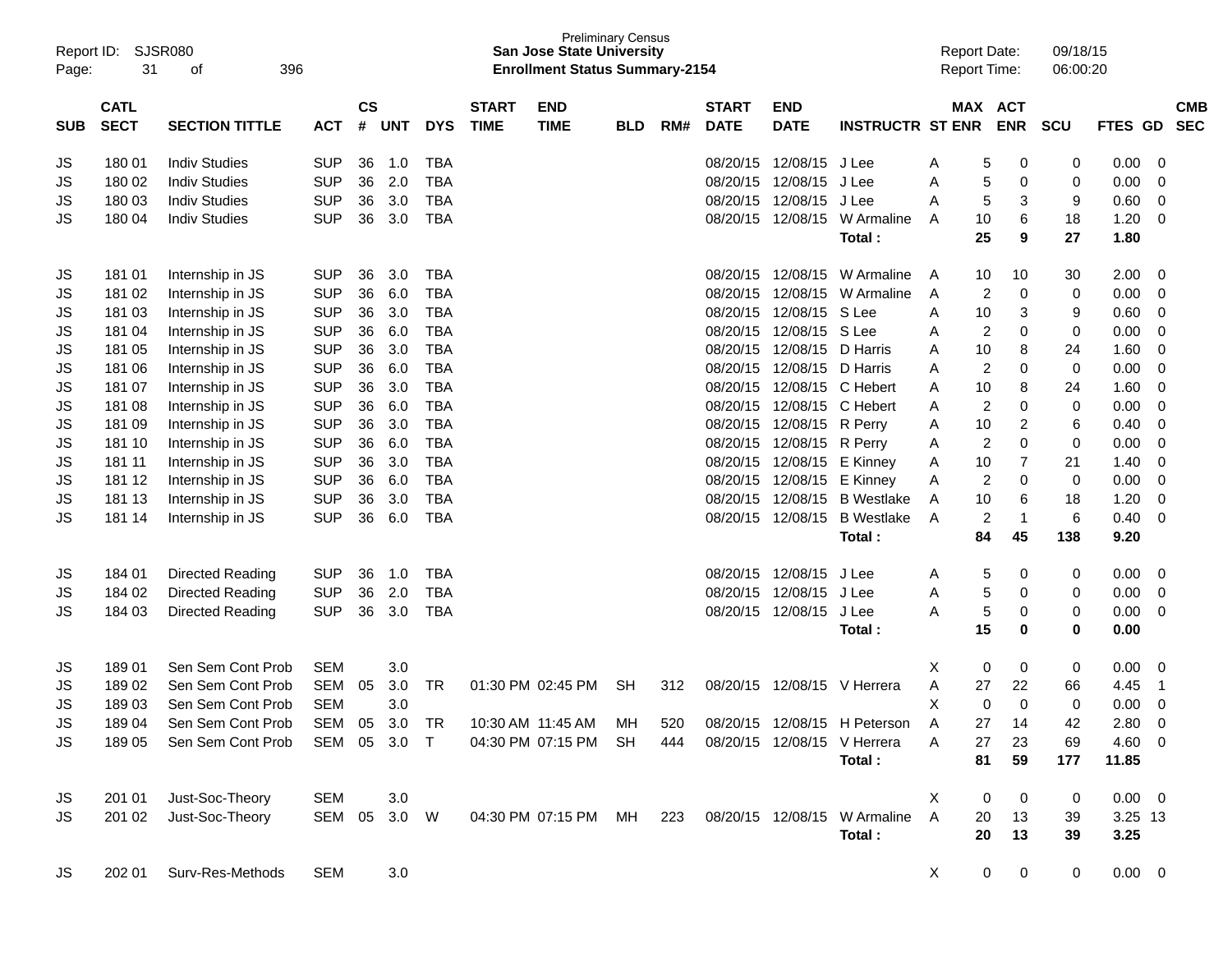| Report ID:<br>Page:   | 32                         | <b>SJSR080</b><br>396<br>of                                          |                                        |                |                   |                                        |                             | <b>Preliminary Census</b><br>San Jose State University<br><b>Enrollment Status Summary-2154</b> |            |     |                             |                                                             |                                   | <b>Report Date:</b><br><b>Report Time:</b> |                                                                                                                | 09/18/15<br>06:00:20                        |                                     |                                                        |            |
|-----------------------|----------------------------|----------------------------------------------------------------------|----------------------------------------|----------------|-------------------|----------------------------------------|-----------------------------|-------------------------------------------------------------------------------------------------|------------|-----|-----------------------------|-------------------------------------------------------------|-----------------------------------|--------------------------------------------|----------------------------------------------------------------------------------------------------------------|---------------------------------------------|-------------------------------------|--------------------------------------------------------|------------|
| <b>SUB</b>            | <b>CATL</b><br><b>SECT</b> | <b>SECTION TITTLE</b>                                                | ACT # UNT                              | <b>CS</b>      |                   | <b>DYS</b>                             | <b>START</b><br><b>TIME</b> | <b>END</b><br><b>TIME</b>                                                                       | <b>BLD</b> | RM# | <b>START</b><br><b>DATE</b> | <b>END</b><br><b>DATE</b>                                   | <b>INSTRUCTR ST ENR</b>           |                                            | MAX ACT<br><b>ENR</b>                                                                                          | <b>SCU</b>                                  | FTES GD SEC                         |                                                        | <b>CMB</b> |
| <b>JS</b>             | 202 02                     | Surv-Res-Methods                                                     | SEM 05 3.0                             |                |                   | M                                      |                             | 04:30 PM 07:15 PM                                                                               | MH         | 526 |                             | 08/20/15 12/08/15                                           | <b>B</b> Westlake<br>Total:       | 20<br>A<br>20                              | 5<br>$5\phantom{1}$                                                                                            | 15<br>15                                    | 1.25<br>1.25                        | $-5$                                                   |            |
| JS.<br><b>JS</b>      | 207 01<br>207 02           | Sem Qual Rsc<br>Sem Qual Rsc                                         | <b>SEM</b><br>SEM 05                   |                | 3.0<br>3.0        | $\mathsf{F}$                           |                             | 01:00 PM 03:45 PM                                                                               | MH         | 526 |                             | 08/20/15 12/08/15                                           | <b>B</b> Westlake<br>Total:       | X<br>A<br>20<br>20                         | $\mathbf 0$<br>$\mathbf 0$<br>19<br>19                                                                         | 0<br>57<br>57                               | $0.00 \t 0$<br>4.75 19<br>4.75      |                                                        |            |
| <b>JS</b>             | 208 01                     | Sem-Pun-Society                                                      | SEM 06 3.0 T                           |                |                   |                                        |                             | 04:30 PM 07:15 PM                                                                               | <b>SH</b>  | 345 |                             | 08/20/15 12/08/15                                           | S Kil<br>Total:                   | A<br>20<br>20                              | 17<br>17                                                                                                       | 51<br>51                                    | 4.25 17<br>4.25                     |                                                        |            |
| JS                    | 214 01                     | Soc Mov & Com Org                                                    | SEM 05 3.0                             |                |                   | -R                                     |                             | 04:30 PM 07:15 PM                                                                               | <b>SH</b>  | 313 |                             | 08/20/15 12/08/15                                           | E Kinney<br>Total:                | 20<br>A<br>20                              | 20<br>20                                                                                                       | 60<br>60                                    | 5.00 20<br>5.00                     |                                                        |            |
| JS.                   | 218 01                     | Imm, Law, Just                                                       | SEM 05                                 |                | 3.0               | R                                      |                             | 04:30 PM 07:15 PM                                                                               | MН         | 526 |                             | 08/20/15 12/08/15                                           | S Kil<br>Total:                   | A<br>20<br>20                              | 6<br>6                                                                                                         | 18<br>18                                    | 1.506<br>1.50                       |                                                        |            |
| JS.<br><b>JS</b>      | 281 01<br>281 02           | Justice Practicum<br>Justice Practicum                               | <b>SUP</b><br><b>SUP</b>               | 25             | 3.0<br>25 1.0     | <b>TBA</b><br><b>TBA</b>               |                             |                                                                                                 |            |     |                             | 08/20/15 12/08/15<br>08/20/15 12/08/15                      | S Kil<br>S Kil<br>Total:          | A<br>A<br>11                               | 6<br>$\mathbf{1}$<br>5<br>$\mathbf{1}$<br>$\mathbf 2$                                                          | 3<br>$\mathbf{1}$<br>4                      | 0.25<br>0.08<br>0.33                | $\overline{\phantom{1}}$<br>$\overline{\phantom{0}}$ 1 |            |
| JS                    | 297 01                     | Prgm Eval Proj                                                       | <b>SUP</b>                             |                | 25 3.0            | <b>TBA</b>                             |                             |                                                                                                 |            |     |                             | 08/20/15 12/08/15                                           | S Kil<br>Total:                   | A                                          | 6<br>1<br>6<br>$\mathbf{1}$                                                                                    | 3<br>$\mathbf{3}$                           | $0.25$ 1<br>0.25                    |                                                        |            |
| JS<br>JS<br><b>JS</b> | 298 01<br>298 02<br>298 03 | <b>Special Study</b><br><b>Special Study</b><br><b>Special Study</b> | <b>SUP</b><br><b>SUP</b><br><b>SUP</b> | 25<br>25<br>25 | 1.0<br>2.0<br>3.0 | <b>TBA</b><br><b>TBA</b><br><b>TBA</b> |                             |                                                                                                 |            |     |                             | 08/20/15 12/08/15<br>08/20/15 12/08/15<br>08/20/15 12/08/15 | S Kil<br>S Kil<br>S Kil<br>Total: | A<br>A<br>Α                                | $\overline{2}$<br>$\mathbf{1}$<br>$\overline{c}$<br>$\mathbf 0$<br>$\overline{c}$<br>3<br>$6\phantom{1}6$<br>4 | $\mathbf{1}$<br>0<br>$\boldsymbol{9}$<br>10 | 0.08<br>$0.00 \t 0$<br>0.75<br>0.83 | $\overline{\phantom{1}}$<br>$\overline{\mathbf{3}}$    |            |
| <b>JS</b>             | 299 01                     | <b>Masters Thesis</b>                                                | <b>SUP</b>                             | 25             | 3.0               | <b>TBA</b>                             |                             |                                                                                                 |            |     |                             | 08/20/15 12/08/15                                           | S Kil<br>Total:                   | Α                                          | 3<br>$\overline{c}$<br>$\overline{\mathbf{2}}$<br>3                                                            | 9<br>9                                      | $0.75$ 3<br>0.75                    |                                                        |            |

| Department Total:         |     | 2432 2043 5856 |     | 395.48 |
|---------------------------|-----|----------------|-----|--------|
| <b>Lower Division:</b>    | 245 | - 217          | 651 | 43.75  |
| <b>Upper Division:</b>    |     | 2042 1736 4939 |     | 329.57 |
| <b>Graduate Division:</b> | 145 | 90             | 266 | 22.17  |

**Department : Justice Studies**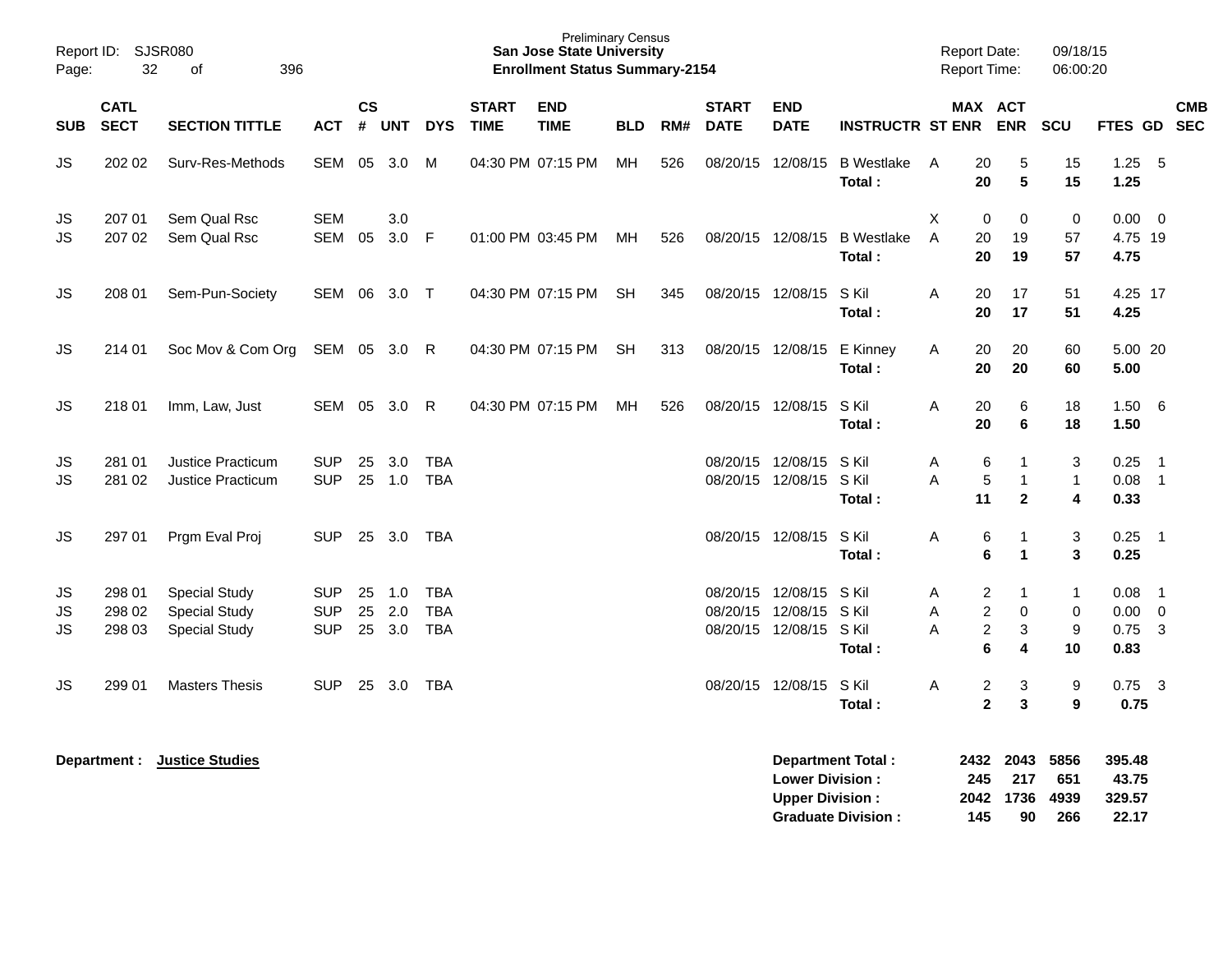| Page:       | Report ID: SJSR080<br>33   |                                                                                |                |               |        |            | <b>San Jose State University</b><br><b>Enrollment Status Summary-2154</b> | <b>Preliminary Census</b> |            |     |                             |                             | <b>Report Date:</b><br><b>Report Time:</b> |              |     | 09/18/15<br>06:00:20  |     |             |                |            |
|-------------|----------------------------|--------------------------------------------------------------------------------|----------------|---------------|--------|------------|---------------------------------------------------------------------------|---------------------------|------------|-----|-----------------------------|-----------------------------|--------------------------------------------|--------------|-----|-----------------------|-----|-------------|----------------|------------|
| SUB         | <b>CATL</b><br><b>SECT</b> | <b>SECTION TITTLE</b>                                                          | <b>ACT</b>     | $\mathsf{cs}$ | # UNT  | <b>DYS</b> | <b>START</b><br><b>TIME</b>                                               | <b>END</b><br><b>TIME</b> | <b>BLD</b> | RM# | <b>START</b><br><b>DATE</b> | <b>END</b><br><b>DATE</b>   | <b>INSTRUCTR ST ENR</b>                    |              |     | MAX ACT<br><b>ENR</b> | SCU | FTES GD SEC |                | <b>CMB</b> |
| College     | Department :               | <b>Applied Sciences &amp; Arts</b><br><b>Library &amp; Information Science</b> |                |               |        |            |                                                                           |                           |            |     |                             |                             |                                            |              |     |                       |     |             |                |            |
|             | INFO 200 01                | Inf. Comm                                                                      | SEM 05         |               | 3.0    | <b>TBA</b> |                                                                           |                           |            |     | 08/20/15                    |                             | 12/08/15 K Bontenbal A                     |              | 20  | 27                    | 81  | 6.75 27     |                |            |
| <b>INFO</b> | 200 02                     | Inf. Comm                                                                      | SEM            | 05            | 3.0    | <b>TBA</b> |                                                                           |                           |            |     | 08/20/15                    | 12/08/15                    | S Walter                                   | A            | 20  | 23                    | 69  | 5.75 23     |                |            |
| <b>INFO</b> | 200 03                     | Inf. Comm                                                                      | SEM            | 05            | 3.0    | <b>TBA</b> |                                                                           |                           |            |     |                             | 08/20/15 12/08/15           | A Reid                                     | A            | 20  | 28                    | 84  | 7.00 28     |                |            |
| <b>INFO</b> | 200 04                     | Inf. Comm                                                                      | SEM            | 05            | 3.0    | <b>TBA</b> |                                                                           |                           |            |     |                             |                             | 08/20/15 12/08/15 M Stephens A             |              | 20  | 28                    | 84  | 7.00 28     |                |            |
|             |                            |                                                                                |                |               |        |            |                                                                           |                           |            |     |                             |                             | Total:                                     |              | 80  | 106                   | 318 | 26.50       |                |            |
| <b>INFO</b> | 202 01                     | Inf. Ret. Sys. Des                                                             | SEM            | 05            | 3.0    | <b>TBA</b> |                                                                           |                           |            |     |                             |                             | 08/20/15 12/08/15 T San Nicola A           |              | 20  | 26                    | 78  | 6.50 26     |                |            |
| <b>INFO</b> | 202 02                     | Inf. Ret. Sys. Des                                                             | <b>SEM</b>     |               | 3.0    |            |                                                                           |                           |            |     |                             |                             |                                            | X            | 0   | $\mathbf 0$           | 0   | 0.00        | $\overline{0}$ |            |
| <b>INFO</b> | 202 03                     | Inf. Ret. Sys. Des                                                             | <b>SEM</b>     | 05            | 3.0    | <b>TBA</b> |                                                                           |                           |            |     | 08/20/15                    | 12/08/15 G Liu              |                                            | A            | 20  | 22                    | 66  | 5.50 22     |                |            |
| <b>INFO</b> | 202 04                     | Inf. Ret. Sys. Des                                                             | SEM            | 05            | 3.0    | <b>TBA</b> |                                                                           |                           |            |     |                             | 08/20/15 12/08/15 H Chen    |                                            | A            | 20  | 25                    | 75  | 6.25 25     |                |            |
|             |                            |                                                                                |                |               |        |            |                                                                           |                           |            |     |                             |                             | Total:                                     |              | 60  | 73                    | 219 | 18.25       |                |            |
| <b>INFO</b> | 203 01                     | <b>Online Learning</b>                                                         | SEM            | 02            | 1.0    | <b>TBA</b> |                                                                           |                           |            |     |                             |                             | 08/20/15 12/08/15 C Runnels                | A            | 75  | 51                    | 51  | 4.25 51     |                |            |
| <b>INFO</b> | 203 02                     | Online Learning                                                                | SEM            | 02            | 1.0    | <b>TBA</b> |                                                                           |                           |            |     | 08/20/15                    |                             | 12/08/15 C Runnels                         | A            | 75  | 29                    | 29  | 2.42 29     |                |            |
| <b>INFO</b> | 203 03                     | <b>Online Learning</b>                                                         | SEM            |               | 02 1.0 | <b>TBA</b> |                                                                           |                           |            |     |                             | 08/20/15 12/08/15 V Steiner |                                            | A            | 70  | 42                    | 42  | 3.50 42     |                |            |
|             |                            |                                                                                |                |               |        |            |                                                                           |                           |            |     |                             |                             | Total:                                     |              | 220 | 122                   | 122 | 10.17       |                |            |
| <b>INFO</b> | 204 01                     | Inf. Prof                                                                      | SEM            | 05            | 3.0    | <b>TBA</b> |                                                                           |                           |            |     |                             |                             | 08/20/15 12/08/15 S Gaffney                | A            | 20  | 20                    | 60  | 5.00 20     |                |            |
| <b>INFO</b> | 204 02                     | Inf. Prof                                                                      | SEM            | 05            | 3.0    | <b>TBA</b> |                                                                           |                           |            |     |                             | 08/20/15 12/08/15 C Dee     |                                            | A            | 20  | 18                    | 54  | 4.50 18     |                |            |
| <b>INFO</b> | 204 03                     | Inf. Prof                                                                      | SEM            | 05            | 3.0    | <b>TBA</b> |                                                                           |                           |            |     |                             |                             | 08/20/15 12/08/15 C Sawyer                 | Α            | 20  | 19                    | 57  | 4.75 19     |                |            |
| <b>INFO</b> | 204 04                     | Inf. Prof                                                                      | SEM            | 05            | 3.0    | <b>TBA</b> |                                                                           |                           |            |     |                             |                             | 08/20/15 12/08/15 S Gaffney                | A            | 20  | 18                    | 54  | 4.50 18     |                |            |
|             |                            |                                                                                |                |               |        |            |                                                                           |                           |            |     |                             |                             | Total:                                     |              | 80  | 75                    | 225 | 18.75       |                |            |
| <b>INFO</b> | 210 01                     | Reference Info Servi                                                           | SEM            | 05            | 3.0    | <b>TBA</b> |                                                                           |                           |            |     | 08/20/15                    | 12/08/15                    | M Otero-Bois A                             |              | 20  | 15                    | 15  | 3.75 15     |                |            |
| <b>INFO</b> | 210 02                     | Reference Info Servi                                                           | SEM            | 05            | 3.0    | <b>TBA</b> |                                                                           |                           |            |     |                             | 08/20/15 12/08/15           | T Gilman                                   | A            | 20  | 9                     | 9   | 2.25        | -9             |            |
| <b>INFO</b> | 210 03                     | Reference Info Servi                                                           | SEM            | 05            | 1.0    | <b>TBA</b> |                                                                           |                           |            |     | 08/20/15                    | 12/08/15 J Tunon            |                                            | Α            | 20  | 8                     | 8   | 0.67        | - 8            |            |
| <b>INFO</b> | 210 04                     | Reference Info Servi                                                           | SEM            | 05            | 2.0    | <b>TBA</b> |                                                                           |                           |            |     |                             | 08/20/15 12/08/15 J Tunon   |                                            | A            | 20  | 10                    | 10  | 1.67 10     |                |            |
|             |                            |                                                                                |                |               |        |            |                                                                           |                           |            |     |                             |                             | Total:                                     |              | 80  | 42                    | 42  | 8.33        |                |            |
|             |                            | INFO 231 01 Iss Spec Libs & Info SUP 36 3.0 TBA                                |                |               |        |            |                                                                           |                           |            |     |                             |                             | 08/20/15 12/08/15 C Megaridis A            |              | 20  | $\overline{7}$        | 21  | $1.75$ 7    |                |            |
|             |                            |                                                                                |                |               |        |            |                                                                           |                           |            |     |                             |                             | Total:                                     |              | 20  | $\overline{7}$        | 21  | 1.75        |                |            |
|             | INFO 232 01                | Iss Publ Libs                                                                  | SUP 36 3.0 TBA |               |        |            |                                                                           |                           |            |     |                             | 08/20/15 12/08/15 A Friday  |                                            | A            | 20  | 19                    | 57  | 4.75 19     |                |            |
|             |                            |                                                                                |                |               |        |            |                                                                           |                           |            |     |                             |                             | Total:                                     |              | 20  | 19                    | 57  | 4.75        |                |            |
|             | INFO 234 01                | Int Freedom Sem                                                                | SEM 05 3.0 TBA |               |        |            |                                                                           |                           |            |     |                             |                             | 08/20/15 12/08/15 C Gardner                | $\mathsf{A}$ | 20  | 10                    | 30  | 2.50 10     |                |            |
|             |                            |                                                                                |                |               |        |            |                                                                           |                           |            |     |                             |                             | Total:                                     |              | 20  | 10                    | 30  | 2.50        |                |            |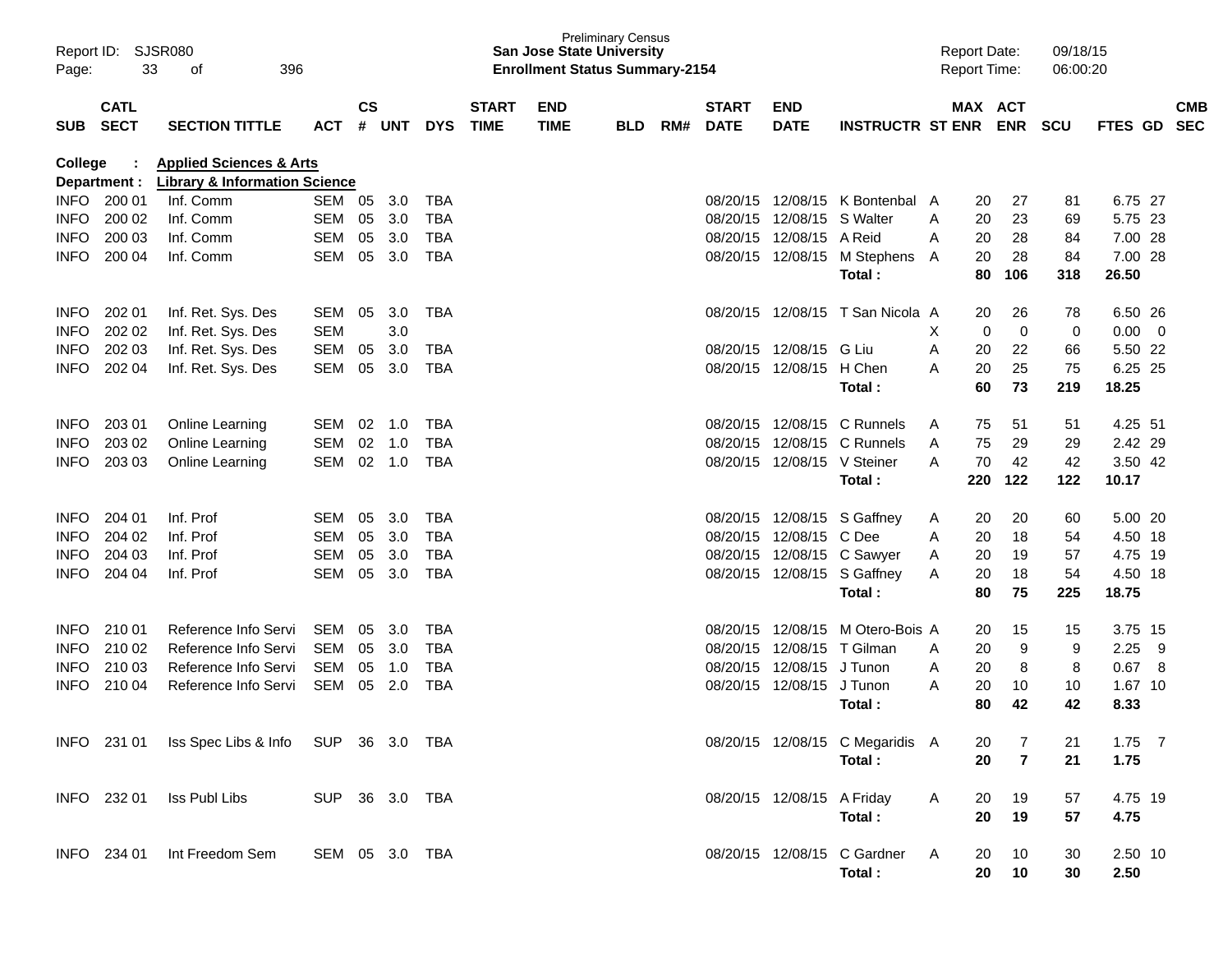| Page:                      | Report ID: SJSR080<br>34 | 396<br>of                                       |                   |               |            |            |                             | <b>San Jose State University</b><br><b>Enrollment Status Summary-2154</b> | <b>Preliminary Census</b> |     |                             |                             |                                      | <b>Report Date:</b><br><b>Report Time:</b> |                         | 09/18/15<br>06:00:20 |                                |            |
|----------------------------|--------------------------|-------------------------------------------------|-------------------|---------------|------------|------------|-----------------------------|---------------------------------------------------------------------------|---------------------------|-----|-----------------------------|-----------------------------|--------------------------------------|--------------------------------------------|-------------------------|----------------------|--------------------------------|------------|
|                            | <b>CATL</b><br>SUB SECT  | <b>SECTION TITTLE</b>                           | ACT # UNT         | $\mathsf{cs}$ |            | <b>DYS</b> | <b>START</b><br><b>TIME</b> | <b>END</b><br><b>TIME</b>                                                 | <b>BLD</b>                | RM# | <b>START</b><br><b>DATE</b> | <b>END</b><br><b>DATE</b>   | <b>INSTRUCTR ST ENR ENR</b>          | MAX ACT                                    |                         | <b>SCU</b>           | FTES GD SEC                    | <b>CMB</b> |
| <b>INFO</b>                | 237 01                   | SchLibMedMtls                                   | SEM 05 3.0        |               |            | TBA        |                             |                                                                           |                           |     |                             | 08/20/15 12/08/15           | M Harlan<br>Total:                   | 20<br>A<br>20                              | 17<br>17                | 51<br>51             | 4.20 16<br>4.20                |            |
| <b>INFO</b><br><b>INFO</b> | 240 01<br>240 02         | Info Tech Tools & Ap<br>Info Tech Tools & Ap    | SEM<br>SEM        | 05            | 3.0<br>3.0 | TBA        |                             |                                                                           |                           |     |                             | 08/20/15 12/08/15           | R Dean<br>Total:                     | A<br>20<br>X<br>0<br>20                    | 19<br>$\mathbf 0$<br>19 | 57<br>0<br>57        | 4.75 19<br>$0.00 \t 0$<br>4.75 |            |
| <b>INFO</b>                | 244 01                   | Online Searching                                | SEM 05 3.0        |               |            | TBA        |                             |                                                                           |                           |     | 08/20/15 12/08/15           |                             | J Bedord<br>Total:                   | Α<br>20<br>20                              | 11<br>11                | 33<br>33             | 2.75 11<br>2.75                |            |
| <b>INFO</b>                | 246 01                   | Inf Tech Tools App A                            | SEM               |               | 1.0        |            |                             |                                                                           |                           |     |                             |                             | Total:                               | X<br>0<br>$\mathbf 0$                      | 0<br>$\bf{0}$           | 0<br>$\mathbf 0$     | $0.00 \t 0$<br>0.00            |            |
| <b>INFO</b>                | 247 01                   | Voc Design                                      | SEM 05 3.0        |               |            | TBA        |                             |                                                                           |                           |     | 08/20/15 12/08/15           |                             | A Coleman<br>Total:                  | 20<br>A<br>20                              | 5<br>$5\phantom{.0}$    | 15<br>15             | $1.25$ 5<br>1.25               |            |
| INFO<br><b>INFO</b>        | 248 01<br>248 02         | Beg Cat & Class<br>Beg Cat & Class              | SEM<br><b>SEM</b> | 05            | 3.0<br>3.0 | <b>TBA</b> |                             |                                                                           |                           |     |                             | 08/20/15 12/08/15           | <b>G</b> Cotton<br>Total:            | 20<br>A<br>X<br>0<br>20                    | 18<br>$\mathbf 0$<br>18 | 54<br>0<br>54        | 4.50 18<br>$0.00 \t 0$<br>4.50 |            |
| <b>INFO</b>                | 250 01                   | Instr Dsgn Info Prof                            | SEM 05 3.0 TBA    |               |            |            |                             |                                                                           |                           |     |                             | 08/20/15 12/08/15           | D Kovacs<br>Total:                   | Α<br>20<br>20                              | 31<br>31                | 93<br>93             | 7.75 31<br>7.75                |            |
| <b>INFO</b>                | 251 01                   | Web Usability                                   | SEM 05 3.0        |               |            | TBA        |                             |                                                                           |                           |     |                             | 08/20/15 12/08/15           | J Kemp<br>Total:                     | 20<br>A<br>20                              | 8<br>8                  | 24<br>24             | $2.00\quad 8$<br>2.00          |            |
| <b>INFO</b>                | 256 01                   | Archv & Mnscpt                                  | SEM 05 3.0        |               |            | TBA        |                             |                                                                           |                           |     |                             | 08/20/15 12/08/15           | D DeLorenzo A<br>Total:              | 20<br>20                                   | 21<br>21                | 63<br>63             | 5.25 21<br>5.25                |            |
|                            | INFO 259 01              | Presrv Mgmt                                     | SEM 05 3.0 TBA    |               |            |            |                             |                                                                           |                           |     |                             |                             | 08/20/15 12/08/15 E Holmes<br>Total: | 20<br>A<br>20                              | 18<br>18                | 54<br>54             | 4.50 18<br>4.50                |            |
|                            |                          | INFO 260A 01 Prgrm and Srvcs for LEC 02 3.0 TBA |                   |               |            |            |                             |                                                                           |                           |     |                             | 08/20/15 12/08/15 P Peck    | Total:                               | A<br>20<br>20                              | 20<br>20                | 60<br>60             | 5.00 20<br>5.00                |            |
|                            |                          | INFO 261A 01 Prgrm and Srvcs for LEC 02 3.0 TBA |                   |               |            |            |                             |                                                                           |                           |     |                             | 08/20/15 12/08/15 A Bernier | Total:                               | Α<br>20<br>20                              | 4<br>4                  | 12<br>12             | 1.004<br>1.00                  |            |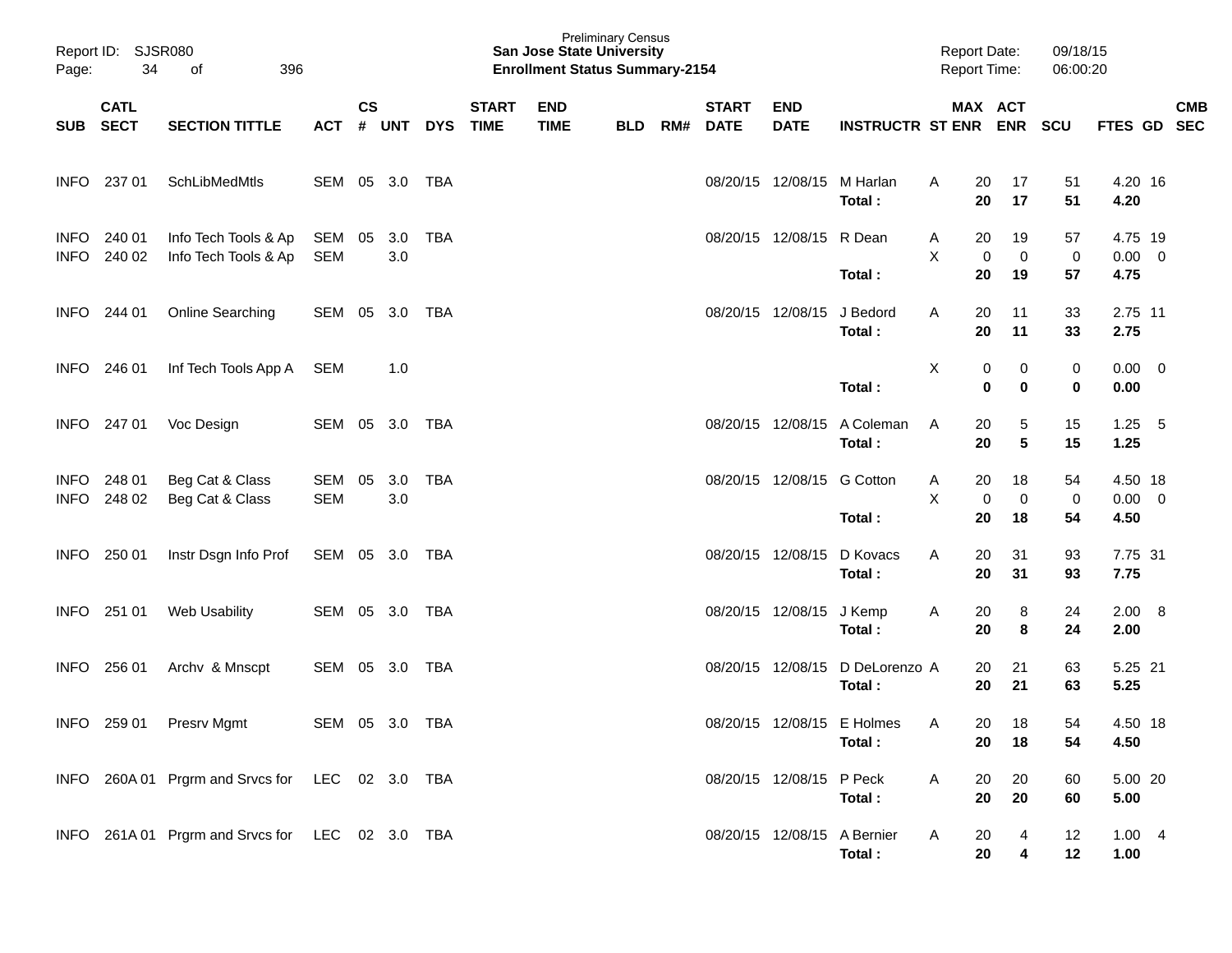| Page:                                                            | Report ID: SJSR080<br>35<br>396<br>of<br><b>CATL</b> |                                                                                             |                                                                    |                |                                       |                                                                    |                             | <b>San Jose State University</b><br><b>Enrollment Status Summary-2154</b> | <b>Preliminary Census</b> |     |                             |                                                                                                                                                |                                                                       | <b>Report Date:</b><br><b>Report Time:</b>                             |                          | 09/18/15<br>06:00:20     |                                             |                                                                             |                          |
|------------------------------------------------------------------|------------------------------------------------------|---------------------------------------------------------------------------------------------|--------------------------------------------------------------------|----------------|---------------------------------------|--------------------------------------------------------------------|-----------------------------|---------------------------------------------------------------------------|---------------------------|-----|-----------------------------|------------------------------------------------------------------------------------------------------------------------------------------------|-----------------------------------------------------------------------|------------------------------------------------------------------------|--------------------------|--------------------------|---------------------------------------------|-----------------------------------------------------------------------------|--------------------------|
| SUB                                                              | <b>SECT</b>                                          | <b>SECTION TITTLE</b>                                                                       | ACT                                                                | $\mathsf{cs}$  | # UNT                                 | <b>DYS</b>                                                         | <b>START</b><br><b>TIME</b> | <b>END</b><br><b>TIME</b>                                                 | <b>BLD</b>                | RM# | <b>START</b><br><b>DATE</b> | <b>END</b><br><b>DATE</b>                                                                                                                      | <b>INSTRUCTR ST ENR</b>                                               |                                                                        | MAX ACT<br><b>ENR</b>    | SCU                      | <b>FTES GD</b>                              |                                                                             | <b>CMB</b><br><b>SEC</b> |
| <b>INFO</b>                                                      | 265 01                                               | Matrls for YAS                                                                              | <b>LEC</b>                                                         |                | 02 3.0                                | TBA                                                                |                             |                                                                           |                           |     |                             | 08/20/15 12/08/15                                                                                                                              | J Bodart<br>Total:                                                    | Α<br>20<br>20                                                          | 6<br>6                   | 18<br>18                 | 1.50<br>1.50                                | - 6                                                                         |                          |
| <b>INFO</b><br><b>INFO</b>                                       | 266 01<br>266 02                                     | <b>Collection Mgmt</b><br><b>Collection Mgmt</b>                                            | SEM<br>SEM                                                         | 05<br>05       | 3.0<br>3.0                            | <b>TBA</b><br><b>TBA</b>                                           |                             |                                                                           |                           |     |                             | 08/20/15 12/08/15 J Bodart<br>08/20/15 12/08/15                                                                                                | D Loertscher A<br>Total:                                              | 20<br>A<br>20<br>40                                                    | 15<br>11<br>26           | 45<br>33<br>78           | 3.75 15<br>2.70 10<br>6.45                  |                                                                             |                          |
| <b>INFO</b>                                                      | 275 01                                               | Libr Sev Div Comm                                                                           | SEM 05 3.0                                                         |                |                                       | TBA                                                                |                             |                                                                           |                           |     |                             | 08/20/15 12/08/15                                                                                                                              | Z Liu<br>Total:                                                       | A<br>20<br>20                                                          | 20<br>20                 | 60<br>60                 | 5.00 20<br>5.00                             |                                                                             |                          |
| <b>INFO</b><br><b>INFO</b>                                       | 281 01<br>281 02                                     | Colloq Contemp Iss<br>Colloq Contemp Iss                                                    | SEM<br>SEM                                                         | 05             | 1.0<br>05 3.0                         | <b>TBA</b><br><b>TBA</b>                                           |                             |                                                                           |                           |     |                             | 08/20/15 12/08/15                                                                                                                              | 08/20/15 12/08/15 M Pershing<br>D DeLorenzo A<br>Total:               | 20<br>A<br>20<br>40                                                    | 19<br>19<br>38           | 57<br>57<br>114          | 1.58 19<br>4.75 19<br>6.33                  |                                                                             |                          |
| <b>INFO</b><br><b>INFO</b><br><b>INFO</b>                        | 284 01<br>284 02<br>284 03                           | Sem Archiv Rec Mgmt SEM 05 1.0<br>Sem Archiv Rec Mgmt SEM<br>Sem Archiv Rec Mgmt SEM 05 3.0 |                                                                    |                | 05 2.0                                | TBA<br><b>TBA</b><br>TBA                                           |                             |                                                                           |                           |     |                             | 08/20/15 12/08/15 L Main<br>08/20/15 12/08/15 L Main                                                                                           | 08/20/15 12/08/15 M Winget<br>Total:                                  | 20<br>A<br>A<br>20<br>20<br>A<br>60                                    | 9<br>9<br>13<br>31       | 9<br>9<br>13<br>31       | 0.75<br>1.50<br>3.25 13<br>5.50             | - 9<br>- 9                                                                  |                          |
| <b>INFO</b><br><b>INFO</b><br><b>INFO</b><br><b>INFO</b>         | 285 01<br>285 02<br>285 03<br>285 04                 | Res Meth in Libr<br>Res Meth in Libr<br>Res Meth in Libr<br>Res Meth in Libr                | <b>SEM</b><br><b>SEM</b><br><b>SEM</b><br>SEM                      | 05<br>05<br>05 | 3.0<br>3.0<br>3.0<br>3.0              | <b>TBA</b><br><b>TBA</b><br><b>TBA</b>                             |                             |                                                                           |                           |     |                             | 08/20/15 12/08/15 C Hagar                                                                                                                      | 08/20/15 12/08/15 D Hansen<br>08/20/15 12/08/15 K Rebmann A<br>Total: | Χ<br>0<br>A<br>20<br>20<br>A<br>20<br>60                               | 0<br>18<br>20<br>9<br>47 | 0<br>18<br>20<br>9<br>47 | 0.00<br>4.50 18<br>5.00 20<br>2.25<br>11.75 | $\overline{\phantom{0}}$<br>- 9                                             |                          |
| <b>INFO</b><br><b>INFO</b>                                       | 287 01<br>287 02                                     | Sem Inf Sci<br>Sem Inf Sci                                                                  | SEM<br><b>SEM</b>                                                  | 05             | 3.0<br>05 1.0                         | <b>TBA</b><br><b>TBA</b>                                           |                             |                                                                           |                           |     |                             | 08/20/15 12/08/15<br>08/20/15 12/08/15                                                                                                         | M Harris<br>L Bell<br>Total:                                          | Α<br>20<br>A<br>20<br>40                                               | 17<br>13<br>30           | 17<br>13<br>30           | 4.25 17<br>1.08 13<br>5.33                  |                                                                             |                          |
| <b>INFO</b>                                                      | 289 01                                               | Adv Topics Libr & In                                                                        | <b>SUP</b>                                                         | 25             | 3.0                                   | TBA                                                                |                             |                                                                           |                           |     |                             | 08/20/15 12/08/15                                                                                                                              | L Main<br>Total:                                                      | Α<br>45<br>45                                                          | 47<br>47                 | 141<br>141               | 11.75 47<br>11.75                           |                                                                             |                          |
| INFO<br><b>INFO</b><br><b>INFO</b><br><b>INFO</b><br><b>INFO</b> | 294 02<br>294 03<br>294 04<br>294 05<br>294 06       | Prof Exp Intern<br>Prof Exp Intern<br>Prof Exp Intern<br>Prof Exp Intern<br>Prof Exp Intern | <b>SUP</b><br><b>SUP</b><br><b>SUP</b><br><b>SUP</b><br><b>SUP</b> | 25<br>25<br>25 | 2.0<br>3.0<br>25 4.0<br>25 2.0<br>3.0 | <b>TBA</b><br><b>TBA</b><br><b>TBA</b><br><b>TBA</b><br><b>TBA</b> |                             |                                                                           |                           |     |                             | 08/20/15 12/08/15 W Fisher<br>08/20/15 12/08/15 W Fisher<br>08/20/15 12/08/15 W Fisher<br>08/20/15 12/08/15 L Main<br>08/20/15 12/08/15 L Main |                                                                       | 3<br>A<br>10<br>A<br>$\overline{\mathbf{c}}$<br>Α<br>4<br>A<br>10<br>A | 2<br>9<br>0<br>3<br>0    | 4<br>27<br>0<br>6<br>0   | 0.33<br>2.25<br>0.00<br>0.50<br>0.00        | $\overline{\phantom{0}}^2$<br>-9<br>$\overline{0}$<br>- 3<br>$\overline{0}$ |                          |
| <b>INFO</b>                                                      | 294 07                                               | Prof Exp Intern                                                                             | <b>SUP</b>                                                         |                | 25 4.0                                | <b>TBA</b>                                                         |                             |                                                                           |                           |     |                             | 08/20/15 12/08/15 L Main                                                                                                                       | Total:                                                                | 2<br>A<br>31                                                           | $\overline{2}$<br>16     | 8<br>45                  | $0.67$ 2<br>3.75                            |                                                                             |                          |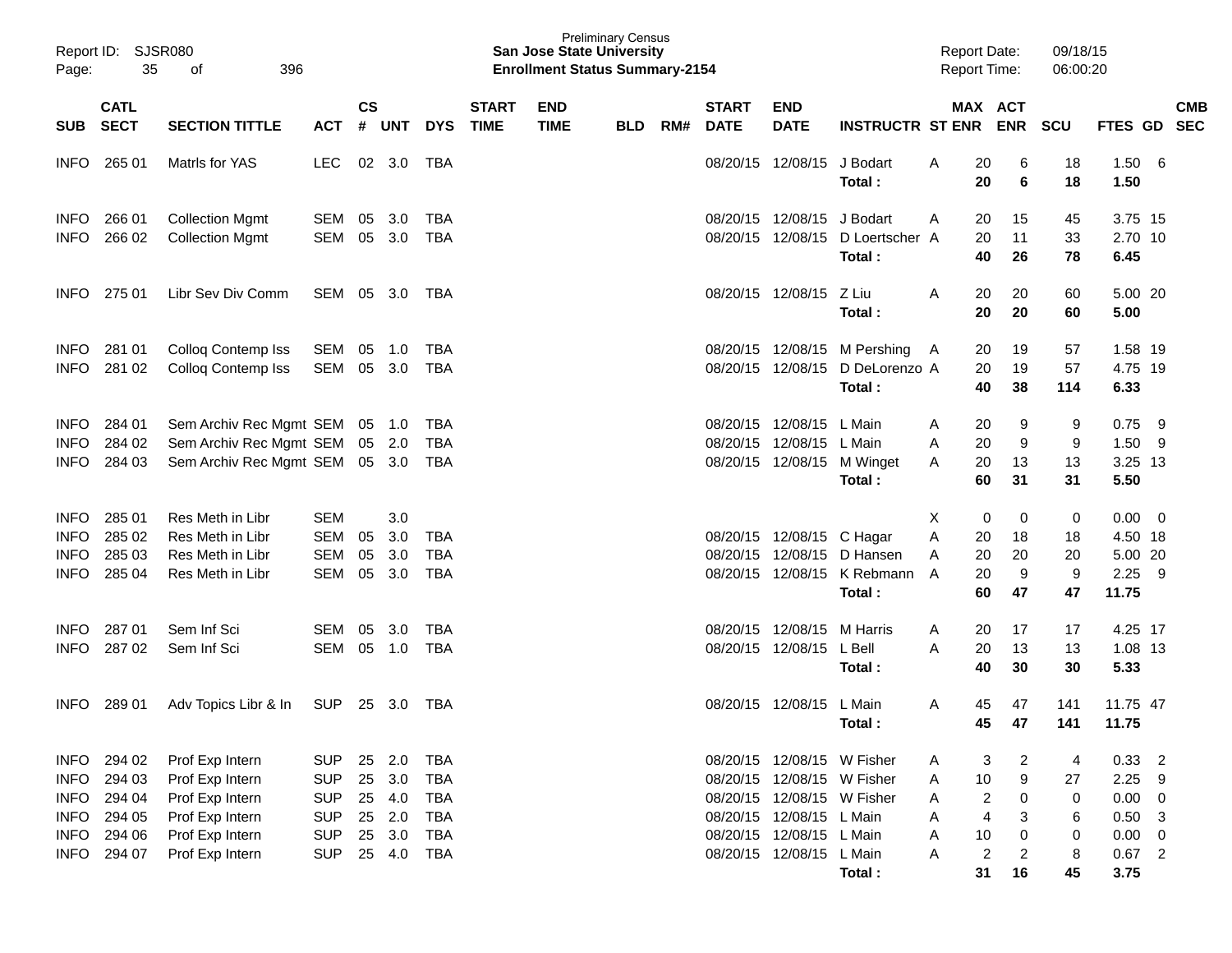| Report ID:<br>Page:        | 36                         | <b>SJSR080</b><br>396<br>of              |                          |                    |            |                          |                             | <b>San Jose State University</b><br><b>Enrollment Status Summary-2154</b> | <b>Preliminary Census</b> |     |                             |                                                  |                                                       |        | <b>Report Date:</b><br><b>Report Time:</b> |                          | 09/18/15<br>06:00:20     |                                   |                     |                          |
|----------------------------|----------------------------|------------------------------------------|--------------------------|--------------------|------------|--------------------------|-----------------------------|---------------------------------------------------------------------------|---------------------------|-----|-----------------------------|--------------------------------------------------|-------------------------------------------------------|--------|--------------------------------------------|--------------------------|--------------------------|-----------------------------------|---------------------|--------------------------|
| <b>SUB</b>                 | <b>CATL</b><br><b>SECT</b> | <b>SECTION TITTLE</b>                    | <b>ACT</b>               | $\mathsf{cs}$<br># | <b>UNT</b> | <b>DYS</b>               | <b>START</b><br><b>TIME</b> | <b>END</b><br><b>TIME</b>                                                 | <b>BLD</b>                | RM# | <b>START</b><br><b>DATE</b> | <b>END</b><br><b>DATE</b>                        | <b>INSTRUCTR ST ENR</b>                               |        | MAX                                        | <b>ACT</b><br><b>ENR</b> | <b>SCU</b>               | FTES GD                           |                     | <b>CMB</b><br><b>SEC</b> |
| <b>INFO</b>                | 295 01                     | Sch Libr Fieldwork                       | <b>SUP</b>               | 25                 | 3.0        | <b>TBA</b>               |                             |                                                                           |                           |     | 08/20/15                    | 12/08/15                                         | M Harlan<br>Total:                                    | A      | 10<br>10                                   | 6<br>6                   | 18<br>18                 | 1.50<br>1.50                      | $-6$                |                          |
| <b>INFO</b><br><b>INFO</b> | 298 01<br>298 02           | <b>Special Study</b><br>Special Study    | <b>SUP</b><br><b>SUP</b> | 25<br>25           | 1.0<br>2.0 | <b>TBA</b><br><b>TBA</b> |                             |                                                                           |                           |     | 08/20/15<br>08/20/15        | 12/08/15<br>12/08/15                             | W Fisher<br>W Fisher                                  | A<br>A | 3<br>3                                     | 2<br>$\Omega$            | 2<br>0                   | 0.17<br>0.00                      | $\overline{2}$<br>0 |                          |
| <b>INFO</b><br><b>INFO</b> | 298 03<br>298 04           | Special Study<br><b>Special Study</b>    | <b>SUP</b><br><b>SUP</b> | 25<br>25           | 3.0<br>3.0 | <b>TBA</b><br><b>TBA</b> |                             |                                                                           |                           |     | 08/20/15<br>08/20/15        | 12/08/15<br>12/08/15                             | W Fisher<br>D Faires                                  | A<br>A | 9<br>4                                     | 0                        | 3<br>0                   | 0.25<br>0.00                      | -1<br>- 0           |                          |
| <b>INFO</b>                | 298 05                     | Special Study                            | <b>SUP</b>               | 25                 | 3.0        | <b>TBA</b>               |                             |                                                                           |                           |     | 08/20/15                    | 12/08/15                                         | D Faires                                              | A      | 3                                          | 2                        | 6                        | 0.50                              | $\overline{2}$      |                          |
| <b>INFO</b>                | 298 06                     | <b>Special Study</b>                     | <b>SUP</b>               | 25                 | 3.0        | <b>TBA</b>               |                             |                                                                           |                           |     | 08/20/15                    | 12/08/15                                         | D Faires<br>Total:                                    | A      | 3<br>25                                    | 4<br>9                   | 12<br>23                 | 1.00<br>1.92                      | -4                  |                          |
| <b>INFO</b>                | 299 01                     | <b>MA Thesis/Project</b>                 | SEM                      | 25                 | 3.0        | <b>TBA</b>               |                             |                                                                           |                           |     | 08/20/15                    | 12/08/15                                         | D Hansen<br>Total:                                    | A      | $\overline{c}$<br>$\mathbf{2}$             |                          | 3<br>3                   | 0.25<br>0.25                      | - 1                 |                          |
|                            | Department :               | <b>Library &amp; Information Science</b> |                          |                    |            |                          |                             |                                                                           |                           |     |                             | <b>Lower Division:</b><br><b>Upper Division:</b> | <b>Department Total:</b><br><b>Graduate Division:</b> |        | 1193<br>0<br>80<br>1113                    | 903<br>0<br>106<br>797   | 2158<br>0<br>318<br>1840 | 194.98<br>0.00<br>26.50<br>168.48 |                     |                          |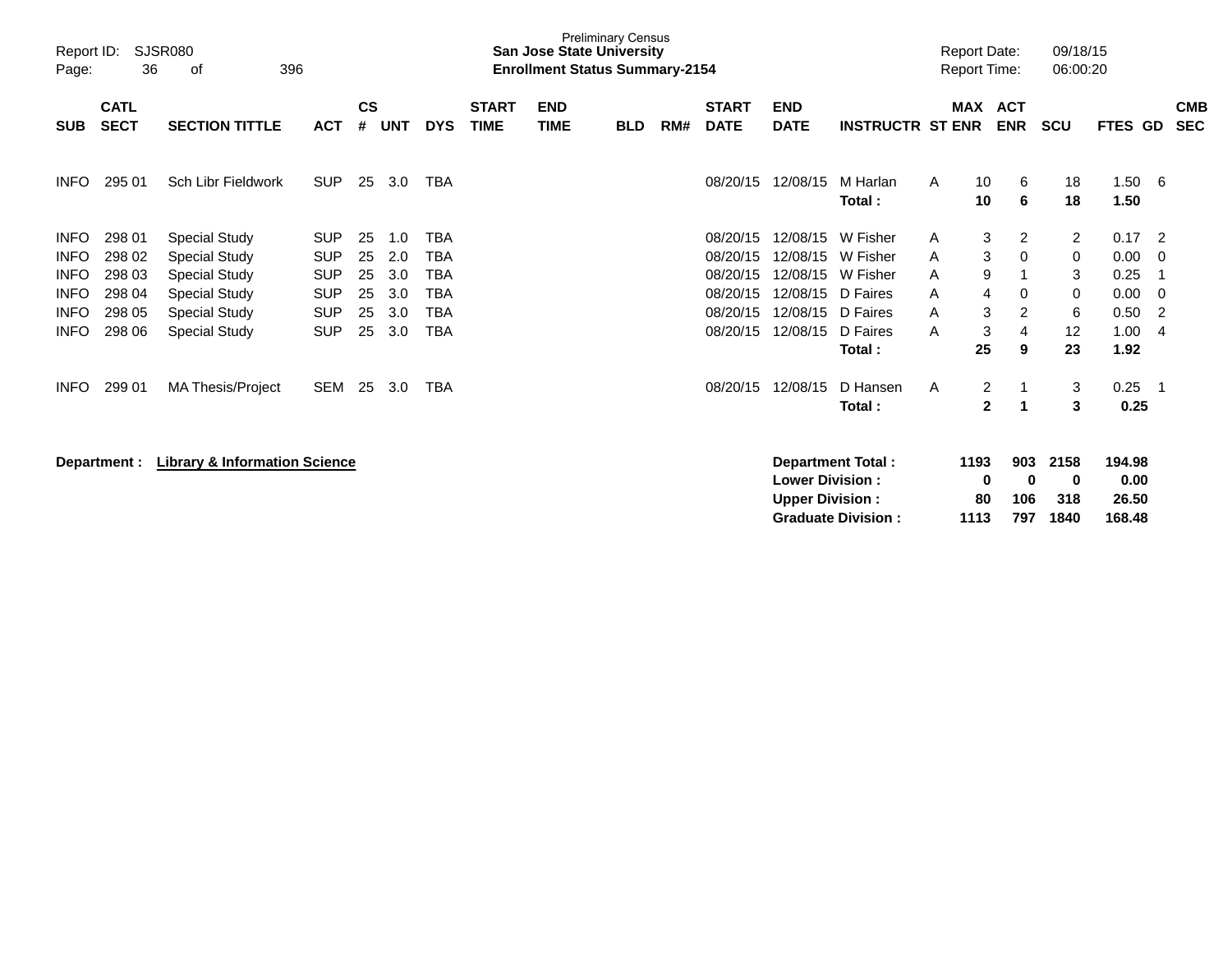| Report ID:<br>Page:        | 37                         | <b>SJSR080</b><br>396<br>of                                   |                          |                    |            |                |                             | <b>Preliminary Census</b><br><b>San Jose State University</b><br><b>Enrollment Status Summary-2154</b> |                          |     |                                |                                                  |                                                       | <b>Report Date:</b><br><b>Report Time:</b> |                        |                            | 09/18/15<br>06:00:20       |                              |                          |  |
|----------------------------|----------------------------|---------------------------------------------------------------|--------------------------|--------------------|------------|----------------|-----------------------------|--------------------------------------------------------------------------------------------------------|--------------------------|-----|--------------------------------|--------------------------------------------------|-------------------------------------------------------|--------------------------------------------|------------------------|----------------------------|----------------------------|------------------------------|--------------------------|--|
| <b>SUB</b>                 | <b>CATL</b><br><b>SECT</b> | <b>SECTION TITTLE</b>                                         | <b>ACT</b>               | $\mathsf{cs}$<br># | <b>UNT</b> | <b>DYS</b>     | <b>START</b><br><b>TIME</b> | <b>END</b><br><b>TIME</b>                                                                              | <b>BLD</b>               | RM# | <b>START</b><br><b>DATE</b>    | <b>END</b><br><b>DATE</b>                        | <b>INSTRUCTR ST ENR</b>                               |                                            | <b>MAX ACT</b>         | <b>ENR</b>                 | <b>SCU</b>                 | FTES GD                      | <b>CMB</b><br><b>SEC</b> |  |
| <b>College</b>             | Department :               | <b>Applied Sciences &amp; Arts</b><br><b>Military Science</b> |                          |                    |            |                |                             |                                                                                                        |                          |     |                                |                                                  |                                                       |                                            |                        |                            |                            |                              |                          |  |
| <b>MILS</b><br><b>MILS</b> | 1A 01<br>1A 02             | Ldrshp & Pers Dev<br>Ldrshp & Pers Dev                        | <b>SUP</b><br><b>LAB</b> | 77<br>78           | 2.0<br>0.0 | <b>MW</b><br>W |                             | 08:00 AM 09:05 AM<br>02:15 PM 05:00 PM                                                                 | <b>OFF</b><br><b>OFF</b> |     | CAMP 08/20/15<br>CAMP 08/20/15 | 12/08/15<br>12/08/15                             | A Frias<br>A Frias<br>Total:                          | A<br>A                                     | 30<br>30<br>60         | 12<br>12<br>24             | 24<br>12<br>36             | 1.60<br>0.00<br>1.60         | - 0<br>- 0               |  |
| MILS<br><b>MILS</b>        | 2A 01<br>2A 02             | Inn Team Ldrshp<br>Inn Team Ldrshp                            | <b>SUP</b><br>LAB        | 77<br>78           | 2.0<br>0.0 | <b>MW</b><br>W |                             | 08:00 AM 09:05 AM<br>02:15 PM 05:00 PM                                                                 | <b>OFF</b><br><b>OFF</b> |     | CAMP 08/20/15<br>CAMP 08/20/15 | 12/08/15<br>12/08/15                             | A Frias<br>A Frias<br>Total:                          | A<br>A                                     | 30<br>30<br>60         | 7<br>$\overline{7}$<br>14  | 14<br>$\overline{7}$<br>21 | 0.93<br>0.00<br>0.93         | - 0<br>$\overline{0}$    |  |
| MILS<br><b>MILS</b>        | 130A 01                    | Adap Tm Ldrshp<br>130A 02 Adap Tm Ldrshp                      | <b>SUP</b><br>LAB        | 77<br>78           | 4.0<br>0.0 | <b>TR</b><br>W |                             | 08:30 AM 10:10 AM<br>02:15 PM 05:00 PM                                                                 | <b>OFF</b><br><b>OFF</b> |     | CAMP 08/20/15<br>CAMP 08/20/15 | 12/08/15<br>12/08/15                             | A Frias<br>A Frias<br>Total:                          | A<br>A                                     | 30<br>30<br>60         | 9<br>9<br>18               | 36<br>9<br>45              | 2.53<br>0.00<br>2.53         | -2<br>$\overline{2}$     |  |
| MILS<br>MILS               | 140A 05                    | 140A 04 Adap Ldrshp<br>Adap Ldrshp                            | <b>LAB</b><br><b>SUP</b> | 78<br>77           | 0.0<br>4.0 | W<br>TR        |                             | 02:15 PM 05:00 PM<br>10:20 AM 01:00 PM                                                                 | <b>OFF</b><br><b>OFF</b> |     | CAMP 08/20/15<br>CAMP 08/20/15 | 12/08/15<br>12/08/15                             | A Frias<br>A Frias<br>Total:                          | A<br>A                                     | 30<br>30<br>60         | 7<br>$\overline{7}$<br>14  | $\overline{7}$<br>28<br>35 | 0.00<br>1.87<br>1.87         | - 0<br>$\overline{0}$    |  |
| <b>MILS</b>                | 180 01                     | <b>Individual Studies</b>                                     | <b>SUP</b>               | 77                 | 3.0        | <b>TBA</b>     |                             |                                                                                                        | <b>OFF</b>               |     | CAMP 08/20/15                  | 12/08/15                                         | A Frias<br>Total:                                     | A                                          | 0<br>$\bf{0}$          | 0<br>$\mathbf 0$           | 0<br>0                     | 0.00<br>0.00                 | $\overline{0}$           |  |
|                            | Department :               | <b>Military Science</b>                                       |                          |                    |            |                |                             |                                                                                                        |                          |     |                                | <b>Lower Division:</b><br><b>Upper Division:</b> | <b>Department Total:</b><br><b>Graduate Division:</b> |                                            | 240<br>120<br>120<br>0 | 70<br>38<br>32<br>$\bf{0}$ | 137<br>57<br>80<br>0       | 6.93<br>2.53<br>4.40<br>0.00 |                          |  |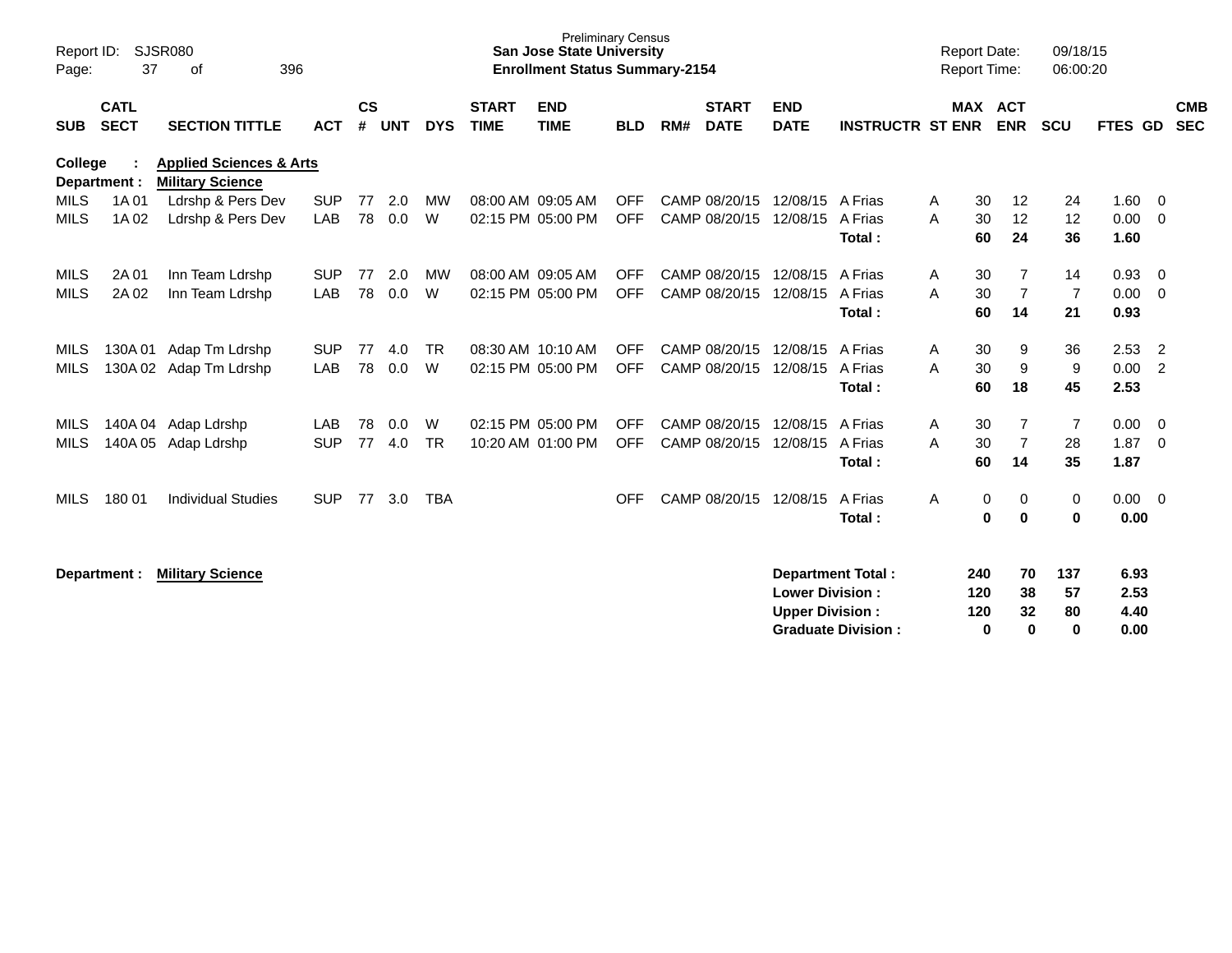| Report ID:<br>Page:     | 38                         | <b>SJSR080</b><br>396<br>оf                          |                          |                |            |              |                             | <b>Preliminary Census</b><br><b>San Jose State University</b><br><b>Enrollment Status Summary-2154</b> |            |            |                             |                                        |                                  | <b>Report Date:</b><br><b>Report Time:</b> |               |                       | 09/18/15<br>06:00:20 |                      |                                                    |                          |
|-------------------------|----------------------------|------------------------------------------------------|--------------------------|----------------|------------|--------------|-----------------------------|--------------------------------------------------------------------------------------------------------|------------|------------|-----------------------------|----------------------------------------|----------------------------------|--------------------------------------------|---------------|-----------------------|----------------------|----------------------|----------------------------------------------------|--------------------------|
| <b>SUB</b>              | <b>CATL</b><br><b>SECT</b> | <b>SECTION TITTLE</b>                                | ACT                      | <b>CS</b><br># | <b>UNT</b> | <b>DYS</b>   | <b>START</b><br><b>TIME</b> | <b>END</b><br><b>TIME</b>                                                                              | <b>BLD</b> | RM#        | <b>START</b><br><b>DATE</b> | <b>END</b><br><b>DATE</b>              | <b>INSTRUCTR ST ENR</b>          |                                            |               | MAX ACT<br><b>ENR</b> | <b>SCU</b>           | FTES GD              |                                                    | <b>CMB</b><br><b>SEC</b> |
| College<br>Department : |                            | <b>Applied Sciences &amp; Arts</b><br><b>Nursing</b> |                          |                |            |              |                             |                                                                                                        |            |            |                             |                                        |                                  |                                            |               |                       |                      |                      |                                                    |                          |
| <b>NURS 2301</b>        |                            | Pathophysiology-I                                    | <b>LEC</b>               | 01             | 3.0        | R            |                             | 03:00 PM 05:50 PM                                                                                      | CL         | 222        |                             | 08/20/15 12/08/15                      | A Spilker<br>Total:              | A                                          | 60<br>60      | 61<br>61              | 183<br>183           | 12.20<br>12.20       | $\overline{\phantom{0}}$                           |                          |
| <b>NURS 24 01</b>       |                            | Adult Care Mgmt I                                    | <b>LEC</b>               | 01             | 4.0        | TF           |                             | 10:30 AM 12:20 PM                                                                                      | CL         | 222        |                             | 08/20/15 12/08/15                      | K Bawel-Brin A<br>Total:         |                                            | 63<br>63      | 64<br>64              | 256<br>256           | 17.07 0<br>17.07     |                                                    |                          |
| NURS 33 01              |                            | Prof Role Dev I                                      | <b>LEC</b>               | 02             | 2.0        | W            |                             | 11:00 AM 12:50 PM                                                                                      | HB.        | 408        |                             | 08/20/15 12/08/15                      | S Guido                          | A                                          | 30            | 29                    | 58                   | 3.87                 | $\overline{\mathbf{0}}$                            |                          |
| <b>NURS 3302</b>        | <b>NURS 3303</b>           | Prof Role Dev I<br>Prof Role Dev I                   | <b>LEC</b><br><b>LEC</b> | 02             | 2.0<br>2.0 | W            |                             | 05:00 PM 06:50 PM                                                                                      | CL         | 216        |                             | 08/20/15 12/08/15                      | M Haririfar<br>Total:            | X<br>A                                     | 0<br>30<br>60 | 0<br>30<br>59         | 0<br>60<br>118       | 0.00<br>4.00<br>7.87 | 0<br>$\overline{\phantom{0}}$                      |                          |
|                         | NURS 34A 01<br>NURS 34A 02 | Prof Role Dev II<br>Prof Role Dev II                 | <b>LEC</b><br><b>LEC</b> | 02<br>02       | 1.0<br>1.0 | F<br>F       |                             | 08:00 AM 10:15 AM<br>01:30 PM 03:50 PM                                                                 | НB<br>НB   | 408<br>408 |                             | 08/20/15 12/08/15<br>08/20/15 12/08/15 | A Spilker<br>A Spilker           | A<br>A                                     | 32<br>32      | 32<br>30              | 32<br>30             | 2.13<br>2.00         | $\overline{\mathbf{0}}$<br>$\overline{\mathbf{0}}$ |                          |
| NURS 43 01              |                            | Pharmacology                                         | <b>LEC</b>               | 01             | 3.0        | $\top$       |                             | 01:30 PM 04:20 PM                                                                                      | CL         | 222        |                             | 08/20/15 12/08/15                      | Total:<br>S Malloy               |                                            | 64<br>60      | 62<br>60              | 62<br>180            | 4.13<br>12.00        | $\overline{\phantom{0}}$                           |                          |
|                         |                            |                                                      |                          |                |            |              |                             |                                                                                                        |            |            |                             |                                        | Total:                           | A                                          | 60            | 60                    | 180                  | 12.00                |                                                    |                          |
| NURS 44 01              |                            | Adult Care Clin Prac                                 | LAB                      | 17             | 3.0        | M            |                             | 07:00 AM 03:00 PM                                                                                      | <b>OFF</b> |            | CAMP 08/20/15 12/08/15      |                                        | M Mistal                         | A                                          | 10            | 7                     | 21                   | 1.40                 | $\overline{\mathbf{0}}$                            |                          |
| NURS 44 02              |                            | <b>Adult Care Clin Prac</b>                          | LAB                      | 17             | 3.0        | м            |                             | 02:00 PM 10:30 PM                                                                                      | <b>OFF</b> |            | CAMP 08/20/15               | 12/08/15                               | D Law                            | Α                                          | 10            | 8                     | 24                   | 1.60                 | 0                                                  |                          |
| <b>NURS 44 03</b>       |                            | Adult Care Clin Prac                                 | LAB                      | 17             | 3.0        | W            |                             | 02:00 PM 10:30 PM                                                                                      | <b>OFF</b> |            |                             | CAMP 08/20/15 12/08/15                 | K Kinner                         | Α                                          | 10            | 10                    | 30                   | 2.00                 | 0                                                  |                          |
| <b>NURS 44 04</b>       |                            | <b>Adult Care Clin Prac</b>                          | LAB                      | 17             | 3.0        | м            |                             | 02:00 PM 10:00 PM                                                                                      | <b>OFF</b> |            |                             | CAMP 08/20/15 12/08/15                 | C Keane                          | A                                          | 10            | 9                     | 27                   | 1.80                 | 0                                                  |                          |
| <b>NURS 44 05</b>       |                            | <b>Adult Care Clin Prac</b>                          | LAB                      | 17             | 3.0        | $\top$       |                             | 02:00 PM 10:30 PM                                                                                      | <b>OFF</b> |            |                             | CAMP 08/20/15 12/08/15                 | J Belen                          | Α                                          | 10            | 10                    | 30                   | 2.00                 | 0                                                  |                          |
| <b>NURS 44 06</b>       |                            | <b>Adult Care Clin Prac</b>                          | LAB                      | 17             | 3.0        | S            |                             | 07:00 AM 03:00 PM                                                                                      | <b>OFF</b> |            |                             | CAMP 08/20/15 12/08/15                 | M Mistal                         | A                                          | 10            | 8                     | 24                   | 1.60                 | $\overline{0}$                                     |                          |
| <b>NURS 44 07</b>       |                            | <b>Adult Care Clin Prac</b>                          | LAB                      | 17             | 3.0        | $\top$       |                             | 02:00 PM 10:30 PM                                                                                      | <b>OFF</b> |            |                             | CAMP 08/20/15 12/08/15                 | P Mayer                          | A                                          | 10            | 10                    | 30                   | 2.00                 | $\overline{\mathbf{0}}$                            |                          |
|                         | <b>NURS 44 08</b>          | Adult Care Clin Prac                                 | LAB                      | 17             | 3.0        | $\top$       |                             | 02:00 PM 10:30 PM                                                                                      | <b>OFF</b> |            | CAMP 08/20/15 12/08/15      |                                        | Total:                           | A                                          | 10<br>80      | $\mathbf 0$<br>62     | 0<br>186             | 0.00<br>12.40        | $\overline{\mathbf{0}}$                            |                          |
| <b>NURS 5301</b>        |                            | Skills in Nursing I                                  | LEC.                     | 02             | 0.0        | TBA          |                             |                                                                                                        | HB         | 311        |                             | 08/20/15 12/08/15                      | D Nelson                         | A                                          | 60            | 59                    | 59                   | 0.00                 | - 0                                                |                          |
| NURS 53 02              |                            | Skills in Nursing I                                  | LAB                      | 16             | 3.0        | WF           |                             | 08:00 AM 10:50 AM                                                                                      | HB         | 311        |                             | 08/20/15 12/08/15 M Agroia             |                                  | Α                                          | 20            | 19                    | 38                   | $3.80\ 0$            |                                                    |                          |
| NURS 53 03              |                            | Skills in Nursing I                                  | LAB                      | 16             | 3.0        | WF           |                             | 11:00 AM 01:50 PM                                                                                      | HB         | 311        |                             | 08/20/15 12/08/15 M Agroia             |                                  | Α                                          | 20            | 20                    | 40                   | $4.00 \ 0$           |                                                    |                          |
| <b>NURS 5304</b>        |                            | Skills in Nursing I                                  | LAB                      |                | 16 3.0     | WF           |                             | 02:00 PM 04:50 PM                                                                                      | HB.        | 311        |                             |                                        | 08/20/15 12/08/15 C O'Leary-Ke A |                                            | 20            | 20                    | 40                   | $4.00 \ 0$           |                                                    |                          |
|                         |                            |                                                      |                          |                |            |              |                             |                                                                                                        |            |            |                             |                                        | Total:                           |                                            | 120           | 118                   | 177                  | 11.80                |                                                    |                          |
| NURS 54 01              |                            | <b>Nursing Skills II</b>                             | <b>LEC</b>               | 02             | 0.0        | <b>TBA</b>   |                             |                                                                                                        |            |            |                             | 08/20/15 12/08/15 C Keane              |                                  | A                                          | 63            | 62                    | 62                   | $0.00 \t 0$          |                                                    |                          |
|                         | NURS 54 02                 | <b>Nursing Skills II</b>                             | LAB                      |                | 16 2.0     | $\mathsf{R}$ |                             | 08:00 AM 10:50 AM                                                                                      | HB         | 311        |                             | 08/20/15 12/08/15 J Keane              |                                  | A                                          | 21            | 21                    | 21                   | 2.80 0               |                                                    |                          |
| NURS 54 03              |                            | <b>Nursing Skills II</b>                             | LAB                      |                | 16  2.0  R |              |                             | 11:00 AM 01:50 PM                                                                                      | HB         | 311        |                             | 08/20/15 12/08/15 C Keane              |                                  | A                                          | 21            | 20                    | 20                   | $2.67$ 0             |                                                    |                          |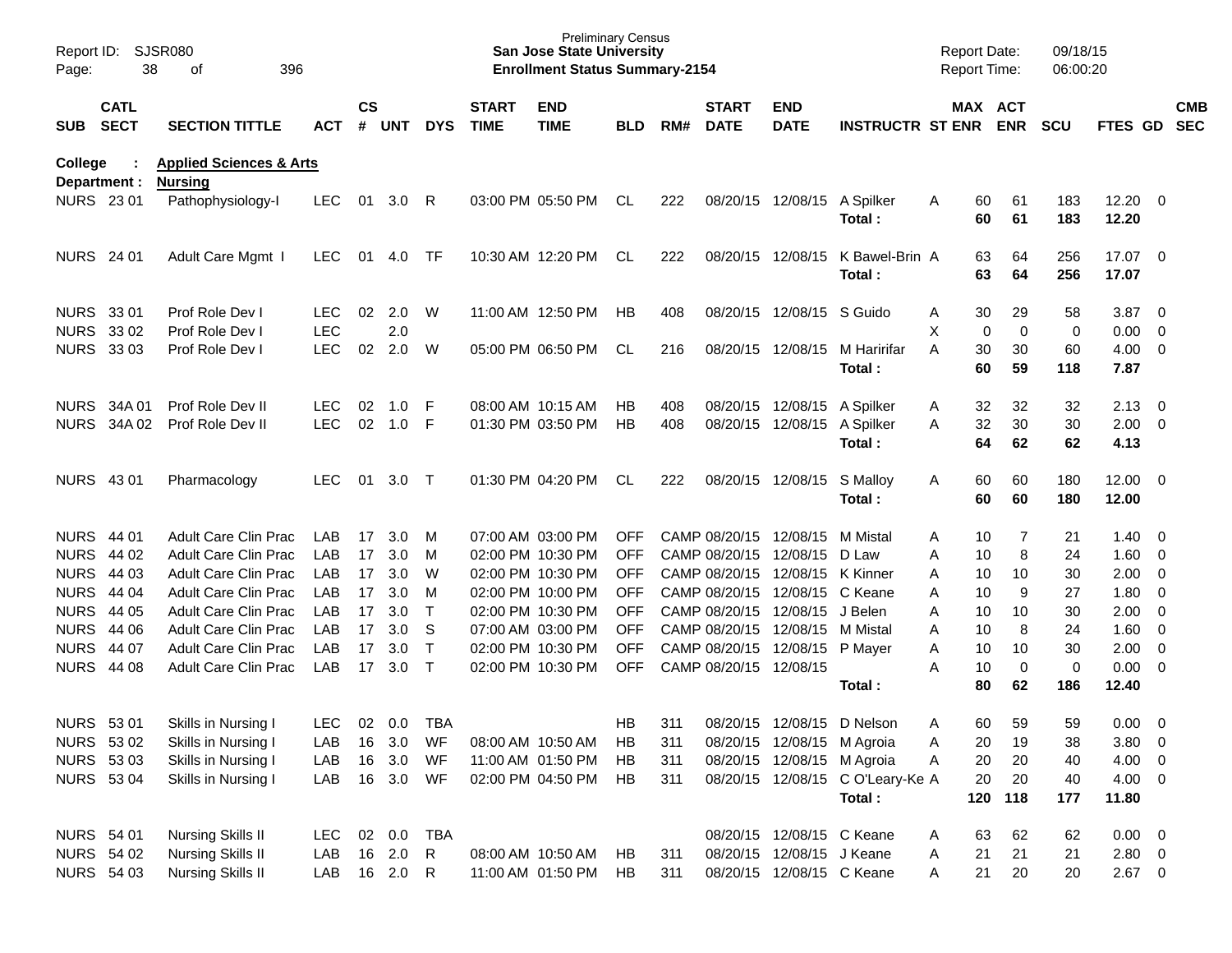| Report ID:<br>Page: | SJSR080<br>39              |                                     |              |                    |            |            | <b>Preliminary Census</b><br><b>San Jose State University</b><br><b>Enrollment Status Summary-2154</b> |                           |            |     |                             |                           | <b>Report Date:</b><br>Report Time: |                | 09/18/15<br>06:00:20  |            |                     |                         |  |
|---------------------|----------------------------|-------------------------------------|--------------|--------------------|------------|------------|--------------------------------------------------------------------------------------------------------|---------------------------|------------|-----|-----------------------------|---------------------------|-------------------------------------|----------------|-----------------------|------------|---------------------|-------------------------|--|
| <b>SUB</b>          | <b>CATL</b><br><b>SECT</b> | <b>SECTION TITTLE</b>               | <b>ACT</b>   | $\mathsf{cs}$<br># | <b>UNT</b> | <b>DYS</b> | <b>START</b><br><b>TIME</b>                                                                            | <b>END</b><br><b>TIME</b> | <b>BLD</b> | RM# | <b>START</b><br><b>DATE</b> | <b>END</b><br><b>DATE</b> | <b>INSTRUCTR ST ENR</b>             |                | MAX ACT<br><b>ENR</b> | <b>SCU</b> | FTES GD SEC         | <b>CMB</b>              |  |
| <b>NURS 54 04</b>   |                            | <b>Nursing Skills II</b>            | LAB          | 16                 | 2.0        | R          |                                                                                                        | 02:00 PM 04:50 PM         | <b>HB</b>  | 311 |                             | 08/20/15 12/08/15         | J Barnby<br>Total:                  | 21<br>Α<br>126 | 21<br>124             | 21<br>124  | 2.80<br>8.27        | $\overline{0}$          |  |
|                     | NURS 124 02                | <b>Theory Overview</b>              | <b>LEC</b>   | 01                 | 3.0        | W          |                                                                                                        | 09:00 AM 11:50 AM         | SН         | 435 |                             | 08/20/15 12/08/15         | S McNiesh<br>Total:                 | 30<br>A<br>30  | 26<br>26              | 78<br>78   | 5.20<br>5.20        | $\overline{\mathbf{0}}$ |  |
|                     | NURS 125 01                | Adult Care Mgmt II                  | <b>LEC</b>   | 01                 | 4.0        | W          |                                                                                                        | 10:30 AM 12:20 PM         | CL         | 222 | 08/20/15 12/08/15           |                           | Total:                              | 63<br>A<br>63  | 62<br>62              | 248<br>248 | 16.53 0<br>16.53    |                         |  |
|                     |                            | NURS 126A 01 Pediatric Theory       | <b>LEC</b>   | 01                 | 2.0        | R          |                                                                                                        | 10:00 AM 11:50 AM         | CL         | 222 |                             | 08/20/15 12/08/15         | C Hill<br>Total:                    | 56<br>A<br>56  | 54<br>54              | 216<br>216 | $7.20 \t 0$<br>7.20 |                         |  |
|                     |                            | NURS 126B 01 Mat/Newborn Theory LEC |              |                    | $01$ 2.0 R |            |                                                                                                        | 01:00 PM 02:50 PM         | CL         | 222 |                             | 08/20/15 12/08/15         | A Spilker<br>Total:                 | 55<br>A<br>55  | 54<br>54              | 108<br>108 | $7.20 \t 0$<br>7.20 |                         |  |
|                     |                            | NURS 127A 01 Psych / MH Theory      | <b>LEC</b>   | 01                 | 2.0        | - F        |                                                                                                        | 08:00 AM 09:50 AM         | <b>IRC</b> | 306 |                             | 08/20/15 12/08/15         | C Mao<br>Total:                     | A<br>62<br>62  | 59<br>59              | 118<br>118 | 7.87<br>7.87        | $\overline{\mathbf{0}}$ |  |
|                     |                            | NURS 127B 01 Community Theory       | <b>LEC</b>   | 01                 | 2.0        | - F        |                                                                                                        | 10:00 AM 11:50 AM         | <b>IRC</b> | 306 |                             | 08/20/15 12/08/15         | L Rauch<br>Total:                   | A<br>72<br>72  | 75<br>75              | 150<br>150 | 10.03 1<br>10.03    |                         |  |
| NURS 128 01         |                            | EBP in Nursing                      | <b>LEC</b>   | 02                 | 2.0        | R          |                                                                                                        | 12:00 PM 01:50 PM         | НB         | 408 | 08/20/15                    | 12/08/15                  | C Hill                              | 32<br>Α        | 31                    | 62         | 4.13                | $\overline{0}$          |  |
|                     | NURS 128 02                | EBP in Nursing                      | <b>LEC</b>   | 02                 | 2.0        | R          |                                                                                                        | 02:00 PM 03:50 PM         | <b>HB</b>  | 408 | 08/20/15                    | 12/08/15                  | C Hill                              | 32<br>A        | 31                    | 62         | 4.13                | $\overline{0}$          |  |
|                     | NURS 128 03                | EBP in Nursing                      | <b>LEC</b>   | 02                 | 2.0        | <b>TBA</b> |                                                                                                        |                           | <b>OFF</b> |     | CAMP 08/20/15 12/08/15      |                           | C O'Leary-Ke A                      | 20             | 20                    | 40         | 2.67                | $\overline{0}$          |  |
|                     | <b>NURS 128 06</b>         | EBP in Nursing                      | <b>LEC</b>   | 02                 | 2.0        | W          |                                                                                                        | 01:00 PM 02:50 PM         | <b>BBC</b> | 225 |                             | 08/20/15 12/08/15         | C Hooper                            | 31<br>A        | 26                    | 52         | 3.47                | $\overline{0}$          |  |
|                     |                            |                                     |              |                    |            |            |                                                                                                        |                           |            |     |                             |                           | Total:                              | 115            | 108                   | 216        | 14.40               |                         |  |
|                     | NURS 133 01                | Prof Role Dev IV                    | <b>LEC</b>   | 02                 | 2.0        | $\top$     |                                                                                                        | 10:30 AM 12:20 PM         | HB         | 408 |                             | 08/20/15 12/08/15 V Wong  |                                     | 32<br>A        | 30                    | 60         | 4.00                | $\overline{\mathbf{0}}$ |  |
|                     | NURS 133 02                | Prof Role Dev IV                    | <b>LEC</b>   | 02                 | 2.0        | $\top$     |                                                                                                        | 01:00 PM 02:50 PM         | <b>HB</b>  | 408 | 08/20/15                    | 12/08/15                  | V Wong                              | A<br>31        | 30                    | 60         | $4.00 \ 0$          |                         |  |
|                     |                            |                                     |              |                    |            |            |                                                                                                        |                           |            |     |                             |                           | Total:                              | 63             | 60                    | 120        | 8.00                |                         |  |
|                     | NURS 136 01                | Prof Role Dev III                   | LEC 02 2.0 R |                    |            |            |                                                                                                        | 08:00 AM 09:50 AM         | HB         | 408 |                             |                           | 08/20/15 12/08/15 D Nelson          | 28<br>Α        | 29                    | 58         | $3.87$ 0            |                         |  |
|                     | NURS 136 02                | Prof Role Dev III                   | LEC          |                    | 02 2.0 R   |            |                                                                                                        | 04:00 PM 05:50 PM         | HB         | 408 |                             |                           | 08/20/15 12/08/15 D Nelson          | 28<br>Α        | 25                    | 50         | $3.33 \ 0$          |                         |  |
|                     |                            |                                     |              |                    |            |            |                                                                                                        |                           |            |     |                             |                           | Total:                              | 56             | 54                    | 108        | 7.20                |                         |  |
|                     | NURS 137 01                | Prof Role Dev V                     | LEC 02 2.0 F |                    |            |            |                                                                                                        | 12:30 PM 02:20 PM         | IRC        | 306 |                             | 08/20/15 12/08/15 L Rauch |                                     | 36<br>A        | 36                    | 72         | 4.80 0              |                         |  |
|                     | NURS 137 02                | Prof Role Dev V                     | LEC 02 2.0 F |                    |            |            |                                                                                                        | 12:30 PM 02:20 PM         | IRC        | 302 |                             |                           | 08/20/15 12/08/15 D Canham          | 36<br>A        | 39                    | 78         | $5.23$ 1            |                         |  |
|                     |                            |                                     |              |                    |            |            |                                                                                                        |                           |            |     |                             |                           | Total:                              | 72             | 75                    | 150        | 10.03               |                         |  |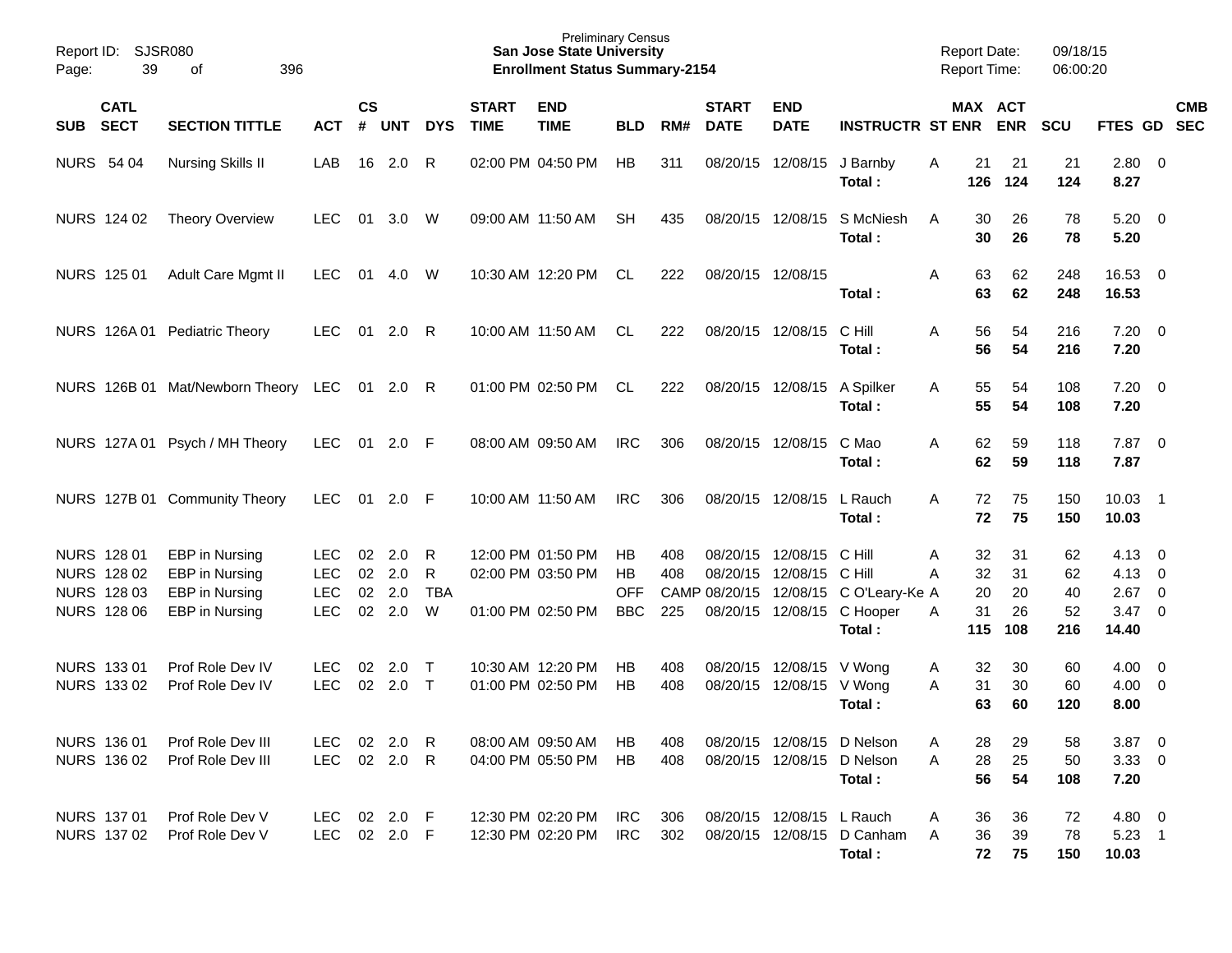| Report ID:<br>Page: | 40                         | <b>SJSR080</b><br>396<br>of     |              |                |            |              |                             | <b>Preliminary Census</b><br><b>San Jose State University</b><br><b>Enrollment Status Summary-2154</b> |            |     |                             |                                     |                                                           | <b>Report Date:</b><br>Report Time: |                       | 09/18/15<br>06:00:20 |                |                         |                          |
|---------------------|----------------------------|---------------------------------|--------------|----------------|------------|--------------|-----------------------------|--------------------------------------------------------------------------------------------------------|------------|-----|-----------------------------|-------------------------------------|-----------------------------------------------------------|-------------------------------------|-----------------------|----------------------|----------------|-------------------------|--------------------------|
| <b>SUB</b>          | <b>CATL</b><br><b>SECT</b> | <b>SECTION TITTLE</b>           | <b>ACT</b>   | <b>CS</b><br># | <b>UNT</b> | <b>DYS</b>   | <b>START</b><br><b>TIME</b> | <b>END</b><br><b>TIME</b>                                                                              | <b>BLD</b> | RM# | <b>START</b><br><b>DATE</b> | <b>END</b><br><b>DATE</b>           | <b>INSTRUCTR ST ENR</b>                                   |                                     | MAX ACT<br><b>ENR</b> | <b>SCU</b>           | <b>FTES GD</b> |                         | <b>CMB</b><br><b>SEC</b> |
|                     | <b>NURS 138 01</b>         | Prof Role Dev VI                | LEC          | 02             | 3.0        | F            |                             | 09:00 AM 12:00 PM                                                                                      | CL         | 324 | 08/20/15                    | 12/08/15                            | L Rodriguez A<br>Total:                                   | 40<br>40                            | 41<br>41              | 123<br>123           | 8.20<br>8.20   | $\overline{\mathbf{0}}$ |                          |
|                     |                            | NURS 138X 01 Prof Role Dev VI   | <b>LEC</b>   | 02             | 2.0        | -F           |                             | 10:00 AM 11:50 AM                                                                                      | <b>BBC</b> | 225 |                             | 08/20/15 12/08/15                   | K Abriam-Yag A                                            | 33                                  | 29                    | 58                   | 3.87           | $\overline{\mathbf{0}}$ |                          |
|                     |                            | NURS 138X 02 Prof Role Dev VI   | <b>LEC</b>   |                | 2.0        |              |                             |                                                                                                        |            |     |                             |                                     |                                                           | X<br>0                              | 0                     | 0                    | 0.00           | $\overline{0}$          |                          |
|                     |                            | NURS 138X 03 Prof Role Dev VI   | <b>LEC</b>   | 02             | 2.0        | F            |                             | 01:00 PM 02:50 PM                                                                                      | CL         | 324 |                             |                                     | 08/20/15 12/08/15 L Rodriguez A                           | 40                                  | 24                    | 48                   | 3.20           | $\overline{0}$          |                          |
|                     |                            |                                 |              |                |            |              |                             |                                                                                                        |            |     |                             |                                     | Total:                                                    | 73                                  | 53                    | 106                  | 7.07           |                         |                          |
|                     | NURS 144 01                | Clin Nurs Appl                  | <b>LEC</b>   | 02             | 2.0        | W            |                             | 04:00 PM 05:50 PM                                                                                      | HB         | 408 |                             | 08/20/15 12/08/15                   | A Spilker                                                 | 31<br>A                             | 26                    | 52                   | $3.47 \quad 0$ |                         |                          |
|                     |                            |                                 |              |                |            |              |                             |                                                                                                        |            |     |                             |                                     | Total:                                                    | 31                                  | 26                    | 52                   | 3.47           |                         |                          |
|                     | NURS 145 02                | <b>Adult Care Clin II</b>       | LAB          | 17             | 4.0        | <b>RF</b>    |                             | 07:00 AM 03:00 PM                                                                                      | <b>OFF</b> |     |                             | CAMP 08/20/15 12/08/15 V Wong       |                                                           | A                                   | 9<br>7                | 28                   | 1.87           | $\overline{\mathbf{0}}$ |                          |
|                     | NURS 145 03                | Adult Care Clin II              | LAB          | 17             | 4.0        | R            |                             | 07:00 AM 07:00 PM                                                                                      | <b>OFF</b> |     | CAMP 08/20/15               | 12/08/15                            | C Pham                                                    | 10<br>Α                             | 8                     | 32                   | 2.13           | $\overline{0}$          |                          |
|                     | NURS 145 04                | Adult Care Clin II              | LAB          | 17             | 4.0        | <b>RF</b>    |                             | 07:00 AM 03:00 PM                                                                                      | <b>OFF</b> |     | CAMP 08/20/15 12/08/15      |                                     | D Gaylle                                                  | Α<br>9                              | 10                    | 40                   | 2.67           | $\overline{\mathbf{0}}$ |                          |
|                     | <b>NURS 145 05</b>         | Adult Care Clin II              | LAB          | 17             | 4.0        | WR           |                             | 03:00 PM 11:00 PM                                                                                      | <b>OFF</b> |     | CAMP 08/20/15               | 12/08/15                            | A Paulson                                                 | A<br>10                             | 10                    | 40                   | 2.67           | $\overline{0}$          |                          |
|                     | <b>NURS 145 06</b>         | Adult Care Clin II              | LAB          | 17             | 4.0        | WR           |                             | 03:00 PM 11:00 PM                                                                                      | <b>OFF</b> |     | CAMP 08/20/15 12/08/15      |                                     | P Mayer                                                   | Α<br>10                             | 9                     | 36                   | 2.40           | $\overline{0}$          |                          |
|                     | NURS 145 07                | Adult Care Clin II              | LAB          | 17             | 4.0        | <b>RF</b>    |                             | 07:00 AM 03:00 PM                                                                                      | <b>OFF</b> |     | CAMP 08/20/15               | 12/08/15                            | P Edwards                                                 | Α                                   | 9<br>7                | 28                   | 1.87           | $\overline{0}$          |                          |
|                     | <b>NURS 145 08</b>         | Adult Care Clin II              | LAB          | 17             | 4.0        | <b>WR</b>    |                             | 03:00 PM 11:00 PM                                                                                      | <b>OFF</b> |     | CAMP 08/20/15 12/08/15      |                                     | J Garcia                                                  | A<br>9                              | 10                    | 40                   | 2.67           | $\overline{0}$          |                          |
|                     |                            |                                 |              |                |            |              |                             |                                                                                                        |            |     |                             |                                     | Total:                                                    | 66                                  | 61                    | 244                  | 16.27          |                         |                          |
|                     | NURS 146A01                | <b>Peds Clinical</b>            | LAB          | 17             | 2.0        | W            |                             | 07:00 AM 03:00 PM                                                                                      | <b>OFF</b> |     | CAMP 08/20/15               | 12/08/15                            | S McKenna                                                 | A<br>10                             | 10                    | 20                   | 1.33           | $\overline{\mathbf{0}}$ |                          |
|                     |                            | NURS 146A 02 Peds Clinical      | LAB          | 17             | 2.0        | F            |                             | 07:00 AM 04:00 PM                                                                                      | <b>OFF</b> |     | CAMP 08/20/15               | 12/08/15                            | V Brewer                                                  | Α<br>10                             | 8                     | 16                   | 1.07           | $\overline{\mathbf{0}}$ |                          |
|                     |                            | NURS 146A 03 Peds Clinical      | LAB          | 17             | 2.0        | $\mathsf{T}$ |                             | 07:00 AM 03:00 PM                                                                                      | <b>OFF</b> |     | CAMP 08/20/15               | 12/08/15                            | S McKenna                                                 | 10<br>A                             | 10                    | 20                   | 1.33           | $\overline{0}$          |                          |
|                     |                            | NURS 146A 05 Peds Clinical      | LAB          | 17             | 2.0        | W            |                             | 07:00 AM 04:00 PM                                                                                      | <b>OFF</b> |     | CAMP 08/20/15               | 12/08/15                            | L Shields                                                 | Α                                   | 8<br>8                | 16                   | 1.07           | $\overline{\mathbf{0}}$ |                          |
|                     |                            | NURS 146A 08 Peds Clinical      | LAB          | 17             | 2.0        | $\top$       |                             | 02:00 PM 10:00 PM                                                                                      | <b>OFF</b> |     | CAMP 08/20/15               | 12/08/15                            | K Ketner                                                  | 10<br>Α                             | 9                     | 18                   | 1.20           | $\overline{0}$          |                          |
|                     |                            | NURS 146A 10 Peds Clinical      | LAB          | 17             | 2.0        | W            |                             | 02:00 PM 10:00 PM                                                                                      | <b>OFF</b> |     | CAMP 08/20/15               | 12/08/15                            | J Ruiz                                                    | 10<br>Α                             | 8                     | 16                   | 1.07           | $\overline{0}$          |                          |
|                     | <b>NURS 146A11</b>         | Peds Clinical                   | LAB          |                | 2.0        |              |                             |                                                                                                        |            |     |                             |                                     |                                                           | X<br>0                              | 0                     | 0                    | 0.00           | $\overline{0}$          |                          |
|                     |                            |                                 |              |                |            |              |                             |                                                                                                        |            |     |                             |                                     | Total:                                                    | 58                                  | 53                    | 106                  | 7.07           |                         |                          |
|                     | NURS 146B 01               | <b>Mat Hith Clinical</b>        | LAB          |                | 2.0        |              |                             |                                                                                                        |            |     |                             |                                     |                                                           | Χ                                   | 0<br>0                | 0                    | 0.00           | $\overline{\mathbf{0}}$ |                          |
|                     |                            | NURS 146B 02 Mat Hlth Clinical  | LAB          | 17             | 2.0        | W            |                             | 07:00 AM 03:00 PM                                                                                      | OFF        |     |                             | CAMP 08/20/15 12/08/15 J Peters     |                                                           | A<br>10                             | 10                    | 20                   | 1.33           | $\overline{0}$          |                          |
|                     |                            | NURS 146B 04 Mat Hith Clinical  | LAB.         |                | 17 2.0     | $\top$       |                             | 07:00 AM 03:00 PM                                                                                      |            |     |                             | OFF CAMP 08/20/15 12/08/15 T Lind   |                                                           | 10<br>А                             | 8                     | 16                   | $1.07 \t 0$    |                         |                          |
|                     |                            | NURS 146B 05 Mat Hith Clinical  | LAB          | 17             | 2.0        | - F          |                             | 07:00 AM 03:00 PM                                                                                      |            |     |                             | OFF CAMP 08/20/15 12/08/15 S Guido  |                                                           | 10<br>Α                             | 10                    | 20                   | $1.33 \ 0$     |                         |                          |
|                     |                            | NURS 146B 06 Mat Hith Clinical  | LAB          |                | 17 2.0 W   |              |                             | 02:00 PM 10:00 PM                                                                                      |            |     |                             |                                     | OFF CAMP 08/20/15 12/08/15 B Ashaolu                      | 10<br>A                             | 9                     | 18                   | $1.20 \t 0$    |                         |                          |
|                     |                            | NURS 146B 08 Mat Hlth Clinical  | LAB          |                | 17 2.0     | - W          |                             | 07:00 AM 03:00 PM                                                                                      |            |     |                             | OFF CAMP 08/20/15 12/08/15 T Lind   |                                                           | 10<br>Α                             | 9                     | 18                   | $1.20 \t 0$    |                         |                          |
|                     |                            | NURS 146B 10 Mat Hlth Clinical  | LAB          |                | 17 2.0 T   |              |                             | 07:00 AM 04:00 PM                                                                                      |            |     |                             | OFF CAMP 08/20/15 12/08/15 D Nelson |                                                           | 10<br>A                             | 8                     | 16                   | $1.07 \t 0$    |                         |                          |
|                     |                            |                                 |              |                |            |              |                             |                                                                                                        |            |     |                             |                                     | Total:                                                    | 60                                  | 54                    | 108                  | 7.20           |                         |                          |
|                     |                            | NURS 147A 01 Mental Health Clin | LAB 17 2.0 T |                |            |              |                             |                                                                                                        |            |     |                             |                                     | 02:00 PM 10:00 PM OFF CAMP 08/20/15 12/08/15 J Sugiyama A | 10                                  | 9                     | 18                   | $1.20 \t 0$    |                         |                          |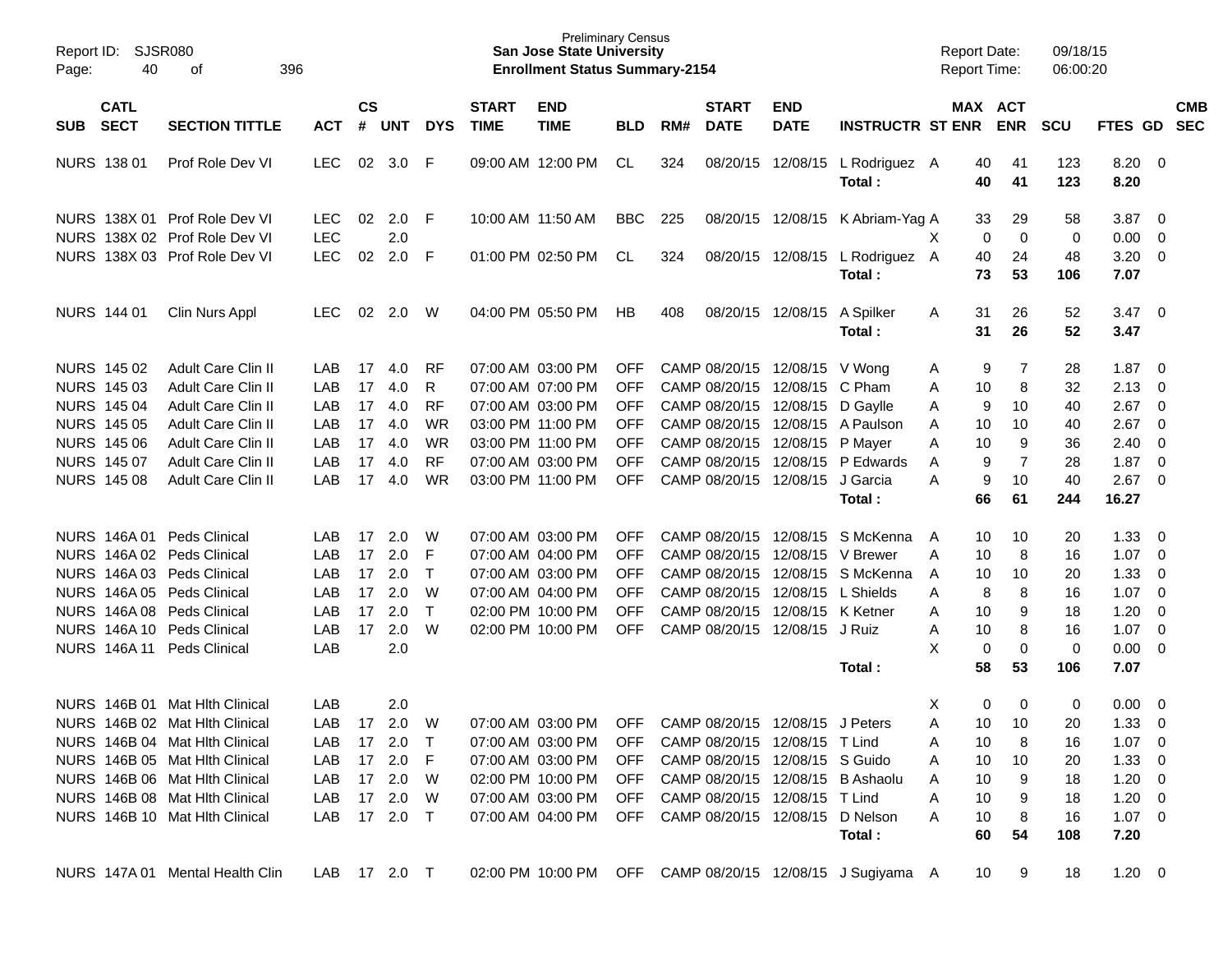| Report ID:<br>Page: | 41                 | <b>SJSR080</b><br>396<br>οf     |                |               |            |            |              | <b>Preliminary Census</b><br><b>San Jose State University</b><br><b>Enrollment Status Summary-2154</b> |            |      |                        |                            |                                  | <b>Report Date:</b><br><b>Report Time:</b> |                |                         | 09/18/15<br>06:00:20 |             |             |            |
|---------------------|--------------------|---------------------------------|----------------|---------------|------------|------------|--------------|--------------------------------------------------------------------------------------------------------|------------|------|------------------------|----------------------------|----------------------------------|--------------------------------------------|----------------|-------------------------|----------------------|-------------|-------------|------------|
|                     | <b>CATL</b>        |                                 |                | $\mathsf{cs}$ |            |            | <b>START</b> | <b>END</b>                                                                                             |            |      | <b>START</b>           | <b>END</b>                 |                                  |                                            | <b>MAX ACT</b> |                         |                      |             |             | <b>CMB</b> |
| <b>SUB</b>          | <b>SECT</b>        | <b>SECTION TITTLE</b>           | <b>ACT</b>     | #             | <b>UNT</b> | <b>DYS</b> | <b>TIME</b>  | <b>TIME</b>                                                                                            | <b>BLD</b> | RM#  | <b>DATE</b>            | <b>DATE</b>                | <b>INSTRUCTR ST ENR</b>          |                                            | <b>ENR</b>     |                         | <b>SCU</b>           | <b>FTES</b> | GD          | <b>SEC</b> |
|                     |                    | NURS 147A 02 Mental Health Clin | LAB            | 17            | 2.0        | W          |              | 08:00 AM 02:00 PM                                                                                      | <b>OFF</b> |      | CAMP 08/20/15          | 12/08/15                   | C Mao                            | Α                                          | 9              | 10                      | 20                   | 1.33        | 0           |            |
|                     |                    | NURS 147A 05 Mental Health Clin | LAB            | 17            | 2.0        | M          |              | 08:00 AM 02:00 PM                                                                                      | <b>OFF</b> |      | CAMP 08/20/15          | 12/08/15                   | M Dver                           | A                                          | 10             | 10                      | 20                   | 1.33        | 0           |            |
|                     |                    | NURS 147A 06 Mental Health Clin | LAB            |               | 2.0        |            |              |                                                                                                        |            |      |                        |                            |                                  | Х                                          | 0              | $\mathbf 0$             | 0                    | 0.00        | 0           |            |
|                     |                    | NURS 147A 08 Mental Health Clin | LAB            |               | 2.0        |            |              |                                                                                                        |            |      |                        |                            |                                  | X                                          | 0              | 0                       | 0                    | 0.00        | 0           |            |
|                     |                    | NURS 147A 10 Mental Health Clin | LAB            | 17            | 2.0        | Т          |              | 08:00 AM 02:00 PM                                                                                      | <b>OFF</b> |      | CAMP 08/20/15          | 12/08/15                   | C Mao                            | Α                                          | 10             | 10                      | 20                   | 1.33        | 0           |            |
|                     |                    | NURS 147A 11 Mental Health Clin | LAB            | 17            | 2.0        | M          |              | 02:00 PM 10:00 PM                                                                                      | OFF        |      | CAMP 08/20/15 12/08/15 |                            | L Barnes-Wil A                   |                                            | 10             | 10                      | 20                   | 1.33        | 0           |            |
|                     |                    | NURS 147A 12 Mental Health Clin | LAB            | 17            | 2.0        | R          |              | 08:00 AM 02:00 PM                                                                                      | <b>OFF</b> |      |                        | CAMP 08/20/15 12/08/15     | L Barnes-Wil A                   |                                            | 9              | 10                      | 20                   | 1.33        | 0           |            |
|                     |                    |                                 |                |               |            |            |              |                                                                                                        |            |      |                        |                            | Total:                           |                                            | 58             | 59                      | 118                  | 7.87        |             |            |
|                     |                    | NURS 147B 01 Com Hith Clin      | LAB            | 17            | 3.0        | Т          |              | 08:00 AM 05:00 PM                                                                                      | <b>OFF</b> |      | CAMP 08/20/15 12/08/15 |                            | L Rauch                          | A                                          | 10             | 10                      | 30                   | 2.00        | 0           |            |
|                     |                    | NURS 147B 02 Com Hith Clin      | LAB            | 17            | 3.0        | W          |              | 08:00 AM 05:00 PM                                                                                      | OFF        |      | CAMP 08/20/15 12/08/15 |                            | D Canham                         | A                                          | 10             | 11                      | 33                   | 2.20        | 0           |            |
|                     |                    | NURS 147B 03 Com Hith Clin      | LAB            | 17            | 3.0        | Τ          |              | 08:00 AM 05:00 PM                                                                                      | <b>OFF</b> |      | CAMP 08/20/15          | 12/08/15                   | D Gennette                       | A                                          | 9              | 10                      | 30                   | 2.00        | 0           |            |
|                     |                    | NURS 147B 05 Com Hith Clin      | LAB            | 17            | 3.0        | W          |              | 08:00 AM 05:00 PM                                                                                      | <b>OFF</b> |      |                        | CAMP 08/20/15 12/08/15     | C Finkbeiner A                   |                                            | 10             | 11                      | 33                   | 2.20        | 0           |            |
|                     |                    | NURS 147B 06 Com Hith Clin      | LAB            |               | 3.0        |            |              |                                                                                                        |            |      |                        |                            |                                  | Χ                                          | 0              | $\mathbf 0$             | 0                    | 0.00        | 0           |            |
|                     |                    | NURS 147B 08 Com Hith Clin      | LAB            | 17            | 3.0        | <b>TBA</b> |              |                                                                                                        |            |      | 08/20/15 12/08/15      |                            |                                  | A                                          | 12             | 11                      | 33                   | 2.20        | 0           |            |
|                     |                    | NURS 147B 10 Com Hith Clin      | LAB            |               | 3.0        |            |              |                                                                                                        |            |      |                        |                            |                                  | X                                          | 0              | $\mathbf 0$             | 0                    | 0.00        | $\mathbf 0$ |            |
|                     |                    | NURS 147B 11 Com Hith Clin      | LAB            | 17            | 3.0        | Т          |              | 08:00 AM 05:00 PM                                                                                      | <b>OFF</b> |      | CAMP 08/20/15          | 12/08/15                   | C Finkbeiner A                   |                                            | 9              | 10                      | 30                   | 2.00        | $\mathbf 0$ |            |
|                     |                    | NURS 147B 12 Com Hith Clin      | LAB            | 17            | 3.0        | W          |              | 08:00 AM 05:00 PM                                                                                      | <b>OFF</b> |      | CAMP 08/20/15 12/08/15 |                            | J Cohen                          | A                                          | 12             | 10                      | 30                   | 2.00        | 0           |            |
|                     |                    |                                 |                |               |            |            |              |                                                                                                        |            |      |                        |                            | Total:                           |                                            | 72             | 73                      | 219                  | 14.60       |             |            |
|                     |                    |                                 |                |               |            |            |              |                                                                                                        |            |      |                        |                            |                                  |                                            |                |                         |                      |             |             |            |
|                     |                    | NURS 148A 01 Sen Precept        | <b>PRA</b>     | 17            | 4.0        | <b>TBA</b> |              |                                                                                                        |            |      |                        | 08/20/15 12/08/15 J Barnby |                                  | A                                          | 16             | 16                      | 64                   | 4.27        | 0           |            |
|                     |                    | NURS 148A 02 Sen Precept        | <b>PRA</b>     | 17            | 4.0        | F          |              | 01:00 PM 03:20 PM                                                                                      | HB         | 418  |                        | 08/20/15 12/08/15          | M Sternlieb                      | A                                          | 13             | 13                      | 52                   | 3.47        | 0           |            |
|                     |                    | NURS 148A 03 Sen Precept        | <b>PRA</b>     | 17            | 4.0        | F          |              | 01:00 PM 03:20 PM                                                                                      | HB         | 301A | 08/20/15 12/08/15      |                            | P Edwards                        | A                                          | 12             | 12                      | 48                   | 3.20        | 0           |            |
|                     |                    | NURS 148A 04 Sen Precept        | <b>PRA</b>     | 17            | 4.0        | F          |              | 01:00 PM 03:20 PM                                                                                      | <b>IS</b>  | 118  |                        | 08/20/15 12/08/15          | C Hooper                         | A                                          | 16             | 16                      | 64                   | 4.27        | 0           |            |
|                     |                    | NURS 148A 05 Sen Precept        | <b>PRA</b>     | 17            | 4.0        | F          |              | 01:00 PM 03:20 PM                                                                                      | HB         | 301E | 08/20/15 12/08/15      |                            | S Guido                          | A                                          | 12             | 12                      | 48                   | 3.20        | 0           |            |
| <b>NURS</b>         |                    | 148A 06 Sen Precept             | PRA            | 17            | 4.0        | F          |              | 01:00 PM 03:20 PM                                                                                      | HB         | 303  |                        | 08/20/15 12/08/15          | S McKenna                        | A                                          | 16             | 16                      | 64                   | 4.27        | 0           |            |
|                     |                    | NURS 148A 07 Sen Precept        | <b>PRA</b>     | 17            | 4.0        | F          |              | 01:00 PM 03:20 PM                                                                                      | HB         | 401  |                        | 08/20/15 12/08/15          | A Spilker                        | A                                          | 9              | 9                       | 36                   | 2.40        | 0           |            |
|                     |                    |                                 |                |               |            |            |              |                                                                                                        |            |      |                        |                            | Total:                           |                                            | 94             | 94                      | 376                  | 25.07       |             |            |
|                     | <b>NURS 180 01</b> | <b>Indivi Stdies</b>            | <b>SUP</b>     | 36            | 1.0        | <b>TBA</b> |              |                                                                                                        |            |      |                        |                            | 08/20/15 12/08/15 K Abriam-Yag A |                                            | 36             | 25                      | 25                   | 1.67        | 0           |            |
|                     |                    | NURS 180 02 Indivi Stdies       | <b>SUP</b>     |               | 2.0        |            |              |                                                                                                        |            |      |                        |                            |                                  | X —                                        | $\overline{0}$ | $\overline{\mathbf{0}}$ | 0                    | $0.00 \t 0$ |             |            |
|                     | NURS 180 03        | <b>Indivi Stdies</b>            | <b>SUP</b>     |               | 3.0        |            |              |                                                                                                        |            |      |                        |                            |                                  | X                                          | 0              | 0                       | 0                    | $0.00 \t 0$ |             |            |
|                     | <b>NURS 180 04</b> | <b>Indivi Stdies</b>            | SUP 36 4.0 TBA |               |            |            |              |                                                                                                        |            |      |                        |                            | 08/20/15 12/08/15 K Abriam-Yag A |                                            | 36             | $\mathbf{3}$            | 12                   | $0.80 \t 0$ |             |            |
|                     |                    |                                 |                |               |            |            |              |                                                                                                        |            |      |                        |                            | Total:                           |                                            | 72             | 28                      | 37                   | 2.47        |             |            |
|                     | NURS 204 01        | Div Pop Health Car SEM 05 3.0 T |                |               |            |            |              | 05:00 PM 07:50 PM IRC 302 08/20/15 12/08/15                                                            |            |      |                        |                            |                                  | A                                          | 20             | 0                       | 0                    | $0.00 \t 0$ |             |            |
|                     |                    |                                 |                |               |            |            |              |                                                                                                        |            |      |                        |                            | Total:                           |                                            | 20             | $\mathbf 0$             | 0                    | 0.00        |             |            |
|                     |                    | NURS 297 01 Master's Project    | <b>SUP</b>     |               | 1.0        |            |              |                                                                                                        |            |      |                        |                            |                                  | $\mathsf{X}$                               | $\overline{0}$ | $\bf{0}$                | 0                    | $0.00 \t 0$ |             |            |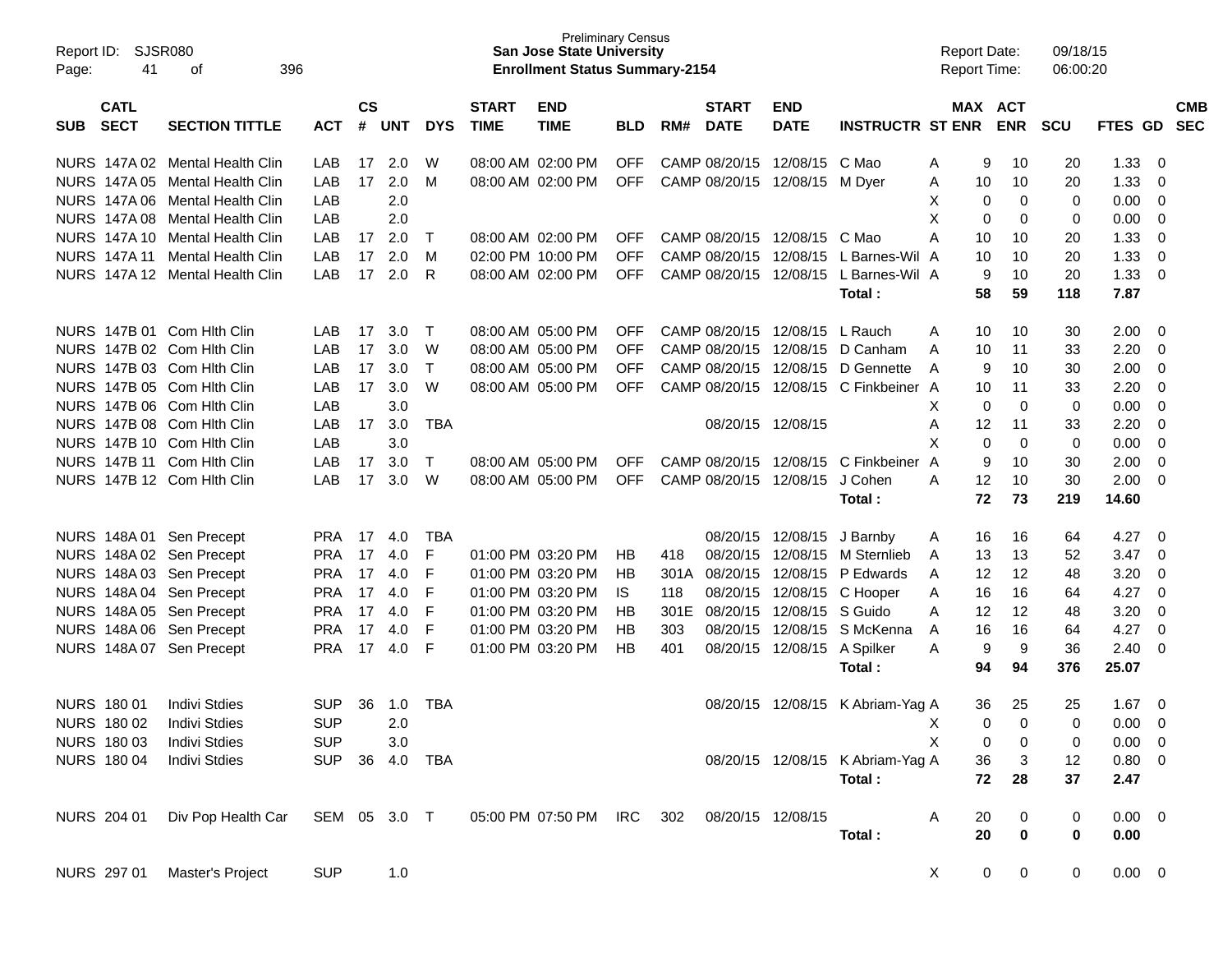| Report ID:<br>Page: | 42           | SJSR080<br>396<br>оf    |            |    |            |            |              | <b>San Jose State University</b><br><b>Enrollment Status Summary-2154</b> | <b>Preliminary Census</b> |     |              |                        |                           |   | <b>Report Date:</b><br><b>Report Time:</b> |              | 09/18/15<br>06:00:20 |                                    |            |
|---------------------|--------------|-------------------------|------------|----|------------|------------|--------------|---------------------------------------------------------------------------|---------------------------|-----|--------------|------------------------|---------------------------|---|--------------------------------------------|--------------|----------------------|------------------------------------|------------|
|                     | <b>CATL</b>  |                         |            | CS |            |            | <b>START</b> | <b>END</b>                                                                |                           |     | <b>START</b> | <b>END</b>             |                           |   | <b>MAX</b>                                 | <b>ACT</b>   |                      |                                    | <b>CMB</b> |
| <b>SUB</b>          | <b>SECT</b>  | <b>SECTION TITTLE</b>   | <b>ACT</b> | #  | <b>UNT</b> | <b>DYS</b> | <b>TIME</b>  | TIME                                                                      | <b>BLD</b>                | RM# | <b>DATE</b>  | <b>DATE</b>            | <b>INSTRUCTR ST ENR</b>   |   |                                            | <b>ENR</b>   | scu                  | <b>FTES</b><br>GD.                 | SEC        |
|                     | NURS 297 02  | <b>Master's Project</b> | <b>SUP</b> | 25 | 2.0        | TBA        |              |                                                                           |                           |     | 08/20/15     | 12/08/15               | D Canham                  | A | 10                                         | 2            | 4                    | 0.33<br>$\overline{\phantom{0}}^2$ |            |
|                     |              |                         |            |    |            |            |              |                                                                           |                           |     |              |                        | Total:                    |   | 10                                         | $\mathbf{2}$ | 4                    | 0.33                               |            |
|                     |              |                         |            |    |            |            |              |                                                                           |                           |     |              |                        |                           |   |                                            |              |                      |                                    |            |
|                     | Department : | Nursing                 |            |    |            |            |              |                                                                           |                           |     |              |                        | Department Total:         |   | 1931                                       | 1781         | 4291                 | 279.00                             |            |
|                     |              |                         |            |    |            |            |              |                                                                           |                           |     |              | <b>Lower Division:</b> |                           |   | 633                                        | 610          | 1286                 | 85.73                              |            |
|                     |              |                         |            |    |            |            |              |                                                                           |                           |     |              | <b>Upper Division:</b> |                           |   | 1268                                       | 1169         | 3001                 | 192.93                             |            |
|                     |              |                         |            |    |            |            |              |                                                                           |                           |     |              |                        | <b>Graduate Division:</b> |   | 30                                         | 2            | 4                    | 0.33                               |            |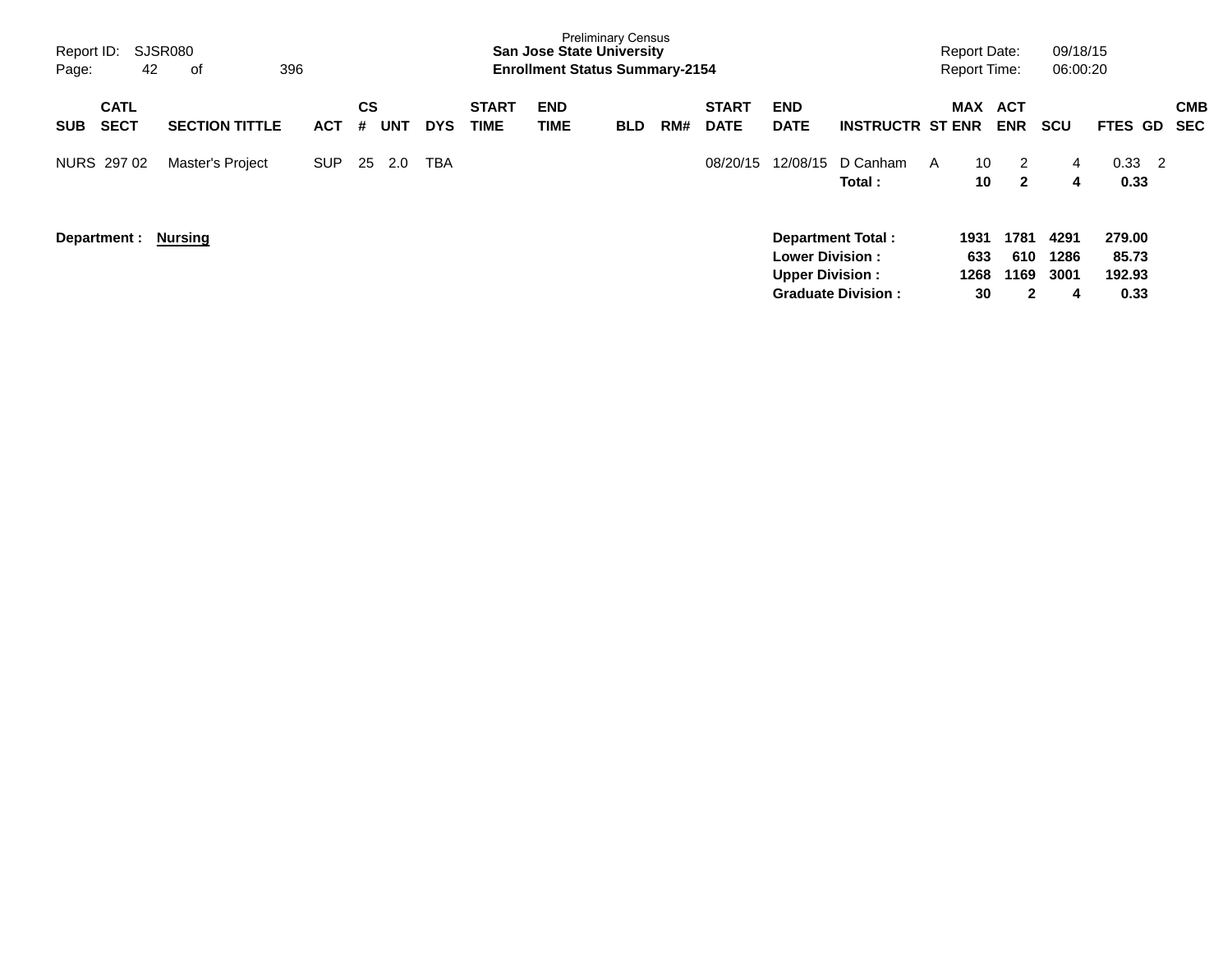| Report ID:<br>Page: | 43                         | SJSR080<br>396<br>οf                                              |              |               |       |            |                             | <b>Preliminary Census</b><br><b>San Jose State University</b><br><b>Enrollment Status Summary-2154</b> |            |     |                             |                             |                                  | <b>Report Date:</b><br>Report Time: |    |                       | 09/18/15<br>06:00:20 |             |                          |            |
|---------------------|----------------------------|-------------------------------------------------------------------|--------------|---------------|-------|------------|-----------------------------|--------------------------------------------------------------------------------------------------------|------------|-----|-----------------------------|-----------------------------|----------------------------------|-------------------------------------|----|-----------------------|----------------------|-------------|--------------------------|------------|
| <b>SUB</b>          | <b>CATL</b><br><b>SECT</b> | <b>SECTION TITTLE</b>                                             | <b>ACT</b>   | $\mathsf{cs}$ | # UNT | <b>DYS</b> | <b>START</b><br><b>TIME</b> | <b>END</b><br><b>TIME</b>                                                                              | <b>BLD</b> | RM# | <b>START</b><br><b>DATE</b> | <b>END</b><br><b>DATE</b>   | <b>INSTRUCTR ST ENR</b>          |                                     |    | MAX ACT<br><b>ENR</b> | <b>SCU</b>           | FTES GD SEC |                          | <b>CMB</b> |
| College             | Department :               | <b>Applied Sciences &amp; Arts</b><br><b>Occupational Therapy</b> |              |               |       |            |                             |                                                                                                        |            |     |                             |                             |                                  |                                     |    |                       |                      |             |                          |            |
|                     | OCTH 180 01                | <b>Indiv Studies</b>                                              | <b>SUP</b>   | 36            | 3.0   | <b>TBA</b> |                             |                                                                                                        |            |     |                             | 08/20/15 12/08/15           |                                  | A                                   | -1 | 0                     | 0                    | 0.00        | $\overline{\mathbf{0}}$  |            |
|                     | OCTH 180 02                | <b>Indiv Studies</b>                                              | <b>SUP</b>   | 36            | 1.0   | <b>TBA</b> |                             |                                                                                                        |            |     | 08/20/15                    | 12/08/15                    |                                  | A                                   | 36 | 0                     | 0                    | 0.00        | $\overline{0}$           |            |
|                     | OCTH 180 03                | <b>Indiv Studies</b>                                              | <b>SUP</b>   | 36            | 2.0   | <b>TBA</b> |                             |                                                                                                        |            |     |                             | 08/20/15 12/08/15           |                                  | A                                   | 36 | 0                     | 0                    | 0.00        | $\overline{\mathbf{0}}$  |            |
|                     |                            |                                                                   |              |               |       |            |                             |                                                                                                        |            |     |                             |                             | Total:                           |                                     | 73 | 0                     | $\mathbf 0$          | 0.00        |                          |            |
|                     |                            | OCTH 201A 01 Field Work Exper                                     | <b>SUP</b>   | 25            | 3.0   | TBA        |                             |                                                                                                        |            |     |                             | 08/20/15 12/08/15           | C Hunter                         | A                                   | 26 | 24                    | 72                   | 6.00 24     |                          |            |
|                     |                            |                                                                   |              |               |       |            |                             |                                                                                                        |            |     |                             |                             | Total:                           |                                     | 26 | 24                    | 72                   | 6.00        |                          |            |
|                     |                            | OCTH 201B 01 Adv Field Wrk Exp                                    | <b>SUP</b>   | 25            | 3.0   | <b>TBA</b> |                             |                                                                                                        |            |     | 08/20/15                    | 12/08/15                    | C Hunter                         | A                                   | 26 | 26                    | 78                   | 6.50 26     |                          |            |
|                     |                            | OCTH 201B 02 Adv Field Wrk Exp                                    | <b>SUP</b>   | 25            | 3.0   | <b>TBA</b> |                             |                                                                                                        |            |     | 08/20/15                    | 12/08/15                    | C Hunter                         | A                                   | 26 | 27                    | 81                   | 6.75 27     |                          |            |
|                     |                            | OCTH 201B 03 Adv Field Wrk Exp                                    | <b>SUP</b>   | 25            | 3.0   | <b>TBA</b> |                             |                                                                                                        |            |     |                             | 08/20/15 12/08/15 C Hunter  |                                  | A                                   | 26 | 22                    | 66                   | 5.50 22     |                          |            |
|                     |                            |                                                                   |              |               |       |            |                             |                                                                                                        |            |     |                             |                             | Total:                           |                                     | 78 | 75                    | 225                  | 18.75       |                          |            |
|                     | OCTH 211 01                | Hist Theory OT                                                    | <b>LEC</b>   | 02            | 3.0   | M          |                             | 09:00 AM 11:45 AM                                                                                      | <b>CCB</b> | 101 | 08/20/15                    | 12/08/15                    | C Glogoski                       | A                                   | 30 | 28                    | 84                   | 7.00 28     |                          |            |
|                     | OCTH 211 02                | Hist Theory OT                                                    | <b>LEC</b>   | 02            | 3.0   | M          |                             | 01:30 PM 04:15 PM                                                                                      | <b>CCB</b> | 101 | 08/20/15                    | 12/08/15                    | H Pendleton A                    |                                     | 30 | 29                    | 87                   | 7.25 29     |                          |            |
|                     |                            |                                                                   |              |               |       |            |                             |                                                                                                        |            |     |                             |                             | Total:                           |                                     | 60 | 57                    | 171                  | 14.25       |                          |            |
|                     | OCTH 212 01                | Lifespan occupat                                                  | <b>LEC</b>   |               | 3.0   |            |                             |                                                                                                        |            |     |                             |                             |                                  | х                                   | 0  | 0                     | 0                    | 0.00        | $\overline{\phantom{0}}$ |            |
|                     | OCTH 212 02                | Lifespan occupat                                                  | <b>LEC</b>   | 02            | 3.0   | R          |                             | 01:30 PM 04:15 PM                                                                                      | <b>CCB</b> | 101 | 08/20/15                    | 12/08/15                    | S Jiao                           | A                                   | 30 | 29                    | 87                   | 7.25 29     |                          |            |
|                     | OCTH 212 03                | Lifespan occupat                                                  | <b>LEC</b>   | 02            | 3.0   | R          |                             | 04:30 PM 07:15 PM                                                                                      | <b>CCB</b> | 115 |                             | 08/20/15 12/08/15           | P Steffen                        | A                                   | 30 | 28                    | 84                   | 7.00 28     |                          |            |
|                     |                            |                                                                   |              |               |       |            |                             |                                                                                                        |            |     |                             |                             | Total:                           |                                     | 60 | 57                    | 171                  | 14.25       |                          |            |
|                     | OCTH 213 01                | Prof Develop I                                                    | <b>LEC</b>   | 02            | 3.0   | W          |                             | 09:00 AM 11:45 AM                                                                                      | <b>CCB</b> | 101 | 08/20/15                    | 12/08/15                    | H Pendleton A                    |                                     | 30 | 27                    | 81                   | 6.75 27     |                          |            |
|                     | OCTH 213 02                | Prof Develop I                                                    | <b>LEC</b>   | 02            | 3.0   | W          |                             | 01:30 PM 04:15 PM                                                                                      | <b>CCB</b> | 101 | 08/20/15                    | 12/08/15                    | J Koketsu                        | A                                   | 30 | 30                    | 90                   | 7.50 30     |                          |            |
|                     |                            |                                                                   |              |               |       |            |                             |                                                                                                        |            |     |                             |                             | Total:                           |                                     | 60 | 57                    | 171                  | 14.25       |                          |            |
|                     | OCTH 221 01                | OccupatAnalysis                                                   | SEM          | 06            | 3.0   | M          |                             | 09:00 AM 11:45 AM                                                                                      | <b>CCB</b> | 210 | 08/20/15                    | 12/08/15                    | L Andonian                       | A                                   | 20 | 19                    | 57                   | 4.75 19     |                          |            |
|                     | OCTH 221 02                | OccupatAnalysis                                                   | SEM          | 06            | 3.0   | M          |                             | 01:30 PM 04:15 PM                                                                                      | <b>CCB</b> | 210 | 08/20/15                    | 12/08/15                    | C Glogoski                       | A                                   | 20 | 18                    | 54                   | 4.50 18     |                          |            |
|                     | OCTH 221 03                | OccupatAnalysis                                                   | <b>SEM</b>   | 06            | 3.0   | W          |                             | 09:00 AM 11:45 AM                                                                                      | <b>CCB</b> | 210 |                             | 08/20/15 12/08/15           | C Glogoski                       | A                                   | 20 | 20                    | 60                   | 5.00 20     |                          |            |
|                     |                            |                                                                   |              |               |       |            |                             |                                                                                                        |            |     |                             |                             | Total:                           |                                     | 60 | 57                    | 171                  | 14.25       |                          |            |
|                     | OCTH 222 01                | <b>Funct Kinesiology</b>                                          | SEM 06       |               | 3.0   | <b>TR</b>  |                             | 09:00 AM 10:15 AM                                                                                      | CCB 101    |     |                             |                             | 08/20/15 12/08/15 A George       | A                                   | 20 | 18                    | 54                   | 4.50 18     |                          |            |
|                     | OCTH 222 02                | <b>Funct Kinesiology</b>                                          | SEM 06 3.0   |               |       | <b>TR</b>  |                             | 10:30 AM 11:45 AM                                                                                      | CCB 101    |     |                             |                             | 08/20/15 12/08/15 A George       | Α                                   | 20 | 20                    | 60                   | 5.00 20     |                          |            |
|                     |                            |                                                                   |              |               |       |            |                             |                                                                                                        |            |     |                             |                             | Total:                           |                                     | 40 | 38                    | 114                  | 9.50        |                          |            |
|                     | OCTH 226 01                | OT with Children                                                  | SEM 05 3.0   |               |       | $\top$     |                             | 09:00 AM 11:45 AM                                                                                      | CCB 210    |     |                             | 08/20/15 12/08/15 P Steffen |                                  | A                                   | 26 | 26                    | 78                   | 6.50 26     |                          |            |
|                     | OCTH 226 02                | OT with Children                                                  | SEM 05 3.0 T |               |       |            |                             | 01:30 PM 04:15 PM                                                                                      | CCB 210    |     |                             |                             | 08/20/15 12/08/15 W Schultz-Kr A |                                     | 14 | 14                    | 42                   | 3.50 14     |                          |            |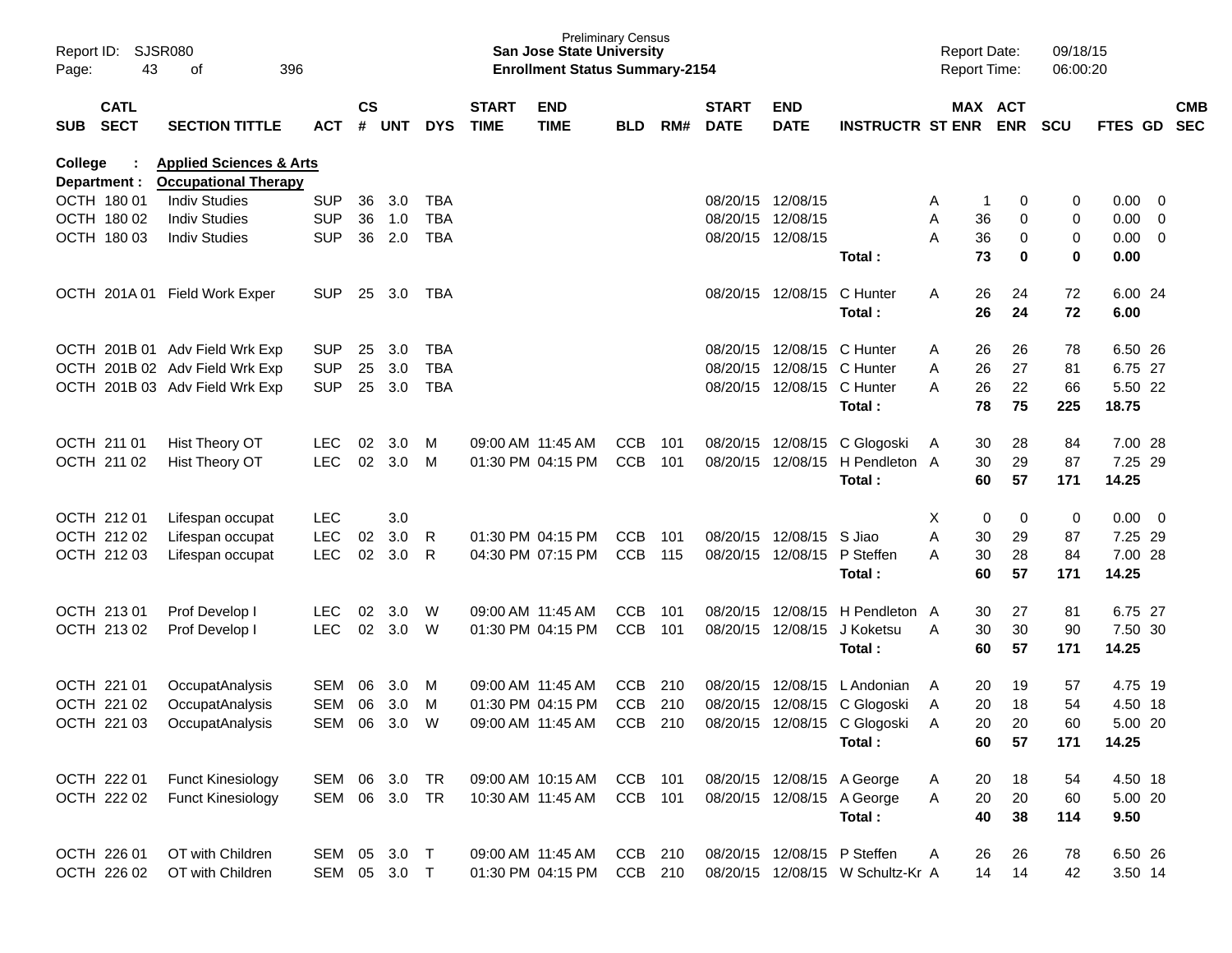| Page:      | <b>SJSR080</b><br>Report ID:<br>44<br>396<br>οf<br><b>CATL</b> |                       |            |                    |            |              |                             | <b>Preliminary Census</b><br><b>San Jose State University</b><br><b>Enrollment Status Summary-2154</b> |            |     |                             |                           |                                  | <b>Report Date:</b><br>Report Time: |          |                       | 09/18/15<br>06:00:20 |                   |                          |
|------------|----------------------------------------------------------------|-----------------------|------------|--------------------|------------|--------------|-----------------------------|--------------------------------------------------------------------------------------------------------|------------|-----|-----------------------------|---------------------------|----------------------------------|-------------------------------------|----------|-----------------------|----------------------|-------------------|--------------------------|
| <b>SUB</b> | <b>SECT</b>                                                    | <b>SECTION TITTLE</b> | <b>ACT</b> | $\mathsf{cs}$<br># | <b>UNT</b> | <b>DYS</b>   | <b>START</b><br><b>TIME</b> | <b>END</b><br><b>TIME</b>                                                                              | <b>BLD</b> | RM# | <b>START</b><br><b>DATE</b> | <b>END</b><br><b>DATE</b> | <b>INSTRUCTR ST ENR</b>          |                                     |          | MAX ACT<br><b>ENR</b> | <b>SCU</b>           | FTES GD           | <b>CMB</b><br><b>SEC</b> |
|            |                                                                |                       |            |                    |            |              |                             |                                                                                                        |            |     |                             |                           | Total:                           |                                     | 40       | 40                    | 120                  | 10.00             |                          |
|            | OCTH 233 01                                                    | Prof Develop II       | <b>LEC</b> | 02                 | 3.0        | W            |                             | 09:00 AM 11:45 AM                                                                                      | <b>CCB</b> | 115 |                             | 08/20/15 12/08/15         | J Smith                          | Α                                   | 40       | 39                    | 117                  | 9.75 39           |                          |
|            | OCTH 233 02                                                    | Prof Develop II       | <b>LEC</b> | 02                 | 3.0        | W            |                             | 01:30 PM 04:15 PM                                                                                      | <b>CCB</b> | 115 |                             | 08/20/15 12/08/15         | J Smith<br>Total:                | A                                   | 40<br>80 | 40<br>79              | 120<br>237           | 10.00 40<br>19.75 |                          |
|            | OCTH 234 01                                                    | OT in Community II    | SEM        | 05                 | 3.0        | R            |                             | 09:00 AM 11:45 AM                                                                                      | <b>CCB</b> | 209 |                             | 08/20/15 12/08/15         | C Glogoski                       | A                                   | 20       | 20                    | 60                   | 5.00 20           |                          |
|            | OCTH 234 02                                                    | OT in Community II    | <b>SEM</b> | 05                 | 3.0        | R            |                             | 01:30 PM 04:15 PM                                                                                      | <b>CCB</b> | 209 | 08/20/15                    | 12/08/15                  | L Andonian                       | A                                   | 20       | 20                    | 60                   | 5.00 20           |                          |
|            |                                                                |                       |            |                    |            |              |                             |                                                                                                        |            |     |                             |                           | Total:                           |                                     | 40       | 40                    | 120                  | 10.00             |                          |
|            | OCTH 236 01                                                    | OT with Youth         | <b>SEM</b> |                    | 3.0        |              |                             |                                                                                                        |            |     |                             |                           |                                  | х                                   | 0        | 0                     | 0                    | $0.00 \t 0$       |                          |
|            | OCTH 236 02                                                    | OT with Youth         | <b>SEM</b> | 05                 | 3.0        | M            |                             | 01:30 PM 04:15 PM                                                                                      | <b>CCB</b> | 209 |                             | 08/20/15 12/08/15         | C Hunter                         | A                                   | 20       | 19                    | 57                   | 4.75 19           |                          |
|            | OCTH 236 03                                                    | OT with Youth         | <b>SEM</b> | 05                 | 3.0        | M            |                             | 04:30 PM 07:15 PM                                                                                      | <b>CCB</b> | 209 |                             |                           | 08/20/15 12/08/15 S Sundar       | Α                                   | 20       | 20                    | 60                   | 5.00 20           |                          |
|            |                                                                |                       |            |                    |            |              |                             |                                                                                                        |            |     |                             |                           | Total:                           |                                     | 40       | 39                    | 117                  | 9.75              |                          |
|            | OCTH 246 01                                                    | OT w Young Adults     | <b>SEM</b> | 05                 | 3.0        | W            |                             | 09:00 AM 11:45 AM                                                                                      | <b>CCB</b> | 209 |                             | 08/20/15 12/08/15         | A George                         | Α                                   | 20       | 20                    | 60                   | 5.00 20           |                          |
|            | OCTH 246 02                                                    | OT w Young Adults     | <b>SEM</b> | 05                 | 3.0        | W            |                             | 01:30 PM 04:15 PM                                                                                      | <b>CCB</b> | 209 |                             | 08/20/15 12/08/15         | A George                         | A                                   | 20       | 20                    | 60                   | 5.00 20           |                          |
|            |                                                                |                       |            |                    |            |              |                             |                                                                                                        |            |     |                             |                           | Total:                           |                                     | 40       | 40                    | 120                  | 10.00             |                          |
|            | OCTH 256 01                                                    | OT Mid Age Adults     | SEM        | 05                 | 3.0        | R            |                             | 09:00 AM 11:45 AM                                                                                      | <b>CCB</b> | 210 | 08/20/15                    | 12/08/15                  | S Jiao                           | Α                                   | 20       | 20                    | 60                   | 5.00 20           |                          |
|            | OCTH 256 02                                                    | OT Mid Age Adults     | <b>SEM</b> | 05                 | 3.0        | R            |                             | 01:30 PM 04:15 PM                                                                                      | <b>CCB</b> | 210 |                             | 08/20/15 12/08/15 J Smith |                                  | A                                   | 20       | 20                    | 60                   | 5.00 20           |                          |
|            |                                                                |                       |            |                    |            |              |                             |                                                                                                        |            |     |                             |                           | Total:                           |                                     | 40       | 40                    | 120                  | 10.00             |                          |
|            | OCTH 275 01                                                    | EBP in OT             | SEM        | 05                 | 3.0        | M            |                             | 09:00 AM 11:45 AM                                                                                      | <b>CCB</b> | 115 |                             | 08/20/15 12/08/15         | M Chang                          | A                                   | 27       | 26                    | 78                   | 6.50 26           |                          |
|            | OCTH 275 02                                                    | EBP in OT             | <b>SEM</b> | 05                 | 3.0        | M            |                             | 01:30 PM 04:15 PM                                                                                      | <b>CCB</b> | 115 | 08/20/15                    |                           | 12/08/15 M Chang                 | Α                                   | 27       | 27                    | 81                   | 6.75 27           |                          |
|            | OCTH 275 03                                                    | EBP in OT             | <b>SEM</b> | 05                 | 3.0        | $\mathsf{T}$ |                             | 01:30 PM 04:15 PM                                                                                      | <b>CCB</b> | 209 | 08/20/15                    | 12/08/15                  | M Chang                          | Α                                   | 27       | 27                    | 81                   | 6.75 27           |                          |
|            |                                                                |                       |            |                    |            |              |                             |                                                                                                        |            |     |                             |                           | Total:                           |                                     | 81       | 80                    | 240                  | 20.00             |                          |
|            | OCTH 276 01                                                    | Pract & Seminar 1A    | <b>SEM</b> |                    | 0.0        |              |                             |                                                                                                        |            |     |                             |                           |                                  | Χ                                   | 0        | 0                     | 0                    | $0.00 \t 0$       |                          |
|            | OCTH 276 02                                                    | Pract & Seminar 1A    | LAB        |                    | 3.0        |              |                             |                                                                                                        |            |     |                             |                           |                                  | Χ                                   | 0        | $\mathbf 0$           | 0                    | 0.00              | $\overline{\phantom{0}}$ |
|            | OCTH 276 03                                                    | Pract & Seminar 1A    | SEM        | 05                 | 0.0        | R            |                             | 05:00 PM 07:45 PM                                                                                      | <b>CCB</b> | 209 |                             |                           | 08/20/15 12/08/15 G Teaford      | A                                   | 20       | 19                    | 48                   | $0.00$ 19         |                          |
|            | OCTH 276 04                                                    | Pract & Seminar 1A    | LAB        |                    | 17 3.0 TBA |              |                             |                                                                                                        |            |     |                             |                           | 08/20/15 12/08/15 G Teaford      | Α                                   | 20       | 19                    | 10                   | 4.75 19           |                          |
|            |                                                                |                       |            |                    |            |              |                             |                                                                                                        |            |     |                             |                           | Total:                           |                                     | 40       | 38                    | 57                   | 4.75              |                          |
|            | OCTH 286 01                                                    | Seminar & Pract IB    | SEM        |                    | 05 4.0     | TR           |                             | 09:00 AM 10:15 AM                                                                                      | CCB 115    |     |                             |                           | 08/20/15 12/08/15 L Andonian A   |                                     | 14       | 14                    | 42                   | 4.67 14           |                          |
|            | OCTH 286 02                                                    | Seminar & Pract IB    | <b>SUP</b> |                    | 23 0.0     | TR           |                             | 10:30 AM 11:45 AM                                                                                      | CCB 115    |     |                             |                           | 08/20/15 12/08/15 L Andonian A   |                                     | 14       | 14                    | 56                   | $0.00$ 14         |                          |
|            | OCTH 286 03                                                    | Seminar & Pract IB    | SEM        |                    | 05 4.0     | TR           |                             | 01:30 PM 02:45 PM                                                                                      | CCB 115    |     |                             |                           | 08/20/15 12/08/15 M Tipton-Bur A |                                     | 13       | 13                    | 39                   | 4.33 13           |                          |
|            | OCTH 286 04                                                    | Seminar & Pract IB    | <b>SUP</b> |                    | 23 0.0     | <b>TR</b>    |                             | 03:00 PM 04:15 PM                                                                                      | CCB        | 222 |                             |                           | 08/20/15 12/08/15 M Tipton-Bur A |                                     | 13       | 13                    | 52                   | $0.00$ 13         |                          |
|            | OCTH 286 05                                                    | Seminar & Pract IB    | SEM 05 4.0 |                    |            | <b>TR</b>    |                             | 01:30 PM 02:45 PM                                                                                      | CCB 222    |     |                             |                           | 08/20/15 12/08/15 P Steffen      | A                                   | 13       | 14                    | 42                   | 4.67 14           |                          |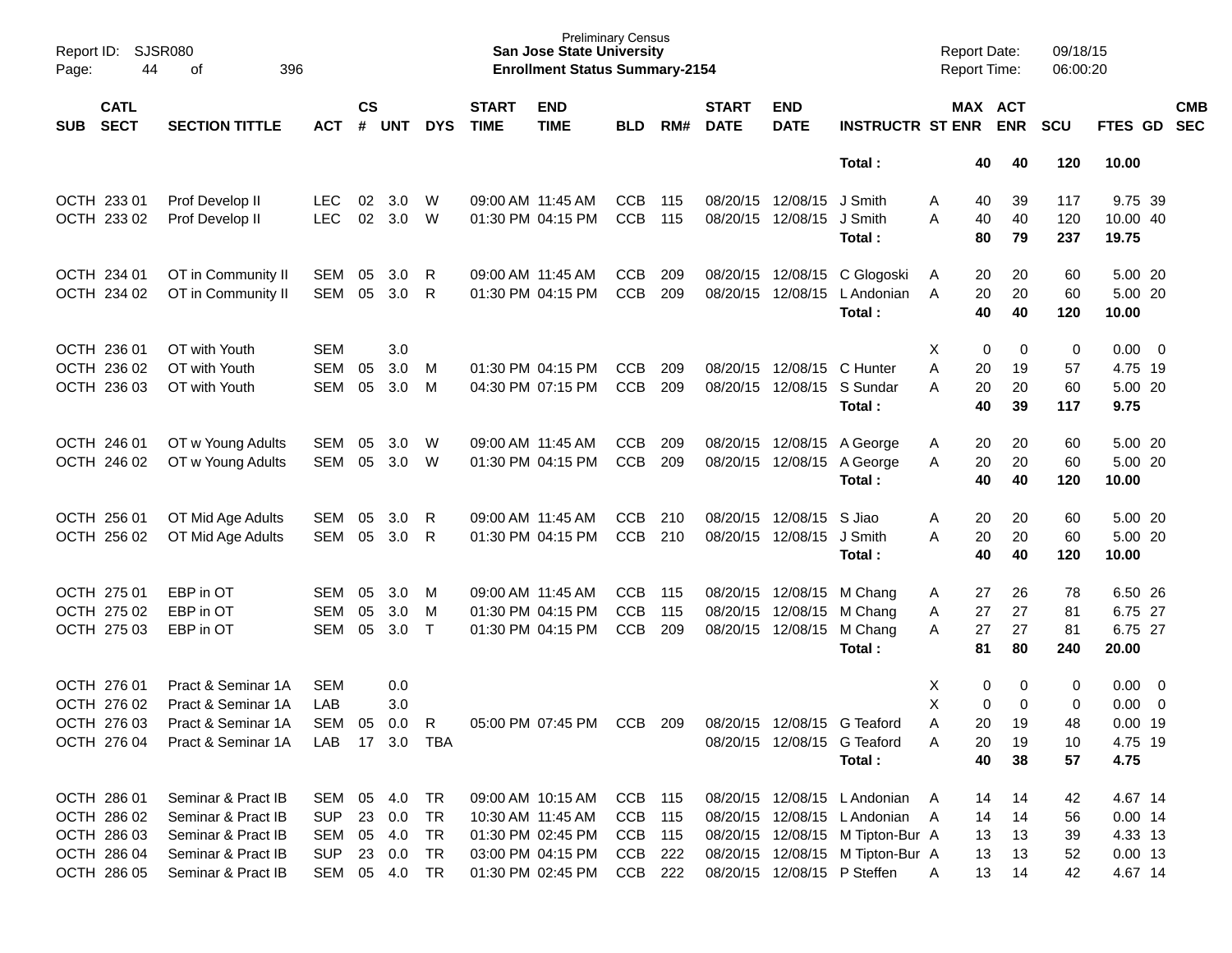| Report ID:<br>Page:                                                          | <b>SJSR080</b><br>45<br>396<br>οf                            |                                                      |                      |                          |                          |                             | <b>Preliminary Census</b><br><b>San Jose State University</b><br><b>Enrollment Status Summary-2154</b> |            |     |                                              |                                              |                           | <b>Report Date:</b><br><b>Report Time:</b> |                                                                         | 09/18/15<br>06:00:20    |                                                                                                        |                          |
|------------------------------------------------------------------------------|--------------------------------------------------------------|------------------------------------------------------|----------------------|--------------------------|--------------------------|-----------------------------|--------------------------------------------------------------------------------------------------------|------------|-----|----------------------------------------------|----------------------------------------------|---------------------------|--------------------------------------------|-------------------------------------------------------------------------|-------------------------|--------------------------------------------------------------------------------------------------------|--------------------------|
| <b>CATL</b><br><b>SECT</b><br><b>SUB</b>                                     | <b>SECTION TITTLE</b>                                        | <b>ACT</b>                                           | <b>CS</b><br>#       | <b>UNT</b>               | <b>DYS</b>               | <b>START</b><br><b>TIME</b> | <b>END</b><br>TIME                                                                                     | <b>BLD</b> | RM# | <b>START</b><br><b>DATE</b>                  | <b>END</b><br><b>DATE</b>                    | <b>INSTRUCTR ST ENR</b>   |                                            | MAX ACT<br><b>ENR</b>                                                   | <b>SCU</b>              | <b>FTES</b><br>GD                                                                                      | <b>CMB</b><br><b>SEC</b> |
| <b>OCTH</b><br>286 06                                                        | Seminar & Pract IB                                           | <b>SUP</b>                                           | 23                   | 0.0                      | <b>TR</b>                | 03:00 PM 04:15 PM           |                                                                                                        | <b>CCB</b> | 115 | 08/20/15                                     | 12/08/15                                     | P Steffen<br>Total :      | A                                          | 13<br>14<br>82<br>80                                                    | 56<br>287               | $0.00$ 14<br>13.67                                                                                     |                          |
| OCTH 298 01<br>OCTH 298 02<br>298 03<br><b>OCTH</b><br><b>OCTH</b><br>298 04 | Sup Study OT<br>Sup Study OT<br>Sup Study OT<br>Sup Study OT | <b>SUP</b><br><b>SUP</b><br><b>SUP</b><br><b>SUP</b> | 25<br>25<br>25<br>25 | 1.0<br>2.0<br>3.0<br>1.0 | TBA<br>TBA<br>TBA<br>TBA |                             |                                                                                                        |            |     | 08/20/15<br>08/20/15<br>08/20/15<br>08/20/15 | 12/08/15<br>12/08/15<br>12/08/15<br>12/08/15 | W Schultz-Kr A<br>Total : | A<br>A<br>A<br>108                         | 16<br>$\mathbf 0$<br>16<br>$\Omega$<br>16<br>$\Omega$<br>60<br>51<br>51 | 0<br>0<br>0<br>51<br>51 | 0.00<br>$\overline{\phantom{0}}$<br>0.00<br>- 0<br>0.00<br>$\overline{\phantom{0}}$<br>4.25 51<br>4.25 |                          |
| Department :                                                                 | <b>Occupational Therapy</b>                                  |                                                      |                      |                          |                          |                             |                                                                                                        |            |     |                                              | <b>Lower Division:</b>                       | Department Total:         | 1046                                       | 894<br>0<br>$\bf{0}$                                                    | 2564<br>0               | 203.42<br>0.00                                                                                         |                          |

**Upper Division : 73 0 0 0.00 Graduate Division : 973 894 2564 203.42**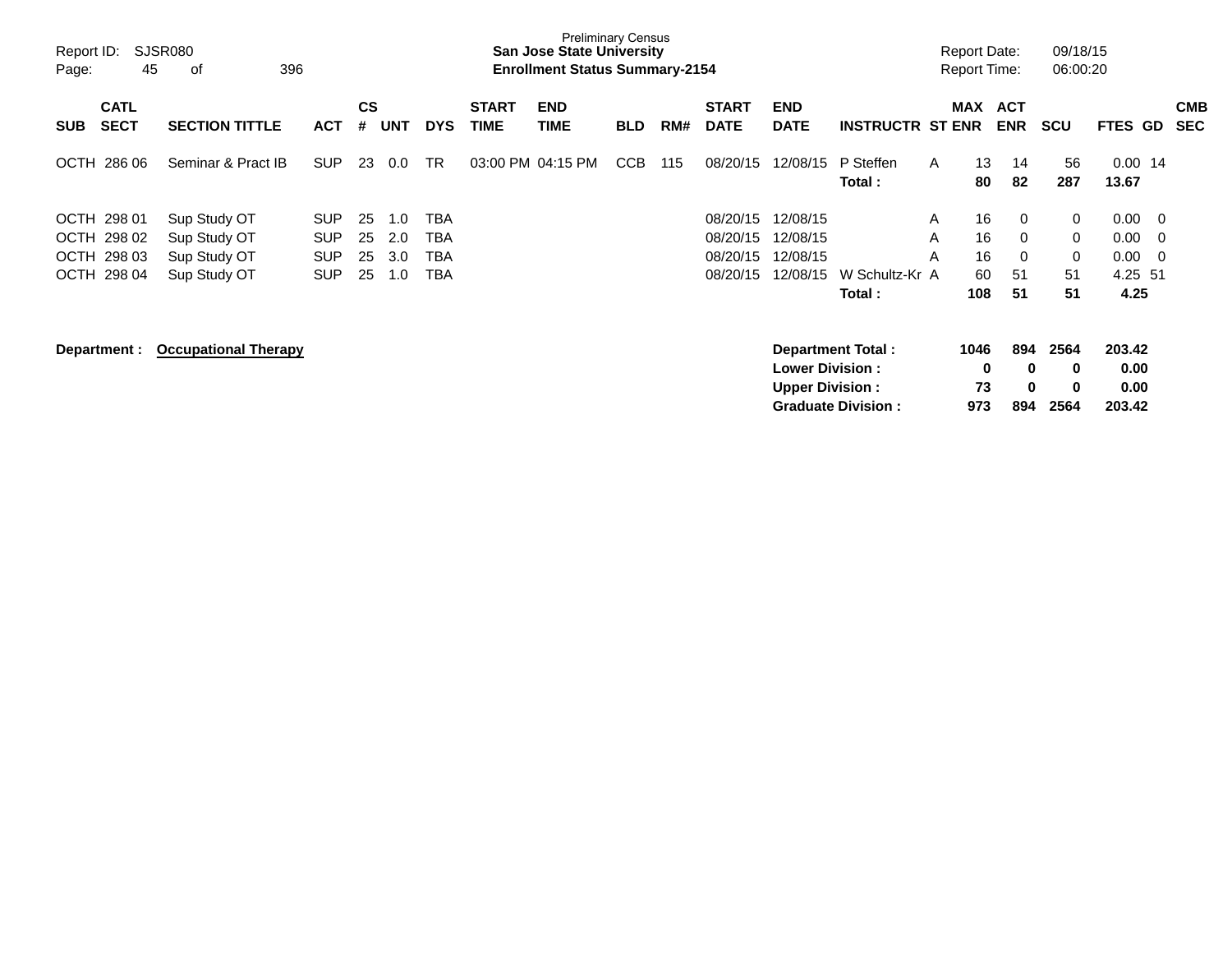| Report ID:<br>Page: | 46                         | SJSR080<br>396<br>οf                                     |              |                    |                |            |                             | <b>San Jose State University</b><br><b>Enrollment Status Summary-2154</b> | <b>Preliminary Census</b> |      |                             |                                    |                                     | <b>Report Date:</b><br>Report Time: |            | 09/18/15<br>06:00:20 |              |                          |                          |
|---------------------|----------------------------|----------------------------------------------------------|--------------|--------------------|----------------|------------|-----------------------------|---------------------------------------------------------------------------|---------------------------|------|-----------------------------|------------------------------------|-------------------------------------|-------------------------------------|------------|----------------------|--------------|--------------------------|--------------------------|
| <b>SUB</b>          | <b>CATL</b><br><b>SECT</b> | <b>SECTION TITTLE</b>                                    | <b>ACT</b>   | $\mathsf{cs}$<br># | UNT            | <b>DYS</b> | <b>START</b><br><b>TIME</b> | <b>END</b><br><b>TIME</b>                                                 | <b>BLD</b>                | RM#  | <b>START</b><br><b>DATE</b> | <b>END</b><br><b>DATE</b>          | <b>INSTRUCTR ST ENR</b>             | MAX ACT                             | <b>ENR</b> | <b>SCU</b>           | FTES GD      |                          | <b>CMB</b><br><b>SEC</b> |
| College             | Department :               | <b>Applied Sciences &amp; Arts</b><br><b>Kinesiology</b> |              |                    |                |            |                             |                                                                           |                           |      |                             |                                    |                                     |                                     |            |                      |              |                          |                          |
| KIN.                | 1 0 1                      | <b>Adapted Phys Activit</b>                              | ACT          |                    | 11  1.0        | TR         |                             | 10:30 AM 11:20 AM                                                         | YUH                       | -126 |                             | 08/20/15 12/08/15                  | J Clair<br>Total:                   | Α<br>10<br>10                       | 6<br>6     | 6<br>6               | 0.40<br>0.40 | $\overline{\phantom{0}}$ |                          |
| <b>KIN</b>          | 2A 01                      | Begin Swimming                                           | <b>ACT</b>   | 11                 | 1.0            | TR.        |                             | 12:30 PM 01:20 PM                                                         | SPX                       | 180  |                             | 08/20/15 12/08/15 C May            |                                     | 25<br>A                             | 26         | 26                   | 1.73         | $\overline{\mathbf{0}}$  |                          |
| KIN                 | 2A 02                      | Begin Swimming                                           | <b>ACT</b>   |                    | 1.0            |            |                             |                                                                           |                           |      |                             |                                    |                                     | Χ<br>$\mathbf 0$                    | 0          | 0                    | 0.00         | 0                        |                          |
| KIN                 | 2A 03                      | Begin Swimming                                           | <b>ACT</b>   | 11                 | 1.0            | MW         |                             | 12:30 PM 01:20 PM                                                         | <b>SPX</b>                | 180  |                             | 08/20/15 12/08/15 C May            |                                     | Α<br>25                             | 25         | 25                   | 1.67         | 0                        |                          |
| KIN                 | 2A 04                      | Begin Swimming                                           | <b>ACT</b>   | 11                 | 1.0            | <b>TR</b>  |                             | 09:30 AM 10:20 AM                                                         | <b>SPX</b>                | 180  | 08/20/15                    | 12/08/15 K Bruga                   |                                     | 25<br>Α                             | 23         | 23                   | 1.55         | -1                       |                          |
| KIN                 | 2A 05                      | Begin Swimming                                           | <b>ACT</b>   | 11                 | 1.0            | <b>TR</b>  |                             | 10:30 AM 11:20 AM                                                         | <b>SPX</b>                | 180  |                             | 08/20/15 12/08/15 K Bruga          |                                     | 25<br>Α                             | 27         | 27                   | 1.80         | $\overline{\mathbf{0}}$  |                          |
| KIN                 | 2A 06                      | Begin Swimming                                           | <b>ACT</b>   | 11                 | 1.0            | <b>TR</b>  |                             | 11:30 AM 12:20 PM                                                         | <b>SPX</b>                | 180  | 08/20/15                    | 12/08/15 C May                     |                                     | 25<br>Α                             | 26         | 26                   | 1.75         | -1                       |                          |
| KIN                 | 2A 07                      | Begin Swimming                                           | <b>ACT</b>   | 11                 | 1.0            | <b>MW</b>  |                             | 01:30 PM 02:20 PM                                                         | <b>SPX</b>                | 180  |                             | 08/20/15 12/08/15                  | C May                               | 25<br>Α                             | 26         | 26                   | 1.73         | $\overline{\phantom{0}}$ |                          |
|                     |                            |                                                          |              |                    |                |            |                             |                                                                           |                           |      |                             |                                    | Total:                              | 150                                 | 153        | 153                  | 10.23        |                          |                          |
| <b>KIN</b>          | 801                        | Scuba Diving                                             | <b>LEC</b>   |                    | 2.0            |            |                             |                                                                           |                           |      |                             |                                    |                                     | Х<br>0                              | 0          | 0                    | 0.00         | $\overline{\mathbf{0}}$  |                          |
| KIN                 | 802                        | Scuba Diving                                             | LAB          |                    | 0.0            |            |                             |                                                                           |                           |      |                             |                                    |                                     | X<br>0                              | 0          | 0                    | 0.00         | 0                        |                          |
| KIN                 | 803                        | Scuba Diving                                             | <b>LEC</b>   | 02                 | 2.0            | W          |                             | 06:00 PM 08:30 PM                                                         | <b>SPX</b>                | 163  |                             | 08/20/15 12/08/15 F Barry          |                                     | Α<br>25                             | 23         | 23                   | 3.07         | $\overline{0}$           |                          |
| KIN                 | 804                        | Scuba Diving                                             | LAB          | 16                 | 0.0            | <b>TBA</b> |                             |                                                                           | <b>SPX</b>                | 180  |                             | 08/20/15 12/08/15                  | F Barry                             | 25<br>Α                             | 23         | 23                   | 0.00         | 0                        |                          |
| KIN                 | 8 0 5                      | Scuba Diving                                             | <b>LEC</b>   | 02                 | 2.0            | R          |                             | 06:00 PM 08:30 PM                                                         | <b>SPX</b>                | 163  |                             | 08/20/15 12/08/15                  | F Barry                             | 25<br>Α                             | 22         | 22                   | 2.97         | $\overline{\mathbf{1}}$  |                          |
| KIN                 | 8 0 6                      | Scuba Diving                                             | LAB          | 16                 | 0.0            | <b>TBA</b> |                             |                                                                           | <b>SPX</b>                | 180  |                             | 08/20/15 12/08/15                  | F Barry                             | 25<br>Α                             | 22         | 22                   | 0.00         | $\overline{\mathbf{1}}$  |                          |
| KIN                 | 807                        | Scuba Diving                                             | LEC          | 02                 | 2.0            | S          |                             | 01:00 PM 03:30 PM                                                         | <b>SPX</b>                | 163  |                             | 08/20/15 12/08/15                  | F Barry                             | 25<br>Α                             | 20         | 20                   | 2.67         | $\overline{0}$           |                          |
| KIN                 | 808                        | Scuba Diving                                             | LAB          | 16                 | 0.0            | <b>TBA</b> |                             |                                                                           | <b>SPX</b>                | 180  |                             | 08/20/15 12/08/15                  | F Barry                             | 25<br>Α                             | 20         | 20                   | 0.00         | $\overline{\mathbf{0}}$  |                          |
|                     |                            |                                                          |              |                    |                |            |                             |                                                                           |                           |      |                             |                                    | Total:                              | 150                                 | 130        | 130                  | 8.70         |                          |                          |
| KIN                 | 9A 01                      | Begin Sailing                                            | <b>ACT</b>   | -11                | 1.0            | $\top$     |                             | 01:30 PM 04:20 PM                                                         | <b>SPX</b>                | 180  |                             | 08/20/15 12/08/15                  | S Reekie<br>Total:                  | Α<br>22<br>22                       | 18<br>18   | 18<br>18             | 1.20<br>1.20 | - 0                      |                          |
| KIN                 | 10A 01                     | Beg Kayaking                                             | <b>ACT</b>   | -11                | 1.0            | F          |                             | 01:00 PM 03:50 PM                                                         | <b>SPX</b>                | 180  |                             | 08/20/15 12/08/15                  | S Reekie<br>Total:                  | 18<br>Α<br>18                       | 15<br>15   | 15<br>15             | 1.00<br>1.00 | $\overline{\mathbf{0}}$  |                          |
| <b>KIN</b>          | 11A 01                     | <b>Begin Rowing</b>                                      | <b>ACT</b>   | -11                | 1.0            | TR.        |                             | 09:00 AM 10:30 AM                                                         | SPX                       | 180  |                             | 08/20/15 12/08/15 S Reekie         |                                     | 25<br>Α                             | 13         | 13                   | 0.87         | $\overline{\mathbf{0}}$  |                          |
|                     |                            |                                                          |              |                    |                |            |                             |                                                                           |                           |      |                             |                                    | Total:                              | 25                                  | 13         | 13                   | 0.87         |                          |                          |
| <b>KIN</b>          | 13A 01                     | Begin Rugby                                              | ACT 11 1.0 M |                    |                |            |                             | 01:00 PM 02:50 PM                                                         |                           |      |                             | SPX 107B 08/20/15 12/08/15 J Fonda |                                     | 35<br>A                             | 28         | 28                   | $1.87 \ 0$   |                          |                          |
|                     |                            |                                                          |              |                    |                |            |                             |                                                                           |                           |      |                             |                                    | Total:                              | 35                                  | 28         | 28                   | 1.87         |                          |                          |
| KIN                 | 14A 01                     | Begin Volleyball                                         | ACT          |                    | 11 1.0         | MW         |                             | 12:30 PM 01:20 PM SPX 107A 08/20/15 12/08/15 O Crespo                     |                           |      |                             |                                    |                                     | 40<br>A                             | 40         | 40                   | $2.67$ 0     |                          |                          |
| <b>KIN</b>          | 14A 02                     | Begin Volleyball                                         | <b>ACT</b>   |                    | $11 \quad 1.0$ | MW         |                             | 01:30 PM 02:20 PM                                                         |                           |      |                             |                                    | SPX 107A 08/20/15 12/08/15 O Crespo | 40<br>A                             | 42         | 42                   | $2.80 \t 0$  |                          |                          |
| KIN.                | 14A 03                     | Begin Volleyball                                         | ACT          |                    | $11 \t 1.0$    | MW         |                             | 02:30 PM 03:20 PM                                                         |                           |      |                             | SPX 107A 08/20/15 12/08/15 C May   |                                     | 40<br>Α                             | 37         | 37                   | $2.47 \t 0$  |                          |                          |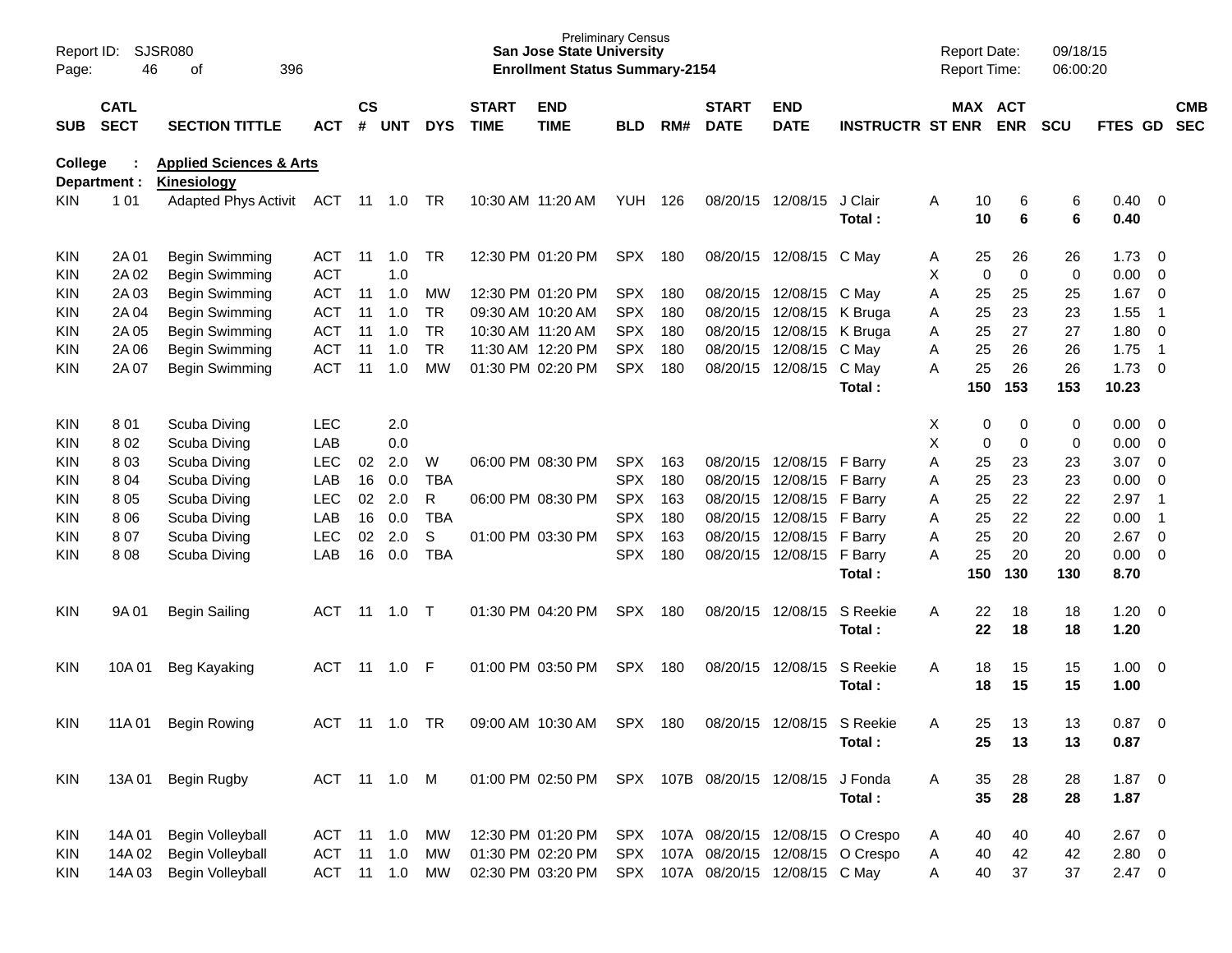| Report ID:<br>Page: | SJSR080<br>47 | 396                            |               |     |            |              | <b>Preliminary Census</b><br><b>San Jose State University</b><br><b>Enrollment Status Summary-2154</b> |                                                      |            |              |                        |             | <b>Report Date:</b><br><b>Report Time:</b> |   |     | 09/18/15<br>06:00:20 |            |            |            |            |
|---------------------|---------------|--------------------------------|---------------|-----|------------|--------------|--------------------------------------------------------------------------------------------------------|------------------------------------------------------|------------|--------------|------------------------|-------------|--------------------------------------------|---|-----|----------------------|------------|------------|------------|------------|
|                     | <b>CATL</b>   |                                | $\mathsf{cs}$ |     |            | <b>START</b> | <b>END</b>                                                                                             |                                                      |            | <b>START</b> | <b>END</b>             |             | MAX ACT                                    |   |     |                      |            |            | <b>CMB</b> |            |
| <b>SUB</b>          | <b>SECT</b>   | <b>SECTION TITTLE</b>          | <b>ACT</b>    | #   | <b>UNT</b> | <b>DYS</b>   | <b>TIME</b>                                                                                            | <b>TIME</b>                                          | <b>BLD</b> | RM#          | <b>DATE</b>            | <b>DATE</b> | <b>INSTRUCTR ST ENR</b>                    |   |     | <b>ENR</b>           | <b>SCU</b> | FTES GD    |            | <b>SEC</b> |
| <b>KIN</b>          | 14A 04        | Begin Volleyball               | <b>ACT</b>    | -11 | 1.0        | TR           |                                                                                                        | 11:30 AM 12:20 PM                                    | <b>SPX</b> |              | 107A 08/20/15          | 12/08/15    | S Wallace                                  | Α | 40  | 40                   | 40         | 2.67       | 0          |            |
| <b>KIN</b>          | 14A 05        | <b>ACT</b><br>Begin Volleyball |               | 11  | 1.0        | <b>TR</b>    |                                                                                                        | 12:30 PM 01:20 PM                                    | <b>SPX</b> |              | 107A 08/20/15          | 12/08/15    | S Wallace                                  | A | 40  | 40                   | 40         | 2.67       | 0          |            |
| <b>KIN</b>          | 14A 06        | Begin Volleyball               | <b>ACT</b>    | 11  | 1.0        | <b>TR</b>    |                                                                                                        | 01:30 PM 02:20 PM                                    | <b>SPX</b> |              | 107A 08/20/15          | 12/08/15    | O Crespo                                   | A | 40  | 38                   | 38         | 2.53       | 0          |            |
| KIN.                | 14A 07        | Begin Volleyball               | <b>ACT</b>    | 11  | 1.0        | <b>TR</b>    |                                                                                                        | 02:30 PM 03:20 PM                                    | <b>SPX</b> |              | 107A 08/20/15          | 12/08/15    | O Crespo                                   | A | 40  | 38                   | 38         | 2.53       | 0          |            |
|                     |               |                                |               |     |            |              |                                                                                                        |                                                      |            |              |                        |             | Total :                                    |   | 280 | 275                  | 275        | 18.33      |            |            |
| <b>KIN</b>          | 14B 01        | Inter Volleyball               | <b>ACT</b>    | 11  | 1.0        | МW           |                                                                                                        | 11:30 AM 12:20 PM                                    | <b>SPX</b> |              | 107A 08/20/15 12/08/15 |             | R MontgomeryA                              |   | 40  | 40                   | 40         | 2.67       | 0          |            |
| KIN.                | 14B 02        | Inter Volleyball               | <b>ACT</b>    | 11  | 1.0        | <b>MW</b>    |                                                                                                        | 03:30 PM 04:20 PM                                    | <b>SPX</b> |              | 107A 08/20/15          | 12/08/15    | C May                                      | A | 40  | 38                   | 38         | 2.53       | 0          |            |
|                     |               |                                |               |     |            |              |                                                                                                        |                                                      |            |              |                        |             | Total :                                    |   | 80  | 78                   | 78         | 5.20       |            |            |
| <b>KIN</b>          | 14C 01        | Adv Volleyball                 | <b>ACT</b>    | 11  | 1.0        | -F           |                                                                                                        | 12:30 PM 02:20 PM                                    | SPX        |              | 107A 08/20/15 12/08/15 |             | C May                                      | A | 40  | 39                   | 39         | 2.60       | - 0        |            |
|                     |               |                                |               |     |            |              |                                                                                                        |                                                      |            |              |                        |             | Total:                                     |   | 40  | 39                   | 39         | 2.60       |            |            |
| <b>KIN</b>          | 15A 01        | Beg Basketball                 | <b>ACT</b>    | 11  | 1.0        | МW           |                                                                                                        | 09:30 AM 10:20 AM                                    | YUH        | 106          | 08/20/15               | 12/08/15    | T Wilburn                                  | A | 24  | 30                   | 30         | 2.02       | - 1        |            |
| KIN.                | 15A 02        | <b>Beg Basketball</b>          | <b>ACT</b>    | 11  | 1.0        | <b>MW</b>    |                                                                                                        | 10:30 AM 11:20 AM                                    | <b>YUH</b> | 106          | 08/20/15               | 12/08/15    | T Wilburn                                  | A | 24  | 29                   | 29         | 1.93       | - 0        |            |
|                     |               |                                |               |     |            |              |                                                                                                        |                                                      |            |              |                        |             | Total :                                    |   | 48  | 59                   | 59         | 3.95       |            |            |
| <b>KIN</b>          | 18A 01        | <b>Beg Handball</b>            | <b>ACT</b>    | 11  | 1.0        | W            |                                                                                                        | 06:00 PM 07:50 PM                                    | EC         | <b>RQB</b>   | 08/20/15               | 12/08/15    | R Chavez                                   | Α | 20  | 17                   | 17         | 1.13       | - 0        |            |
|                     |               |                                |               |     |            |              |                                                                                                        |                                                      |            |              |                        |             | Total :                                    |   | 20  | 17                   | 17         | 1.13       |            |            |
| <b>KIN</b>          | 19A 01        | <b>Begin Soccer</b>            | <b>ACT</b>    | -11 | 1.0        | W            |                                                                                                        | 09:30 AM 11:20 AM                                    | YUH        | 106          | 08/20/15               | 12/08/15    | M Behler                                   | A | 30  | 29                   | 29         | 1.93       | 0          |            |
| KIN.                | 19A 02        | <b>Begin Soccer</b>            | <b>ACT</b>    | 11  | 1.0        | $\top$       |                                                                                                        | 09:30 AM 11:20 AM                                    | <b>YUH</b> | 106          | 08/20/15               | 12/08/15    | M Behler                                   | A | 30  | 32                   | 32         | 2.13       | 0          |            |
|                     |               |                                |               |     |            |              |                                                                                                        |                                                      |            |              |                        |             | Total :                                    |   | 60  | 61                   | 61         | 4.07       |            |            |
| <b>KIN</b>          | 20A 01        | Begin Badminton                | <b>ACT</b>    | -11 | 1.0        | F            |                                                                                                        | 08:30 AM 10:20 AM                                    | <b>SPX</b> | 107B         | 08/20/15               | 12/08/15    | L Cai                                      | A | 24  | 25                   | 25         | 1.68       | - 1        |            |
| KIN                 | 20A 02        | Begin Badminton                | <b>ACT</b>    | 11  | 1.0        | <b>MW</b>    |                                                                                                        | 09:30 AM 10:20 AM                                    | <b>SPX</b> | 107B         | 08/20/15               | 12/08/15    | L Cai                                      | A | 24  | 30                   | 30         | 2.00       | 0          |            |
| KIN                 | 20A 03        | Begin Badminton                | <b>ACT</b>    | 11  | 1.0        | <b>MW</b>    |                                                                                                        | 11:30 AM 12:20 PM                                    | <b>SPX</b> | 107B         | 08/20/15               | 12/08/15    | G Chen                                     | A | 24  | 27                   | 27         | 1.80       | 0          |            |
| KIN.                | 20A 04        | Begin Badminton                | <b>ACT</b>    | 11  | 1.0        | <b>TR</b>    |                                                                                                        | 08:30 AM 09:20 AM                                    | <b>SPX</b> | 107B         | 08/20/15               | 12/08/15    | L Cai                                      | A | 24  | 24                   | 24         | 1.60       | 0          |            |
|                     |               |                                |               |     |            |              |                                                                                                        |                                                      |            |              |                        |             | Total :                                    |   | 96  | 106                  | 106        | 7.08       |            |            |
| <b>KIN</b>          | 20B 01        | Inter Badminton                | ACT           | 11  | 1.0        | <b>MW</b>    |                                                                                                        | 10:30 AM 11:20 AM                                    | <b>SPX</b> |              | 107B 08/20/15          | 12/08/15    | L Cai                                      | A | 24  | 24                   | 24         | 1.60       | 0          |            |
| <b>KIN</b>          |               | 20B 02 Inter Badminton         | ACT 11 1.0 F  |     |            |              |                                                                                                        | 10:30 AM 12:20 PM SPX 107B 08/20/15 12/08/15 L Cai   |            |              |                        |             |                                            | A | 12  | 12                   | 12         | 0.80 0     |            |            |
|                     |               |                                |               |     |            |              |                                                                                                        |                                                      |            |              |                        |             | Total:                                     |   | 36  | 36                   | 36         | 2.40       |            |            |
| KIN                 |               | 20C 01 Adv Badminton           | ACT 11 1.0 F  |     |            |              |                                                                                                        | 10:30 AM 12:20 PM SPX 107B 08/20/15 12/08/15 L Cai   |            |              |                        |             |                                            | A | 12  | 12                   | 12         | $0.80 \ 0$ |            |            |
|                     |               |                                |               |     |            |              |                                                                                                        |                                                      |            |              |                        |             | Total:                                     |   | 12  | 12                   | 12         | 0.80       |            |            |
| KIN                 |               | 21A 01 Begin Tennis            | ACT 11 1.0 M  |     |            |              |                                                                                                        | 08:00 AM 09:50 AM YUH 106 08/20/15 12/08/15 S Butler |            |              |                        |             |                                            | A | 25  | 20                   | 20         | $1.33 \ 0$ |            |            |
|                     |               |                                |               |     |            |              |                                                                                                        |                                                      |            |              |                        |             | Total:                                     |   | 25  | 20                   | 20         | 1.33       |            |            |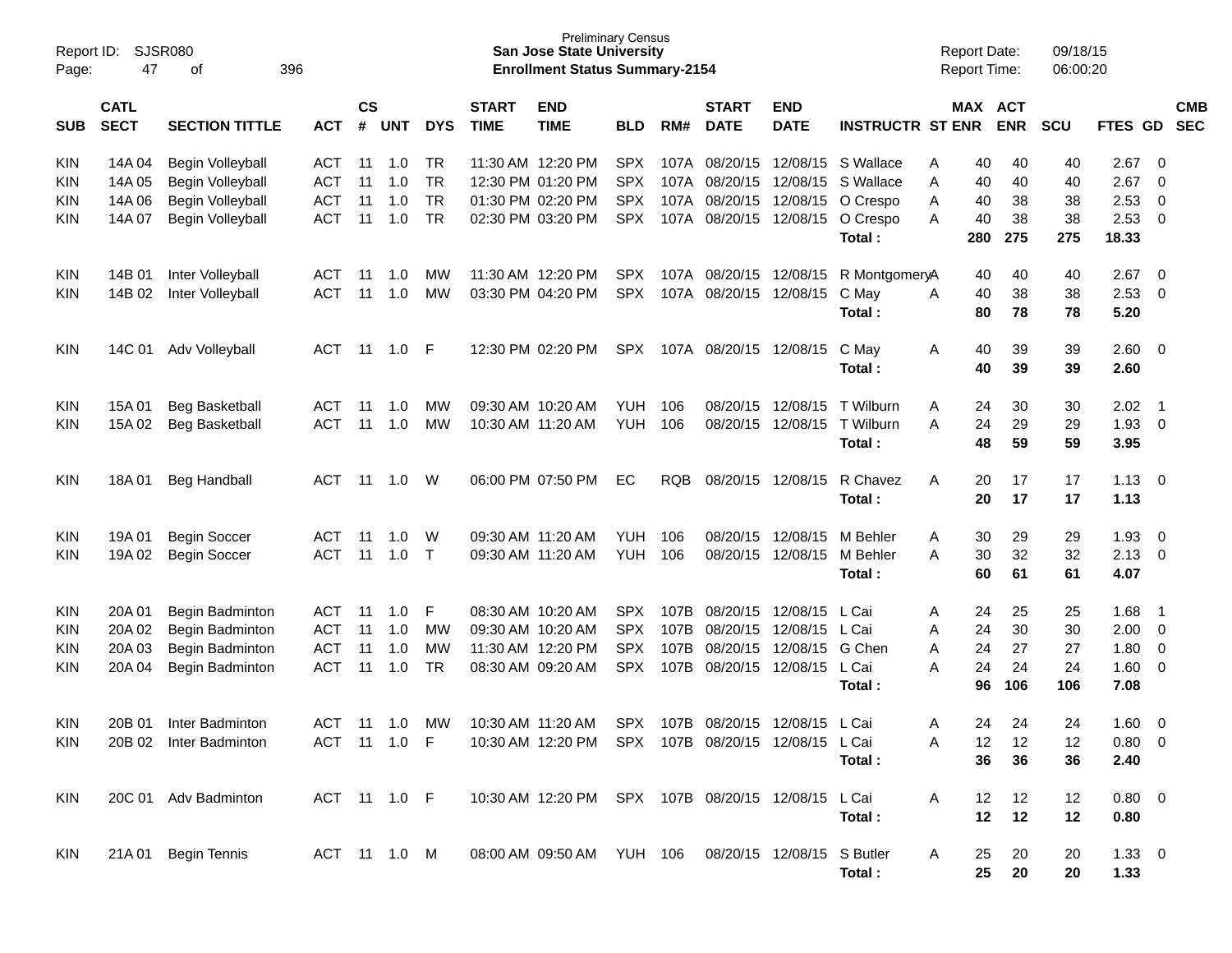| Page:                                         | Report ID:<br>SJSR080<br>48<br>396<br>οf                          |                                                                                              |                                               |                |                          |             |                             | <b>Preliminary Census</b><br><b>San Jose State University</b><br><b>Enrollment Status Summary-2154</b> |                          |            |                                                                                                        |                                        |                                          | <b>Report Date:</b><br><b>Report Time:</b>    |                           | 09/18/15<br>06:00:20           |                                                                    |            |
|-----------------------------------------------|-------------------------------------------------------------------|----------------------------------------------------------------------------------------------|-----------------------------------------------|----------------|--------------------------|-------------|-----------------------------|--------------------------------------------------------------------------------------------------------|--------------------------|------------|--------------------------------------------------------------------------------------------------------|----------------------------------------|------------------------------------------|-----------------------------------------------|---------------------------|--------------------------------|--------------------------------------------------------------------|------------|
| <b>SUB</b>                                    | <b>CATL</b><br><b>SECT</b><br><b>SECTION TITTLE</b><br><b>ACT</b> |                                                                                              |                                               | <b>CS</b>      | # UNT                    | <b>DYS</b>  | <b>START</b><br><b>TIME</b> | <b>END</b><br><b>TIME</b>                                                                              | <b>BLD</b>               | RM#        | <b>START</b><br><b>DATE</b>                                                                            | <b>END</b><br><b>DATE</b>              | <b>INSTRUCTR ST ENR</b>                  |                                               | MAX ACT<br><b>ENR</b>     | <b>SCU</b>                     | FTES GD SEC                                                        | <b>CMB</b> |
| KIN                                           | 21B 01                                                            | Inter Tennis                                                                                 | ACT                                           | 11             | 1.0                      | W           |                             | 08:00 AM 09:50 AM                                                                                      | YUH 106                  |            |                                                                                                        | 08/20/15 12/08/15 S Butler             | Total:                                   | 20<br>A<br>20                                 | 17<br>17                  | 17<br>17                       | $1.13 \ 0$<br>1.13                                                 |            |
| <b>KIN</b>                                    |                                                                   | 21C 01 Advance Tennis                                                                        | ACT                                           | 11             | 1.0                      | W           |                             | 08:00 AM 09:50 AM                                                                                      | YUH 106                  |            |                                                                                                        | 08/20/15 12/08/15                      | S Butler<br>Total:                       | 10<br>A<br>10                                 | 3<br>3                    | 3<br>3                         | $0.20 \ 0$<br>0.20                                                 |            |
| <b>KIN</b>                                    | 22A 01                                                            | Begin Racquetball                                                                            | ACT                                           | 11             | $1.0$ T                  |             |                             | 06:00 PM 07:50 PM                                                                                      | EC                       | RQB        | 08/20/15 12/08/15                                                                                      |                                        | R Kwok<br>Total:                         | A<br>15<br>15                                 | 12<br>12                  | 12<br>12                       | $0.80 \ 0$<br>0.80                                                 |            |
| <b>KIN</b>                                    | 22B 01                                                            | Inter Racqueball                                                                             | ACT                                           | 11             | 1.0                      | $\top$      |                             | 06:00 PM 07:50 PM                                                                                      | EC                       | <b>RQB</b> |                                                                                                        | 08/20/15 12/08/15                      | R Kwok<br>Total:                         | Α                                             | 3<br>5<br>5<br>3          | 3<br>3                         | $0.20 \ 0$<br>0.20                                                 |            |
| <b>KIN</b><br><b>KIN</b>                      | 23A 01<br>23A 02                                                  | Begin Archery<br><b>Begin Archery</b>                                                        | ACT<br><b>ACT</b>                             | 11<br>11       | 1.0<br>1.0               | $\top$<br>R |                             | 12:30 PM 02:20 PM<br>12:30 PM 02:20 PM                                                                 | YUH<br>YUH               | 106<br>106 |                                                                                                        | 08/20/15 12/08/15<br>08/20/15 12/08/15 | K Bruga<br>K Bruga<br>Total:             | 25<br>A<br>20<br>A<br>45                      | 26<br>23<br>49            | 26<br>23<br>49                 | $1.73 \t 0$<br>$1.53 \t 0$<br>3.27                                 |            |
| <b>KIN</b>                                    | 23B 01                                                            | Inter Archery                                                                                | ACT                                           | 11             | 1.0                      | R           |                             | 12:30 PM 02:20 PM                                                                                      | YUH 106                  |            |                                                                                                        | 08/20/15 12/08/15                      | K Bruga<br>Total:                        | A                                             | 5<br>4<br>5<br>4          | 4<br>4                         | $0.27 \t 0$<br>0.27                                                |            |
| <b>KIN</b><br><b>KIN</b><br><b>KIN</b><br>KIN | 24A 01<br>24A 02<br>24A03<br>24A 04                               | <b>Begin Bowling</b><br><b>Begin Bowling</b><br><b>Begin Bowling</b><br><b>Begin Bowling</b> | ACT<br><b>ACT</b><br><b>ACT</b><br><b>ACT</b> | 11<br>11<br>11 | 1.0<br>1.0<br>1.0<br>1.0 | M<br>R<br>R |                             | 01:00 PM 02:50 PM<br>12:30 PM 02:20 PM<br>02:30 PM 04:20 PM                                            | <b>SPX</b><br><b>SPX</b> |            | SPX 107B 08/20/15 12/08/15 Z Deges<br>107B 08/20/15 12/08/15 Z Deges<br>107B 08/20/15 12/08/15 Z Deges |                                        | Total:                                   | 30<br>A<br>X<br>0<br>30<br>Α<br>30<br>A<br>90 | 30<br>0<br>27<br>30<br>87 | 30<br>0<br>27<br>30<br>87      | $2.02 \quad 1$<br>$0.00 \t 0$<br>$1.80 \ 0$<br>$2.00 \t 0$<br>5.82 |            |
| KIN<br>KIN                                    | 24B 01<br>24B 02                                                  | Inter Bowling<br>Inter Bowling                                                               | ACT<br><b>ACT</b>                             | 11<br>11       | 1.0<br>1.0               | -F<br>W     |                             | 12:00 PM 01:50 PM<br>02:30 PM 04:20 PM                                                                 | SPX<br><b>SPX</b>        |            | 107B 08/20/15 12/08/15 Z Deges<br>107B 08/20/15 12/08/15 Z Deges                                       |                                        | Total:                                   | 30<br>A<br>20<br>A<br>50                      | 29<br>21<br>50            | 29<br>21<br>50                 | $1.93 \ 0$<br>$1.40 \ 0$<br>3.33                                   |            |
| <b>KIN</b>                                    |                                                                   | 24C 01 Advanced Bowling                                                                      | ACT                                           | 11             | 1.0                      | W           |                             | 02:30 PM 04:20 PM                                                                                      | SPX                      |            | 107B 08/20/15 12/08/15 Z Deges                                                                         |                                        | Total:                                   | 10<br>A<br>10                                 | 2<br>$\mathbf{2}$         | $\overline{2}$<br>$\mathbf{2}$ | $0.13 \quad 0$<br>0.13                                             |            |
| KIN                                           |                                                                   | 25A 03 Begin Golf                                                                            | ACT 11 1.0 W                                  |                |                          |             |                             | 09:30 AM 11:20 AM                                                                                      | <b>YUH 106</b>           |            |                                                                                                        |                                        | 08/20/15 12/08/15 M ZimmermanA<br>Total: | 25<br>25                                      | 24<br>24                  | 24<br>24                       | $1.60 \t 0$<br>1.60                                                |            |
| KIN<br><b>KIN</b><br>KIN                      | 27A 01<br>27A 02<br>27A 03                                        | <b>Begin Table Tennis</b><br>Begin Table Tennis<br><b>Begin Table Tennis</b>                 | ACT<br><b>ACT</b><br>ACT 11 1.0 F             | 11<br>11       | 1.0<br>1.0               | TR<br>TR    |                             | 09:30 AM 10:20 AM<br>10:30 AM 11:20 AM<br>08:30 AM 10:20 AM                                            | <b>SPX</b>               |            | SPX 107A 08/20/15 12/08/15<br>107A 08/20/15 12/08/15 G Chen<br>SPX 107A 08/20/15 12/08/15 G Chen       |                                        | L Cai                                    | 40<br>A<br>40<br>Α<br>40<br>A                 | 47<br>43<br>41            | 47<br>43<br>41                 | $3.13 \quad 0$<br>$2.87$ 0<br>$2.73 \t 0$                          |            |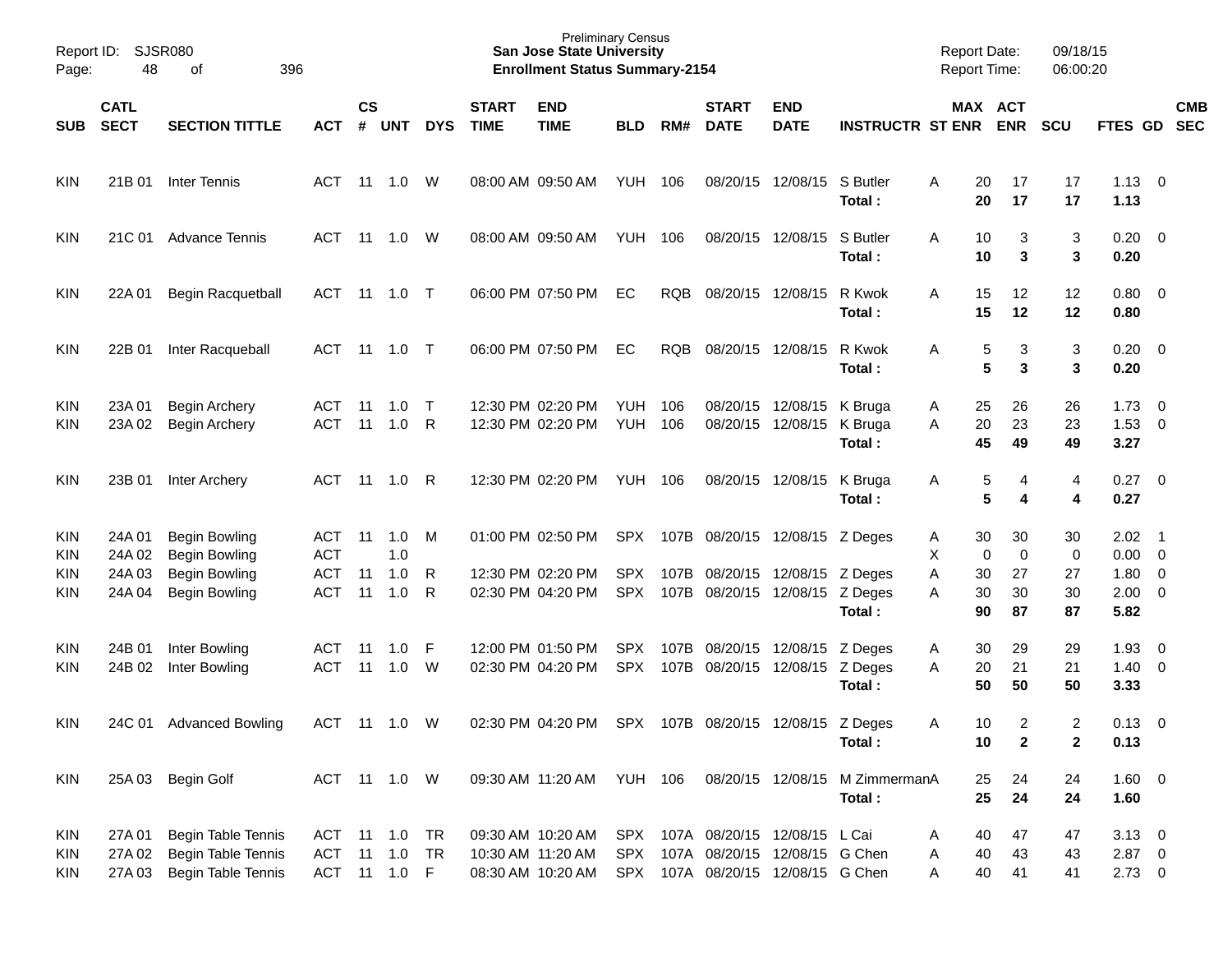| Page:                                  | <b>SJSR080</b><br>Report ID:<br>49<br>396<br>οf |                                                                                                |                                                             |                            |                                 |                                                               |                             | <b>Preliminary Census</b><br><b>San Jose State University</b><br><b>Enrollment Status Summary-2154</b>   |                                            |                                                 |                                              |                                                                                |                                                                                                             | <b>Report Date:</b><br><b>Report Time:</b>         |                                   | 09/18/15<br>06:00:20              |                                                       |                                                          |                          |
|----------------------------------------|-------------------------------------------------|------------------------------------------------------------------------------------------------|-------------------------------------------------------------|----------------------------|---------------------------------|---------------------------------------------------------------|-----------------------------|----------------------------------------------------------------------------------------------------------|--------------------------------------------|-------------------------------------------------|----------------------------------------------|--------------------------------------------------------------------------------|-------------------------------------------------------------------------------------------------------------|----------------------------------------------------|-----------------------------------|-----------------------------------|-------------------------------------------------------|----------------------------------------------------------|--------------------------|
| <b>SUB</b>                             | <b>CATL</b><br><b>SECT</b>                      | <b>SECTION TITTLE</b>                                                                          | <b>ACT</b>                                                  | $\mathsf{cs}$<br>#         | <b>UNT</b>                      | <b>DYS</b>                                                    | <b>START</b><br><b>TIME</b> | <b>END</b><br><b>TIME</b>                                                                                | <b>BLD</b>                                 | RM#                                             | <b>START</b><br><b>DATE</b>                  | <b>END</b><br><b>DATE</b>                                                      | <b>INSTRUCTR ST ENR</b>                                                                                     |                                                    | MAX ACT<br><b>ENR</b>             | <b>SCU</b>                        | FTES GD                                               |                                                          | <b>CMB</b><br><b>SEC</b> |
| KIN                                    | 27A 04                                          | <b>Begin Table Tennis</b>                                                                      | <b>ACT</b>                                                  |                            | 11 1.0                          | F                                                             |                             | 10:30 AM 12:20 PM                                                                                        | <b>SPX</b>                                 | 107A                                            | 08/20/15                                     | 12/08/15                                                                       | G Chen<br>Total:                                                                                            | Α<br>40<br>160                                     | 42<br>173                         | 42<br>173                         | 2.80<br>11.53                                         | $\overline{\phantom{0}}$                                 |                          |
| KIN<br>KIN                             | 28A 01<br>28A 02                                | <b>Beg Gymnastics</b><br><b>Beg Gymnastics</b>                                                 | <b>ACT</b><br>ACT                                           | -11<br>11                  | 1.0<br>1.0                      | <b>MW</b><br>MW                                               |                             | 08:30 AM 09:20 AM<br>09:30 AM 10:20 AM                                                                   | SPX.<br><b>SPX</b>                         | 231<br>231                                      |                                              | 08/20/15 12/08/15<br>08/20/15 12/08/15                                         | C Brown<br>C Brown<br>Total:                                                                                | 30<br>A<br>30<br>А<br>60                           | 29<br>30<br>59                    | 29<br>30<br>59                    | 1.95<br>2.00<br>3.95                                  | -1<br>$\overline{0}$                                     |                          |
| KIN<br>KIN                             | 29 01<br>29 02                                  | Cardio Kickboxing<br>Cardio Kickboxing                                                         | ACT<br><b>ACT</b>                                           | 11<br>11                   | 1.0<br>1.0                      | <b>MW</b><br><b>TR</b>                                        |                             | 08:30 AM 09:20 AM<br>08:30 AM 09:20 AM                                                                   | <b>SPX</b><br><b>SPX</b>                   | 107A                                            | 107A 08/20/15 12/08/15<br>08/20/15           | 12/08/15                                                                       | F Ghiasvand A<br>F Ghiasvand A<br>Total:                                                                    | 30<br>30<br>60                                     | 31<br>28<br>59                    | 31<br>28<br>59                    | 2.07<br>1.87<br>3.93                                  | $\overline{\mathbf{0}}$<br>0                             |                          |
| <b>KIN</b><br>KIN<br>KIN<br>KIN<br>KIN | 30 01<br>30 02<br>30 03<br>30 04<br>30 05       | Pilates<br>Pilates<br>Pilates<br>Pilates<br><b>Pilates</b>                                     | ACT<br><b>ACT</b><br><b>ACT</b><br><b>ACT</b><br><b>ACT</b> | 11<br>11<br>11<br>11       | 1.0<br>1.0<br>1.0<br>1.0<br>1.0 | <b>MW</b><br>F<br>MW<br>F                                     |                             | 07:30 AM 08:20 AM<br>09:30 AM 11:20 AM<br>08:30 AM 09:20 AM<br>07:30 AM 09:20 AM                         | EC<br>EС<br>EC<br>EC                       | <b>AER</b><br><b>AER</b><br><b>AER</b><br>AER   | 08/20/15<br>08/20/15                         | 12/08/15<br>12/08/15<br>08/20/15 12/08/15<br>08/20/15 12/08/15                 | J Linafelter<br>J Linafelter<br>J Linafelter<br>J Linafelter                                                | 30<br>A<br>30<br>A<br>30<br>A<br>X<br>0<br>30<br>A | 30<br>30<br>29<br>0<br>28         | 30<br>30<br>29<br>0<br>28         | 2.00<br>2.00<br>1.93<br>0.00<br>1.87                  | 0<br>0<br>0<br>$\mathbf 0$<br>$\overline{0}$             |                          |
|                                        |                                                 |                                                                                                |                                                             |                            |                                 |                                                               |                             |                                                                                                          |                                            |                                                 |                                              |                                                                                | Total:<br>L Pate                                                                                            | 120                                                | 117                               | 117                               | 7.80                                                  |                                                          |                          |
| KIN<br>KIN<br>KIN                      | 31 01<br>31 02<br>31 03                         | <b>Body Sculpting</b><br><b>Body Sculpting</b><br><b>Body Sculpting</b>                        | ACT<br><b>ACT</b><br><b>ACT</b>                             | 11<br>11<br>11             | 1.0<br>1.0<br>1.0               | TR<br><b>TR</b><br><b>TR</b>                                  |                             | 07:30 AM 08:20 AM<br>09:30 AM 10:20 AM<br>12:30 PM 01:20 PM                                              | EC<br>EС<br>EC                             | <b>AER</b><br><b>AER</b><br><b>AER</b>          | 08/20/15<br>08/20/15                         | 12/08/15<br>12/08/15<br>08/20/15 12/08/15 L Pate                               | L Pate<br>Total:                                                                                            | 50<br>Α<br>50<br>Α<br>50<br>А<br>150               | 50<br>52<br>51<br>153             | 50<br>52<br>51<br>153             | 3.33<br>3.47<br>3.40<br>10.20                         | 0<br>0<br>0                                              |                          |
| <b>KIN</b><br>KIN<br>KIN<br>KIN<br>KIN | 32 01<br>32 02<br>32 03<br>32 04<br>32 05       | Aerobics<br>Aerobics<br>Aerobics<br>Aerobics<br>Aerobics                                       | ACT<br><b>ACT</b><br><b>ACT</b><br><b>ACT</b><br><b>ACT</b> | 11<br>11<br>11<br>11<br>11 | 1.0<br>1.0<br>1.0<br>1.0<br>1.0 | <b>MW</b><br><b>TR</b><br><b>TR</b><br><b>TR</b><br><b>TR</b> |                             | 07:30 AM 08:20 AM<br>10:30 AM 11:20 AM<br>07:30 AM 08:20 AM<br>11:30 AM 12:20 PM<br>08:30 AM 09:20 AM    | <b>SPX</b><br>EC<br><b>SPX</b><br>EC<br>EC | 107A<br><b>AER</b><br>107A<br>AER<br><b>AER</b> | 08/20/15<br>08/20/15<br>08/20/15<br>08/20/15 | 12/08/15<br>12/08/15<br>12/08/15<br>12/08/15<br>08/20/15 12/08/15 L Pate       | F Ghiasvand A<br>F Ghiasvand A<br>F Ghiasvand A<br>L Pate<br>Total:                                         | 50<br>50<br>50<br>50<br>Α<br>50<br>Α<br>250        | 46<br>50<br>39<br>48<br>51<br>234 | 46<br>50<br>39<br>48<br>51<br>234 | 3.07<br>3.33<br>2.60<br>3.20<br>3.40<br>15.60         | $\overline{\mathbf{0}}$<br>0<br>$\overline{0}$<br>0<br>0 |                          |
| KIN<br>KIN<br>KIN                      | 34 01<br>34 02<br>34 03                         | <b>Step Training</b><br><b>Step Training</b><br><b>Step Training</b>                           | <b>ACT</b><br>ACT 11 1.0<br>ACT                             | 11                         | 1.0<br>11 1.0                   | МW<br>MW<br>MW                                                |                             | 11:30 AM 12:20 PM<br>12:30 PM 01:20 PM                                                                   | EC<br>EC.                                  | AER                                             |                                              | 08/20/15 12/08/15 K Li                                                         | 09:30 AM 10:20 AM SPX 107A 08/20/15 12/08/15 F Ghiasvand A<br>AER 08/20/15 12/08/15 F Ghiasvand A<br>Total: | 50<br>Α<br>50<br>50                                | 43<br>51<br>49<br>150 143         | 43<br>51<br>49<br>143             | 2.87<br>$3.40 \ 0$<br>$3.28$ 1<br>9.55                | - 0                                                      |                          |
| <b>KIN</b><br>KIN<br>KIN<br>KIN        | 35A 01<br>35A 03                                | Begin Wt Training<br>35A 02 Begin Wt Training<br>Begin Wt Training<br>35A 04 Begin Wt Training | ACT 11 1.0<br>ACT 11 1.0                                    |                            | ACT 11 1.0 MW<br>ACT 11 1.0 MW  | MW<br>MW                                                      |                             | 08:30 AM 09:20 AM YUH 126<br>12:30 PM 01:20 PM YUH 126<br>01:30 PM 02:20 PM<br>02:30 PM 03:20 PM YUH 126 | <b>YUH 126</b>                             |                                                 |                                              | 08/20/15 12/08/15 M Behler<br>08/20/15 12/08/15 K Li<br>08/20/15 12/08/15 K Li | 08/20/15 12/08/15 R MontgomeryA                                                                             | 32<br>32<br>Α<br>32<br>Α<br>32<br>A                | 33<br>35<br>34<br>32              | 33<br>35<br>34<br>32              | $2.20 \t 0$<br>$2.33 \t 0$<br>$2.27$ 0<br>$2.13 \t 0$ |                                                          |                          |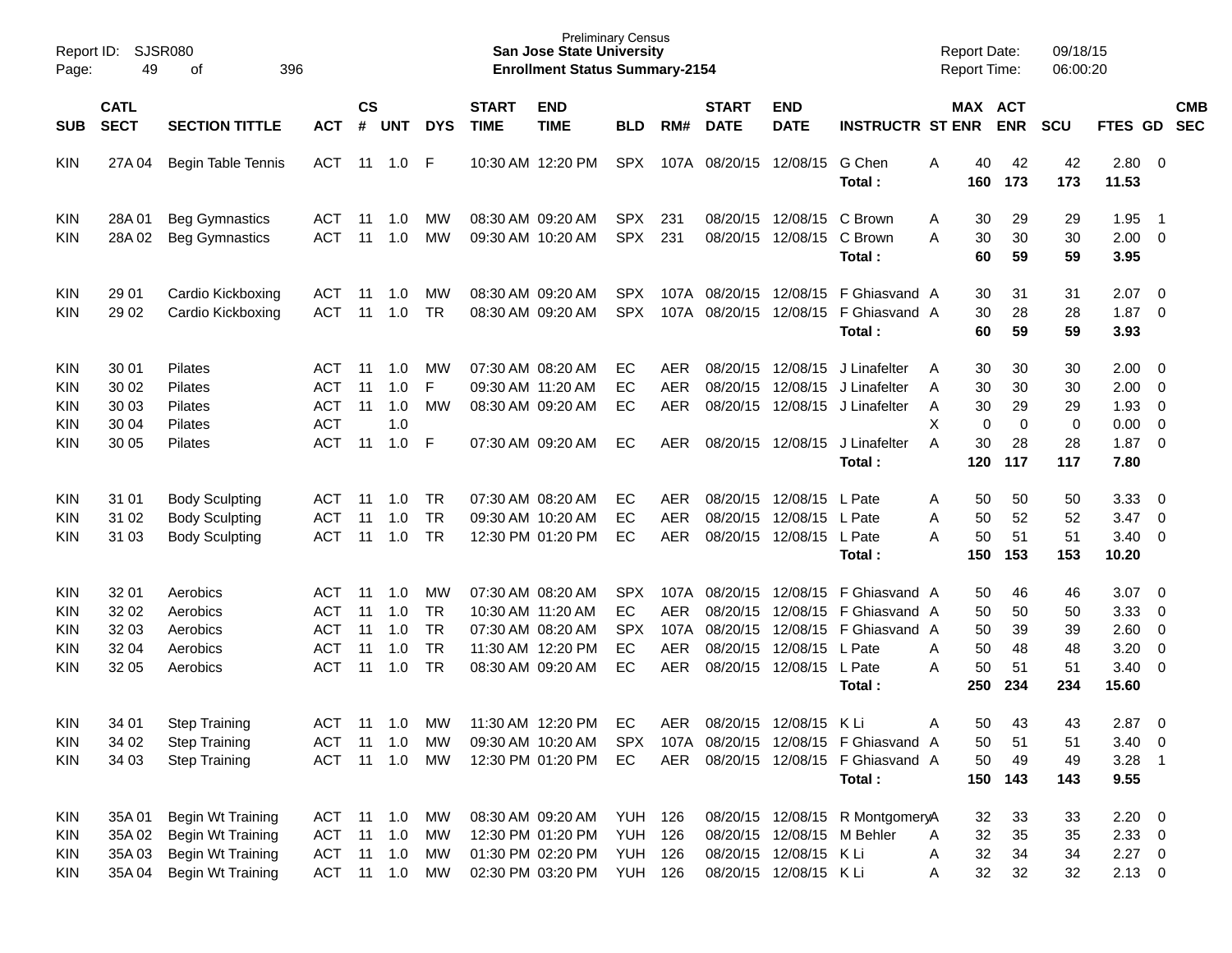| Report ID:<br>Page: | <b>SJSR080</b><br>50       | 396                            |                          |          |            |                             | <b>Preliminary Census</b><br><b>San Jose State University</b><br><b>Enrollment Status Summary-2154</b> |                   |                          |                             |                                |                           |                                | <b>Report Date:</b><br><b>Report Time:</b> |            | 09/18/15<br>06:00:20 |             |                                |                |  |
|---------------------|----------------------------|--------------------------------|--------------------------|----------|------------|-----------------------------|--------------------------------------------------------------------------------------------------------|-------------------|--------------------------|-----------------------------|--------------------------------|---------------------------|--------------------------------|--------------------------------------------|------------|----------------------|-------------|--------------------------------|----------------|--|
| SUB                 | <b>CATL</b><br><b>SECT</b> | <b>ACT</b>                     | $\mathsf{cs}$            | # UNT    | <b>DYS</b> | <b>START</b><br><b>TIME</b> | <b>END</b><br><b>TIME</b>                                                                              | <b>BLD</b>        | RM#                      | <b>START</b><br><b>DATE</b> | <b>END</b><br><b>DATE</b>      | <b>INSTRUCTR ST ENR</b>   |                                | MAX ACT                                    | <b>ENR</b> | <b>SCU</b>           | <b>FTES</b> | <b>CMB</b><br><b>SEC</b><br>GD |                |  |
|                     |                            |                                |                          |          |            |                             |                                                                                                        |                   |                          |                             |                                |                           |                                |                                            |            |                      |             |                                |                |  |
| <b>KIN</b>          | 35A 05                     | Begin Wt Training              | ACT                      | 11       | 1.0        | TR                          | 07:30 AM 08:20 AM                                                                                      |                   | YUH                      | 126                         | 08/20/15                       | 12/08/15 S Butler         |                                | Α                                          | 32         | 31                   | 31          | 2.07                           | 0              |  |
| <b>KIN</b>          | 35A 06                     | Begin Wt Training              | <b>ACT</b>               | 11       | 1.0        | TR                          | 08:30 AM 09:20 AM                                                                                      |                   | <b>YUH</b>               | 126                         | 08/20/15                       | 12/08/15 S Butler         |                                | Α                                          | 32         | 30                   | 30          | 2.00                           | 0              |  |
| <b>KIN</b>          | 35A 07                     | Begin Wt Training              | <b>ACT</b>               | 11       | 1.0        | <b>TR</b>                   | 12:30 PM 01:20 PM                                                                                      |                   | <b>YUH</b>               | 126                         | 08/20/15                       | 12/08/15                  | S Butler                       | Α                                          | 32         | 36                   | 36          | 2.40                           | 0              |  |
| <b>KIN</b>          | 35A 08                     | Begin Wt Training              | <b>ACT</b>               | 11       | 1.0        | <b>TR</b>                   | 02:30 PM 03:20 PM                                                                                      |                   | <b>YUH</b>               | 126                         | 08/20/15                       | 12/08/15                  | M Marsall                      | A                                          | 32         | 32                   | 32          | 2.13                           | 0              |  |
| KIN                 | 35A09                      | Begin Wt Training              | <b>ACT</b>               | 11       | 1.0        | TR                          | 09:30 AM 10:20 AM                                                                                      |                   | <b>YUH</b>               | 126                         | 08/20/15                       | 12/08/15 S Butler         |                                | Α                                          | 32<br>288  | 34                   | 34          | 2.27                           | $\mathbf 0$    |  |
|                     |                            |                                |                          |          |            |                             |                                                                                                        |                   |                          |                             |                                |                           | Total:                         |                                            |            | 297                  | 297         | 19.80                          |                |  |
| <b>KIN</b>          | 35B 01                     | Inter Wt Training              | <b>ACT</b>               | -11      | 1.0        | МW                          |                                                                                                        | 09:30 AM 10:20 AM | YUH                      | 126                         |                                | 08/20/15 12/08/15         | R MontgomeryA                  |                                            | 22         | 22                   | 22          | 1.47                           | 0              |  |
| KIN                 | 35B 02                     | Inter Wt Training              | <b>ACT</b>               | 11       | 1.0        | MW                          | 10:30 AM 11:20 AM                                                                                      |                   | <b>YUH</b>               | 126                         | 08/20/15                       | 12/08/15                  | R MontgomeryA                  |                                            | 32         | 33                   | 33          | 2.20                           | 0              |  |
|                     |                            |                                |                          |          |            |                             |                                                                                                        |                   |                          |                             |                                |                           | Total:                         |                                            | 54         | 55                   | 55          | 3.67                           |                |  |
| <b>KIN</b>          | 35C 01                     | Adv Wgt Training               | <b>ACT</b>               | -11      | 1.0        | MW                          |                                                                                                        | 09:30 AM 10:20 AM | YUH                      | 126                         | 08/20/15 12/08/15              |                           | R MontgomeryA                  |                                            | 10         | 9                    | 9           | 0.60                           | 0              |  |
|                     |                            |                                |                          |          |            |                             |                                                                                                        |                   |                          |                             |                                |                           | Total:                         |                                            | 10         | 9                    | 9           | 0.60                           |                |  |
| <b>KIN</b>          | 37 01                      | <b>Fitness Walking</b>         | <b>ACT</b>               | -11      | 1.0        | TR                          |                                                                                                        | 02:30 PM 03:20 PM | SPX                      |                             | 107B 08/20/15                  | 12/08/15                  | J Fonda                        | A                                          | 30         | 24                   | 24          | 1.60                           | 0              |  |
|                     |                            |                                |                          |          |            |                             |                                                                                                        |                   |                          |                             |                                |                           | Total:                         |                                            | 30         | 24                   | 24          | 1.60                           |                |  |
|                     |                            |                                |                          |          |            |                             |                                                                                                        |                   |                          |                             |                                |                           |                                |                                            |            |                      |             |                                |                |  |
| <b>KIN</b>          | 38 01                      | Begin Jogging                  | <b>ACT</b>               |          | 1.0        |                             |                                                                                                        |                   |                          |                             |                                |                           |                                | Χ                                          | 0          | 0                    | 0           | 0.00                           | 0              |  |
| <b>KIN</b>          | 38 02                      | Begin Jogging                  | <b>ACT</b>               | 11       | 1.0        | <b>TR</b><br><b>TR</b>      | 10:30 AM 11:20 AM                                                                                      |                   | SPX.                     | 107B                        | 08/20/15                       | 12/08/15                  | J Fonda<br>J Fonda             | Α                                          | 30         | 31                   | 31          | 2.07                           | 0              |  |
| <b>KIN</b>          | 38 03<br>38 04             | Begin Jogging                  | <b>ACT</b><br><b>ACT</b> | 11<br>11 | 1.0<br>1.0 | MW                          | 12:30 PM 01:20 PM                                                                                      | 12:30 PM 01:20 PM | <b>SPX</b><br><b>SPX</b> |                             | 107B 08/20/15<br>107B 08/20/15 | 12/08/15<br>12/08/15      |                                | A                                          | 30<br>30   | 30<br>24             | 30<br>24    | 2.00<br>1.60                   | 0<br>0         |  |
| <b>KIN</b><br>KIN   | 38 05                      | Begin Jogging<br>Begin Jogging | <b>ACT</b>               | 11       | 1.0        | MW                          | 01:30 PM 02:20 PM                                                                                      |                   | <b>SPX</b>               |                             | 107B 08/20/15                  | 12/08/15                  | N Megginson A<br>N Megginson A |                                            | 30         | 28                   | 28          | 1.87                           | 0              |  |
|                     |                            |                                |                          |          |            |                             |                                                                                                        |                   |                          |                             |                                |                           | Total:                         |                                            | 120        | 113                  | 113         | 7.53                           |                |  |
|                     |                            |                                |                          |          |            |                             |                                                                                                        |                   |                          |                             |                                |                           |                                |                                            |            |                      |             |                                |                |  |
| <b>KIN</b>          | 45A01                      | Beg Lindy & Swing              | <b>ACT</b>               | 11       | 1.0        | MW                          | 08:30 AM 09:20 AM                                                                                      |                   | <b>SPX</b>               | 178                         | 08/20/15                       | 12/08/15                  | A Ayers                        | A                                          | 50         | 19                   | 19          | 1.27                           | $0\,C$         |  |
| <b>DANC</b>         | 45A01                      | Beg Lindy & Swing              | <b>ACT</b>               | 11       | 1.0        | MW                          | 08:30 AM 09:20 AM                                                                                      |                   | <b>SPX</b>               | 178                         | 08/20/15                       | 12/08/15                  | A Ayers                        | A                                          | 0<br>50    | 3<br>22              | 3<br>22     | 0.20<br>1.47                   | 0 <sup>C</sup> |  |
|                     |                            |                                |                          |          |            |                             |                                                                                                        |                   |                          |                             |                                |                           | Total :                        |                                            |            |                      |             |                                |                |  |
| <b>KIN</b>          | 46A 01                     | <b>Beg Social Dance</b>        | <b>ACT</b>               | -11      | 1.0        | MW                          | 09:30 AM 10:20 AM                                                                                      |                   | <b>SPX</b>               | 178                         | 08/20/15                       | 12/08/15                  | A Ayers                        | A                                          | 50         | 17                   | 17          | 1.13                           | $0\,C$         |  |
| <b>DANC</b>         | 46A01                      | <b>Beg Social Dance</b>        | <b>ACT</b>               | 11       | 1.0        | MW                          | 09:30 AM 10:20 AM                                                                                      |                   | <b>SPX</b>               | 178                         | 08/20/15                       | 12/08/15 A Ayers          |                                | A                                          | 0          | $\overline{2}$       | 2           | 0.13                           | 0 <sup>C</sup> |  |
| <b>KIN</b>          | 46A 02                     | <b>Beg Social Dance</b>        | <b>ACT</b>               | 11       | 1.0        | <b>MW</b>                   |                                                                                                        | 10:30 AM 11:20 AM | <b>SPX</b>               | 178                         |                                | 08/20/15 12/08/15 A Ayers |                                | А                                          | 50         | 40                   | 40          | 2.67                           | 0 <sup>C</sup> |  |
|                     | DANC 46A 02                | <b>Beg Social Dance</b>        | ACT                      | 11       | 1.0        | МW                          | 10:30 AM 11:20 AM                                                                                      |                   | SPX 178                  |                             |                                | 08/20/15 12/08/15 A Ayers |                                | A                                          | 0          | 5                    | 5           | 0.33                           | $0\,C$         |  |
| <b>KIN</b>          | 46A 03                     | <b>Beg Social Dance</b>        | ACT                      | 11       | 1.0        | MW                          | 12:30 PM 01:20 PM                                                                                      |                   | <b>SPX</b>               | 178                         |                                | 08/20/15 12/08/15 A Ayers |                                | A                                          | 50         | 31                   | 31          | 2.07                           | 0 <sup>C</sup> |  |
| DANC                | 46A 03                     | <b>Beg Social Dance</b>        | <b>ACT</b>               | 11       | 1.0        | МW                          | 12:30 PM 01:20 PM                                                                                      |                   | SPX 178                  |                             |                                | 08/20/15 12/08/15 A Ayers |                                | A                                          | 0          | 5                    | 5           | 0.33                           | 0 C            |  |
| <b>KIN</b>          | 46A 04                     | <b>Beg Social Dance</b>        | <b>ACT</b>               | 11       | 1.0        | MW                          | 01:30 PM 02:20 PM                                                                                      |                   | SPX 178                  |                             |                                | 08/20/15 12/08/15 A Ayers |                                | Α                                          | 50         | 31                   | 31          | 2.07                           | $0\,C$         |  |
| DANC                | 46A 04                     | <b>Beg Social Dance</b>        | <b>ACT</b>               | 11       | 1.0        | MW                          | 01:30 PM 02:20 PM                                                                                      |                   | SPX 178                  |                             |                                | 08/20/15 12/08/15 A Ayers |                                | Α                                          | 0          | 3                    | 3           | 0.20                           | $0\,C$         |  |
| <b>KIN</b>          | 46A 05                     | <b>Beg Social Dance</b>        | <b>ACT</b>               | 11       | 1.0        | TR                          | 01:30 PM 02:20 PM                                                                                      |                   | <b>SPX</b>               | 178                         | 08/20/15                       | 12/08/15                  | <b>B</b> Shifflett             |                                            | 50         | 26                   | 26          | 1.73                           | $0\,C$         |  |
| DANC                | 46A 05                     | <b>Beg Social Dance</b>        | <b>ACT</b>               | 11       | 1.0        | TR                          |                                                                                                        | 01:30 PM 02:20 PM | SPX 178                  |                             |                                |                           | 08/20/15 12/08/15 B Shifflett  | Α                                          | 0          | $\overline{1}$       | $\mathbf 1$ | 0.07                           | $0\,C$         |  |
|                     |                            |                                |                          |          |            |                             |                                                                                                        |                   |                          |                             |                                |                           | Total:                         |                                            |            | 250 161              | 161         | 10.73                          |                |  |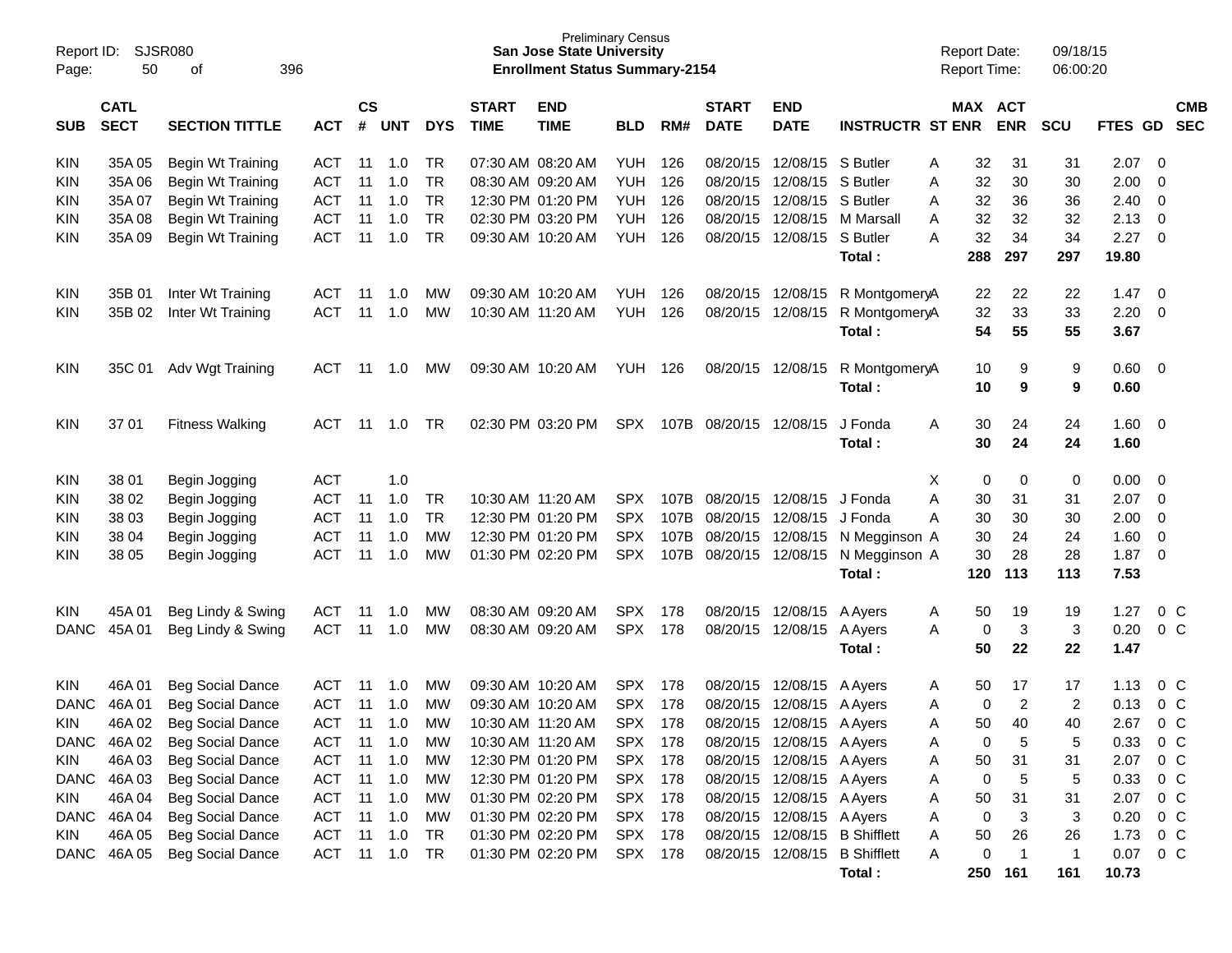| Page:                                                                                              | SJSR080<br>Report ID:<br>51<br>396<br>οf                                                 |                                                                                                                                                                            |                                                                                                                     |                                                           |                                                                    |                                                                                       |                             | <b>Preliminary Census</b><br><b>San Jose State University</b><br><b>Enrollment Status Summary-2154</b>                                                                                                         |                                                                                                                                          |                                                                      |                                                                                                                      |                                                                                                                                                                      |                                                                       | <b>Report Date:</b><br><b>Report Time:</b>                                                                           |                                                                                                          | 09/18/15<br>06:00:20                                                                                       |                                                                                                   |                                                                                                                    |                          |
|----------------------------------------------------------------------------------------------------|------------------------------------------------------------------------------------------|----------------------------------------------------------------------------------------------------------------------------------------------------------------------------|---------------------------------------------------------------------------------------------------------------------|-----------------------------------------------------------|--------------------------------------------------------------------|---------------------------------------------------------------------------------------|-----------------------------|----------------------------------------------------------------------------------------------------------------------------------------------------------------------------------------------------------------|------------------------------------------------------------------------------------------------------------------------------------------|----------------------------------------------------------------------|----------------------------------------------------------------------------------------------------------------------|----------------------------------------------------------------------------------------------------------------------------------------------------------------------|-----------------------------------------------------------------------|----------------------------------------------------------------------------------------------------------------------|----------------------------------------------------------------------------------------------------------|------------------------------------------------------------------------------------------------------------|---------------------------------------------------------------------------------------------------|--------------------------------------------------------------------------------------------------------------------|--------------------------|
| <b>SUB</b>                                                                                         | <b>CATL</b><br><b>SECT</b><br><b>SECTION TITTLE</b><br>ACT                               |                                                                                                                                                                            |                                                                                                                     | $\mathsf{cs}$<br>#                                        | <b>UNT</b>                                                         | <b>DYS</b>                                                                            | <b>START</b><br><b>TIME</b> | <b>END</b><br><b>TIME</b>                                                                                                                                                                                      | <b>BLD</b>                                                                                                                               | RM#                                                                  | <b>START</b><br><b>DATE</b>                                                                                          | <b>END</b><br><b>DATE</b>                                                                                                                                            | <b>INSTRUCTR ST ENR</b>                                               |                                                                                                                      | MAX ACT<br><b>ENR</b>                                                                                    | <b>SCU</b>                                                                                                 | FTES GD                                                                                           |                                                                                                                    | <b>CMB</b><br><b>SEC</b> |
| KIN                                                                                                | 47A 01                                                                                   | Beg W Coast Swing                                                                                                                                                          | ACT                                                                                                                 |                                                           | 11 1.0                                                             | TR                                                                                    |                             | 02:30 PM 03:20 PM                                                                                                                                                                                              | <b>SPX</b>                                                                                                                               | 178                                                                  | 08/20/15                                                                                                             | 12/08/15                                                                                                                                                             | H Schmitt<br>Total:                                                   | 50<br>A<br>50                                                                                                        | 16<br>16                                                                                                 | 16<br>16                                                                                                   | $1.07 \t 0$<br>1.07                                                                               |                                                                                                                    |                          |
| KIN<br><b>DANC</b><br>KIN<br><b>DANC</b><br>KIN<br><b>DANC</b><br>KIN<br><b>DANC</b><br>KIN<br>KIN | 48A 01<br>48A01<br>48A02<br>48A 02<br>48A03<br>48A03<br>48A04<br>48A04<br>50 01<br>50 02 | Beg Latin Dance<br>Beg Latin Dance<br>Beg Latin Dance<br>Beg Latin Dance<br>Beg Latin Dance<br>Beg Latin Dance<br>Beg Latin Dance<br>Beg Latin Dance<br>Tai Chi<br>Tai Chi | ACT<br><b>ACT</b><br><b>ACT</b><br><b>ACT</b><br><b>ACT</b><br><b>ACT</b><br><b>ACT</b><br><b>ACT</b><br>ACT<br>ACT | -11<br>11<br>11<br>11<br>11<br>11<br>11<br>11<br>11<br>11 | 1.0<br>1.0<br>1.0<br>1.0<br>1.0<br>1.0<br>1.0<br>1.0<br>1.0<br>1.0 | TR<br><b>TR</b><br>МW<br>МW<br><b>TR</b><br><b>TR</b><br><b>TR</b><br>TR<br>TR.<br>МW |                             | 08:30 AM 09:20 AM<br>08:30 AM 09:20 AM<br>02:30 PM 03:20 PM<br>02:30 PM 03:20 PM<br>09:30 AM 10:20 AM<br>09:30 AM 10:20 AM<br>10:30 AM 11:20 AM<br>10:30 AM 11:20 AM<br>09:30 AM 10:20 AM<br>03:30 PM 04:20 PM | <b>SPX</b><br><b>SPX</b><br><b>SPX</b><br><b>SPX</b><br><b>SPX</b><br><b>SPX</b><br><b>SPX</b><br><b>SPX</b><br><b>SPX</b><br><b>SPX</b> | 178<br>178<br>178<br>178<br>178<br>178<br>178<br>178<br>107B<br>107B | 08/20/15<br>08/20/15<br>08/20/15<br>08/20/15<br>08/20/15<br>08/20/15<br>08/20/15<br>08/20/15<br>08/20/15<br>08/20/15 | 12/08/15 O David<br>12/08/15<br>12/08/15 A Ayers<br>12/08/15 A Ayers<br>12/08/15 O David<br>12/08/15 O David<br>12/08/15<br>12/08/15 O David<br>12/08/15<br>12/08/15 | O David<br>O David<br>Total:<br>G Chen<br>C Weng<br>Total:            | 50<br>Α<br>0<br>Α<br>50<br>Α<br>0<br>Α<br>50<br>Α<br>0<br>Α<br>50<br>Α<br>0<br>А<br>200<br>50<br>Α<br>50<br>A<br>100 | 30<br>$\overline{c}$<br>43<br>3<br>52<br>$\overline{c}$<br>49<br>$\overline{c}$<br>183<br>45<br>41<br>86 | 30<br>$\overline{c}$<br>43<br>3<br>52<br>$\boldsymbol{2}$<br>49<br>$\overline{2}$<br>183<br>45<br>41<br>86 | 2.02<br>0.13<br>2.87<br>0.22<br>3.47<br>0.13<br>3.28<br>0.13<br>12.25<br>3.00<br>$2.73$ 0<br>5.73 | 1 C<br>0 <sup>o</sup><br>0 <sup>o</sup><br>1 C<br>0 <sup>o</sup><br>0 <sup>o</sup><br>1 C<br>0 <sup>o</sup><br>- 0 |                          |
| KIN<br>KIN                                                                                         | 51A01<br>51A02                                                                           | Begin Aikido<br>Begin Aikido                                                                                                                                               | <b>ACT</b><br><b>ACT</b>                                                                                            | 11<br>11                                                  | 1.0<br>1.0                                                         | МW<br>МW                                                                              |                             | 08:30 AM 09:20 AM<br>09:30 AM 10:20 AM                                                                                                                                                                         | <b>YUH</b><br><b>YUH</b>                                                                                                                 | 208<br>208                                                           | 08/20/15<br>08/20/15                                                                                                 | 12/08/15<br>12/08/15                                                                                                                                                 | S Olliges<br>S Olliges<br>Total:                                      | 30<br>A<br>20<br>Α<br>50                                                                                             | 22<br>20<br>42                                                                                           | 22<br>20<br>42                                                                                             | 1.47<br>1.33<br>2.80                                                                              | $\overline{\mathbf{0}}$<br>$\overline{\phantom{0}}$                                                                |                          |
| KIN<br>KIN<br>KIN<br>KIN<br>KIN<br>KIN                                                             | 51B 01<br>52A 01<br>52A 02<br>52A 03<br>52A 04<br>52A 05                                 | Int Aikido<br>Begin Judo<br>Begin Judo<br>Begin Judo<br>Begin Judo<br>Begin Judo                                                                                           | ACT<br><b>ACT</b><br><b>ACT</b><br><b>ACT</b><br><b>ACT</b><br><b>ACT</b>                                           | 11<br>11<br>11<br>11                                      | 1.0<br>1.0<br>1.0<br>1.0<br>1.0<br>1.0                             | MW<br><b>TR</b><br>TR<br>МW                                                           |                             | 09:30 AM 10:20 AM<br>09:30 AM 10:20 AM<br>10:30 AM 11:20 AM<br>02:30 PM 03:20 PM                                                                                                                               | YUH<br><b>YUH</b><br><b>YUH</b><br><b>YUH</b>                                                                                            | 208<br>208<br>208<br>208                                             | 08/20/15<br>08/20/15<br>08/20/15                                                                                     | 12/08/15<br>08/20/15 12/08/15<br>12/08/15<br>12/08/15                                                                                                                | S Olliges<br>Total:<br>D Williams<br>D Williams<br>S Nakano<br>Total: | Α<br>10<br>10<br>Χ<br>0<br>Α<br>30<br>Χ<br>0<br>30<br>Α<br>30<br>Α<br>90                                             | 4<br>4<br>0<br>27<br>0<br>31<br>30<br>88                                                                 | 4<br>4<br>0<br>27<br>0<br>31<br>30<br>88                                                                   | 0.27<br>0.27<br>0.00<br>1.80<br>0.00<br>2.07<br>2.00<br>5.87                                      | $\overline{\phantom{0}}$<br>- 0<br>$\overline{\mathbf{0}}$<br>$\overline{0}$<br>$\overline{0}$<br>$\overline{0}$   |                          |
| KIN<br>KIN<br><b>KIN</b>                                                                           | 52B 01                                                                                   | Inter Judo<br>52B 02 Inter Judo<br>52C 01 Competitive Judo                                                                                                                 | <b>ACT</b><br>ACT<br>ACT 11 1.0 TBA                                                                                 |                                                           | 1.0<br>11 1.0                                                      | TR                                                                                    |                             | 08:30 AM 09:20 AM                                                                                                                                                                                              | <b>YUH 208</b><br><b>YUH 208</b>                                                                                                         |                                                                      |                                                                                                                      | 08/20/15 12/08/15<br>08/20/15 12/08/15                                                                                                                               | D Williams<br>Total:<br>Y Uchida<br>Total:                            | X<br>0<br>A<br>30<br>30<br>25<br>A<br>25                                                                             | 0<br>$\mathbf 5$<br>5<br>21<br>21                                                                        | 0<br>5<br>5<br>21<br>21                                                                                    | $0.00 \t 0$<br>0.33 0<br>0.33<br>$1.40 \ 0$<br>1.40                                               |                                                                                                                    |                          |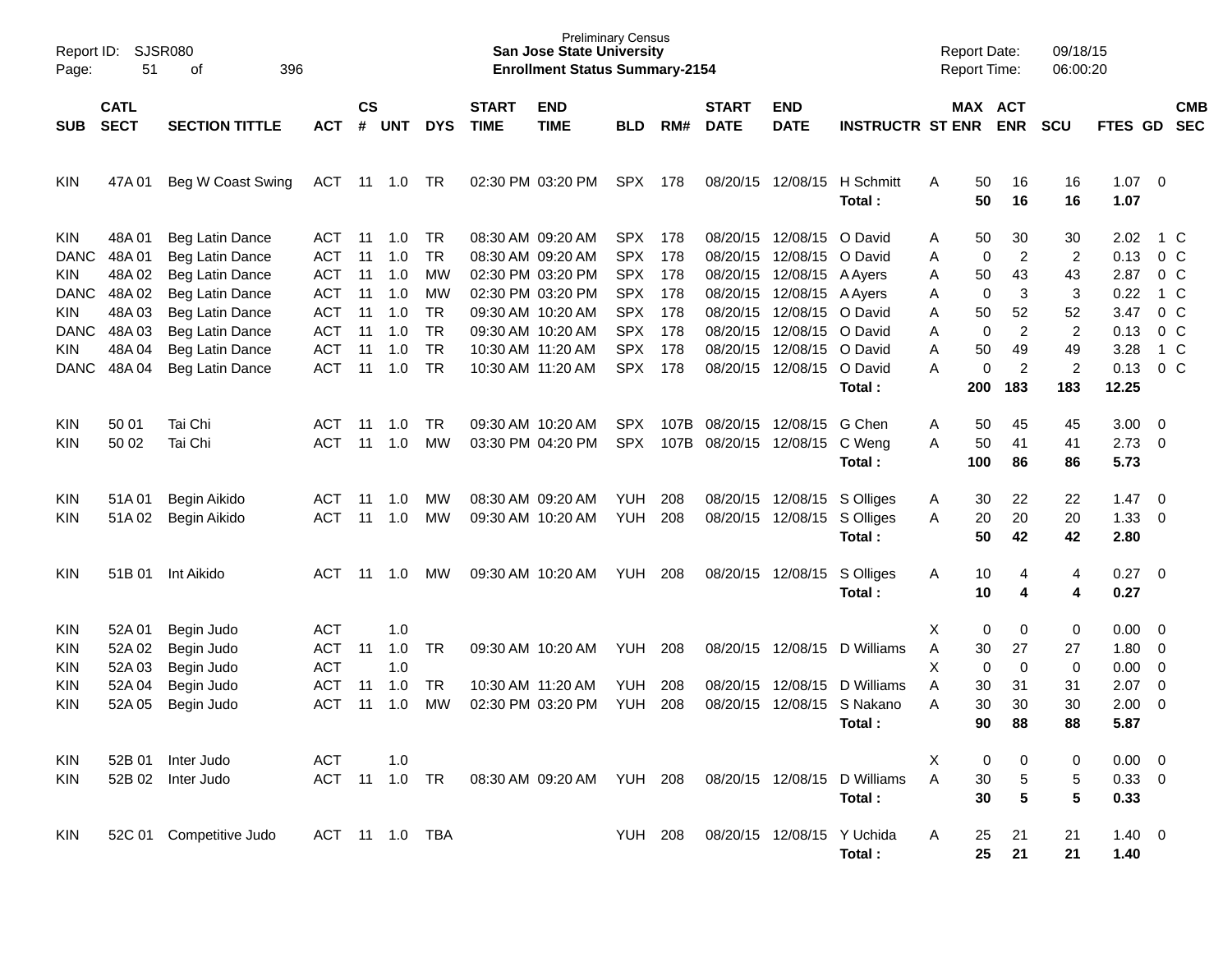| Page:                    | Report ID:<br>SJSR080<br>52<br>396<br>of                          |                                            |                          |          |                             |            |                             | <b>Preliminary Census</b><br><b>San Jose State University</b><br><b>Enrollment Status Summary-2154</b> |                          |            |                             |                           |                                          | <b>Report Date:</b><br>Report Time: |                |                | 09/18/15<br>06:00:20 |                      |                            |                          |
|--------------------------|-------------------------------------------------------------------|--------------------------------------------|--------------------------|----------|-----------------------------|------------|-----------------------------|--------------------------------------------------------------------------------------------------------|--------------------------|------------|-----------------------------|---------------------------|------------------------------------------|-------------------------------------|----------------|----------------|----------------------|----------------------|----------------------------|--------------------------|
| SUB                      | <b>CATL</b><br><b>SECT</b><br><b>SECTION TITTLE</b><br><b>ACT</b> |                                            |                          |          | $\mathsf{cs}$<br><b>UNT</b> | <b>DYS</b> | <b>START</b><br><b>TIME</b> | <b>END</b><br><b>TIME</b>                                                                              | <b>BLD</b>               | RM#        | <b>START</b><br><b>DATE</b> | <b>END</b><br><b>DATE</b> | <b>INSTRUCTR ST ENR</b>                  |                                     | MAX ACT        | <b>ENR</b>     | <b>SCU</b>           | FTES GD              |                            | <b>CMB</b><br><b>SEC</b> |
| <b>KIN</b><br><b>KIN</b> | 53A01<br>53A 02                                                   | <b>Begin Karate</b><br><b>Begin Karate</b> | <b>ACT</b><br><b>ACT</b> | 11<br>11 | 1.0<br>1.0                  | F<br>F     |                             | 08:30 AM 10:20 AM<br>10:30 AM 12:20 PM                                                                 | <b>YUH</b><br><b>YUH</b> | 106<br>106 | 08/20/15<br>08/20/15        | 12/08/15<br>12/08/15      | J Keeling<br>J Keeling<br>Total:         | A<br>A                              | 30<br>20<br>50 | 27<br>25<br>52 | 27<br>25<br>52       | 1.80<br>1.67<br>3.47 | - 0<br>$\overline{0}$      |                          |
| <b>KIN</b>               | 53B 01                                                            | Inter Karate                               | ACT                      | 11       | 1.0                         | -F         |                             | 10:30 AM 12:20 PM                                                                                      | YUH                      | 106        | 08/20/15                    | 12/08/15                  | J Keeling<br>Total:                      | A                                   | 10<br>10       | 6<br>6         | 6<br>6               | $0.40 \ 0$<br>0.40   |                            |                          |
| <b>KIN</b>               | 54A 01                                                            | Begin Tae Kwon Do                          | ACT                      |          | 1.0                         |            |                             |                                                                                                        |                          |            |                             |                           |                                          | X                                   | 0              | 0              | 0                    | 0.00                 | $\overline{\phantom{0}}$   |                          |
| <b>KIN</b>               | 54A 02                                                            | Begin Tae Kwon Do                          | <b>ACT</b>               | 11       | 1.0                         | MW         |                             | 12:30 PM 01:20 PM                                                                                      | <b>YUH</b>               | 208        | 08/20/15                    | 12/08/15                  | J Schachner A                            |                                     | 30             | 33             | 33                   | 2.20                 | $\overline{0}$             |                          |
| KIN                      | 54A 03                                                            | Begin Tae Kwon Do                          | <b>ACT</b>               | 11       | 1.0                         | <b>MW</b>  |                             | 01:30 PM 02:20 PM                                                                                      | <b>YUH</b>               | 208        | 08/20/15                    | 12/08/15                  | J Schachner A<br>Total:                  |                                     | 30<br>60       | 31<br>64       | 31<br>64             | 2.07<br>4.27         | $\overline{0}$             |                          |
| <b>KIN</b>               | 54B 01                                                            | Int Tae Kwon Do                            | <b>ACT</b>               |          | 1.0                         |            |                             |                                                                                                        |                          |            |                             |                           |                                          | X                                   | 0              | 0              | 0                    | $0.00 \t 0$          |                            |                          |
| <b>KIN</b>               | 54B 02                                                            | Int Tae Kwon Do                            | <b>ACT</b>               | 11       | 1.0                         | <b>TR</b>  |                             | 07:30 AM 08:20 AM                                                                                      | <b>YUH</b>               | 208        | 08/20/15                    | 12/08/15                  | J Schachner A                            |                                     | 30             | 12             | 12                   | 0.80                 | $\overline{0}$             |                          |
|                          |                                                                   |                                            |                          |          |                             |            |                             |                                                                                                        |                          |            |                             |                           | Total:                                   |                                     | 30             | 12             | 12                   | 0.80                 |                            |                          |
| <b>KIN</b>               | 55A01                                                             | Begin Self-Defense                         | <b>ACT</b>               | 11       | 1.0                         | МW         |                             | 10:30 AM 11:20 AM                                                                                      | <b>YUH</b>               | 208        | 08/20/15                    | 12/08/15                  | G Chen                                   | A                                   | 30             | 32             | 32                   | 2.13                 | $\overline{\mathbf{0}}$    |                          |
| <b>KIN</b>               | 55A 02                                                            | Begin Self-Defense                         | <b>ACT</b>               | 11       | 1.0                         | <b>TR</b>  |                             | 11:30 AM 12:20 PM                                                                                      | <b>YUH</b>               | 208        | 08/20/15                    | 12/08/15                  | G Chen                                   | A                                   | 30             | 35             | 35                   | 2.33                 | $\overline{\phantom{0}}$   |                          |
|                          |                                                                   |                                            |                          |          |                             |            |                             |                                                                                                        |                          |            |                             |                           | Total:                                   |                                     | 60             | 67             | 67                   | 4.47                 |                            |                          |
| <b>KIN</b>               | 61A01                                                             | Begin Hatha Yoga                           | <b>ACT</b>               |          | 1.0                         |            |                             |                                                                                                        |                          |            |                             |                           |                                          | X                                   | 0              | 0              | 0                    | $0.00 \t 0$          |                            |                          |
| <b>KIN</b>               | 61A02                                                             | Begin Hatha Yoga                           | <b>ACT</b>               | 11       | 1.0                         | M          |                             | 09:30 AM 11:20 AM                                                                                      | EC                       | AER        | 08/20/15                    | 12/08/15                  | J Linafelter                             | A                                   | 50             | 52             | 52                   | 3.48                 | $\overline{\phantom{1}}$   |                          |
| <b>KIN</b>               | 61A03                                                             | Begin Hatha Yoga                           | <b>ACT</b>               | 11       | 1.0                         | F          |                             | 07:30 AM 09:20 AM                                                                                      | YUH                      | 208        | 08/20/15                    | 12/08/15                  | S Caughlan                               | A                                   | 50             | 48             | 48                   | 3.20                 | $\overline{0}$             |                          |
| <b>KIN</b>               | 61A04                                                             | Begin Hatha Yoga                           | <b>ACT</b>               | 11       | 1.0                         | W          |                             | 09:30 AM 11:20 AM                                                                                      | EC                       | <b>AER</b> | 08/20/15                    | 12/08/15                  | J Linafelter                             | A                                   | 50             | 51             | 51                   | 3.40                 | $\overline{0}$             |                          |
| <b>KIN</b>               | 61A05                                                             | Begin Hatha Yoga                           | <b>ACT</b>               | 11       | 1.0                         | F          |                             | 11:30 AM 01:20 PM                                                                                      | YUH                      | 208        | 08/20/15                    | 12/08/15                  | S Caughlan                               | A                                   | 50             | 48             | 48                   | 3.20                 | $\overline{0}$             |                          |
| <b>KIN</b>               | 61A06                                                             | Begin Hatha Yoga                           | <b>ACT</b>               | 11       | 1.0                         | $\top$     |                             | 01:30 PM 03:20 PM                                                                                      | EC                       | <b>AER</b> | 08/20/15                    | 12/08/15                  | S Olliges                                | Α                                   | 50             | 49             | 49                   | 3.27                 | $\overline{0}$             |                          |
| <b>KIN</b>               | 61A07                                                             | Begin Hatha Yoga                           | <b>ACT</b>               |          | 1.0                         |            |                             |                                                                                                        |                          |            |                             |                           |                                          | X                                   | 0              | $\mathbf 0$    | 0                    | 0.00                 | $\overline{0}$             |                          |
| <b>KIN</b>               | 61A08                                                             | Begin Hatha Yoga                           | <b>ACT</b>               | 11       | 1.0                         | $\top$     |                             | 03:30 PM 05:20 PM                                                                                      | EC                       | AER        | 08/20/15                    | 12/08/15                  | S Olliges                                | Α                                   | 50             | 51             | 51                   | 3.40                 | $\overline{0}$             |                          |
| KIN                      | 61A09                                                             | Begin Hatha Yoga                           | <b>ACT</b>               | 11       | 1.0                         | M          |                             | 03:00 PM 04:50 PM                                                                                      | EC                       | <b>AER</b> | 08/20/15                    | 12/08/15                  | J Linafelter<br>Total:                   | A                                   | 40<br>340      | 41<br>340      | 41<br>340            | 2.75<br>22.70        | $\overline{1}$             |                          |
| <b>KIN</b>               |                                                                   | 61B 01 Int Hatha Yoga                      | ACT 11 1.0 F             |          |                             |            |                             | 09:30 AM 11:20 AM YUH 208                                                                              |                          |            |                             |                           | 08/20/15 12/08/15 S Caughlan A<br>Total: |                                     | 50<br>50       | 38<br>38       | 38<br>38             | 2.55<br>2.55         | $\overline{\phantom{0}}$ 1 |                          |
| <b>KIN</b>               | 62A 01                                                            | Begin Ice Skating                          | ACT 11 1.0 F             |          |                             |            |                             | 08:20 AM 10:00 AM                                                                                      | <b>YUH 106</b>           |            |                             | 08/20/15 12/08/15 G Chen  |                                          | A                                   | 50             | 49             | 49                   | $3.27$ 0             |                            |                          |
| <b>KIN</b>               |                                                                   | 62A 02 Begin Ice Skating                   | ACT 11 1.0 T             |          |                             |            |                             | 09:30 AM 11:10 AM                                                                                      | <b>YUH 106</b>           |            |                             | 08/20/15 12/08/15 G Chen  |                                          | A                                   | 50             | 35             | 35                   | $2.33 \t 0$          |                            |                          |
|                          |                                                                   |                                            |                          |          |                             |            |                             |                                                                                                        |                          |            |                             |                           | Total:                                   |                                     | 100            | 84             | 84                   | 5.60                 |                            |                          |
| <b>KIN</b>               | 63A 01                                                            | Beg Hiking                                 | ACT 11 1.0 F             |          |                             |            |                             | 01:00 PM 03:50 PM                                                                                      | SPX 163                  |            |                             |                           | 08/20/15 12/08/15 K Kirkendall A         |                                     | 20             | 23             | 23                   | $1.53 \t 0$          |                            |                          |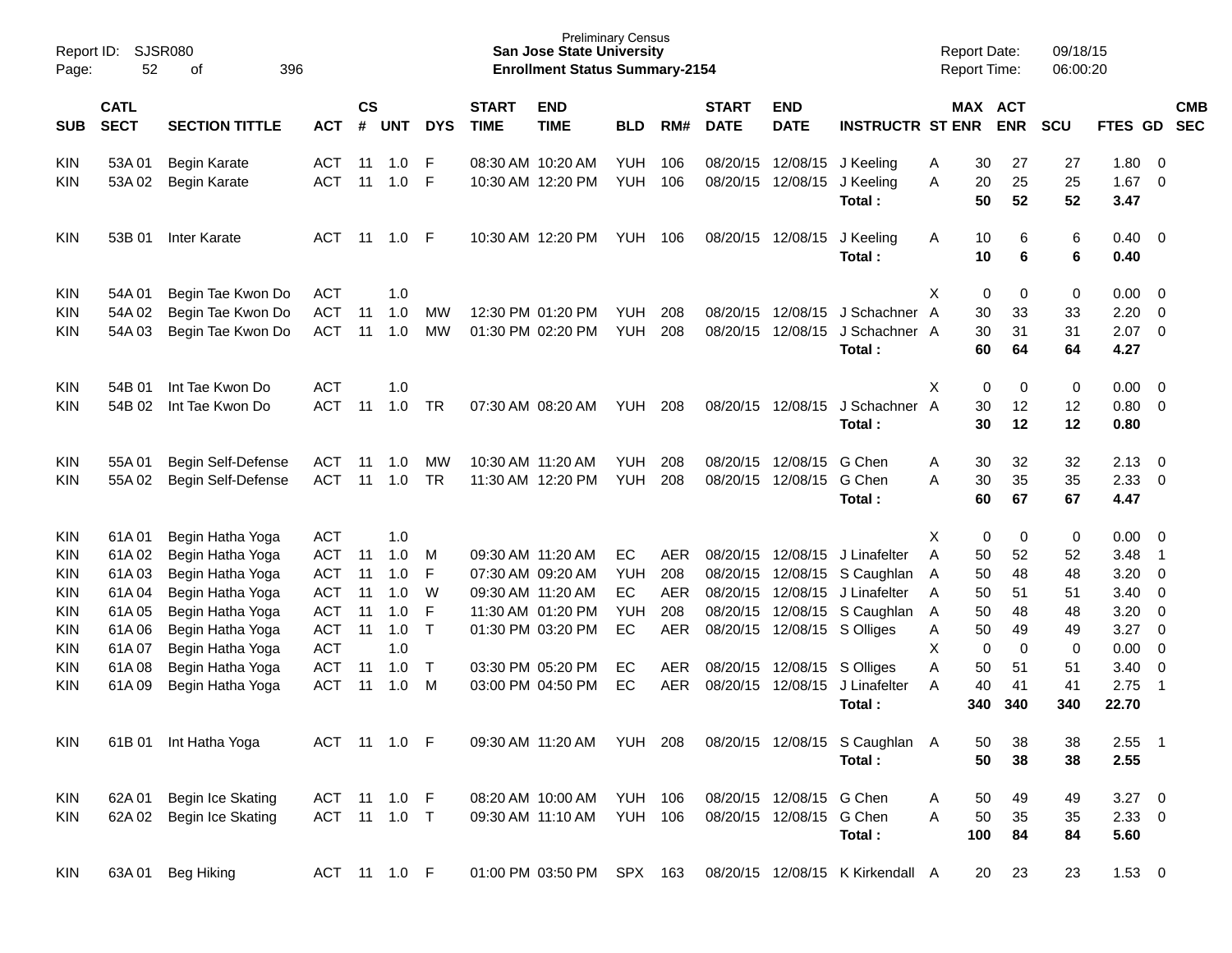| Page:      | SJSR080<br>Report ID:<br>53<br>396<br>of                          |                          |            |    |                             |              |                             | <b>San Jose State University</b><br><b>Enrollment Status Summary-2154</b> | <b>Preliminary Census</b> |     |                             |                             |                             |   | <b>Report Date:</b><br><b>Report Time:</b> |                       | 09/18/15<br>06:00:20 |         |                          |                          |
|------------|-------------------------------------------------------------------|--------------------------|------------|----|-----------------------------|--------------|-----------------------------|---------------------------------------------------------------------------|---------------------------|-----|-----------------------------|-----------------------------|-----------------------------|---|--------------------------------------------|-----------------------|----------------------|---------|--------------------------|--------------------------|
| <b>SUB</b> | <b>CATL</b><br><b>SECT</b><br><b>SECTION TITTLE</b><br><b>ACT</b> |                          |            |    | $\mathsf{cs}$<br><b>UNT</b> | <b>DYS</b>   | <b>START</b><br><b>TIME</b> | <b>END</b><br><b>TIME</b>                                                 | <b>BLD</b>                | RM# | <b>START</b><br><b>DATE</b> | <b>END</b><br><b>DATE</b>   | <b>INSTRUCTR ST ENR</b>     |   |                                            | MAX ACT<br><b>ENR</b> | <b>SCU</b>           | FTES GD |                          | <b>CMB</b><br><b>SEC</b> |
|            |                                                                   |                          |            |    |                             |              |                             |                                                                           |                           |     |                             |                             | Total:                      |   | 20                                         | 23                    | 23                   | 1.53    |                          |                          |
| <b>KIN</b> | 65A01                                                             | Begin Ice Hockey         | ACT        | 11 | 1.0                         | R            |                             | 09:30 AM 11:10 AM                                                         | <b>YUH</b>                | 106 | 08/20/15                    | 12/08/15                    | G Chen                      | Α | 50                                         | 14                    | 14                   | 0.93    | $\overline{\phantom{0}}$ |                          |
| <b>KIN</b> | 65A 02                                                            | Begin Ice Hockey         | <b>ACT</b> | 11 | 1.0                         | F            | 09:50 AM 11:30 AM           |                                                                           | <b>YUH</b>                | 106 | 08/20/15                    | 12/08/15                    | G Chen                      | Α | 50                                         | 18                    | 18                   | 1.20    | $\overline{\mathbf{0}}$  |                          |
|            |                                                                   |                          |            |    |                             |              |                             |                                                                           |                           |     |                             |                             | Total:                      |   | 100                                        | 32                    | 32                   | 2.13    |                          |                          |
| <b>KIN</b> | 68 01                                                             | Visl Rep Sprt Cult       | LEC.       | 02 | 3.0                         | TR           |                             | 12:00 PM 01:15 PM                                                         | SPX                       | 163 | 08/20/15 12/08/15           |                             | D Murphy                    | A | 30                                         | 29                    | 87                   | 5.80 0  |                          |                          |
|            |                                                                   |                          |            |    |                             |              |                             |                                                                           |                           |     |                             |                             | Total:                      |   | 30                                         | 29                    | 87                   | 5.80    |                          |                          |
| <b>KIN</b> | 69 01                                                             | <b>Stress Management</b> | <b>LEC</b> | 02 | 3.0                         | <b>MW</b>    |                             | 09:00 AM 10:15 AM                                                         | <b>YUH</b>                | 236 | 08/20/15                    | 12/08/15                    | M Gonzalez A                |   | 30                                         | 33                    | 99                   | 6.60    | $\overline{\mathbf{0}}$  |                          |
| <b>KIN</b> | 69 02                                                             | <b>Stress Management</b> | <b>LEC</b> | 02 | 3.0                         | MW           | 10:30 AM 11:45 AM           |                                                                           | <b>YUH</b>                | 236 | 08/20/15                    | 12/08/15                    | J Schachner A               |   | 30                                         | 31                    | 93                   | 6.20    | $\overline{0}$           |                          |
| <b>KIN</b> | 69 03                                                             | <b>Stress Management</b> | <b>LEC</b> | 02 | 3.0                         | TR           |                             | 12:00 PM 01:15 PM                                                         | <b>YUH</b>                | 236 | 08/20/15                    | 12/08/15                    | J Schachner A               |   | 30                                         | 31                    | 93                   | 6.20    | $\overline{0}$           |                          |
| <b>KIN</b> | 69 04                                                             | <b>Stress Management</b> | <b>LEC</b> | 02 | 3.0                         | $\mathsf{T}$ |                             | 05:30 PM 08:15 PM                                                         | <b>YUH</b>                | 236 | 08/20/15                    | 12/08/15                    | T Beggs                     | Α | 30                                         | 34                    | 102                  | 6.80    | $\overline{0}$           |                          |
| KIN        | 69 05                                                             | <b>Stress Management</b> | <b>LEC</b> | 02 | 3.0                         | R            |                             | 05:30 PM 08:15 PM                                                         | <b>YUH</b>                | 236 | 08/20/15                    | 12/08/15                    | T Beggs                     | Α | 30                                         | 35                    | 105                  | 7.00    | $\overline{\phantom{0}}$ |                          |
|            |                                                                   |                          |            |    |                             |              |                             |                                                                           |                           |     |                             |                             | Total:                      |   | 150                                        | 164                   | 492                  | 32.80   |                          |                          |
| <b>KIN</b> | 70 01                                                             | Intro to Kinesiology     | LEC.       | 02 | 3.0                         | MW           |                             | 10:30 AM 11:20 AM                                                         | <b>SH</b>                 | 100 | 08/20/15                    | 12/08/15                    | J Chin                      | A | 100                                        | 98                    | 196                  | 19.60 0 |                          |                          |
| <b>KIN</b> | 70 02                                                             | Intro to Kinesiology     | <b>ACT</b> | 11 | 0.0                         | м            |                             | 11:30 AM 01:20 PM                                                         | <b>BBC</b>                | 126 | 08/20/15                    | 12/08/15                    | J Schmidt                   | Α | 20                                         | 20                    | 20                   | 0.00    | $\overline{\phantom{0}}$ |                          |
| <b>KIN</b> | 70 03                                                             | Intro to Kinesiology     | <b>ACT</b> | 11 | 0.0                         | M            |                             | 01:30 PM 03:20 PM                                                         | <b>BBC</b>                | 126 | 08/20/15                    | 12/08/15                    | J Schmidt                   | Α | 20                                         | 19                    | 19                   | 0.00    | $\overline{\mathbf{0}}$  |                          |
| <b>KIN</b> | 70 04                                                             | Intro to Kinesiology     | <b>ACT</b> | 11 | 0.0                         | W            |                             | 11:30 AM 01:20 PM                                                         | <b>BBC</b>                | 126 | 08/20/15                    | 12/08/15                    | J Clair                     | Α | 20                                         | 19                    | 19                   | 0.00    | $\overline{0}$           |                          |
| <b>KIN</b> | 70 05                                                             | Intro to Kinesiology     | <b>ACT</b> | 11 | 0.0                         | W            |                             | 01:30 PM 03:20 PM                                                         | <b>BBC</b>                | 126 | 08/20/15                    | 12/08/15                    | J Schmidt                   | Α | 20                                         | 20                    | 20                   | 0.00    | $\overline{0}$           |                          |
| KIN        | 70 06                                                             | Intro to Kinesiology     | <b>ACT</b> | 11 | 0.0                         | М            |                             | 11:30 AM 01:20 PM                                                         | <b>SPX</b>                | 153 | 08/20/15                    | 12/08/15                    | J Clair                     | Α | 20                                         | 20                    | 20                   | 0.00    | $\overline{\phantom{0}}$ |                          |
|            |                                                                   |                          |            |    |                             |              |                             |                                                                           |                           |     |                             |                             | Total:                      |   | 200                                        | 196                   | 294                  | 19.60   |                          |                          |
| <b>KIN</b> | 80 01                                                             | <b>Indivdl Movement</b>  | ACT        | 11 | 1.0                         | TBA          |                             |                                                                           |                           |     | 08/20/15                    | 12/08/15                    | G Chen                      | A | 10                                         | 1                     | 1                    | 0.07    | $\overline{\mathbf{0}}$  |                          |
| <b>KIN</b> | 80 02                                                             | <b>Indivdl Movement</b>  | ACT        | 11 | 1.0                         | <b>TBA</b>   |                             |                                                                           |                           |     | 08/20/15                    | 12/08/15                    | D Williams                  | A | 10                                         | 6                     | 6                    | 0.40    | $\overline{0}$           |                          |
| <b>KIN</b> | 80 03                                                             | <b>Indivdl Movement</b>  | <b>ACT</b> | 11 | 1.0                         | <b>TBA</b>   |                             |                                                                           |                           |     | 08/20/15                    | 12/08/15                    | J Keeling                   | Α | 10                                         | 1                     | 1                    | 0.07    | $\overline{0}$           |                          |
| KIN        | 80 04                                                             | <b>Indivdl Movement</b>  | <b>ACT</b> | 11 | 1.0                         | <b>TBA</b>   |                             |                                                                           |                           |     | 08/20/15                    | 12/08/15                    |                             | Α | 10                                         | 0                     | 0                    | 0.00    | $\overline{\mathbf{0}}$  |                          |
|            |                                                                   |                          |            |    |                             |              |                             |                                                                           |                           |     |                             |                             | Total:                      |   | 40                                         | 8                     | 8                    | 0.53    |                          |                          |
| <b>KIN</b> |                                                                   | 100W 02 Writing Workshop | SEM        | 04 | 3.0                         | TR           |                             | 10:30 AM 11:45 AM                                                         | <b>BBC</b>                | 126 | 08/20/15                    | 12/08/15                    | D Murphy                    | A | 22                                         | 26                    | 78                   | 5.20    | $\overline{\mathbf{0}}$  |                          |
| <b>KIN</b> |                                                                   | 100W 03 Writing Workshop |            |    | SEM 04 3.0 M                |              |                             | 01:30 PM 04:15 PM                                                         | MН                        | 322 |                             | 08/20/15 12/08/15 S Olliges |                             | Α | 22                                         | 24                    | 72                   | 4.80 0  |                          |                          |
|            |                                                                   |                          |            |    |                             |              |                             |                                                                           |                           |     |                             |                             | Total:                      |   | 44                                         | 50                    | 150                  | 10.00   |                          |                          |
| <b>KIN</b> | 101 01                                                            | Sport in America         | <b>LEC</b> | 02 | 3.0                         | МW           |                             | 10:30 AM 11:45 AM                                                         | SPX 151                   |     |                             |                             | 08/20/15 12/08/15 D Murphy  | A | 40                                         | 39                    | 117                  | 7.80 0  |                          |                          |
| <b>KIN</b> | 101 02                                                            | Sport in America         | LEC        |    | 02 3.0                      | W            |                             | 12:00 PM 02:45 PM                                                         | SPX 160                   |     |                             |                             | 08/20/15 12/08/15 V Andrews | A | 40                                         | 39                    | 117                  | 7.80 0  |                          |                          |
| <b>KIN</b> | 101 03                                                            | Sport in America         | <b>LEC</b> |    | 02 3.0 T                    |              |                             | 03:00 PM 05:45 PM                                                         | SPX 163                   |     |                             |                             | 08/20/15 12/08/15 V Andrews | A | 40                                         | 29                    | 87                   | 5.85 1  |                          |                          |
|            |                                                                   |                          |            |    |                             |              |                             |                                                                           |                           |     |                             |                             | Total:                      |   |                                            | 120 107               | 321                  | 21.45   |                          |                          |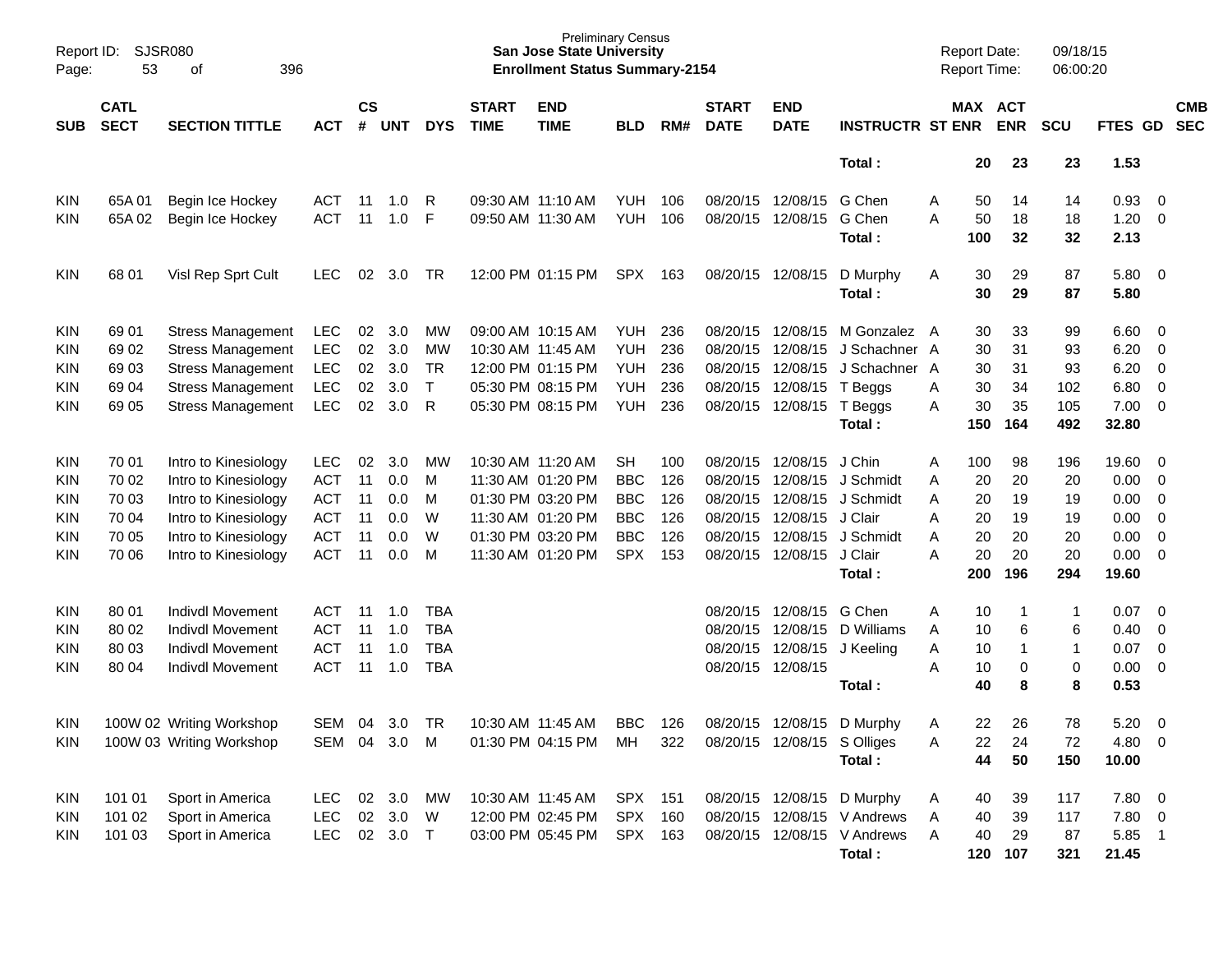| Page:             | SJSR080<br>Report ID:<br>54<br>396<br>οf                          |                                                      |            |          |                             |                          |                             | <b>San Jose State University</b><br><b>Enrollment Status Summary-2154</b> | <b>Preliminary Census</b> |       |                             |                           |                                 | <b>Report Date:</b><br><b>Report Time:</b> |                       |         | 09/18/15<br>06:00:20 |              |                          |                          |
|-------------------|-------------------------------------------------------------------|------------------------------------------------------|------------|----------|-----------------------------|--------------------------|-----------------------------|---------------------------------------------------------------------------|---------------------------|-------|-----------------------------|---------------------------|---------------------------------|--------------------------------------------|-----------------------|---------|----------------------|--------------|--------------------------|--------------------------|
| <b>SUB</b>        | <b>CATL</b><br><b>SECT</b><br><b>SECTION TITTLE</b><br><b>ACT</b> |                                                      |            |          | $\mathsf{cs}$<br><b>UNT</b> | <b>DYS</b>               | <b>START</b><br><b>TIME</b> | <b>END</b><br><b>TIME</b>                                                 | <b>BLD</b>                | RM#   | <b>START</b><br><b>DATE</b> | <b>END</b><br><b>DATE</b> | <b>INSTRUCTR ST ENR</b>         |                                            | MAX ACT<br><b>ENR</b> |         | <b>SCU</b>           | FTES GD      |                          | <b>CMB</b><br><b>SEC</b> |
| KIN               | 106 01                                                            | Adv Scuba & Aquc Tec LEC                             |            |          | 3.0                         |                          |                             |                                                                           |                           |       |                             |                           |                                 | X                                          | 0                     | 0       | 0                    | 0.00         | - 0                      |                          |
| KIN               | 106 02                                                            | Adv Scuba & Aquc Tec ACT                             |            |          | 0.0                         |                          |                             |                                                                           |                           |       |                             |                           | Total:                          | Χ                                          | 0<br>$\mathbf 0$      | 0<br>0  | 0<br>0               | 0.00<br>0.00 | 0                        |                          |
|                   |                                                                   |                                                      |            |          |                             |                          |                             |                                                                           |                           |       |                             |                           |                                 |                                            |                       |         |                      |              |                          |                          |
| KIN               | 145A 01                                                           | Phys Act Old Adult                                   | SEM        | 05       | 3.0                         | TR                       |                             | 10:30 AM 11:20 AM                                                         | SPX                       | - 151 | 08/20/15                    | 12/08/15                  | J Schachner A                   |                                            | 30                    | 24      | 48                   | 4.90         | $\overline{c}$           |                          |
| <b>KIN</b>        | 145A 02                                                           | Phys Act Old Adult                                   | LAB<br>LAB | 17<br>17 | 0.0                         | <b>TBA</b><br><b>TBA</b> |                             |                                                                           |                           |       | 08/20/15<br>08/20/15        | 12/08/15<br>12/08/15      | J Schachner A<br>J Schachner A  |                                            | 15                    | 15<br>9 | 15                   | 0.00<br>0.00 | $\overline{2}$<br>0      |                          |
| KIN               | 145A 03                                                           | Phys Act Old Adult                                   |            |          | 0.0                         |                          |                             |                                                                           |                           |       |                             |                           | Total:                          |                                            | 15<br>60              | 48      | 9<br>72              | 4.90         |                          |                          |
|                   |                                                                   |                                                      |            |          |                             |                          |                             |                                                                           |                           |       |                             |                           |                                 |                                            |                       |         |                      |              |                          |                          |
| KIN               | 14701                                                             | Biomechanical Asmt o LEC                             |            |          | 3.0                         |                          |                             |                                                                           |                           |       |                             |                           |                                 | X                                          | 0                     | 0       | 0                    | 0.00         | $\overline{\phantom{0}}$ |                          |
| <b>KIN</b>        | 14702<br>14703                                                    | Biomechanical Asmt o LAB<br>Biomechanical Asmt o LAB |            |          | 0.0<br>0.0                  |                          |                             |                                                                           |                           |       |                             |                           |                                 | х<br>Χ                                     | 0<br>0                | 0<br>0  | 0<br>0               | 0.00<br>0.00 | 0<br>0                   |                          |
| <b>KIN</b><br>KIN | 14704                                                             | Biomechanical Asmt o LEC                             |            | 02       | 3.0                         | M                        |                             | 08:30 AM 09:20 AM                                                         | <b>SPX</b>                | 160   | 08/20/15                    | 12/08/15                  | J Kao                           | Α                                          | 40                    | 24      | 24                   | 4.80         | 0                        |                          |
| KIN               | 147 05                                                            | Biomechanical Asmt o LAB                             |            | 15       | 0.0                         | MW                       |                             | 09:30 AM 11:20 AM                                                         | <b>SPX</b>                | 172   | 08/20/15                    | 12/08/15                  | J Kao                           | Α                                          | 20                    | 13      | 26                   | 0.00         | 0                        |                          |
| KIN               | 147 06                                                            | Biomechanical Asmt o LAB                             |            | 15       | 0.0                         | MW                       |                             | 01:30 PM 03:20 PM                                                         | <b>SPX</b>                | 172   | 08/20/15                    | 12/08/15                  | J Kao                           | Α                                          | 20                    | 11      | 22                   | 0.00         | 0                        |                          |
|                   |                                                                   |                                                      |            |          |                             |                          |                             |                                                                           |                           |       |                             |                           | Total:                          |                                            | 80                    | 48      | 72                   | 4.80         |                          |                          |
| KIN               | 151 01                                                            | Sprts&FitnessMark                                    | <b>LEC</b> | 02       | 3.0                         | TR                       |                             | 10:30 AM 11:45 AM                                                         | <b>SPX</b>                | 163   |                             | 08/20/15 12/08/15         | C Armstrong A                   |                                            | 40                    | 38      | 114                  | 7.65         | - 1                      |                          |
|                   |                                                                   |                                                      |            |          |                             |                          |                             |                                                                           |                           |       |                             |                           | Total:                          |                                            | 40                    | 38      | 114                  | 7.65         |                          |                          |
| KIN               | 152 01                                                            | Theory Spt/Fit Mgt                                   | LEC.       | 02       | 3.0                         | TR                       |                             | 01:30 PM 02:45 PM                                                         | <b>SPX</b>                | 163   |                             | 08/20/15 12/08/15         | C Armstrong A                   |                                            | 40                    | 41      | 123                  | 8.25         | - 1                      |                          |
|                   |                                                                   |                                                      |            |          |                             |                          |                             |                                                                           |                           |       |                             |                           | Total:                          |                                            | 40                    | 41      | 123                  | 8.25         |                          |                          |
| KIN               | 155 01                                                            | <b>Exercise Physiology</b>                           | <b>LEC</b> | 02       | 3.0                         | МW                       |                             | 09:30 AM 10:20 AM                                                         | YUH                       | 124   | 08/20/15                    | 12/08/15                  | C Cisar                         | Α                                          | 90                    | 86      | 172                  | 17.30        | $\overline{2}$           |                          |
| <b>KIN</b>        | 155 02                                                            | <b>Exercise Physiology</b>                           | <b>ACT</b> | 07       | 0.0                         | M                        |                             | 07:30 AM 09:20 AM                                                         | YUH                       | 233   | 08/20/15                    | 12/08/15                  | C Cisar                         | Α                                          | 20                    | 22      | 22                   | 0.00         | 0                        |                          |
| <b>KIN</b>        | 155 03                                                            | <b>Exercise Physiology</b>                           | <b>ACT</b> | 07       | 0.0                         | W                        |                             | 07:30 AM 09:20 AM                                                         | YUH                       | 233   | 08/20/15                    | 12/08/15                  | C Cisar                         | Α                                          | 20                    | 22      | 22                   | 0.00         | $\overline{c}$           |                          |
| <b>KIN</b>        | 155 04                                                            | <b>Exercise Physiology</b>                           | <b>ACT</b> | 07       | 0.0                         | $\mathsf{T}$             |                             | 10:00 AM 11:50 AM                                                         | <b>YUH</b>                | 233   | 08/20/15                    | 12/08/15                  | C Cisar                         | Α                                          | 20                    | 21      | 21                   | 0.00         | 0                        |                          |
| KIN               | 155 05                                                            | <b>Exercise Physiology</b>                           | ACT        | 07       | 0.0                         | -R                       |                             | 10:00 AM 11:50 AM                                                         | YUH                       | 233   | 08/20/15                    | 12/08/15                  | C Cisar                         | A                                          | 20                    | 21      | 21                   | 0.00         | 0                        |                          |
|                   |                                                                   |                                                      |            |          |                             |                          |                             |                                                                           |                           |       |                             |                           | Total:                          | 170                                        |                       | 172     | 258                  | 17.30        |                          |                          |
| <b>KIN</b>        | 156 01                                                            | Intro Adapted Act                                    | LEC.       | 02       | 3.0                         | W                        |                             | 04:00 PM 06:45 PM                                                         | <b>SPX</b>                | 151   | 08/20/15                    | 12/08/15                  | N Megginson A                   |                                            | 30                    | 34      | 102                  | 6.80         | - 0                      |                          |
|                   |                                                                   |                                                      |            |          |                             |                          |                             |                                                                           |                           |       |                             |                           | Total:                          |                                            | 30                    | 34      | 102                  | 6.80         |                          |                          |
| KIN               | 15701                                                             | Physiol Assessment                                   | <b>LEC</b> |          | 02 3.0                      | M                        |                             | 10:30 AM 11:20 AM                                                         | <b>YUH 233</b>            |       |                             | 08/20/15 12/08/15         | P Plato                         | A                                          | 20                    | 24      | 24                   | 4.85 1       |                          |                          |
| <b>KIN</b>        | 157 02                                                            | <b>Physiol Assessment</b>                            | LAB        |          | 15 0.0                      | MW                       |                             | 11:30 AM 01:20 PM                                                         | <b>YUH 233</b>            |       |                             | 08/20/15 12/08/15 P Plato |                                 | A                                          | 20                    | 24      | 48                   | $0.00$ 1     |                          |                          |
|                   |                                                                   |                                                      |            |          |                             |                          |                             |                                                                           |                           |       |                             |                           | Total:                          |                                            | 40                    | 48      | 72                   | 4.85         |                          |                          |
| KIN               | 158 01                                                            | Biomechanics                                         | <b>LEC</b> |          | 02 3.0                      | TR                       |                             | 08:00 AM 08:50 AM                                                         | <b>YUH 124</b>            |       |                             | 08/20/15 12/08/15         | J Kao                           | A                                          | 70                    | 83      | 166                  | 16.70 2      |                          |                          |
| <b>KIN</b>        | 158 02                                                            | <b>Biomechanics</b>                                  | ACT        |          | 07 0.0 T                    |                          |                             | 09:30 AM 11:20 AM                                                         | MH                        | 322   |                             |                           | 08/20/15 12/08/15 A Tomimbang A |                                            | 20                    | 21      | 21                   | $0.00$ 1     |                          |                          |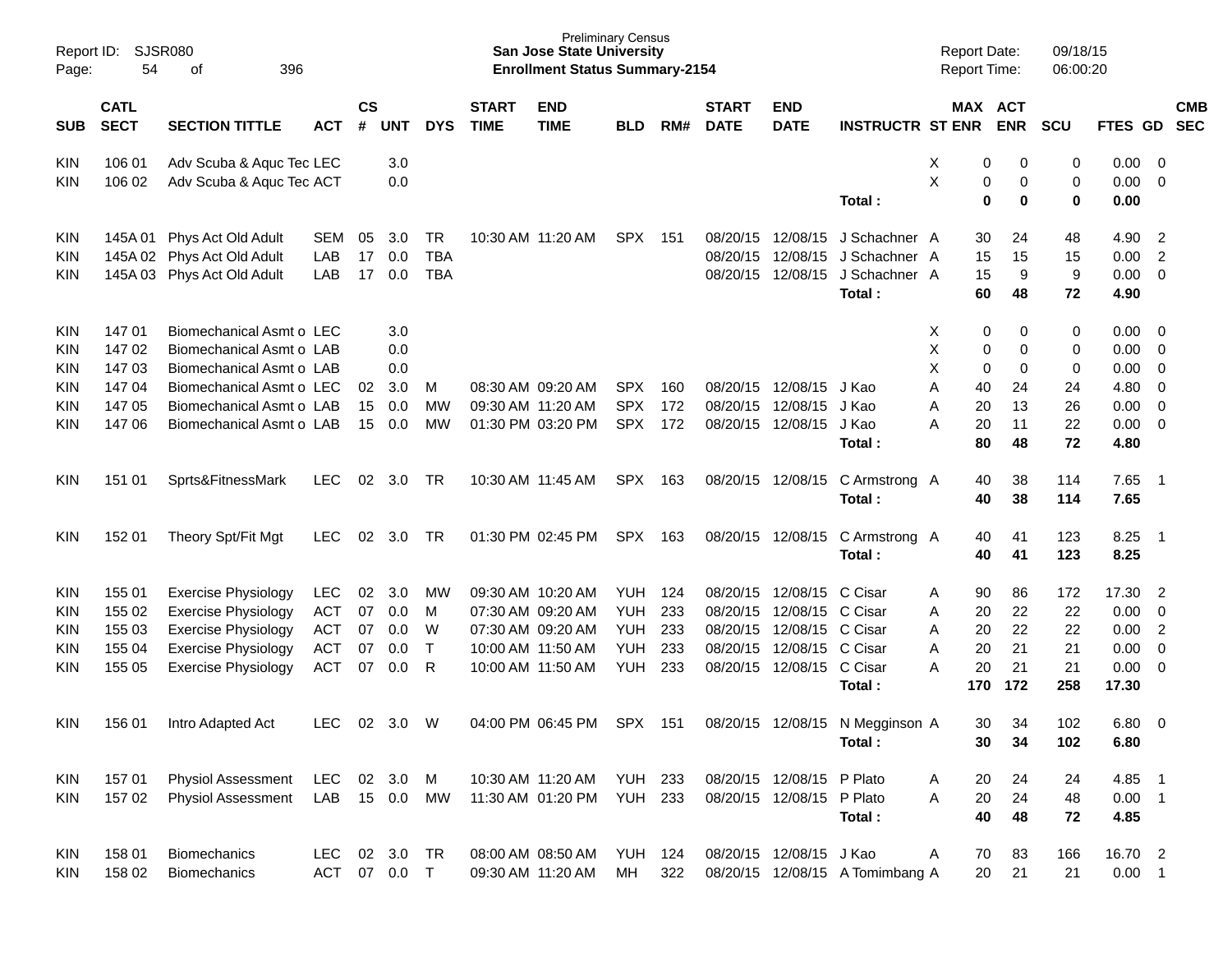| Report ID:<br>Page: | SJSR080<br>55              |                       |            |                |            |              | <b>Preliminary Census</b><br><b>San Jose State University</b><br><b>Enrollment Status Summary-2154</b> |                           |                |     |                             |                             | <b>Report Date:</b><br><b>Report Time:</b> |         | 09/18/15<br>06:00:20  |            |         |                            |                          |
|---------------------|----------------------------|-----------------------|------------|----------------|------------|--------------|--------------------------------------------------------------------------------------------------------|---------------------------|----------------|-----|-----------------------------|-----------------------------|--------------------------------------------|---------|-----------------------|------------|---------|----------------------------|--------------------------|
| <b>SUB</b>          | <b>CATL</b><br><b>SECT</b> | <b>SECTION TITTLE</b> | <b>ACT</b> | <b>CS</b><br># | <b>UNT</b> | <b>DYS</b>   | <b>START</b><br><b>TIME</b>                                                                            | <b>END</b><br><b>TIME</b> | <b>BLD</b>     | RM# | <b>START</b><br><b>DATE</b> | <b>END</b><br><b>DATE</b>   | <b>INSTRUCTR ST ENR</b>                    |         | MAX ACT<br><b>ENR</b> | <b>SCU</b> | FTES GD |                            | <b>CMB</b><br><b>SEC</b> |
| KIN                 | 158 03                     | <b>Biomechanics</b>   | ACT        | 07             | 0.0        | R            | 09:30 AM 11:20 AM                                                                                      |                           | MН             | 322 | 08/20/15                    | 12/08/15                    | A Tomimbang A                              | 20      | 21                    | 21         | 0.00    | - 0                        |                          |
| KIN                 | 158 04                     | <b>Biomechanics</b>   | <b>ACT</b> | 07             | 0.0        | $\mathsf{T}$ |                                                                                                        | 11:30 AM 01:20 PM         | MН             | 322 | 08/20/15                    | 12/08/15                    | A Tomimbang A                              | 20      | 21                    | 21         | 0.00    | $\overline{1}$             |                          |
| KIN                 | 158 05                     | <b>Biomechanics</b>   | <b>ACT</b> | 07             | 0.0        | R            |                                                                                                        | 11:30 AM 01:20 PM         | MН             | 322 | 08/20/15                    | 12/08/15                    | A Tomimbang A                              | 20      | 20                    | 20         | 0.00    | - 0                        |                          |
|                     |                            |                       |            |                |            |              |                                                                                                        |                           |                |     |                             |                             | Total:                                     | 150     | 166                   | 249        | 16.70   |                            |                          |
| KIN                 | 159 01                     | Sport Adapt Activ     | <b>LEC</b> | 02             | 3.0        | M            |                                                                                                        | 04:00 PM 05:50 PM         | <b>SPX</b>     | 163 | 08/20/15                    | 12/08/15                    | N Megginson A                              | 30      | 27                    | 54         | 5.45    | - 1                        |                          |
| KIN                 | 159 02                     | Sport Adapt Activ     | <b>ACT</b> | 11             | 0.0        | M            |                                                                                                        | 06:00 PM 07:50 PM         | <b>SPX</b>     | 163 | 08/20/15                    | 12/08/15                    | N Megginson A                              | 30      | 27                    | 27         | 0.00    | $\overline{\phantom{0}}$   |                          |
|                     |                            |                       |            |                |            |              |                                                                                                        |                           |                |     |                             |                             | Total:                                     | 60      | 54                    | 81         | 5.45    |                            |                          |
| KIN                 | 160 01                     | Hist of Sport & PE    | <b>LEC</b> | 02             | 3.0        | TR           |                                                                                                        | 01:30 PM 02:45 PM         | <b>SPX</b>     | 151 | 08/20/15                    | 12/08/15                    | V Andrews                                  | A       | 41<br>40              | 123        | 8.35    | $\overline{\phantom{a}}$ 3 |                          |
|                     |                            |                       |            |                |            |              |                                                                                                        |                           |                |     |                             |                             | Total:                                     | 40      | 41                    | 123        | 8.35    |                            |                          |
|                     |                            |                       |            |                |            |              |                                                                                                        |                           |                |     |                             |                             |                                            |         |                       |            |         |                            |                          |
| KIN                 | 161 01                     | Philos of Sport       | <b>LEC</b> | 02             | 3.0        | MW           |                                                                                                        | 01:30 PM 02:45 PM         | <b>SPX</b>     | 151 | 08/20/15                    | 12/08/15                    | D Bohigian                                 | 40<br>A | 41                    | 123        | 8.20    | 0                          |                          |
| KIN                 | 161 02                     | Philos of Sport       | <b>LEC</b> | 02             | 3.0        | <b>MW</b>    |                                                                                                        | 12:00 PM 01:15 PM         | <b>SPX</b>     | 151 | 08/20/15                    | 12/08/15                    | D Bohigian                                 | 40<br>A | 44                    | 132        | 8.90    | $\overline{2}$             |                          |
|                     |                            |                       |            |                |            |              |                                                                                                        |                           |                |     |                             |                             | Total:                                     | 80      | 85                    | 255        | 17.10   |                            |                          |
| KIN                 | 162 01                     | Adv Fit Asse Ex RX    | LEC.       | 02             | 3.0        | <b>TR</b>    |                                                                                                        | 12:30 PM 01:20 PM         | <b>YUH</b>     | 233 | 08/20/15                    | 12/08/15                    | C Cisar                                    | 40<br>A | 49                    | 98         | 10.15   | - 7                        |                          |
| KIN                 | 162 02                     | Adv Fit Asse Ex RX    | <b>ACT</b> | 11             | 0.0        | <b>TR</b>    |                                                                                                        | 01:30 PM 02:20 PM         | <b>YUH</b>     | 233 | 08/20/15                    | 12/08/15                    | C Cisar                                    | A<br>40 | 49                    | 49         | 0.00    | - 7                        |                          |
|                     |                            |                       |            |                |            |              |                                                                                                        |                           |                |     |                             |                             | Total:                                     | 80      | 98                    | 147        | 10.15   |                            |                          |
| KIN                 | 164 01                     | Soc-cult Perspectv    | <b>LEC</b> | 02             | 3.0        | TR           |                                                                                                        | 12:00 PM 01:15 PM         | SPX            | 151 | 08/20/15                    | 12/08/15                    | V Andrews                                  | 40<br>A | 41                    | 123        | 8.30 2  |                            |                          |
|                     |                            |                       |            |                |            |              |                                                                                                        |                           |                |     |                             |                             | Total:                                     | 40      | 41                    | 123        | 8.30    |                            |                          |
| KIN                 | 165 01                     | Motor Development     | <b>LEC</b> | 02             | 3.0        | MW           |                                                                                                        | 07:30 AM 08:45 AM         | <b>SPX</b>     | 151 | 08/20/15                    | 12/08/15 V Payne            |                                            | 40<br>A | 40                    | 120        | 8.00    | - 0                        |                          |
| KIN                 | 165 02                     | Motor Development     | <b>LEC</b> | 02             | 3.0        | <b>TR</b>    |                                                                                                        | 09:00 AM 10:15 AM         | <b>SPX</b>     | 151 | 08/20/15                    | 12/08/15                    | J Clair                                    | 40<br>A | 44                    | 132        | 8.85    | $\overline{1}$             |                          |
| KIN                 | 165 03                     | Motor Development     | <b>LEC</b> | 02             | 3.0        | MW           |                                                                                                        | 10:30 AM 11:45 AM         | <b>SPX</b>     | 163 | 08/20/15                    | 12/08/15 V Payne            |                                            | 40<br>A | 43                    | 129        | 8.60    | - 0                        |                          |
|                     |                            |                       |            |                |            |              |                                                                                                        |                           |                |     |                             |                             | Total:                                     | 120     | 127                   | 381        | 25.45   |                            |                          |
| KIN                 | 166 01                     | Motor Learning        | LEC.       | 02             | 3.0        | TR           |                                                                                                        | 12:00 PM 12:50 PM         | <b>SPX</b>     | 160 | 08/20/15                    | 12/08/15                    | E Wughalter A                              |         | 71<br>60              | 142        | 14.30   | $\overline{2}$             |                          |
| KIN                 | 166 02                     | Motor Learning        | <b>ACT</b> | 07             | 0.0        | $\mathsf{T}$ |                                                                                                        | 01:00 PM 02:50 PM         | <b>SPX</b>     | 172 | 08/20/15                    | 12/08/15                    | E Wughalter A                              | 20      | 23                    | 23         | 0.00    | $\overline{1}$             |                          |
| KIN                 | 166 03                     | Motor Learning        | <b>ACT</b> | 07             | 0.0        | R            |                                                                                                        | 01:00 PM 02:50 PM         | <b>SPX</b>     | 172 |                             | 08/20/15 12/08/15           | E Wughalter A                              |         | 20<br>23              | 23         | 0.00    | $\Omega$                   |                          |
| <b>KIN</b>          | 166 04                     | Motor Learning        | ACT 07 0.0 |                |            | $\mathsf{R}$ |                                                                                                        | 03:00 PM 04:50 PM SPX 172 |                |     |                             | 08/20/15 12/08/15           | J Smith                                    | 20<br>Α | 25                    | 25         | 0.00    | $\overline{\phantom{0}}$ 1 |                          |
|                     |                            |                       |            |                |            |              |                                                                                                        |                           |                |     |                             |                             | Total:                                     | 120     | 142                   | 213        | 14.30   |                            |                          |
| KIN                 | 169 01                     | Divrsty/Stress/Hlth   | SEM        |                | 05 3.0     | МW           |                                                                                                        | 12:00 PM 01:15 PM         | <b>YUH 236</b> |     |                             |                             | 08/20/15 12/08/15 D Murphy                 | 30<br>A | 23                    | 69         | 4.60    | $0\,C$                     |                          |
| HS                  | 169 01                     | Divrsty/Stress/Hlth   | <b>SEM</b> | 05             | 3.0        | MW           |                                                                                                        | 12:00 PM 01:15 PM         | YUH            | 236 |                             |                             | 08/20/15 12/08/15 D Murphy                 | A       | $\,8\,$<br>0          | 24         | 1.60    | $0\,C$                     |                          |
| <b>KIN</b>          | 169 02                     | Divrsty/Stress/Hlth   | <b>SEM</b> | 05             | 3.0        | MW           |                                                                                                        | 01:30 PM 02:45 PM         | YUH            | 236 |                             | 08/20/15 12/08/15           | D Murphy                                   | 30<br>A | 24                    | 72         | 4.90    | 2 C                        |                          |
| HS                  | 169 02                     | Divrsty/Stress/Hlth   | <b>SEM</b> | 05             | 3.0        | МW           |                                                                                                        | 01:30 PM 02:45 PM         | YUH            | 236 |                             |                             | 08/20/15 12/08/15 D Murphy                 | A       | 7<br>0                | 21         | 1.40    | $0\,C$                     |                          |
| <b>KIN</b>          | 169 03                     | Divrsty/Stress/Hlth   | SEM        |                | 05 3.0     | <b>TR</b>    |                                                                                                        | 09:00 AM 10:15 AM         | <b>YUH 236</b> |     |                             | 08/20/15 12/08/15 K Jeffery |                                            | A       | 30<br>30              | 90         | 6.00    | $0\quad C$                 |                          |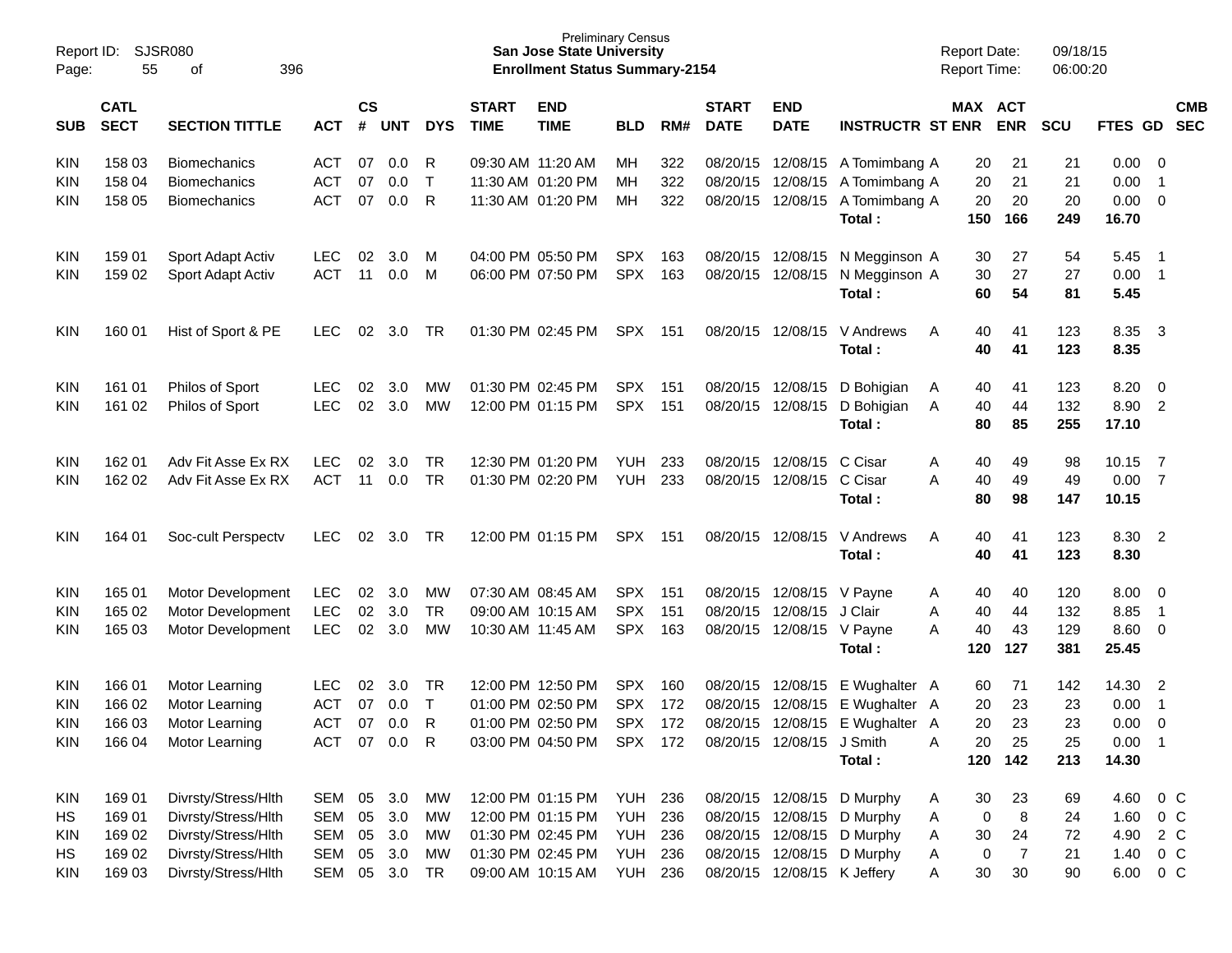| Report ID:<br>Page: | 56                                                                | <b>SJSR080</b><br>396<br>οf |            |    |                             |            |                             | <b>Preliminary Census</b><br><b>San Jose State University</b><br><b>Enrollment Status Summary-2154</b> |            |     |                             |                           |                         |   | <b>Report Date:</b><br><b>Report Time:</b> |              | 09/18/15<br>06:00:20 |             |                          |                |
|---------------------|-------------------------------------------------------------------|-----------------------------|------------|----|-----------------------------|------------|-----------------------------|--------------------------------------------------------------------------------------------------------|------------|-----|-----------------------------|---------------------------|-------------------------|---|--------------------------------------------|--------------|----------------------|-------------|--------------------------|----------------|
| <b>SUB</b>          | <b>CATL</b><br><b>SECT</b><br><b>SECTION TITTLE</b><br><b>ACT</b> |                             |            |    | $\mathsf{cs}$<br><b>UNT</b> | <b>DYS</b> | <b>START</b><br><b>TIME</b> | <b>END</b><br><b>TIME</b>                                                                              | <b>BLD</b> | RM# | <b>START</b><br><b>DATE</b> | <b>END</b><br><b>DATE</b> | <b>INSTRUCTR ST ENR</b> |   | <b>MAX ACT</b>                             | <b>ENR</b>   | <b>SCU</b>           | FTES GD SEC |                          | <b>CMB</b>     |
| НS                  | 169 03                                                            | Divrsty/Stress/Hlth         | <b>SEM</b> | 05 | 3.0                         | <b>TR</b>  |                             | 09:00 AM 10:15 AM                                                                                      | <b>YUH</b> | 236 |                             | 08/20/15 12/08/15         | K Jeffery               | A | 0                                          | 7            | 21                   | 1.40        |                          | 0 <sup>C</sup> |
| KIN                 | 169 04<br>Divrsty/Stress/Hlth<br><b>SEM</b><br><b>SEM</b>         |                             |            | 05 | 3.0                         | <b>TR</b>  | 10:30 AM 11:45 AM           |                                                                                                        | <b>YUH</b> | 236 | 08/20/15                    | 12/08/15                  | K Jeffery               | Α | 30                                         | 23           | 69                   | 4.65        |                          | 1 C            |
| НS                  | 169 04                                                            | Divrsty/Stress/Hlth         |            | 05 | 3.0                         | <b>TR</b>  | 10:30 AM 11:45 AM           |                                                                                                        | <b>YUH</b> | 236 | 08/20/15                    | 12/08/15                  | K Jeffery               | A | 0                                          | 11           | 33                   | 2.20        |                          | $0\,C$         |
| KIN                 | 169 05                                                            | Divrsty/Stress/Hlth         |            | 05 | 3.0                         | <b>TR</b>  |                             | 01:30 PM 02:45 PM                                                                                      | <b>YUH</b> | 236 | 08/20/15                    | 12/08/15                  | <b>M Crockett</b>       | A | 30                                         | 18           | 54                   | 3.60        |                          | $0\,C$         |
| НS                  | 169 05                                                            | Divrsty/Stress/Hlth         | <b>SEM</b> | 05 | 3.0                         | <b>TR</b>  |                             | 01:30 PM 02:45 PM                                                                                      | YUH        | 236 | 08/20/15                    | 12/08/15                  | <b>M</b> Crockett       | A | 0                                          | 12           | 36                   | 2.40        |                          | $0\,C$         |
|                     |                                                                   |                             |            |    |                             |            |                             |                                                                                                        |            |     |                             |                           | Total:                  |   | 150                                        | 163          | 489                  | 32.75       |                          |                |
| <b>KIN</b>          | 170B 01                                                           | Fld Exp Teach               | <b>SUP</b> | 36 | 1.0                         | <b>TBA</b> |                             |                                                                                                        |            |     |                             | 08/20/15 12/08/15         |                         | A | 25                                         | 0            | 0                    | 0.00        | - 0                      |                |
| KIN.                |                                                                   | 170B 02 Fld Exp Teach       | <b>SUP</b> | 36 | 1.0                         | <b>TBA</b> |                             |                                                                                                        |            |     |                             | 08/20/15 12/08/15         |                         | Α | 25                                         | 0            | 0                    | 0.00        | - 0                      |                |
|                     |                                                                   |                             |            |    |                             |            |                             |                                                                                                        |            |     |                             |                           | Total:                  |   | 50                                         | 0            | $\bf{0}$             | 0.00        |                          |                |
| <b>KIN</b>          |                                                                   | 170C 01 Fieldwork-Adapted   | <b>SUP</b> | 36 | 1.0                         | <b>TBA</b> |                             |                                                                                                        |            |     | 08/20/15                    | 12/08/15                  | N Megginson A           |   | 15                                         | -1           | $\mathbf{1}$         | 0.07        | $\overline{0}$           |                |
| <b>KIN</b>          |                                                                   | 170C 02 Fieldwork-Adapted   | <b>SUP</b> | 36 | 2.0                         | <b>TBA</b> |                             |                                                                                                        |            |     | 08/20/15                    | 12/08/15                  | N Megginson A           |   | 15                                         | 3            | 6                    | 0.40        | $\mathbf{0}$             |                |
| KIN.                |                                                                   | 170C 03 Fieldwork-Adapted   | <b>SUP</b> | 36 | 3.0                         | <b>TBA</b> |                             |                                                                                                        |            |     |                             | 08/20/15 12/08/15         | N Megginson A           |   | 15                                         | 0            | $\mathbf 0$          | 0.00        | - 0                      |                |
|                     |                                                                   |                             |            |    |                             |            |                             |                                                                                                        |            |     |                             |                           | Total:                  |   | 45                                         | 4            | $\overline{7}$       | 0.47        |                          |                |
| <b>KIN</b>          |                                                                   | 170D 01 Fldwrk Sport Mngmt  | <b>SUP</b> | 36 | 1.0                         | <b>TBA</b> |                             |                                                                                                        |            |     | 08/20/15                    | 12/08/15                  | <b>B</b> Shifflett      | Α | 15                                         | 0            | 0                    | 0.00        | - 0                      |                |
| <b>KIN</b>          |                                                                   | 170D 02 Fldwrk Sport Mngmt  | <b>SUP</b> | 36 | 2.0                         | <b>TBA</b> |                             |                                                                                                        |            |     | 08/20/15                    | 12/08/15                  | <b>B</b> Shifflett      | A | 15                                         | 0            | 0                    | 0.00        | $\overline{0}$           |                |
| KIN.                |                                                                   | 170D 03 Fldwrk Sport Mngmt  | <b>SUP</b> | 36 | 3.0                         | <b>TBA</b> |                             |                                                                                                        |            |     |                             | 08/20/15 12/08/15         | <b>B</b> Shifflett      | A | 15                                         | 2            | 6                    | 0.40        | $\mathbf 0$              |                |
|                     |                                                                   |                             |            |    |                             |            |                             |                                                                                                        |            |     |                             |                           | Total:                  |   | 45                                         | $\mathbf{2}$ | 6                    | 0.40        |                          |                |
| KIN                 | 17301                                                             | Intro Teach PE              | <b>LEC</b> | 02 | 3.0                         | <b>MW</b>  |                             | 12:30 PM 01:20 PM                                                                                      | <b>SPX</b> | 163 | 08/20/15                    | 12/08/15                  | R Schmidlein A          |   | 22                                         | 22           | 44                   | 4.40        | - 0                      |                |
| KIN.                | 173 02                                                            | Intro Teach PE              | <b>ACT</b> | 11 | 0.0                         | MW         |                             | 01:30 PM 02:20 PM                                                                                      | <b>SPX</b> | 163 | 08/20/15                    | 12/08/15                  | R Schmidlein A          |   | 22                                         | 22           | 22                   | 0.00        | $\overline{0}$           |                |
|                     |                                                                   |                             |            |    |                             |            |                             |                                                                                                        |            |     |                             |                           | Total:                  |   | 44                                         | 44           | 66                   | 4.40        |                          |                |
| KIN                 | 175 01                                                            | Meas & Eval in Kines        | <b>LEC</b> | 02 | 3.0                         | МW         |                             | 09:30 AM 10:20 AM                                                                                      | <b>SPX</b> | 160 | 08/20/15                    | 12/08/15                  | <b>B</b> Shifflett      | A | 75                                         | 76           | 152                  | 15.20       | 0                        |                |
| KIN                 | 175 02                                                            | Meas & Eval in Kines        | ACT        | 13 | 0.0                         | F          | 10:00 AM 11:50 AM           |                                                                                                        | <b>CL</b>  | 111 | 08/20/15                    | 12/08/15                  | <b>B</b> Shifflett      | A | 25                                         | 27           | 27                   | 0.00        | $\mathbf{0}$             |                |
| KIN                 | 175 03                                                            | Meas & Eval in Kines        | <b>ACT</b> | 13 | 0.0                         | F          |                             | 12:00 PM 01:50 PM                                                                                      | <b>SPX</b> | 172 | 08/20/15                    | 12/08/15                  | F Ghiasvand A           |   | 25                                         | 25           | 25                   | 0.00        | $\overline{0}$           |                |
| KIN.                | 175 04                                                            | Meas & Eval in Kines        | ACT        |    | $13 \quad 0.0$              | F          |                             | 02:00 PM 03:50 PM                                                                                      | <b>SPX</b> | 172 | 08/20/15                    | 12/08/15                  | F Ghiasvand A           |   | 25                                         | 24           | 24                   | 0.00        | 0                        |                |
|                     |                                                                   |                             |            |    |                             |            |                             |                                                                                                        |            |     |                             |                           | Total:                  |   | 150                                        | 152          | 228                  | 15.20       |                          |                |
| KIN                 | 178 01                                                            | Mgt Practice TE             | <b>LEC</b> |    | 3.0                         |            |                             |                                                                                                        |            |     |                             |                           |                         | х | 0                                          | 0            | 0                    | 0.00        | $\overline{\mathbf{0}}$  |                |
| <b>KIN</b>          | 178 02                                                            | Mgt Practice TE             | <b>ACT</b> |    | 0.0                         |            |                             |                                                                                                        |            |     |                             |                           |                         | Χ | 0                                          | 0            | 0                    | 0.00        | $\overline{\mathbf{0}}$  |                |
| <b>KIN</b>          | 178 03                                                            | Mgt Practice TE             | <b>LEC</b> | 02 | 3.0                         | W          |                             | 04:00 PM 05:50 PM SPX 160                                                                              |            |     |                             | 08/20/15 12/08/15 D Daum  |                         | Α | 22                                         | 20           | 40                   | 4.00        | $\overline{\phantom{0}}$ |                |
| KIN                 | 178 04                                                            | Mgt Practice TE             | <b>ACT</b> |    | 13 0.0                      | W          |                             | 06:00 PM 07:50 PM                                                                                      | SPX 160    |     |                             | 08/20/15 12/08/15 D Daum  |                         | A | 22                                         | 20           | 20                   | $0.00 \t 0$ |                          |                |
|                     |                                                                   |                             |            |    |                             |            |                             |                                                                                                        |            |     |                             |                           | Total:                  |   | 44                                         | 40           | 60                   | 4.00        |                          |                |
| <b>KIN</b>          | 180 01                                                            | Ind Studies                 | <b>SUP</b> |    | 36 1.0                      | <b>TBA</b> |                             |                                                                                                        |            |     |                             | 08/20/15 12/08/15         |                         | A | 10                                         | 0            | 0                    | $0.00 \t 0$ |                          |                |
| KIN                 | 180 02                                                            | Ind Studies                 | <b>SUP</b> |    | 36 2.0 TBA                  |            |                             |                                                                                                        |            |     |                             | 08/20/15 12/08/15         |                         | Α | 10                                         | 0            | 0                    | $0.00 \t 0$ |                          |                |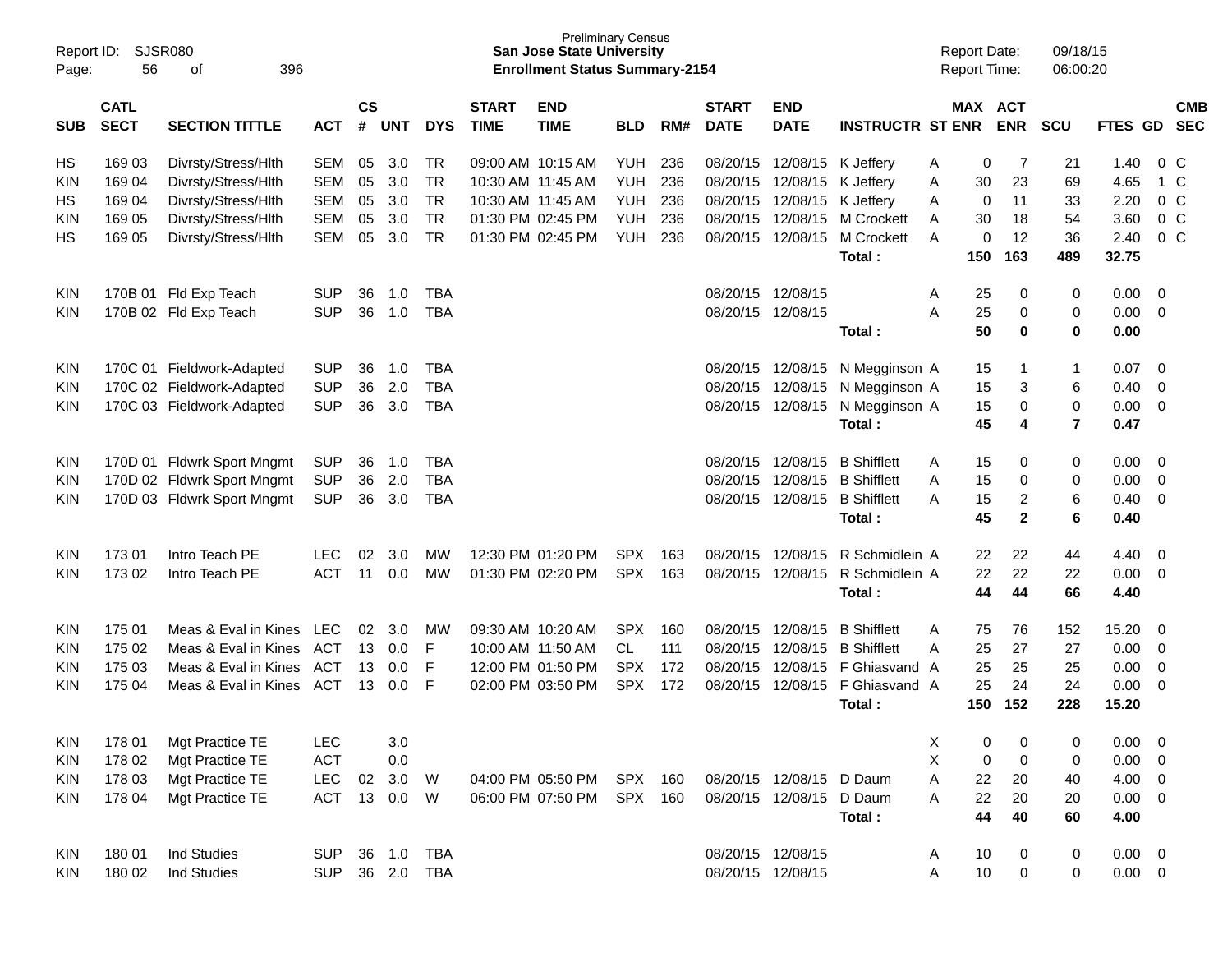| Report ID:<br>Page: | 57                                   | <b>SJSR080</b><br>οf    | 396            |           |        |            |              | <b>San Jose State University</b><br><b>Enrollment Status Summary-2154</b> | <b>Preliminary Census</b> |     |              |                            |                                 | <b>Report Date:</b><br><b>Report Time:</b> |     |                | 09/18/15<br>06:00:20    |                |                          |
|---------------------|--------------------------------------|-------------------------|----------------|-----------|--------|------------|--------------|---------------------------------------------------------------------------|---------------------------|-----|--------------|----------------------------|---------------------------------|--------------------------------------------|-----|----------------|-------------------------|----------------|--------------------------|
|                     | <b>CATL</b>                          |                         | <b>ACT</b>     | <b>CS</b> |        |            | <b>START</b> | <b>END</b>                                                                |                           |     | <b>START</b> | <b>END</b>                 |                                 |                                            |     | MAX ACT        |                         |                | <b>CMB</b>               |
| <b>SUB</b>          | <b>SECT</b><br><b>SECTION TITTLE</b> |                         |                | #         | UNT    | <b>DYS</b> | <b>TIME</b>  | <b>TIME</b>                                                               | <b>BLD</b>                | RM# | <b>DATE</b>  | <b>DATE</b>                | <b>INSTRUCTR ST ENR</b>         |                                            |     | <b>ENR</b>     | <b>SCU</b>              | <b>FTES GD</b> | <b>SEC</b>               |
| KIN                 | 180 03                               | <b>Ind Studies</b>      | <b>SUP</b>     | 36        | 3.0    | TBA        |              |                                                                           |                           |     | 08/20/15     | 12/08/15                   | M Tsuruike                      | A                                          | 10  | $\mathbf{1}$   | 3                       | 0.20           | 0                        |
| KIN                 | 180 04                               | <b>Ind Studies</b>      | <b>SUP</b>     | 36        | 4.0    | TBA        |              |                                                                           |                           |     | 08/20/15     | 12/08/15                   |                                 | A                                          | 10  | 0              | 0                       | 0.00           | 0                        |
| KIN                 | 180 05                               | <b>Ind Studies</b>      |                | 36        | 1.0    | <b>TBA</b> |              |                                                                           |                           |     | 08/20/15     |                            | 12/08/15 E Wughalter            | A                                          | 5   | 3              | 3                       | 0.20           | 0                        |
| KIN                 | 180 06                               | <b>Ind Studies</b>      | <b>SUP</b>     | 36        | 1.0    | <b>TBA</b> |              |                                                                           |                           |     | 08/20/15     | 12/08/15                   | <b>B</b> Shifflett              | A                                          | 5   | 2              | $\overline{\mathbf{c}}$ | 0.13           | 0                        |
| KIN                 | 180 07                               | <b>Ind Studies</b>      | <b>SUP</b>     | 36        | 2.0    | <b>TBA</b> |              |                                                                           |                           |     | 08/20/15     | 12/08/15                   | D Murphy                        | A                                          | 5   | 1              | 2                       | 0.13           | $\mathbf 0$              |
| KIN                 | 180 08                               | <b>Ind Studies</b>      | <b>SUP</b>     | 36        | 2.0    | <b>TBA</b> |              |                                                                           |                           |     | 08/20/15     |                            | 12/08/15 E Wughalter            | A                                          | 5   | 3              | 6                       | 0.40           | 0                        |
| KIN                 | 180 09                               | <b>Ind Studies</b>      | <b>SUP</b>     | 36        | 3.0    | <b>TBA</b> |              |                                                                           |                           |     | 08/20/15     | 12/08/15 C Cisar           |                                 | A                                          | 5   | $\overline{c}$ | $\,6$                   | 0.40           | 0                        |
| KIN                 | 180 10                               | <b>Ind Studies</b>      | <b>SUP</b>     | 36        | 3.0    | <b>TBA</b> |              |                                                                           |                           |     | 08/20/15     |                            | 12/08/15 E Wughalter            | A                                          | 5   | 8              | 24                      | 1.60           | 0                        |
| KIN                 | 180 11                               | <b>Ind Studies</b>      | <b>SUP</b>     | 36        | 3.0    | <b>TBA</b> |              |                                                                           |                           |     | 08/20/15     | 12/08/15 P Plato           |                                 | A                                          | 5   | 3              | 9                       | 0.65           | -1                       |
| KIN                 | 180 12                               | <b>Ind Studies</b>      | <b>SUP</b>     | 36        | 3.0    | <b>TBA</b> |              |                                                                           |                           |     | 08/20/15     |                            | 12/08/15 J Schachner A          |                                            | 5   | $\overline{c}$ | $\,6$                   | 0.40           | $\mathbf 0$              |
| KIN                 | 180 13                               | <b>Ind Studies</b>      | <b>SUP</b>     | 36        | 3.0    | <b>TBA</b> |              |                                                                           |                           |     | 08/20/15     | 12/08/15                   | <b>B</b> Shifflett              | A                                          | 5   | 1              | 3                       | 0.20           | $\mathbf 0$              |
| KIN                 | 180 14                               | <b>Ind Studies</b>      | <b>SUP</b>     | 36        | 3.0    | <b>TBA</b> |              |                                                                           |                           |     | 08/20/15     | 12/08/15                   | K Han                           | A                                          | 5   | 1              | 3                       | 0.20           | 0                        |
| KIN                 | 180 15                               | <b>Ind Studies</b>      | <b>SUP</b>     | 36        | 1.0    | <b>TBA</b> |              |                                                                           |                           |     | 08/20/15     |                            | 12/08/15 J Schachner A          |                                            | 5   | 2              | $\overline{c}$          | 0.13           | 0                        |
| KIN                 | 180 16                               | <b>Ind Studies</b>      | <b>SUP</b>     | 36        | 3.0    | <b>TBA</b> |              |                                                                           |                           |     | 08/20/15     | 12/08/15 J Kao             |                                 | Α                                          | 5   | 4              | 12                      | 0.80           | $\mathbf 0$              |
| KIN                 | 180 17                               | <b>Ind Studies</b>      | <b>SUP</b>     | 36        | 1.0    | <b>TBA</b> |              |                                                                           |                           |     | 08/20/15     |                            | 12/08/15 R Schmidlein A         |                                            | 5   | 2              | $\overline{c}$          | 0.13           | 0                        |
| KIN                 | 180 18                               | <b>Ind Studies</b>      | <b>SUP</b>     | 36        | 2.0    | <b>TBA</b> |              |                                                                           |                           |     | 08/20/15     |                            | 12/08/15 T Semerjian A          |                                            | 5   | 1              | 2                       | 0.13           | $\mathbf 0$              |
| KIN                 | 180 19                               | <b>Ind Studies</b>      | <b>SUP</b>     | 36        | 3.0    | <b>TBA</b> |              |                                                                           |                           |     | 08/20/15     |                            | 12/08/15 T Semerjian A          |                                            | 5   | 3              | 9                       | 0.60           | $\mathbf 0$              |
| KIN                 | 180 20                               | <b>Ind Studies</b>      | <b>SUP</b>     | 36        | 1.0    | <b>TBA</b> |              |                                                                           |                           |     | 08/20/15     |                            | 12/08/15 T Semerjian            | A                                          | 5   | 1              | $\mathbf{1}$            | 0.07           | $\mathbf 0$              |
| KIN                 | 180 21                               | <b>Ind Studies</b>      | <b>SUP</b>     | 36        | 1.0    | <b>TBA</b> |              |                                                                           |                           |     | 08/20/15     | 12/08/15                   |                                 | A                                          | 5   | 0              | 0                       | 0.00           | $\mathbf 0$              |
| KIN                 | 180 22                               | <b>Ind Studies</b>      | <b>SUP</b>     | 36        | 1.0    | <b>TBA</b> |              |                                                                           |                           |     | 08/20/15     | 12/08/15                   |                                 | A                                          | 5   | 0              | 0                       | 0.00           | 0                        |
| KIN                 | 180 23                               | <b>Ind Studies</b>      | <b>SUP</b>     | 36        | 1.0    | <b>TBA</b> |              |                                                                           |                           |     | 08/20/15     | 12/08/15                   |                                 | A                                          | 5   | 0              | 0                       | 0.00           | $\mathbf 0$              |
| KIN                 | 180 24                               | <b>Ind Studies</b>      | <b>SUP</b>     | 36        | 2.0    | <b>TBA</b> |              |                                                                           |                           |     | 08/20/15     | 12/08/15                   |                                 | A                                          | 5   | 0              | 0                       | 0.00           | 0                        |
| KIN                 | 180 25                               | <b>Ind Studies</b>      | <b>SUP</b>     | 36        | 2.0    | <b>TBA</b> |              |                                                                           |                           |     | 08/20/15     | 12/08/15                   |                                 | A                                          | 5   | 0              | 0                       | 0.00           | 0                        |
| KIN                 | 180 26                               | <b>Ind Studies</b>      | <b>SUP</b>     | 36        | 2.0    | <b>TBA</b> |              |                                                                           |                           |     | 08/20/15     | 12/08/15                   |                                 | A                                          | 5   | 0              | 0                       | 0.00           | 0                        |
| KIN                 | 180 27                               | <b>Ind Studies</b>      | <b>SUP</b>     | 36        | 2.0    | <b>TBA</b> |              |                                                                           |                           |     | 08/20/15     | 12/08/15                   |                                 | A                                          | 5   | 0              | 0                       | 0.00           | 0                        |
| KIN                 | 180 28                               | <b>Ind Studies</b>      | <b>SUP</b>     | 36        | 2.0    | <b>TBA</b> |              |                                                                           |                           |     | 08/20/15     | 12/08/15                   |                                 | A                                          | 5   | 0              | 0                       | 0.00           | 0                        |
| KIN                 | 180 29                               | Ind Studies             | <b>SUP</b>     | 36        | 3.0    | <b>TBA</b> |              |                                                                           |                           |     | 08/20/15     | 12/08/15                   | D Murphy                        | Α                                          | 5   | 1              | 3                       | 0.20           | 0                        |
| KIN                 | 180 30                               | <b>Ind Studies</b>      | <b>SUP</b>     | 36        | 3.0    | <b>TBA</b> |              |                                                                           |                           |     |              | 08/20/15 12/08/15          | R Schmidlein A                  |                                            | 5   | $\mathbf 1$    | 3                       | 0.20           | $\mathbf 0$              |
|                     |                                      |                         |                |           |        |            |              |                                                                           |                           |     |              |                            | Total:                          |                                            | 170 | 42             | 101                     | 6.78           |                          |
|                     |                                      |                         |                |           |        |            |              |                                                                           |                           |     |              |                            |                                 |                                            |     |                |                         |                |                          |
| <b>KIN</b>          |                                      | 184 01 Directed Reading | SUP 36 1.0 TBA |           |        |            |              |                                                                           |                           |     |              | 08/20/15 12/08/15          |                                 | $\mathsf{A}$                               |     | $5\qquad 0$    | $\mathbf 0$             | $0.00 \t 0$    |                          |
| <b>KIN</b>          | 184 02                               | <b>Directed Reading</b> | <b>SUP</b>     |           | 36 2.0 | TBA        |              |                                                                           |                           |     |              | 08/20/15 12/08/15          |                                 | A                                          | 5   | 0              | 0                       | 0.00           | $\overline{0}$           |
| KIN                 | 184 03                               | <b>Directed Reading</b> | <b>SUP</b>     |           | 36 3.0 | <b>TBA</b> |              |                                                                           |                           |     |              | 08/20/15 12/08/15          |                                 | A                                          | 5   | 0              | 0                       | 0.00           | - 0                      |
| KIN                 | 184 04                               | <b>Directed Reading</b> | <b>SUP</b>     |           | 36 4.0 | TBA        |              |                                                                           |                           |     |              | 08/20/15 12/08/15          |                                 | Α                                          | 5   | 0              | 0                       | 0.00           | $\overline{\phantom{0}}$ |
|                     |                                      |                         |                |           |        |            |              |                                                                           |                           |     |              |                            | Total:                          |                                            | 20  | $\mathbf 0$    | 0                       | 0.00           |                          |
|                     |                                      |                         |                |           |        |            |              |                                                                           |                           |     |              |                            |                                 |                                            |     |                |                         |                |                          |
| KIN                 | 185 01                               | Senior Seminar          | SEM 05 1.0     |           |        | M          |              | 12:30 PM 01:20 PM                                                         | SPX 151                   |     |              | 08/20/15 12/08/15 S Butler |                                 | A                                          | 20  | 21             | 21                      | $1.40 \ 0$     |                          |
| <b>KIN</b>          | 185 02                               | Senior Seminar          | SEM 05 1.0     |           |        | W          |              | 12:30 PM 01:20 PM                                                         | SPX 151                   |     |              | 08/20/15 12/08/15 S Reekie |                                 | A                                          | 20  | 21             | 21                      | $1.40 \ 0$     |                          |
| KIN                 | 185 03                               | Senior Seminar          | SEM 05 1.0 T   |           |        |            |              | 10:30 AM 11:20 AM                                                         | SPX 172                   |     |              |                            | 08/20/15 12/08/15 T Semerjian A |                                            | 20  | 22             | 22                      | $1.47 \t0$     |                          |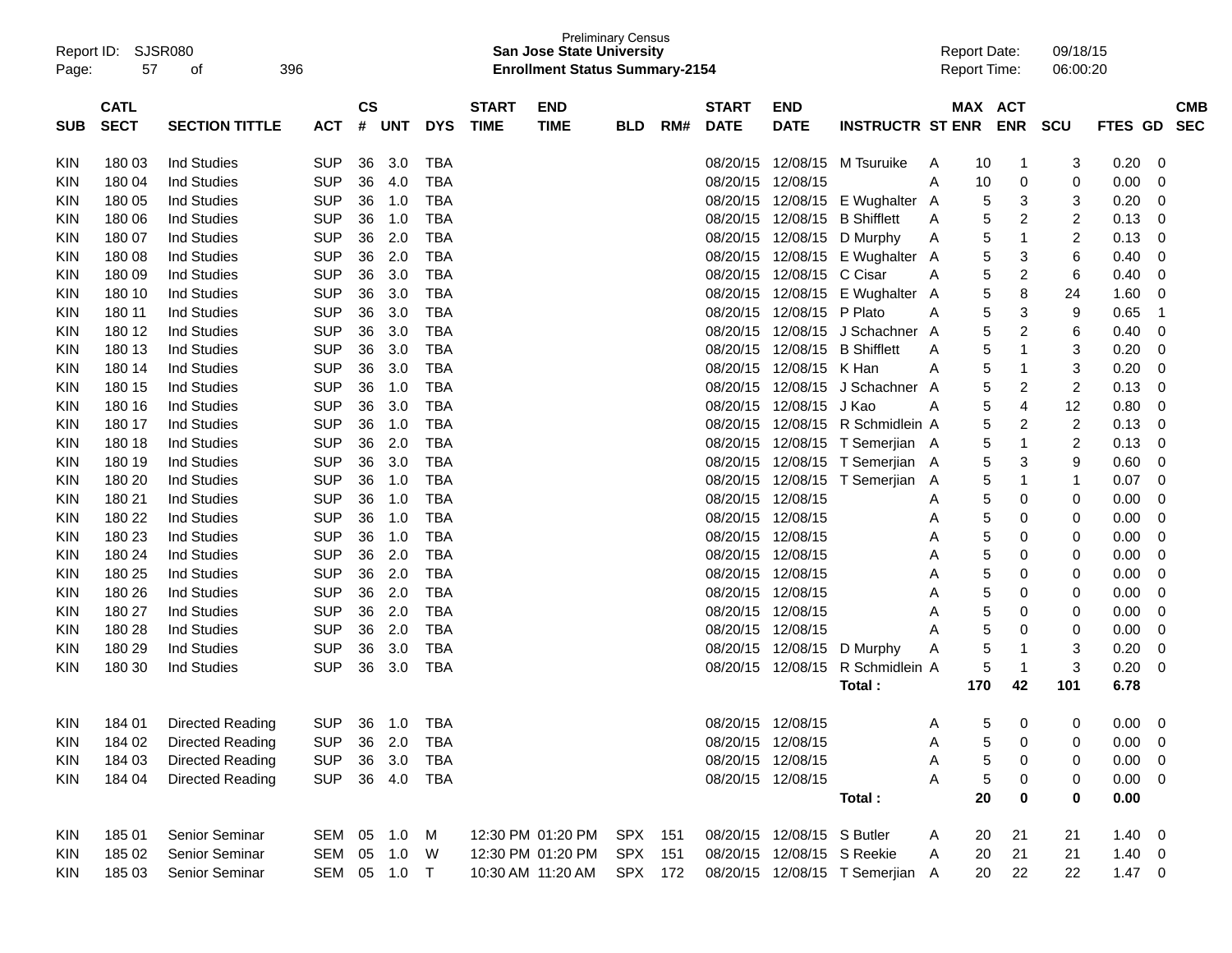| Page:      | Report ID: SJSR080<br>58<br>396<br>оf               |                                  |                |                    |            |            |                             | <b>Preliminary Census</b><br><b>San Jose State University</b><br><b>Enrollment Status Summary-2154</b> |                |     |                             |                            |                                 | <b>Report Date:</b><br><b>Report Time:</b> |          |                       | 09/18/15<br>06:00:20 |                |                            |                          |
|------------|-----------------------------------------------------|----------------------------------|----------------|--------------------|------------|------------|-----------------------------|--------------------------------------------------------------------------------------------------------|----------------|-----|-----------------------------|----------------------------|---------------------------------|--------------------------------------------|----------|-----------------------|----------------------|----------------|----------------------------|--------------------------|
| SUB        | <b>CATL</b><br><b>SECT</b><br><b>SECTION TITTLE</b> |                                  | <b>ACT</b>     | $\mathsf{cs}$<br># | <b>UNT</b> | <b>DYS</b> | <b>START</b><br><b>TIME</b> | <b>END</b><br><b>TIME</b>                                                                              | <b>BLD</b>     | RM# | <b>START</b><br><b>DATE</b> | <b>END</b><br><b>DATE</b>  | <b>INSTRUCTR ST ENR</b>         |                                            |          | MAX ACT<br><b>ENR</b> | <b>SCU</b>           | <b>FTES GD</b> |                            | <b>CMB</b><br><b>SEC</b> |
|            |                                                     |                                  |                |                    |            |            |                             |                                                                                                        |                |     |                             |                            | Total:                          |                                            | 60       | 64                    | 64                   | 4.27           |                            |                          |
| <b>KIN</b> | 18801                                               | Prev Care Ath Inj                | LEC.           | 02                 | 2.0        | TR         |                             | 12:30 PM 01:20 PM                                                                                      | <b>HGH 124</b> |     | 08/20/15 12/08/15           |                            | K Han<br>Total:                 | Α                                          | 42<br>42 | 39<br>39              | 78<br>78             | 5.23<br>5.23   | $\overline{\phantom{0}}$   |                          |
| <b>KIN</b> | 189 01                                              | Care & Prev Lab                  | LAB            | 15                 | 1.0        | M          |                             | 12:30 PM 02:20 PM                                                                                      | YUH            | 128 | 08/20/15                    | 12/08/15                   | J Laraya                        | A                                          | 20       | 18                    | 18                   | $1.22 \quad 1$ |                            |                          |
| KIN        | 18902                                               | Care & Prev Lab                  | LAB            | 15                 | 1.0        | W          |                             | 12:30 PM 02:20 PM                                                                                      | <b>YUH</b>     | 128 | 08/20/15                    | 12/08/15                   | J Laraya                        | A                                          | 20       | 18                    | 18                   | $1.20 \t 0$    |                            |                          |
|            |                                                     |                                  |                |                    |            |            |                             |                                                                                                        |                |     |                             |                            | Total:                          |                                            | 40       | 36                    | 36                   | 2.42           |                            |                          |
| <b>KIN</b> |                                                     | 191A 01 Adv Assess Lower Ext LEC |                | 02                 | 3.0        | TR         |                             | 09:30 AM 10:20 AM                                                                                      | YUH            | 128 | 08/20/15                    | 12/08/15                   | K Han                           | A                                          | 40       | 36                    | 72                   | 7.25           | $\overline{\phantom{1}}$   |                          |
| <b>KIN</b> |                                                     | 191A 02 Adv Assess Lower Ext LAB |                | 15                 | 0.0        | $\top$     |                             | 10:30 AM 12:20 PM                                                                                      | <b>YUH</b>     | 128 | 08/20/15                    | 12/08/15                   | K Han                           | Α                                          | 20       | 19                    | 19                   | $0.00 \t 0$    |                            |                          |
| KIN        |                                                     | 191A 03 Adv Assess Lower Ext LAB |                | 15                 | 0.0        | R          |                             | 10:30 AM 12:20 PM                                                                                      | YUH            | 128 | 08/20/15                    | 12/08/15                   | K Han                           | Α                                          | 20       | 17                    | 17                   | 0.00           | $\overline{\phantom{0}}$ 1 |                          |
|            |                                                     |                                  |                |                    |            |            |                             |                                                                                                        |                |     |                             |                            | Total:                          |                                            | 80       | 72                    | 108                  | 7.25           |                            |                          |
| <b>KIN</b> | 193 01                                              | Org/Adm Ath Traing               | LEC            | 02                 | 2.0        | -F         |                             | 08:30 AM 10:20 AM                                                                                      | YUH            | 128 |                             | 08/20/15 12/08/15          | J Laraya                        | A                                          | 40       | 19                    | 38                   | $2.53$ 0       |                            |                          |
|            |                                                     |                                  |                |                    |            |            |                             |                                                                                                        |                |     |                             |                            | Total:                          |                                            | 40       | 19                    | 38                   | 2.53           |                            |                          |
| <b>KIN</b> | 194 01                                              | Therapeutic Exercise LEC         |                | 02                 | 3.0        | МW         | 08:30 AM 09:20 AM           |                                                                                                        | YUH            | 128 | 08/20/15 12/08/15           |                            | J Laraya                        | A                                          | 40       | 34                    | 68                   | $6.80$ 0       |                            |                          |
| <b>KIN</b> | 194 02                                              | Therapeutic Exercise ACT         |                | 13                 | 0.0        | M          |                             | 09:30 AM 11:20 AM                                                                                      | <b>YUH</b>     | 128 | 08/20/15                    | 12/08/15                   | J Laraya                        | A                                          | 20       | 17                    | 17                   | $0.00 \t 0$    |                            |                          |
| KIN        | 194 03                                              | Therapeutic Exercise ACT         |                | 13                 | 0.0        | W          | 09:30 AM 11:20 AM           |                                                                                                        | <b>YUH</b>     | 128 | 08/20/15                    | 12/08/15                   | J Laraya                        | A                                          | 20       | 17                    | 17                   | $0.00 \t 0$    |                            |                          |
|            |                                                     |                                  |                |                    |            |            |                             |                                                                                                        |                |     |                             |                            | Total:                          |                                            | 80       | 68                    | 102                  | 6.80           |                            |                          |
| <b>KIN</b> | 197A 01                                             | Practicum Ath Trn I              | <b>SUP</b>     | 36                 | 1.0        | R          | 07:30 AM 08:20 AM           |                                                                                                        | YUH            | 128 | 08/20/15 12/08/15           |                            | K Han                           | Α                                          | 12       | 13                    | 13                   | 0.87           | $\overline{\phantom{0}}$   |                          |
|            |                                                     |                                  |                |                    |            |            |                             |                                                                                                        |                |     |                             |                            | Total:                          |                                            | 12       | 13                    | 13                   | 0.87           |                            |                          |
| <b>KIN</b> |                                                     | 197C 01 Practicum Ath Trn II     | <b>SUP</b>     | 36                 | 1.0        | W          | 07:30 AM 08:20 AM           |                                                                                                        | YUH            | 128 | 08/20/15 12/08/15           |                            | J Laraya                        | A                                          | 12       | 18                    | 18                   | 1.20           | $\overline{\phantom{0}}$   |                          |
|            |                                                     |                                  |                |                    |            |            |                             |                                                                                                        |                |     |                             |                            | Total:                          |                                            | 12       | 18                    | 18                   | 1.20           |                            |                          |
| <b>KIN</b> | 198 01                                              | Internship Kinesiolo             | <b>SUP</b>     | 36                 | 1.0        | TBA        |                             |                                                                                                        |                |     | 08/20/15                    | 12/08/15                   | <b>B</b> Shifflett              | Α                                          | 10       | 25                    | 25                   | 1.67           | $\overline{\phantom{0}}$   |                          |
| <b>KIN</b> | 198 02                                              | Internship Kinesiolo             | <b>SUP</b>     | 36                 | 2.0        | <b>TBA</b> |                             |                                                                                                        |                |     | 08/20/15                    | 12/08/15                   | <b>B</b> Shifflett              | Α                                          | 10       | 12                    | 24                   | 1.60           | $\overline{\mathbf{0}}$    |                          |
| <b>KIN</b> | 198 03                                              | Internship Kinesiolo             | <b>SUP</b>     | 36                 | 3.0        | <b>TBA</b> |                             |                                                                                                        |                |     | 08/20/15                    |                            | 12/08/15 B Shifflett            | A                                          | 10       | 16                    | 48                   | 3.20           | $\overline{0}$             |                          |
| KIN        | 198 04                                              | Internship Kinesiolo             | SUP 36 4.0 TBA |                    |            |            |                             |                                                                                                        |                |     |                             |                            | 08/20/15 12/08/15 B Shifflett   | Α                                          | 10       | $\mathbf 1$           | 4                    | $0.27$ 0       |                            |                          |
|            |                                                     |                                  |                |                    |            |            |                             |                                                                                                        |                |     |                             |                            | Total:                          |                                            | 40       | 54                    | 101                  | 6.73           |                            |                          |
| KIN        | 250 01                                              | Fund Quant Resrch                | SEM 05 3.0 M   |                    |            |            |                             | 04:00 PM 06:45 PM SPX 151                                                                              |                |     |                             |                            | 08/20/15 12/08/15 E Wughalter A |                                            | 22       | 27                    | 81                   | 6.75 27        |                            |                          |
|            |                                                     |                                  |                |                    |            |            |                             |                                                                                                        |                |     |                             |                            | Total:                          |                                            | 22       | 27                    | 81                   | 6.75           |                            |                          |
| <b>KIN</b> |                                                     | Fund Qual Resrch                 | SEM 05 3.0 T   |                    |            |            |                             | 07:00 PM 09:45 PM SPX 151                                                                              |                |     |                             |                            |                                 |                                            |          |                       | 60                   | 5.00 20        |                            |                          |
|            | 251 01                                              |                                  |                |                    |            |            |                             |                                                                                                        |                |     |                             | 08/20/15 12/08/15 T Butryn | Total:                          | A                                          | 22<br>22 | 20<br>20              | 60                   | 5.00           |                            |                          |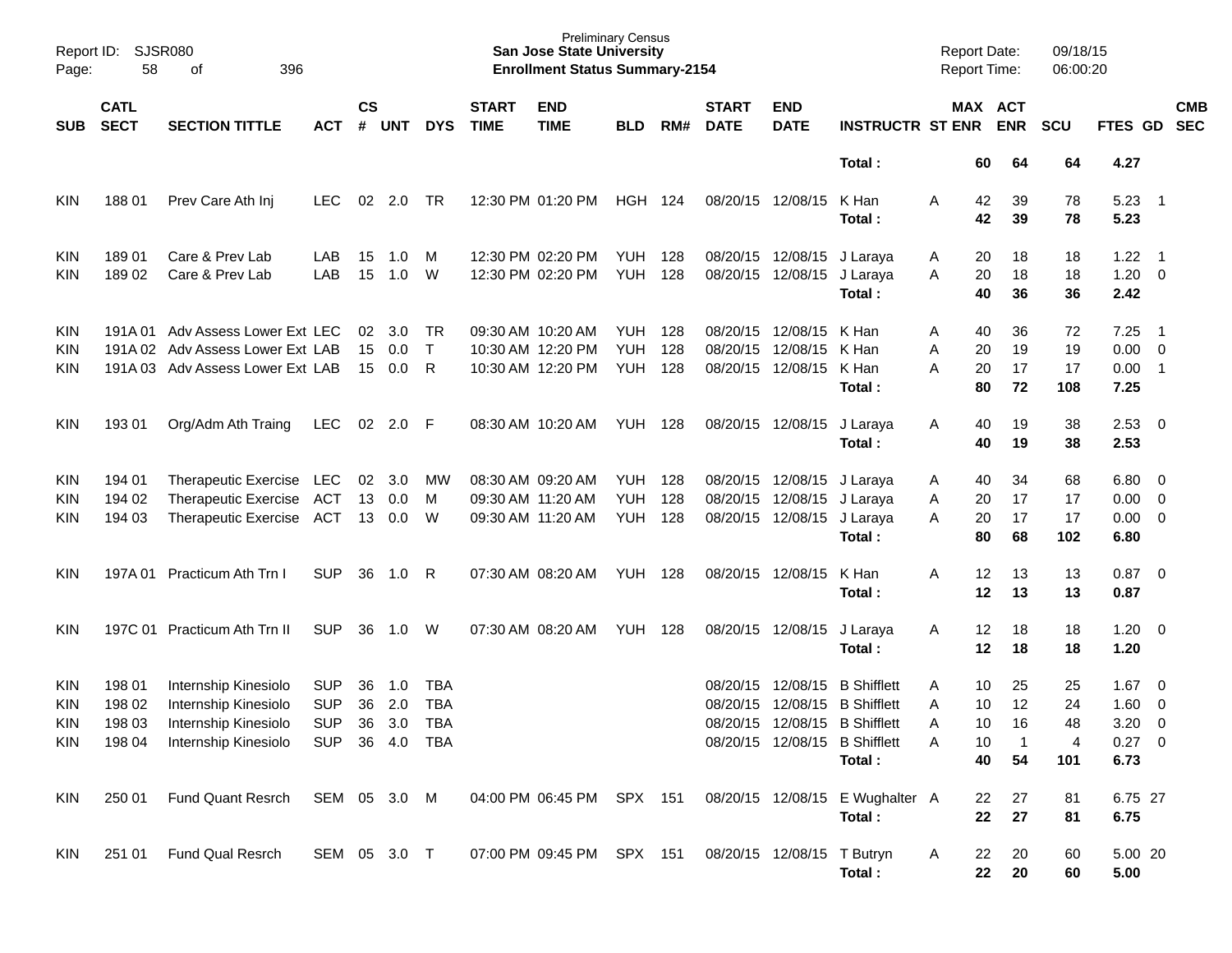| Page:      | Report ID: SJSR080<br>59   | 396<br>οf                         |            |           |            |            |                             | <b>San Jose State University</b><br><b>Enrollment Status Summary-2154</b> | <b>Preliminary Census</b> |     |                             |                           |                                         |   | <b>Report Date:</b><br><b>Report Time:</b> |                    | 09/18/15<br>06:00:20    |                        |                            |            |
|------------|----------------------------|-----------------------------------|------------|-----------|------------|------------|-----------------------------|---------------------------------------------------------------------------|---------------------------|-----|-----------------------------|---------------------------|-----------------------------------------|---|--------------------------------------------|--------------------|-------------------------|------------------------|----------------------------|------------|
| <b>SUB</b> | <b>CATL</b><br><b>SECT</b> | <b>SECTION TITTLE</b>             | ACT        | <b>CS</b> | # UNT      | <b>DYS</b> | <b>START</b><br><b>TIME</b> | <b>END</b><br><b>TIME</b>                                                 | <b>BLD</b>                | RM# | <b>START</b><br><b>DATE</b> | <b>END</b><br><b>DATE</b> | <b>INSTRUCTR ST ENR ENR</b>             |   |                                            | MAX ACT            | <b>SCU</b>              | FTES GD SEC            |                            | <b>CMB</b> |
| KIN        | 255 01                     | Adv Exercise Physiol SEM 05 3.0 T |            |           |            |            |                             | 04:00 PM 06:45 PM                                                         | YUH                       | 233 |                             | 08/20/15 12/08/15         | P Plato<br>Total:                       | Α | 15<br>15                                   | 18<br>18           | 54<br>54                | 4.50 18<br>4.50        |                            |            |
| KIN        | 257 01                     | <b>Biomechanics</b>               | SEM 05     |           | 3.0        | R          |                             | 04:00 PM 06:45 PM                                                         | SPX 153                   |     |                             | 08/20/15 12/08/15         | J Kao<br>Total:                         | A | 15<br>15                                   | 9<br>9             | 27<br>27                | $2.20 \ 8$<br>2.20     |                            |            |
| KIN        | 259 01                     | Adv APA Internship                | <b>SUP</b> |           | 25 3.0     | TBA        |                             |                                                                           |                           |     |                             | 08/20/15 12/08/15         | N Megginson A<br>Total:                 |   | 10<br>10                                   | 0<br>0             | 0<br>0                  | $0.00 \quad 0$<br>0.00 |                            |            |
| KIN        | 260 01                     | Philosophy/Sport & E SEM 05 3.0 W |            |           |            |            |                             | 04:00 PM 06:45 PM                                                         | SPX 153                   |     |                             | 08/20/15 12/08/15         | D Bohigian<br>Total:                    | A | 15<br>15                                   | 10<br>10           | 30<br>30                | 2.50 10<br>2.50        |                            |            |
| KIN        | 268 01                     | Res/Prac/Mgmt/Inj-LE SEM 05 2.0 W |            |           |            |            |                             | 07:00 PM 08:50 PM                                                         | <b>YUH 128</b>            |     |                             | 08/20/15 12/08/15         | D Haber<br>Total:                       | A | 15<br>15                                   | 14<br>14           | 28<br>28                | 2.33 14<br>2.33        |                            |            |
| KIN        | 272 01                     | Res/Prac Ther Exerci SEM 05 3.0   |            |           |            | M          |                             | 07:00 PM 09:45 PM                                                         | <b>YUH 128</b>            |     | 08/20/15 12/08/15           |                           | M Tsuruike<br>Total:                    | A | 15<br>15                                   | 13<br>13           | 39<br>39                | 3.25 13<br>3.25        |                            |            |
| <b>KIN</b> | 280 01                     | Adv Fldwk Sprt Mgt                | <b>SUP</b> | 25        | 1.0        | TBA        |                             |                                                                           |                           |     |                             | 08/20/15 12/08/15         | <b>B</b> Shifflett                      | Α | 5                                          | 1                  | 1                       | 0.08                   | $\overline{\phantom{1}}$   |            |
| KIN        | 280 02                     | Adv Fldwk Sprt Mgt                | <b>SUP</b> | 25        | 2.0        | <b>TBA</b> |                             |                                                                           |                           |     | 08/20/15                    |                           | 12/08/15 B Shifflett                    | Α | 5                                          | 0                  | 0                       | $0.00 \t 0$            |                            |            |
| KIN        | 280 03                     | Adv Fldwk Sprt Mgt                | <b>SUP</b> | 25        | 3.0        | <b>TBA</b> |                             |                                                                           |                           |     |                             |                           | 08/20/15 12/08/15 B Shifflett<br>Total: | A | 5<br>15                                    | -1<br>$\mathbf{2}$ | 3<br>4                  | 0.25<br>0.33           | $\overline{\phantom{0}}$ 1 |            |
| KIN        | 282 01                     | Marketing/Sport                   | SEM 05     |           | $3.0$ T    |            |                             | 04:00 PM 06:45 PM                                                         | SPX 151                   |     |                             | 08/20/15 12/08/15         | C Armstrong A<br>Total:                 |   | 15<br>15                                   | 14<br>14           | 42<br>42                | 3.50 14<br>3.50        |                            |            |
| KIN        | 283 01                     | Mgt Lead Comm/Spt SEM 05 3.0 M    |            |           |            |            |                             | 07:00 PM 09:45 PM                                                         | SPX 151                   |     |                             | 08/20/15 12/08/15         | A Medina<br>Total:                      | A | 15<br>15                                   | 12<br>12           | 36<br>36                | 3.00 12<br>3.00        |                            |            |
| <b>KIN</b> | 285 01                     | Internship Kinesiolo              | <b>SUP</b> |           | 25 1.0     | TBA        |                             |                                                                           |                           |     |                             |                           | 08/20/15 12/08/15 B Shifflett           | A | 5                                          | $\mathbf{1}$       | $\mathbf{1}$            | 0.08                   | $\overline{\phantom{1}}$   |            |
| <b>KIN</b> | 285 02                     | Internship Kinesiolo              | <b>SUP</b> | 25        | 2.0        | TBA        |                             |                                                                           |                           |     |                             |                           | 08/20/15 12/08/15 B Shifflett           | Α | 5                                          |                    | $\overline{\mathbf{c}}$ | 0.17                   | $\overline{\phantom{0}}$ 1 |            |
| KIN        | 285 03                     | Internship Kinesiolo              | <b>SUP</b> |           | 25 3.0     | TBA        |                             |                                                                           |                           |     | 08/20/15                    |                           | 12/08/15 B Shifflett                    | Α | 5                                          | 4                  | 12                      | 1.004                  |                            |            |
|            |                            |                                   |            |           |            |            |                             |                                                                           |                           |     |                             |                           | Total:                                  |   | 15                                         | 6                  | 15                      | 1.25                   |                            |            |
| KIN        | 286 01                     | Independent Study                 | <b>SUP</b> | 25        | 1.0        | <b>TBA</b> |                             |                                                                           |                           |     |                             | 08/20/15 12/08/15         |                                         | A | 10                                         | 0                  | 0                       | $0.00 \t 0$            |                            |            |
| KIN        | 286 02                     | Independent Study                 | <b>SUP</b> |           | 25 2.0     | <b>TBA</b> |                             |                                                                           |                           |     | 08/20/15 12/08/15           |                           |                                         | Α | $10$                                       | 0                  | 0                       | $0.00 \t 0$            |                            |            |
| <b>KIN</b> | 286 03                     | Independent Study                 | <b>SUP</b> |           | 25 3.0     | <b>TBA</b> |                             |                                                                           |                           |     |                             |                           | 08/20/15 12/08/15 M Masucci             | A | 10                                         |                    | 3                       | $0.25$ 1               |                            |            |
| KIN        | 286 04                     | Independent Study                 | <b>SUP</b> |           | 25 1.0 TBA |            |                             |                                                                           |                           |     |                             | 08/20/15 12/08/15         |                                         | Α | 10                                         | 0                  | 0                       | $0.00 \t 0$            |                            |            |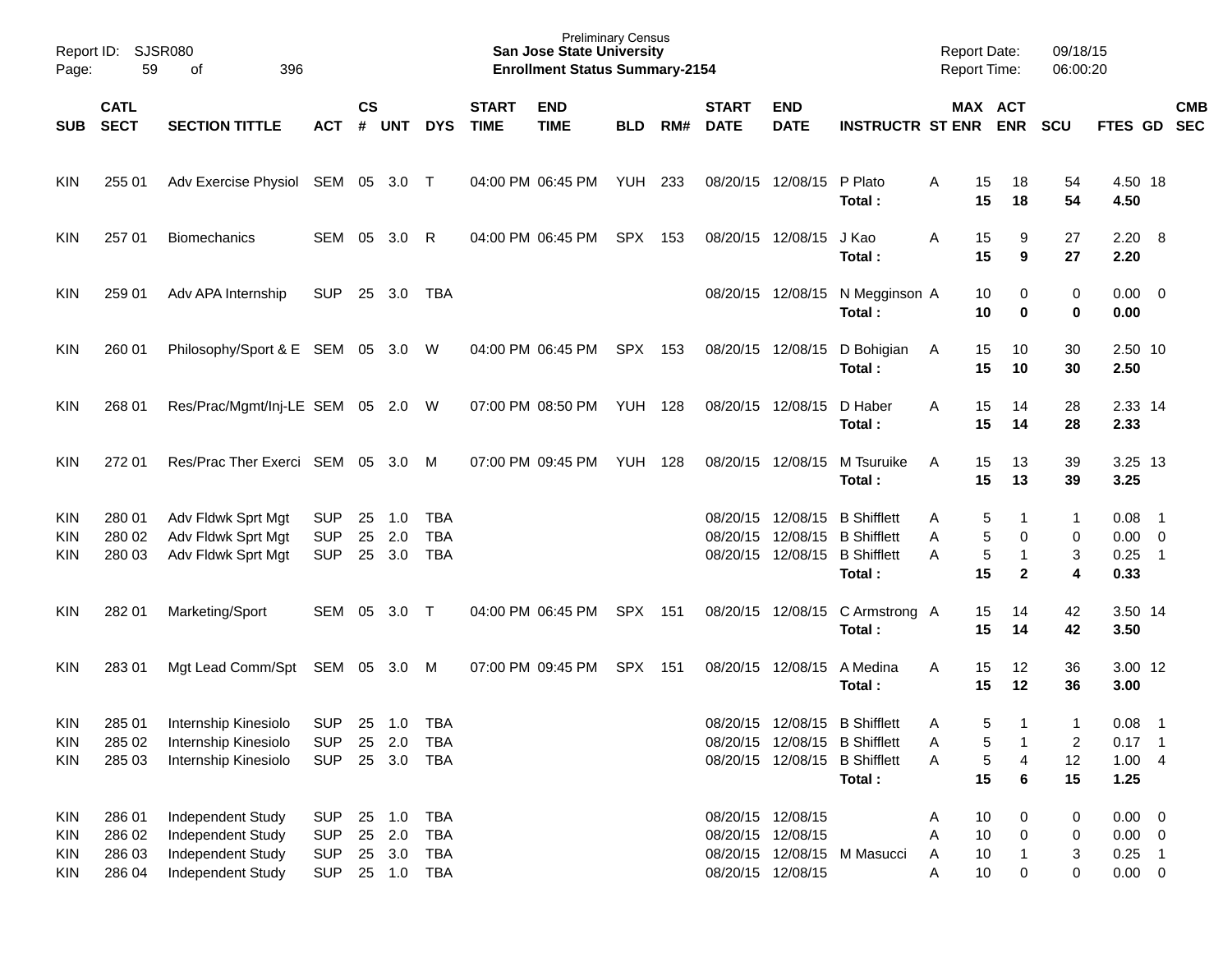| Page:      | Report ID:<br><b>SJSR080</b><br>60<br>396<br>οf |                                 |            |               |            |            |                             | <b>San Jose State University</b><br><b>Enrollment Status Summary-2154</b> | <b>Preliminary Census</b> |     |                             |                           |                                 |   | <b>Report Date:</b><br><b>Report Time:</b> |                | 09/18/15<br>06:00:20 |             |                |                          |
|------------|-------------------------------------------------|---------------------------------|------------|---------------|------------|------------|-----------------------------|---------------------------------------------------------------------------|---------------------------|-----|-----------------------------|---------------------------|---------------------------------|---|--------------------------------------------|----------------|----------------------|-------------|----------------|--------------------------|
| <b>SUB</b> | <b>CATL</b><br><b>SECT</b>                      | <b>SECTION TITTLE</b>           | <b>ACT</b> | $\mathsf{cs}$ | # UNT      | <b>DYS</b> | <b>START</b><br><b>TIME</b> | <b>END</b><br><b>TIME</b>                                                 | <b>BLD</b>                | RM# | <b>START</b><br><b>DATE</b> | <b>END</b><br><b>DATE</b> | <b>INSTRUCTR ST ENR</b>         |   | MAX ACT                                    | <b>ENR</b>     | <b>SCU</b>           | FTES GD     |                | <b>CMB</b><br><b>SEC</b> |
| KIN        | 286 05                                          | Independent Study               | <b>SUP</b> | 25            | 1.0        | TBA        |                             |                                                                           |                           |     | 08/20/15                    | 12/08/15                  |                                 | A | 10                                         | 0              | 0                    | 0.00        | - 0            |                          |
| KIN        | 286 06                                          | Independent Study               | <b>SUP</b> | 25            | 2.0        | <b>TBA</b> |                             |                                                                           |                           |     | 08/20/15                    | 12/08/15                  |                                 | Α | 10                                         | 0              | 0                    | 0.00        | 0              |                          |
| KIN        | 286 07                                          | Independent Study               | <b>SUP</b> | 25            | 2.0        | <b>TBA</b> |                             |                                                                           |                           |     | 08/20/15                    | 12/08/15                  |                                 | A | 10                                         | 0              | 0                    | 0.00        | 0              |                          |
| KIN        | 286 08                                          | Independent Study               | <b>SUP</b> | 25            | 3.0        | <b>TBA</b> |                             |                                                                           |                           |     | 08/20/15                    | 12/08/15                  | A Medina                        | A | 10                                         | 2              | 6                    | 0.50        | 2              |                          |
| KIN        | 286 09                                          | Independent Study               | <b>SUP</b> | 25            | 3.0        | <b>TBA</b> |                             |                                                                           |                           |     | 08/20/15                    | 12/08/15                  | T Semerjian                     | A | 10                                         | 1              | 3                    | 0.25        | $\overline{1}$ |                          |
| KIN        | 286 10                                          | Independent Study               | <b>SUP</b> | 25            | 3.0        | <b>TBA</b> |                             |                                                                           |                           |     |                             | 08/20/15 12/08/15         | T Butryn                        | A | 10                                         | $\mathbf 1$    | 3                    | 0.25        | $\overline{1}$ |                          |
|            |                                                 |                                 |            |               |            |            |                             |                                                                           |                           |     |                             |                           | Total:                          |   | 100                                        | 5              | 15                   | 1.25        |                |                          |
| KIN        | 292A 01                                         | Lead & Admin Ath Tra SEM 05 1.0 |            |               |            | W          |                             | 05:00 PM 06:50 PM                                                         | <b>YUH 128</b>            |     |                             | 08/20/15 12/08/15         | M Tsuruike                      | A | 15                                         | 13             | 13                   | 1.08 13     |                |                          |
|            |                                                 |                                 |            |               |            |            |                             |                                                                           |                           |     |                             |                           | Total:                          |   | 15                                         | 13             | 13                   | 1.08        |                |                          |
| <b>KIN</b> |                                                 | 293A 01 Fieldwork AT I          | SEM        | 05            | 3.0        | <b>TBA</b> |                             |                                                                           |                           |     | 08/20/15                    | 12/08/15                  | M Tsuruike                      | A | 15                                         | 13             | 13                   | 3.25 13     |                |                          |
| KIN        |                                                 | 293A 02 Fieldwork AT I          | <b>SUP</b> | 25            | 0.0        | <b>TBA</b> |                             |                                                                           |                           |     |                             | 08/20/15 12/08/15         | M Tsuruike                      | A | 15                                         | 13             | 26                   | $0.00$ 13   |                |                          |
|            |                                                 |                                 |            |               |            |            |                             |                                                                           |                           |     |                             |                           | Total:                          |   | 30                                         | 26             | 39                   | 3.25        |                |                          |
| KIN        |                                                 | 293C 01 Fieldwork AT III        | <b>SEM</b> | 05            | 3.0        | <b>TBA</b> |                             |                                                                           |                           |     | 08/20/15                    | 12/08/15                  | M Tsuruike                      | A | 15                                         | 12             | 12                   | 3.00 12     |                |                          |
| KIN        |                                                 | 293C 02 Fieldwork AT III        | <b>SUP</b> | 25            | 0.0        | <b>TBA</b> |                             |                                                                           |                           |     | 08/20/15                    | 12/08/15                  | M Tsuruike                      | A | 15                                         | 12             | 24                   | $0.00$ 12   |                |                          |
|            |                                                 |                                 |            |               |            |            |                             |                                                                           |                           |     |                             |                           | Total:                          |   | 30                                         | 24             | 36                   | 3.00        |                |                          |
| KIN        |                                                 | 296A 01 ADV TOPICS AT           | SEM        | 05            | 3.0        | $\top$     |                             | 04:00 PM 06:45 PM                                                         | <b>YUH 128</b>            |     |                             | 08/20/15 12/08/15         | M Tsuruike                      | A | 15                                         | 8              | 24                   | 2.00        | - 8            |                          |
|            |                                                 |                                 |            |               |            |            |                             |                                                                           |                           |     |                             |                           | Total:                          |   | 15                                         | 8              | 24                   | 2.00        |                |                          |
| KIN        | 298 01                                          | Spec Studies P E                | <b>SUP</b> | 25            | 3.0        | <b>TBA</b> |                             |                                                                           |                           |     |                             | 08/20/15 12/08/15         |                                 | A | 5                                          | 0              | 0                    | 0.00        | - 0            |                          |
| KIN        | 298 02                                          | Spec Studies P E                | <b>SUP</b> | 25            | 3.0        | <b>TBA</b> |                             |                                                                           |                           |     | 08/20/15                    | 12/08/15                  | C Cisar                         | A | 5                                          | 3              | 9                    | 0.75        | -3             |                          |
| KIN        | 298 03                                          | Spec Studies P E                | <b>SUP</b> | 25            | 3.0        | <b>TBA</b> |                             |                                                                           |                           |     | 08/20/15                    | 12/08/15                  | P Plato                         | A | 5                                          | 2              | 6                    | 0.50        | $\overline{2}$ |                          |
| KIN        | 298 04                                          | Spec Studies P E                | <b>SUP</b> | 25            | 3.0        | <b>TBA</b> |                             |                                                                           |                           |     | 08/20/15                    | 12/08/15                  | A Medina                        | A | 5                                          | $\mathbf{1}$   | 3                    | 0.25        | $\overline{1}$ |                          |
| KIN        | 298 05                                          | Spec Studies P E                | <b>SUP</b> | 25            | 3.0        | <b>TBA</b> |                             |                                                                           |                           |     | 08/20/15                    | 12/08/15                  | T Semerjian                     | A | 5                                          | $\mathbf 1$    | 3                    | 0.25        | $\overline{1}$ |                          |
| KIN        | 298 06                                          | Spec Studies P E                | <b>SUP</b> | 25            | 3.0        | <b>TBA</b> |                             |                                                                           |                           |     | 08/20/15                    | 12/08/15                  |                                 | A | 5                                          | 0              | 0                    | 0.00        | 0              |                          |
| KIN        | 298 07                                          | Spec Studies P E                | <b>SUP</b> | 25            | 3.0        | <b>TBA</b> |                             |                                                                           |                           |     | 08/20/15                    | 12/08/15                  |                                 | Α | 5                                          | 0              | 0                    | 0.00        | 0              |                          |
| KIN        | 298 08                                          | Spec Studies P E                | <b>SUP</b> | 25            | 3.0        | <b>TBA</b> |                             |                                                                           |                           |     | 08/20/15                    | 12/08/15                  |                                 | Α | 5                                          | 0              | 0                    | 0.00        | 0              |                          |
| <b>KIN</b> | 298 09                                          | Spec Studies P E                | <b>SUP</b> | 25            | 3.0        | <b>TBA</b> |                             |                                                                           |                           |     |                             | 08/20/15 12/08/15         |                                 | A | 5                                          | $\Omega$       | 0                    | 0.00        | $\Omega$       |                          |
| <b>KIN</b> | 298 10                                          | Spec Studies P E                | <b>SUP</b> |               | 25 3.0 TBA |            |                             |                                                                           |                           |     |                             | 08/20/15 12/08/15         |                                 | A | 5                                          | 0              | 0                    | $0.00 \t 0$ |                |                          |
|            |                                                 |                                 |            |               |            |            |                             |                                                                           |                           |     |                             |                           | Total:                          |   | 50                                         | $\overline{7}$ | 21                   | 1.75        |                |                          |
| KIN        | 299 01                                          | <b>Masters Thesis</b>           | <b>SUP</b> |               | 25 1.0     | TBA        |                             |                                                                           |                           |     |                             | 08/20/15 12/08/15         |                                 | A | 5                                          | 0              | 0                    | $0.00 \t 0$ |                |                          |
| <b>KIN</b> | 299 02                                          | <b>Masters Thesis</b>           | <b>SUP</b> |               | 25 2.0     | <b>TBA</b> |                             |                                                                           |                           |     |                             | 08/20/15 12/08/15 P Plato |                                 | Α | 5                                          | $\mathbf{1}$   | 2                    | $0.17$ 1    |                |                          |
| <b>KIN</b> | 299 03                                          | <b>Masters Thesis</b>           | <b>SUP</b> |               | 25 3.0     | <b>TBA</b> |                             |                                                                           |                           |     |                             | 08/20/15 12/08/15         |                                 | A | 5                                          | 0              | 0                    | $0.00 \t 0$ |                |                          |
| <b>KIN</b> | 299 04                                          | <b>Masters Thesis</b>           | <b>SUP</b> |               | 25 6.0     | <b>TBA</b> |                             |                                                                           |                           |     |                             |                           | 08/20/15 12/08/15 C Armstrong A |   | 5                                          | $\mathbf 1$    | 6                    | $0.50$ 1    |                |                          |
| <b>KIN</b> | 299 05                                          | <b>Masters Thesis</b>           | <b>SUP</b> |               | 25 3.0     | TBA        |                             |                                                                           |                           |     |                             |                           | 08/20/15 12/08/15 T Semerjian A |   | 5                                          | $\mathbf 1$    | 3                    | $0.25$ 1    |                |                          |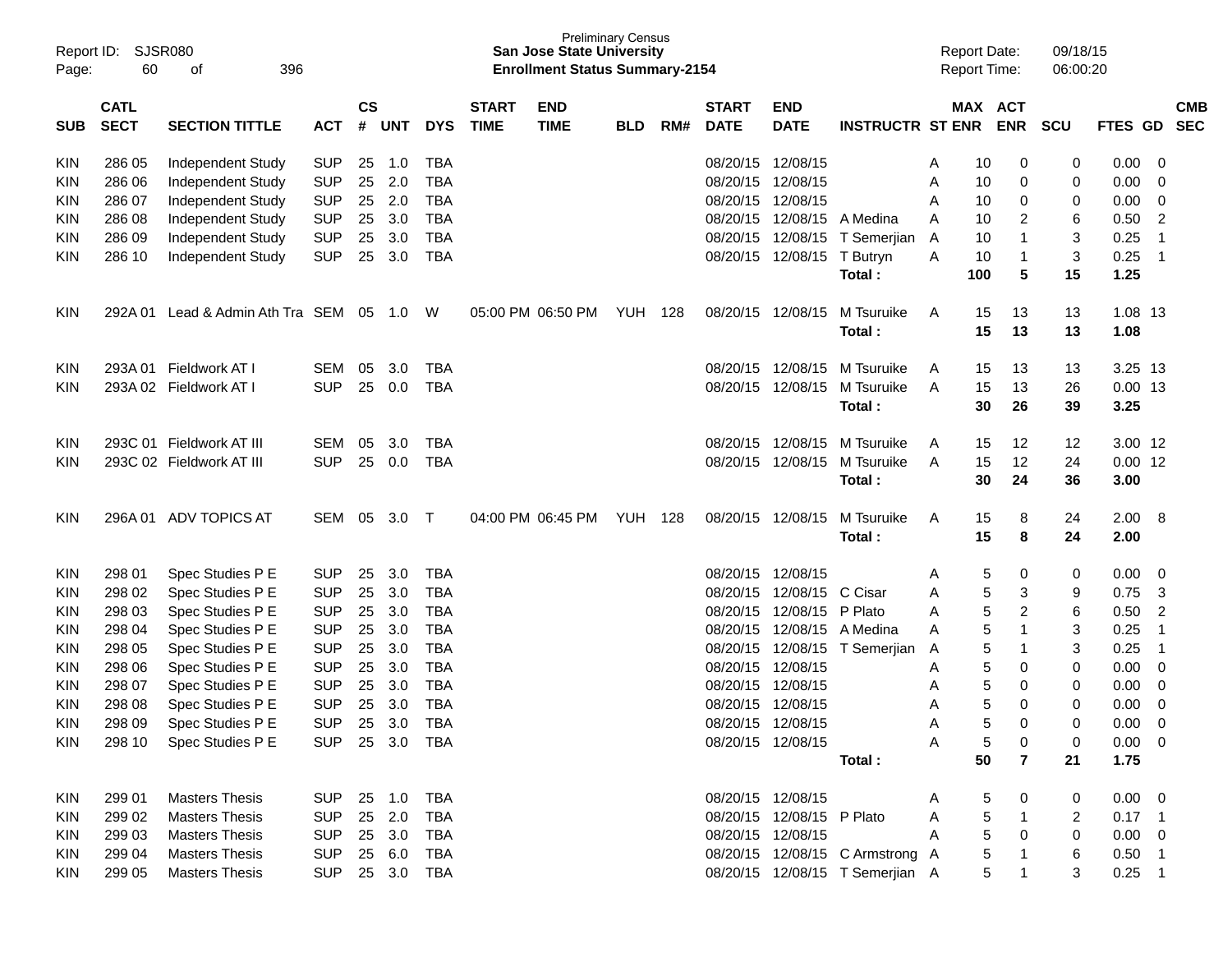| Report ID:<br>Page:                    | 61                                             | <b>SJSR080</b><br>396<br>оf                                                                                               |                                                                    |                            |                                 |                                 |                             | <b>Preliminary Census</b><br><b>San Jose State University</b><br><b>Enrollment Status Summary-2154</b> |                          |            |                                                          |                                                          |                                            | <b>Report Date:</b><br><b>Report Time:</b> |                                                     | 09/18/15<br>06:00:20        |                                              |                         |                          |
|----------------------------------------|------------------------------------------------|---------------------------------------------------------------------------------------------------------------------------|--------------------------------------------------------------------|----------------------------|---------------------------------|---------------------------------|-----------------------------|--------------------------------------------------------------------------------------------------------|--------------------------|------------|----------------------------------------------------------|----------------------------------------------------------|--------------------------------------------|--------------------------------------------|-----------------------------------------------------|-----------------------------|----------------------------------------------|-------------------------|--------------------------|
| <b>SUB</b>                             | <b>CATL</b><br><b>SECT</b>                     | <b>SECTION TITTLE</b>                                                                                                     | <b>ACT</b>                                                         | <b>CS</b><br>#             | <b>UNT</b>                      | <b>DYS</b>                      | <b>START</b><br><b>TIME</b> | <b>END</b><br><b>TIME</b>                                                                              | <b>BLD</b>               | RM#        | <b>START</b><br><b>DATE</b>                              | <b>END</b><br><b>DATE</b>                                | <b>INSTRUCTR ST ENR</b>                    | <b>MAX</b>                                 | <b>ACT</b><br><b>ENR</b>                            | <b>SCU</b>                  | <b>FTES GD</b>                               |                         | <b>CMB</b><br><b>SEC</b> |
| <b>KIN</b><br>KIN<br>KIN<br>KIN<br>KIN | 299 06<br>299 07<br>299 08<br>299 09<br>299 10 | <b>Masters Thesis</b><br><b>Masters Thesis</b><br><b>Masters Thesis</b><br><b>Masters Thesis</b><br><b>Masters Thesis</b> | <b>SUP</b><br><b>SUP</b><br><b>SUP</b><br><b>SUP</b><br><b>SUP</b> | 25<br>25<br>25<br>25<br>25 | 3.0<br>3.0<br>3.0<br>3.0<br>3.0 | TBA<br>TBA<br>TBA<br>TBA<br>TBA |                             |                                                                                                        |                          |            | 08/20/15<br>08/20/15<br>08/20/15<br>08/20/15<br>08/20/15 | 12/08/15<br>12/08/15<br>12/08/15<br>12/08/15<br>12/08/15 | T Butryn<br>J Chin<br>Total:               | A<br>A<br>A<br>A<br>A<br>50                | 5<br>5<br>5<br>0<br>5<br>0<br>5<br>$\mathbf 0$<br>5 | 3<br>3<br>0<br>0<br>0<br>17 | 0.25<br>0.25<br>0.00<br>0.00<br>0.00<br>1.42 | -1<br>-1<br>0<br>0<br>0 |                          |
| KNED                                   | 184Y 01                                        | Stdt Tchg II                                                                                                              | <b>SUP</b>                                                         | 25                         | 4.0                             | <b>TBA</b>                      |                             |                                                                                                        |                          |            | 08/20/15                                                 | 12/08/15                                                 | D Daum<br>Total:                           | 10<br>A<br>10                              | 6<br>6                                              | 24<br>24                    | 1.60<br>1.60                                 | - 0                     |                          |
| KNED<br>KNED                           | 184Z 01<br>184Z 02                             | Stdt Tchg III<br>Stdt Tchg III                                                                                            | <b>SUP</b><br><b>SUP</b>                                           | 25<br>25                   | 4.0<br>5.0                      | TBA<br>TBA                      |                             |                                                                                                        |                          |            | 08/20/15<br>08/20/15                                     | 12/08/15<br>12/08/15                                     | D Daum<br>D Daum<br>Total:                 | 10<br>$\mathsf{A}$<br>10<br>A<br>20        | 3<br>4                                              | 4<br>15<br>19               | 0.27<br>1.00<br>1.27                         | 0<br>0                  |                          |
| <b>KNED</b><br><b>KNED</b>             | 339 01<br>339 02                               | Instr Matl & Proc PE<br>Instr Matl & Proc PE                                                                              | <b>LEC</b><br><b>ACT</b>                                           | 02<br>08                   | 3.0<br>0.0                      | т<br>Т                          |                             | 04:00 PM 05:50 PM<br>06:00 PM 07:50 PM                                                                 | <b>SPX</b><br><b>SPX</b> | 153<br>153 | 08/20/15<br>08/20/15                                     | 12/08/15<br>12/08/15                                     | R Schmidlein A<br>R Schmidlein A<br>Total: | 15<br>15<br>30                             | 7<br>7<br>14                                        | 14<br>7<br>21               | 1.45<br>0.00<br>1.45                         | -1<br>-1                |                          |

| Department : | Kinesiology | 7906<br>Department Total:        | 6923 | 9996 | 678.03 |
|--------------|-------------|----------------------------------|------|------|--------|
|              |             | 4929<br><b>Lower Division:</b>   | 4496 | 4980 | 332.25 |
|              |             | 2468<br><b>Upper Division:</b>   | 2180 | 4414 | 295.97 |
|              |             | 509<br><b>Graduate Division:</b> | 247  | 602  | 49.82  |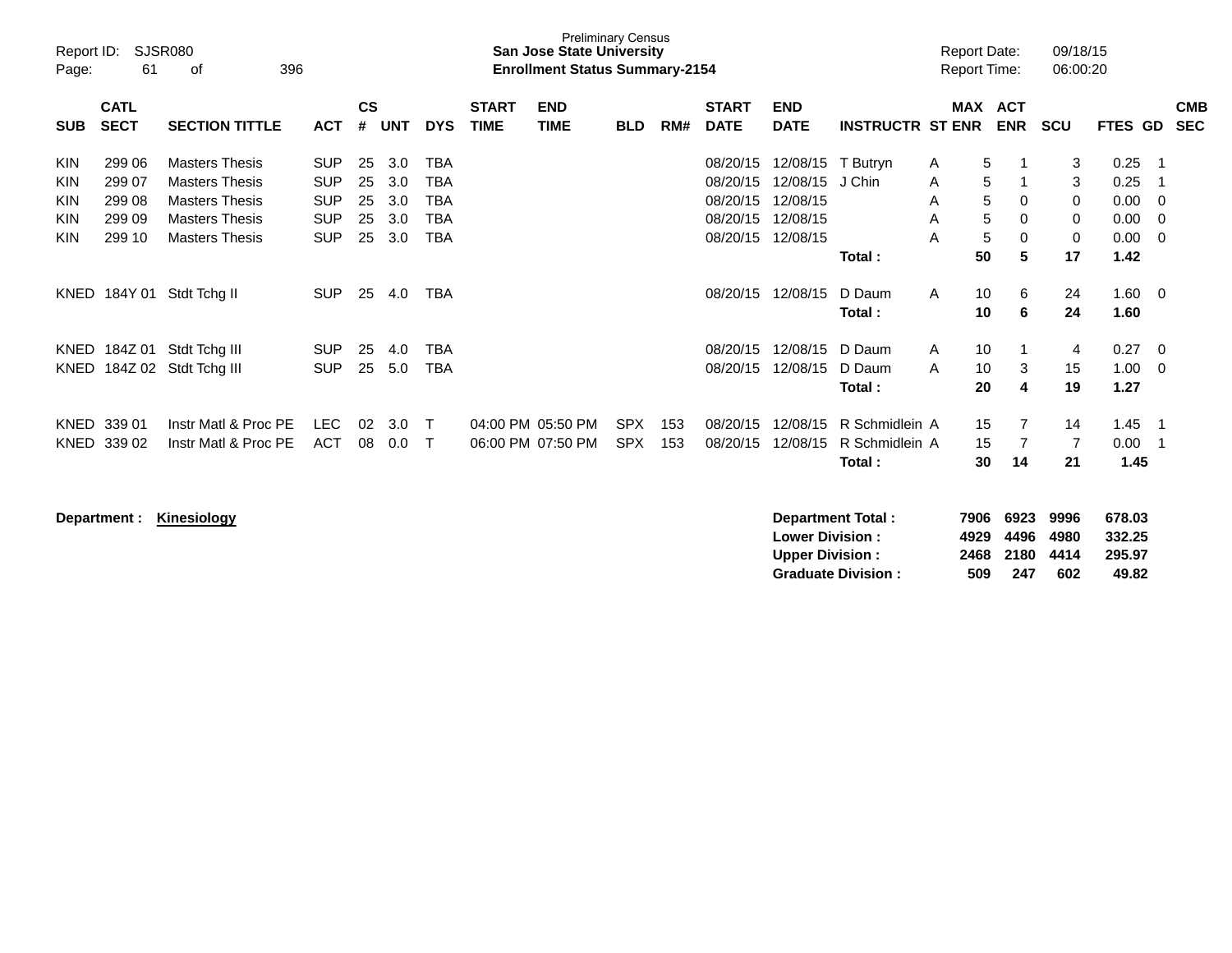| Report ID:<br>Page:        | 62                         | <b>SJSR080</b><br>396<br>οf                            |                          |                    |            |              |                             | <b>Preliminary Census</b><br><b>San Jose State University</b><br><b>Enrollment Status Summary-2154</b> |            |     |                                    |                           |                                  |        | <b>Report Date:</b><br><b>Report Time:</b> |                       | 09/18/15<br>06:00:20 |                |                         |                          |
|----------------------------|----------------------------|--------------------------------------------------------|--------------------------|--------------------|------------|--------------|-----------------------------|--------------------------------------------------------------------------------------------------------|------------|-----|------------------------------------|---------------------------|----------------------------------|--------|--------------------------------------------|-----------------------|----------------------|----------------|-------------------------|--------------------------|
| <b>SUB</b>                 | <b>CATL</b><br><b>SECT</b> | <b>SECTION TITTLE</b>                                  | ACT                      | $\mathsf{cs}$<br># | <b>UNT</b> | <b>DYS</b>   | <b>START</b><br><b>TIME</b> | <b>END</b><br><b>TIME</b>                                                                              | <b>BLD</b> | RM# | <b>START</b><br><b>DATE</b>        | <b>END</b><br><b>DATE</b> | <b>INSTRUCTR ST ENR</b>          |        |                                            | MAX ACT<br><b>ENR</b> | <b>SCU</b>           | <b>FTES GD</b> |                         | <b>CMB</b><br><b>SEC</b> |
| College                    |                            | <b>Applied Sciences &amp; Arts</b>                     |                          |                    |            |              |                             |                                                                                                        |            |     |                                    |                           |                                  |        |                                            |                       |                      |                |                         |                          |
| Department :               |                            | <b>Recreation &amp; Leisure Studies</b>                |                          |                    |            |              |                             |                                                                                                        |            |     |                                    |                           |                                  |        |                                            |                       |                      |                |                         |                          |
| <b>RECL</b>                | 10 01                      | Creat Meaning Life                                     | <b>LEC</b>               | 02                 | 3.0        | TR           |                             | 09:00 AM 10:15 AM                                                                                      | SН         | 346 | 08/20/15                           | 12/08/15                  | P Toney                          | Α      | 40                                         | 38                    | 114                  | 7.60           | $\overline{0}$          |                          |
| <b>RECL</b>                | 10 03                      | <b>Creat Meaning Life</b>                              | <b>LEC</b>               | 02                 | 3.0        | <b>TR</b>    |                             | 10:30 AM 11:45 AM                                                                                      | <b>SH</b>  | 346 | 08/20/15                           | 12/08/15                  | H Joyner                         | Α      | 40                                         | 36                    | 108                  | 7.20           | 0                       |                          |
| <b>RECL</b>                | 10 04                      | <b>Creat Meaning Life</b>                              | <b>LEC</b>               |                    | 3.0        |              |                             |                                                                                                        |            |     |                                    |                           |                                  | х      | 0                                          | 0                     | 0                    | 0.00           | 0                       |                          |
| <b>RECL</b>                | 10 05                      | <b>Creat Meaning Life</b>                              | <b>LEC</b>               |                    | 3.0        |              |                             |                                                                                                        |            |     |                                    |                           |                                  | X      | 0                                          | 0                     | 0                    | 0.00           | 0                       |                          |
| <b>RECL</b>                | 10 06                      | <b>Creat Meaning Life</b>                              | <b>LEC</b>               |                    | 3.0        |              |                             |                                                                                                        |            |     |                                    |                           |                                  | X<br>X | 0                                          | 0                     | 0<br>$\mathbf 0$     | 0.00           | 0                       |                          |
| <b>RECL</b><br><b>RECL</b> | 10 07<br>10 08             | <b>Creat Meaning Life</b>                              | <b>LEC</b><br><b>LEC</b> |                    | 3.0<br>3.0 | <b>TBA</b>   |                             |                                                                                                        |            |     | 08/20/15                           |                           | M Duphily                        | Α      | 0<br>40                                    | 0<br>40               | 120                  | 0.00<br>8.00   | 0<br>$\mathbf 0$        |                          |
| <b>RECL</b>                | 10 09                      | <b>Creat Meaning Life</b><br><b>Creat Meaning Life</b> | <b>LEC</b>               | 02<br>02           | 3.0        | <b>TBA</b>   |                             |                                                                                                        |            |     | 08/20/15                           | 12/08/15<br>12/08/15      | M Duphily                        | Α      | 40                                         | 38                    | 114                  | 7.60           | $\mathbf 0$             |                          |
| <b>RECL</b>                | 10 10                      | <b>Creat Meaning Life</b>                              | <b>LEC</b>               | 02                 | 3.0        | W            |                             | 09:00 AM 11:45 AM                                                                                      | <b>HGH</b> | 223 | 08/20/15                           | 12/08/15                  | D McClure                        | Α      | 25                                         | 24                    | 72                   | 4.80           | 0                       |                          |
|                            |                            |                                                        |                          |                    |            |              |                             |                                                                                                        |            |     |                                    |                           | Total :                          |        | 185                                        | 176                   | 528                  | 35.20          |                         |                          |
|                            |                            |                                                        |                          |                    |            |              |                             |                                                                                                        |            |     |                                    |                           |                                  |        |                                            |                       |                      |                |                         |                          |
| <b>RECL</b>                | 90 01                      | <b>Rec Parks Tourism</b>                               | <b>LEC</b>               | 02                 | 3.0        | TR           |                             | 09:00 AM 10:15 AM                                                                                      | <b>YUH</b> | 243 | 08/20/15                           | 12/08/15                  | C Bullock                        | A      | 40                                         | 38                    | 114                  | 7.60           | $\overline{0}$          |                          |
|                            |                            |                                                        |                          |                    |            |              |                             |                                                                                                        |            |     |                                    |                           | Total:                           |        | 40                                         | 38                    | 114                  | 7.60           |                         |                          |
|                            |                            |                                                        |                          |                    |            |              |                             |                                                                                                        |            |     |                                    |                           |                                  |        |                                            |                       |                      |                |                         |                          |
| <b>RECL</b>                | 94 02                      | <b>Outdoor Rec</b>                                     | <b>LEC</b>               | 02                 | 3.0        | M            |                             | 03:00 PM 05:45 PM                                                                                      | MH         | 324 | 08/20/15                           | 12/08/15                  | W Spain                          | A      | 45                                         | 25                    | 75                   | 5.00           | $\overline{\mathbf{0}}$ |                          |
|                            |                            |                                                        |                          |                    |            |              |                             |                                                                                                        |            |     |                                    |                           | Total:                           |        | 45                                         | 25                    | 75                   | 5.00           |                         |                          |
|                            |                            |                                                        |                          |                    |            |              |                             |                                                                                                        |            |     |                                    |                           |                                  |        |                                            |                       |                      |                |                         |                          |
| <b>RECL</b>                | 97A 01                     | <b>Event Planning</b>                                  | <b>LEC</b>               | 02                 | 3.0        | <b>TR</b>    |                             | 12:00 PM 12:50 PM                                                                                      | <b>YUH</b> | 243 | 08/20/15                           | 12/08/15                  | P Toney                          | Α      | 35                                         | 20                    | 40                   | 4.00           | 0                       |                          |
| <b>RECL</b>                | 97A 02                     | <b>Event Planning</b>                                  | <b>ACT</b>               | 11                 | 0.0        | $\mathsf{T}$ |                             | 06:00 PM 08:00 PM                                                                                      | <b>SH</b>  | 311 | 08/20/15                           | 12/08/15                  | P Toney                          | A      | 35                                         | 20                    | 20                   | 0.00           | $\overline{\mathbf{0}}$ |                          |
|                            |                            |                                                        |                          |                    |            |              |                             |                                                                                                        |            |     |                                    |                           | Total :                          |        | 70                                         | 40                    | 60                   | 4.00           |                         |                          |
|                            |                            |                                                        |                          |                    |            |              |                             |                                                                                                        |            |     |                                    |                           |                                  |        |                                            |                       |                      |                |                         |                          |
| RECL                       |                            | 100W 01 Writing Workshop                               | SEM                      | 04                 | 3.0        | MW           |                             | 12:00 PM 01:15 PM                                                                                      | <b>SH</b>  | 346 | 08/20/15                           | 12/08/15                  | M Bondi                          | Α      | 25                                         | 25                    | 75                   | 5.00           | $\overline{\mathbf{0}}$ |                          |
|                            |                            |                                                        |                          |                    |            |              |                             |                                                                                                        |            |     |                                    |                           | Total :                          |        | 25                                         | 25                    | 75                   | 5.00           |                         |                          |
|                            |                            |                                                        |                          |                    |            |              |                             |                                                                                                        |            |     |                                    |                           |                                  |        |                                            |                       |                      |                |                         |                          |
| RECL 110 01                |                            | Leisure, Life                                          | <b>LEC</b>               | 02                 | 3.0        | TR           |                             | 10:30 AM 11:45 AM                                                                                      | <b>YUH</b> | 243 | 08/20/15                           | 12/08/15                  | P Toney                          | A      | 40                                         | 41                    | 123                  | 8.25           | - 1                     |                          |
|                            |                            |                                                        |                          |                    |            |              |                             |                                                                                                        |            |     |                                    |                           | Total:                           |        | 40                                         | 41                    | 123                  | 8.25           |                         |                          |
|                            |                            |                                                        |                          |                    |            |              |                             |                                                                                                        |            |     |                                    |                           |                                  |        |                                            |                       |                      |                |                         |                          |
| RECL 111 01                |                            | Leis Cult & Ident                                      | <b>LEC</b>               | 02                 | 3.0        | МW           |                             | 01:30 PM 02:45 PM                                                                                      | <b>ENG</b> | 232 | 08/20/15                           | 12/08/15                  | K Bloom                          | Α      | 40                                         | 34                    | 102                  | 6.80           | 0                       |                          |
|                            | RECL 111 02                | Leis Cult & Ident                                      | LEC                      |                    | 02 3.0 T   |              |                             | 06:00 PM 08:45 PM                                                                                      |            |     | DMH 226A 08/20/15 12/08/15 K Bloom |                           |                                  | A      | 4∩                                         | 34                    | 102                  | $6.85$ 1       |                         |                          |
|                            |                            |                                                        |                          |                    |            |              |                             |                                                                                                        |            |     |                                    |                           | Total:                           |        | 80                                         | 68                    | 204                  | 13.65          |                         |                          |
|                            |                            |                                                        |                          |                    |            |              |                             |                                                                                                        |            |     |                                    |                           |                                  |        |                                            |                       |                      |                |                         |                          |
|                            | RECL 112 01                | Intro to RT                                            | LEC 02 3.0 TR            |                    |            |              |                             | 01:30 PM 02:45 PM YUH 243                                                                              |            |     |                                    |                           | 08/20/15 12/08/15 C Bullock      | A      | 40                                         | 40                    | 120                  | $8.00 \quad 0$ |                         |                          |
|                            | RECL 112 02                | Intro to RT                                            | LEC                      |                    |            | 02 3.0 TBA   |                             |                                                                                                        |            |     |                                    |                           | 08/20/15 12/08/15 B Grosvenor A  |        | 40                                         | 23                    | 69                   | 4.60 0         |                         |                          |
|                            |                            |                                                        |                          |                    |            |              |                             |                                                                                                        |            |     |                                    |                           | Total:                           |        | 80                                         | 63                    | 189                  | 12.60          |                         |                          |
|                            |                            |                                                        |                          |                    |            |              |                             | 03:00 PM 05:45 PM HB                                                                                   |            |     |                                    |                           |                                  |        |                                            |                       |                      |                |                         |                          |
|                            | RECL 132 01                | Rec Program Plan                                       | LEC 02 3.0 R             |                    |            |              |                             |                                                                                                        |            | 407 |                                    |                           | 08/20/15 12/08/15 N Calubaquib A |        | 40                                         | 20                    | 60                   | $4.00 \ 0$     |                         |                          |
|                            |                            |                                                        |                          |                    |            |              |                             |                                                                                                        |            |     |                                    |                           | Total:                           |        | 40                                         | 20                    | 60                   | 4.00           |                         |                          |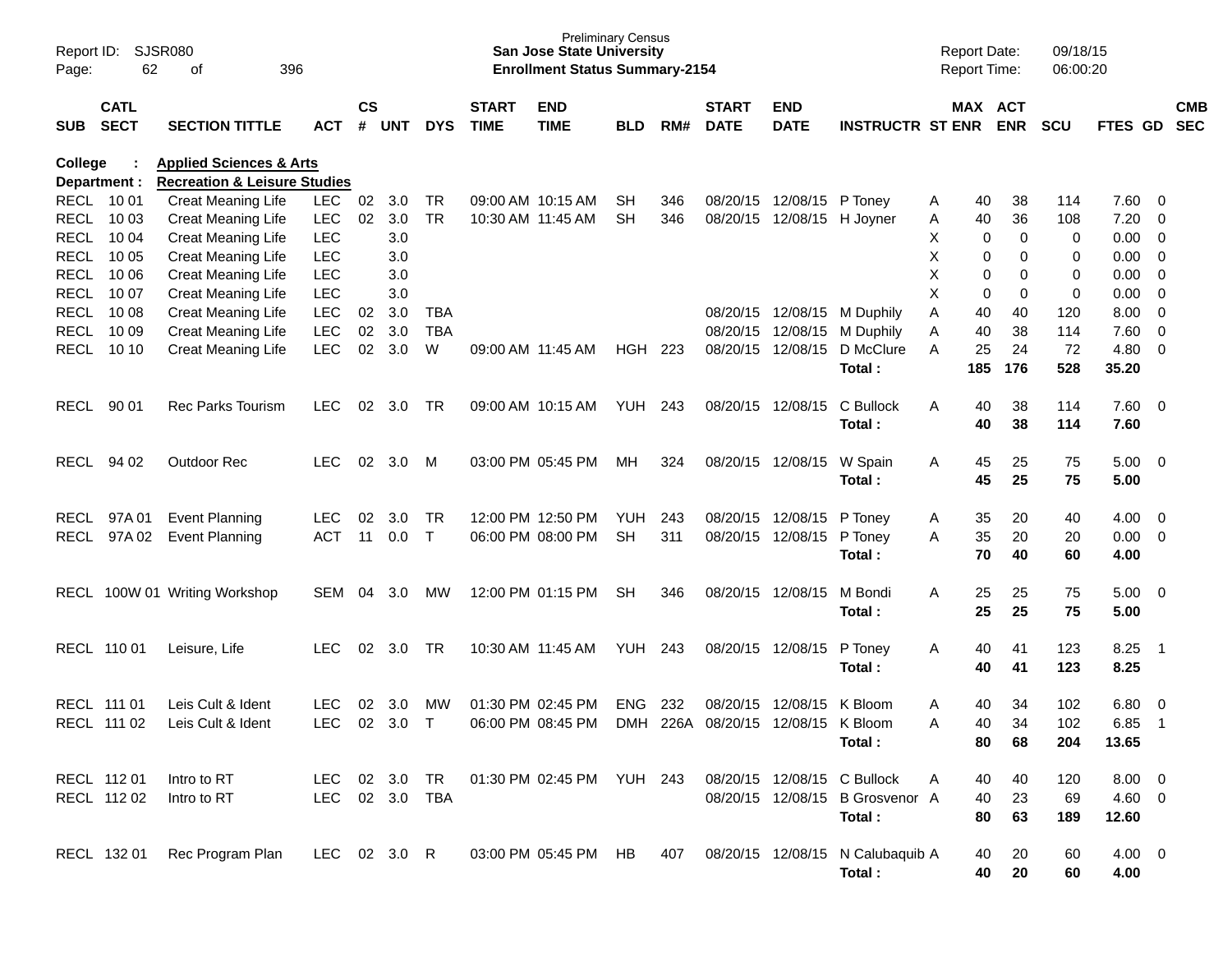| Report ID:<br>Page: | <b>SJSR080</b><br>63       | 396<br>οf                            |                   |                    |                |            |                             | <b>Preliminary Census</b><br><b>San Jose State University</b><br><b>Enrollment Status Summary-2154</b> |            |     |                             |                           |                                 | <b>Report Date:</b><br>Report Time: |                        |                       | 09/18/15<br>06:00:20 |                            |                          |
|---------------------|----------------------------|--------------------------------------|-------------------|--------------------|----------------|------------|-----------------------------|--------------------------------------------------------------------------------------------------------|------------|-----|-----------------------------|---------------------------|---------------------------------|-------------------------------------|------------------------|-----------------------|----------------------|----------------------------|--------------------------|
| <b>SUB</b>          | <b>CATL</b><br><b>SECT</b> | <b>SECTION TITTLE</b>                | <b>ACT</b>        | $\mathsf{cs}$<br># | <b>UNT</b>     | <b>DYS</b> | <b>START</b><br><b>TIME</b> | <b>END</b><br><b>TIME</b>                                                                              | <b>BLD</b> | RM# | <b>START</b><br><b>DATE</b> | <b>END</b><br><b>DATE</b> | <b>INSTRUCTR ST ENR</b>         |                                     | MAX ACT<br><b>ENR</b>  |                       | SCU                  | FTES GD                    | <b>CMB</b><br><b>SEC</b> |
|                     | RECL 135 01                | Rec Areas & Facilit                  | SEM               | 04                 | 3.0            | $\top$     | 03:00 PM 05:45 PM           |                                                                                                        | <b>SH</b>  | 311 | 08/20/15                    | 12/08/15                  | J Baur<br>Total :               | A                                   | 40<br>40               | 23<br>23              | 69<br>69             | $4.60 \ 0$<br>4.60         |                          |
|                     | RECL 136 01                | Rec & Park Admin                     | <b>LEC</b>        | 02                 | 3.0            | <b>MW</b>  | 07:30 AM 08:45 AM           |                                                                                                        | <b>YUH</b> | 243 | 08/20/15                    | 12/08/15                  | <b>B</b> Grosvenor A<br>Total : |                                     | 40<br>40               | 23<br>23              | 69<br>69             | $4.60 \quad 0$<br>4.60     |                          |
|                     | RECL 148 01                | BiofdbckPrinciples&P LEC             |                   |                    | 3.0            |            |                             |                                                                                                        |            |     |                             |                           | Total:                          | X                                   | 0<br>0                 | 0<br>0                | 0<br>0               | $0.00 \quad 0$<br>0.00     |                          |
|                     | RECL 150 01                | <b>Rec Enterprises</b>               | <b>LEC</b>        | 02                 | 3.0            | <b>TR</b>  | 09:00 AM 10:15 AM           |                                                                                                        | <b>BBC</b> | 203 | 08/20/15                    | 12/08/15                  | W Spain<br>Total:               | Α                                   | 45<br>45               | 17<br>17              | 51<br>51             | $3.40 \quad 0$<br>3.40     |                          |
|                     | RECL 157 01                | Sus Rec & Eco Tour                   | <b>LEC</b>        | 02                 | 3.0            | $\top$     | 03:00 PM 05:45 PM           |                                                                                                        | <b>SH</b>  | 239 | 08/20/15                    | 12/08/15                  | K Bloom<br>Total :              | A                                   | 40<br>40               | 16<br>16              | 48<br>48             | $3.20 \ 0$<br>3.20         |                          |
|                     | RECL 160 01                | Res & Eval in Rec                    | <b>LEC</b>        | 03                 | 3.0            | <b>MW</b>  | 10:30 AM 11:45 AM           |                                                                                                        | <b>MH</b>  | 324 | 08/20/15                    | 12/08/15                  | J Baur<br>Total :               | A                                   | 35<br>35               | 25<br>25              | 75<br>75             | $5.00 \t 0$<br>5.00        |                          |
|                     | RECL 169 01                | Practicum in RT                      | <b>SUP</b>        | 36                 | 1.0            | <b>TBA</b> |                             |                                                                                                        |            |     | 08/20/15                    | 12/08/15                  | K Pham<br>Total :               | A                                   | 40<br>40               | 26<br>26              | 26<br>26             | $1.73 \t 0$<br>1.73        |                          |
|                     |                            | RECL 170A 01 Pre-Intern Workshp      | <b>LEC</b>        | 02 1.0             |                | <b>TBA</b> |                             |                                                                                                        |            |     | 08/20/15                    | 12/08/15                  | S Ross<br>Total :               | A                                   | 50<br>50               | 24<br>24              | 24<br>24             | $1.60 \t 0$<br>1.60        |                          |
|                     |                            | RECL 170B 01 Intern in Rec           | <b>SUP</b>        | 36 10.0            |                | <b>TBA</b> |                             |                                                                                                        |            |     | 08/20/15                    | 12/08/15                  | C Bullock<br>Total :            | A                                   | 12<br>12               | 5<br>5                | 50<br>50             | $3.33 \ 0$<br>3.33         |                          |
|                     |                            | RECL 170C 01 Intern in TR            | <b>SUP</b>        | 36 10.0            |                | <b>TBA</b> |                             |                                                                                                        |            |     | 08/20/15                    | 12/08/15                  | S Ross<br>Total :               | A                                   | 15<br>15               | 15<br>15              | 150<br>150           | $10.00 \t 0$<br>10.00      |                          |
|                     |                            | RECL 180 03 Indiv Study              | SUP 36 3.0 TBA    |                    |                |            |                             |                                                                                                        |            |     |                             | 08/20/15 12/08/15 S Ross  | Total:                          | Α                                   | 10<br>10               | 4<br>$\boldsymbol{4}$ | 12<br>12             | 0.80 0<br>0.80             |                          |
|                     | RECL 184 03                | <b>Directed Reading</b>              | <b>SUP</b>        |                    | $3.0\,$        |            |                             |                                                                                                        |            |     |                             |                           | Total:                          | X                                   | 0<br>$\pmb{0}$         | 0<br>$\pmb{0}$        | 0<br>$\pmb{0}$       | $0.00 \t 0$<br>0.00        |                          |
|                     | RECL 185 01<br>GERO 185 01 | Leis Rec & Aging<br>Leis Rec & Aging | <b>LEC</b><br>LEC |                    | 3.0<br>$3.0\,$ |            |                             |                                                                                                        |            |     |                             |                           |                                 | X<br>Χ                              | $\pmb{0}$<br>$\pmb{0}$ | 0<br>$\pmb{0}$        | 0<br>$\mathbf 0$     | $0.00 \t 0$<br>$0.00 \t 0$ |                          |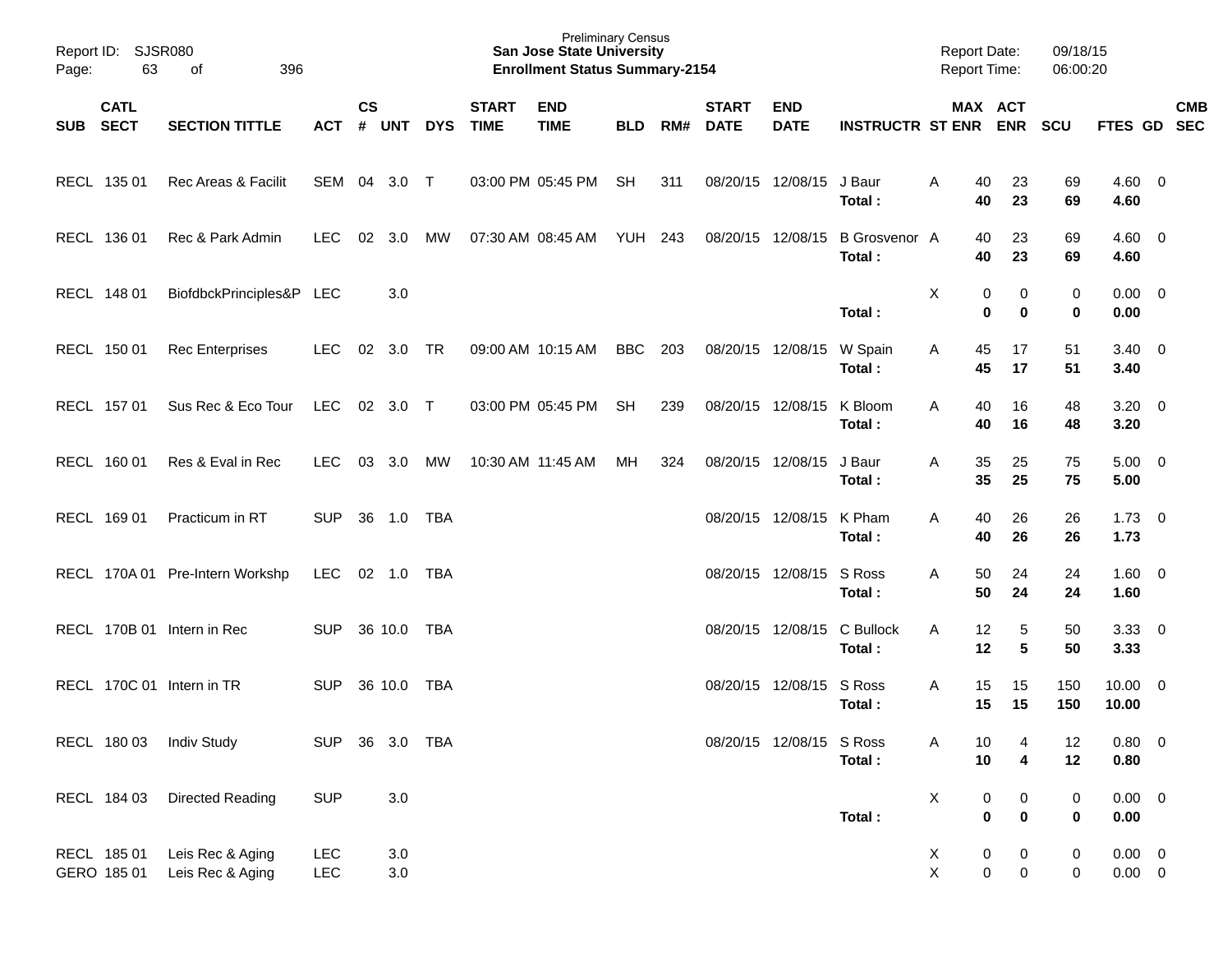| Report ID:<br>Page:                       | 64                         | <b>SJSR080</b><br>396<br>οf                              |                                  |                    |                   |                   |                             | <b>Preliminary Census</b><br><b>San Jose State University</b><br><b>Enrollment Status Summary-2154</b> |                          |            |                             |                           |                                   | <b>Report Date:</b><br><b>Report Time:</b> |                                                   | 09/18/15<br>06:00:20 |                              |                   |                          |
|-------------------------------------------|----------------------------|----------------------------------------------------------|----------------------------------|--------------------|-------------------|-------------------|-----------------------------|--------------------------------------------------------------------------------------------------------|--------------------------|------------|-----------------------------|---------------------------|-----------------------------------|--------------------------------------------|---------------------------------------------------|----------------------|------------------------------|-------------------|--------------------------|
| <b>SUB</b>                                | <b>CATL</b><br><b>SECT</b> | <b>SECTION TITTLE</b>                                    | <b>ACT</b>                       | $\mathsf{cs}$<br># | <b>UNT</b>        | <b>DYS</b>        | <b>START</b><br><b>TIME</b> | <b>END</b><br><b>TIME</b>                                                                              | <b>BLD</b>               | RM#        | <b>START</b><br><b>DATE</b> | <b>END</b><br><b>DATE</b> | <b>INSTRUCTR ST ENR</b>           | <b>MAX</b>                                 | <b>ACT</b><br><b>ENR</b>                          | <b>SCU</b>           | FTES GD                      |                   | <b>CMB</b><br><b>SEC</b> |
|                                           |                            |                                                          |                                  |                    |                   |                   |                             |                                                                                                        |                          |            |                             |                           | Total:                            |                                            | 0<br>0                                            | 0                    | 0.00                         |                   |                          |
| RECL<br><b>RECL</b>                       | 18701<br>18703             | Leisure Education RT<br>Leisure Education RT             | <b>LEC</b><br><b>LEC</b>         | 02<br>02           | 3.0<br>3.0        | MW<br>м           |                             | 10:30 AM 11:45 AM<br>03:00 PM 05:45 PM                                                                 | <b>YUH</b><br><b>SH</b>  | 243<br>314 | 08/20/15<br>08/20/15        | 12/08/15<br>12/08/15      | S Ross<br>S Ross<br>Total:        | A<br>A                                     | 35<br>24<br>35<br>20<br>70<br>44                  | 72<br>60<br>132      | 4.80<br>4.00<br>8.80         | - 0<br>- 0        |                          |
| <b>RECL</b><br><b>RECL</b><br><b>RECL</b> | 19301<br>193 02<br>19303   | RT for Phys Cond<br>RT for Phys Cond<br>RT for Phys Cond | LEC.<br><b>LEC</b><br><b>LEC</b> | 02<br>02           | 3.0<br>3.0<br>3.0 | MW<br>$\mathsf T$ |                             | 09:00 AM 10:15 AM<br>03:00 PM 05:45 PM                                                                 | <b>YUH</b><br><b>YUH</b> | 243<br>243 | 08/20/15<br>08/20/15        | 12/08/15<br>12/08/15      | B Grosvenor A<br>R Tymn<br>Total: | X<br>A                                     | 29<br>30<br>0<br>$\Omega$<br>30<br>16<br>45<br>60 | 87<br>0<br>48<br>135 | 5.80<br>0.00<br>3.20<br>9.00 | - 0<br>- 0<br>- 0 |                          |
| <b>RECL</b><br><b>RECL</b>                | 198 01<br>198 02           | RT Assess and Doc<br>RT Assess and Doc                   | <b>LEC</b><br><b>LEC</b>         | 02                 | 3.0<br>3.0        | W                 |                             | 03:00 PM 05:45 PM                                                                                      | <b>BBC</b>               | 225        | 08/20/15                    | 12/08/15                  | S Ross<br>Total:                  | X<br>A                                     | 0<br>0<br>40<br>38<br>38<br>40                    | 0<br>114<br>114      | 0.00<br>7.60<br>7.60         | - 0<br>- 0        |                          |
|                                           | Department :               | <b>Recreation &amp; Leisure Studies</b>                  |                                  |                    |                   |                   |                             |                                                                                                        |                          |            |                             | <b>Lower Division:</b>    | Department Total:                 | 1102<br>340                                | 801<br>279                                        | 2383<br>777          | 158.97<br>51.80              |                   |                          |

**Upper Division : 762 522 1606 107.17<br>
Graduate Division : 0 0 0 0 0.00** 

Graduate Division : 0 0 0 0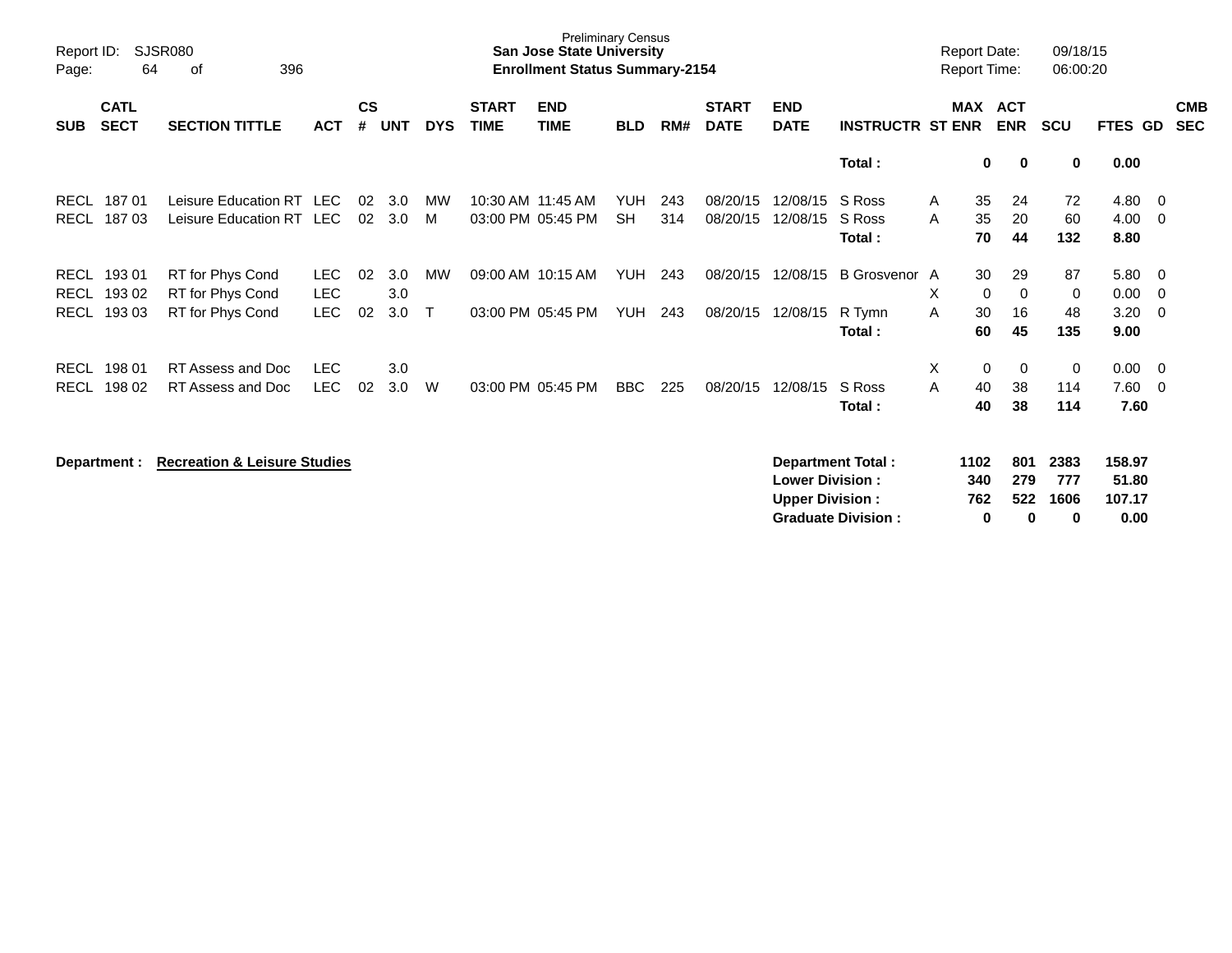| Report ID:<br>Page: | 65                         | <b>SJSR080</b><br>396<br>οf        |              |                    |            |              |                             | <b>San Jose State University</b><br><b>Enrollment Status Summary-2154</b> | <b>Preliminary Census</b> |     |                             |                           |                                | <b>Report Date:</b><br>Report Time: |                       | 09/18/15<br>06:00:20 |                |                          |                          |
|---------------------|----------------------------|------------------------------------|--------------|--------------------|------------|--------------|-----------------------------|---------------------------------------------------------------------------|---------------------------|-----|-----------------------------|---------------------------|--------------------------------|-------------------------------------|-----------------------|----------------------|----------------|--------------------------|--------------------------|
| <b>SUB</b>          | <b>CATL</b><br><b>SECT</b> | <b>SECTION TITTLE</b>              | <b>ACT</b>   | $\mathsf{cs}$<br># | <b>UNT</b> | <b>DYS</b>   | <b>START</b><br><b>TIME</b> | <b>END</b><br><b>TIME</b>                                                 | <b>BLD</b>                | RM# | <b>START</b><br><b>DATE</b> | <b>END</b><br><b>DATE</b> | <b>INSTRUCTR ST ENR</b>        |                                     | MAX ACT<br><b>ENR</b> | <b>SCU</b>           | <b>FTES GD</b> |                          | <b>CMB</b><br><b>SEC</b> |
| <b>College</b>      |                            | <b>Applied Sciences &amp; Arts</b> |              |                    |            |              |                             |                                                                           |                           |     |                             |                           |                                |                                     |                       |                      |                |                          |                          |
|                     | Department :               | <b>Social Work</b>                 |              |                    |            |              |                             |                                                                           |                           |     |                             |                           |                                |                                     |                       |                      |                |                          |                          |
|                     | GERO 107 01                | Aging and Society                  | <b>LEC</b>   | 02                 | 3.0        | $\top$       |                             | 03:00 PM 05:45 PM                                                         | <b>HGH 120</b>            |     |                             | 08/20/15 12/08/15 V Silva |                                | Α                                   | 25<br>8               | 24                   | 1.60           |                          | 0 C                      |
|                     | SCWK 107 01                | Aging and Society                  | <b>LEC</b>   | 02                 | 3.0        | Τ            |                             | 03:00 PM 05:45 PM                                                         | <b>HGH</b>                | 120 | 08/20/15                    | 12/08/15                  | V Silva                        | Α                                   | 4<br>0                | 12                   | 0.80           |                          | 0 <sup>o</sup>           |
| HS.                 | 107 01                     | Aging and Society                  | <b>LEC</b>   | 02                 | 3.0        | $\mathsf{T}$ |                             | 03:00 PM 05:45 PM                                                         | <b>HGH</b>                | 120 |                             | 08/20/15 12/08/15         | V Silva                        | Α                                   | 8<br>$\mathbf 0$      | 24                   | 1.60           |                          | 0 <sup>o</sup>           |
|                     | GERO 107 02                | Aging and Society                  | <b>LEC</b>   | 02                 | 3.0        | м            |                             | 06:00 PM 08:45 PM                                                         | <b>BBC</b>                | 123 |                             | 08/20/15 12/08/15 V Silva |                                | Α                                   | $\overline{7}$<br>25  | 21                   | 1.40           |                          | $0\,C$                   |
|                     | SCWK 107 02                | Aging and Society                  | <b>LEC</b>   | 02                 | 3.0        | м            |                             | 06:00 PM 08:45 PM                                                         | <b>BBC</b>                | 123 |                             | 08/20/15 12/08/15         | V Silva                        | Α                                   | 3<br>$\mathbf 0$      | 9                    | 0.60           |                          | $0\,C$                   |
| HS                  | 107 02                     | Aging and Society                  | <b>LEC</b>   | 02                 | 3.0        | м            |                             | 06:00 PM 08:45 PM                                                         | <b>BBC</b>                | 123 |                             | 08/20/15 12/08/15 V Silva |                                | A                                   | 12<br>$\mathbf 0$     | 36                   | 2.40           |                          | $0\,C$                   |
|                     |                            |                                    |              |                    |            |              |                             |                                                                           |                           |     |                             |                           | Total:                         |                                     | 50<br>42              | 126                  | 8.40           |                          |                          |
|                     | GERO 108 01                | Hith in Later Life                 | <b>LEC</b>   |                    | 3.0        |              |                             |                                                                           |                           |     |                             |                           |                                | Χ                                   | 0<br>0                | 0                    | $0.00 \t 0$    |                          |                          |
| HS                  | 108 01                     | Hith in Later Life                 | <b>LEC</b>   |                    | 3.0        |              |                             |                                                                           |                           |     |                             |                           |                                | X                                   | 0<br>0                | 0                    | $0.00 \t 0$    |                          |                          |
|                     |                            |                                    |              |                    |            |              |                             |                                                                           |                           |     |                             |                           | Total:                         |                                     | 0<br>0                | 0                    | 0.00           |                          |                          |
|                     |                            |                                    |              |                    |            |              |                             |                                                                           |                           |     |                             |                           |                                |                                     |                       |                      |                |                          |                          |
|                     | GERO 117 01                | Soc Pol Serv Aging                 | <b>LEC</b>   | 02                 | 3.0        | $\top$       |                             | 03:00 PM 05:45 PM                                                         | <b>SH</b>                 | 312 |                             | 08/20/15 12/08/15         | J McCabe                       | Α                                   | 13<br>40              | 39                   | 2.60           |                          | 0 <sup>o</sup>           |
| HS                  | 117 01                     | Soc Pol Serv Aging                 | <b>LEC</b>   | 02                 | 3.0        | $\mathsf{T}$ |                             | 03:00 PM 05:45 PM                                                         | <b>SH</b>                 | 312 |                             | 08/20/15 12/08/15         | J McCabe                       | A                                   | 28<br>0               | 84                   | 5.60           |                          | 0 <sup>o</sup>           |
|                     |                            |                                    |              |                    |            |              |                             |                                                                           |                           |     |                             |                           | Total:                         |                                     | 40<br>41              | 123                  | 8.20           |                          |                          |
|                     |                            |                                    |              |                    |            |              |                             |                                                                           |                           |     |                             |                           |                                |                                     |                       |                      |                |                          |                          |
|                     | GERO 133 01                | Gero Field Work                    | <b>SUP</b>   | 36                 | 3.0        | <b>TBA</b>   |                             |                                                                           |                           |     |                             | 08/20/15 12/08/15         | J Bloom                        | A                                   | $\overline{7}$<br>10  | 21                   | $1.40 \ 0$     |                          |                          |
|                     |                            |                                    |              |                    |            |              |                             |                                                                           |                           |     |                             |                           | Total:                         |                                     | $\overline{7}$<br>10  | 21                   | 1.40           |                          |                          |
|                     |                            |                                    |              |                    |            |              |                             |                                                                           |                           |     |                             |                           |                                |                                     |                       |                      |                |                          |                          |
|                     | SCWK 110 01                | <b>Fnd Sw Practice</b>             | <b>SEM</b>   | 04                 | 3.0        | F            |                             | 09:00 AM 11:45 AM                                                         | <b>SH</b>                 | 345 |                             | 08/20/15 12/08/15         | S Lee                          | Α                                   | 22<br>30              | 66                   | 4.40           | $\overline{\phantom{0}}$ |                          |
|                     | <b>SCWK 110 02</b>         | <b>Fnd Sw Practice</b>             | <b>SEM</b>   | 04                 | 3.0        | F            |                             | 09:00 AM 11:45 AM                                                         | <b>SH</b>                 | 312 |                             |                           | 08/20/15 12/08/15 R Jacobsen   | $\overline{A}$                      | 21<br>30              | 63                   | 4.20           | $\overline{\phantom{0}}$ |                          |
|                     | <b>SCWK 11003</b>          | <b>Fnd Sw Practice</b>             | <b>SEM</b>   | 04                 | 3.0        | $\mathsf{T}$ |                             | 06:00 PM 08:45 PM                                                         | <b>CL</b>                 | 306 |                             | 08/20/15 12/08/15         | L Moore-Guer A                 |                                     | 30<br>16              | 48                   | 3.20           | $\overline{\mathbf{0}}$  |                          |
|                     | <b>SCWK 110 04</b>         | <b>Fnd Sw Practice</b>             | <b>SEM</b>   | 04                 | 3.0        | W            |                             | 06:00 PM 08:45 PM                                                         | <b>SH</b>                 | 414 |                             | 08/20/15 12/08/15         | C Chase                        | Α                                   | 30<br>27              | 81                   | $5.40 \ 0$     |                          |                          |
|                     |                            |                                    |              |                    |            |              |                             |                                                                           |                           |     |                             |                           | Total:                         | 120                                 | 86                    | 258                  | 17.20          |                          |                          |
| <b>SCWK 111 01</b>  |                            | Gen SW Practice I                  | <b>SEM</b>   | 04                 | 3.0        | M            |                             | 06:00 PM 08:45 PM                                                         | <b>SH</b>                 | 345 |                             | 08/20/15 12/08/15         | L Arieta Hay                   | A                                   | 28<br>30              | 84                   | 5.60           | $\overline{\phantom{0}}$ |                          |
|                     | <b>SCWK 111 02</b>         | Gen SW Practice I                  | <b>SEM</b>   | 04                 | 3.0        | W            |                             | 03:00 PM 05:45 PM                                                         | <b>SH</b>                 | 312 |                             | 08/20/15 12/08/15         | J Bloom                        | Α                                   | 31<br>30              | 93                   | 6.20           | $\overline{\phantom{0}}$ |                          |
|                     |                            |                                    |              |                    |            |              |                             |                                                                           |                           |     |                             |                           | Total:                         |                                     | 60<br>59              | 177                  | 11.80          |                          |                          |
|                     |                            |                                    |              |                    |            |              |                             |                                                                           |                           |     |                             |                           |                                |                                     |                       |                      |                |                          |                          |
|                     | SCWK 120 01                | Soc SW Practice I                  | LEC.         | 05                 | 3.0        | W            |                             | 12:00 PM 02:45 PM                                                         | MН                        | 322 |                             | 08/20/15 12/08/15 C Chase |                                | Α                                   | 30<br>29              | 87                   | 5.80 0         |                          |                          |
|                     | SCWK 120 02                | Soc SW Practice I                  | <b>LEC</b>   | 05                 | 3.0        | M            |                             | 03:00 PM 05:45 PM                                                         | SH                        | 345 |                             | 08/20/15 12/08/15 E Bruce |                                | Α                                   | 30<br>30              | 90                   | $6.00 \quad 0$ |                          |                          |
|                     | SCWK 120 03                | Soc SW Practice I                  | LEC          |                    | 3.0        |              |                             |                                                                           |                           |     |                             |                           |                                | Χ                                   | 0<br>0                | 0                    | $0.00 \t 0$    |                          |                          |
|                     | SCWK 120 04                | Soc SW Practice I                  | LEC          | 05                 | 3.0        | $\top$       |                             | 03:00 PM 05:45 PM                                                         | SH                        | 315 |                             |                           | 08/20/15 12/08/15 G Villagran  | A                                   | 30<br>13              | 39                   | $2.60 \t 0$    |                          |                          |
|                     |                            |                                    |              |                    |            |              |                             |                                                                           |                           |     |                             |                           | Total:                         |                                     | 90<br>72              | 216                  | 14.40          |                          |                          |
|                     |                            |                                    |              |                    |            |              |                             |                                                                           |                           |     |                             |                           |                                |                                     |                       |                      |                |                          |                          |
|                     | SCWK 130 01                | Hm Bhvr Soc Envt I                 | LEC 02 3.0 W |                    |            |              |                             | 12:00 PM 02:45 PM                                                         | SH                        | 312 |                             |                           | 08/20/15 12/08/15 R Jacobsen A |                                     | 19<br>30              | 57                   | $3.80\ 0$      |                          |                          |
|                     | SCWK 130 02                | Hm Bhvr Soc Envt I                 | LEC 02 3.0 W |                    |            |              |                             | 03:00 PM 05:45 PM SH                                                      |                           | 345 |                             |                           | 08/20/15 12/08/15 R Jacobsen A |                                     | 30<br>29              | 87                   | 5.80 0         |                          |                          |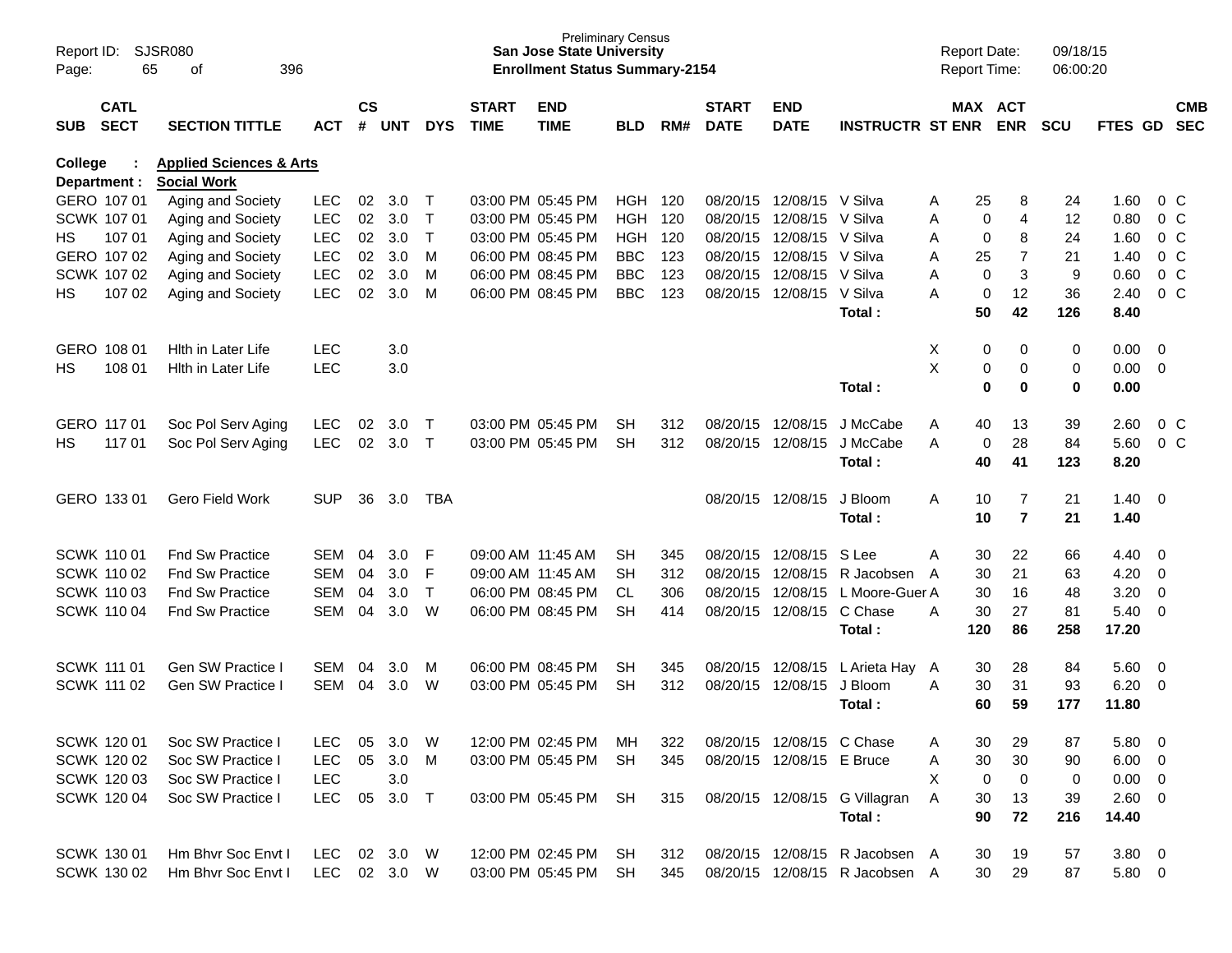| Report ID:<br>66<br>Page:                                                                                  | SJSR080<br>396<br>οf                                                                                                |                                                                    |                            |                                 |                                                                    |                             | <b>Preliminary Census</b><br><b>San Jose State University</b><br><b>Enrollment Status Summary-2154</b> |                                     |                          |                                  |                                                                             |                                                                   | <b>Report Date:</b><br>Report Time: |                                   |                                     | 09/18/15<br>06:00:20               |                                                   |                                                              |                          |
|------------------------------------------------------------------------------------------------------------|---------------------------------------------------------------------------------------------------------------------|--------------------------------------------------------------------|----------------------------|---------------------------------|--------------------------------------------------------------------|-----------------------------|--------------------------------------------------------------------------------------------------------|-------------------------------------|--------------------------|----------------------------------|-----------------------------------------------------------------------------|-------------------------------------------------------------------|-------------------------------------|-----------------------------------|-------------------------------------|------------------------------------|---------------------------------------------------|--------------------------------------------------------------|--------------------------|
| <b>CATL</b><br><b>SECT</b><br><b>SUB</b>                                                                   | <b>SECTION TITTLE</b>                                                                                               | <b>ACT</b>                                                         | <b>CS</b><br>#             | <b>UNT</b>                      | <b>DYS</b>                                                         | <b>START</b><br><b>TIME</b> | <b>END</b><br><b>TIME</b>                                                                              | <b>BLD</b>                          | RM#                      | <b>START</b><br><b>DATE</b>      | <b>END</b><br><b>DATE</b>                                                   | <b>INSTRUCTR ST ENR</b>                                           | MAX ACT                             |                                   | <b>ENR</b>                          | <b>SCU</b>                         | FTES GD                                           |                                                              | <b>CMB</b><br><b>SEC</b> |
| <b>SCWK 13003</b><br>SCWK 130 04                                                                           | Hm Bhyr Soc Envt I<br>Hm Bhyr Soc Enyt I                                                                            | <b>LEC</b><br><b>LEC</b>                                           | 02<br>02                   | 3.0<br>3.0                      | M<br>$\top$                                                        |                             | 06:00 PM 08:45 PM<br>06:00 PM 08:45 PM                                                                 | CL<br><b>CCB</b>                    | 216<br>101               |                                  | 08/20/15 12/08/15<br>08/20/15 12/08/15                                      | G Thomas<br>F Krebs<br>Total:                                     | Α<br>A                              | 30<br>30<br>120                   | 10<br>13<br>71                      | 30<br>39<br>213                    | 2.00<br>2.60<br>14.20                             | - 0<br>$\overline{0}$                                        |                          |
| <b>SCWK 140 01</b><br>SCWK 140 02<br><b>SCWK 140 03</b><br>SCWK 140 04                                     | Intro to Field Prac<br>Intro to Field Prac<br>Intro to Field Prac<br>Intro to Field Prac                            | <b>SUP</b><br><b>SUP</b><br><b>SUP</b><br><b>SUP</b>               | 36<br>36<br>36             | 3.0<br>3.0<br>3.0<br>3.0        | F<br>F<br>M                                                        |                             | 12:00 PM 02:45 PM<br>12:00 PM 02:45 PM<br>06:00 PM 08:45 PM                                            | SH<br>SH<br><b>SH</b>               | 414<br>411<br>414        | 08/20/15<br>08/20/15             | 08/20/15 12/08/15<br>12/08/15<br>12/08/15                                   | R Jacobsen A<br>T Washington A<br>J Hubbs<br>Total:               | A<br>X                              | 30<br>30<br>30<br>0<br>90         | 28<br>19<br>27<br>$\mathbf 0$<br>74 | 84<br>57<br>81<br>$\pmb{0}$<br>222 | 5.60<br>3.80<br>5.40<br>0.00<br>14.80             | - 0<br>0<br>0<br>$\overline{0}$                              |                          |
| <b>SCWK 141 01</b><br><b>SCWK 141 02</b><br><b>SCWK 141 03</b><br><b>SCWK 141 04</b><br><b>SCWK 141 05</b> | <b>Field Practicum I</b><br>Field Practicum I<br>Field Practicum I<br><b>Field Practicum I</b><br>Field Practicum I | <b>SUP</b><br><b>SUP</b><br><b>SUP</b><br><b>SUP</b><br><b>SUP</b> | 36<br>36<br>36<br>36<br>36 | 4.0<br>4.0<br>4.0<br>4.0<br>4.0 | <b>TBA</b><br><b>TBA</b><br><b>TBA</b><br><b>TBA</b><br><b>TBA</b> |                             |                                                                                                        |                                     |                          | 08/20/15<br>08/20/15<br>08/20/15 | 08/20/15 12/08/15<br>12/08/15<br>12/08/15<br>12/08/15<br>08/20/15 12/08/15  | M Blandino<br>M Curry<br>L Chin<br>R Bhader<br>R Bhader<br>Total: | A<br>Α<br>A<br>Α<br>A               | 30<br>30<br>30<br>30<br>30<br>150 | 11<br>10<br>13<br>12<br>14<br>60    | 44<br>40<br>52<br>48<br>56<br>240  | 2.93<br>2.67<br>3.47<br>3.20<br>3.73<br>16.00     | 0<br>$\overline{0}$<br>$\overline{0}$<br>0<br>$\overline{0}$ |                          |
| <b>SCWK 180 01</b><br><b>SCWK 180 02</b><br><b>SCWK 18003</b>                                              | <b>Individual Studies</b><br><b>Individual Studies</b><br><b>Individual Studies</b>                                 | <b>SUP</b><br><b>SUP</b><br><b>SUP</b>                             | 36<br>36<br>36             | 1.0<br>2.0<br>3.0               | <b>TBA</b><br><b>TBA</b><br><b>TBA</b>                             |                             |                                                                                                        |                                     |                          |                                  | 08/20/15 12/08/15<br>08/20/15 12/08/15<br>08/20/15 12/08/15                 | Total:                                                            | A<br>Α<br>A                         | 10<br>10<br>10<br>30              | 0<br>0<br>0<br>$\bf{0}$             | 0<br>0<br>0<br>0                   | 0.00<br>0.00<br>0.00<br>0.00                      | - 0<br>$\overline{0}$<br>$\overline{0}$                      |                          |
| <b>SCWK 202 01</b><br><b>SCWK 202 02</b><br>SCWK 202 03                                                    | Soc Policy and Servi<br>Soc Policy and Servi<br>Soc Policy and Servi                                                | SEM<br><b>SEM</b><br><b>SEM</b>                                    | 05<br>05<br>05             | 3.0<br>3.0<br>3.0               | W<br>м<br>F                                                        |                             | 06:00 PM 08:45 PM<br>12:00 PM 02:45 PM<br>09:00 AM 11:45 AM                                            | SН<br><b>SH</b><br><b>DBH</b>       | 312<br>312<br>133        | 08/20/15<br>08/20/15             | 12/08/15<br>12/08/15<br>08/20/15 12/08/15                                   | E Gorman<br>E Gorman<br>Y Maxwell<br>Total:                       | Α<br>A<br>A                         | 30<br>30<br>30<br>90              | 32<br>27<br>26<br>85                | 96<br>81<br>78<br>255              | 8.00 32<br>6.75 27<br>6.50 26<br>21.25            |                                                              |                          |
| <b>SCWK 21201</b><br>SCWK 212 02<br><b>SCWK 212 03</b>                                                     | Hum Be Soc Env I<br>Hum Be Soc Env I<br>Hum Be Soc Env I                                                            | <b>SEM</b><br><b>SEM</b><br><b>SEM</b>                             | 05<br>05<br>05             | 3.0<br>3.0<br>3.0               | M<br>W<br>F                                                        |                             | 06:00 PM 08:45 PM<br>03:00 PM 05:45 PM<br>12:00 PM 02:45 PM                                            | <b>BBC</b><br>МH<br>DBH             | 225<br>520<br>133        | 08/20/15<br>08/20/15<br>08/20/15 | 12/08/15<br>12/08/15<br>12/08/15                                            | S Sen<br>S Sen<br>F Krebs<br>Total:                               | A<br>Α<br>A                         | 30<br>30<br>30<br>90              | 23<br>31<br>31<br>85                | 69<br>93<br>93<br>255              | 5.75 23<br>7.75 31<br>7.75 31<br>21.25            |                                                              |                          |
| SCWK 220 01<br><b>SCWK 220 02</b><br><b>SCWK 220 03</b><br><b>SCWK 220 04</b>                              | <b>Trans Gen Prac I</b><br>Trans Gen Prac I<br>Trans Gen Prac I<br>Trans Gen Prac I                                 | SEM<br><b>SEM</b><br><b>SEM</b><br>SEM                             | 05<br>05<br>05<br>05       | 3.0<br>3.0<br>3.0<br>3.0        | W<br>W<br>M<br>M                                                   |                             | 06:00 PM 08:45 PM<br>12:00 PM 02:45 PM<br>06:00 PM 08:45 PM<br>12:00 PM 02:45 PM                       | <b>SH</b><br>SH<br><b>CCB</b><br>SH | 345<br>345<br>101<br>345 |                                  | 08/20/15 12/08/15 N Dubus<br>08/20/15 12/08/15 N Dubus<br>08/20/15 12/08/15 | 08/20/15 12/08/15 M Conroy<br>L Arieta Hay A<br>Total:            | A<br>Α<br>A                         | 30<br>30<br>30<br>30<br>120       | 23<br>28<br>27<br>18<br>96          | 69<br>84<br>81<br>54<br>288        | 5.75 23<br>7.00 28<br>6.75 27<br>4.50 18<br>24.00 |                                                              |                          |
| SCWK 222 01                                                                                                | Trans Adv Gen I                                                                                                     | <b>SEM</b>                                                         |                            | 3.0                             |                                                                    |                             |                                                                                                        |                                     |                          |                                  |                                                                             |                                                                   | X                                   | 0                                 | 0                                   | 0                                  | $0.00 \t 0$                                       |                                                              |                          |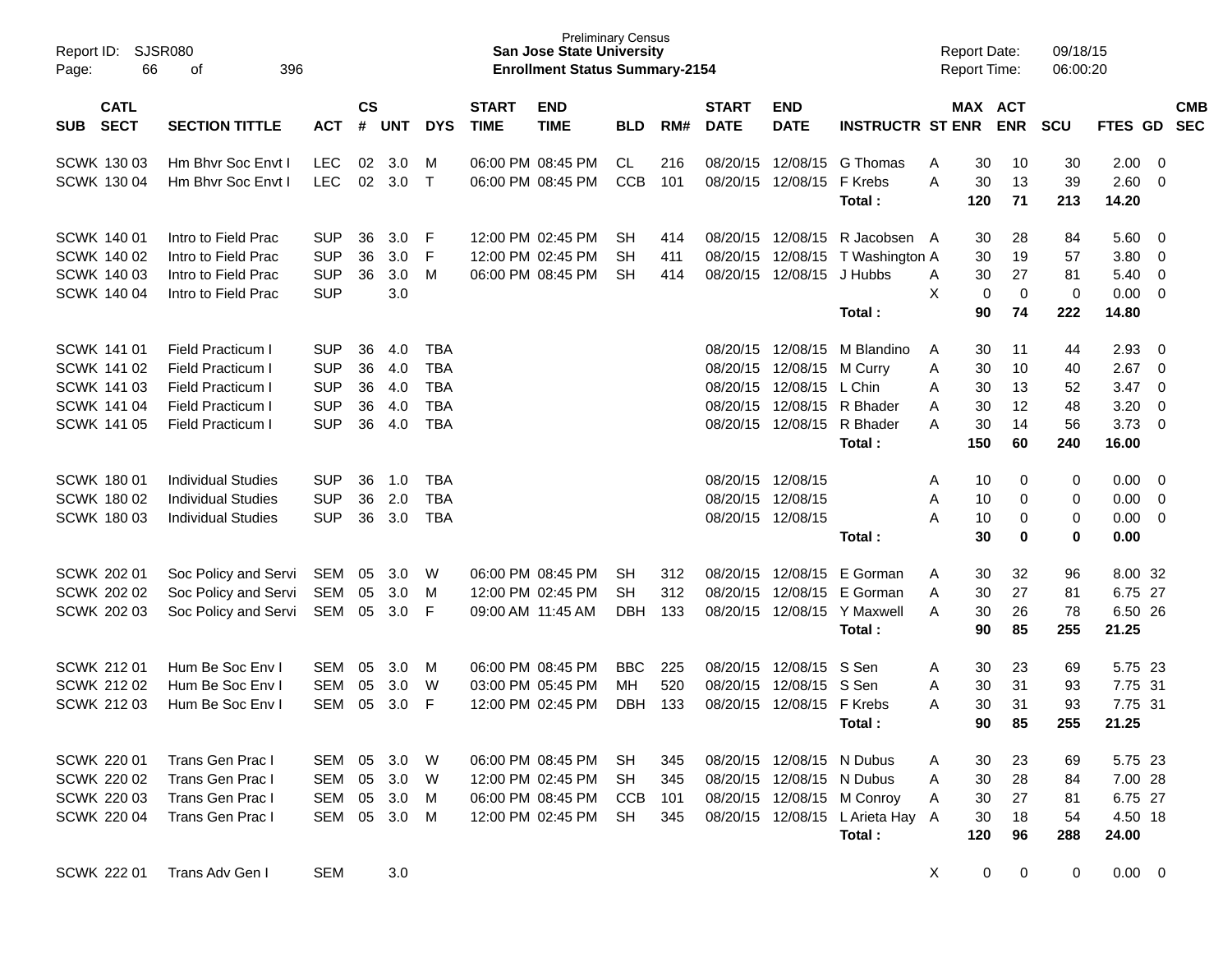| Report ID:<br>67<br>Page:                | SJSR080<br>396<br>οf                 |                              |                    |            |            |                             | <b>Preliminary Census</b><br><b>San Jose State University</b><br><b>Enrollment Status Summary-2154</b> |            |     |                             |                                                        |                                 | <b>Report Date:</b><br><b>Report Time:</b> |             |               | 09/18/15<br>06:00:20 |                         |                         |                          |
|------------------------------------------|--------------------------------------|------------------------------|--------------------|------------|------------|-----------------------------|--------------------------------------------------------------------------------------------------------|------------|-----|-----------------------------|--------------------------------------------------------|---------------------------------|--------------------------------------------|-------------|---------------|----------------------|-------------------------|-------------------------|--------------------------|
| <b>CATL</b><br><b>SECT</b><br><b>SUB</b> | <b>SECTION TITTLE</b>                | <b>ACT</b>                   | $\mathsf{cs}$<br># | <b>UNT</b> | <b>DYS</b> | <b>START</b><br><b>TIME</b> | <b>END</b><br><b>TIME</b>                                                                              | <b>BLD</b> | RM# | <b>START</b><br><b>DATE</b> | <b>END</b><br><b>DATE</b>                              | <b>INSTRUCTR ST ENR</b>         | MAX ACT                                    |             | <b>ENR</b>    | <b>SCU</b>           | FTES GD                 |                         | <b>CMB</b><br><b>SEC</b> |
|                                          |                                      |                              |                    |            |            |                             |                                                                                                        |            |     |                             |                                                        |                                 |                                            |             |               |                      |                         |                         |                          |
| <b>SCWK 222 02</b>                       | Trans Adv Gen I                      | <b>SEM</b>                   |                    | 3.0        |            |                             |                                                                                                        |            |     |                             |                                                        | Total:                          | Χ                                          | 0<br>0      | 0<br>$\bf{0}$ | 0<br>0               | 0.00<br>0.00            | - 0                     |                          |
|                                          |                                      |                              |                    |            |            |                             |                                                                                                        |            |     |                             |                                                        |                                 |                                            |             |               |                      |                         |                         |                          |
| <b>SCWK 22301</b>                        | Trans Adv Gen II                     | <b>SEM</b>                   |                    | 3.0        |            |                             |                                                                                                        |            |     |                             |                                                        |                                 | Χ                                          | 0           | 0             | 0                    | 0.00                    | $\overline{\mathbf{0}}$ |                          |
| <b>SCWK 223 02</b>                       | Trans Adv Gen II                     | <b>SEM</b>                   | 05                 | 3.0        | M          |                             | 12:00 PM 02:45 PM                                                                                      | <b>BBC</b> | 225 |                             | 08/20/15 12/08/15                                      | N Dubus                         | А                                          | 30          | 13            | 39                   | 3.25 13                 |                         |                          |
|                                          |                                      |                              |                    |            |            |                             |                                                                                                        |            |     |                             |                                                        | Total:                          |                                            | 30          | 13            | 39                   | 3.25                    |                         |                          |
| SCWK 230 01                              | Soc W Pract I                        | <b>SUP</b>                   | 23                 | 3.0        | М          |                             | 03:45 PM 05:30 PM                                                                                      |            |     | 08/20/15                    | 12/08/15                                               | M Blandino                      | A                                          | 35          | 14            | 42                   | 3.50 14                 |                         |                          |
| <b>SCWK 230 02</b>                       | Soc W Pract I                        | <b>SUP</b>                   |                    | 3.0        |            |                             |                                                                                                        |            |     |                             |                                                        |                                 | X                                          | 0           | $\mathbf 0$   | 0                    | 0.00                    | $\overline{\mathbf{0}}$ |                          |
| <b>SCWK 230 03</b>                       | Soc W Pract I                        | <b>SUP</b>                   | 23                 | 3.0        | <b>TBA</b> |                             |                                                                                                        |            |     | 08/20/15                    | 12/08/15                                               | J Jackson                       | A                                          | 35          | 15            | 45                   | 3.75 15                 |                         |                          |
| <b>SCWK 230 04</b>                       | Soc W Pract I                        | <b>SUP</b>                   | 23                 | 3.0        | <b>TBA</b> |                             |                                                                                                        |            |     | 08/20/15                    | 12/08/15                                               | A Fimbres-Wi A                  |                                            | 35          | 17            | 51                   | 4.25 17                 |                         |                          |
| <b>SCWK 230 05</b>                       | Soc W Pract I                        | <b>SUP</b>                   | 23                 | 3.0        | <b>TBA</b> |                             |                                                                                                        |            |     |                             | 08/20/15 12/08/15 V Smith                              |                                 | A                                          | 35          | 15            | 45                   | 3.75 15                 |                         |                          |
| <b>SCWK 230 06</b>                       | Soc W Pract I                        | <b>SUP</b>                   |                    | 3.0        |            |                             |                                                                                                        |            |     |                             |                                                        |                                 | X                                          | 0           | 0             | 0                    | 0.00                    | $\overline{0}$          |                          |
| SCWK 230 07                              | Soc W Pract I                        | <b>SUP</b>                   | 23                 | 3.0        | <b>TBA</b> |                             |                                                                                                        |            |     |                             | 08/20/15 12/08/15                                      |                                 | A                                          | 35          | 0             | 0                    | 0.00                    | $\overline{0}$          |                          |
| <b>SCWK 230 08</b>                       | Soc W Pract I                        | <b>SUP</b>                   |                    | 3.0        |            |                             |                                                                                                        |            |     |                             |                                                        |                                 | X                                          | $\mathbf 0$ | 0             | 0                    | 0.00                    | $\overline{0}$          |                          |
| <b>SCWK 230 09</b>                       | Soc W Pract I                        | <b>SUP</b>                   | 23                 | 3.0        | <b>TBA</b> |                             |                                                                                                        |            |     |                             | 08/20/15 12/08/15                                      |                                 | A                                          | 35          | 0             | 0                    | 0.00                    | $\overline{0}$          |                          |
| SCWK 230 10                              | Soc W Pract I                        | <b>SUP</b>                   | 23                 | 3.0        | М          |                             | 03:00 PM 04:45 PM                                                                                      | MН         | 332 | 08/20/15                    | 12/08/15                                               | <b>B</b> Tavera                 | A                                          | 20          | 13            | 39                   | 3.25 13                 |                         |                          |
| <b>SCWK 230 11</b>                       | Soc W Pract I                        | <b>SUP</b>                   | 23                 | 3.0        | <b>TBA</b> |                             |                                                                                                        |            |     | 08/20/15                    | 12/08/15                                               | J Rose                          | A                                          | 20          | 11            | 33                   | 2.75 11                 |                         |                          |
| SCWK 230 12                              | Soc W Pract I                        | <b>SUP</b>                   | 23                 | 3.0        | <b>TBA</b> |                             |                                                                                                        |            |     |                             | 08/20/15 12/08/15                                      | <b>B</b> Watkins                | A                                          | 20          | 12            | 36                   | 3.00 12                 |                         |                          |
|                                          |                                      |                              |                    |            |            |                             |                                                                                                        |            |     |                             |                                                        | Total:                          | 270                                        |             | 97            | 291                  | 24.25                   |                         |                          |
| SCWK 232 01                              | Soc W Pract III                      | <b>SUP</b>                   | 23                 | 4.0        | <b>TBA</b> |                             |                                                                                                        |            |     |                             | 08/20/15 12/08/15                                      | L Chin                          | A                                          | 35          | 12            | 48                   | 4.00 12                 |                         |                          |
| <b>SCWK 232 02</b>                       | Soc W Pract III                      | <b>SUP</b>                   | 23                 | 4.0        | <b>TBA</b> |                             |                                                                                                        |            |     | 08/20/15                    | 12/08/15                                               | <b>B</b> Tavera                 | A                                          | 35          | 12            | 48                   | 4.00 12                 |                         |                          |
| <b>SCWK 232 03</b>                       | Soc W Pract III                      | <b>SUP</b>                   | 23                 | 4.0        | <b>TBA</b> |                             |                                                                                                        |            |     | 08/20/15                    | 12/08/15                                               | J Jackson                       | A                                          | 35          | 10            | 40                   | 3.33 10                 |                         |                          |
| <b>SCWK 232 04</b>                       | Soc W Pract III                      | <b>SUP</b>                   | 23                 | 4.0        | <b>TBA</b> |                             |                                                                                                        |            |     | 08/20/15                    | 12/08/15                                               | A Fimbres-Wi A                  |                                            | 35          | 11            | 44                   | 3.67 11                 |                         |                          |
| <b>SCWK 232 05</b>                       | Soc W Pract III                      | <b>SUP</b>                   | 23                 | 4.0        | <b>TBA</b> |                             |                                                                                                        |            |     | 08/20/15                    | 12/08/15                                               | <b>B</b> Watkins                | A                                          | 35          | 13            | 52                   | 4.33 13                 |                         |                          |
| <b>SCWK 232 06</b>                       | Soc W Pract III                      | <b>SUP</b>                   | 23                 | 4.0        | <b>TBA</b> |                             |                                                                                                        |            |     | 08/20/15                    | 12/08/15                                               | M Curry                         | A                                          | 35          | 13            | 52                   | 4.33 13                 |                         |                          |
| SCWK 232 07                              | Soc W Pract III                      | <b>SUP</b>                   | 23                 | 4.0        | <b>TBA</b> |                             |                                                                                                        |            |     | 08/20/15                    | 12/08/15                                               | V Smith                         | A                                          | 35          | 11            | 44                   | 3.67 11                 |                         |                          |
| <b>SCWK 232 08</b>                       | Soc W Pract III                      | <b>SUP</b>                   | 23                 | 4.0        | <b>TBA</b> |                             |                                                                                                        |            |     | 08/20/15                    | 12/08/15                                               |                                 | A                                          | 35          | 0             | 0                    | 0.00                    | $\overline{\mathbf{0}}$ |                          |
| <b>SCWK 232 09</b>                       | Soc W Pract III                      | <b>SUP</b>                   | 23                 | 4.0        | <b>TBA</b> |                             |                                                                                                        |            |     |                             | 08/20/15 12/08/15                                      |                                 | A                                          | 35          | 0             | 0                    | 0.00                    | $\overline{0}$          |                          |
| <b>SCWK 232 10</b>                       | Soc W Pract III                      | <b>SUP</b>                   |                    | 23 4.0     | <b>TBA</b> |                             |                                                                                                        |            |     |                             | 08/20/15 12/08/15 J Rose                               |                                 | A                                          | 35          | 15            | 60                   | 5.00 15                 |                         |                          |
| SCWK 232 11<br><b>SCWK 232 12</b>        | Soc W Pract III                      | SUP 23 3.0 TBA<br><b>SUP</b> |                    | 4.0        |            |                             |                                                                                                        |            |     |                             |                                                        | 08/20/15 12/08/15 C Shaffar     | A<br>X                                     | 35<br>0     | 9             | 27<br>0              | $2.25$ 9<br>$0.00 \t 0$ |                         |                          |
|                                          | Soc W Pract III                      |                              |                    |            |            |                             |                                                                                                        |            |     |                             |                                                        | Total:                          |                                            | 385 106     | 0             | 415                  | 34.58                   |                         |                          |
|                                          |                                      |                              |                    |            |            |                             |                                                                                                        |            |     |                             |                                                        |                                 |                                            |             |               |                      |                         |                         |                          |
| SCWK 240 01                              | Res Method & Des                     | SEM 05 3.0 W                 |                    |            |            |                             | 09:00 AM 11:45 AM                                                                                      | SH         | 345 |                             | 08/20/15 12/08/15 E Cohen                              |                                 | A                                          | 30          | 30            | 90                   | 7.50 30                 |                         |                          |
| SCWK 240 02                              | Res Method & Des<br>Res Method & Des | SEM                          |                    | 05 3.0     | W          |                             | 06:00 PM 08:45 PM                                                                                      | CCB 101    |     |                             | 08/20/15 12/08/15 M Crowe<br>08/20/15 12/08/15 M Crowe |                                 | A                                          | 30          | 27            | 81                   | 6.75 27                 |                         |                          |
| SCWK 240 03<br><b>SCWK 240 04</b>        |                                      | SEM 05 3.0<br>SEM 05 3.0 F   |                    |            | M          |                             | 06:00 PM 08:45 PM<br>09:00 AM 11:45 AM                                                                 | BBC 201    | 234 |                             |                                                        | 08/20/15 12/08/15 K Lemon OsteA | A                                          | 30<br>30    | 27            | 81<br>42             | 6.75 27<br>3.50 14      |                         |                          |
|                                          | Res Method & Des                     |                              |                    |            |            |                             |                                                                                                        | CL         |     |                             |                                                        |                                 |                                            |             | 14            |                      |                         |                         |                          |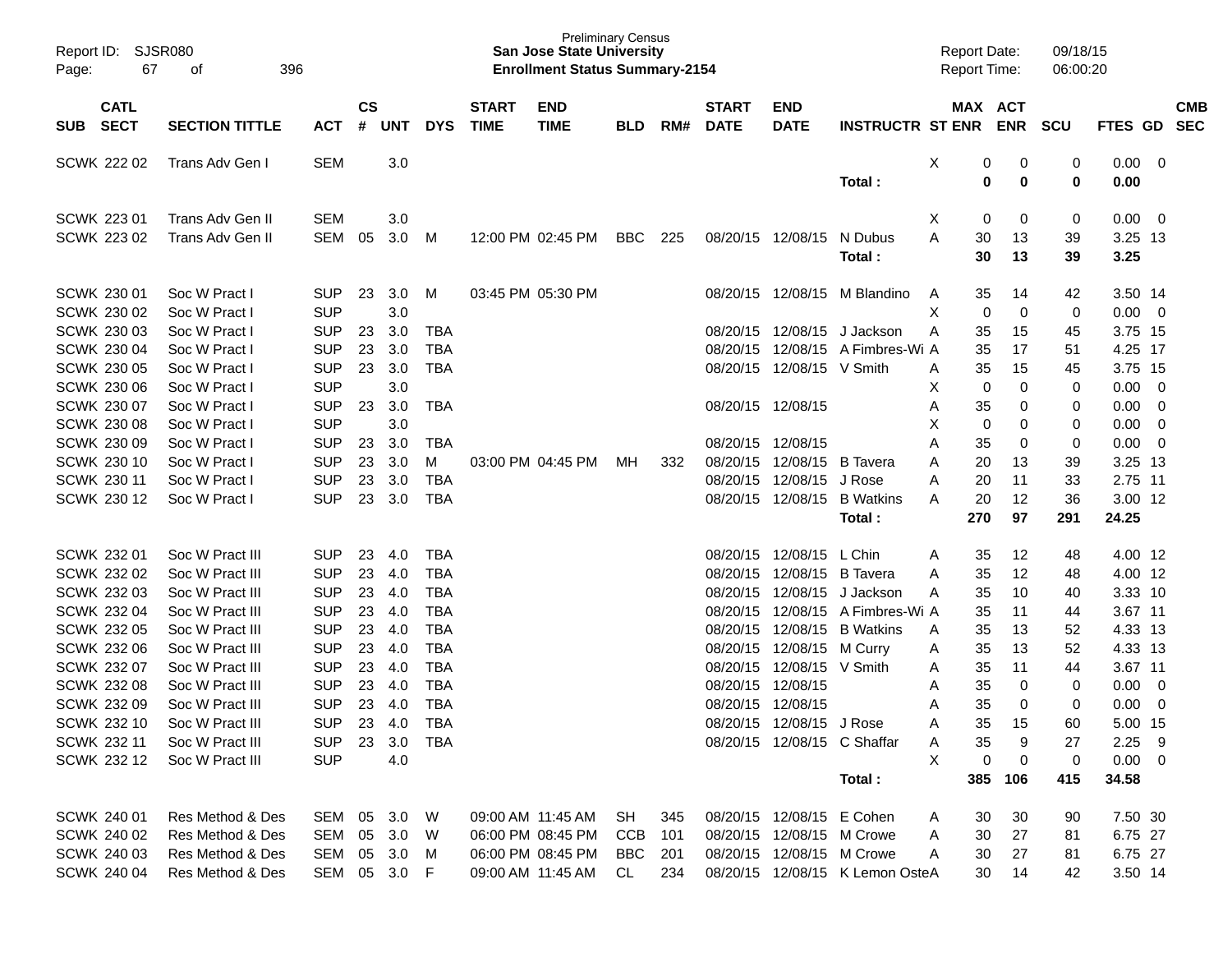| Report ID:<br>Page: | SJSR080<br>68                            | 396<br>of                                    |                          |                |            |                            |                             | <b>Preliminary Census</b><br><b>San Jose State University</b><br><b>Enrollment Status Summary-2154</b> |                        |            |                             |                                        |                         | <b>Report Date:</b><br><b>Report Time:</b> |                                  | 09/18/15<br>06:00:20 |                 |                          |
|---------------------|------------------------------------------|----------------------------------------------|--------------------------|----------------|------------|----------------------------|-----------------------------|--------------------------------------------------------------------------------------------------------|------------------------|------------|-----------------------------|----------------------------------------|-------------------------|--------------------------------------------|----------------------------------|----------------------|-----------------|--------------------------|
| <b>SUB</b>          | <b>CATL</b><br><b>SECT</b>               | <b>SECTION TITTLE</b>                        | <b>ACT</b>               | <b>CS</b><br># | <b>UNT</b> | <b>DYS</b>                 | <b>START</b><br><b>TIME</b> | <b>END</b><br><b>TIME</b>                                                                              | BLD                    | RM#        | <b>START</b><br><b>DATE</b> | <b>END</b><br><b>DATE</b>              | <b>INSTRUCTR ST ENR</b> |                                            | MAX ACT<br><b>ENR</b>            | <b>SCU</b>           | <b>FTES GD</b>  | <b>CMB</b><br><b>SEC</b> |
|                     |                                          |                                              |                          |                |            |                            |                             |                                                                                                        |                        |            |                             |                                        | Total:                  | 120                                        | 98                               | 294                  | 24.50           |                          |
|                     | SCWK 251 01<br>GERO 251 01               | Soc Wk W Aging Pop SEM                       |                          | 05<br>05       | 3.0<br>3.0 | M<br>M                     |                             | 06:00 PM 08:45 PM<br>06:00 PM 08:45 PM                                                                 | <b>SH</b><br><b>SH</b> | 312<br>312 |                             | 08/20/15 12/08/15<br>08/20/15 12/08/15 | S Diwan<br>S Diwan      | Α<br>30<br>A                               | 17<br>$\mathbf 0$<br>$\mathbf 0$ | 51<br>0              | 0.00            | 4.25 17 C<br>$0\,$ C     |
|                     |                                          | Soc Wk W Aging Pop SEM                       |                          |                |            |                            |                             |                                                                                                        |                        |            |                             |                                        | Total :                 | 30                                         | 17                               | 51                   | 4.25            |                          |
|                     | SCWK 261 01                              | Dir Pract Children                           | SEM                      | 05             | 3.0        | M                          |                             | 09:00 AM 11:45 AM                                                                                      | <b>SH</b>              | 345        |                             | 08/20/15 12/08/15                      | G Thomas<br>Total :     | A<br>30<br>30                              | 20<br>20                         | 60<br>60             | 5.00 20<br>5.00 |                          |
|                     | SCWK 262 01                              | Soc W Prac Addles                            | <b>SEM</b>               |                | 3.0        |                            |                             |                                                                                                        |                        |            |                             |                                        |                         | X                                          | $\mathbf 0$<br>$\mathbf 0$       | $\mathbf 0$          | $0.00 \quad 0$  |                          |
|                     | SCWK 262 02                              | Soc W Prac Addles                            | <b>SEM</b>               | 05             | 3.0        | M                          |                             | 06:00 PM 08:45 PM                                                                                      | <b>SH</b>              | 313        |                             | 08/20/15 12/08/15                      | B Goldman-HaA           | 30                                         | 36                               | 108                  | 9.00 36         |                          |
|                     |                                          |                                              |                          |                |            |                            |                             |                                                                                                        |                        |            |                             |                                        | Total:                  | 30                                         | 36                               | 108                  | 9.00            |                          |
|                     | SCWK 263 01                              | SW and Law                                   | <b>SEM</b>               | 05             | 3.0        | $\mathsf{T}$               |                             | 06:00 PM 08:45 PM                                                                                      | BBC.                   | 225        |                             | 08/20/15 12/08/15                      | G Thomas                | 30<br>A                                    | 9                                | 27                   | 2.25            | - 9                      |
|                     | SCWK 263 02                              | SW and Law                                   | SEM                      | 05             | 3.0        | <b>TBA</b>                 |                             |                                                                                                        |                        |            |                             | 08/20/15 11/16/15                      | F Prochaska A           | 30                                         | 31                               | 93                   | 7.75 31         |                          |
|                     |                                          |                                              |                          |                |            |                            |                             |                                                                                                        |                        |            |                             |                                        | Total:                  | 60                                         | 40                               | 120                  | 10.00           |                          |
|                     | <b>SCWK 281 01</b>                       | Soc W in H/MH                                | <b>SEM</b>               | 05             | 3.0        | M                          |                             | 12:00 PM 02:45 PM                                                                                      | <b>HB</b>              | 408        |                             | 08/20/15 12/08/15                      | M Conroy                | 30<br>Α                                    | 42                               | 126                  | 10.50 42        |                          |
|                     | <b>SCWK 281 02</b>                       | Soc W in H/MH                                | <b>SEM</b>               | 05             | 3.0        | $\mathsf{T}$               |                             | 06:00 PM 08:45 PM                                                                                      | <b>SH</b>              | 312        |                             | 08/20/15 12/08/15                      | M Conroy                | 30<br>A                                    | 29                               | 87                   | 7.25 29         |                          |
|                     |                                          |                                              |                          |                |            |                            |                             |                                                                                                        |                        |            |                             |                                        | Total :                 | 60                                         | 71                               | 213                  | 17.75           |                          |
|                     | <b>SCWK 28301</b>                        | <b>Pharmco for Scwkrs</b>                    | SEM                      | 05             | 3.0        | $\top$                     |                             | 06:00 PM 08:45 PM                                                                                      | <b>HB</b>              | 408        |                             | 08/20/15 12/08/15                      | R Cresci                | A<br>30                                    | 26                               | 78                   | 6.50 26         |                          |
|                     |                                          |                                              |                          |                |            |                            |                             |                                                                                                        |                        |            |                             |                                        | Total :                 | 30                                         | 26                               | 78                   | 6.50            |                          |
|                     | <b>SCWK 298 01</b>                       | <b>Special Study</b>                         | <b>SUP</b>               | 25             | 3.0        | M                          |                             | 03:00 PM 05:45 PM                                                                                      | <b>SH</b>              | 444        |                             | 08/20/15 12/08/15 S Diwan              |                         | 18<br>Α                                    | 15                               | 45                   | 3.75 15         |                          |
|                     | SCWK 298 02                              | <b>Special Study</b>                         | <b>SUP</b>               | 25             | 3.0        |                            |                             |                                                                                                        |                        |            | 08/20/15 12/08/15           |                                        |                         | X                                          | $\Omega$<br>$\mathbf 0$          | $\mathbf 0$          | $0.00 \quad 0$  |                          |
|                     | SCWK 298 03                              | Special Study                                | <b>SUP</b>               | 25             | 3.0        | M                          |                             | 03:00 PM 05:45 PM                                                                                      | <b>BBC</b>             | 221        |                             | 08/20/15 12/08/15                      | M Han                   | 15<br>A                                    | 15                               | 45                   | 3.75 15         |                          |
|                     | <b>SCWK 298 04</b>                       | <b>Special Study</b>                         | <b>SUP</b><br><b>SUP</b> | 25             | 3.0        | $\mathsf T$                |                             | 03:00 PM 05:45 PM                                                                                      | <b>HGH</b>             | 225        |                             | 08/20/15 12/08/15 S Lee                | E Bruce                 | 18<br>Α                                    | $\overline{7}$                   | 21                   | $1.75$ 7        |                          |
|                     | <b>SCWK 298 05</b>                       | <b>Special Study</b>                         |                          | 25<br>25       | 3.0<br>3.0 | $\mathsf T$<br>$\mathsf T$ |                             | 03:00 PM 05:45 PM                                                                                      | CL                     | 205<br>101 | 08/20/15                    | 12/08/15                               |                         | 18<br>Α<br>15                              | 18                               | 54                   | 4.50 18         |                          |
|                     | <b>SCWK 298 06</b><br><b>SCWK 298 07</b> | <b>Special Study</b><br><b>Special Study</b> | <b>SUP</b><br><b>SUP</b> |                | 3.0        |                            |                             | 03:00 PM 05:45 PM                                                                                      | <b>CCB</b>             |            |                             | 08/20/15 12/08/15 P Lee                |                         | Α<br>X                                     | 13<br>$\mathbf 0$<br>$\mathbf 0$ | 39<br>$\mathbf 0$    | 3.25 13<br>0.00 | $\overline{\phantom{0}}$ |
|                     | <b>SCWK 298 08</b>                       | <b>Special Study</b>                         | <b>SUP</b>               |                | 3.0        |                            |                             |                                                                                                        |                        |            |                             |                                        |                         | X                                          | $\mathbf 0$<br>$\mathbf 0$       | 0                    | $0.00 \t 0$     |                          |
|                     | <b>SCWK 298 09</b>                       | <b>Special Study</b>                         | <b>SUP</b>               | 25             | 3.0        | M                          |                             | 03:00 PM 05:45 PM                                                                                      | <b>HGH</b>             | 120        |                             | 08/20/15 12/08/15                      | E Gorman                | A<br>18                                    | 13                               | 39                   | 3.25 13         |                          |
|                     | <b>SCWK 298 10</b>                       | <b>Special Study</b>                         | <b>SUP</b>               | 25             | 3.0        | м                          |                             | 03:00 PM 05:45 PM                                                                                      | HB                     | 405        | 08/20/15                    | 12/08/15                               | K Lemon OsteA           | 18                                         | 16                               | 48                   | 4.00 16         |                          |
|                     | <b>SCWK 298 11</b>                       | <b>Special Study</b>                         | <b>SUP</b>               | 25             | 3.0        | $\top$                     |                             | 03:00 PM 05:45 PM                                                                                      |                        |            |                             | 08/20/15 12/08/15                      | S Sen                   | A<br>18                                    | 9                                | 27                   | 2.25            | 9                        |
|                     |                                          |                                              |                          |                |            |                            |                             |                                                                                                        |                        |            |                             |                                        | Total:                  | 138                                        | 106                              | 318                  | 26.50           |                          |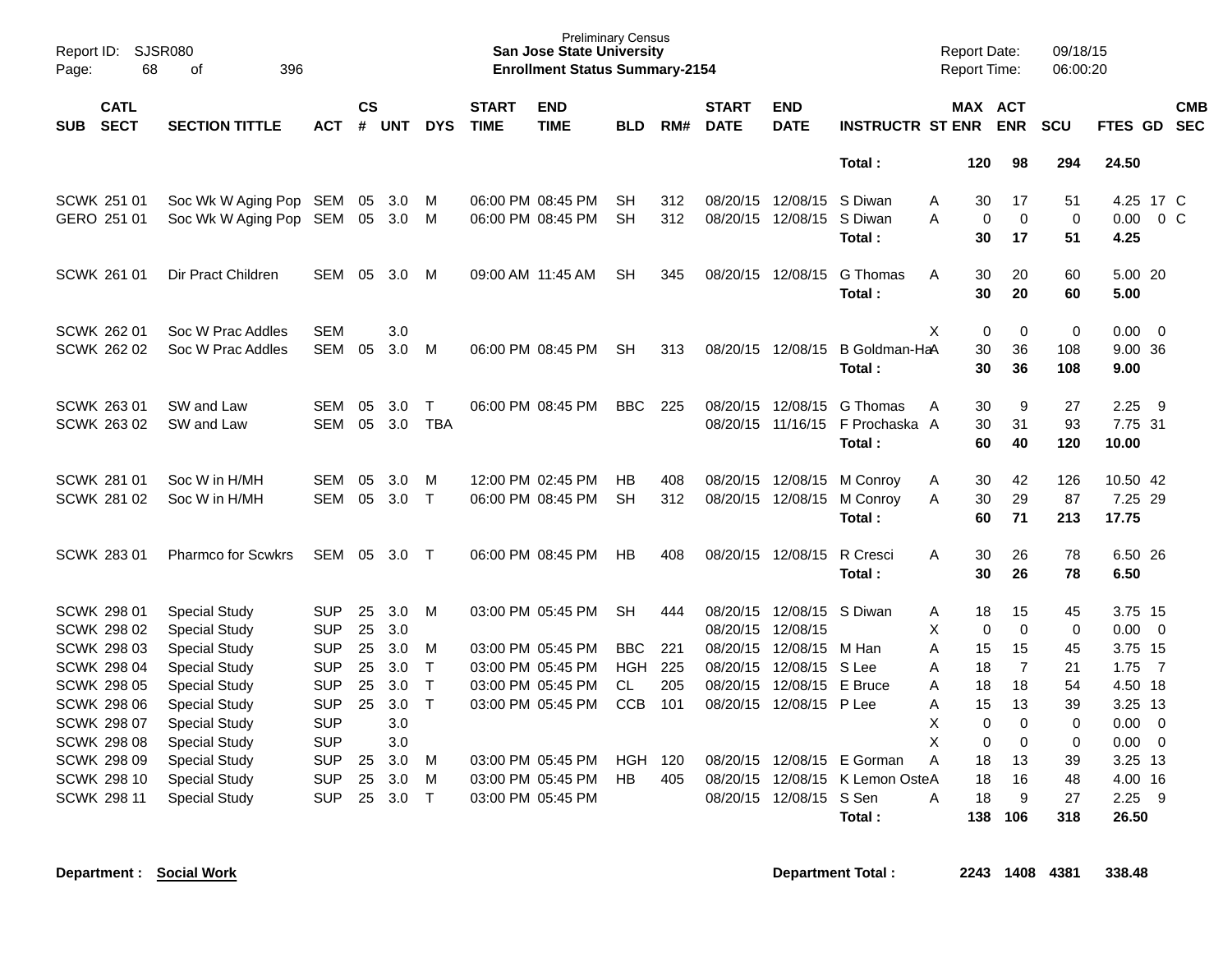| Report ID: SJSR080<br>69<br>Page:        | 396<br>of             |            |         |     |            |                             | <b>San Jose State University</b><br><b>Enrollment Status Summary-2154</b> | <b>Preliminary Census</b> |     |                             |                           |                                                                                                           | Report Date:<br><b>Report Time:</b> |                                             | 09/18/15<br>06:00:20                   |                                         |            |
|------------------------------------------|-----------------------|------------|---------|-----|------------|-----------------------------|---------------------------------------------------------------------------|---------------------------|-----|-----------------------------|---------------------------|-----------------------------------------------------------------------------------------------------------|-------------------------------------|---------------------------------------------|----------------------------------------|-----------------------------------------|------------|
| <b>CATL</b><br><b>SECT</b><br><b>SUB</b> | <b>SECTION TITTLE</b> | <b>ACT</b> | CS<br># | UNT | <b>DYS</b> | <b>START</b><br><b>TIME</b> | <b>END</b><br><b>TIME</b>                                                 | <b>BLD</b>                | RM# | <b>START</b><br><b>DATE</b> | <b>END</b><br><b>DATE</b> | <b>INSTRUCTR ST ENR</b><br><b>Lower Division :</b><br><b>Upper Division:</b><br><b>Graduate Division:</b> | MAX<br>760<br>1483                  | ACT<br><b>ENR</b><br>$\bf{0}$<br>512<br>896 | <b>SCU</b><br>$\bf{0}$<br>1596<br>2785 | FTES GD SEC<br>0.00<br>106.40<br>232.08 | <b>CMB</b> |